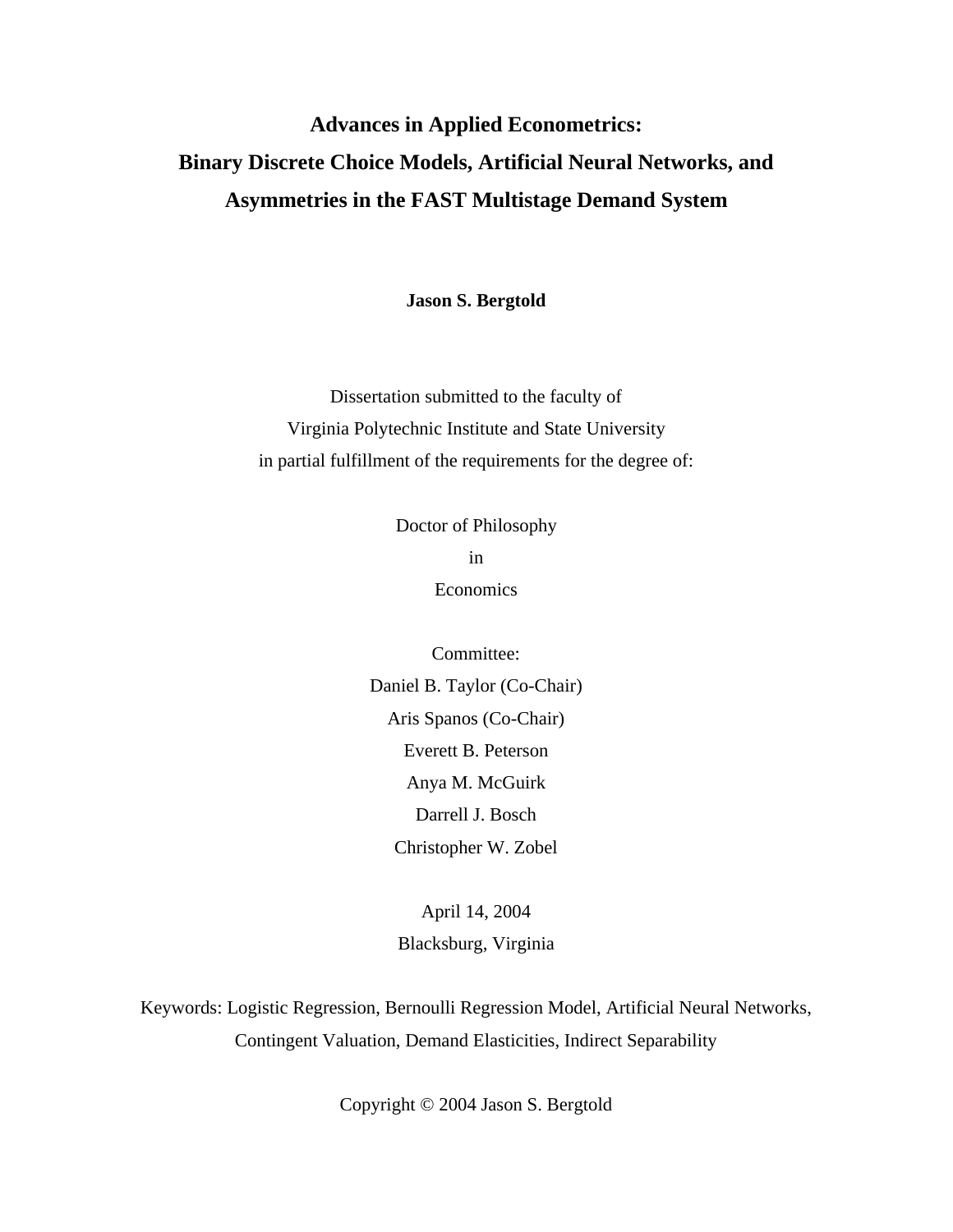## **Advances in Applied Econometrics: Binary Discrete Choice Models, Artificial Neural Networks, and Asymmetries in the FAST Multistage Demand System**

#### **Jason S. Bergtold**

#### **(Abstract)**

The dissertation examines advancements in the methods and techniques used in the field of econometrics. These advancements include: (i) a re-examination of the underlying statistical foundations of statistical models with binary dependent variables. (ii) using feed-forward backpropagation artificial neural networks for modeling dichotomous choice processes, and (iii) the estimation of unconditional demand elasticities using the flexible multistage demand system with asymmetric partitions and fixed effects across time.

The first paper re-examines the underlying statistical foundations of statistical models with binary dependent variables using the probabilistic reduction approach. This re-examination leads to the development of the Bernoulli Regression Model, a family of statistical models arising from conditional Bernoulli distributions. The paper provides guidelines for specifying and estimating a Bernoulli Regression Model, as well as, methods for generating and simulating conditional binary choice processes. Finally, the Multinomial Regression Model is presented as a direct extension.

The second paper empirically compares the out-of-sample predictive capabilities of artificial neural networks to binary logit and probit models. To facilitate this comparison, the statistical foundations of dichotomous choice models and feed-forward backpropagation artificial neural networks (FFBANNs) are re-evaluated. Using contingent valuation survey data, the paper shows that FFBANNs provide an alternative to the binary logit and probit models with linear index functions. Direct comparisons between the models showed that the FFBANNs performed marginally better than the logit and probit models for a number of within-sample and out-of-sample performance measures, but in the majority of cases these differences were not statistically significant. In addition, guidelines for modeling contingent valuation survey data and techniques for estimating median WTP measures using FFBANNs are examined.

The third paper estimates a set of unconditional price and expenditure elasticities for 49 different processed food categories using scanner data and the flexible and symmetric translog (FAST) multistage demand system. Due to the use of panel data and the presence of heterogeneity across time, temporal fixed effects were incorporated into the model. Overall, estimated price elasticities are larger, in absolute terms, than previous estimates. The use of disaggregated product groupings, scanner data, and the estimation of unconditional elasticities likely accounts for these differences.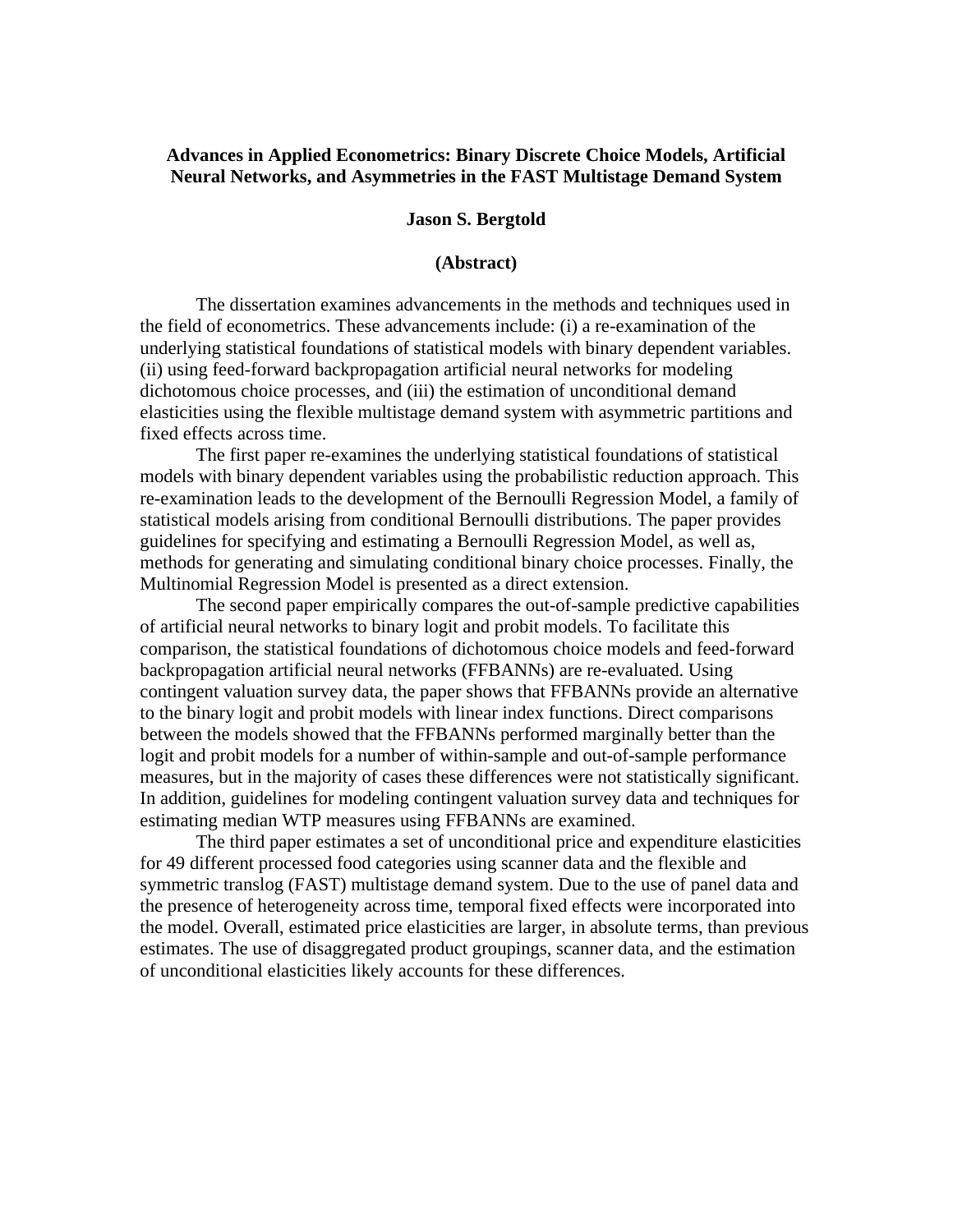## **Dedication**

I dedicate this work to my wife and the Lord, for it was their continual and unbounded

love, patience and strength that helped me to complete this work.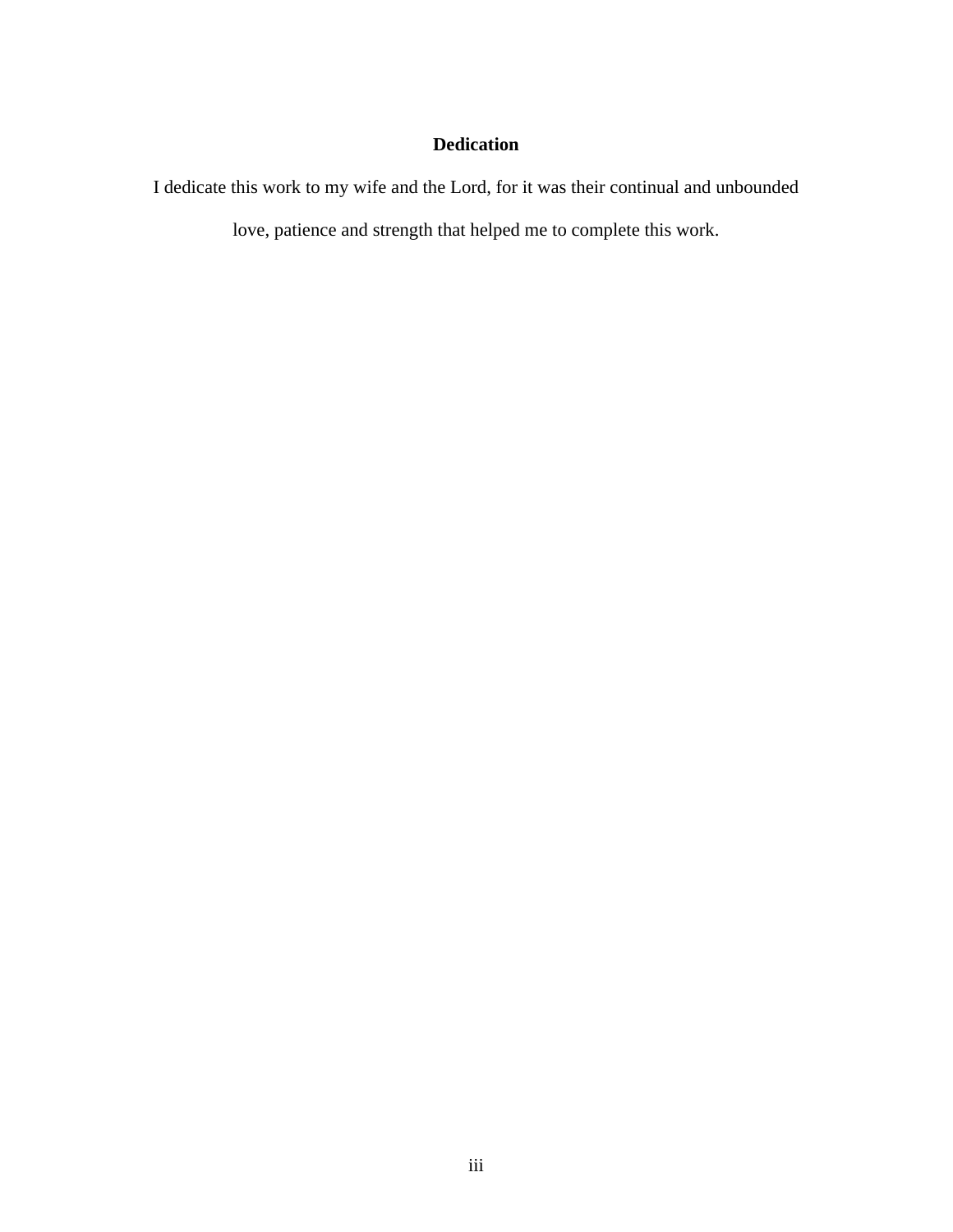#### **Acknowledgements**

My sincere gratitude goes out to my advisor Daniel B. Taylor, who has been an advisor, friend, and mentor during my graduate career. Dr. Taylor is a generous and compassionate person, who has a real passion for working with graduate students. In addition, I would like to thank Anya M. McGuirk, Aris Spanos and Everett Peterson. All these individuals have provided guidance and needed support in the writing of this dissertation, as well as in life. I consider them all friends and hope to continue to work with them in the future. Additional thanks are due to Darrell J. Bosch and Christopher Zobel for their helpful comments and suggestions.

The paper in Chapter 3 is a work that began as a term paper assignment in one of my graduate classes. I owe thanks to Ebere Akobundu and Everett Peterson for their help in the writing of this paper. They provided a significant amount of support in the construction and estimation of the model, as well as, the formulation of the final paper.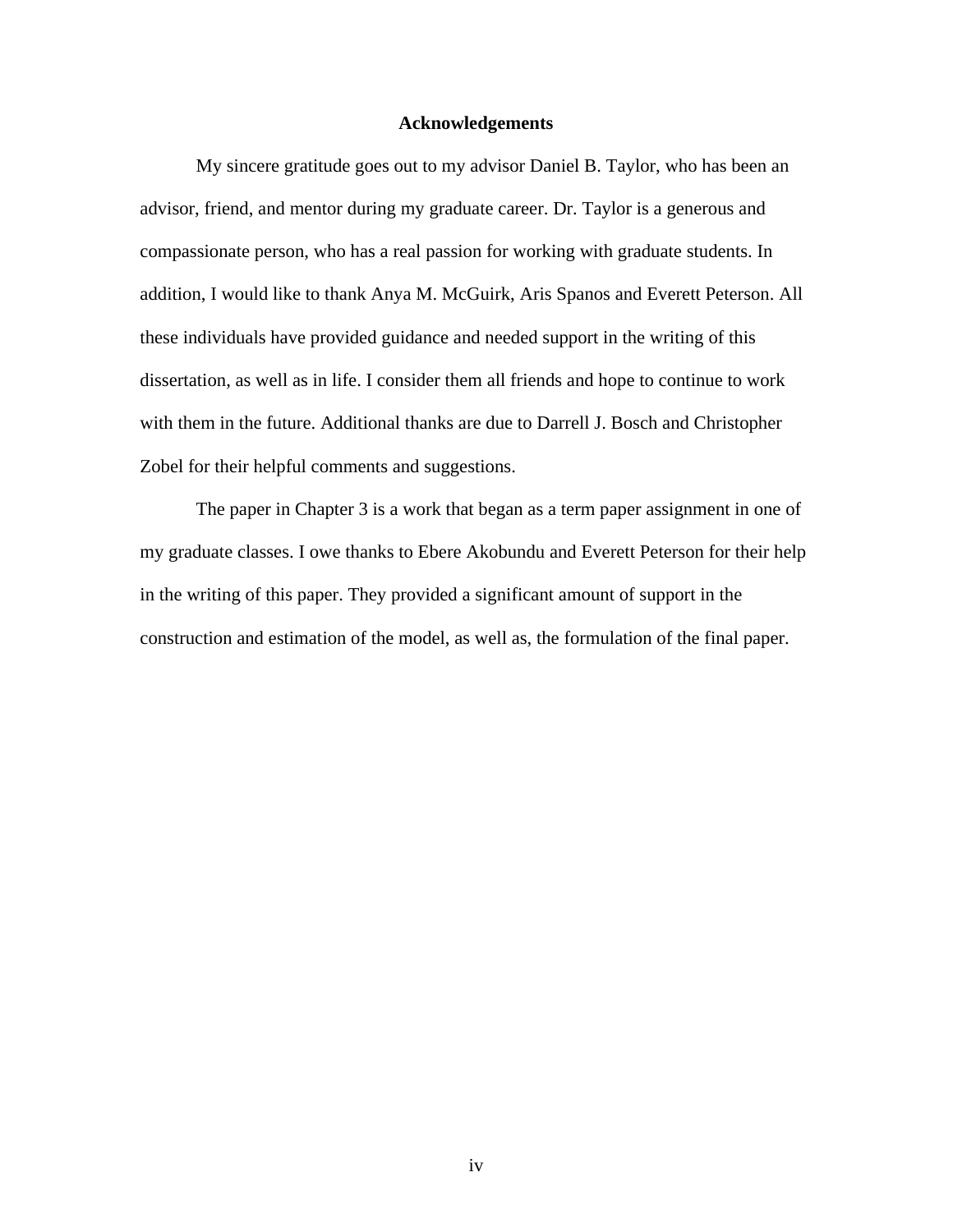## **Table of Contents**

| <b>Title Page</b>                                                              | $\mathbf{i}$            |
|--------------------------------------------------------------------------------|-------------------------|
| Abstract                                                                       | $\overline{\mathbf{u}}$ |
| Dedication                                                                     | iii                     |
| Acknowledgements                                                               | iv                      |
| <b>Table of Contents</b>                                                       | V                       |
| List of Figures                                                                | vi                      |
| <b>List of Tables</b>                                                          | viii                    |
| <b>Chapter 1: Statistical Models with Binary Dependent Variables: A</b>        | $\mathbf{1}$            |
| <b>Probabilistic Reduction Approach</b>                                        |                         |
| References                                                                     | 41                      |
| <b>Chapter 2: Networking Your Way to A Better Fit: Using Artificial Neural</b> | 43                      |
| <b>Networks to Model Dichotomous Choice Contingent Valuation</b>               |                         |
| <b>Survey Data</b>                                                             |                         |
| References                                                                     | 155                     |
| Appendix A: MATLAB Code                                                        | 163                     |
| <b>Appendix B: Simulation Results</b>                                          | 168                     |
| <b>Chapter 3: The FAST Method: Estimating Unconditional Demand</b>             | 193                     |
| <b>Elasticities for Processed Foods in the Presence of Fixed Effects</b>       |                         |
| References                                                                     | 223                     |
| Appendix C: Misspecification Tests and Results                                 | 228                     |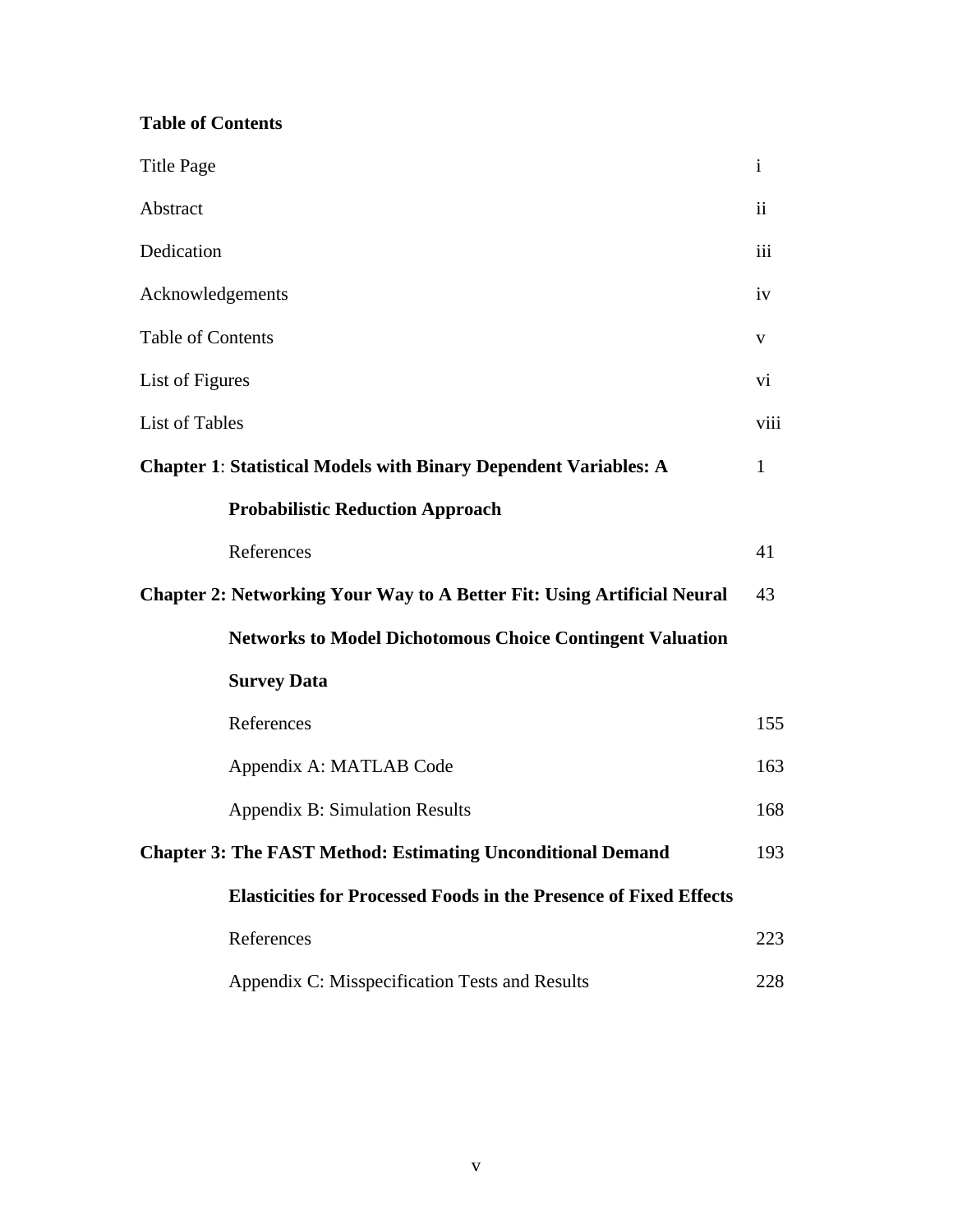# **List of Figures**

| <b>Chapter 1:</b>                                                       |    |
|-------------------------------------------------------------------------|----|
| Figure 1: Density Plot for $\hat{b}_0$ for $T = 50$                     | 31 |
| Figure 2: Density Plot for $\hat{\mathbf{b}}_1$ for $T = 50$            | 31 |
| Figure 3: Density Plot for $\hat{b}_0$ for $T = 500$                    | 31 |
| Figure 4: Density Plot for $\hat{b}_1$ for $T = 500$                    | 31 |
| Figure 5: Density Plot for $\hat{b}_0$ for $T = 50$                     | 32 |
| Figure 6: Density Plot for $\hat{\mathbf{b}}_1$ for $T = 50$            | 32 |
| Figure 7: Density Plot for $\hat{b}_0$ for $T = 1000$                   | 32 |
| Figure 8: Density Plot for $\hat{b}_1$ for $T = 1000$                   | 32 |
| Figure 9: Density Plot for $\hat{b}_0$ for $T = 50$                     | 34 |
| Figure 10: Density Plot for $\hat{b}_1$ for $T = 50$                    | 34 |
| Figure 11: Density Plot for $\hat{\mathbf{b}}_2$ for $T = 50$           | 34 |
| Figure 12: Density Plot for $\hat{b}_0$ for $T = 500$                   | 34 |
| Figure 13: Density Plot for $\hat{b}_1$ for $T = 500$                   | 34 |
| Figure 14: Density Plot for $\hat{\mathbf{b}}_2$ for $T = 500$          | 34 |
| <b>Chapter 2</b>                                                        |    |
| Figure 1: Topology of a Neuron                                          | 67 |
| Figure 2: Net Architecture of a Single-Hidden Layer Feed-Forward Neural | 69 |

| Figure 3: The Backpropagation Procedure |  |
|-----------------------------------------|--|

Network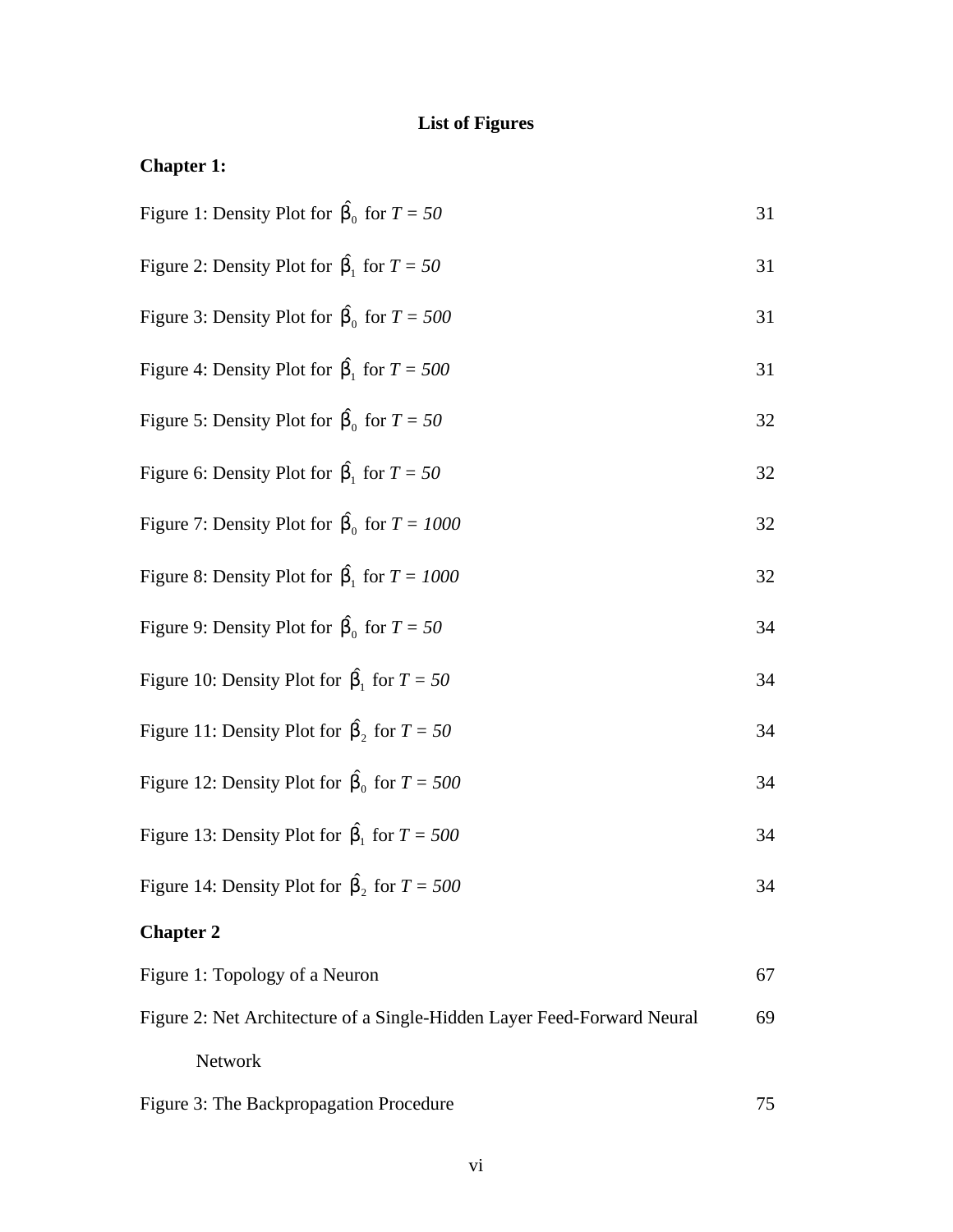| Figure 4: Simulation Results – Mean MSE using the Training Data Set      | 107 |
|--------------------------------------------------------------------------|-----|
| Figure 5: Simulation Results – Mean <i>MSFE</i> using the Test Data Set  | 107 |
| Figure 6: Simulation Results – Mean $PR$ using the Test Data Set         | 108 |
| Figure 7: Simulation Results – Mean $PR$ using the Entire E-K Data Set   | 108 |
| Figure 8: Simulation Results – Mean MSE using the Training Data Set      | 112 |
| Figure 9: Simulation Results – Mean <i>MSFE</i> using the Test Data Set  | 112 |
| Figure 10: Simulation Results – Mean $PR$ using the Test Data Set        | 113 |
| Figure 11: Simulation Results – Mean PR using the Entire E-K Data Set    | 113 |
| Figure 12: Simulation Results – Mean MSE using the Training Data Set     | 118 |
| Figure 13: Simulation Results – Mean <i>MSFE</i> using the Test Data Set | 118 |
| Figure 14: Simulation Results – Mean $PR$ using the Test Data Set        | 119 |
| Figure 15: Simulation Results – Mean $PR$ using the Entire E-K Data Set  | 119 |
| Figure 16: Simulation Results – Mean MSE using the Training Data Set     | 123 |
| Figure 17: Simulation Results – Mean <i>MSFE</i> using the Test Data Set | 124 |
| Figure 18: Simulation Results - Mean PR using the Test Data Set          | 124 |
| Figure 19: Simulation Results – Mean $PR$ using the Entire E-K Data Set  | 125 |
| <b>Chapter 3</b>                                                         |     |
|                                                                          |     |

|  |  |  | Figure 1: Separable Preference Structure of Representative Consumer | 206 |
|--|--|--|---------------------------------------------------------------------|-----|
|--|--|--|---------------------------------------------------------------------|-----|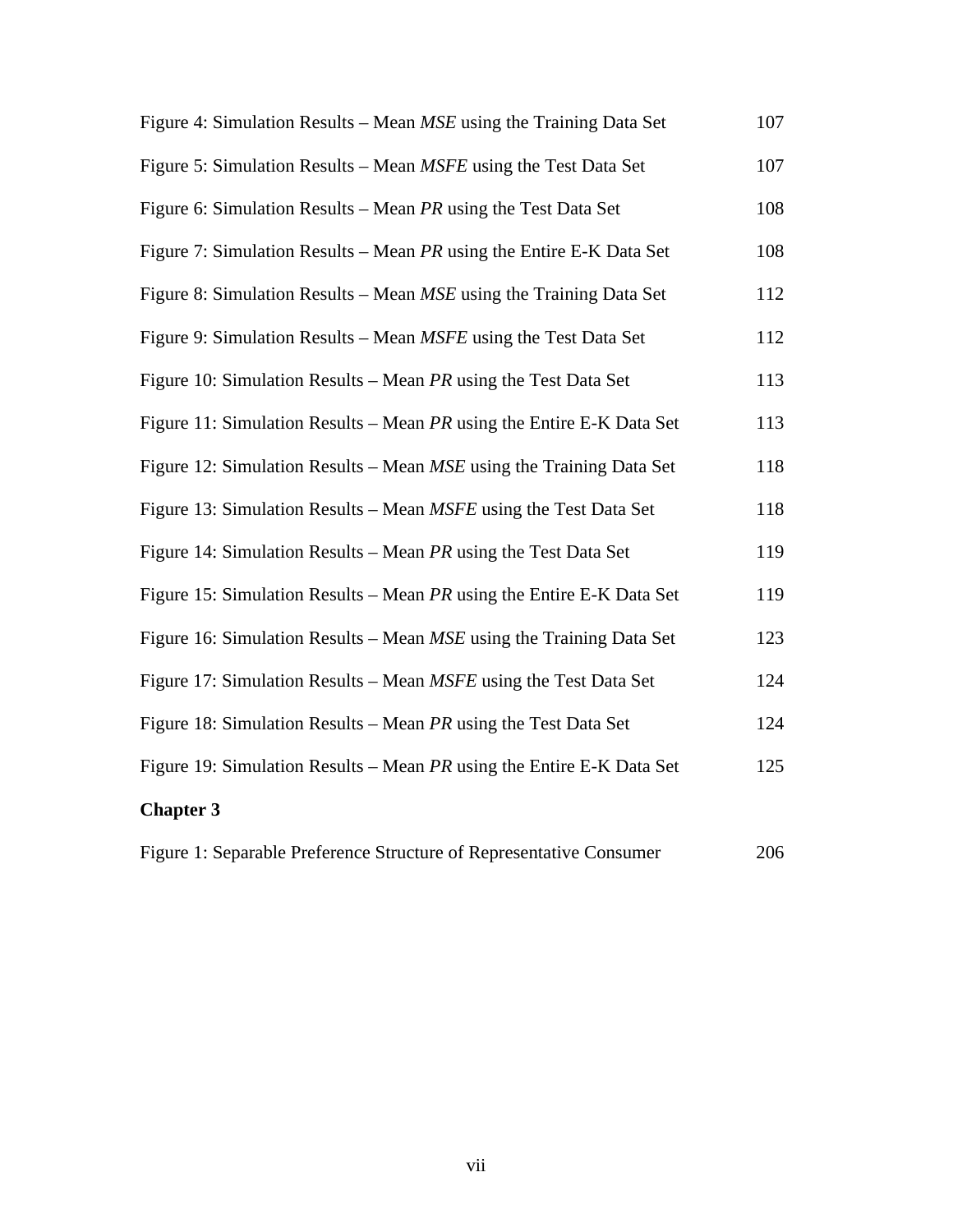## **List of Tables**

| <b>Chapter 1</b> |  |
|------------------|--|
|------------------|--|

| Table 1: Bernoulli Regression Model                                                      |     |  |
|------------------------------------------------------------------------------------------|-----|--|
| Table 2: Specification of $g(x_i; h_1)$ with one explanatory variable and conditional 20 |     |  |
| distribution, $f(X_i; \mathbf{h}_{1,i})$ , for $j = 0,1$                                 |     |  |
| Table 3: Summary Results for Monte Carlo Simulation when $f(X_i   Y_i; h)$ is            | 30  |  |
| Normal                                                                                   |     |  |
| Table 4: Summary Results for Monte Carlo Simulation when $f(X_i; h_{1,i})$ is            | 31  |  |
| Exponential                                                                              |     |  |
| Table 5: Summary Results for Monte Carlo Simulation when $f(X_i; h_{1,i})$ is            | 33  |  |
| Log-Normal                                                                               |     |  |
| Table 6: Multinomial Regression Model                                                    | 38  |  |
| <b>Chapter 2</b>                                                                         |     |  |
| Table 1: Variables and Descriptive Statistics (915 Observations)                         | 98  |  |
| Table 2: FFBANNs Chosen For Comparison with Logit and Probit Models                      | 130 |  |
| Table 3: Estimation Results for the Logit and Probit Models using the E-K                | 132 |  |
| Data Set                                                                                 |     |  |
| Table 4: Within-Sample and Out-of Sample Performance of the FFBANNs and                  | 136 |  |
| Binary Logit and Probit Models: MSE, MSFE and PR.                                        |     |  |
| Table 5: McNemar's (Chi-Square) Binomial Test Results for Comparing the                  | 140 |  |
| Predictive Accuracy of FFBANNs to the Binary Logit/Probit Models                         |     |  |
| Table 6: Test Results for the Statistical Significance of the Input Variables            | 145 |  |
| Table 7: Median WTP Estimates                                                            | 151 |  |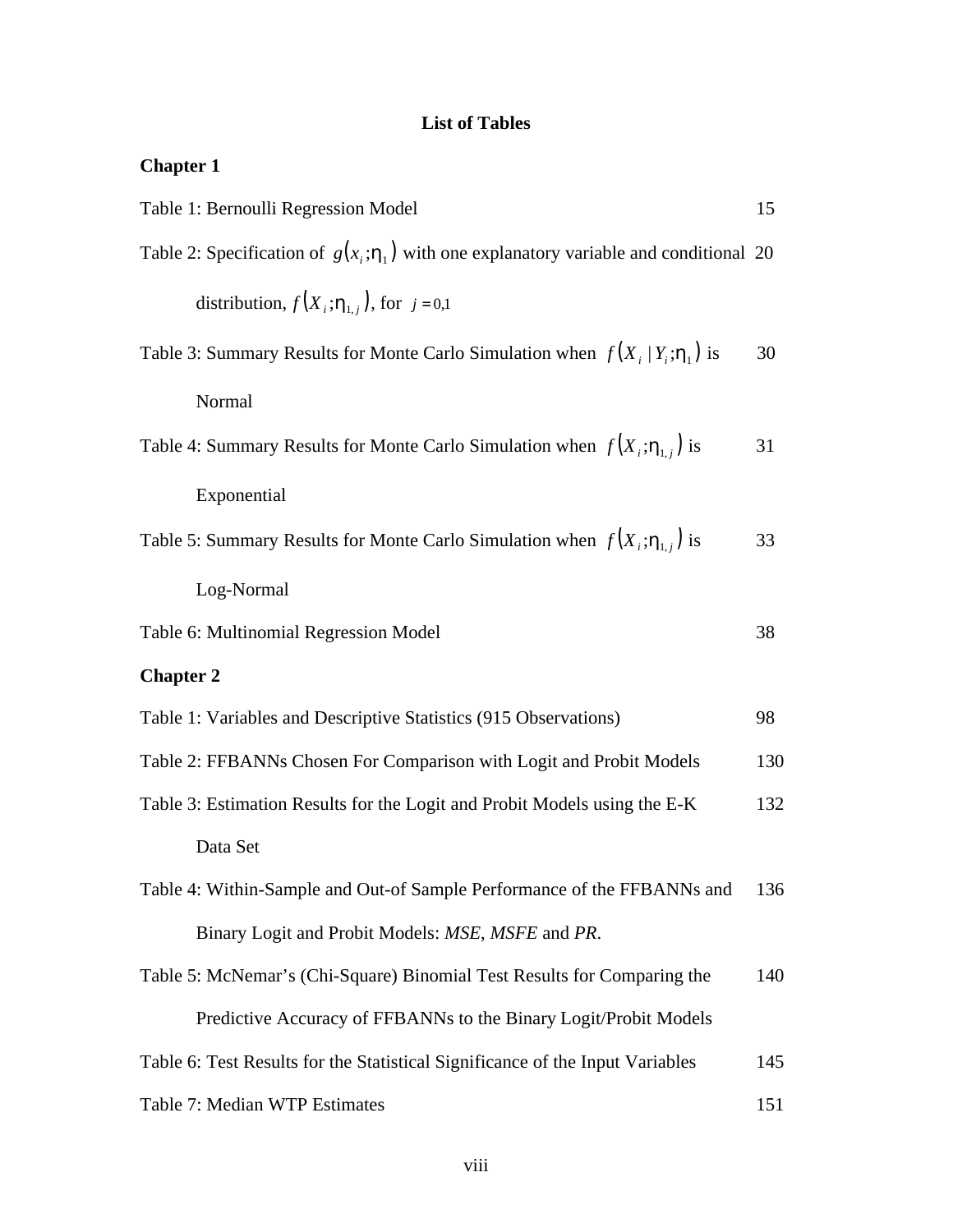| Table B1: Mean MSE using the Training Data Sets from the 500 Simulation Runs 169 |     |
|----------------------------------------------------------------------------------|-----|
| Table B2: Standard Deviation of the MSE using the Training Data Sets from the    | 172 |
| 500 Simulation Runs                                                              |     |
| Table B3: Mean <i>MSFE</i> using the Test Data Sets from the 500 Simulation Runs | 175 |
| Table B4: Standard Deviation of the MSFE using the Test Data Sets from the       | 178 |
| 500 Simulation Runs                                                              |     |
| Table B5: Mean Percent Correctly Classified using the Test Data Sets from the    | 181 |
| 500 Simulation Runs                                                              |     |
| Table B6: Standard Deviation of the Percent Correctly Classified using the Test  | 184 |
| Data Sets from the 500 Simulation Runs                                           |     |
| Table B7: Mean Percent Correctly Classified using the Entire E-K Data Set for    | 187 |
| all 500 Simulation Runs                                                          |     |
| Table B8: Standard Deviation of the Percent Correctly Classified using the       | 190 |
| Entire E-K Data Set for all 500 Simulation Runs                                  |     |
| <b>Chapter 3</b>                                                                 |     |
| Table 1: Sample Means and Standard Deviations                                    | 198 |
| Table 2: Unconditional Own-Price and Expenditure Elasticity Estimates            | 211 |
| Table 3: Elasticity Estimates Comparisons                                        | 217 |
| Table C1: P-Values for Individual Misspecification Tests                         | 235 |
| Table C2: P-Values for Joint Conditional Mean Misspecification Tests and         | 238 |
| <b>Spatial Dependence Tests</b>                                                  |     |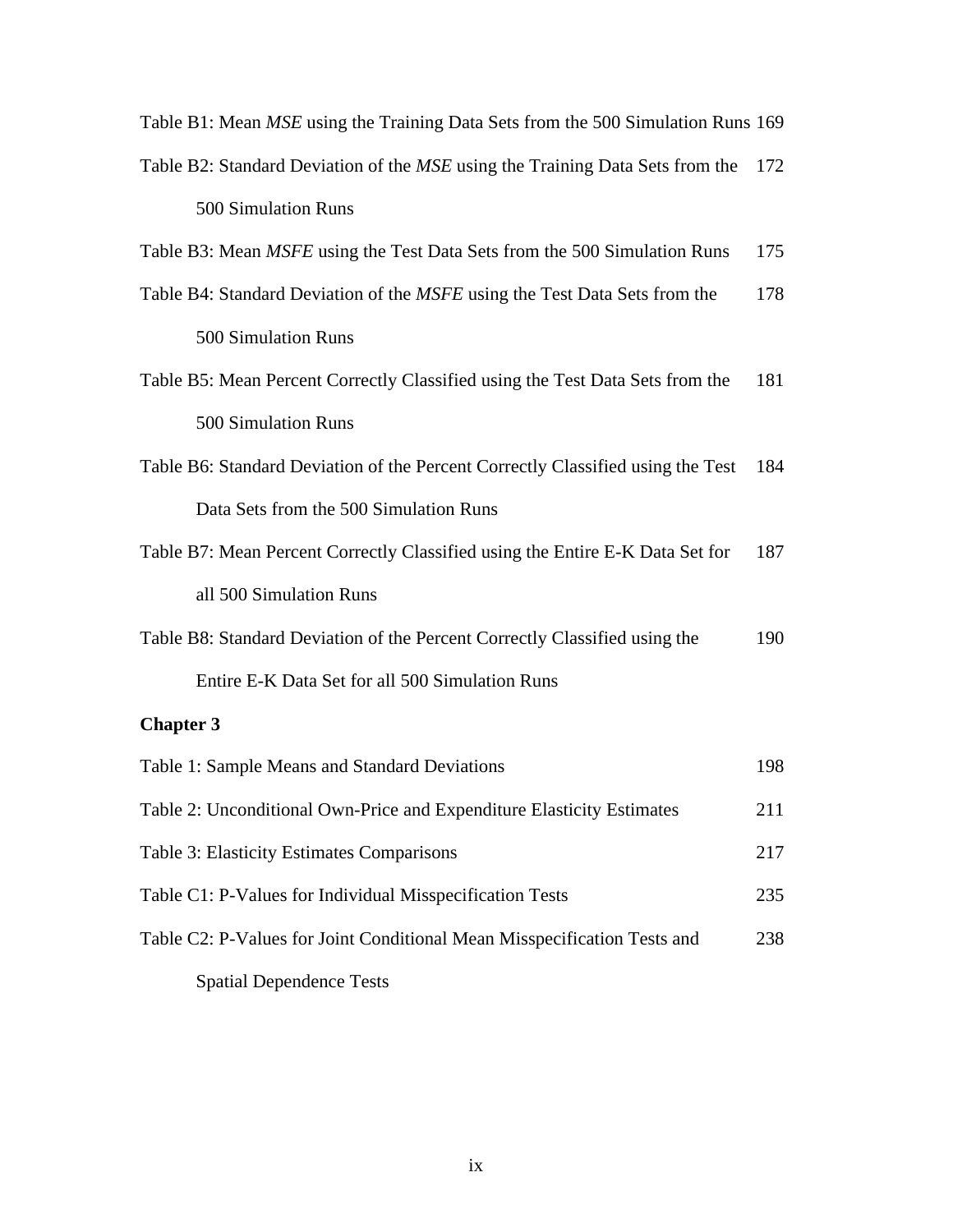## **Chapter 1**

# **Statistical Models with Binary Dependent Variables: A Probabilistic Reduction Approach**

#### **Abstract**

The a priori imposition of a theoretical structure upon a statistical model can leave the model misspecified, resulting in biased and inconsistent estimates as well as erroneous inferences. The classical approach for specifying statistical models with binary dependent variables in econometrics using latent variables or threshold models does not avoid this criticism. Furthermore, methods for trying to alleviate such problems, such as univariate generalized linear models, have not provided an adequate alternative for specifying statistically adequate models. Thus, this paper re-examines the underlying statistical foundations of statistical models with binary dependent variables using the probabilistic reduction approach, which allows the modeler to efficiently capture the probabilistic information in the observed data being modeled. This re-examination leads to the development of the Bernoulli Regression Model and in turn the Multinomial Regression Model. The construction of these statistical models, without the imposition of a priori theoretical assumptions, allows modelers to reliably test the theories these models are hypothesized to summarize.

1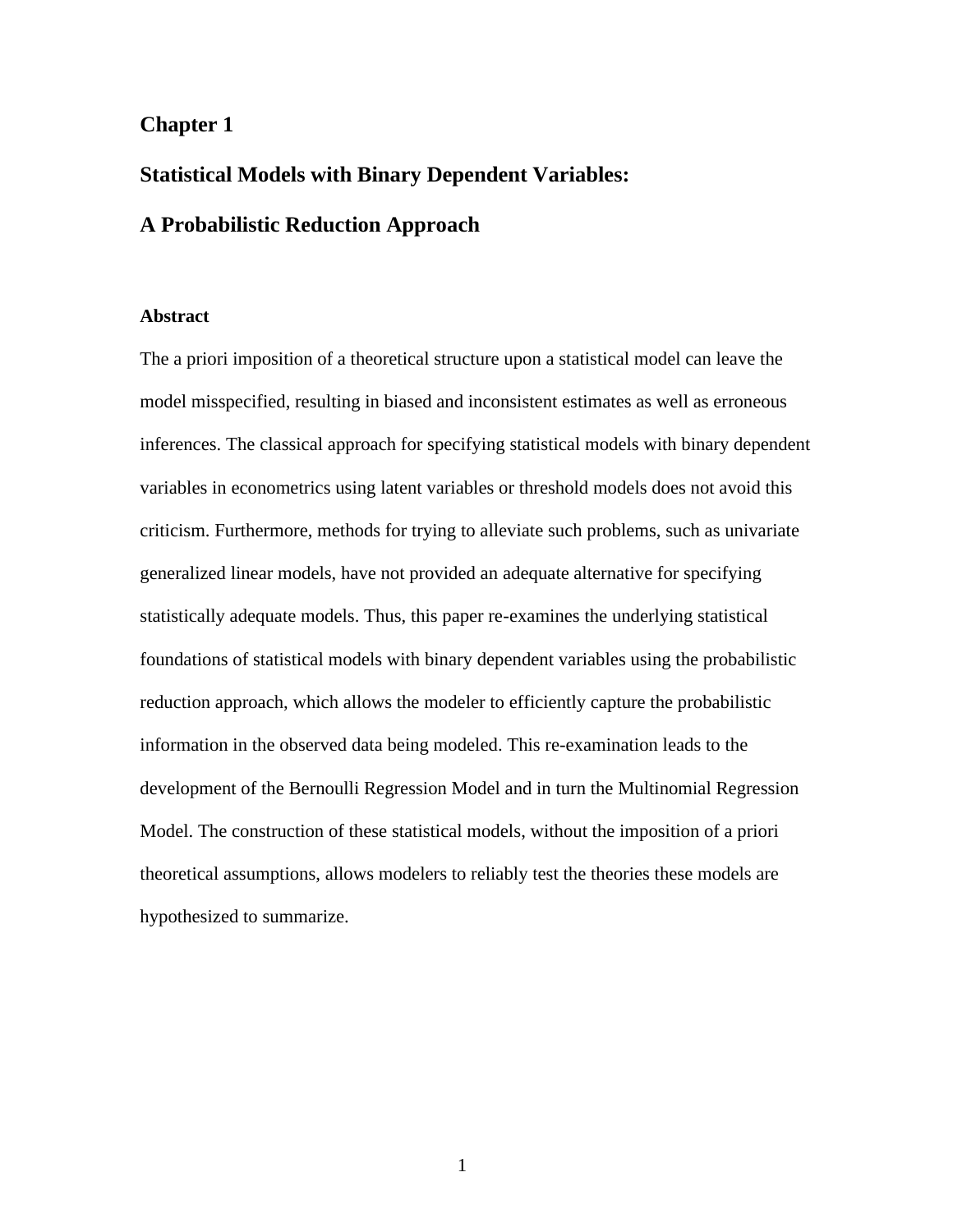#### **1. Introduction**

As argued by Spanos (1995), the estimation of theoretically specified statistical models without due consideration to the statistical (systematic) information contained in the observed data used to estimate the model is likely to leave the postulated model misspecified, resulting in biased and inconsistent parameter estimates. He goes on to suggest that the misspecification often results from the fact that the modeler does not attempt to identify the underlying probabilistic structure of the observed data. He concludes by emphasizing the importance of obtaining a statistically adequate model that captures the systematic (statistical) information present in the observed data before using the model to conduct any statistical inference (to evaluate theory):

*"Armed with a statistically adequate model we can then proceed to consider the question whether the theory in question accounts for the systematic information in the data. The question of 'biasing' the statistical inference results by looking at the data does not arise. When postulating a statistical model the modeler is not looking for a theory in the data, she is looking for 'probabilistic patterns'* (p. 209)*."*

Thus, the statistical model should be viewed separately from the theoretical model in order to obtain reliable inferences concerning the theoretical model.

In the field of econometrics, statistical models with binary dependent variables are commonly specified using utility theory in a probabilistic framework (see Train, 2003). The imposition of such a priori theoretical structures upon statistical models with binary dependent variables without considering the underlying probabilistic structure of the observed data calls into question many of the models found in the applied literature, given these models may be statistically misspecified (Arnold, Castillo and Sarabia, 1999). With the seminal paper by Nelder and Wedderburn (1972), concerning the specification and estimation of generalized linear models, it seemed that a statistical foundation for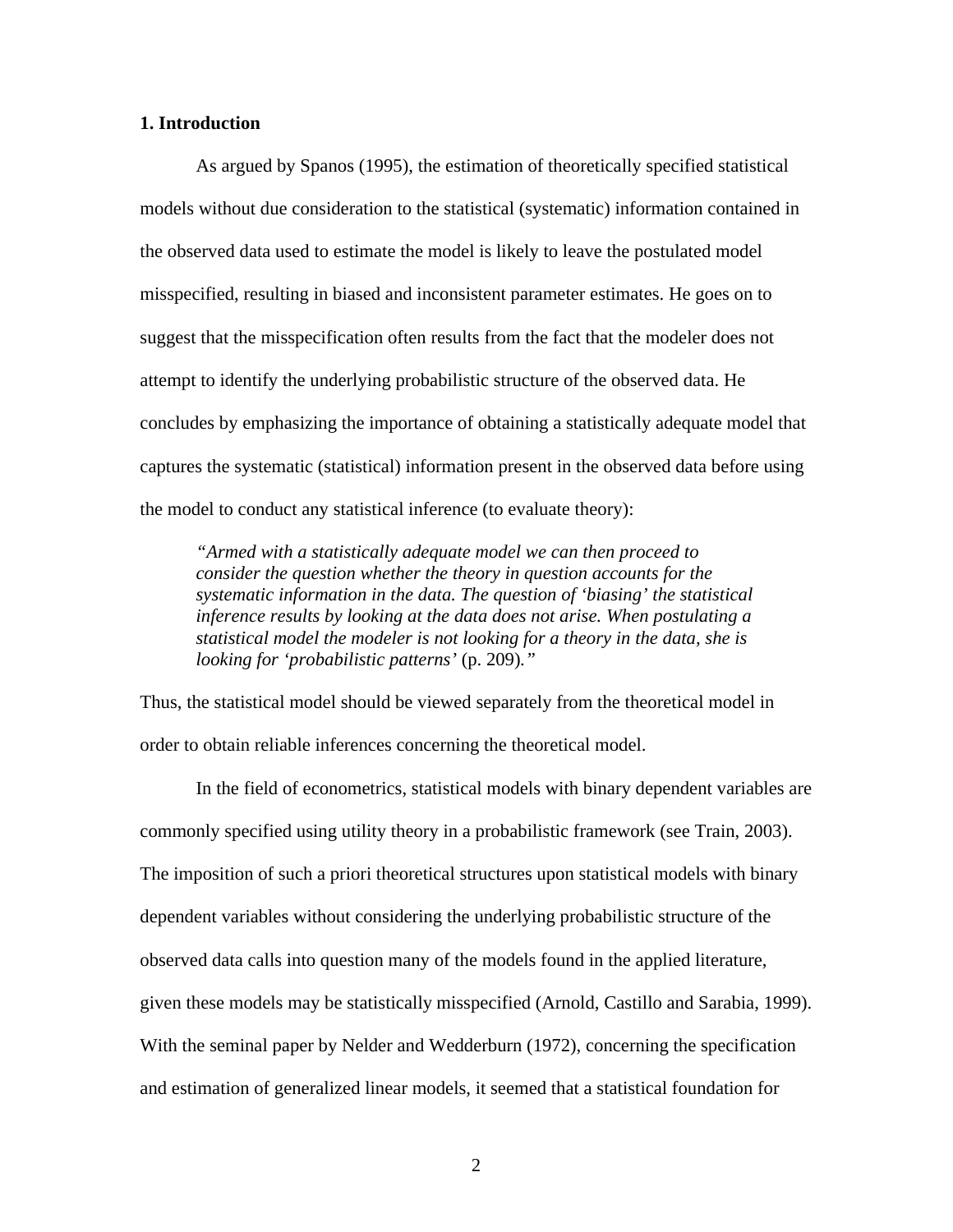these types of models was developed. The fact that the link functions for generalized linear models with binary dependent variables can take a wide range of functional forms (that satisfy the properties of a cumulative density function), obscures the fact that the functional form (conditional mean) of these models is dependent upon the joint distribution from which the observed data are generated. Thus, this approach does not provide an adequate method for modeling the probabilistic information from the observed data of a dichotomous choice process.

The purpose of this paper is to re-examine the underlying foundations of statistical models with binary dependent variables using the probabilistic reduction approach developed by Spanos (1986,1995,1999). This examination includes: (i) a formal presentation of the Bernoulli Regression Model (BRM), (ii) specification and estimation of the BRM, and (iii) how to generate a random vector stochastic process for simulations using the BRM. Finally as a simple extension of the BRM, a formal presentation of the Multinomial Regression Model is provided.

The paper is organized as follows. Section two provides a brief background of the traditional approaches for specifying the binary logit and probit regression models to motivate the BRM. Section three then presents a brief description of the probabilistic reduction approach, while section four provides a formal presentation of the Bernoulli Regression Model. Section five presents the Multinomial Regression Model and section six provides some concluding remarks.

#### **2. Traditional Approaches**

The evolution of statistical models with binary dependent variables has led to two interrelated approaches for specifying these models. Powers and Xie (2000) refer to these

3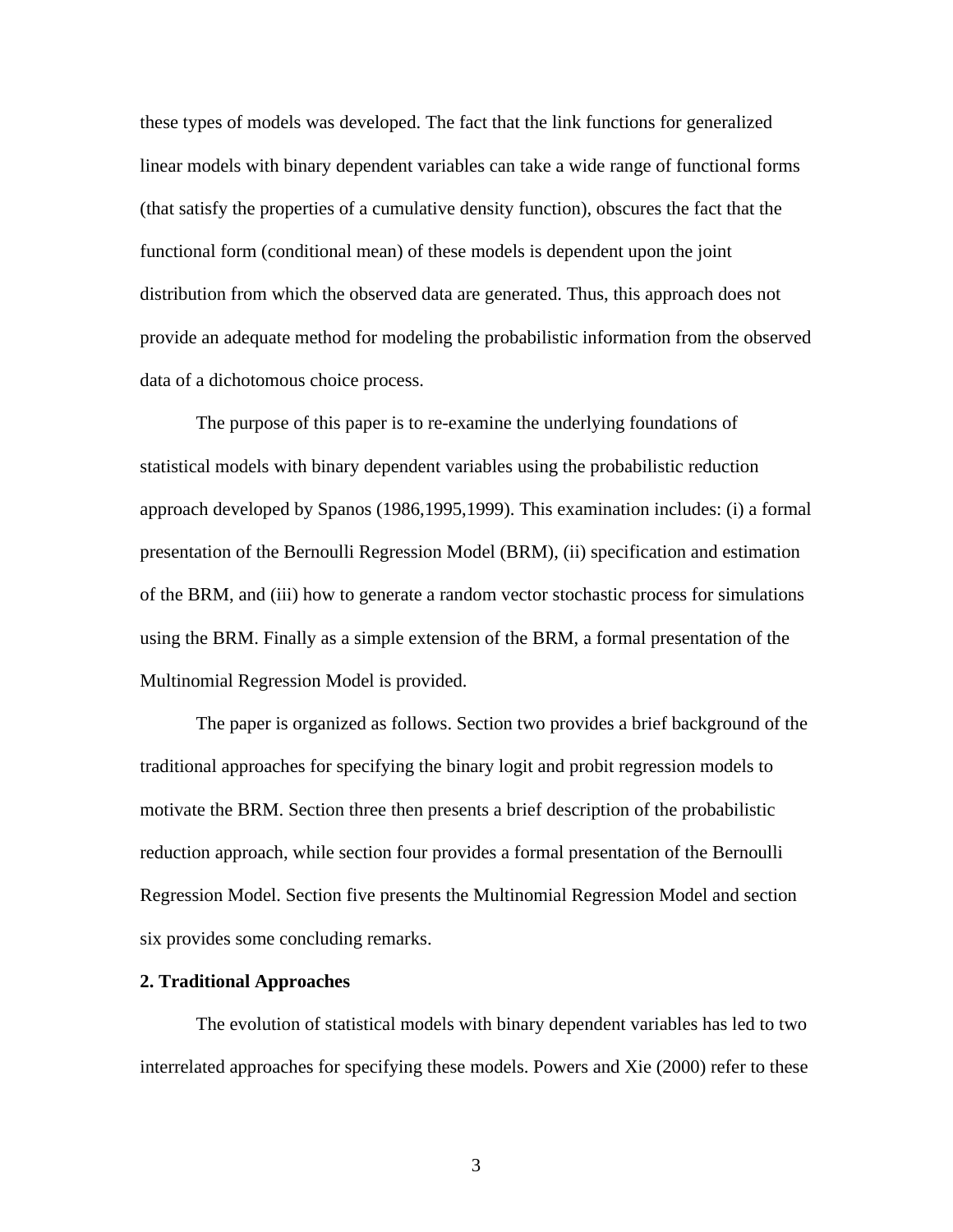two approaches as the *latent variable* or theoretical approach and the *transformational* or statistical approach. The latent variable approach assumes the existence of an underlying continuous latent or unobservable stochastic process giving rise to the dichotomous choice process being observed. The transformational approach views the observed dichotomous choice process as inherently categorical and uses transformations of the observed data to derive an operational statistical model (Powers and Xie, 2000). This section of the paper provides a brief summary and critique of each approach to motivate the discussion in the remainder of the paper.

#### **2.1 The Latent Variable (Theoretical) Approach**

Following Maddala (1983) let  $Y_i^*$  denote a continuous unobserved random variable. Furthermore, assume that  $Y_i^*$  can be described by the following regression function:

$$
Y_i^* = \mathbf{b}' \mathbf{x}_i + u_i, \tag{1}
$$

where  $\mathbf{x}_i$  is a vector of explanatory variables,  $u_i$  is independent and identically distributed and  $E(u_i) = 0$ . In economics, it is sometimes assumed that equation (1) represents the difference in utility between two alternative outcomes for a consumer having to make a particular decision (Train, 2003). Since  $Y_i^*$  is unobserved, what is observed is a binary variable (or the decision made by the consumer),  $Y_i$ , where:

$$
Y_i = \begin{cases} 1 & \text{if } Y_i^* > 0 \\ 0 & \text{otherwise} \end{cases} \tag{2}
$$

Thus, using a probabilistic framework along with equations (1) and (2):

$$
\mathbf{P}(Y_i^* > 0) = \mathbf{P}(Y_i = 1) = \mathbf{P}(\mathbf{b}'\mathbf{x}_i + u_i > 0) = \mathbf{P}(u_i > -\mathbf{b}'\mathbf{x}_i) = 1 - F(-\mathbf{b}'\mathbf{x}_i), \quad (3)
$$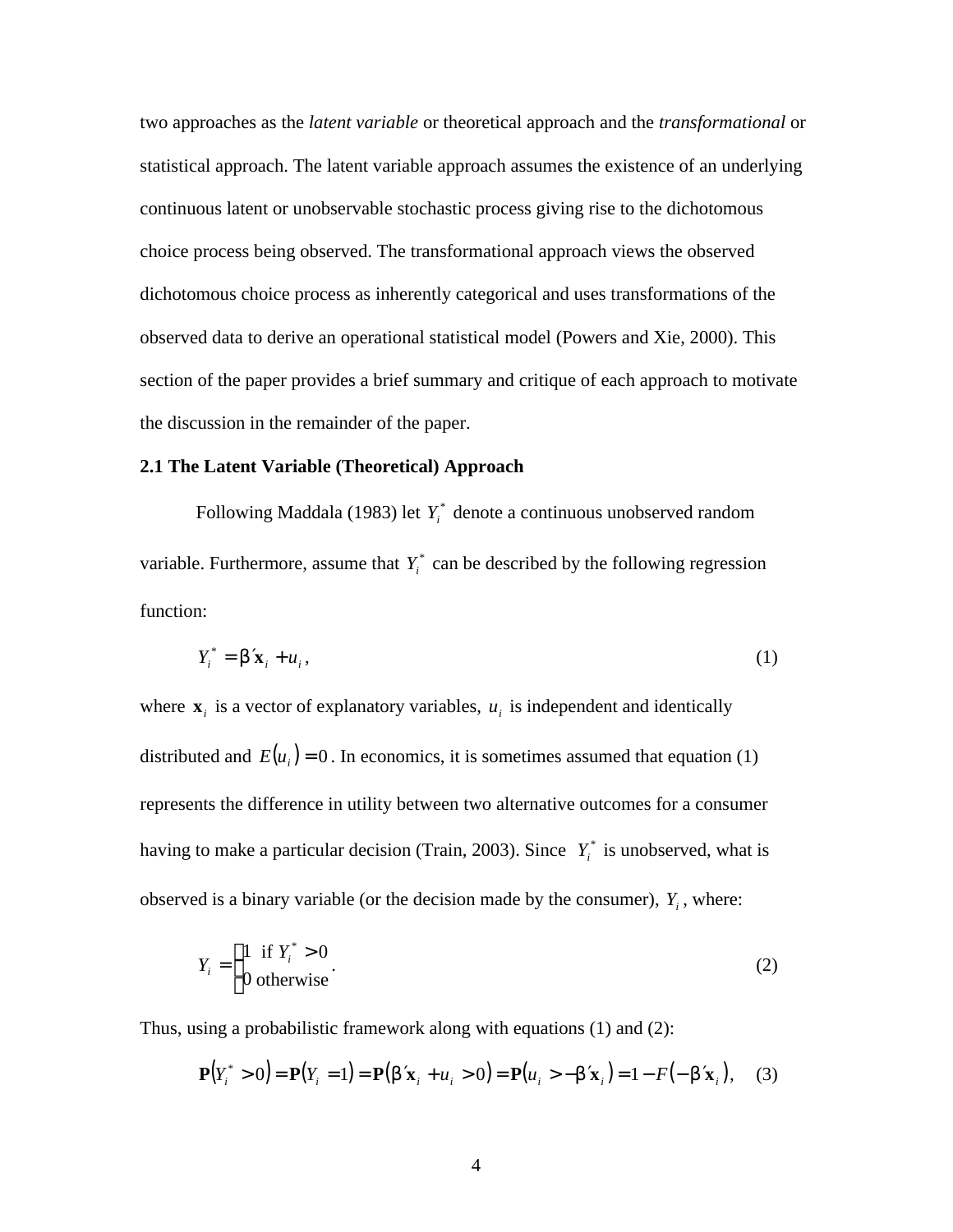where  $F(.)$  is the cumulative density function (cdf) of  $u_i$ , which is assumed to be symmetric. Thus,  $1 - F(-\mathbf{b}'\mathbf{x}_i) = F(\mathbf{b}'\mathbf{x}_i)$  (Gourieroux, 2000). If  $u_i$  is distributed IID extreme value, then  $F(.)$  is the logistic cdf, and if  $u_i$  is IID normal, then  $F(.)$  is the normal cdf, giving rise to the binary logit and probit models, respectively (Train, 2003). The estimable model is given by equation (3). The parameters can be estimated using the method of maximum likelihood (see Maddala, 1983).

A significant weakness of this approach was stated by Cosslett (1983):

*" There is clearly an unsatisfactory feature of this formulation* [the latent variable approach]*. In order to get a specific functional form for the choice of probabilities, one has to make an assumption about the distribution of the stochastic term, about which we generally have no a priori knowledge.* (p. 766).*"* 1

If the assumption concerning the stochastic or error term is wrong, the estimable model obtained is misspecified and the parameter estimates inconsistent (Coslett, 1983). This is of particular concern, since the error term in equation (1) is unobservable and the distribution of the error term unverifiable.<sup>2</sup> A second related concern is that the functional form of the regression specified in equation (1) determines the functional form for the argument of  $F(.)$ , i.e.  $\mathbf{b}'\mathbf{x}_i$ . Fahrmeir and Tutz (1994) state that the binary logit and probit models are estimating  $E(Y_i | \mathbf{X}_i = \mathbf{x}_i)$ , which implies that the functional form of the binary model being estimated is determined by  $f(Y_i | \mathbf{X}_i; \mathbf{y}_1)$ , the conditional distribution of  $Y_i$  given  $\mathbf{X}_i = \mathbf{x}_i$ , which is not usually considered under this approach. The a priori imposition of the theoretical structure in equation (1) without considering the underlying probabilistic structure of the observed data, will likely leave the postulated

 $\overline{a}$ 

 $<sup>1</sup>$  The prose in square brackets was added by the author for clarification.</sup>

<sup>&</sup>lt;sup>2</sup> Maddala (1983) suggests some other alternatives for  $F(.)$ , such as the Cauchy or Burr cdfs, but the criticism still holds, given that these additional choices are based on an assumed theoretical assumption.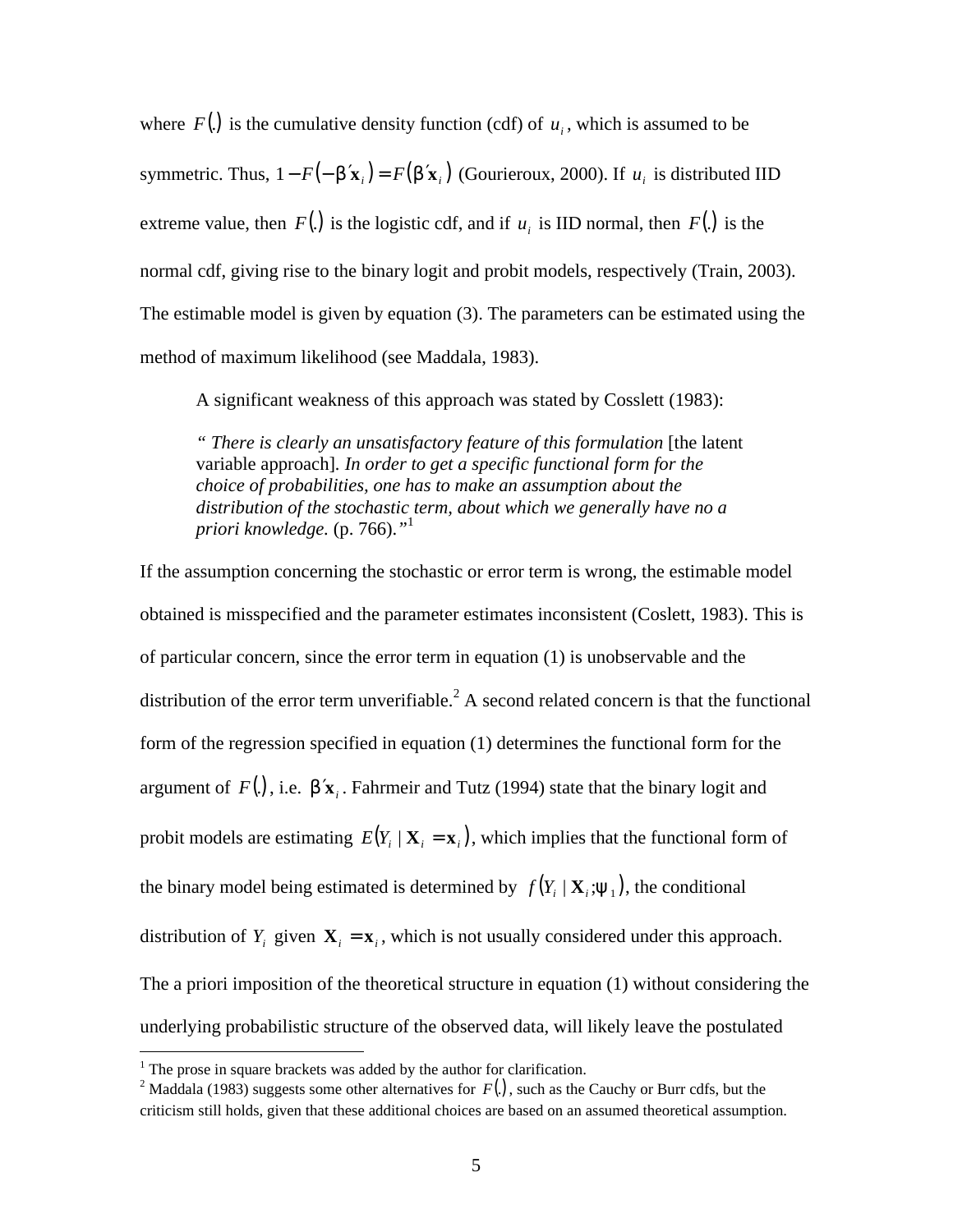model in equation (3) misspecified and result in inconsistent estimates and erroneous inferences.

### **2.2. The Transformational (Statistical) Approach**

The transformational approach can be viewed in a number of different ways, but the classical approach is via the use of statistical theory associated with univariate generalized linear models. Following Fahrmeir and Tutz (1994), let

 ${Y_i \mid \mathbf{X}_i = \mathbf{x}_i, i = 1,..., N}$  be an independent stochastic process, where  $\mathbf{X}_i$  is a vector of (categorical and/or continuous) explanatory variables, such that

 $Y_i | X_i = x_i \sim bin(p_i, 1)$  (i.e. binomial and a member of the simple exponential family of distributions). Furthermore, assume that there exists a linear predictor:

$$
\mathbf{h}_i = \mathbf{b}'t(\mathbf{x}_i),\tag{4}
$$

where  $t(\mathbf{x}_i)$  is a ( $S \times 1$ ) vector of transformations or functions of the explanatory variables and **b** is a  $(S \times 1)$  vector of parameters. The linear predictor (4) is related to  $p_i$ via the following relationship:

$$
p_i = E(Y_i \mid \mathbf{X}_i = \mathbf{x}_i) = h(\mathbf{h}_i) = h(\mathbf{b}'t(\mathbf{x}_i)),
$$
\n(5)

where  $h(.)$  is assumed to be to be a known one-to-one, sufficiently smooth response function. The relationship given by equation (5) implies that:

$$
\boldsymbol{h}_i = g(p_i),\tag{6}
$$

where *g*(.) is the inverse of *h*(.) and is known as the *link function*. The notion of calling this approach the transformational approach stems from the fact that the modeler tries to specify a transformation or functional form for the *link function* to obtain an operational statistical model. If one lets  $g(.)$  be the logistic transformation, so that: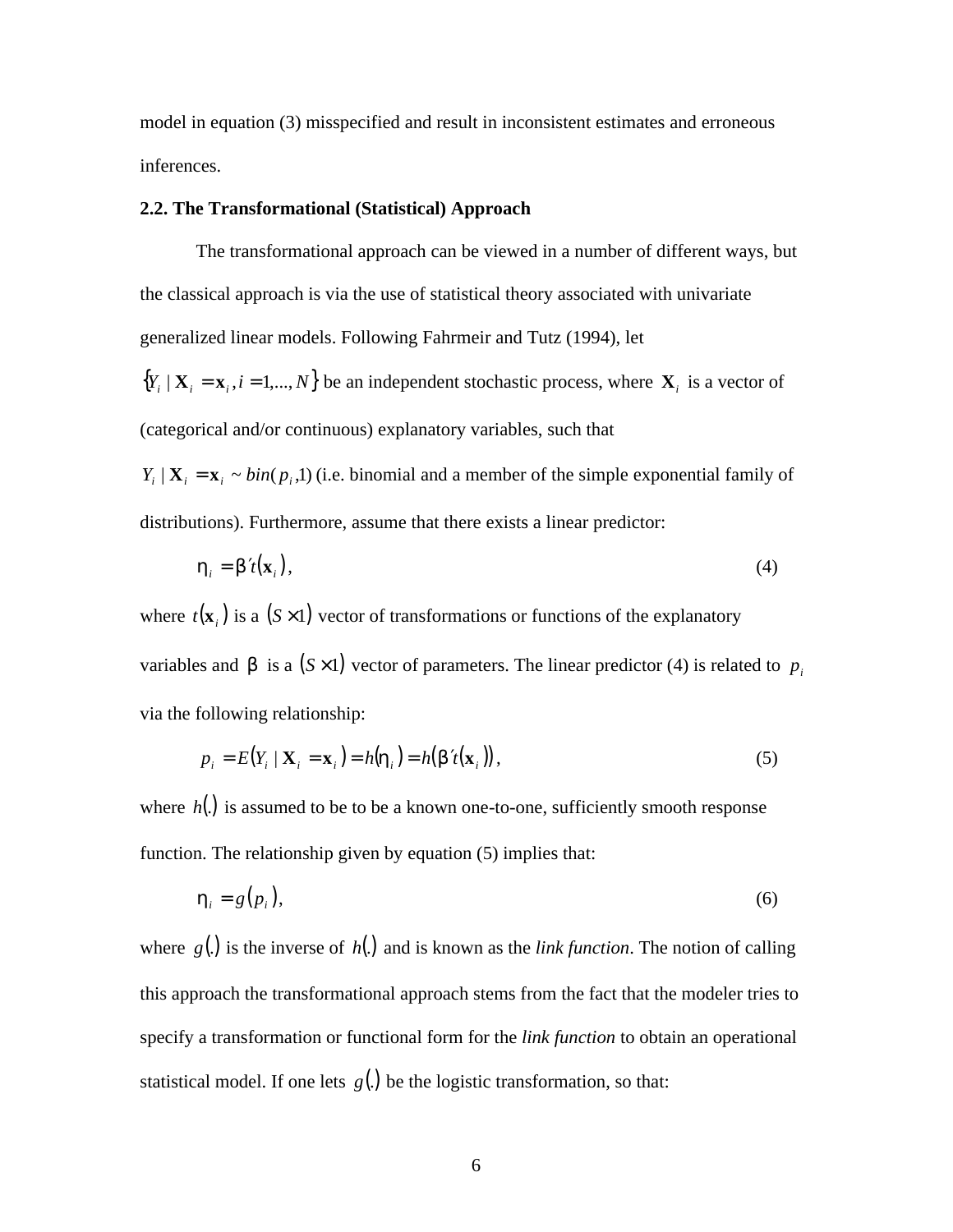$$
\boldsymbol{h}_i = \ln\left(\frac{p_i}{1-p_i}\right),\tag{7}
$$

then one obtains the traditional binary logistic regression model, whereas if one lets  $g(.)$ be the probit (or normit) transformation,  $\Phi^{-1}$  (the inverse of the normal cdf), then one obtains the traditional binary probit regression model. From equations (5) and (6) it becomes evident that any cumulative density function with an inverse would act as an appropriate link function.<sup>3</sup>

Nelder and Wedderburn (1972) developed this approach in order to construct a unifying approach for specifying regression-like models. Even though in the instances when this approach may lead to a proper statistical model (i.e. one derivable from a proper joint distribution), this approach ignores the fact that the functional form of the link function is dependent upon the joint distribution of  $Y_i$  and  $\mathbf{X}_i$  and in turn the conditional distribution of  $\mathbf{X}_i$  given  $Y_i = j$  (Arnold and Press, 1999). Kay and Litte (1987) show that the linear predictor is only appropriate when the conditional distribution of  $X_i$  given  $Y_i = j$  satisfies a number of stringent conditions, such as being multivariate normal with homogenous covariance matrix or when the explanatory variables are conditionally independent on  $Y_i$  with conditional distributions as specified later in the paper (see Table 2). The second concern with this approach is the fact that the story being told is inconsistent. First of all, the modeler essentially ignores the existence of a proper joint distribution from which the model can be derived, which is a necessary condition

1

 $3$  When the link function is the identity function, one obtains the familiar linear probability model (Fahrmeir and Tutz, 1994).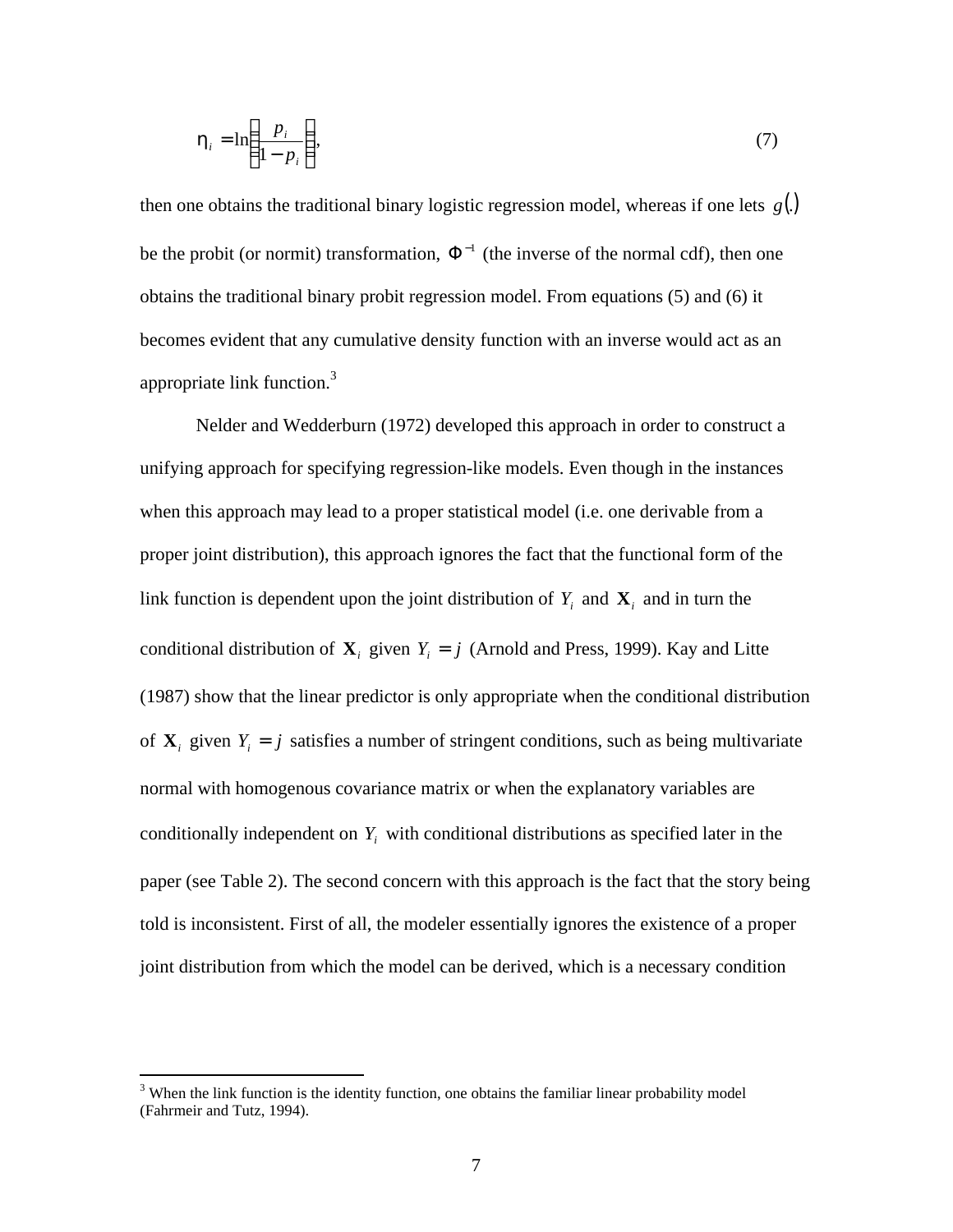for the existence of any statistical model (Spanos, 1999). Second, the fact that  $p_i$  is assumed to be heterogeneous based on *i* results in an incidental parameters problem.<sup>4</sup>

To alleviate the weaknesses of these two approaches, this paper uses the probabilistic reduction approach proposed by Spanos (1999) to formally specify statistical models with binary dependent variables.

#### **3. The Probabilistic Reduction Approach**

 $\overline{a}$ 

The probabilistic reduction approach, as presented by Spanos (1986,1995,1999), is based on re-interpreting the De Finetti representation theorem as a formal way of reducing the joint distribution of all observable random variables involved into simplified products of distributions by imposing certain probabilistic assumptions. This decomposition provides a formal and intuitive mechanism for constructing statistical models, with the added benefit of identifying the underlying probabilistic assumptions of the statistical model being examined. Using this approach, the objective here is to reexamine the statistical foundations of statistical models with discrete dependent variables.

Spanos (1999) defines a statistical model as a set of probabilistic assumptions that adequately capture the systematic information in the observed data in a parsimonious and efficient way. The primary goal of the probabilistic reduction approach is to obtain statistically adequate models, where the "adequacy of a statistical model is judged by the appropriateness of the [probabilistic] assumptions (making up the model) in capturing the systematic information in the observed data (Spanos, 1999b; p.544)." Thus, the construction of a statistical model begins with the observed data. The observed data,

<sup>&</sup>lt;sup>4</sup> In section 4, its shown that  $p_i$  is implicitly being estimated by the intercept term of the logistic regression model through the term  $k$ . If  $k$  varies with *i*, then there exists more parameters than numbers of observations, resulting in an inestimable model.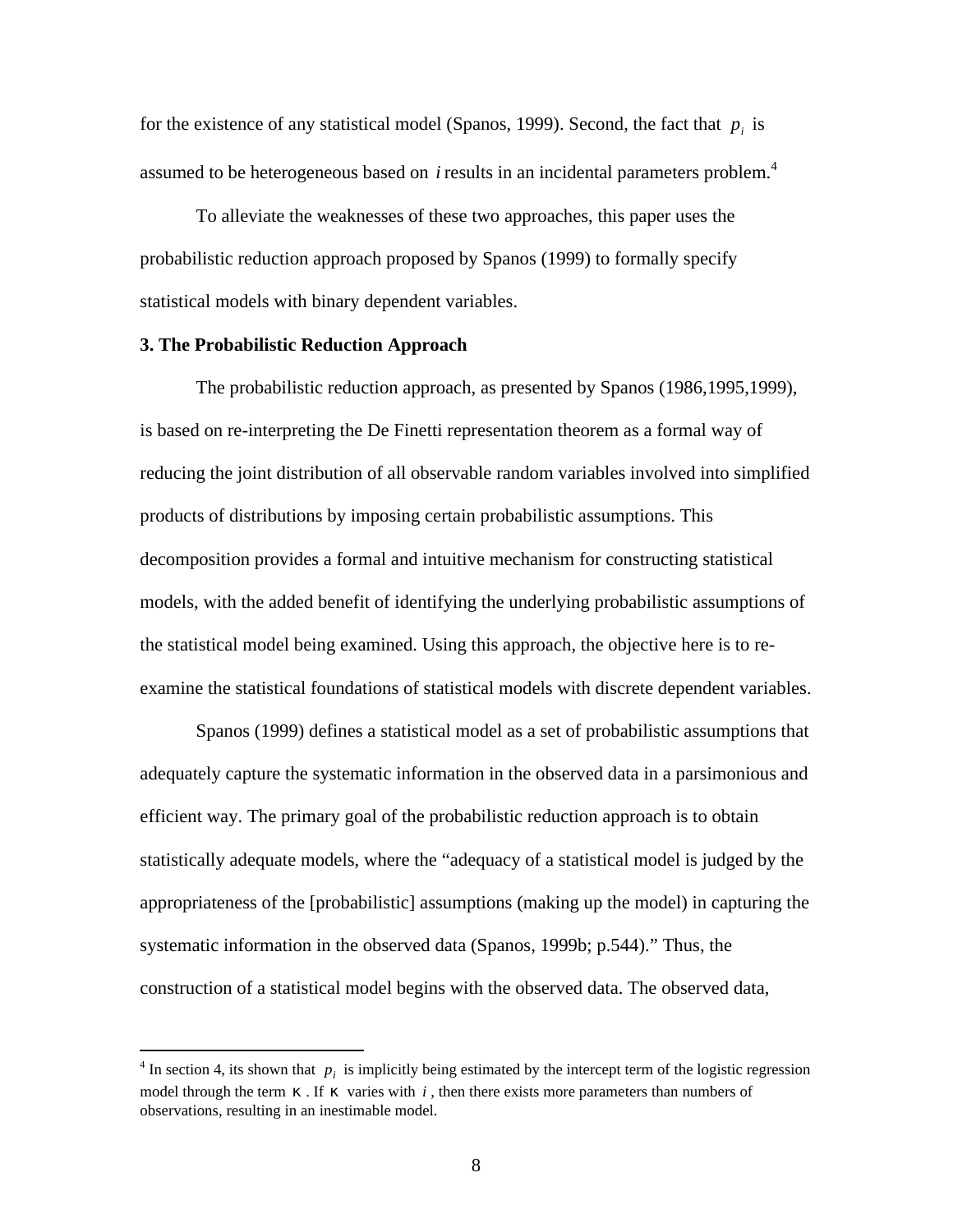$(z_1,...,z_N)^{\prime}$  $z_1, \ldots, z_N$ ), is viewed as one particular realization of the vector stochastic process,  $\{Z_i, i = 1,..., N\}$ , where  $Z_i = (Y_i, \mathbf{X}_i')'$  is a  $(K + 1 \times 1)$  random vector and  $\mathbf{X}_i$  is a  $(k \times 1)$ random vector.. All of the systematic (and probabilistic) information contained in  ${Z_i, i = 1,..., N}$  is captured by the Haavelmo Distribution, which can be represented by the joint density function:  $f(Z_1, ..., Z_N; \mathbf{f})$ , for all  $(z_1, ..., z_N) \in \mathbf{R}_{Z}^{(K+1)N}$  $(z_1, ..., z_N) \in \mathbf{R}_{Z}^{(K+1)}$  $(z_1,...,z_N)$ <sup>'</sup>  $\in \mathbf{R}_{Z}^{(K+1)N}$ , which represents our universe of discourse (Spanos, 1986 and 1999).

Based on a weaker version of De Finetti's representation theorem, by specifying a set of reduction assumptions from three broad categories:

**(D)** Distributional, **(M)** Memory/Dependence, and **(H)** Heterogeneity, concerning the vector stochastic process  $\{Z_i, i = 1,..., N\}$ , the modeler can reduce the Haavelmo distribution or joint density function into an operational form, giving rise to an operational statistical model and probabilistic model assumptions. By specifying particular reduction assumptions, the modeler is essentially partitioning the space of all possible statistical models into a family of operational models (indexed by the parameter space). For example, if the modeler assumes that  $\{Z_i, i = 1,..., N\}$  is independent (I) and identically distributed (ID), then:

$$
f(Z_1,...,Z_N;\mathbf{f}) = \prod_{i=1}^l f_i(Z_i;\mathbf{j}_i) = \prod_{i=1}^M f(Z_i;\mathbf{j}) = \prod_{i=1}^N f(Y_i \mid \mathbf{X}_i; \mathbf{y}_1) f(\mathbf{X}_i; \mathbf{y}_2), \quad (8)
$$

where the last inequality results from the fact that  $f(Z_i; \mathbf{j}) = f(Y_i, \mathbf{X}_i; \mathbf{j})$ . It is the final product of the reduction in the last equality that provides the modeler with a method for defining a proper statistical model.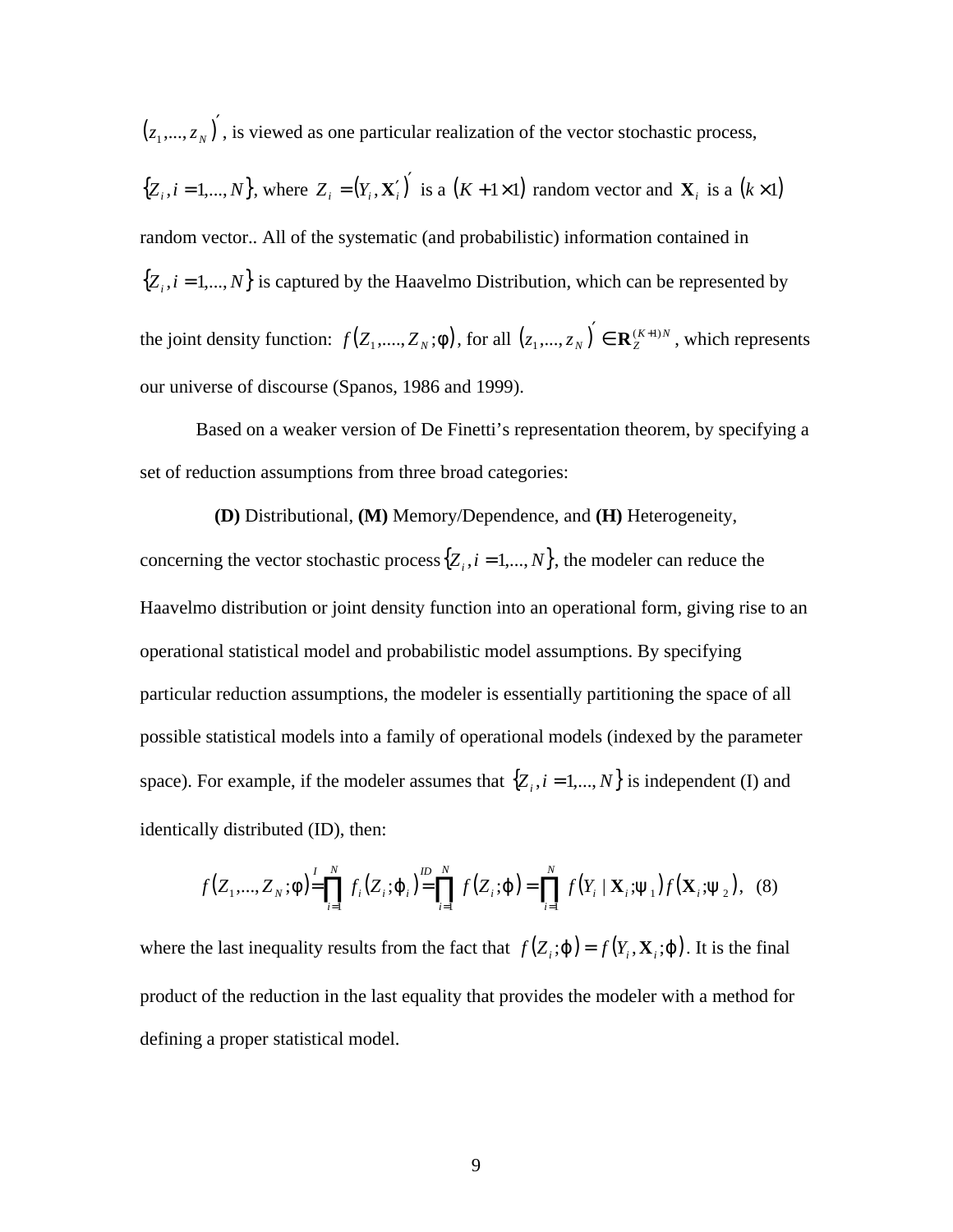The conditional distribution  $f(Y_i | \mathbf{X}_i; \mathbf{y}_1)$  (derived from the above reduction) allows the modeler to define a statistical generating mechanism (SGM), which is viewed as an idealized representation of the true underlying data generating process (which is unknown). Furthermore, the SGM helps to bridge the gap between the theoretical and statistical model (see Spanos, 1999). The statistical generating mechanism amounts to a set of conditional moment functions from  $f(Y_i | \mathbf{X}_i; \mathbf{y}_1)$ . The SGMs of many statistical models are specified using the regression function:

$$
Y_i = E(Y_i \mid \mathbf{X}_i = \mathbf{x}_i) + u_i,\tag{9}
$$

where  $E(Y_i | \mathbf{X}_i = \mathbf{x}_i)$  represents the systematic component and  $u_i$  the nonsystematic component (the error term). The orthogonal decomposition in equation (9) arises when  $cov(Z_i)$  <  $\infty$  (see Spanos, 1999). It should be noted that the functional form of  $E(Y_i | X_i = x_i)$  is dependent upon all of the reduction assumptions. For example, if the dependence assumption was relaxed to be Markov dependence of order *q*, then the conditioning set (as well as the reduction in equation (8)) would change from  $\{X_i = x_i\}$ to  $\{X_i = x_i, ..., X_{i-q} = x_{i-q}\}$  (see Spanos, 1986 and 1999 for other examples). The SGM can contain higher order conditional moment functions when they capture systematic information in the data. These can be specified using  $u_i$ , in the following manner:

$$
u_i^s = E(u_i^s \mid \mathbf{X}_i = \mathbf{x}_i) + v_{i,s},
$$
\n(10)

where *s* denotes the  $s^{\text{th}}$  order conditional moment function. When  $s = 2,3,4$ , equation (10) represents the skedastic (conditional variance), clitic (conditional skewness) and kurtic (conditional kurtosis) functions, respectively.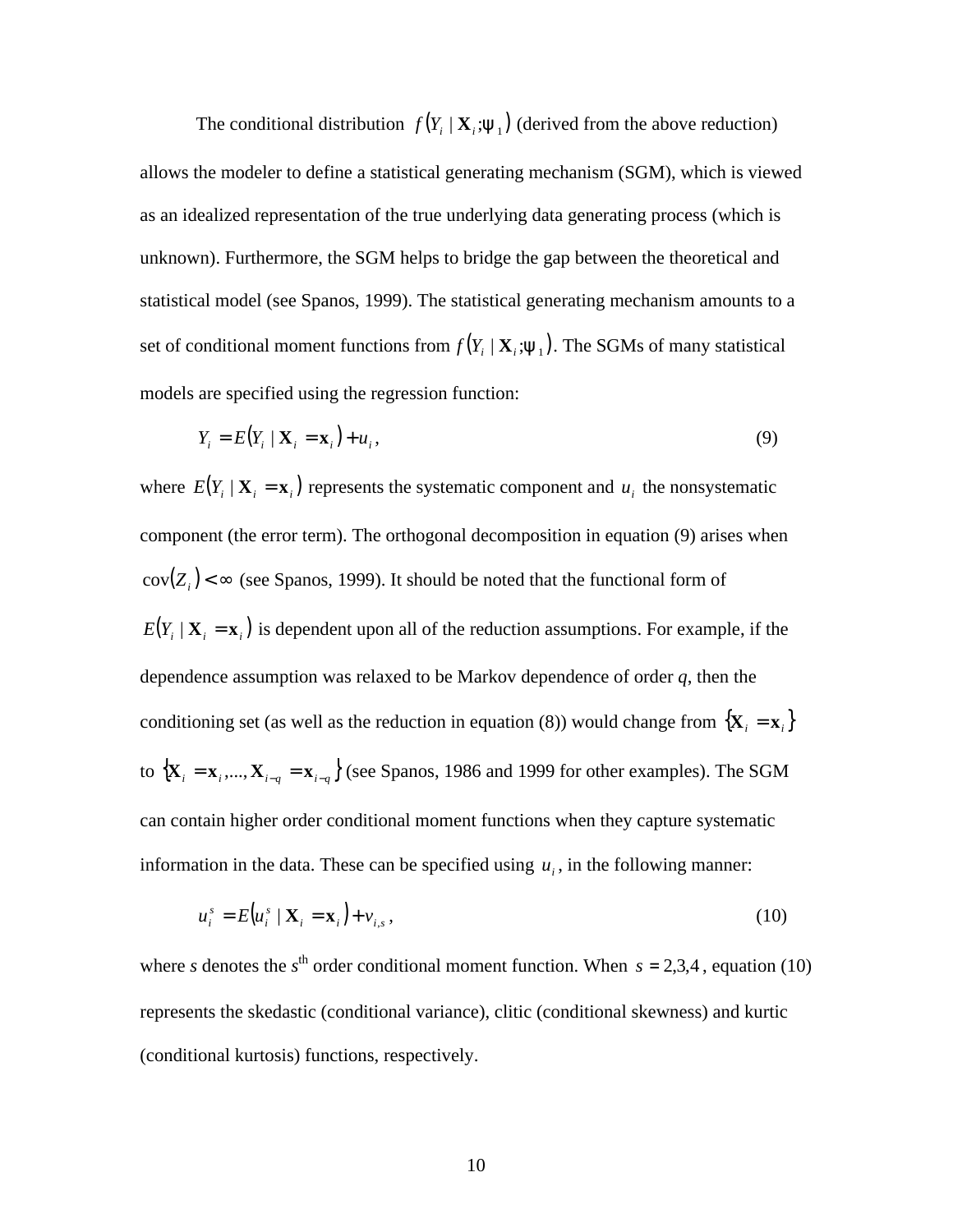#### **4. Bernoulli Regression Models**

This section of the paper examines the specification and estimation of the Bernoulli Regression Model (BRM). The first sub-section derives the conditional model using the probabilistic reduction approach developed in section 3. The second sub-section then examines how one goes about specifying a BRM. Sub-section three then examines estimation of the parameters of the BRM, while sub-section four examines how to generate sequences of random vectors for simulations using the BRM and asymptotic properties of the maximum likelihood estimators of the parameters of the BRM.

#### **4.1 Theoretical Foundations**

Let  ${Y_i, i = 1,..., N}$  be a stochastic process defined on the probability space  $(S, \mathfrak{S}, P(.))$ , where  $Y_i \sim bin(0,1)$  (Bernoulli),  $E(Y_i) = p$  and  $Var(Y_i) = p(1-p)$  for  $i = 1,..., N$ . Furthermore, let  $\{X_i = (X_{1,i},..., X_{K,i})\}$ ,  $i = 1,..., N\}$  be a vector stochastic process defined on the same probability space with joint density function  $f(\mathbf{X}; \mathbf{y}_2)$ , where  $\mathbf{y}_2$  is an appropriate set of parameters. Furthermore, assume that  $E(X_{k,i}^2) < \infty$  for  $k = 1,...,K$ and  $i = 1,..., N$ , making  $\{Y_i, i = 1,..., N\}$  and  $\{X_i, i = 1,..., N\}$ elements of  $L_2(\mathbf{R}^N)$ , the space of all square integrable stochastic processes over  $\mathbb{R}^N$ .

The joint density function of the joint vector stochastic process  $\{(Y_i, \mathbf{X}_i), i = 1, ..., N\}$  takes the form:

$$
f(Y_1, ..., Y_N, \mathbf{X}_1, ..., \mathbf{X}_N; \mathbf{f}), \tag{11}
$$

where  $f$  is an appropriate set of parameters. Assuming that the joint vector stochastic process  $\{(Y_i, \mathbf{X}_i)$ ,  $i = 1,..., N\}$  is independent (I) and identically distributed (ID), the joint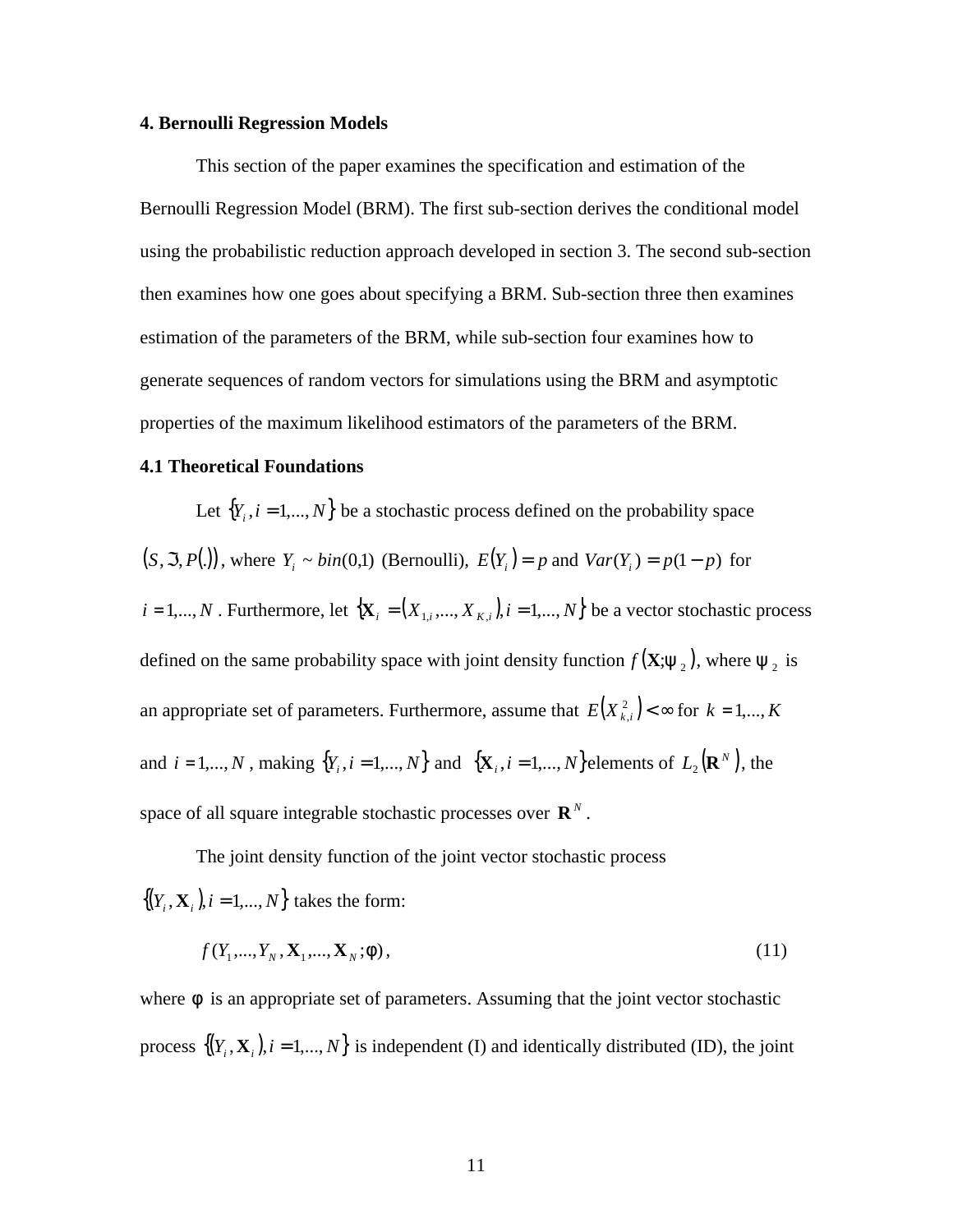distribution given by equation (11) can be reduced (decomposed) in the following manner:

$$
f(Y_1,...,Y_N,\mathbf{X}_1,...,\mathbf{X}_N;\mathbf{f}) = \prod_{i=1}^l f_i(Y_i,\mathbf{X}_i;\mathbf{j}_i) = \prod_{i=1}^{l} f(Y_i,\mathbf{X}_i;\mathbf{j}),
$$
(12)

where  $j_i$  and  $j$  are appropriate sets of parameters. The last component of the reduction in equation (4-2) can be further reduced so that:

$$
f(Y_1, ..., Y_N, \mathbf{X}_1, ..., \mathbf{X}_N; \mathbf{f}) = \prod_{i=1}^{ND} f(Y_i, \mathbf{X}_i; \mathbf{j}) = \prod_{i=1}^{N} f(Y_i | \mathbf{X}_i; \mathbf{y}_1) \cdot f(\mathbf{X}_i; \mathbf{y}_2), \quad (13)
$$

where  $y_1$  and  $y_2$  are appropriate sets of parameters.

It is the reduction in (13) that provides us with the means to define an operational statistical model, but the decomposition of  $f(Y_i, \mathbf{X}_i; \mathbf{j})$  into the product

 $f(Y_i | X_i; y_1) f(X_i; y_2)$  for statistical models with binary dependent variables has not yet been explicitly derived in the statistical literature (searched by the author). For the reduction in equation (13) to give rise to a proper statistical model, it is necessary that the joint density function  $f(Y_i, \mathbf{X}_i; j)$  exist. The existence of  $f(Y_i, \mathbf{X}_i; j)$  is dependent upon the compatibility of the conditional density functions,  $f(Y_i | \mathbf{X}_i; \mathbf{y}_1)$  and  $f(\mathbf{X}_i | Y_i; \mathbf{h}_1)$ (where  $h_{\text{l}}$  is an appropriate set of parameters) (Arnold and Castillo, 1999), i.e.

$$
f(Y_i | \mathbf{X}_i; \mathbf{y}_1) \cdot f(\mathbf{X}_i; \mathbf{y}_2) = f(\mathbf{X}_i | Y_i; \mathbf{h}_1) \cdot f(Y_i; p) = f(Y_i, \mathbf{X}_i; \mathbf{j}), \tag{14}
$$

where  $f(Y_i; p) = p^{Y_i} (1-p)^{1-Y_i}$ .

Using condition (14), consider the following relationship: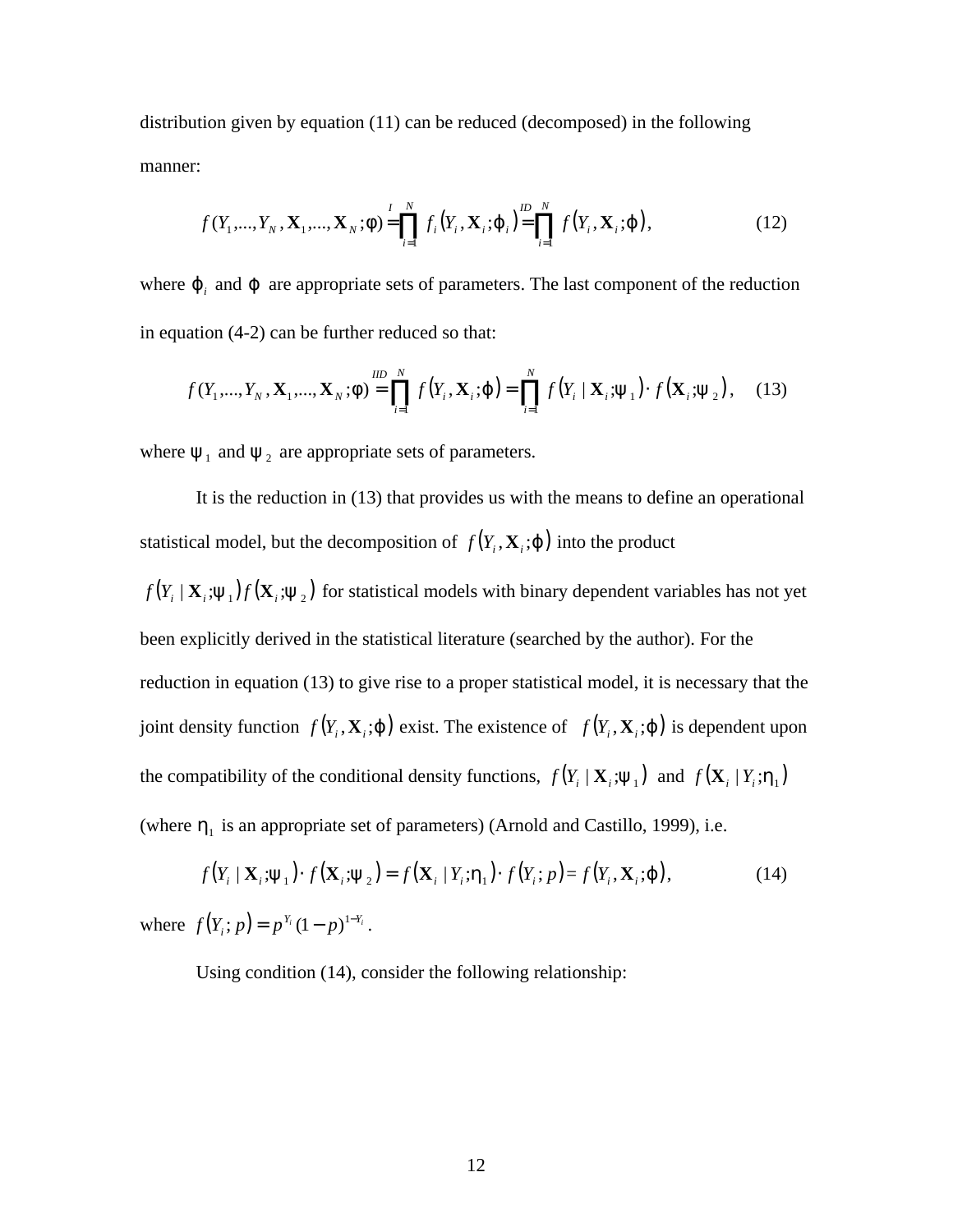$$
\frac{f(\mathbf{X}_i \mid Y_i = 1; \mathbf{h}_1)}{f(\mathbf{X}_i \mid Y_i = 0; \mathbf{h}_1)} \cdot \frac{f(Y_i = 1; p)}{f(Y_i = 0; p)} = \frac{f(Y_i = 1 \mid \mathbf{X}_i; \mathbf{y}_1)}{f(Y_i = 0 \mid \mathbf{X}_i; \mathbf{y}_1)} \cdot \frac{f(\mathbf{X}_i; \mathbf{y}_2)}{f(\mathbf{X}_i; \mathbf{y}_2)}.
$$
\n(15)

Furthermore, assume that  $f(Y_i | \mathbf{X}_i; \mathbf{y}_1)$  is a conditional Bernoulli density function with the following functional form:

$$
f(Y_i \mid \mathbf{X}_i \cdot \mathbf{y}_1) = g(\mathbf{X}_i \cdot \mathbf{y}_1)^{Y_i} \left[1 - g(\mathbf{X}_i \cdot \mathbf{y}_1)\right]^{1 - Y_i},
$$
\n(16)

where  $g(\mathbf{X}_i; \mathbf{y}_1)$ :  $\mathbf{R}^K \times \Theta_1 \to [0,1]$  and  $\mathbf{y}_1 \in \Theta_1$ , the parameter space associated with  $\mathbf{y}_1$ .<sup>6</sup> The density function specified by equation (16) satisfies the usual properties of a density function, i.e. following the properties of the Bernoulli density function in Spanos (1999):

(i)  $f(Y_i | \mathbf{X}_i; \mathbf{y}_1) \ge 0$  for  $Y_i = 0,1$  and  $\mathbf{X}_i = \mathbf{x}_i \in \mathbf{R}^K$ ,

(ii) 
$$
\sum_{Y_i=0,1} f(Y_i | \mathbf{X}_i; \mathbf{y}_1) = g(\mathbf{X}_i; \mathbf{y}_1) + (1 - g(\mathbf{X}_i; \mathbf{y}_1)) = 1
$$
, and

(iii) 
$$
F(b \mid \mathbf{X}_i; \mathbf{y}_1) - F(a \mid \mathbf{X}_i; \mathbf{y}_1) = \begin{cases} 0 & \text{if } a < 0 \text{ and } b < 0 \\ 1 - g(\mathbf{X}_i; \mathbf{y}_1) & \text{if } a < 0 \text{ and } 0 \le b < 1 \\ g(\mathbf{X}_i; \mathbf{y}_1) & \text{if } 0 < a < 1 \text{ and } b \ge 1, \text{ for } (a, b) \in \mathbf{R} \\ 1 & \text{if } a \le 0 \text{ and } b \ge 1 \\ 0 & \text{if } a > 1 \text{ and } b > 1 \end{cases}
$$

where (i) follows from the nonnegativity of  $g(X_i; y_1)$  and  $F(. | X_i; y_1)$  represents the cumulative conditional Bernoulli density function, which takes the following functional form:

$$
F(z | \mathbf{X}_i; \mathbf{y}_2) = \begin{cases} 0 & \text{for } z < 0 \\ 1 - g(\mathbf{X}_i; \mathbf{y}_1) & \text{for } 0 \leq z < 1 \\ 1 & \text{for } z \geq 1 \end{cases}
$$

<sup>&</sup>lt;sup>5</sup>The variable  $X_i$  is expected to take the same value in the numerator and denominator in order to solve for  $g(X_i; y_1)$  in later derivations.

<sup>&</sup>lt;sup>6</sup> The conditional Bernoulli distribution is based on the traditional approach for specifying binary discrete models, i.e. by letting  $p_i = g(\mathbf{X}_i; \mathbf{y}_1)$  (see Chen, 1997 and Spanos, 2000).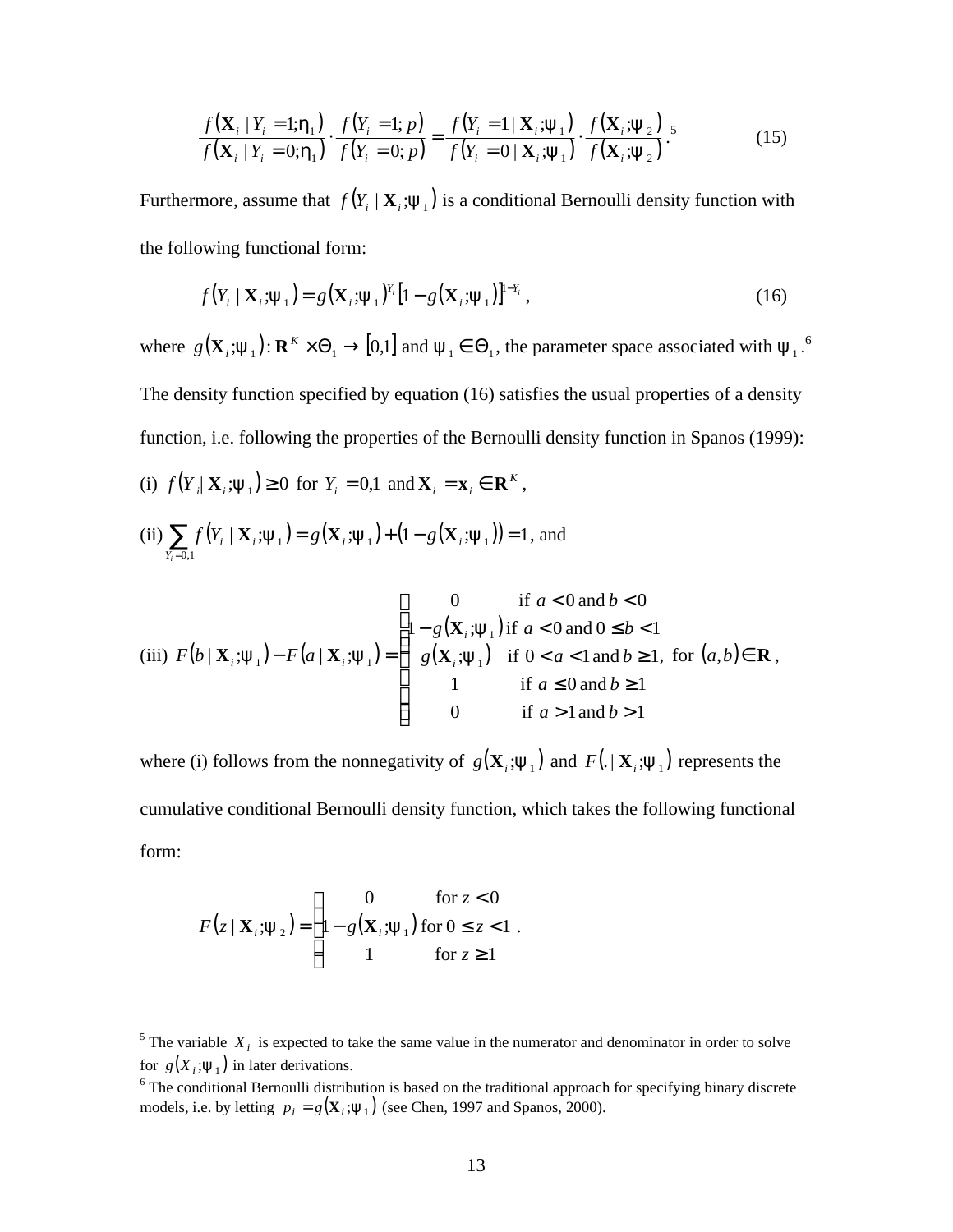Substituting equation (16) into (15) and letting  $\boldsymbol{p}_j = p^j (1-p)^{1-j}$  for  $j = 0,1$  gives:

$$
\frac{f(\mathbf{X}_i | Y_i = 1; \mathbf{h}_1)}{f(\mathbf{X}_i | Y_i = 0; \mathbf{h}_1)} \cdot \frac{\mathbf{p}_1}{\mathbf{p}_0} = \frac{g(\mathbf{X}_i; \mathbf{y}_1)}{1 - g(\mathbf{X}_i; \mathbf{y}_1)} \cdot \frac{f(\mathbf{X}_i; \mathbf{y}_2)}{f(\mathbf{X}_i; \mathbf{y}_2)},
$$
\n(17)

which implies that:

$$
g(\mathbf{X}_i; \mathbf{y}_1) = \frac{\boldsymbol{p}_1 \cdot f(\mathbf{X}_i \mid Y_i = 1; \mathbf{h}_1)}{\boldsymbol{p}_0 \cdot f(\mathbf{X}_i \mid Y_i = 0; \mathbf{h}_1) + \boldsymbol{p}_1 \cdot f(\mathbf{X}_i \mid Y_i = 1; \mathbf{h}_1)}.
$$
(18)

Given the general properties of density functions and that  $\boldsymbol{p}_j \in (0,1)$  for  $j = 0,1$ , the range of  $g(\mathbf{X}_i; \mathbf{y}_1)$  is [0,1], justifying the assumption that  $g(\mathbf{X}_i; \mathbf{y}_1)$ :  $\mathbf{R}^K \times \Theta_1 \rightarrow [0,1]$ .

A more intuitive and practical choice for  $g(X_i; y_1)$  can be found by using results from Kay and Little (1987). Using the transformation  $x = \exp{\ln(x)}$  and after rearranging some terms,  $g(\mathbf{X}_i; \mathbf{y}_1)$  becomes:

$$
g(\mathbf{X}_i \cdot \mathbf{y}_1) = \frac{\exp\{h(\mathbf{X}_i \cdot \mathbf{h}_1)\}}{1 + \exp\{h(\mathbf{X}_i \cdot \mathbf{h}_1)\}} = [1 + \exp\{-h(\mathbf{X}_i \cdot \mathbf{h}_1)\}]^{-1},
$$
(19)

where  $h(\mathbf{X}_i; \mathbf{h}_1) = \ln \frac{f(\mathbf{X}_i \mid Y_i = 1; \mathbf{h}_1)}{f(\mathbf{X}_i \mid \mathbf{X}_i = 0, \mathbf{h}_1)}$  $({\bf X}, | Y_i = 0; {\bf h}_1)$ *k h h*  $h_1$  = ln  $\frac{J(1+i+1-i+1)}{2i}$  + = = = 1 1  $17 - m \frac{1}{f(X_i | Y_i = 0)}$  $| Y_i = 1;$ ; $\mathbf{h}_{1}$ ) = ln *i i i i*  $f_i$ <sup>,*H*</sup><sub>1</sub> $f$  –  $\frac{f(X_i | Y_i)}{f(X_i | Y_i)}$  $f(\mathbf{X}, | Y)$ *h* **X**  $\mathbf{X}_i$ ;  $\mathbf{h}_1$ ) = ln  $\frac{f(\mathbf{X}_i \mid Y_i = 1; \mathbf{h}_1)}{f(\mathbf{X}_i \mid Y_i = 0; \mathbf{h}_1)} + \mathbf{k}$  and  $\mathbf{k} = \ln(\mathbf{p}_1) - \ln(\mathbf{p}_0)$ . Written as the

composite function,  $g(h(\mathbf{X}_i; \mathbf{h}_1))$ ,  $g(.)$  represents the logistic cumulative density function (the transformation function) and  $h(.,.)$  represents the traditional index function. Equation (19) illustrates that functional relationship between  $y_1$  and  $h_1$  (i.e.  $y_1 = G(h_1)$ ), as well. It is the relationships given by equations (18) and (19) that form the basis for defining a proper statistical model when the dependent variable is binary.

The reduction of the joint density function (11) gives rise to a family of statistical models for conditional dichotomous choice processes. Given that  $Var(Y_i | \mathbf{X}_i = \mathbf{x}_i) < \infty$ , the stochastic process  ${Y_i \mid X_i = x_i, i = 1,..., N}$  can be decomposed orthogonally into a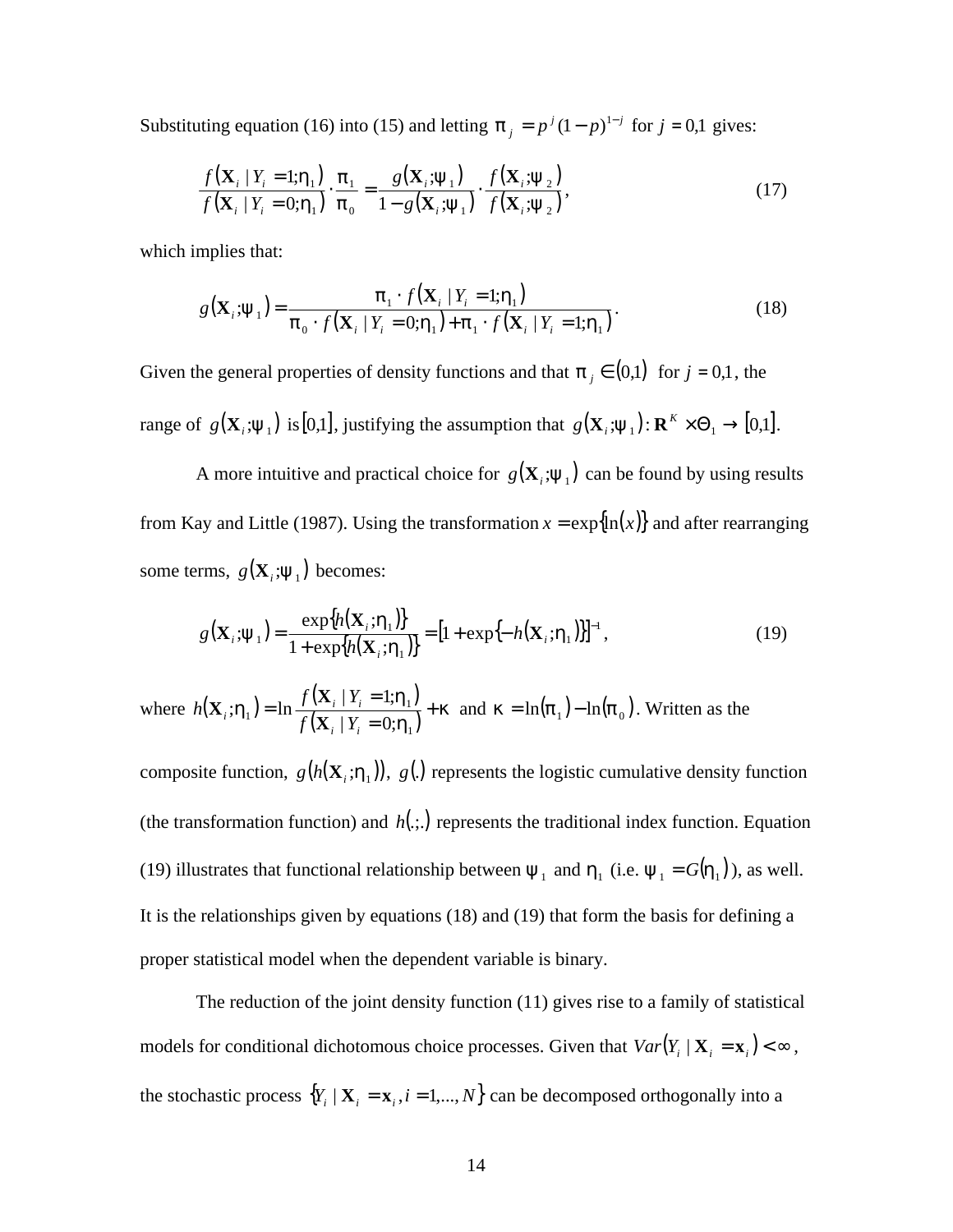systematic and nonsystematic component giving rise to the following regression function (see Spanos, 1999):

$$
Y_i = E(Y_i \mid \mathbf{X}_i = \mathbf{x}_i) + u_i = g(\mathbf{x}_i \cdot \mathbf{y}_1) + u_i = [1 + \exp\{-h(\mathbf{x}_i \cdot \mathbf{h}_1)\}]^{-1} + u_i, \tag{20}
$$

where the last inequality follows by substituting in equation (19) and  $u_i \sim bin(0,1)$  with variance  $g(\mathbf{x}_i \cdot \mathbf{y}_1)(1 - g(\mathbf{x}_i \cdot \mathbf{y}_1))$ .<sup>7</sup> Furthermore, equation (20) is the stochastic generating mechanism (SGM) for this family of statistical models, because the conditional variance (or skedastic function) is completely specified in terms of the conditional mean,  $g(\mathbf{x}_i; \mathbf{y}_1)$  (Spanos, 2000). The reduction of (11) along with the SGM given by equation (20) give rise to the family of Bernoulli Regression Models specified in Table 1. The first three model assumptions, i.e. distributional, functional form and heteroskedasticity, arise from the derivations provided above. The homogeneity and independence assumptions are a result of the IID reduction assumptions made about the joint vector stochastic

Table 1: Bernoulli Regression Model

| SGM:                                                                                                                   | $Y_i = g(\mathbf{x}_i; \mathbf{y}_1) + u_i, i = 1, , N$ ,                                                                                                                                                                                                                       |  |  |
|------------------------------------------------------------------------------------------------------------------------|---------------------------------------------------------------------------------------------------------------------------------------------------------------------------------------------------------------------------------------------------------------------------------|--|--|
| where $u_i \sim bin(0,1)$ with variance $g(\mathbf{x}_i \cdot \mathbf{y}_1)(1 - g(\mathbf{x}_i \cdot \mathbf{y}_1))$ . |                                                                                                                                                                                                                                                                                 |  |  |
|                                                                                                                        | <b>Assumptions</b>                                                                                                                                                                                                                                                              |  |  |
|                                                                                                                        | <b>Distributional:</b> $Y_i   \mathbf{X}_i = \mathbf{x}_i \sim bin(g(\mathbf{x}_i, \mathbf{y}_1), 1)$ , (conditional Bernoulli).<br>Functional Form: $E(Y_i   \mathbf{X}_i = \mathbf{x}_i) = g(\mathbf{x}_i; \mathbf{y}_1) = [1 + \exp{-h(\mathbf{x}_i; \mathbf{h}_1)}],$ where |  |  |
|                                                                                                                        |                                                                                                                                                                                                                                                                                 |  |  |
|                                                                                                                        | $h(\mathbf{x}_i; \mathbf{h}_1) = \ln \left[ \frac{f(\mathbf{X}_i   Y_i = 1; \mathbf{h}_1)}{f(\mathbf{X}_i   Y_i = 0; \mathbf{h}_1)} \right] + \mathbf{k} \text{ and } \mathbf{y}_1 = G(\mathbf{h}_1).$                                                                          |  |  |
| Heteroskedasticity:                                                                                                    | $Var(Y_i   \mathbf{X}_i = \mathbf{x}_i) = g(\mathbf{x}_i; \mathbf{y}_1)(1 - g(\mathbf{x}_i; \mathbf{y}_1)).$                                                                                                                                                                    |  |  |
| <b>Homogeneity:</b> $\boldsymbol{y}_1 = G(\boldsymbol{h}_1)$ is not a function of $i = 1,, N$ .                        |                                                                                                                                                                                                                                                                                 |  |  |
| <b>Independence:</b> $\{Y_i   \mathbf{X}_i = \mathbf{x}_i, i = 1, , N\}$ is an independent stochastic process.         |                                                                                                                                                                                                                                                                                 |  |  |

<sup>&</sup>lt;sup>7</sup> Alternatively,  $u_i$  can be viewed as is as a random variable having a diatomic distribution, taking the value  $-g(\mathbf{x}_i;\mathbf{y}_1)$  with probability  $1-g(\mathbf{x}_i;\mathbf{y}_1)$  or the value  $1-g(\mathbf{x}_i;\mathbf{y}_1)$  with probability  $g(\mathbf{x}_i;\mathbf{y}_1)$ , with mean equal to 0 and variance equal to  $g(\mathbf{x}_i; \mathbf{y}_1)(1 - g(\mathbf{x}_i; \mathbf{y}_1))$  (see Arnold, Castillo and Sarabia, 1999).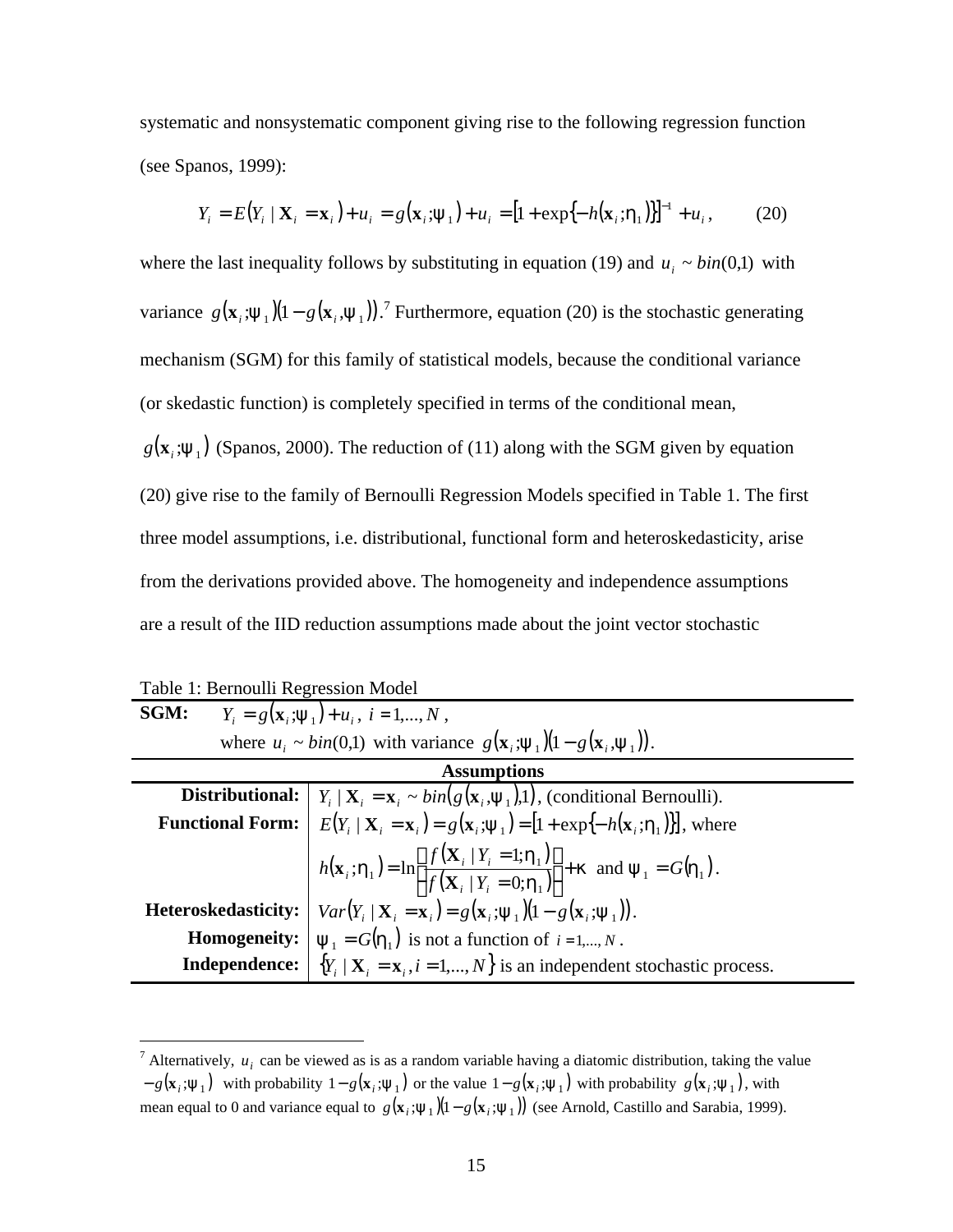process  $\{(Y_i, \mathbf{X}_i), i = 1, ..., N\}$ .

The regression function given by equation (20) is similar to the traditional binary logistic regression model, but above derivations show that it arises naturally from the joint density function given by (11), suggesting it as an obvious candidate for modeling discrete choice processes when the dependent variable is distributed Bernoulli(*p*). An important observation is that the functional forms for both  $g(X_i; y_1)$  and  $h(X_i; h_1)$  are both dependent upon the functional form of  $f(\mathbf{X}_i | Y_i; \mathbf{h}_i)$  and in turn the joint distribution of  $Y_i$  and  $\mathbf{X}_i$ . It would seem other binary statistical models, such as the probit model, may not be proper statistical models, in that the regression functions being estimated may not be derivable from a proper joint density function. In fact, given that binary discrete choice models are somewhat robust to the choice of the transformation function (Amemiya, 1981), statistical models such as the binary probit, may act as close approximations to the BRM, when the index function  $h(\mathbf{x}_i; \mathbf{h}_1)$  is specified as in Table 1.

### **4.2 Specification of the BRM**

In this section, specification of the BRM is examined when the distribution of the explanatory variables  $(X_i)$  conditional on  $Y_i$  takes different (distributional) functional forms. Two conditional BRMs are derived in the following two examples, to illustrate the case when an explicit functional form for the conditional distribution  $f(\mathbf{X}_i | Y_i; \mathbf{h}_1)$  can be identified.

**Example 1:**  $X_i$  given  $Y_i$  has a Normal Distribution.

Consider the stochastic process  $\{X_i, i = 1,..., N\}$ , where  $X_i \sim N(\mathbf{m}, \mathbf{s})$  for  $i = 1, ..., N$ . Hence: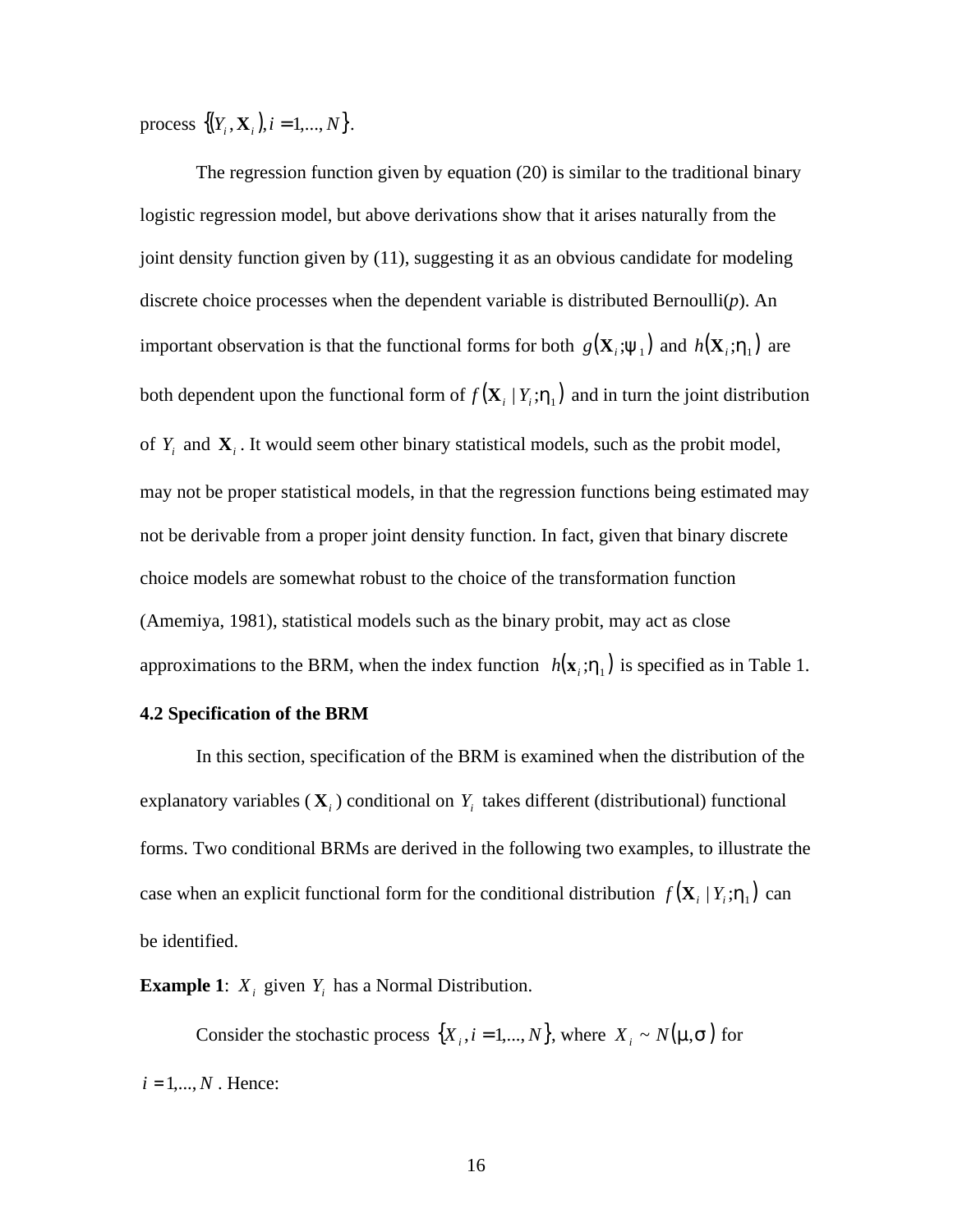$$
f(X_i | Y_i; \mathbf{h}_1) = \frac{1}{\mathbf{S}\sqrt{\mathbf{p}}} \exp\left\{-\frac{1}{2\mathbf{S}^2} (X_i - \mathbf{a}_0 - \mathbf{a}_1 Y_i)^2\right\}.
$$
 (21)

Substituting equation (21) into equation (19) and simplifying gives:

$$
h(x_i; \mathbf{h}_1) = -\frac{(\mathbf{a}_1^2 + 2\mathbf{a}_0 \mathbf{a}_1)}{2\mathbf{s}^2} + \frac{\mathbf{a}_1}{\mathbf{s}^2} x_i + \mathbf{k} \text{ , and}
$$
 (22)

$$
g(xi; \mathbf{y}1) = [1 + \exp(-\mathbf{b}0 - \mathbf{b}1xi)]-1,
$$
\n(23)

where  $\boldsymbol{b}_0 = \boldsymbol{k} - \frac{(\boldsymbol{a}_1^2 + 2 \boldsymbol{a}_0 \boldsymbol{a}_1)}{2 \boldsymbol{\alpha}^2}$  $_0$ a<sub>1</sub> 2  $_0 = k - \frac{(a_1 + b_2)}{2}$ 2 *s*  **and**  $**b**<sub>1</sub> = \frac{\mathbf{a}_{1}}{\mathbf{s}^{2}}$  **(see also Kay and Little, 1987).** 

**Example 2**: A Dynamic Bernoulli Regression Model

Consider the case where  $i = 1,..., N$  denotes time and assume that  $\{X_i, i = 1,..., N\}$ is a first-order autoregressive stochastic process, i.e. first order Markov dependent. Furthermore assume that the joint stochastic process  $\{(Y_i, X_i), i = 1,..., N\}$  is stationary. Then the reduction of the joint density function,  $f(Y_1, ..., Y_N, X_1, ..., X_N; f)$  takes the following form:

$$
f(Y_1, ..., Y_N, X_1, ..., X_N; \mathbf{f}) \stackrel{\text{Markov}}{=} f_1(Y_1, X_1; \mathbf{j}_1) \prod_{i=2}^N f_i(Y_i, X_i | X_{i-1}; \mathbf{j}_i)
$$
\n
$$
= f(Y_1, X_1; \mathbf{j}_1) \prod_{i=2}^N f(Y_i, X_i | X_{i-1}; \mathbf{j})
$$
\n
$$
= f(Y_1, X_1; \mathbf{j}_1) \prod_{i=2}^N f(Y_i | X_i, X_{i-1}; \mathbf{y}_1) f(X_i | X_{i-1}; \mathbf{y}_2).
$$
\n(24)

Performing the same type of derivations that gave rise to the general BRM, the index function for this particular case is:

$$
h(X_i, X_{i-1}; \mathbf{h}'_1, \mathbf{h}''_1) = \ln\left(\frac{f(X_i \mid X_{i-1}, Y_i = 1; \mathbf{h}'_1)}{f(X_i \mid X_{i-1}, Y_i = 0; \mathbf{h}'_1)}\right) + \ln\left(\frac{f(X_{i-1} \mid Y_i = 1; \mathbf{h}''_1)}{f(X_{i-1} \mid Y_i = 0; \mathbf{h}''_1)}\right) + \mathbf{k} \tag{25}
$$

because  $f(X_i, X_{i-1} | Y_i; \mathbf{h}_1) = f(X_i | X_{i-1}, Y_i; \mathbf{h}'_1) \cdot f(X_{i-1} | Y_i; \mathbf{h}''_1)$ .

The conditional density: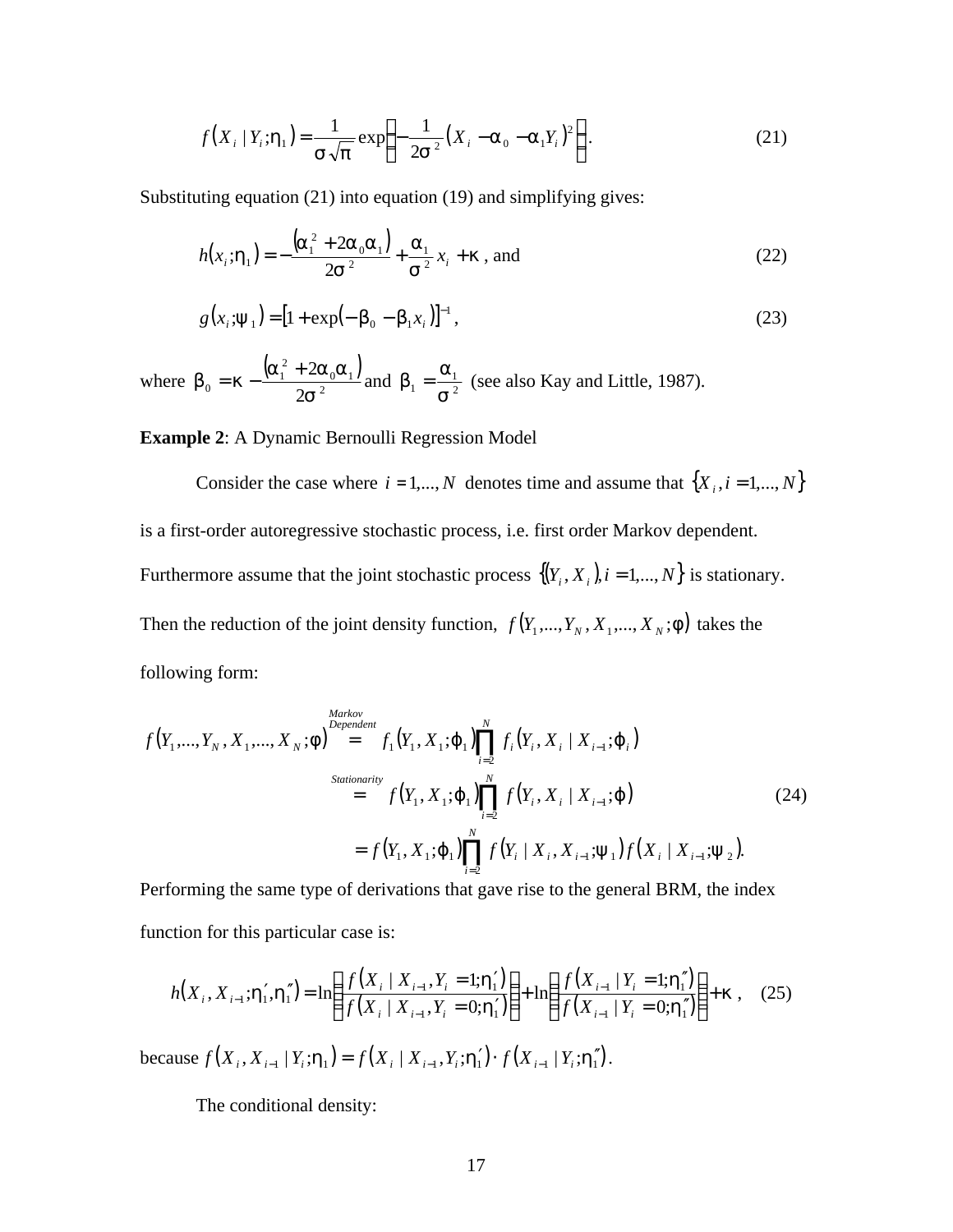$$
f(X_i | X_{i-1}, Y_i; \mathbf{h}'_1) = \frac{1}{\mathbf{S}_a \sqrt{2\mathbf{p}}} \exp \left\{ -\frac{1}{2\mathbf{S}_a^2} (X_i - \mathbf{a}_0 - \mathbf{a}_1 X_{i-1} - \mathbf{a}_2 Y_i)^2 \right\},\tag{26}
$$

and the conditional density:

$$
f(X_{i-1} | Y_i; \mathbf{h}_1'') = \frac{1}{\mathbf{S}_g \sqrt{2\mathbf{p}}} \exp \left\{ -\frac{1}{2\mathbf{S}_g^2} (X_{i-1} - \mathbf{g}_0 - \mathbf{g}_1 Y_i)^2 \right\}.
$$
 (27)

Substituting equations (26) and (27) into equation (25) and then into equation (19) gives:

$$
g(x_i, x_{i-1}; \mathbf{y}_1) = [1 + \exp(-\mathbf{b}_0 - \mathbf{b}_1 x_i - \mathbf{b}_2 x_{i-1})]^{-1},
$$
\n(28)

where 
$$
\mathbf{b}_0 = \mathbf{k} - \frac{(2\mathbf{a}_0\mathbf{a}_2 + \mathbf{a}_2^2)}{2\mathbf{s}_a^2} - \frac{(2\mathbf{g}_0\mathbf{g}_1 - \mathbf{g}_1^2)}{2\mathbf{s}_g^2}
$$
,  $\mathbf{b}_1 = \frac{\mathbf{a}_2}{\mathbf{s}_a^2}$  and  $\mathbf{b}_2 = \frac{\mathbf{g}_1}{\mathbf{s}_g^2} - \frac{\mathbf{a}_1\mathbf{a}_2}{\mathbf{s}_a^2}$ .

Substituting equation (28) into the BRM gives rise to a type of dynamic BRM, where the independence assumption is replaced by a dependence assumption where  $X_i$  follows an AR(1) process.

These two examples provide explicit functional forms for  $f(\mathbf{X}_i | Y_i; \mathbf{h}_1)$ , but for many cases such functional forms are not readily derived.<sup>8</sup> A potential alternative is to assume that:

$$
f(\mathbf{X}_i | Y_i; \mathbf{h}_1) = f(\mathbf{X}_i; \mathbf{h}_1(Y_i)).
$$
\n(29)

In this sense, one is treating the moments of the conditional distribution of  $\mathbf{X}_i$  given  $Y_i$ as functions of  $Y_i$  or as heterogeneous based on the value of  $Y_i$ . That is

 $h_1(Y_i = j) = h_{1,j}$  for  $j = 0,1$ . Lauritzen and Wermuth (1989) use a similar approach to specify conditional Gaussian distributions, and Kay and Little (1987) use this approach to specify the logistic regressions models in their paper.

<sup>&</sup>lt;sup>8</sup> For help with such derivations, the work by Arnold, Castillo and Sarabia (1999) may be of assistance.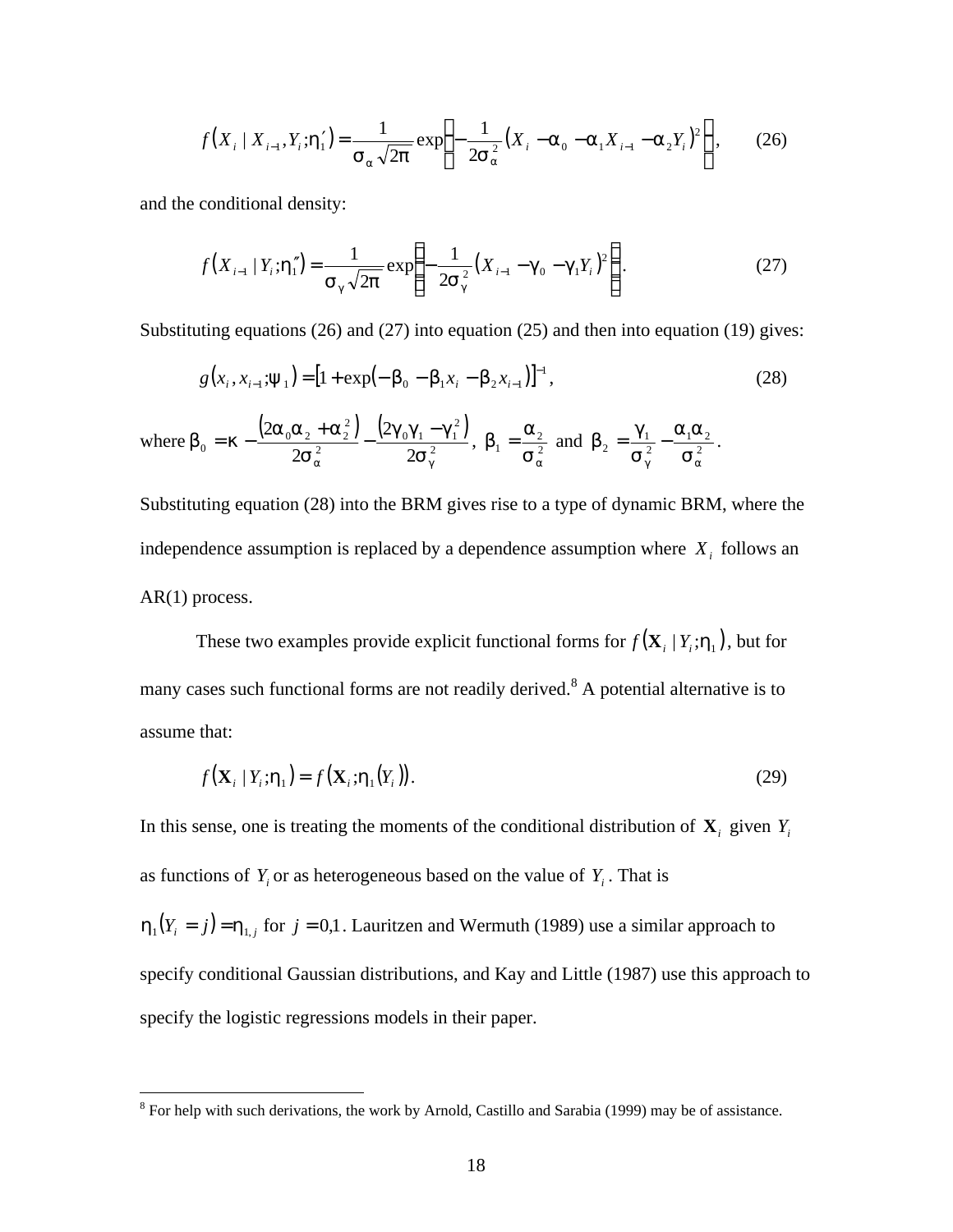Table 2 provides the functional forms for  $g(x_i; y_1)$  needed to obtain a properly specified BRM with one explanatory variable for a number of different conditional distributions of the form  $f(X_i; h_{1,j})$ . All of the cases examined in Table 2 have index functions that are linear in the parameters, which allow one to use traditional computer packages to estimate the parameters of the resulting logistic regression model. Naturally, the question arises of what does one do if the conditional distribution,  $f(X_i; h_{1,i})$ , does not result in an index function linear in the parameters? Examples include situations when  $f(X_i; h_{1,i})$  is distributed F, extreme value, logistic or Weibull. In such cases, one option is to explicitly specify  $f(X_i; h_{1,i})$  and estimate the model using equation (18), which can be difficult numerically due to the existence of both  $h_{1,0}$  and  $h_{1,1}$  in  $h(x_i; h_{1,i})$ . Another approach would be to transform  $X_i$  so that one obtains one of the distributions in Table 2. To illustrate this latter approach, consider the following example. **Example 3**: Let  $f(X_i; h_{1,i})$  be a conditional Weibull distribution, i.e.

$$
f(X_i; \mathbf{h}_1) = \frac{\mathbf{g} \cdot X_i^{\mathbf{g}-1}}{\mathbf{a}_j^{\mathbf{g}}} \exp\left\{-\left(\frac{X_i}{\mathbf{a}_j}\right)^{\mathbf{g}}\right\},\tag{30}
$$

where  $(a_j, g) \in \mathbb{R}_+^2$  and  $X_i > 0$ . That is  $X_i | Y_i = j \sim W(a_j, g)$ . According to Spanos (1999), if  $X_i \sim W(a, g)$  then  $X_i^g \sim Exp(a)$  (i.e. exponential). Thus,  $X_i^g \mid Y_i = j \sim Exp(\mathbf{a}_j)$ , and using the results from Table 2: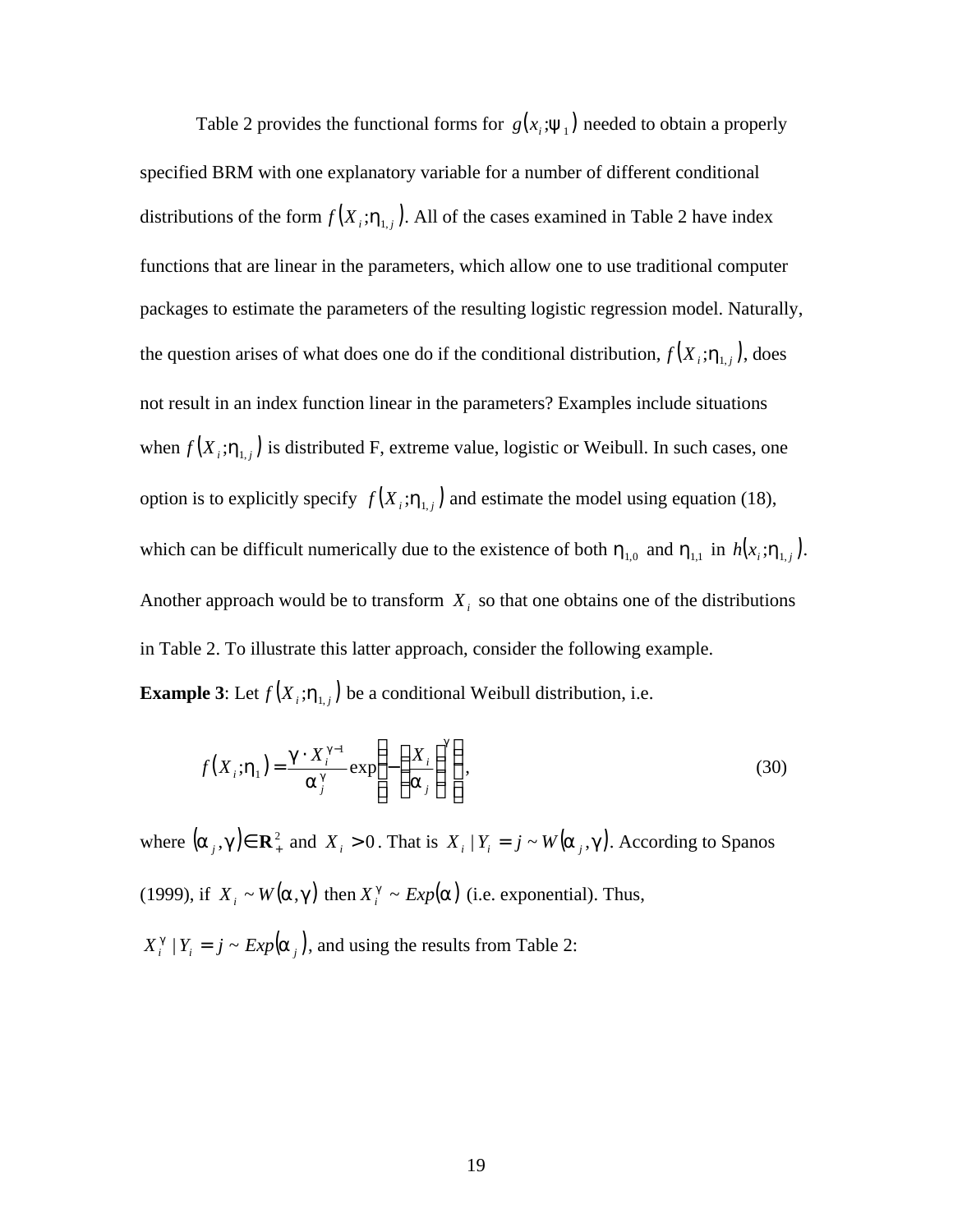| <b>Distribution of</b> | $f(X_i; h_{1,i}) =$ <sup>2</sup>                                                                                                                                                     | $g(x_i; \mathbf{y}_1) =$                                                                                                                                                                                                                                                                                                                                                                                                    |
|------------------------|--------------------------------------------------------------------------------------------------------------------------------------------------------------------------------------|-----------------------------------------------------------------------------------------------------------------------------------------------------------------------------------------------------------------------------------------------------------------------------------------------------------------------------------------------------------------------------------------------------------------------------|
| $X_i$ given $Y_i$      |                                                                                                                                                                                      |                                                                                                                                                                                                                                                                                                                                                                                                                             |
| Beta <sup>1</sup>      | $\frac{X_i^{a_j-1}(1-X_i)^{g_j-1}}{B[a_i,q_i]},$ where                                                                                                                               | $[1 + \exp{\{\bm{b}_0 + \bm{b}_1 \ln(x_i) + \bm{b}_2 \ln(1-x_i)\}}]^{-1}$ , where                                                                                                                                                                                                                                                                                                                                           |
|                        | $(\mathbf{a}_i, \mathbf{g}_i) \in \mathbb{R}_+^2$ and $0 \leq X_i \leq 1$ .                                                                                                          | $\boldsymbol{b}_0 = \left[\boldsymbol{k} + \ln\left(\frac{\mathbf{B}[\boldsymbol{a}_0, \boldsymbol{g}_0]}{\mathbf{B}[\boldsymbol{a}_1, \boldsymbol{g}_1]}\right)\right], \, \boldsymbol{b}_1 = (\boldsymbol{a}_1 - \boldsymbol{a}_0) \text{ and } \boldsymbol{b}_2 = (\boldsymbol{g}_1 - \boldsymbol{g}_0).$                                                                                                                |
| Binomial <sup>1</sup>  | $\binom{n}{X_i} \mathbf{q}^{X_i} (1-\mathbf{q}_j)^{n-X_i}$ , where                                                                                                                   | $[1 + \exp{-b_0 - b_1 x_i}]^{-1}$ , where                                                                                                                                                                                                                                                                                                                                                                                   |
|                        | $0 < q_i < 1, X_i = 0,1$ and $n = 1,2,3,$                                                                                                                                            | $\boldsymbol{b}_0 = \left[\boldsymbol{k} + n \ln \left( \frac{1 - \boldsymbol{q}_1}{1 - \boldsymbol{q}_0} \right) \right]$ and $\boldsymbol{b}_1 = \ln \left( \frac{\boldsymbol{q}_1}{\boldsymbol{q}_0} \right) - \ln \left( \frac{1 - \boldsymbol{q}_1}{1 - \boldsymbol{q}_0} \right)$                                                                                                                                     |
| Chi-square             |                                                                                                                                                                                      | $[1 + \exp{-b_0 - b_1 x}]^{-1}$ , where                                                                                                                                                                                                                                                                                                                                                                                     |
|                        | $\frac{2^{-\frac{2}{2}}}{\Gamma\left[\frac{v_j}{2}\right]}X_i^{\frac{v_j-2}{2}}\exp\left\{-\frac{X_i}{2}\right\},\text{ where}$<br>$v = 1, 2, 3, \dots$ and $x \in \mathbf{R}_{+}$ . | $\boldsymbol{b}_0 = \left  \boldsymbol{k} + \left( \frac{v_0 - v_1}{2} \right) \ln(2) + \ln \left( \frac{\Gamma \left  \frac{v_0}{2} \right }{\Gamma \left  \frac{v_1}{2} \right } \right) \right $ and $\boldsymbol{b}_1 = \frac{v_1 - v_0}{2}$ .                                                                                                                                                                          |
| Exponential            |                                                                                                                                                                                      | $[1 + \exp{-b_0 - b_1 x_i}]^{-1}$ , where                                                                                                                                                                                                                                                                                                                                                                                   |
|                        | $\frac{1}{\mathbf{q}_i} \exp \left\{ -\frac{X_i}{\mathbf{q}_i} \right\}$ , where<br>$\boldsymbol{q}_i \in \mathbf{R}_+$ and $X_i \in \mathbf{R}_+$ .                                 | $\boldsymbol{b}_0 = \left[ \ln \left( \frac{\boldsymbol{q}_0}{\boldsymbol{a}_1} \right) + \boldsymbol{k} \right]$ and $\boldsymbol{b}_0 = \left( \frac{1}{\boldsymbol{q}_0} - \frac{1}{\boldsymbol{q}_1} \right)$                                                                                                                                                                                                           |
| Gamma <sup>1</sup>     |                                                                                                                                                                                      | $[1 + \exp{\{\bm{b}_0 + \bm{b}_1 x_i + \bm{b}_2 \ln(x_i)\}}]^{-1}$ , where                                                                                                                                                                                                                                                                                                                                                  |
|                        | $\frac{1}{g_i \Gamma[a_i]} \left( \frac{X_i}{g_i} \right)^{a_j-1} \exp \left\{-\frac{X_i}{g_i} \right\}$ , where<br>$(a_i, g_j) \in \mathbb{R}^2_+$ and $X_i \in \mathbb{R}_+$ .     | $\boldsymbol{b}_0 = \left[\boldsymbol{k} + \ln\left(\frac{\boldsymbol{b}_0 \Gamma[\boldsymbol{a}_0]}{\boldsymbol{b}_1 \Gamma[\boldsymbol{a}_1]}\right) + (\boldsymbol{a}_0 - 1) \ln(\boldsymbol{b}_0) - (\boldsymbol{a}_1 - 1) \ln(\boldsymbol{b}_1)\right], \boldsymbol{b}_1 = (\boldsymbol{a}_1 - \boldsymbol{a}_0) \text{ and } \boldsymbol{b}_2 = \left(\frac{1}{\boldsymbol{b}_0} - \frac{1}{\boldsymbol{b}_1}\right)$ |
| Geometric              | $\mathbf{q}_{i}$ $(1-\mathbf{q}_{i})^{X_{i}-1}$ , where                                                                                                                              | $[1 + \exp{-b_0 - b_1 x}]\$ <sup>-1</sup> , where                                                                                                                                                                                                                                                                                                                                                                           |
|                        | $0 \leq \mathbf{q}_i \leq 1$ and $X_i = 1, 2, 3, $                                                                                                                                   | $\boldsymbol{b}_0 = \left  \boldsymbol{k} + \ln \left( \frac{\boldsymbol{q}_1}{\boldsymbol{q}_0} \right) - \ln \left( \frac{1 - \boldsymbol{q}_1}{1 - \boldsymbol{q}_0} \right) \right $ and $\boldsymbol{b}_1 = \ln \left( \frac{1 - \boldsymbol{q}_1}{1 - \boldsymbol{q}_0} \right)$                                                                                                                                      |

Table 2: Specification of  $g(x_i; h_1)$  with one explanatory variable and conditional distribution,  $f(X_i; h_{1,i})$ , for  $j = 0,1$ .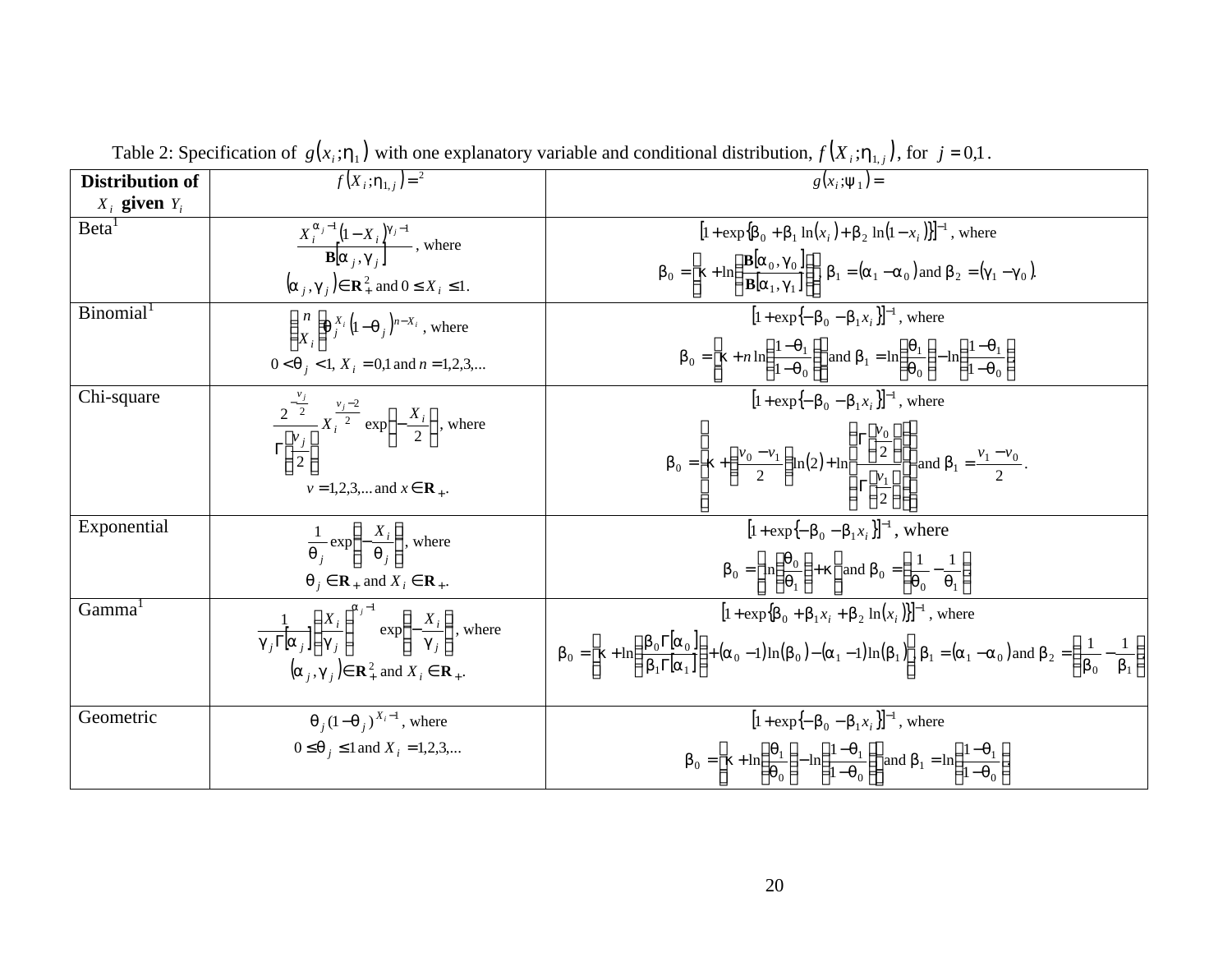| Table 2 continued.  |                                                                                                                                                                                                                          |                                                                                                                                                                                                                                                                                                                                                                                                                                                                                                 |
|---------------------|--------------------------------------------------------------------------------------------------------------------------------------------------------------------------------------------------------------------------|-------------------------------------------------------------------------------------------------------------------------------------------------------------------------------------------------------------------------------------------------------------------------------------------------------------------------------------------------------------------------------------------------------------------------------------------------------------------------------------------------|
| Logarithmic         | $\mathbf{a}_j \left( \frac{\mathbf{q}_j^{\mathbf{A}_i}}{X_i} \right)$ where<br>$\mathbf{a}_{i} = -[\ln(1-\mathbf{q}_{i})]^{-1}$ , $0 < \mathbf{q}_{i} < 1$ and $X_{i} = 1, 2, 3, $                                       | $[1 + \exp{-b_0 - b_1 x_i}]^{-1}$ , where<br>$\boldsymbol{b}_0 = \left[\boldsymbol{k} + \ln\left(\frac{\boldsymbol{a}_1}{\boldsymbol{a}_0}\right)\right]$ and $\boldsymbol{b}_1 = \ln\left(\frac{\boldsymbol{q}_1}{\boldsymbol{q}_0}\right)$                                                                                                                                                                                                                                                    |
| Log-Normal          | $\frac{1}{X_i} \cdot \frac{1}{S_i \sqrt{2p}} \exp \left\{ - \frac{(\ln(X_i) - m_j)^2}{2S_i^2} \right\}$ , where<br>$\mathbf{m}_i \in \mathbf{R}, \mathbf{s}^2_i \in \mathbf{R}_+$ and $X_i \in \mathbf{R}$ .             | $\left 1 + \exp\left{\{\bm{b}_0 + \bm{b}_1 \ln(x_i) + \bm{b}_2 (\ln(x_i))^2\right\}}\right ^{-1}$ , where<br>$b0 = \left  \mathbf{k} + \ln \left( \frac{\mathbf{s}_0}{\mathbf{s}_1} \right) + \left( \frac{\mathbf{m}_0^2}{2\mathbf{s}_0^2} - \frac{\mathbf{m}_1^2}{2\mathbf{s}_1^2} \right) \right , \, \mathbf{b}_1 = \left( \frac{\mathbf{m}}{\mathbf{s}_1^2} - \frac{\mathbf{m}_0}{\mathbf{s}_0^2} \right)$ and $b2 = \left( \frac{1}{2\mathbf{s}_0^2} - \frac{1}{2\mathbf{s}_1^2} \right)$ |
| Normal <sup>1</sup> | $\frac{1}{\mathbf{s}_i\sqrt{\boldsymbol{p}}} \exp\left\{-\frac{1}{2\mathbf{s}_i^2}(X_i-\boldsymbol{m}_j)^2\right\}$ , where<br>$\mathbf{m}_i \in \mathbf{R}, \mathbf{s}^2_i \in \mathbf{R}_+$ and $X_i \in \mathbf{R}$ . | $\left[1 + \exp\{\mathbf{b}_0 + \mathbf{b}_1x_i + \mathbf{b}_2x_i^2\}\right]^{-1}$ , where<br>$b0 = \left  \mathbf{k} + \ln \left( \frac{\mathbf{s}_0}{\mathbf{s}_1} \right) + \left( \frac{\mathbf{m}_0^2}{2\mathbf{s}_0^2} - \frac{\mathbf{m}^2}{2\mathbf{s}_1^2} \right) \right , \, \mathbf{b}_1 = \left( \frac{\mathbf{m}}{\mathbf{s}_1^2} - \frac{\mathbf{m}_0}{\mathbf{s}_0^2} \right)$ and $b2 = \left( \frac{1}{2\mathbf{s}_0^2} - \frac{1}{2\mathbf{s}_1^2} \right)$                  |
| Pareto              | $\boldsymbol{q}_{i} x_{0}^{\boldsymbol{q}_{j}} X_{i}^{-\boldsymbol{q}_{j}-1}$ , where<br>$\boldsymbol{q}_i \in \mathbf{R}_+$ , $x_0 > 0$ and $X_i \ge x_0$ .                                                             | $[1 + \exp{-b_0 - b_1 \ln(x_i)}]^{-1}$ , where<br>$\boldsymbol{b}_0 = \left  \boldsymbol{k} + \ln \left( \frac{\boldsymbol{q}_1}{\boldsymbol{q}_0} \right) + \left( \boldsymbol{q}_1 - \boldsymbol{q}_0 \right) \ln(x_0) \right $ and $\boldsymbol{b}_1 = \left( \boldsymbol{q}_0 - \boldsymbol{q}_1 \right)$                                                                                                                                                                                   |
| Poisson             | $\frac{e^{-\mathbf{q}_j}\mathbf{q}_j^{\mathbf{X}_i}}{X}$ , where<br>$\boldsymbol{q}_i > 0$ and $X_i = 1, 2, 3, $                                                                                                         | $[1 + \exp{-b_0 - b_1 x}$<br>$\boldsymbol{b}_0 = [\boldsymbol{k} + \boldsymbol{q}_0 - \boldsymbol{q}_\cdot]$ and $\boldsymbol{b}_1 = \ln\left(\frac{\boldsymbol{q}_1}{\boldsymbol{q}_0}\right)$                                                                                                                                                                                                                                                                                                 |

<sup>1</sup> Source: Kay and Little (1987).

2 *Source*: Spanos (1999). **B**[ ] represents the beta function and Γ[ ] represents the gamma function.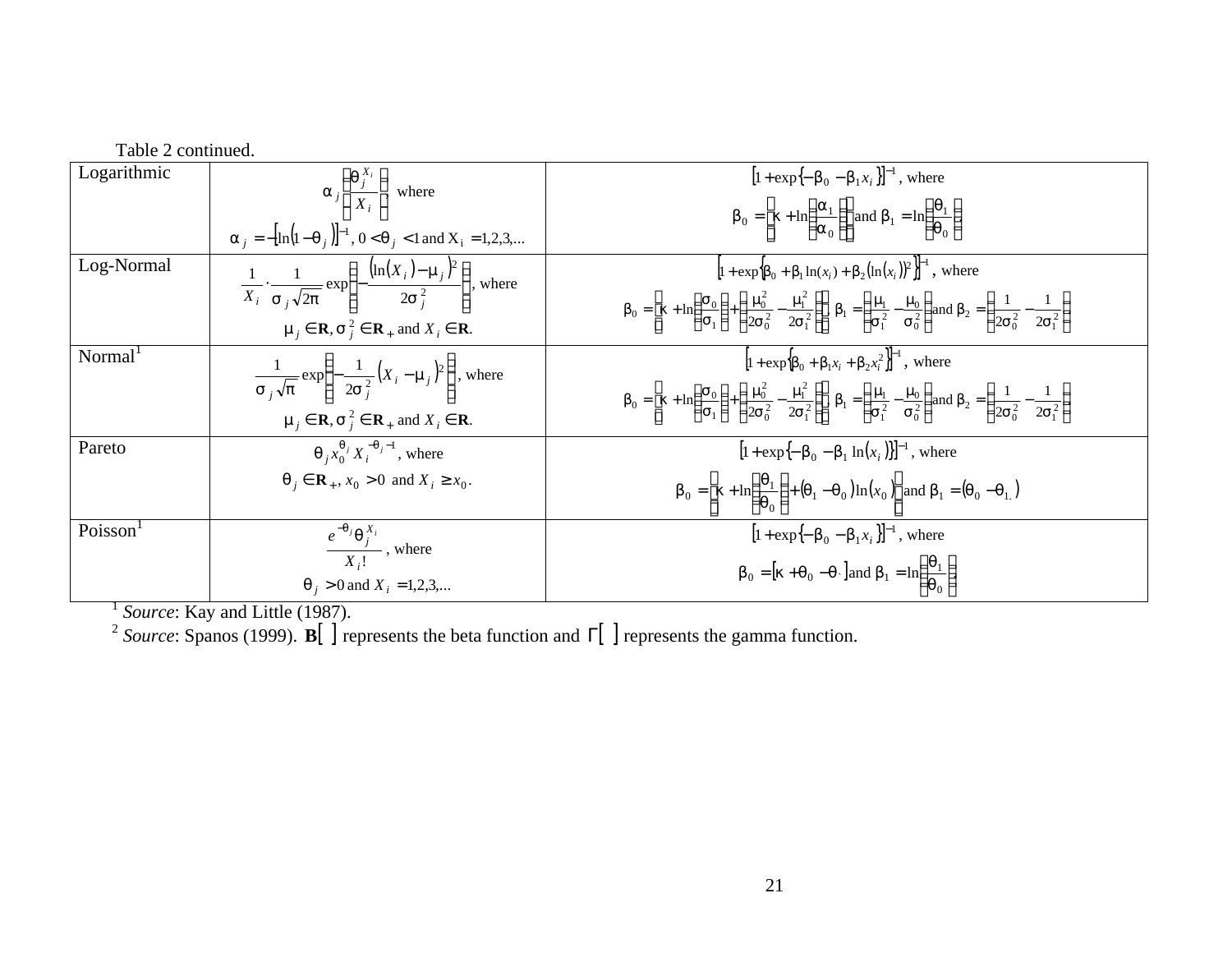$$
g(x_i; \mathbf{y}_1) = \left[1 + \exp\left\{-\mathbf{b}_0 - \mathbf{b}_1 x_i^{\mathcal{B}}\right\}\right]^{-1},\tag{31}
$$

where  $\mathbf{b}_0 = |\mathbf{k} + \ln \frac{\mathbf{a}_0}{\Delta}||$ J ا ŀ L L  $\bigg)$  $\left( \frac{1}{2} \right)$ ╿ l ſ  $= |k +$ 1  $_0 = \left| \mathbf{k} + \ln \right| \frac{\mathbf{a}_0}{\sigma}$ *a a*  $$  $\overline{\phantom{a}}$  $\lambda$  $\overline{\phantom{a}}$ l ſ =| —́ –  $_0$   $a_1$ 1 1 1 *a a* **.** 

In example 3,  $g(X_i; y_1)$  is nonlinear in the parameters and the traditional programs for estimating logistic regression models may not be usable. The likelihood function and associated derivatives for these cases are provided in section 4.3. These types of transformations can usually be found in traditional econometric and statistical textbooks and provide a more simplified approach for specifying  $g(x_i; y_1)$  using the conditional distributions presented in Table 2.

What about the cases where there are  $K > 1$  explanatory variables, i.e.  $\mathbf{X}_i = (X_{1,i},...,X_{K,i})$ ? Kay and Little (1987) show that if  $f(\mathbf{X}_i;\mathbf{h}_{1,i})$  is multivariate normal with homogenous covariance matrix, then:

$$
g(\mathbf{x}_i; \mathbf{y}_1) = \left[1 + \exp\left(-\mathbf{b}_0 - \sum_{k=1}^K \mathbf{b}_k x_{k,i}\right)\right]^{-1}.\tag{32}
$$

On the other hand, if the covariance matrix exhibits heterogeneity (based on  $Y_i$ ), then:

$$
g(\mathbf{x}_i; \mathbf{y}_1) = \left[1 + \exp\left(-\mathbf{b}_0 - \sum_{j=1}^K \sum_{k \ge j}^K \mathbf{b}_{jk} x_{j,i} x_{k,i}\right)\right]^{-1}.
$$
 (33).

Based on the results obtained by Kay and Little (1987), there are a limited number of multivariate distributions that exist in the literature which would give rise to a readily estimable and tractable BRM. The following three examples present three additional conditional bivariate distributions of the form  $f(X_i; h_{1,i})$  from which a proper BRM can be derived.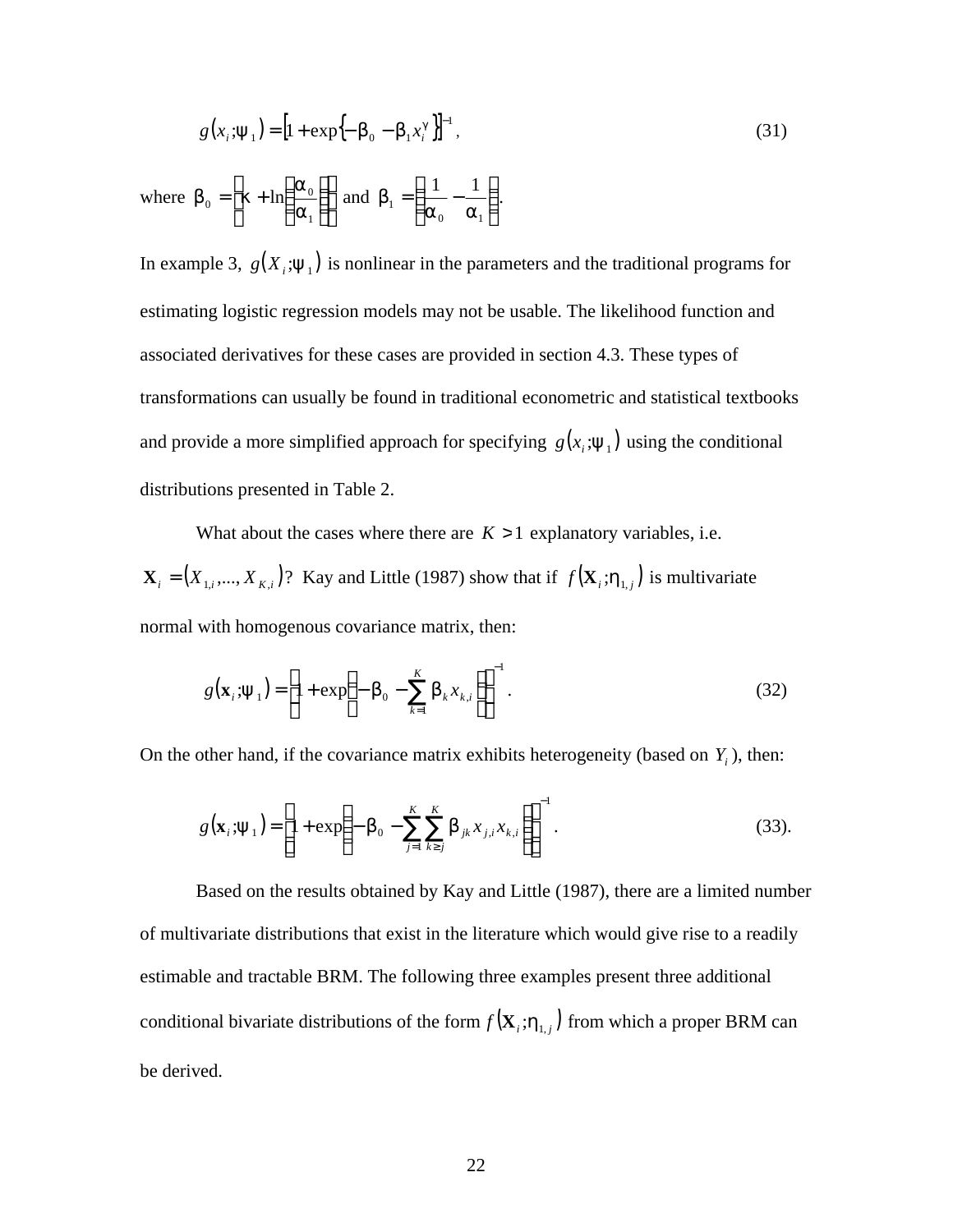**Example 4**: Let  $f(X_{1,i}, X_{2,i}; \mathbf{h}_{1,i})$  be a conditional bivariate binomial distribution, i.e.

$$
f(X_{1,i}, X_{2,i}; \mathbf{h}_{1,j}) = \frac{n!}{X_{2,i}!X_{2,i}!(n-X_{1,i}-X_{2,i})} \mathbf{q}_{1,j}^{X_{1,i}} \mathbf{q}_{2,j}^{X_{2,i}} (1-\mathbf{q}_{1,j}-\mathbf{q}_{2,j})^{n-X_{1,i}-X_{2,i}},
$$
(34)

where  $X_{1,i} = 0,1,2,3,...$ ,  $X_{2,i} = 0,1,2,3,...$ ,  $n = 1,2,3,...$ ,  $(q_{1,i}, q_{2,i}) \in [0,1]^2$  and

 $X_{1,i} + X_{2,i} \le n$  (Spanos, 1999). Then:

$$
g(x_{1,i}, x_{2,i}; \mathbf{y}_1) = \left[1 + \exp\{-\mathbf{b}_0 - \mathbf{b}_1 x_{1,i} - \mathbf{b}_2 x_{2,i}\}\right]^{-1},
$$
(35)

where 
$$
\mathbf{b}_0 = \left[\mathbf{k} + n \ln \left( \frac{1 - \mathbf{q}_{1,1} - \mathbf{q}_{2,1}}{1 - \mathbf{q}_{1,0} - \mathbf{q}_{2,0}} \right) \right], \mathbf{b}_1 = \left[ \ln \left( \frac{\mathbf{q}_{1,1}}{\mathbf{q}_{1,0}} \right) - \ln \left( \frac{1 - \mathbf{q}_{1,1} - \mathbf{q}_{2,1}}{1 - \mathbf{q}_{1,0} - \mathbf{q}_{2,0}} \right) \right]
$$
 and  

$$
\mathbf{b}_2 = \left[ \ln \left( \frac{\mathbf{q}_{2,1}}{\mathbf{q}_{2,0}} \right) - \ln \left( \frac{1 - \mathbf{q}_{1,1} - \mathbf{q}_{2,1}}{1 - \mathbf{q}_{1,0} - \mathbf{q}_{2,0}} \right) \right].
$$

**Example 5**: Let  $f(X_{1,i}, X_{2,i}; h_{1,i})$  be a conditional bivariate beta distribution, i.e.

$$
f(X_{1,i}, X_{2,i}; \mathbf{h}_{1,j}) = \left(\frac{\Gamma(\mathbf{a}_j + \mathbf{d}_j + \mathbf{g}_j)}{\Gamma(\mathbf{a}_j)\Gamma(\mathbf{d}_j)\Gamma(\mathbf{g}_j)}\right) X_{1,i}^{\mathbf{a}_j - 1} \cdot X_{2,i}^{\mathbf{d}_j - 1} \cdot (1 - X_{1,i} - X_{2,i})^{\mathbf{g}_j - 1}, \quad (36)
$$

where  $X_{1,i} \ge 0$ ,  $X_{2,i} \ge 0$  and  $X_{1,i} + X_{2,i} \le 1$  for  $i = 1,..., N$ ;  $(a_j, d_j, g_j) > 0$  for  $j = 0,1$ ; and  $\Gamma$ (.) is the gamma function (Spanos, 1999). Then:

$$
g(x_{1,i}, x_{2,i}; \mathbf{y}_1) = \left[1 + \exp\{-\boldsymbol{b}_0 - \boldsymbol{b}_1 \ln(x_{1,i}) - \boldsymbol{b}_2 \ln(x_{2,i}) - \boldsymbol{b}_3 \ln(1 - x_{1,i} - x_{2,i})\right]\right]^{-1},\tag{37}
$$

where  $b_0 = \ln(1) + k$ ,  $b_1 = a_1 - a_0$ ,  $b_2 = d_1 - d_0$ ,  $b_3 = g_1 - g_0$  and

$$
I=\frac{\Gamma(\boldsymbol{a}_1+\boldsymbol{d}_1+\boldsymbol{g}_1)\Gamma(\boldsymbol{a}_0)\Gamma(\boldsymbol{d}_0)\Gamma(\boldsymbol{g}_0)}{\Gamma(\boldsymbol{a}_0+\boldsymbol{d}_0+\boldsymbol{g}_0)\Gamma(\boldsymbol{a}_1)\Gamma(\boldsymbol{d}_1)\Gamma(\boldsymbol{g}_1)}.
$$

**Example 6**: Let  $f(X_{1,i}, X_{2,i}; h_{1,i})$  be a conditional bivariate gamma distribution, i.e.:

$$
f(X_{1,i}, X_{2,i}; \mathbf{h}_{1,i}) = \frac{\mathbf{a}_j \mathbf{q}_{1,j} \mathbf{q}_{2,j}}{\Gamma[\mathbf{q}_{1,i}] \Gamma[\mathbf{q}_{2,i}]} e^{-\mathbf{a}_j X_{2,i}} X_{1,i}^{\mathbf{q}_{1,j}-1} (X_{2,i} - X_{1,i})^{\mathbf{q}_{2,j}-1},
$$
(38)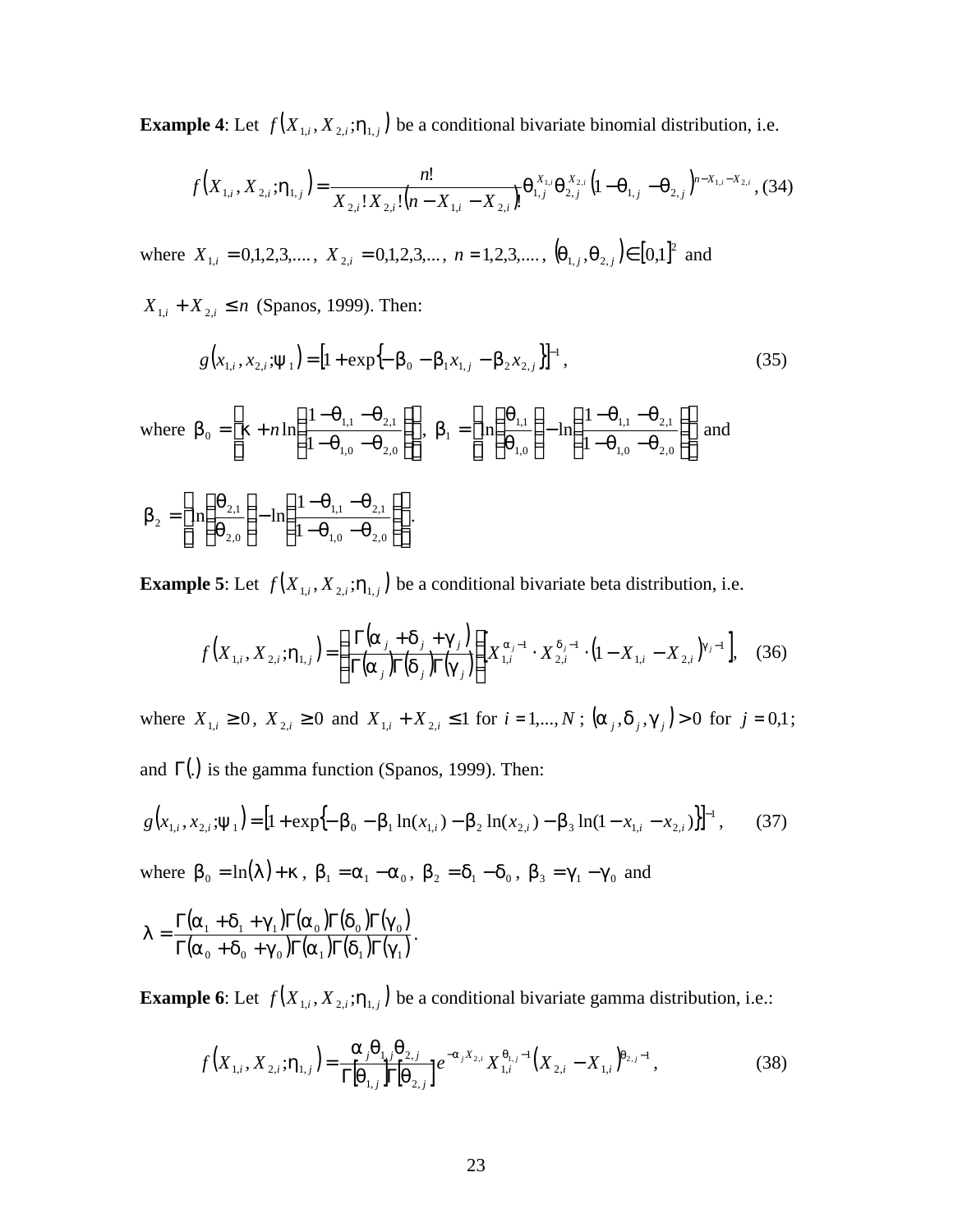where  $\Gamma$ [.] is the gamma function,  $X_{2,i} > X_{1,i} \geq 0$  and  $(\mathbf{a}_{i}, \mathbf{q}_{1,i}, \mathbf{q}_{2,i}) \in \mathbb{R}^3$  $(a_j, q_{1,j}, q_{2,j}) \in \mathbb{R}^3_+$  (Spanos, 1999). Then:

$$
g(x_{1,i}, x_{2,i}; \mathbf{y}_1) = \left[1 + \exp\{-\mathbf{b}_0 - \mathbf{b}_1 x_{2,i} - \mathbf{b}_2 \ln(x_{1,i}) - \mathbf{b}_3 \ln(x_{2,i} - x_{1,i})\}\right]^{-1}, \quad (39)
$$
  
where  $\mathbf{b}_0 = \begin{bmatrix} \mathbf{k} + \ln\left(\frac{\mathbf{a}_1 \mathbf{q}_{1,1} \mathbf{q}_{2,1} \Gamma[\mathbf{q}_{1,0} \Gamma[\mathbf{q}_{2,0}]}{\mathbf{a}_0 \mathbf{q}_{1,0} \mathbf{q}_{2,0} \Gamma[\mathbf{q}_{1,1} \Gamma[\mathbf{q}_{2,1}]}\right) \end{bmatrix}, \mathbf{b}_1 = (\mathbf{a}_0 - \mathbf{a}_1), \mathbf{b}_2 = (\mathbf{q}_{1,1} - \mathbf{q}_{1,0})$  and  
 $\mathbf{b}_3 = (\mathbf{q}_{2,1} - \mathbf{q}_{2,0}).$ 

Avenues for deriving more complicated models using multivariate joint distributions might consider results by Arnold, Castillo and Sarabia (1999).

Another approach for specifying a BRM when  $K > 1$  is to decompose  $f(\mathbf{X}_i | Y_i; h_1)$  or  $f(\mathbf{X}_i; h_{1,i})$  into a product of simpler conditional density functions. An example that decomposed  $f(\mathbf{X}_i | Y_i; \mathbf{h}_1)$ , a bivariate normal density function with  $X_i = (X_i, X_{i-1})$ , was provided in Example 2. Thus, the remainder of this sub-section will focus on using  $f(\mathbf{X}_i; \mathbf{h}_{1,i})$ .

Following Kay and Little (1987), consider the case where the explanatory variables are independent of each other conditional on *Y<sup>i</sup>* , based on the re-

parameterization in equation (29). In this case:

$$
f\left(\mathbf{X}_{i};\mathbf{h}_{1,j}\right)=\prod_{k=1}^{K}f\left(X_{k,i};\mathbf{h}_{1,k,j}\right),\tag{40}
$$

which makes the index function in section 4.1:

$$
h(\mathbf{x}_i; \mathbf{h}_1) = \sum_{k=1}^K \ln\left(\frac{f(X_{k,i}; \mathbf{h}_{1,k,1})}{f(X_{k,i}; \mathbf{h}_{1,k,0})}\right) + \mathbf{k} \,. \tag{41}
$$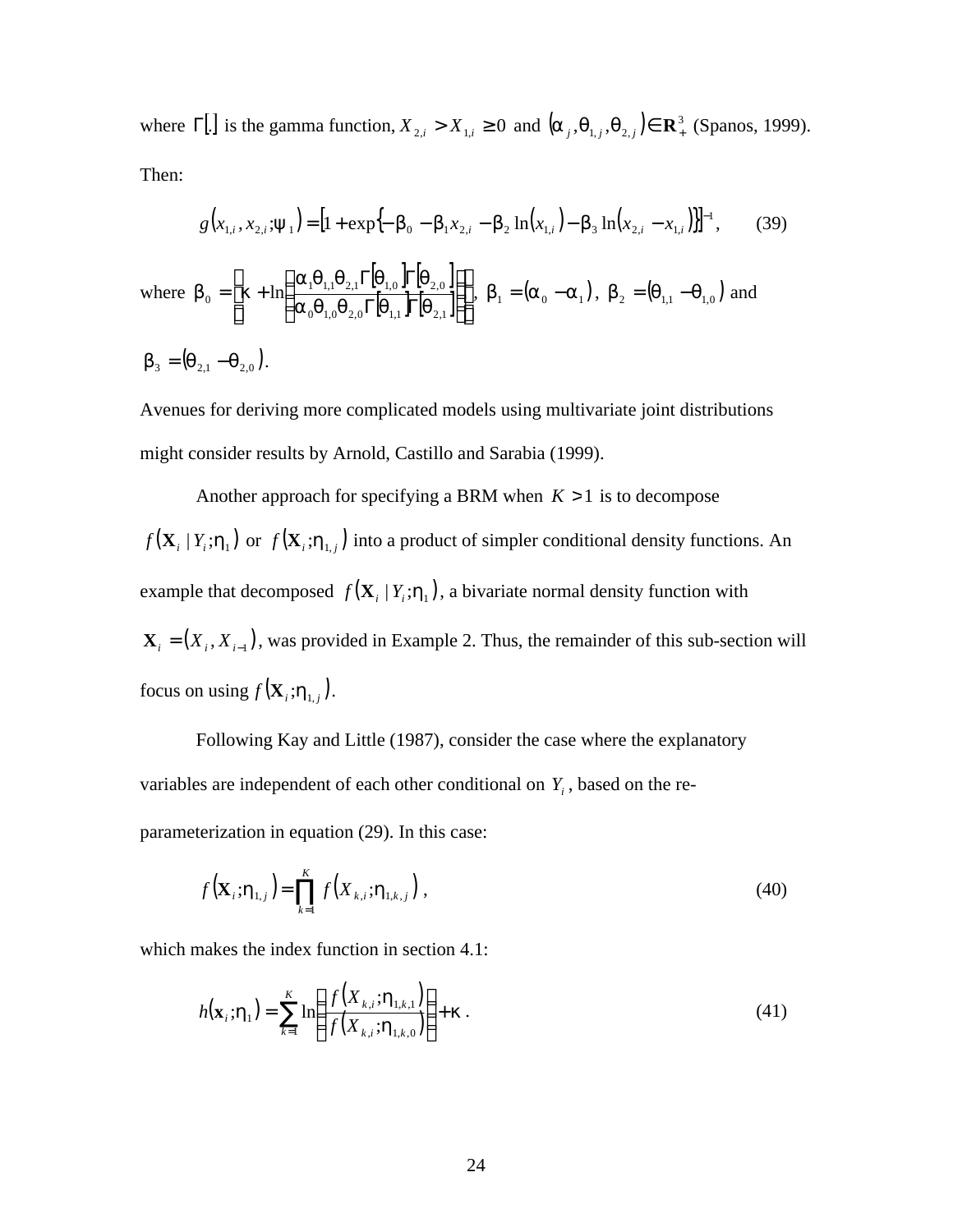The index functions of the models specified in Table 2 can be used here to specify

equation (41). By specifying the (sub) index functions,  $h(x_k; h_{1k})$  $(X_{k,i}; h_{k+1})$  $\frac{(X_{k,i}, H_{1,k,1})}{(X_{k,i}; h_{1,k,0})}$  $\overline{\phantom{a}}$  $\overline{\phantom{a}}$  $\overline{\phantom{a}}$ l ſ =  $i, i, l^{\prime}$ <sub>1,k,0</sub>  $i, i, \ldots, 1, k, 1$  $_{i}$ ,  $\mathbf{H}_{1,k}$   $f^{-1}$   $\prod_{i}$   $\frac{1}{f(X_{k,i})}$ ; ; $h_{1k}$  = ln  $k$ <sup>*i*</sup>  $\cdot$ <sup>*i*</sup>  $\cdot$ <sup>*i*</sup><sub>1</sub>*k*  $k$  ,  $i$   $\cdot$   $\cdot$   $\cdot$   $\cdot$   $1$  ,  $k$  $\mu_{k,i}$ ,  $\mu_{1,k}$   $f(x)$ *f X h x h h*  $h_{1k}$  = ln|  $\frac{J(1+k, i)}{2}$ ,  $\frac{J(1+k, i)}{2}$ ,  $\frac{J(1+k, i)}{2}$ 

(without  $\boldsymbol{k}$ ) for each  $X_{k,i}$  using the results in Table 2, one can obtain equation (41) and in turn  $g(\mathbf{x}_i; \mathbf{y}_1)$ . To illustrate this approach, consider the following example:

**Example 7:** Let 
$$
f(X_{1,i}, X_{2,i}, X_{3,i}; \mathbf{h}_{1,i}) = \prod_{k=1}^{3} f(X_{k,i}; \mathbf{h}_{1,k,j})
$$
, where  $f(X_{1,i}; \mathbf{h}_{1,1,i})$  is

conditional log-normal,  $f(X_{2,i}; h_{1,2,i})$  is conditional geometric, and  $f(X_{3,i}; h_{1,3,i})$  is conditional Weibull. Using the results in Table 2 and equation (41):

$$
g(\mathbf{x}_{i}; \mathbf{y}_{1}) = \left[1 + \exp\left\{-\mathbf{b}_{0} - \mathbf{b}_{1}\ln(x_{1,i}) - \mathbf{b}_{2}\left(\ln(x_{1,i})\right)^{2} - \mathbf{b}_{3}x_{2,i} - \mathbf{b}_{4}x_{3,i}^{g}\right\}\right]^{-1},
$$
(42)

where 
$$
\mathbf{b}_0 = \sum_{k=1}^3 \mathbf{b}_{0,k} = \left[ \ln \left( \frac{\mathbf{S}_{1,0}}{\mathbf{S}_{1,1}} \right) + \left( \frac{\mathbf{m}_{1,0}^2}{2\mathbf{S}_{1,0}^2} - \frac{\mathbf{m}_{1,1}^2}{2\mathbf{S}_{1,1}^2} \right) + \ln \left( \frac{\mathbf{q}_{2,1}}{\mathbf{q}_{2,0}} \right) - \ln \left( \frac{1 - \mathbf{q}_{2,1}}{1 - \mathbf{q}_{2,0}} \right) + \ln \left( \frac{\mathbf{q}_{3,0}}{\mathbf{q}_{3,1}} \right) \right],
$$

 $\bm{b}_{0,k}$  is the intercept of the index function for the BRM associated with  $f(X_{k,i}; \bm{h}_{1,k,j})$ 

minus 
$$
\mathbf{k}
$$
,  $\mathbf{b}_1 = \left(\frac{\mathbf{m}_{1,1}}{\mathbf{s}_{1,1}^2} - \frac{\mathbf{m}_{1,0}}{\mathbf{s}_{1,0}^2}\right)$ ,  $\mathbf{b}_2 = \left(\frac{1}{2\mathbf{s}_{1,0}^2} - \frac{1}{2\mathbf{s}_{1,1}^2}\right)$ ,  $\mathbf{b}_3 = \ln\left(\frac{1-\mathbf{q}_{2,1}}{1-\mathbf{q}_{2,0}}\right)$  and  

$$
\mathbf{b}_4 = \left(\frac{1}{\mathbf{q}_{3,0}} - \frac{1}{\mathbf{q}_{3,1}}\right).
$$

If some or none of the explanatory variables are independent conditional on *Y<sup>i</sup>* , then another approach for decomposing  $f(\mathbf{X}_i; \mathbf{h}_{1,i})$  is sequential conditioning, i.e.

$$
f(\mathbf{X}_{i}; \mathbf{h}_{1, j}) = f(X_{1, i}; \mathbf{h}_{1, 1, j}) \prod_{k=2}^{K} f(X_{k, i} | X_{k-1, i}, ..., X_{1, i}; \mathbf{x}_{k, j}),
$$
\n(43)

where  $\mathbf{x}_{k,j}$  is an appropriate set of parameters. Given the potential complexity of this approach, it can be combined with the case in equation (41) to reduce the dimensionality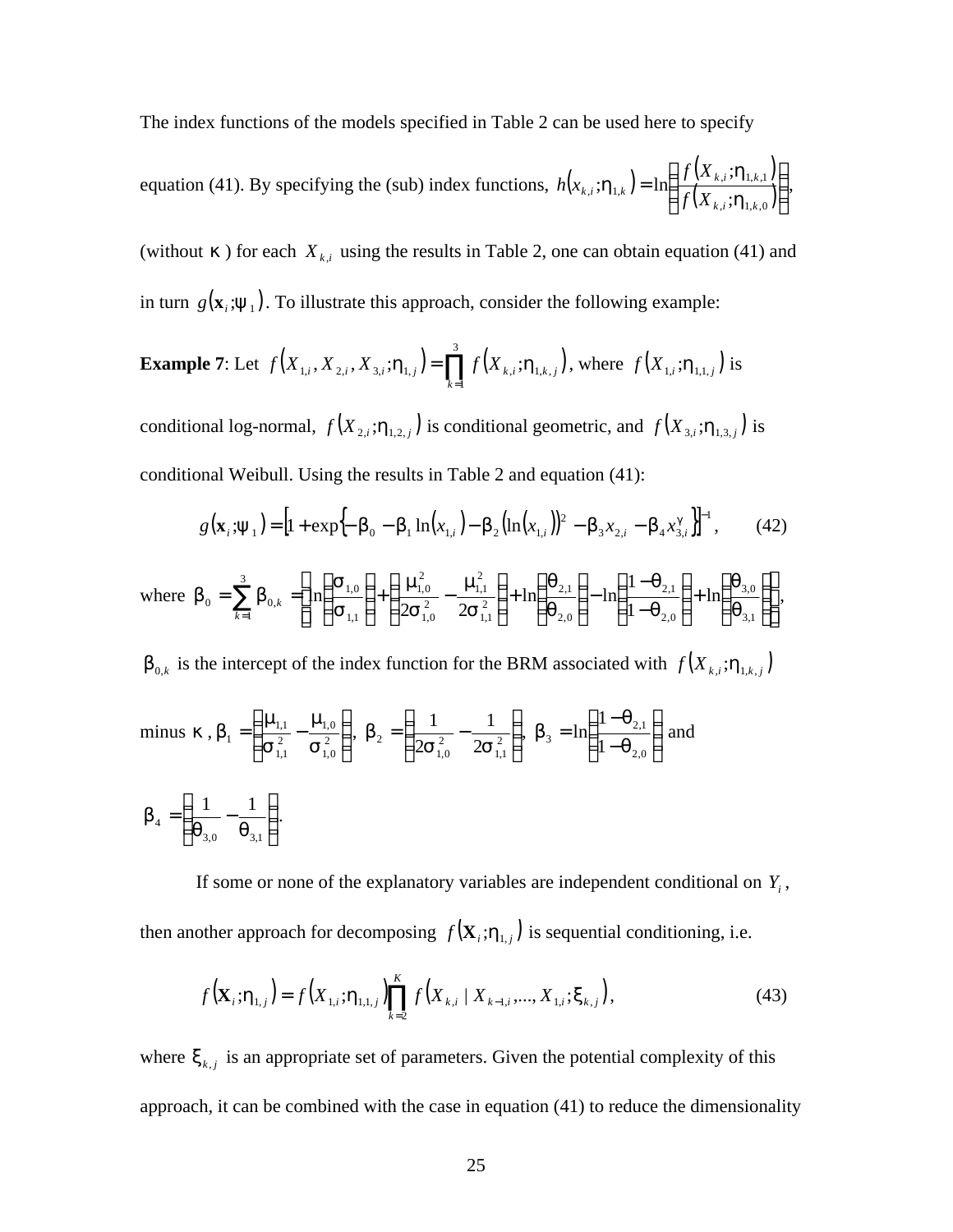and increase the tractability of the problem (Spanos, 1999). To illustrate this alternative consider the following example.

**Example 8**: Decomposing  $f(X_i; h_{1,i})$  for  $X_i = (X_{1,i}, X_{2,i}, X_{3,i}, X_{4,i})$ .

Consider the following decomposition of  $f(\mathbf{X}_i; \mathbf{h}_{1,i})$ :

$$
f(X_{1,i}, X_{2,i}, X_{3,i}; X_{4,i}; \mathbf{h}_{1,j}) = f(X_{1,i}, X_{2,i}; \mathbf{h}_{2,j}) f(X_{3,i}, X_{4,i}; \mathbf{h}_{3,j}),
$$
\n(44)

where  $X_{1,i}$  and  $X_{2,j}$  are conditionally independent on  $Y_i$  of  $X_{3,i}$  and  $X_{4,j}$ . Now let  $X_{1,j}$ 

given  $Y_i = j$  be  $\text{bin}(1, \mathbf{r}_j)$ ,  $X_{2,i}$  given  $X_{2,j} = l$  and  $Y_i = j$  exponential,

$$
f\left(X_{1,i};\mathbf{x}_{j,l}\right) = \frac{1}{\mathbf{q}_{j,l}} \exp\left\{-\frac{X_{1,i}}{\mathbf{q}_{j,l}}\right\}, \text{ and } \tag{45}
$$

and  $X_{3,i}$  and  $X_{4,i}$  given  $Y_i = j$  bivariate beta (see equation (36)). Now, note that:

$$
f(X_{1,j}, X_{2,j}; \mathbf{h}_{2,j}) = f(X_{1,j}; \mathbf{x}_{j,l}) \cdot f(X_{2,j}; \mathbf{h}_{2,2,j})
$$
  
= 
$$
\left[ \frac{\mathbf{r}_j}{\mathbf{q}_{j,1}} \exp\left\{-\frac{X_{1,j}}{\mathbf{q}_{j,1}}\right\} \right]^{X_{2,j}} \left[ \frac{\left(1 - \mathbf{r}_j\right)}{\mathbf{q}_{j,0}} \exp\left\{-\frac{X_{1,j}}{\mathbf{q}_{j,0}}\right\} \right]^{1 - X_{2,j}} \tag{46}
$$

(see Kay and Little, 1987). Based on the above decomposition of  $f(X_{1,j}, X_{2,j}; h_{2,j})$ :

$$
g(\mathbf{x}_{i}; \mathbf{y}_{1}) = \left[1 + \exp\{-\mathbf{b}_{0} - \mathbf{b}_{1}x_{1,i} - \mathbf{b}_{2}x_{2,i} - \mathbf{b}_{3}x_{1,i}x_{2,i} - \mathbf{b}_{4}\ln(x_{3,i}) - \mathbf{b}_{5}\ln(x_{4,i}) - \mathbf{b}_{6}\ln(1 - x_{3,i} - x_{4,i})\right]^{-1}
$$
(47)

where  $(1-\bm{r}_1)$  $(1 - \boldsymbol{r}_0)$  $\left( \bm{I} \right)$  $\overline{\phantom{a}}$  $\overline{\phantom{a}}$ J  $\overline{\phantom{a}}$ L L L L  $\left| + \right|$  $\bigg)$  $\left( \frac{1}{2} \right)$  $\overline{\phantom{a}}$ l ſ − −  $=$   $\left| \right. \mathbf{k}$  +  $\left| \right. \frac{(-1.71900)}{(-1.600)} \right|$  + ln(*I*  $\mathbf{r}_{0}$   $\mathbf{q}$  $r_{\scriptscriptstyle\perp}$  )q  $$  $\left( \frac{1}{2} \right)$  $\left( \frac{1}{2} \right)$ 0  $\bm{\mathcal{M}}$ 1,0  $1 \sqrt{4} 0,0$  $b_0 = |k| + \left| \frac{1 - \mathbf{r}_1 \mathbf{q}_{0,0}}{(1 - \mathbf{r}_2) \mathbf{q}_{0,0}} \right| + \ln(I) |, b_1 = \left| \frac{1}{\mathbf{q}_{0,0}} - \frac{1}{\mathbf{q}_{0,0}} \right|$  $\overline{\phantom{a}}$  $\lambda$  $\overline{\phantom{a}}$ l ſ = −  $_{0,0}$   $\bm{q}_{1,0}$ 1 1 1  $q_{00}$  *q*  $b_1 = \frac{1}{1} - \frac{1}{1}$  $(1-\bm{r}_{1})\bm{c}$  $(1 - \bm{r}_0) \bm{q}_{1,0}$  || II IJ ۱l L L L L  $\overline{\phantom{a}}$  $\lambda$  $\overline{\phantom{a}}$ l ſ − −  $\left| + \right|$  $\overline{1}$  $\lambda$  $\overline{\phantom{a}}$ l ſ = 0  $M_{1,0}$  $1 \mathbf{M} 0,0$  $0$ **Y** 1,1  $1\bm{4}0,1$  $2^{-1}$   $\binom{n}{0}$   $\binom{n}{1}$   $\binom{n+1}{1}$   $\binom{n}{1}$ 1  $\ln \frac{1 \cdot 1 \cdot 10^{1}}{1 \cdot 10^{1}}$  |+  $\ln$  $\mathbf{r}_{\alpha}$   $\mathbf{q}$  $r_{\rm i}$   $q_{\rm j}$  $r_0q$  $r_{\rm i}q$  $$  $\overline{1}$  $\lambda$  $\overline{\phantom{a}}$ l ſ = − − + 0,1 **4** 1,1 **4** 0,0 **4** 1,0 3 1 1 1 1  $$  $\mathbf{b}_5 = \mathbf{d}_1 - \mathbf{d}_0$ ,  $\mathbf{b}_6 = \mathbf{g}_1 - \mathbf{g}_0$  and  $\mathbf{I} = \frac{\Gamma(\mathbf{a}_1 + \mathbf{d}_1 + \mathbf{g}_1)\Gamma(\mathbf{a}_0)\Gamma(\mathbf{d}_0)\Gamma(\mathbf{g}_0)}{\Gamma(\mathbf{a}_1 + \mathbf{d}_1 + \mathbf{g}_1)\Gamma(\mathbf{a}_0)\Gamma(\mathbf{d}_0)\Gamma(\mathbf{g}_0)}$  $(\boldsymbol{a}_0 + \boldsymbol{d}_0 + \boldsymbol{g}_0) \Gamma(\boldsymbol{a}_1) \Gamma(\boldsymbol{d}_1) \Gamma(\boldsymbol{g}_1)$  $_1$  +  $\mathbf{u}_1$  +  $\mathbf{g}_1$   $\mu$  ( $\mathbf{a}_0$   $\mu$  ( $\mathbf{u}_0$   $\mu$  ( $\mathbf{g}_0$ )  $(\boldsymbol{a}_0 + \boldsymbol{d}_0 + \boldsymbol{g}_0) \Gamma(\boldsymbol{a}_1) \Gamma(\boldsymbol{d}_1) \Gamma(\boldsymbol{g}_2)$  $(\boldsymbol{a}_1 + \boldsymbol{d}_1 + \boldsymbol{g}_1)\Gamma(\boldsymbol{a}_0)\Gamma(\boldsymbol{d}_0)\Gamma(\boldsymbol{g}_0)$ *l*  $\Gamma(\bm a_0 + \bm d_0 + \bm g_0)\Gamma(\bm a_1)\Gamma(\bm d_1)\Gamma$  $\Gamma(\boldsymbol{a}_{1}+\boldsymbol{d}_{1}+\boldsymbol{g}_{1})\Gamma(\boldsymbol{a}_{0})\Gamma(\boldsymbol{d}_{0})\Gamma$  $=\frac{1}{\Gamma(1+\frac{1}{2})}\frac{(\mathbf{u}_0)^T(\mathbf{u}_0)^T(\mathbf{b}_0)^T}{(\mathbf{v}_0)^T(\mathbf{b}_0)^T}$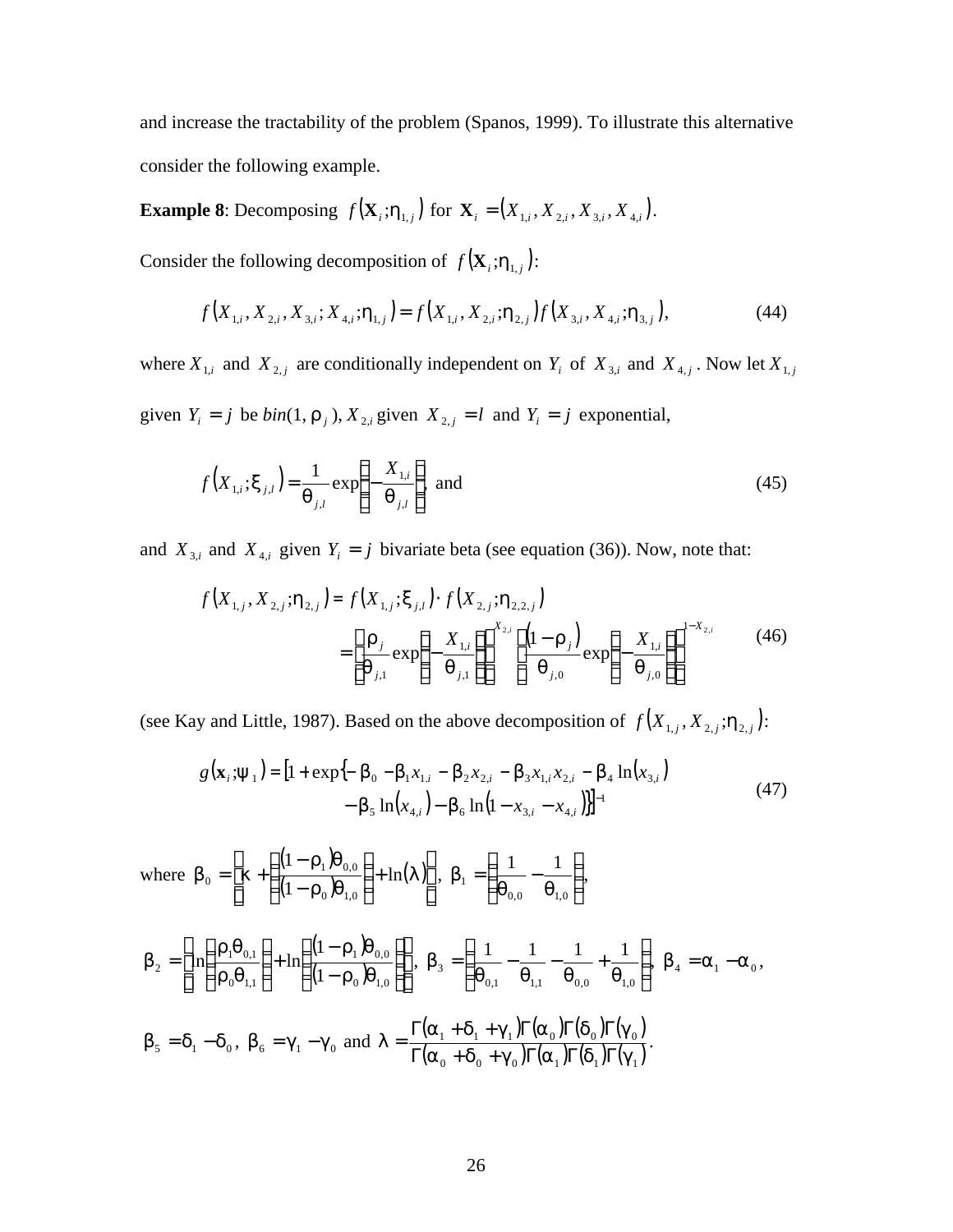Kay and Little (1987) provide a number of other examples involving discrete and continuous variables. If equation (46) involved the decomposition of an unknown multivariate distribution conditional on  $Y_i$  of continuous variables, then it becomes considerably more difficult to derive the specification of  $g(\mathbf{x}_i; \mathbf{y}_1)$ . Guidelines and results presented by Arnold, Castillo and Sarabia (1999) provide a means for attempting these specifications, and are beyond the current scope of this paper.

#### **4.3 Estimation**

In order to utilize all of the information present in the distribution of the sample, given by equation (11), one should use the method of maximum likelihood to estimate the parameters of the BRM (Spanos, 1999). Given the independence of the sample, the log-likelihood function for the logistic form of the BRM (primarily used in the paper) takes the form:

$$
\ln L(\mathbf{j}; (\mathbf{y}, \mathbf{x})) = \sum_{i=1}^{N} [y_i \ln(g(h(\mathbf{x}_i; \mathbf{y}_1))) + (1 - y_i) \ln(1 - g(h(\mathbf{x}_i; \mathbf{y}_1)))],
$$
(48)

where  $g(.)$  is the logistic cdf (or other potential alternative) and  $y_1 = G(h_1)$ . Now let ∂**h**<sub>*i*</sub> denote the gradient of  $h(x_i; y_1)$  with respect to the vector  $y_1$  (e.g. *b*),  $\partial^2 h_i$  the Hessian, and *g*'(.) the logistic pdf (or other potential alternative). Then:

$$
\frac{\partial \ln L(\mathbf{j}; (\mathbf{y}, \mathbf{x}))}{\partial \mathbf{y}_1} = \sum_{i=1}^N \left[ \left( \frac{y_i - g(h(\mathbf{x}_i; \mathbf{y}_1))}{g(h(\mathbf{x}_i; \mathbf{y}_1))(1 - g(h(\mathbf{x}_i; \mathbf{y}_1)))} \right) g'(h(\mathbf{x}_i; \mathbf{y}_1)) \partial \mathbf{h}_i \right], \text{ and } (49)
$$

<sup>&</sup>lt;sup>9</sup> The case in example 2 also results in the same log-likelihood function.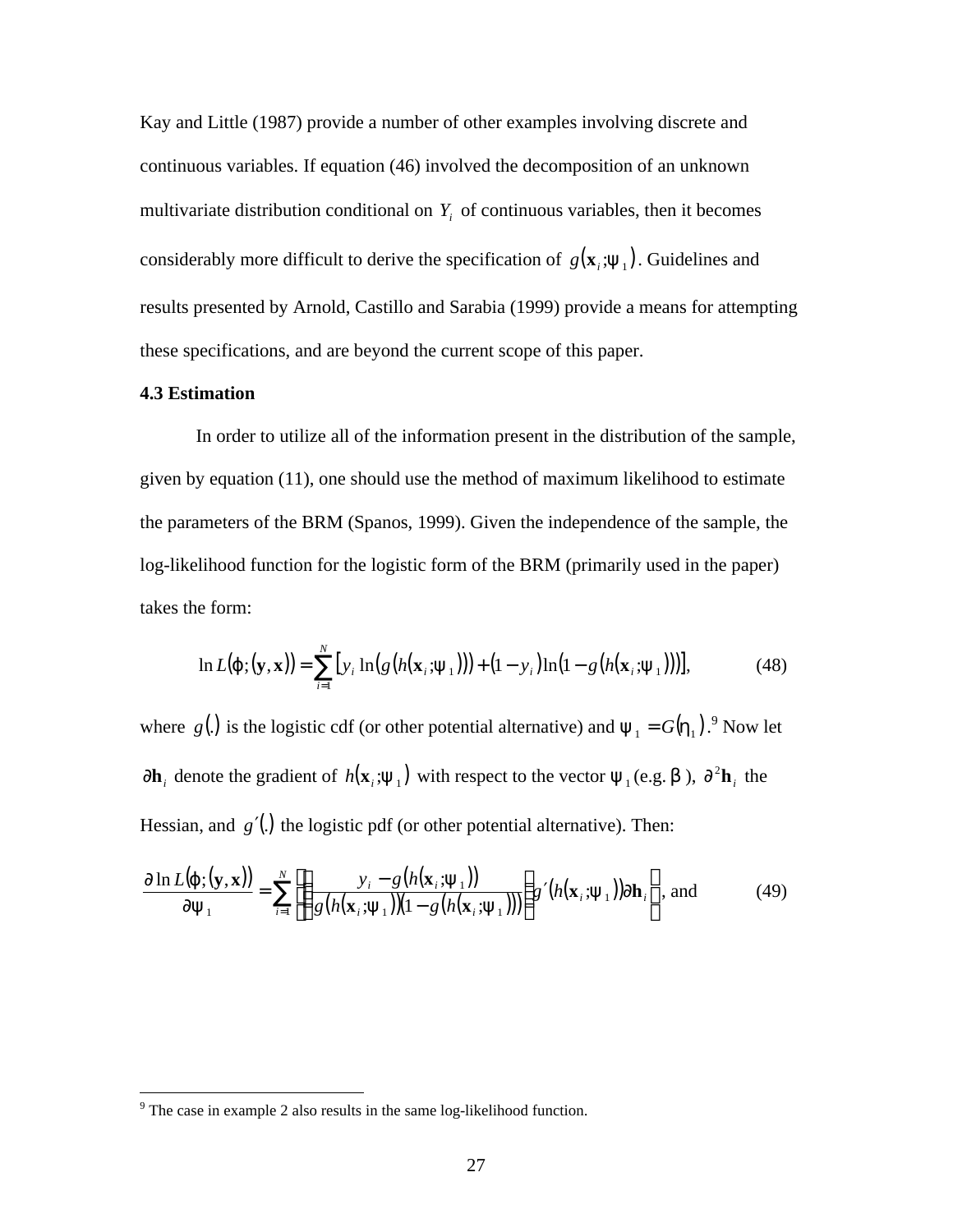$$
\frac{\partial^2 \ln L(\mathbf{j}, (\mathbf{y}, \mathbf{x}))}{\partial \mathbf{y}_1 \partial \mathbf{y}_1'} = \sum_{i=1}^N \left[ \left( \frac{y_i - g(h(\mathbf{x}_i; \mathbf{y}_1))}{g(h(\mathbf{x}_i; \mathbf{y}_1))(1 - g(h(\mathbf{x}_i; \mathbf{y}_1)))} \right)^2 (g'(h(\mathbf{x}_i; \mathbf{y}_1)))^2 (\partial \mathbf{h}_i) (\partial \mathbf{h}_i) + \sum_{i=1}^N \left[ \left( \frac{y_i - g(h(\mathbf{x}_i; \mathbf{y}_1))}{g(h(\mathbf{x}_i; \mathbf{y}_1))(1 - g(h(\mathbf{x}_i; \mathbf{y}_1)))} \right) (g'(h(\mathbf{x}_i; \mathbf{y}_1))) (\partial \mathbf{h}_i) (\partial \mathbf{h}_i) + g(h(\mathbf{x}_i; \mathbf{y}_1)) (\partial \mathbf{h}_i) (\partial^2 \mathbf{h}_i) \right) \right].
$$
\n(50)

When the index function is linear in the parameters,  $\partial \mathbf{h}_i = \mathbf{t}(\mathbf{x}_i)$ , a vector of

transformations of the vector  $\mathbf{x}_i$  (e.g.  $\mathbf{t}(\mathbf{x}_i) = (\ln(x_{1,i}), \ln(x_{2,i}), \ln(1 - x_{1,i} - x_{2,i}))'$  for

example 5) making  $\partial^2 \mathbf{h}_i = 0$ . To estimate the parameters of the BRM, one must solve

the first order conditions, 
$$
\frac{\partial L(\mathbf{j}, (\mathbf{y}, \mathbf{x}))}{\partial \mathbf{y}_1} = \mathbf{0}
$$
, given by (49). In general no closed form

solution of the parameter estimates exists to this system of equations, requiring the use of a numerical optimization procedure, such as the Newton-Raphson method or the method of scoring, to estimate the model parameters of the BRM. (For these procedures see Fahrmeir and Tutz, 1994; Gourieroux, 2000; Spanos, 2000.) The asymptotic properties of consistency and asymptotic normality of the MLE estimates talked about in the next subsection follow if certain regularity conditions are satisfied (see Spanos, 1999).

#### **4.4 Simulation and Statistical Inference**

A significant benefit of using the probabilistic reduction approach for developing the BRM is that it provides a mechanism for randomly generating the vector stochastic process,  $\{(Y_i, \mathbf{X}_i)$ ,  $i = 1,..., N\}$  using the relationship given by equation (14) for simulations involving the BRM. The process involves performing two steps: Step 1: Generate a realization of the stochastic process  $\{Y_i, i = 1,..., N\}$  using a binomial

random number generator.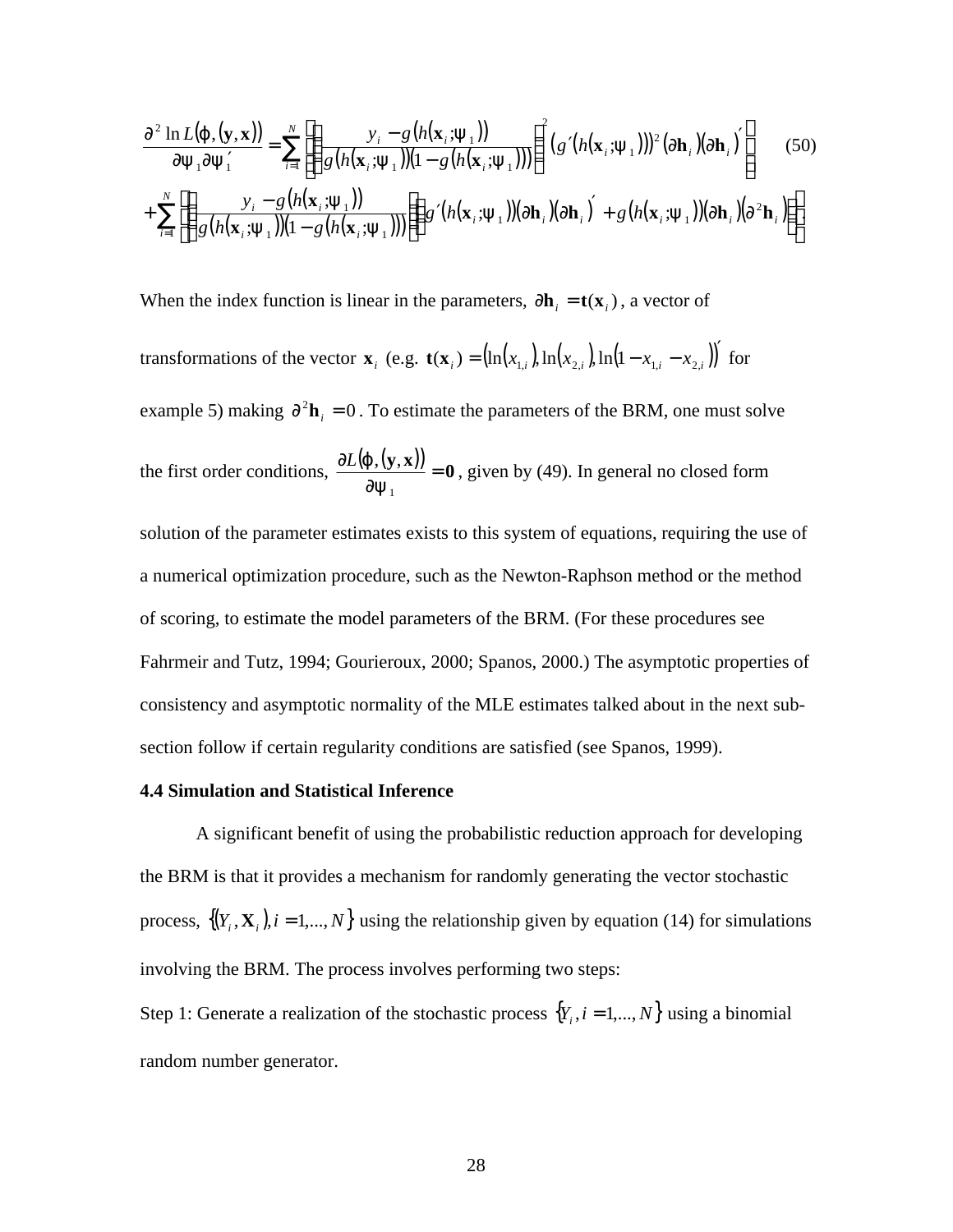Step 2: Using the regression function(s) associated with  $f(\mathbf{X}_i | Y_i; \mathbf{h}_1)$  or  $f(\mathbf{X}_i; \mathbf{h}_{1,i})$ generate a realization of the vector stochastic process,  $\{X_i, i = 1,..., N\}$  using appropriate random number generators for specified values of  $h_{\text{l}}$ .

This approach is enticing in that no a priori theoretical interpretation need be imposed on the generation process, it is purely statistical in nature. Furthermore, the parameters  $y_1$ can be easily determined from the parameters  $h_{1,j}$ , via  $y_1 = G(h_1)$ . Examples 1 thru 8 provide a number of these types of mappings.

To see how this procedure works, consider generating simulated data for a Monte Carlo experiment using the conditional density for  $f(\mathbf{X}_i | Y_i; \mathbf{h}_i)$  specified in example  $1^{10}$ 

**Example 1 continued**: The stochastic process  $\{(Y_i, \mathbf{X}_i), i = 1, ..., N\}$  was generated 10,000 times, letting  $p = 0.6$ ,  $a_0 = 2$ ,  $a_1 = 1$  and  $s^2 = 1$  for  $T = 50, 100, 250, 500, 1000$ . For each generation, the BRM specified in Example 1 was estimated and the parameter estimates saved. The simulation results are summarized in Table 3. These results provide support for the theoretical derivations done in section 4.1, given the closeness of the mean values of the estimated model parameters to their true values. Furthermore, the sample statistics provide support for the asymptotic properties of the estimators encountered in the literature, i.e. consistency and asymptotic normality (see Fahrmeir and Tutz, 1994; Gourieroux, 2000). As the sample size was increased, the means of the estimates approached the true values, the standard errors decreased, and the sample skewness and kurtosis statistics approached 0 and 3 (the values for the normal

 $\overline{a}$ 

 $10$  MATLAB was used to conduct all simulations. MATLAB code and results are available upon request from the author.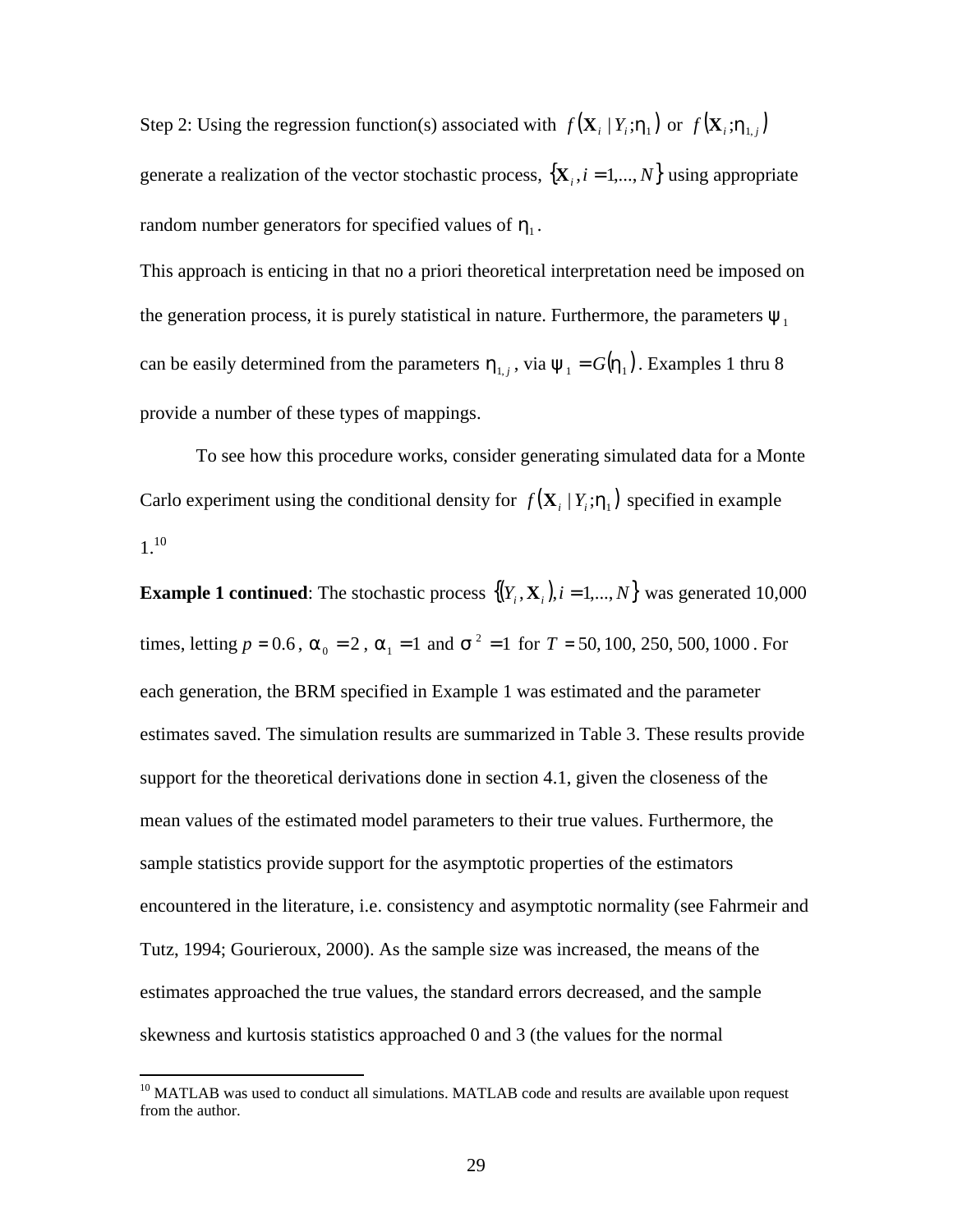distribution), respectively. Density plots of the sample distribution of the estimators,  $\mathbf{b}_0$ and  $\mathbf{b}_1$ , for  $T = 50$  and  $T = 500$  are provided in Figures 1 thru 4. Again, these figures support the asymptotic normality results found in the literature.

Two more simulations were conducted using the conditional distributions in Table 2. Both provide additional support for the consistency and asymptotic normality of the parameters of the BRM when the index function is linear in the parameters.

**Example 9**: Monte Carlo simulation examining the BRM when  $f(X_i; \mathbf{h}_1)$  is Exponential. The stochastic process  $\{(Y_i, \mathbf{X}_i)$ ,  $i = 1,..., N\}$  was generated 10,000 times, letting  $p = 0.6$ ,  $q_0 = 1.5$  and  $q_1 = 2.0$ , for  $T = 50, 100, 500, 1000, 2500$ . For each generation, the appropriate BRM specified in Table 2 was estimated and the parameter estimates saved. The simulation results are summarized in Table 4. Again, the sample statistics provide support for the asymptotic properties of consistency and asymptotic normality of the

|                  |                   | <b>Sample Statistics</b> |                  |                 |                 |
|------------------|-------------------|--------------------------|------------------|-----------------|-----------------|
|                  |                   | <b>Mean</b>              | <b>Standard</b>  | <b>Skewness</b> | <b>Kurtosis</b> |
| <b>Parameter</b> |                   |                          | <b>Deviation</b> |                 |                 |
|                  | <b>True Value</b> | $-2.095$                 |                  |                 |                 |
| $\bm{b}_0$       | $T = 50$          | $-2.320$                 | 1.100            | $-0.963$        | 5.89            |
|                  | $T = 100$         | $-2.200$                 | 0.708            | $-0.516$        | 3.80            |
|                  | $T = 250$         | $-2.133$                 | 0.422            | $-0.262$        | 3.23            |
|                  | $T = 500$         | $-2.112$                 | 0.295            | $-0.199$        | 3.17            |
|                  | $T = 1000$        | $-2.103$                 | 0.208            | $-0.122$        | 3.00            |
|                  | <b>True Value</b> | 1.0000                   |                  |                 |                 |
| $\bm{b}_1$       | $T = 50$          | 1.101                    | 0.439            | 1.26            | 8.43            |
|                  | $T = 100$         | 1.046                    | 0.276            | 0.571           | 3.82            |
|                  | $T = 250$         | 1.017                    | 0.163            | 0.295           | 3.22            |
|                  | $T = 500$         | 1.008                    | 0.114            | 0.246           | 3.19            |
|                  | $T = 1000$        | 1.004                    | 0.080            | 0.135           | 2.93            |

Table 3: Summary Results for Monte Carlo Simulation when  $f(X_i | Y_i; h_1)$  is Normal.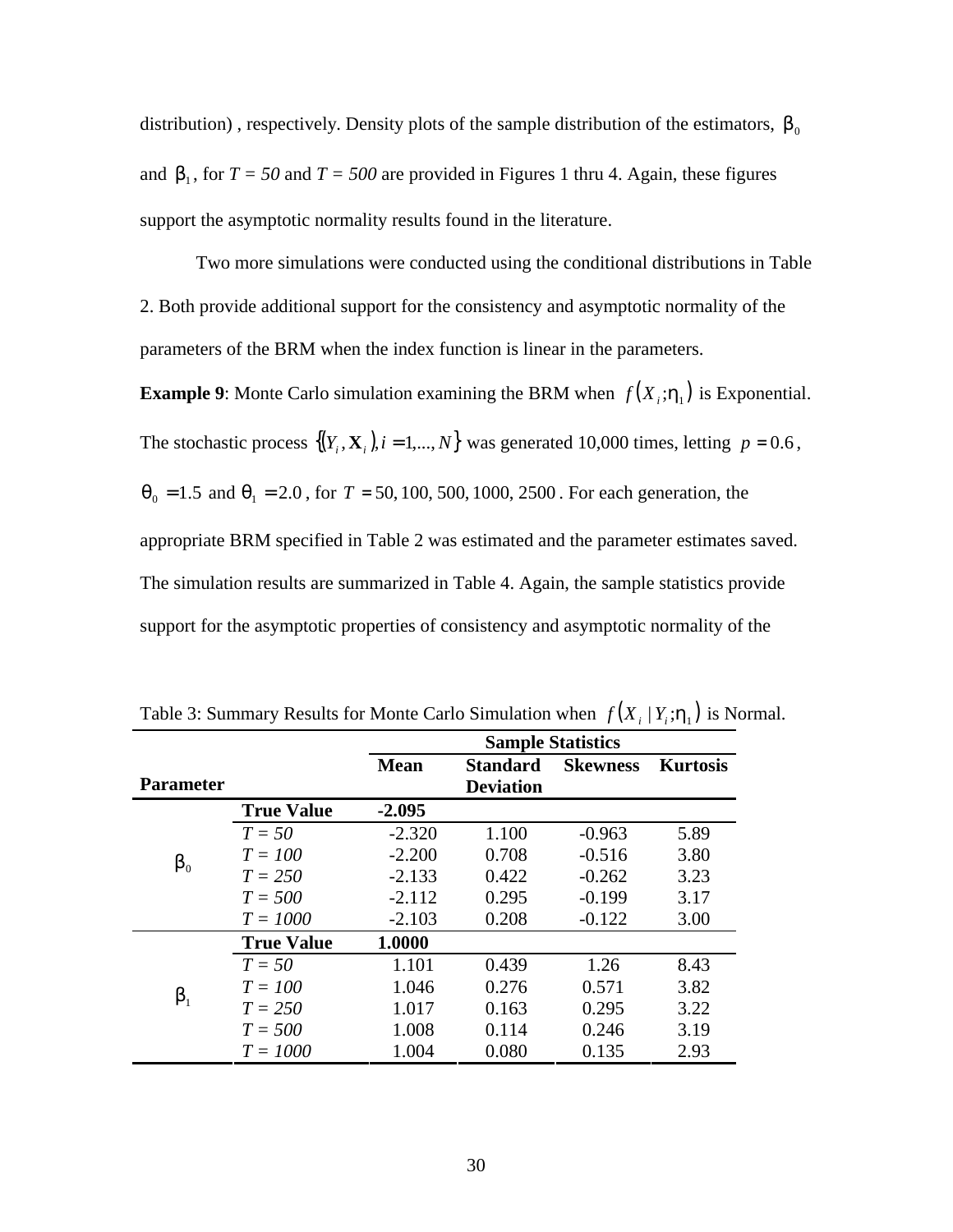

Table 4: Summary Results for Monte Carlo Simulation when  $f(X_i; h_{1,i})$  is Exponential.

|                  |                   | <b>Sample Statistics</b> |                  |                 |                 |
|------------------|-------------------|--------------------------|------------------|-----------------|-----------------|
|                  |                   | <b>Mean</b>              | <b>Standard</b>  | <b>Skewness</b> | <b>Kurtosis</b> |
| <b>Parameter</b> |                   |                          | <b>Deviation</b> |                 |                 |
|                  | <b>True Value</b> | 0.118                    |                  |                 |                 |
| $\bm{b}_0$       | $T = 50$          | 0.076                    | 0.450            | $-0.015$        | 3.27            |
|                  | $T = 100$         | 0.105                    | 0.306            | $-0.064$        | 3.19            |
|                  | $T = 500$         | 0.114                    | 0.132            | $-0.034$        | 3.03            |
|                  | $T = 1000$        | 0.116                    | 0.094            | $-0.043$        | 3.00            |
|                  | $T = 2500$        | 0.118                    | 0.059            | $-0.033$        | 2.99            |
|                  | <b>True Value</b> | 0.167                    |                  |                 |                 |
|                  | $T = 50$          | 0.209                    | 0.226            | 0.760           | 5.08            |
| $\bm{b}_1$       | $T = 100$         | 0.183                    | 0.142            | 0.539           | 4.15            |
|                  | $T = 500$         | 0.170                    | 0.058            | 0.217           | 3.17            |
|                  | $T = 1000$        | 0.168                    | 0.041            | 0.182           | 3.19            |
|                  | $T = 2500$        | 0.167                    | 0.026            | 0.089           | 3.10            |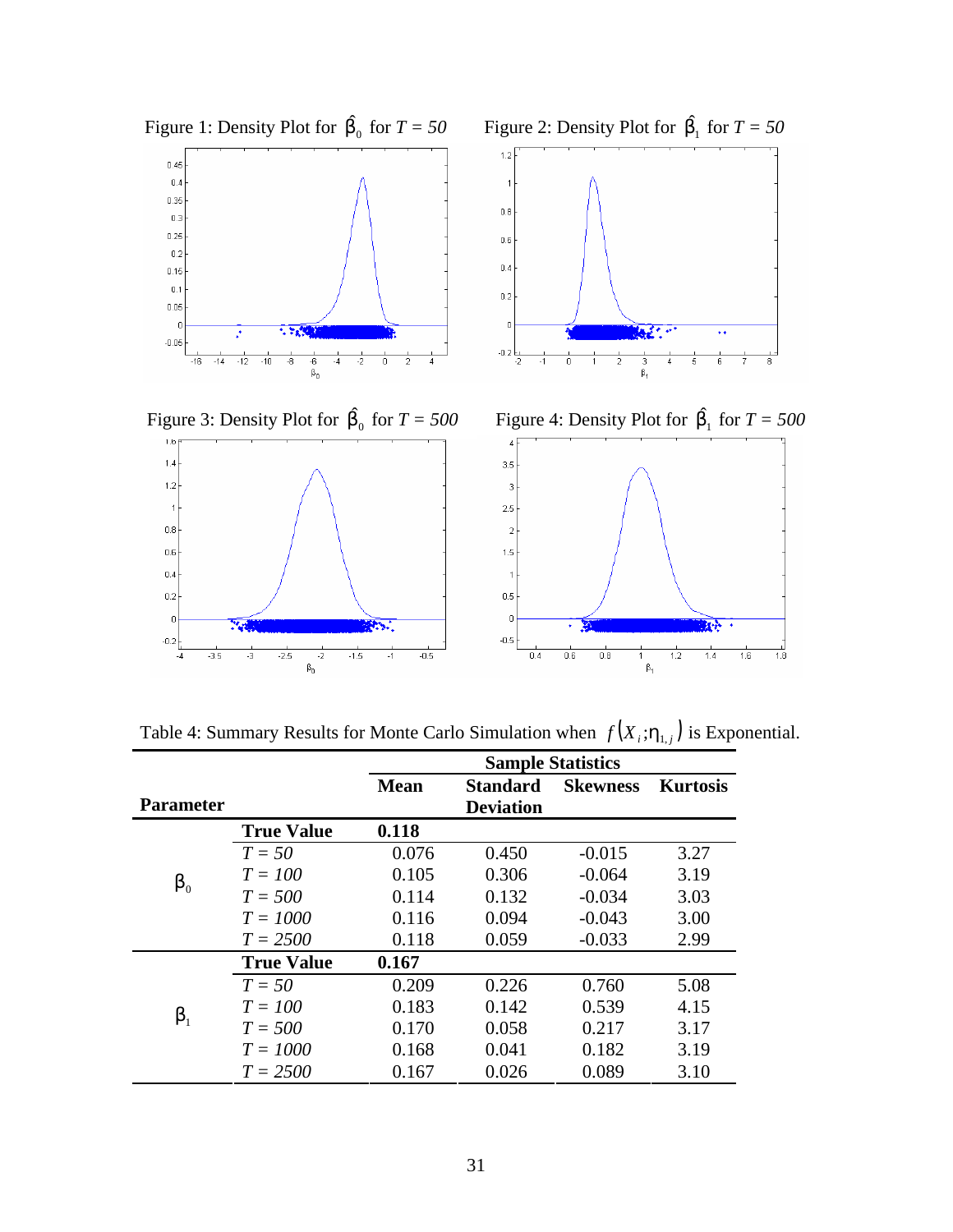estimators encountered in the literature (see Fahrmeir and Tutz, 1994; Gourieroux, 2000). Density plots of the sample distribution of the estimators,  $\mathbf{b}_0$  and  $\mathbf{b}_1$ , for  $T = 50$  and  $T =$ *500* are provided in Figures 5 thru 8. Again, these figures support the asymptotic normality results found in the literature.

**Example 10**: Monte Carlo simulation examining the BRM when  $f(X_i; h_1)$  is Log-Normal. The stochastic process  $\{(Y_i, \mathbf{X}_i)$ ,  $i = 1,..., N\}$  was generated 10,000 times, letting  $p = 0.6$ ,  $m_0 = 2.0$ ,  $m_1 = 2.4$ ,  $s_0 = 1.2$  and  $s_1 = 1.0$  for  $T = 50, 100, 250, 500, 1000$ . For each generation, the appropriate BRM specified in Table 2 was estimated and the





Figure 7: Density Plot for  $\hat{b}_0$  for  $T = 1000$ 





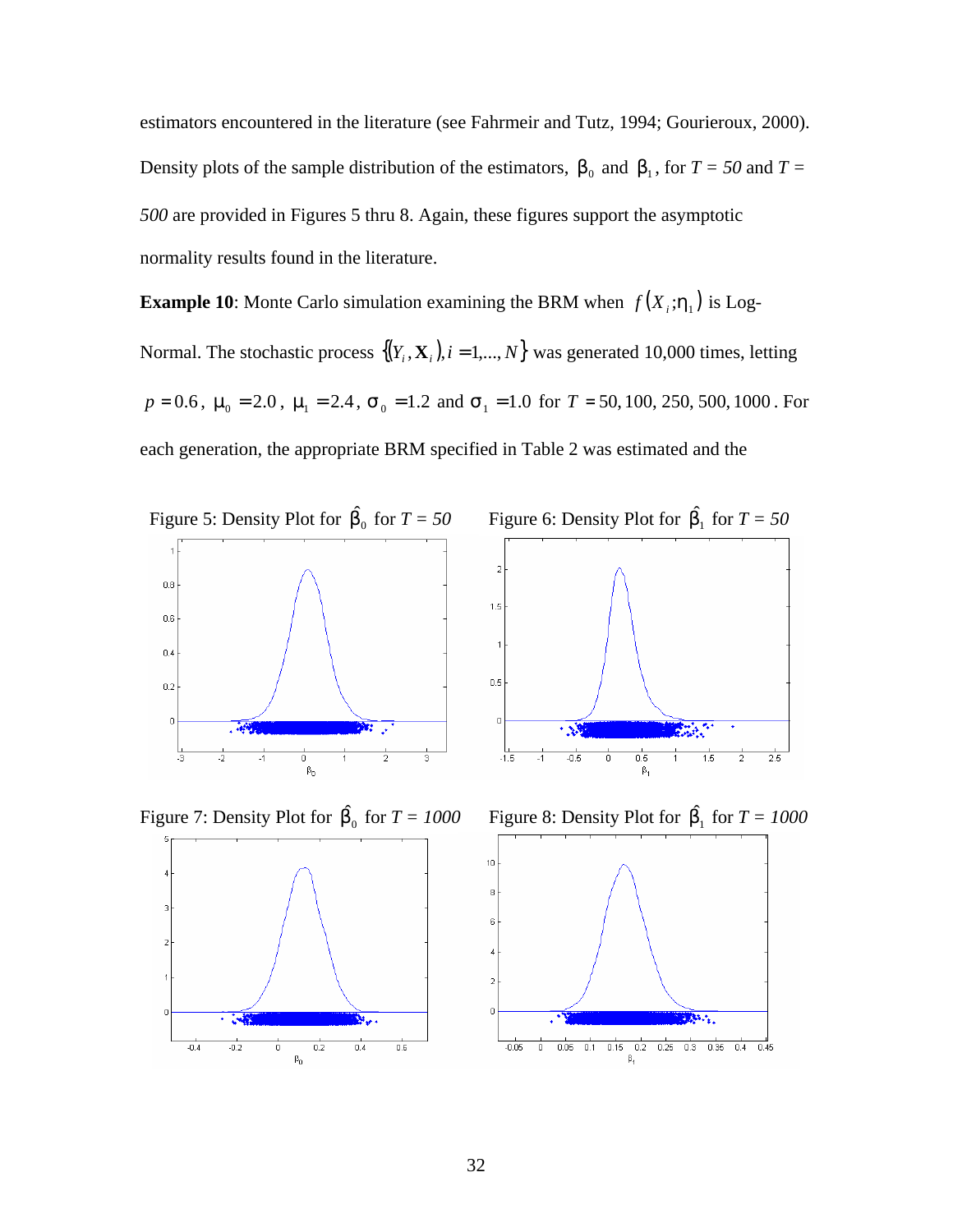parameter estimates saved. The simulation results are summarized in Table 5. Again, the sample statistics provide support for the asymptotic properties of consistency and asymptotic normality of the estimators encountered in the literature (see Fahrmeir and Tutz, 1994; Gourieroux, 2000).Density plots of the sample distribution of the estimators, **,**  $**b**<sub>1</sub>$  **and**  $**b**<sub>2</sub>$ **, for**  $T = 50$  **and**  $T = 500$  **are provided in Figures 9 thru 14. Again, these** figures support the asymptotic normality results found in the literature.

All of these examples provide evidence that the model parameters of the BRM, when the index function is linear in the parameters, are consistent and asymptotically normal. These properties allow modelers to conduct statistical inferences using the BRM,

|                  |                   | <b>Sample Statistics</b> |                                     |                 |                 |
|------------------|-------------------|--------------------------|-------------------------------------|-----------------|-----------------|
| <b>Parameter</b> |                   | <b>Mean</b>              | <b>Standard</b><br><b>Deviation</b> | <b>Skewness</b> | <b>Kurtosis</b> |
|                  | <b>True Value</b> | $-0.903$                 |                                     |                 |                 |
| $\bm{b}_0$       | $T = 50$          | $-1.085$                 | 1.458                               | $-1.78$         | 30.8            |
|                  | $T = 100$         | $-1.015$                 | 0.849                               | $-0.522$        | 4.53            |
|                  | $T = 250$         | $-0.948$                 | 0.476                               | $-0.317$        | 3.32            |
|                  | $T = 500$         | $-0.922$                 | 0.326                               | $-0.279$        | 3.25            |
|                  | $T = 1000$        | $-0.911$                 | 0.224                               | $-0.186$        | 3.15            |
| $\bm{b}_1$       | <b>True Value</b> | 0.960                    |                                     |                 |                 |
|                  | $T = 50$          | 1.160                    | 1.314                               | 0.983           | 16.2            |
|                  | $T = 100$         | 1.102                    | 0.752                               | 0.384           | 4.23            |
|                  | $T = 250$         | 1.047                    | 0.424                               | 0.299           | 3.41            |
|                  | $T = 500$         | 1.026                    | 0.289                               | 0.267           | 3.23            |
|                  | $T = 1000$        | 1.018                    | 0.197                               | 0.200           | 3.12            |
| $\bm{b}_2$       | <b>True Value</b> | $-0.153$                 |                                     |                 |                 |
|                  | $T = 50$          | $-0.174$                 | 0.285                               | $-0.254$        | 9.96            |
|                  | $T = 100$         | $-0.167$                 | 0.159                               | $-0.18$         | 4.09            |
|                  | $T = 250$         | $-0.159$                 | 0.090                               | $-0.185$        | 3.47            |
|                  | $T = 500$         | $-0.155$                 | 0.061                               | $-0.188$        | 3.16            |
|                  | $T = 1000$        | $-0.154$                 | 0.042                               | $-0.129$        | 3.09            |

Table 5: Summary Results for Monte Carlo Simulation when  $f(X_i; \mathbf{h}_{1,i})$  is Log-Normal.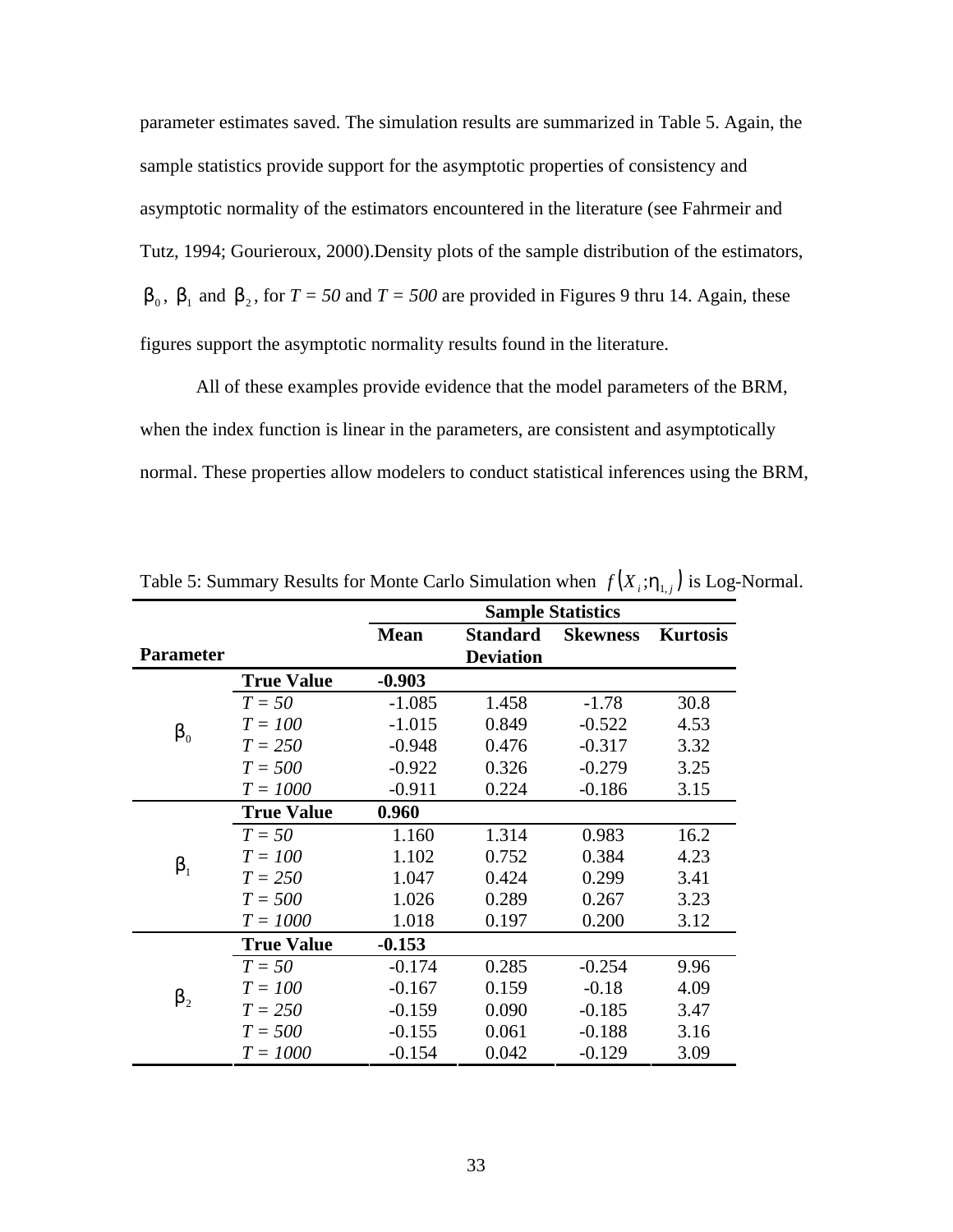

Figure 11: Density Plot for  $\hat{\mathbf{b}}_2$  for  $T = 50$ 



Figure 13: Density Plot for  $\hat{\mathbf{b}}_1$  for  $T = 500$ 





 $\hat{\mathbf{b}}_2$  for  $T = 50$  Figure 12: Density Plot for  $\hat{\mathbf{b}}_0$  for  $T = 500$ 



 $\hat{\mathbf{b}}_1$  for  $T = 500$  Figure 14: Density Plot for  $\hat{\mathbf{b}}_2$  for  $T = 500$ 

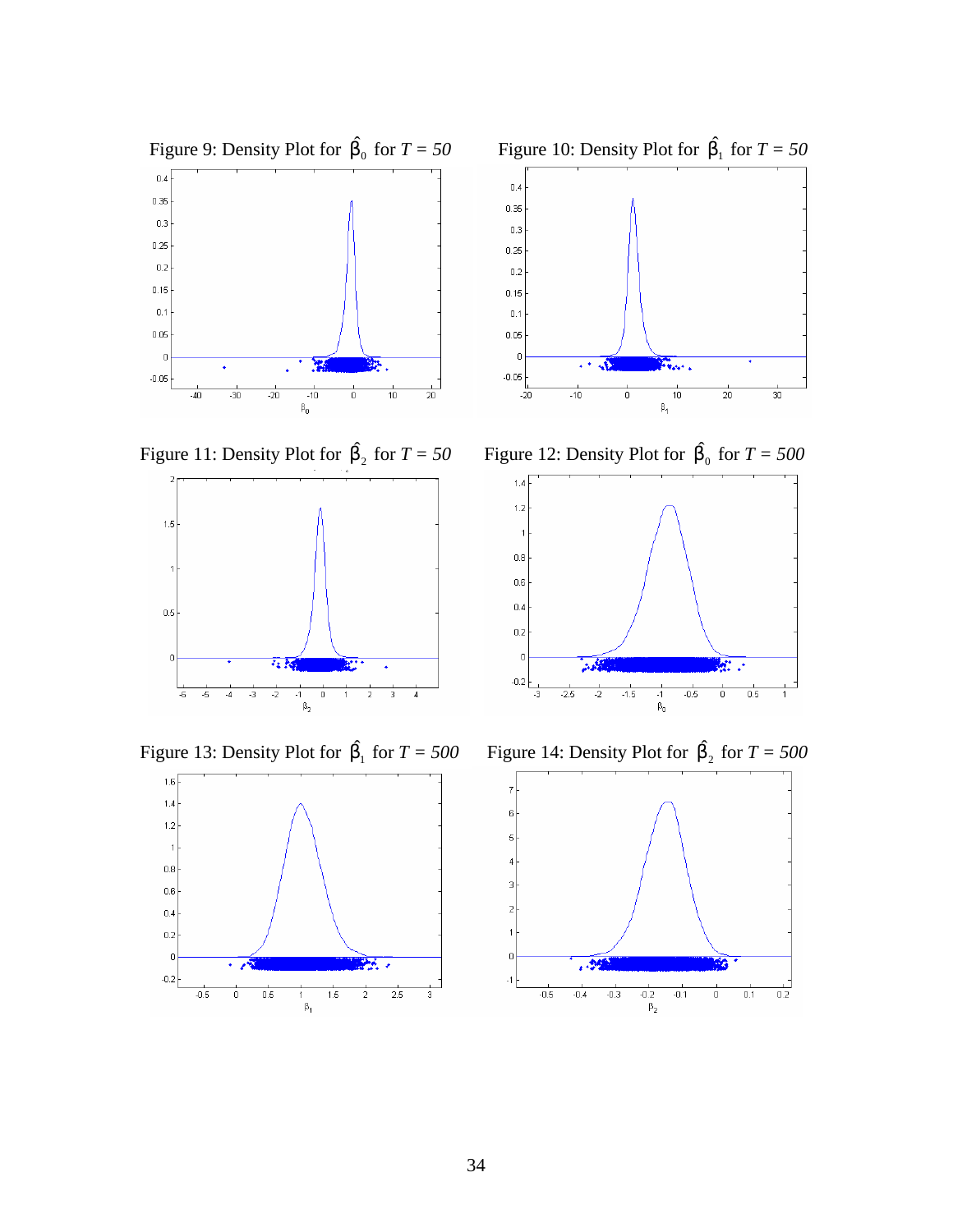such as testing the hypotheses  $H_0: \mathbf{b}_i = 0$  against  $H_1: \mathbf{b}_i \neq 0$  using the asymptotic likelihood ratio test.

#### **5. The Multinomial Regression Model**

Using the probabilistic reduction approach and theoretical results in section 4.1, it is a relatively straightforward extension to provide a formal presentation of the multinomial regression model (MRM). Let  $\{C_i; i = 1,..., N\}$  be a stochastic process on the probability space  $(S, \mathfrak{S}, P(.))$ , where  $C_i$  takes values  $\{0,1,2,3,...,R\}$  and the ordering of the values in not important (i.e.  $C_i$  is a nominal variable). Now consider recoding  $C_i$ using  $Y_{r,i}$ , for  $r = 1,...,R$ , such that:

$$
Y_{r,i} = \begin{cases} 1 & \text{if } C_i = r \\ 0 & \text{otherwise} \end{cases} \tag{51}
$$

When  $C_i = 0$ ,  $Y_{i,r} = 0$  for all *r*. Thus, if  $\mathbf{Y}_i = (Y_{1,i},...,Y_{R,i})$ , then when  $C_i = r$ ,

 $\mathbf{Y}_i = (0, ..., 1, ..., 0)$  =  $\mathbf{e}_r$ , where the '1' appears in the *r*<sup>th</sup> position of the vector. Given that each  $Y_{r,i}$  is distributed Bernoulli( $p_r$ ) and defined on the same probability space:

$$
\mathbf{P}(C_i = r) = \mathbf{P}(Y_{r,i} = 1) = p_r.
$$
 (52)

Fahrmeir and Tutz (1994) state that the distribution of  $\mathbf{Y}_i$  and in turn  $C_i$  is:

$$
f(\mathbf{Y}_{i}; \mathbf{p}) = p_{1}^{Y_{1,i}} p_{2}^{Y_{2,i}} \cdots p_{R}^{Y_{R,i}} \left( 1 - \sum_{r=1}^{R} p_{r} \right)^{1 - \sum_{r=1}^{R} Y_{r,i}}, \tag{53}
$$

where  $\sum_{r=1}^{\infty} p_r =$ *R r pr*  $\sum_{r=1}^{n} p_r = 1$  and  $\sum_{r=1}^{n} Y_{r,i} =$ *R r*  $Y_{r,i}$ 1  $\mathbf{Y}_i = 1$ . Thus,  $\mathbf{Y}_i$  (or  $C_i$ ) is distributed multinomial, i.e.

 $\mathbf{Y}_i \sim M(\mathbf{p},1)$ , where  $\mathbf{p} = (p_1,...,p_R)$ . In addition, based on the above information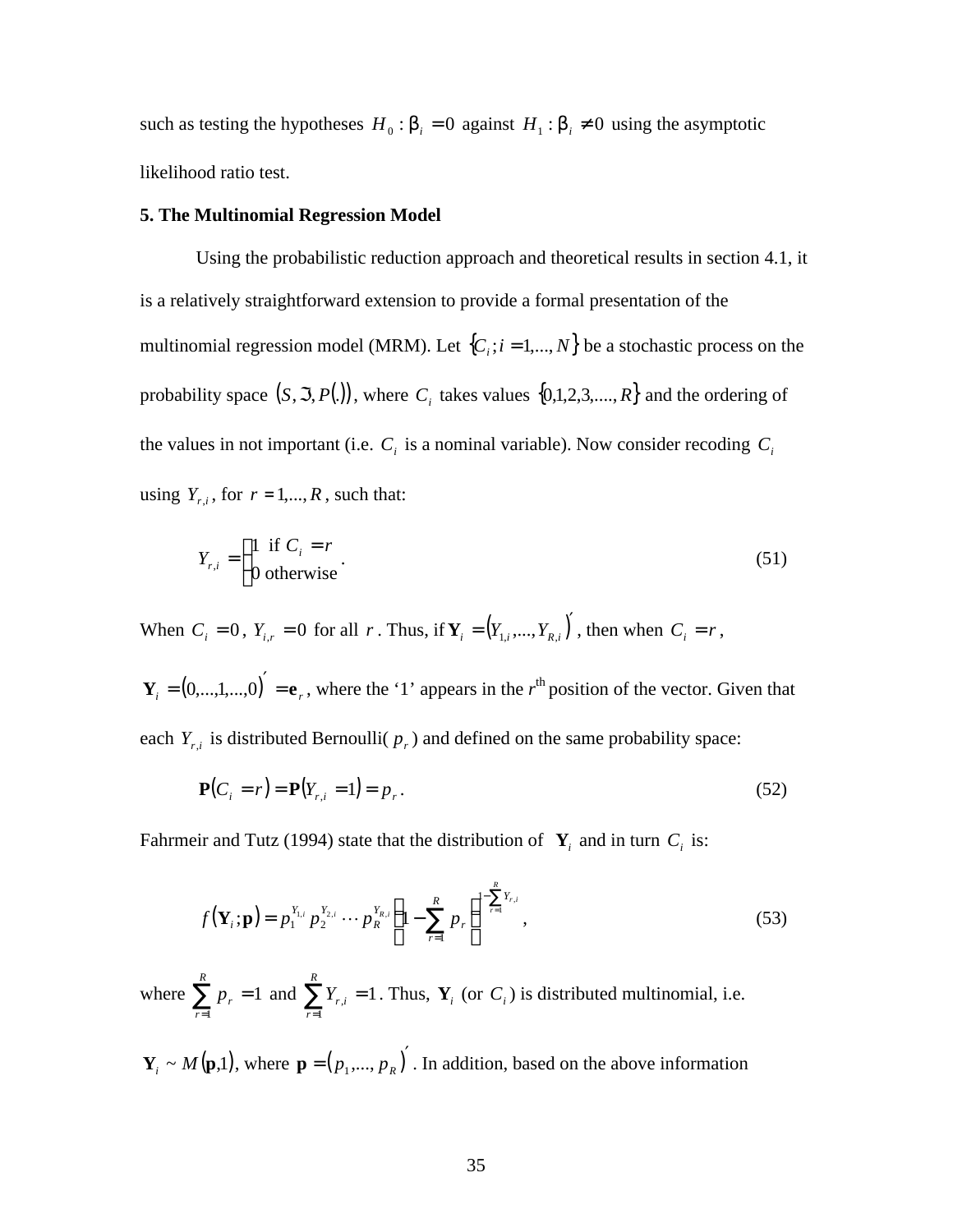$E(Y_{r,i}) = p_r$  and  $Var(Y_{r,i}) = p_r(1-p_r)$ ,  $E(Y_i) = p$  (an  $(R \times 1)$ ) vector and  $Cov(\mathbf{Y}_i) = \text{diag}(\mathbf{p}) - \mathbf{p}\mathbf{p}'$  (an  $(R \times R)$  matrix) (Fahrmeir and Tutz, 1994).

A modeler is usually interested in the MRM, because they are interested in determining the probability that  $C_i = r$  or equivalently  $Y_{r,i} = 1$ . It turns out that the latter interpretation will provide us with a workable statistical model. The joint density function of the joint vector stochastic process,  $\{Y_i, X_i, i = 1,..., N\}$  takes the form:

$$
f(\mathbf{Y}_1, \dots, \mathbf{Y}_N, \mathbf{X}_i, \dots, \mathbf{X}_N; \mathbf{f}),
$$
\n(54)

where *f* is an appropriate set of parameters. Again, assuming that  $\{Y_i, X_i, i = 1,..., N\}$  is both an independent and identically distributed joint vector stochastic process, the joint density function (54) can be decomposed in a similar manner to (12) and (13) giving:

$$
f(\mathbf{Y}_1, ..., \mathbf{Y}_N, \mathbf{X}_i, ..., \mathbf{X}_N; \mathbf{f}) = \prod_{i=1}^N f(\mathbf{Y}_i \mid \mathbf{X}_i; \mathbf{y}_1) f(\mathbf{X}_i; \mathbf{y}_2).
$$
 (55)

From section 4.1 we know that the decomposition in (55) arises only when:

$$
f(\mathbf{Y}_i \mid \mathbf{X}_i; \mathbf{y}_1) \cdot f(\mathbf{X}_i; \mathbf{y}_2) = f(\mathbf{X}_i \mid \mathbf{Y}_i; \mathbf{h}_1) \cdot f(\mathbf{Y}_i; \mathbf{p}) = f(\mathbf{Y}_i, \mathbf{X}_i; \mathbf{j}).
$$
 (56)

Again, using condition (56) consider the set of following relationships: for  $r = 1,...,R$ 

$$
\frac{f(\mathbf{X}_{i} \mid \mathbf{Y}_{i} = \mathbf{e}_{r}; \mathbf{h}_{1})}{f(\mathbf{X}_{i} \mid \mathbf{Y}_{i} = \mathbf{0}; \mathbf{h}_{1})} \cdot \frac{f(\mathbf{Y}_{i} = \mathbf{e}_{r}; \mathbf{p})}{f(\mathbf{Y}_{i} = \mathbf{0}; \mathbf{p})} = \frac{f(\mathbf{Y}_{i} = \mathbf{e}_{r} \mid \mathbf{X}_{i}; \mathbf{y}_{1})}{f(\mathbf{Y}_{i} = \mathbf{0} \mid \mathbf{X}_{i}; \mathbf{y}_{1})} \cdot \frac{f(\mathbf{X}_{i} \mid \mathbf{y}_{2})}{f(\mathbf{X}_{i}; \mathbf{y}_{2})},
$$
(57)

where  $\mathbf{e}_r$  was defined above and  $\mathbf{0}$  is a  $(R \times 1)$  vector of zeros. Furthermore, assume that  $f(Y_i | X_i; y_2)$  is a conditional multinomial distribution with the following functional form:

$$
f(\mathbf{Y}_i \mid \mathbf{X}_i; \mathbf{y}_1) = \left(\prod_{r=1}^R [g_r(\mathbf{X}_i; \mathbf{y}_1)]^{Y_{r,i}} \right) \left(1 - \sum_{r=1}^R g_r(\mathbf{X}_i; \mathbf{y}_1)\right)^{1 - \sum_{r=1}^R Y_{r,i}},
$$
(58)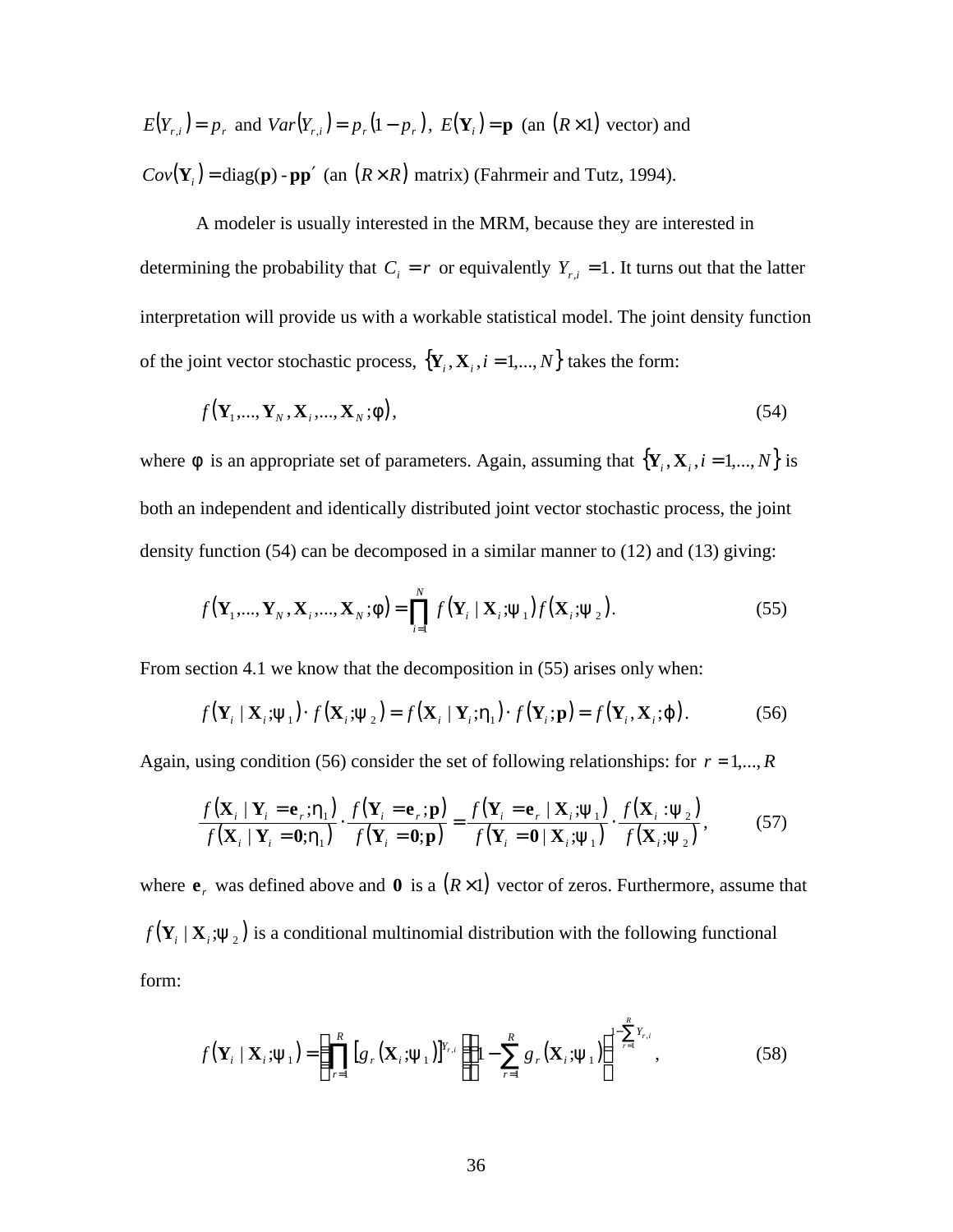where 
$$
g_r(\mathbf{X}_i; \mathbf{y}_1) = \mathbf{R}^K \to [0,1], \mathbf{y}_1 \in \Theta_1
$$
,  $\sum_{r=1}^R g_r(\mathbf{X}_i; \mathbf{y}_1) = 1$  and  $\sum_{r=1}^R Y_{r,i} = 1$ . Again it is

relatively easy to verify that the density function given by equation (58) is a proper density function. Substituting equation (58) into equation (57) and letting

 $\mathbf{p}_r = f(\mathbf{Y}_i = \mathbf{e}_r; \mathbf{p})$  and  $\mathbf{p}_0 = f(\mathbf{Y}_i = \mathbf{0}; \mathbf{p})$ , gives: for  $r = 1, ..., R$ 

$$
\frac{f(\mathbf{X}_i \mid \mathbf{Y}_i = \mathbf{e}_r; \mathbf{h}_1)}{f(\mathbf{X}_i \mid \mathbf{Y}_i = \mathbf{0}; \mathbf{h}_1)} \cdot \frac{\mathbf{p}_r}{\mathbf{p}_0} = \frac{g_r(\mathbf{X}_i; \mathbf{y}_1)}{1 - \sum_{r=1}^R g_r(\mathbf{X}_i; \mathbf{y}_1)} \cdot \frac{f(\mathbf{X}_i; \mathbf{y}_2)}{f(\mathbf{X}_i; \mathbf{y}_2)}.
$$
\n(59)

Solving the system of *R* equations given by (59) gives: for  $r = 1, \dots, R$ 

$$
g_r(\mathbf{X}_i; \mathbf{y}_1) = \frac{\boldsymbol{p}_r f(\mathbf{X}_i \mid \mathbf{Y}_i = \mathbf{e}_r; \mathbf{h}_1)}{\boldsymbol{p}_0 f(\mathbf{X}_i \mid \mathbf{Y}_i = \mathbf{0}; \mathbf{h}_1)} \left[ 1 + \sum_{r=1}^R \left( \frac{\boldsymbol{p}_r f(\mathbf{X}_i \mid \mathbf{Y}_i = \mathbf{e}_r; \mathbf{h}_1)}{\boldsymbol{p}_0 f(\mathbf{X}_i \mid \mathbf{Y}_i = \mathbf{0}; \mathbf{h}_1)} \right) \right]^{-1} .
$$
 (60)

Again using the transformation,  $x = \exp{\ln(x)}$  and after rearranging some terms provides a more familiar form:

$$
g_r(\mathbf{X}_i; \mathbf{y}_1) = \frac{\exp\{h_r(\mathbf{X}_i; \mathbf{h}_{1,r})\}}{1 + \sum_{r=1}^R \exp\{h_r(\mathbf{X}_i; \mathbf{h}_{1,r})\}},
$$
(61)

where  $h_r(\mathbf{X}_i; \mathbf{h}_{1r}) = \ln \left( \frac{f(\mathbf{X}_i \mid \mathbf{Y}_i = \mathbf{e}_r; \mathbf{h}_1)}{f(\mathbf{X}_i + \mathbf{X}_i + \mathbf{h}_2)} \right)$  $\left( \mathbf{X}_{i} \mid \mathbf{Y}_{i}=\mathbf{0} ; h_{1} \right)$ *i i*  $i \perp \mathbf{r}_i - \mathbf{r}_r$  $\int f(x) dx$ ,  $\int f(x) dx$  $h_r(\mathbf{X}_i; \mathbf{h}_{1r}) = \ln \left( \frac{f(\mathbf{X}_i \mid \mathbf{Y}_i = \mathbf{e}_r; \mathbf{h}_1)}{\sqrt{f(\mathbf{X}_i \mid \mathbf{X}_i = \mathbf{e}_r; \mathbf{h}_1)}} \right) + \mathbf{k}$ *h h*  $\mathbf{h}_{1,r}$ ) = ln  $\frac{f(\mathbf{x}_i + \mathbf{r}_i - \mathbf{c}_r, \mathbf{r}_1)}{f(\mathbf{x} + \mathbf{v}_r - \mathbf{r}_r)}$  +  $\bigg)$  $\left( \frac{1}{2} \right)$  $\overline{\phantom{a}}$ l ſ = = = 1 1  $f(x_i | Y_i = 0;$  $\mid \mathbf{Y}_{i} = \mathbf{e}_{r};$ ; $\mathbf{h}_{1r}$ ) = ln  $\mathbf{X}_i \mid \mathbf{Y}_i = \mathbf{0}$  $\mathbf{X}_i \mid \mathbf{Y}_i = \mathbf{e}$  $\mathbf{X}_i \cdot \mathbf{h}_{1,r} = \ln \left| \frac{f(\mathbf{x}_i + \mathbf{r}_i - \mathbf{c}_r, \mathbf{u}_1)}{f(\mathbf{x} + \mathbf{v}_i - \mathbf{a}_r, \mathbf{h}_r)} \right| + \mathbf{k}_r, \ \mathbf{k}_r = \ln \left| \frac{\mathbf{p}_r}{\mathbf{n}} \right|$  $\overline{1}$  $\lambda$  $\mathsf{I}$ l ſ = 0 ln *p*  $\mathbf{k}_r = \ln\left(\frac{\mathbf{p}_r}{r}\right)$  and

 $y_1 = (y_1, ..., y_R) = G(h_1)$ . As was done in the previous section, one can also write:

$$
f(\mathbf{X}_i \mid \mathbf{Y}_i = \mathbf{e}_r; \mathbf{h}_1) = f(\mathbf{X}_i; \mathbf{h}_{1,r}).
$$
\n(62)

The formulation given by equation (61) is reminiscent of the multinomial logit model commonly found in the literature.

The above reduction gives rise to a family of statistical models for a number of discrete choice processes where the dependent variable is a nominal variable that takes on more than two values. Given that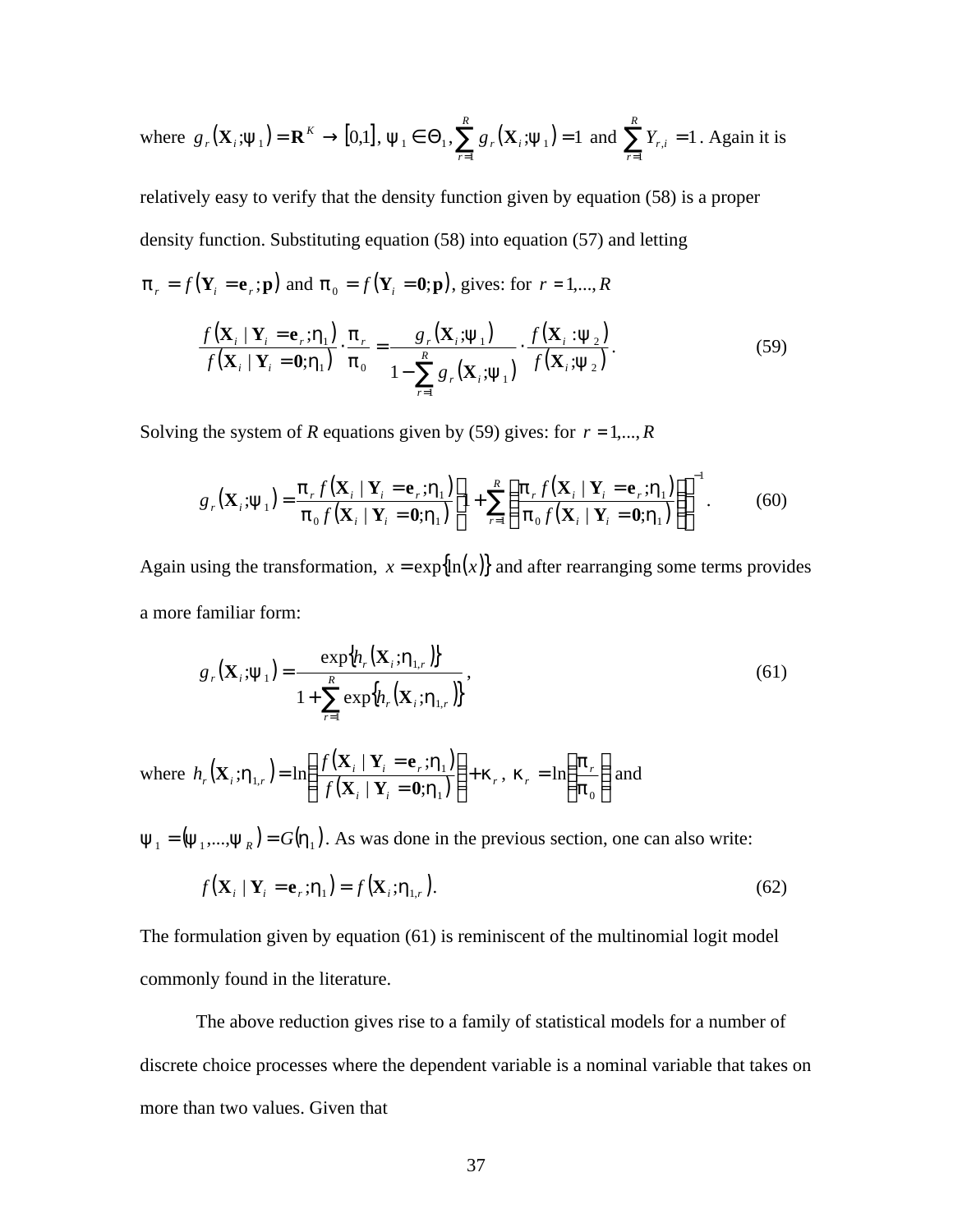$$
Cov(\mathbf{Y}_i \mid \mathbf{X}_i = \mathbf{x}_i) = \text{diag}(\mathbf{g}(\mathbf{x}_i \cdot \mathbf{y}_1)) - \mathbf{g}(\mathbf{x}_i \cdot \mathbf{y}_1) \mathbf{g}(\mathbf{x}_i \cdot \mathbf{y}_1) < \infty, \quad (63)
$$

where  $\mathbf{g}(\mathbf{x}_i; \mathbf{y}_1) = (g_1(\mathbf{x}_i; \mathbf{y}_1), ..., g_R(\mathbf{x}_i; \mathbf{y}_1))'$ , the stochastic process

 ${\bf Y}_i | {\bf X}_i = {\bf x}_i, i = 1,...,N$  can be decomposed orthogonally giving rise to the following system of regression functions:

$$
\mathbf{Y}_{i} = E(\mathbf{Y}_{i} \mid \mathbf{X}_{i} = \mathbf{x}_{i}) + \mathbf{u}_{i} = \mathbf{g}(\mathbf{x}_{i}; \mathbf{y}_{1}) + \mathbf{u}_{i},
$$
\n(64)

where  $Y_i$ ,  $E(Y_i | X_i = x_i)$ ,  $u_i$  and  $g(x_i, y_1)$  are all  $(R \times 1)$  vectors, and  $u_i \sim M(0,1)$ with  $Cov(\mathbf{u}_i)$  given by equation (63). Thus, equation (64) represents the statistical generating mechanism of the MRM. The multinomial regression model is more formally specified with assumptions in Table 6.

As stated by Spanos (2002), the multinomial regression model does not take account of the natural ordering of the values of the dependent variable,*C<sup>i</sup>* , given it is

Table 6: Multinomial Regression Model

| SGM:                                                                                                                                                                                           | $\mathbf{Y}_{i} = \mathbf{g}(\mathbf{x}_{i}; \mathbf{y}_{i}) + \mathbf{u}_{i}, i = 1,,N$ ,                                                                                                                                                                 |  |
|------------------------------------------------------------------------------------------------------------------------------------------------------------------------------------------------|------------------------------------------------------------------------------------------------------------------------------------------------------------------------------------------------------------------------------------------------------------|--|
| where $\mathbf{u}_i \sim M(0,1)$ with $Cov(\mathbf{u}_i) = \text{diag}(\mathbf{g}(\mathbf{x}_i;\mathbf{y}_i)) - \mathbf{g}(\mathbf{x}_i;\mathbf{y}_i) \mathbf{g}(\mathbf{x}_i;\mathbf{y}_i)$ . |                                                                                                                                                                                                                                                            |  |
| <b>Assumptions</b>                                                                                                                                                                             |                                                                                                                                                                                                                                                            |  |
| Distributional:                                                                                                                                                                                | $Y_i \mid \mathbf{X}_i = \mathbf{x}_i \sim M(\mathbf{g}(\mathbf{X}_i; \mathbf{y}_i), 1),$ (conditional Multinomial).                                                                                                                                       |  |
| <b>Functional Form:</b>                                                                                                                                                                        | $E(Y_i   \mathbf{X}_i = \mathbf{x}_i) = \mathbf{g}(\mathbf{x}_i; \mathbf{y}_i)$ , where                                                                                                                                                                    |  |
|                                                                                                                                                                                                | $g(xi; y1) = (g1(xi; y1), , gR(xi; y1)), gr(xi; y1) = \frac{\exp{h_r(xi; h1,r)}{1 + \sum_{i=1}^{R} \exp{h_r(xi; h1,r)}},$                                                                                                                                  |  |
|                                                                                                                                                                                                | $h_r(\mathbf{x}_i; \mathbf{h}_{1,r}) = \ln \left  \frac{f(\mathbf{X}_i \mid \mathbf{Y}_i = \mathbf{e}_r; \mathbf{h}_1)}{f(\mathbf{X}_i \mid \mathbf{Y}_i = \mathbf{0}; \mathbf{h}_1)} \right  + \mathbf{k}_r \text{ and } \mathbf{y}_1 = G(\mathbf{h}_1).$ |  |
| Heteroskedasticity:                                                                                                                                                                            | $Var(\mathbf{Y}_i   \mathbf{X}_i = \mathbf{x}_i) = diag(g(\mathbf{x}_i; \mathbf{y}_1)) - g(\mathbf{x}_i; \mathbf{y}_1)g(\mathbf{x}_i; \mathbf{y}_1)$ .                                                                                                     |  |
| Homogeneity:                                                                                                                                                                                   | $\mathbf{y}_{1} = G(\mathbf{h}_{1})$ is not a function of $i = 1,, N$ .                                                                                                                                                                                    |  |
| <b>Independence:</b>                                                                                                                                                                           | $\{Y_i   X_i = x_i, i = 1, , N\}$ is an independent stochastic process.                                                                                                                                                                                    |  |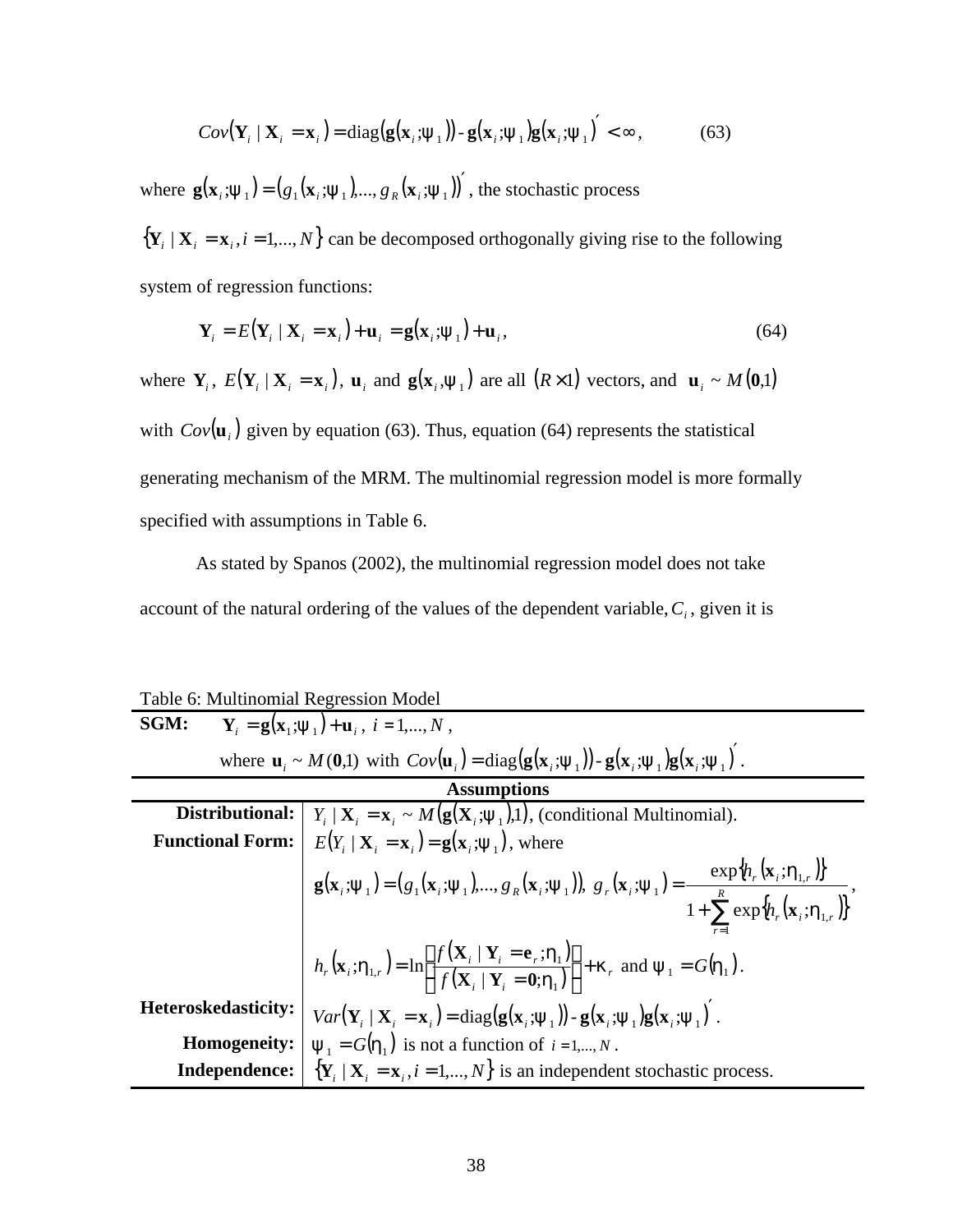assumed to be of nominal scale. If such an ordering matters, then an alternative model should be utilized that can account of the ordering.

The specification and estimation of this model are currently beyond the discussion in the present paper. This section was meant as a simple extension of the BRM. These other issues will be addressed in a future paper by the author.

#### **6. Concluding Remarks**

The Bernoulli Regression Model can provide a parsimonious description of the probabilistic structure of conditional binary choice processes examined in the field of economics. Contrary to the limitations encountered by the latent variable or transformational approaches for specifying econometric models with binary choice variables, the Bernoulli Regression Model imposes no a priori theoretical or ad hoc restrictions (or assumptions) upon the model, thereby providing a theory-free statistical model of the conditional binary choice process being examined. As noted by Spanos (1995), this freedom allows the modeler to conduct statistical inferences (if the statistical assumptions made about the underlying stochastic process are appropriate) that can be used to examine if the theory in question can account for the systematic information in the observed data.

The latent variable approach can be used to derive a (parametric) theoretical model that can be associated with the estimated statistical model. In this sense, the modeler tries to find a mapping from the parameters of the statistical model to the parameters of the theoretical model (i.e. the modeler tries to *identify* the theoretical parameters) (Spanos, 1986). Once this is accomplished, the statistical model can be used to evaluate the theoretical model and perform meaningful statistical inferences. Thus, the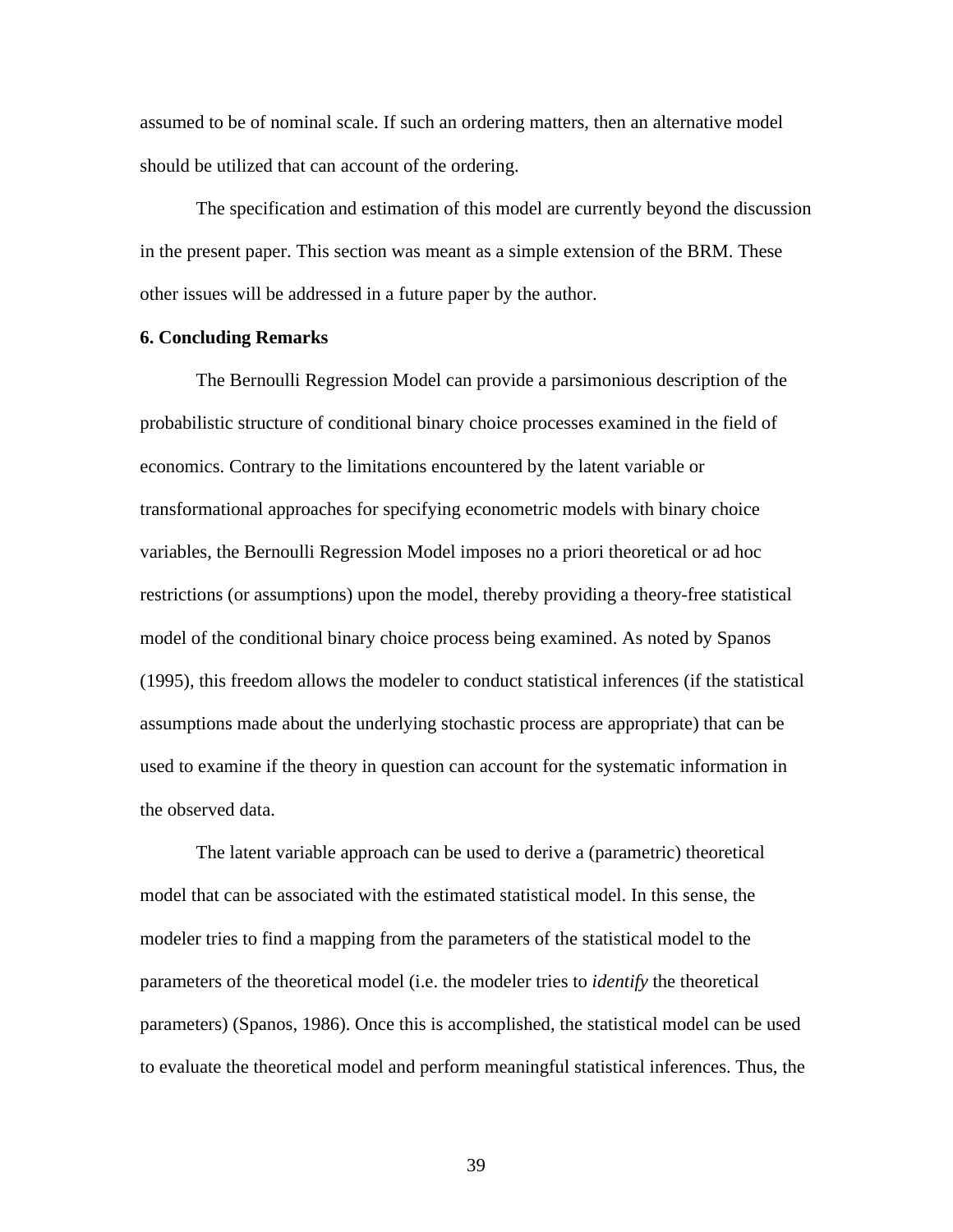latent variable approach provides us with a mechanism for relating theory of choice to applied statistical models. The modeler must be careful not to impose the theoretical structure upon the statistical model, given that any inferences taken from such a model would be questionable, in that one would be using the same theory to answer questions about that theory.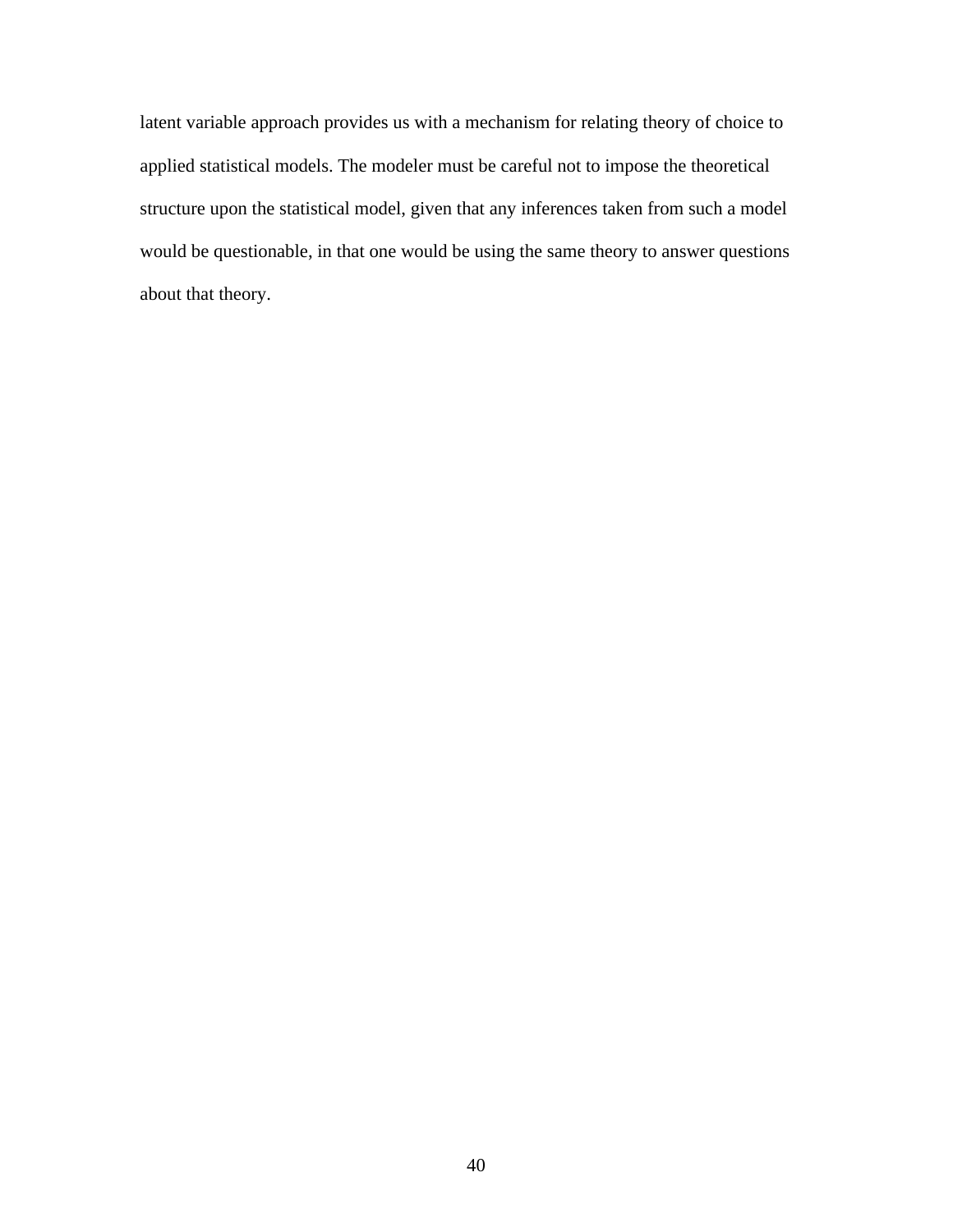#### **References**

- 1. Amemiya, T. "Qualitative Response Models: A Survey." *Journal of Economic Literature*. 19(December 1981): 1483 – 1536.
- 2. Arnold, B.C., E. Castillo and J.M. Sarabia. *Conditional Specification of Statistical Models*. New York: Springer Verlag, 1999.
- 3. Arnold, B.C. and S.J. Press. "Compatible Conditional Distributions." *Journal of the American Statistical Association*. 84(March, 1989): 152 – 156.
- 4. Chen, S.X. and J.S. Liu. "Statistical Applications of the Poisson-Binomial and Conditional Bernoulli Distributions." *Statistica Sinica*. 7(1997): 875 – 892.
- 5. Coslett, S.R. "Distribution-Free Maximum Likelihood Estimator of the Binary Choice Model." *Econometrica*. 51(May 1983): 765 – 782.
- 6. Fahrmeir, L. and G. Tutz. *Multivariate Statistical Modeling Based on Generalized Linear Models.* New York: Springer-Verlag, 1994.
- 7. Gourieroux, C. *Econometrics of Qualitative Dependent Variables*. Cambridge, UK: Cambridge University Press, 2000.
- 8. Kay, R. and S. Little. "Transformations of the Explanatory Variables in the Logistic Regression Model for Binary Data." *Biometrika*. 74(September, 1987): 495 – 501.
- 9. Lauritzen, S.L. and N. Wermuth. "Graphical Models for Association Between Variables, Some Which Are Qualitative and Some Quantitative." *Annals of Statistics*.  $17(1989):$  31 – 57.
- 10. Maddala, G.S. *Limited Dependent and Qualitative Variables in Econometrics*. Cambridge, UK: Cambridge University Press, 1983.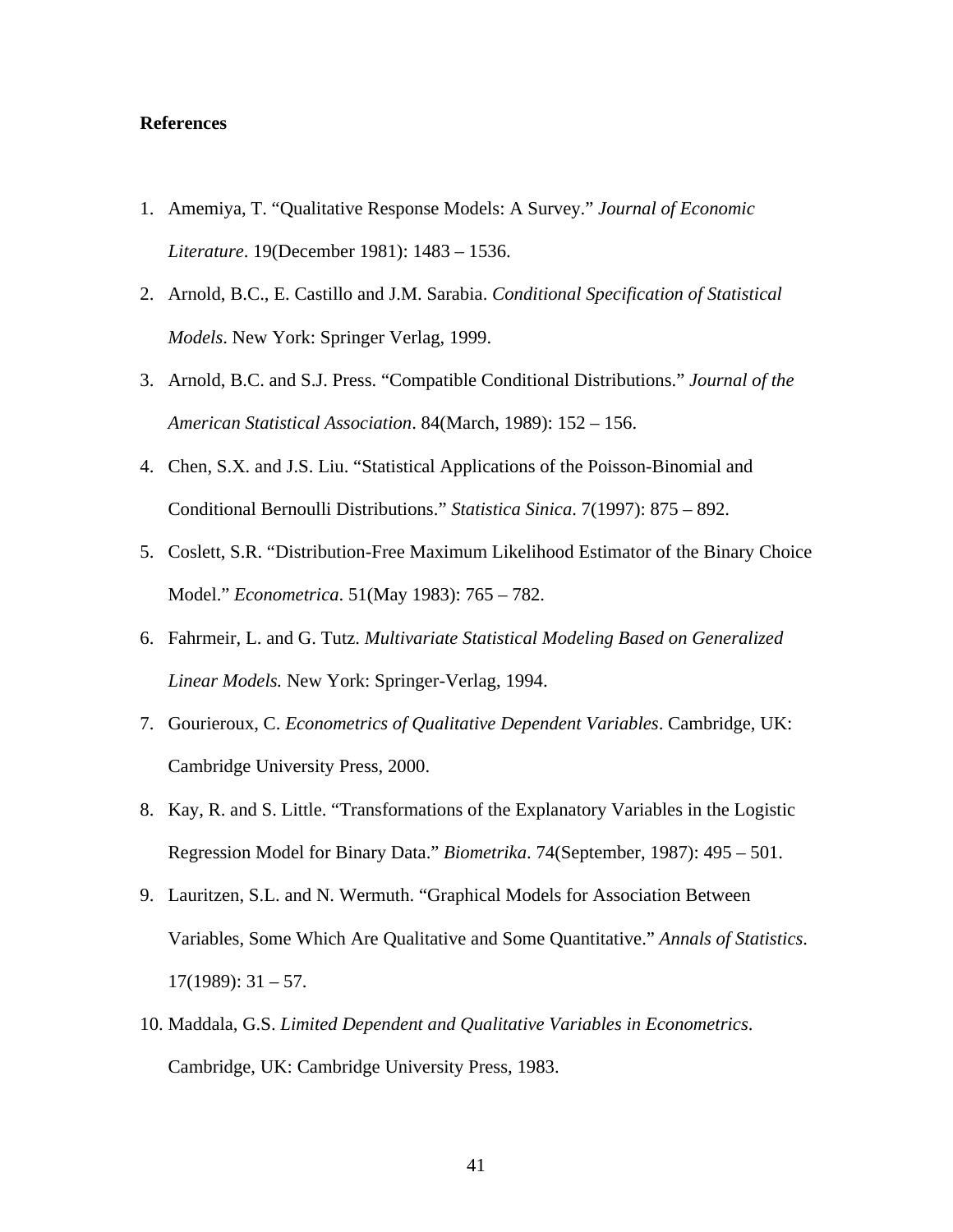- 11. Nelder, J.A. and R.W.M. Wedderburn. "Generalized Linear Models." *Journal of the Royal Statistical Society, Series A (General)*. 3(1972): 370 – 384.
- 12. Powers, D.A. and Y. Xie. *Statistical Methods for Categorical Data Analysis*. San Diego, CA: Academic Press, 2000.
- 13. Spanos, A. "Chapter 20: Regression Like Models." Department of Economics, Virginia Polytechnic Institute and State University, mimeo. 2000.
- 14. Spanos, A. "On Theory Testing In Econometrics: Modeling with Nonexperimental Data." *Journal of Econometrics*. 67(1995): 189 – 226.
- 15. Spanos, A. *Probability Theory and Statistical Inference: Econometric Modeling with Observational Data*. Cambridge, UK: Cambridge University Press, 1999.
- 16. Spanos, A. *Statistical Foundations of Econometrics Modeling*. Cambridge, UK: Cambridge University Press, 1986.
- 17. Train, K.E. *Discrete Choice Methods with Simulation*. Cambridge, UK: Cambridge University Press, 2003.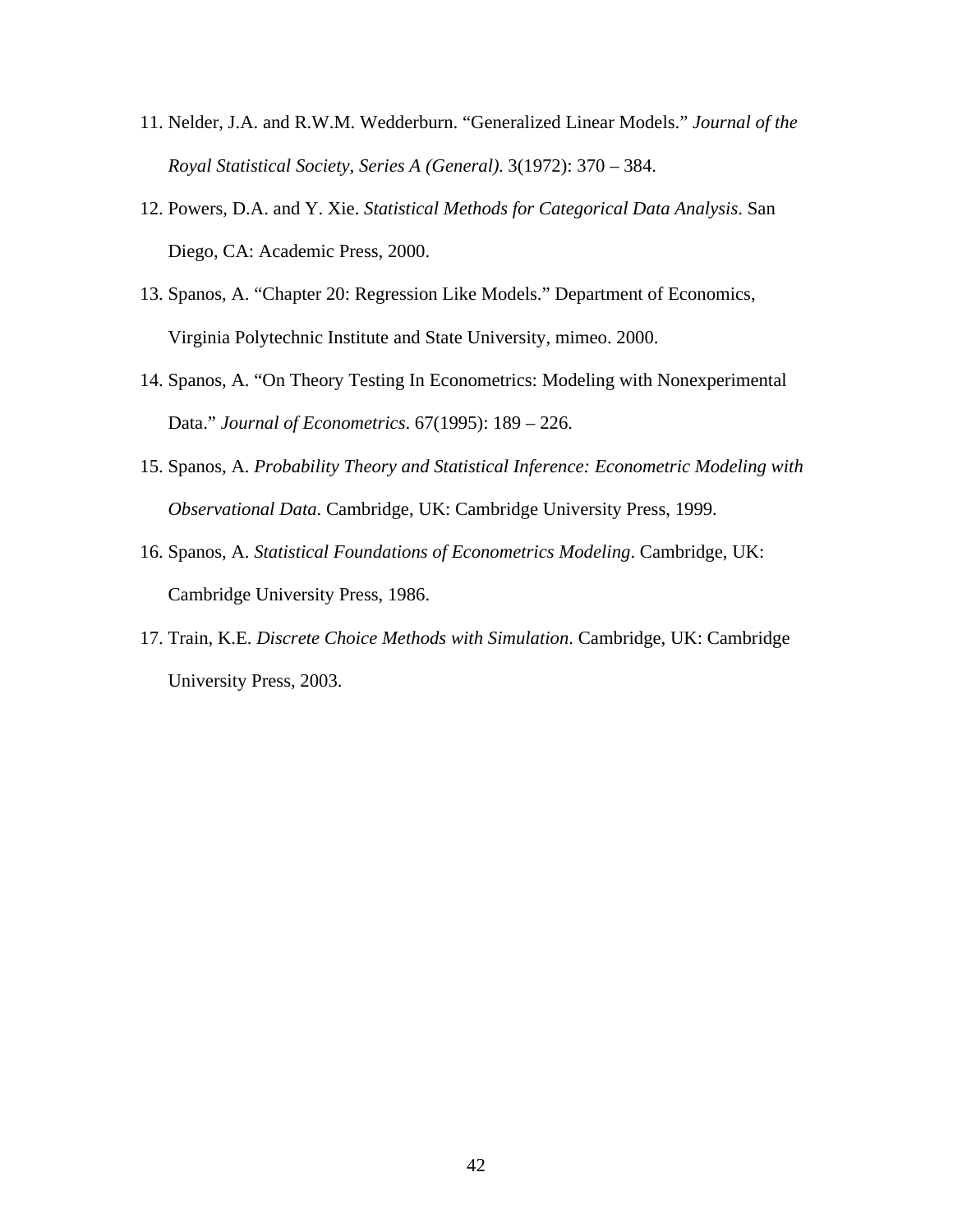## **Chapter 2**

# **Networking Your Way to a Better Fit: Using Artificial Neural Networks to Model Dichotmous Choice Contingent Valuation Survey Data**

### **Abstract**

Dichotomous choice contingent valuation models, such as the binary logit and probit, are subject to potential functional form misspecifications when modelers impose a priori theoretical interpretations on the models prior to estimation, without considering the underlying probabilistic structure of the observed data. Feed-forward backpropagation artificial neural networks (FFBANNs) provide a semi-nonparametric alternative to the traditional binary logit and probit models. These types of neural networks can act as universal approximators and provide a robust classification tool for out-of-sample prediction, allowing the modeler to potentially avoid problems arising from an incorrect functional form. The purpose of this paper is to empirically compare the predictive capabilities of feed-forward backpropagation artificial neural networks and binary logit and probit models using contingent valuation survey data. The paper provides a statistical perspective for viewing artificial neural networks as binary statistical models and neural network modeling guidelines, as well. Results show that the artificial neural networks performed marginally better than the binary logit and probit models, but these differences tended not to be statistically significant.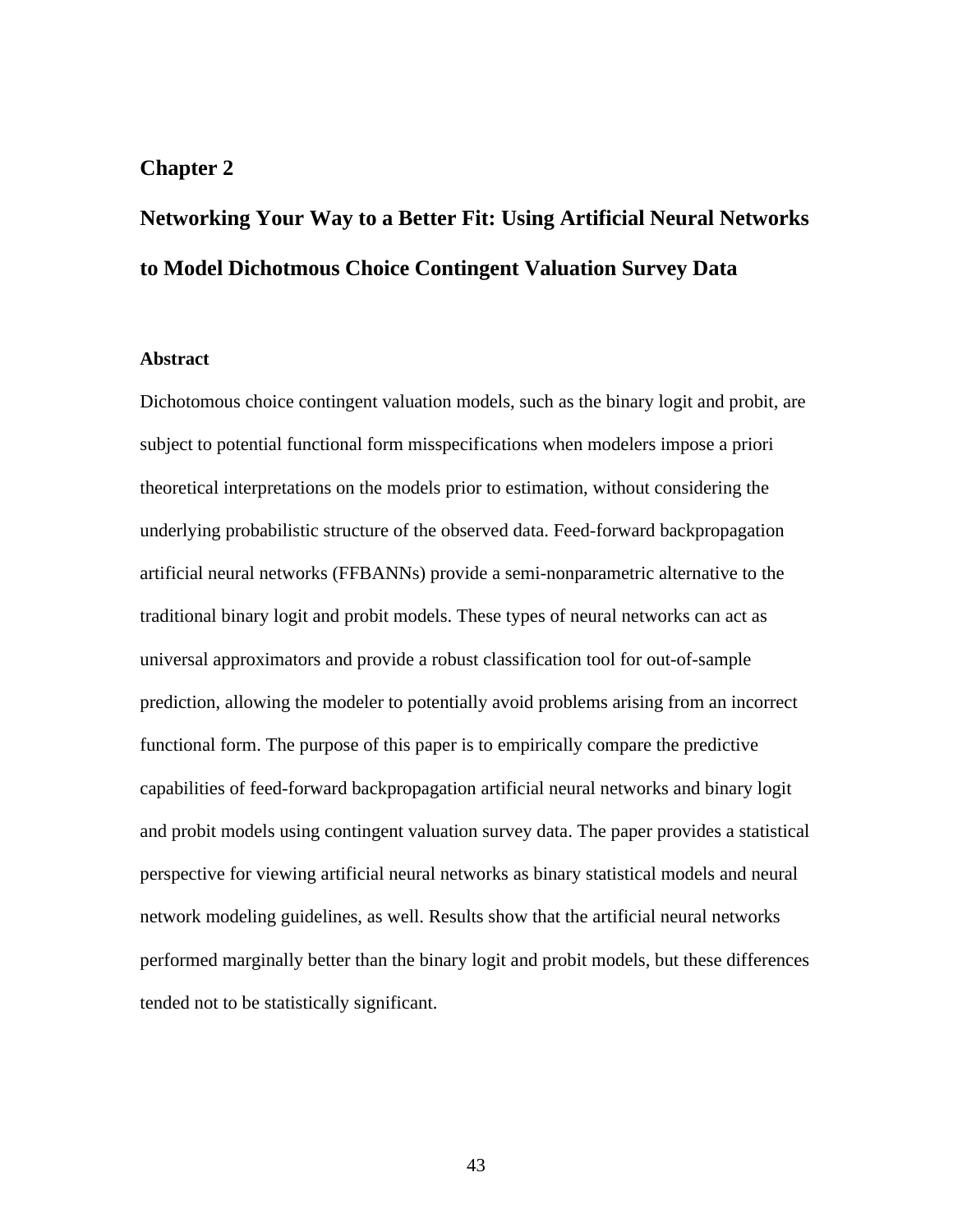#### **1. Introduction**

Calculating theoretically consistent willingness-to-pay (WTP) and willingness-toaccept (WTA) measures using contingent valuation survey data in nonmarket valuation studies requires that the underlying econometric model satisfy the utility maximization hypothesis. The most widely used models for this purpose are the logit and probit type models. To satisfy the utility maximization hypothesis, the argument (or index function) of these models must be able to be interpreted as the difference in utility between two states of existence defined by the dependent variable (Hanemann, 1984). Hanneman (1984) purports that this requirement provides a practical procedure for specification of the functional form of the index function of the corresponding model, by postulating a priori the underlying functional form of the utility function. The a priori imposition of such a theoretical structure on the statistical model without considering the underlying probabilistic structure of the observed data is likely to leave the postulated model misspecified statistically.

In order to guarantee that a statistical model is properly specified it should be viewed as isolated from the theory it is purporting to explain (Spanos, 1999). From this viewpoint, Kay and Little (1987) show that when the joint density function of the explanatory variables conditional on the dependent variable is multivariate normal with homogenous variance/covariance matrix the resulting index function of the logistic model is linear, which seems unlikely in the majority of empirical cases. Arnold, Castillo and Sarabia (1999) find such observations make many of the logistic regression models used in applied literature questionable. The probit model represents even more of a conundrum, given that to date no one has derived conditions for this model analogous to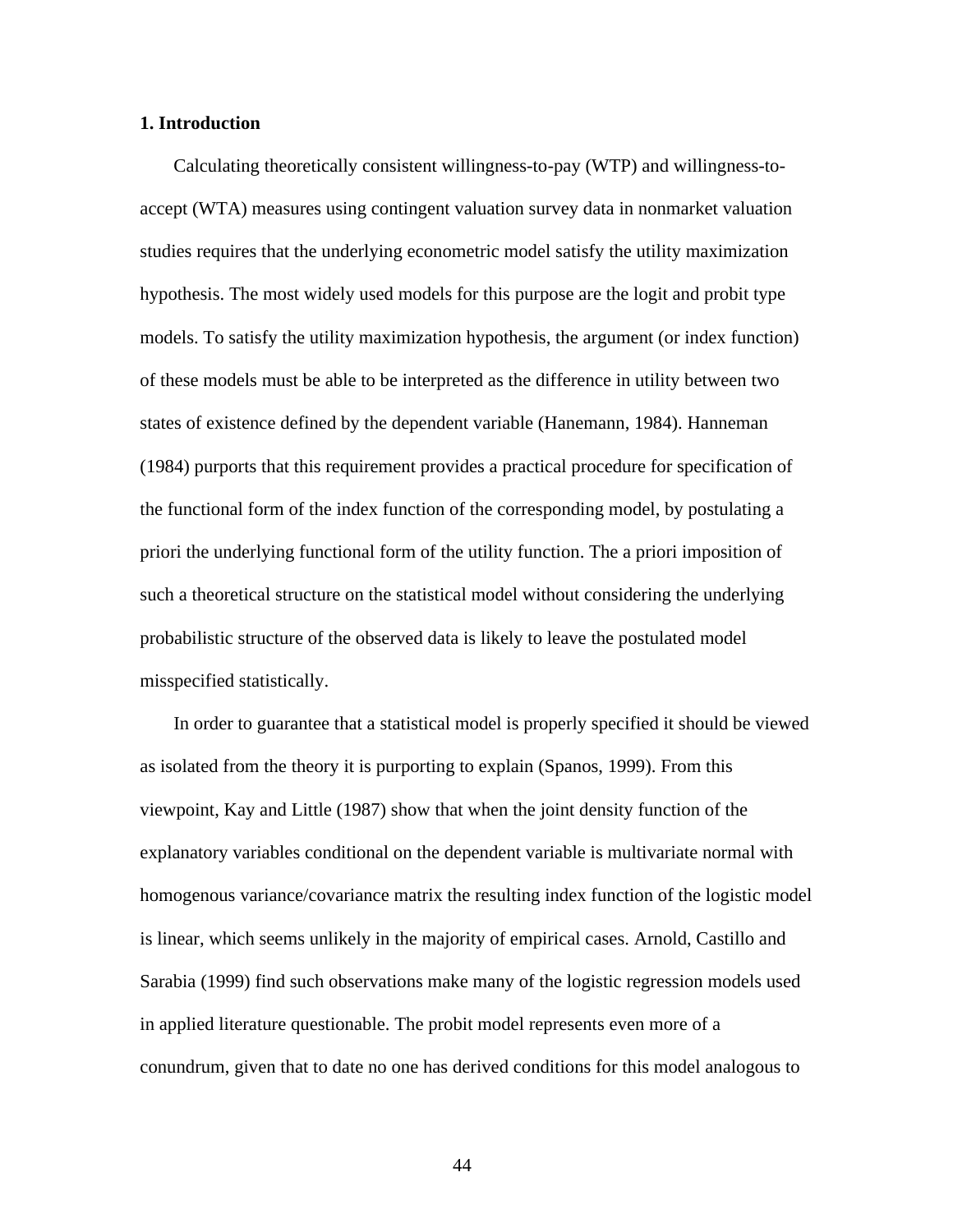those for the logit. Thus, assuring that the functional forms of the logit and probit models are properly specified poses a significant problem. One solution would be to weaken the assumed distributional assumptions of the models and rely upon semi-nonparametric techniques.

An innovative semi-nonparametric technique used for classification problems is the artificial neural network (ANN). These networks have the ability to learn arbitrary and highly nonlinear functional mappings using finite data (Mehrotra, Mohan and Ranka, 1997). White, Hornik and Stinchcombe (1992) show that feed-forward backpropagation artificial neural networks (FFBANNs) can act as universal function approximators under fairly general conditions, and Ripley (1994) explains that this result is easily extended to networks that are used to model binary choice processes. Furthermore, the outputs of these latter types of neural networks can be interpreted as conditional probabilities (Ripley, 1996), providing a semi-nonparametric approach for modeling dichotomous choice problems.

Studies comparing ANNs and logit and/or probit models have examined problems in political science (see Zeng, 1996), medicine (see Arana, Delicado and Marti-Bonmati, 1999), management science (see Tam and Kiang, 1992), and finance (see Zurada et. al., 1999). Overall, these studies suggest that ANNs perform better than or comparably to binary logit and probit models based on out-of-sample prediction power. Furthermore, ANNs were able to predict cases never correctly predicted by traditional statistical approaches. The problem dependent nature of neural networks tends to be their major drawback, because the topological structure of an ANN can be significantly different for two similar problems. Only "rules of thumb" for constructing ANNS are provided in the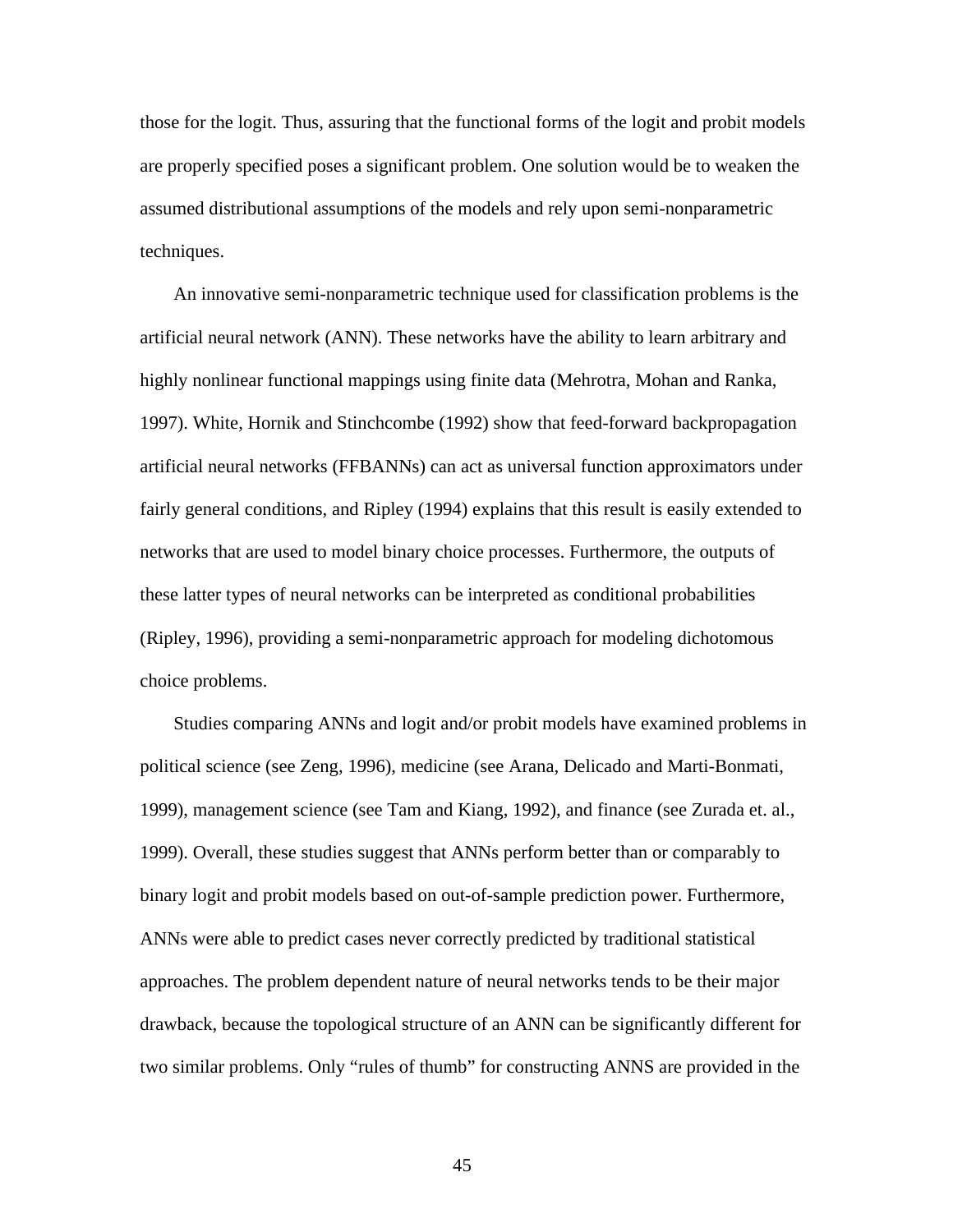literature and these guidelines tend to be applicable under certain conditions and problem-settings (Ripley, 1996). These studies suggest that further research continue to compare artificial neural networks to traditional statistical techniques across a variety of fields and problem situations, in order to help understand this drawback and develop general modeling guidelines.

The purpose of this paper is to empirically compare the predictive capabilities of feed-forward backpropagation artificial neural networks and traditional dichotomous choice logit and probit models using contingent valuation (CV) survey data. The objectives of the study are: (i) to provide a statistical context in which to apply FFBANNs for modeling dichotomous choice survey data, (ii) to provide modeling guidelines for the construction and simulation of artificial neural networks using survey data, (iii) to compare the out-of-sample predictive capabilities of feed-forward ANNs to traditional dichotomous choice logit and probit models, and (iv) to provide an algorithm for determining consistent WTP and WTA measures using FFBANNs.

The remainder of the paper is organized as follows. Section two examines and critiques the traditional modeling approach to analyzing CV survey data using dichotomous choice models. Section three then presents a brief but comprehensive overview of FFBANNs and how they can be interpreted as statistical models for modeling CV survey data. Section four proposes general guidelines for constructing FFBANNs by conducting simulations examining a number of decisions that must be made during the modeling process. Section five then examines the predictive capabilities of the FFBANNs to the traditional logit and probit models using the optimal network architectures determined in section four. Section six then examines how consistent WTP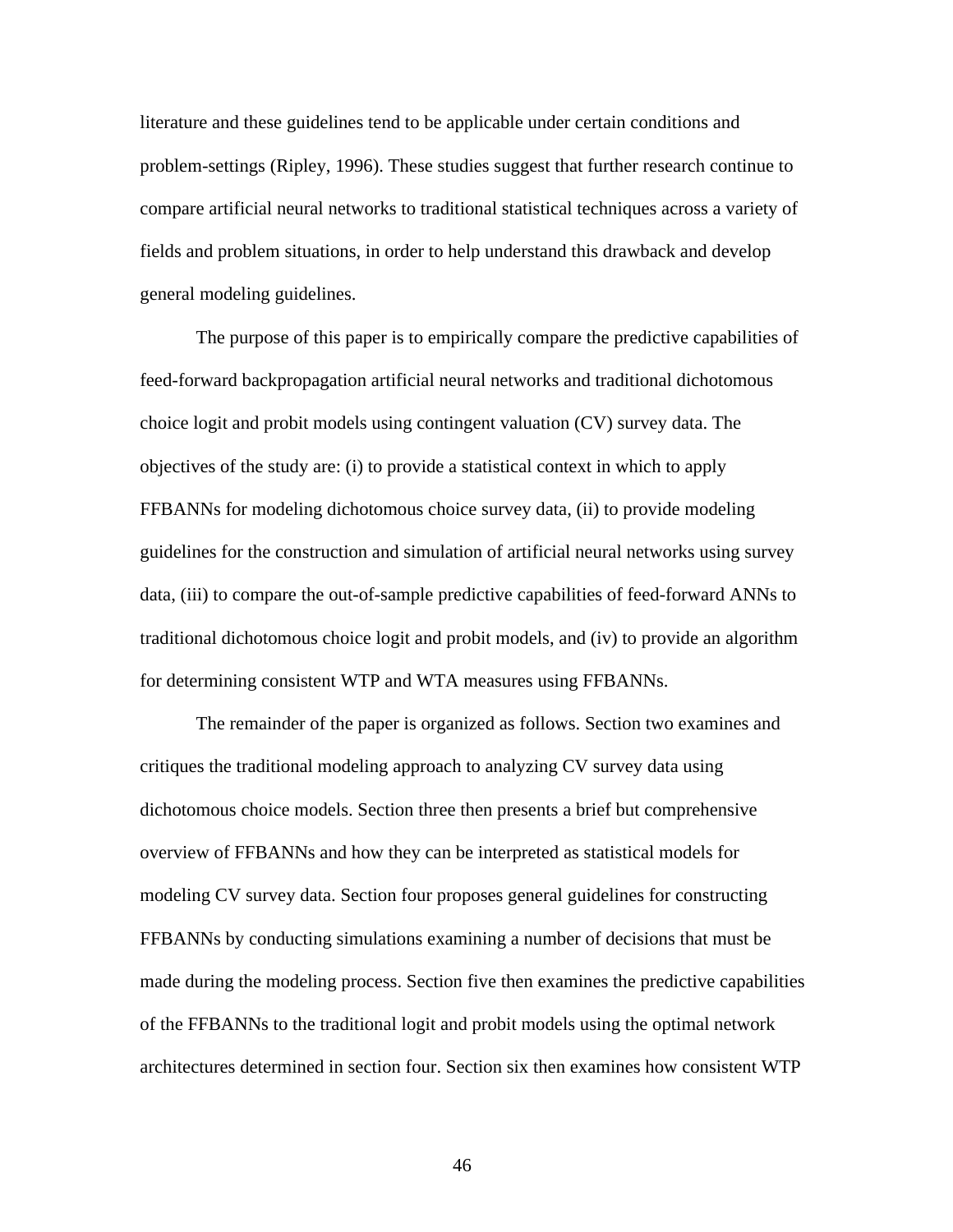and WTA measures can be estimated using FFBANNs. Finally section seven provides concluding remarks and avenues for future research.

#### **2. A Critique of Traditional Modeling Approaches to Analyzing CV Survey Data.**

This section of the paper examines the traditional approach of analyzing contingent valuation survey data with binary responses. The traditional viewpoint, a latent variable approach, provides a theoretically consistent approach to modeling CV data, but fails to adequately take account of the underlying statistical assumptions of the proposed estimable model. In contrast, by viewing the response data from a CV survey as inherently categorical (where no latent variable is invoked) and using a purely statistical vantage point for constructing the model, a number of pertinent issues that fail to be addressed by traditional econometric approaches are revealed (Powers and Xie, 2000).

#### **2.1 A Theoretically Consistent Dichotomous Choice Contingent Valuation Model**

Hanemann's (1984) seminal paper on welfare evaluations with discrete responses provides the theoretical basis for modeling contingent valuation survey data with binary responses. Following Hanemann (1991), consider an individual who derives utility from the supply of some environmental amenity (e.g. water quality) and let *q* denote the level of supply of that amenity. Furthermore, let *y* denote the individual's income and *s* denote a vector of variables representing the consumption of other market commodities, prices, demographic characteristics and other attributes of the individual.

It is assumed that the researcher does not completely know the functional form of the individual's indirect utility function, thus the unknown components are treated as stochastic. The indirect utility function is given by:

$$
V_i(q_i, y, s, \mathbf{e}_i) = v_i(q_i, y, s) + \mathbf{e}_i,
$$
\n<sup>(1)</sup>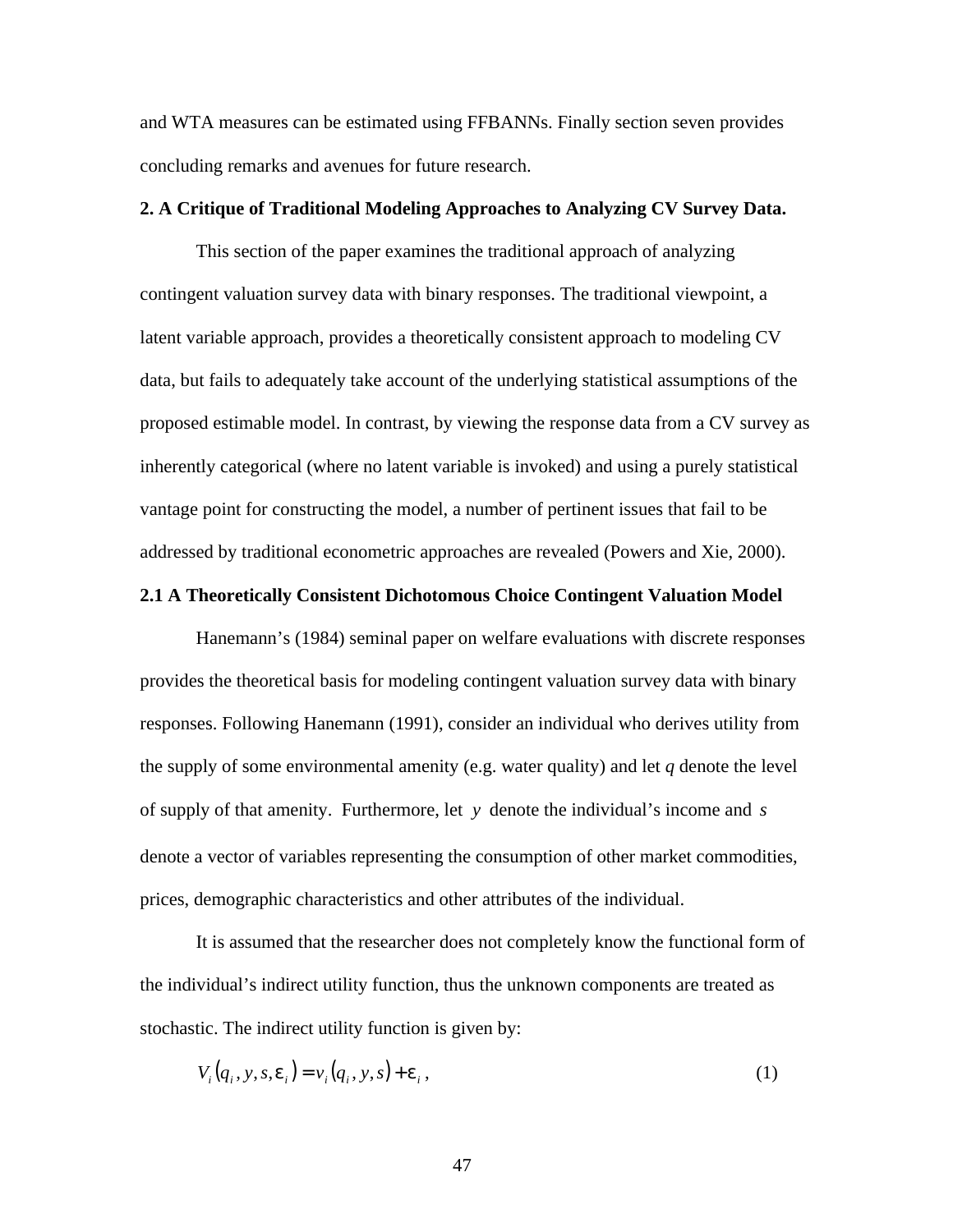where  $v(.)$  represents the observable component (mean) of the indirect utility function,  $e$ is an IID random variable with zero mean representing the unobservable component, and *i* denotes the level of *q* being consumed (An, 2000; Hanemann, 1984).<sup>11</sup>

Consider the situation where the individual is now faced with the opportunity of increasing her consumption of *q* from  $q_0$  to  $q_1$ . If an increase in *q* is seen as desirable by the individual then  $V_1(q_1, y, s, e_1) \geq V_0(q_0, y, s, e_0)$  (Cooper, 2002). If the individual is told that the increase in  $q$  will cost  $C$ , then the individual will pay that amount if:

$$
V_1(q_1, y - C, s, e_1) \ge V_0(q_0, y, s, e_0).
$$
 (2)

The individual's maximum WTP,  $C_p$  is equal to the compensating variation measure of the change in  $q$ , which is found by solving for  $C$  using (2) with the inequality replaced by equality (Hanemann, 1991). On the other hand, if the individual is told that she will be paid \$C to forego an increase in *q*, then the individual will accept that amount if:

$$
V_0(q_0, y + C, s, e_0) \ge V_1(q_1, y, s, e_1).
$$
\n(3)

The individual's minimum WTA, *C<sup>a</sup>* , is equal to the equivalent variation measure of the change in *q*, which is found by solving for *C* using (3) with the inequality replaced by equality (Hanemann, 1991). For further reference, the situation characterized by equation (2) will be denoted the WTP case and the situation characterized by equation (3) as the WTA case.

The researcher does not observe the actions of the individual, but only if the individual pays or accepts the offer of \$*C* or not (Hanemann, 1991), so the response of

 $11$  The reference to calling this approach the latent variable approach stems from the fact that utility is not directly observable, and the researcher is trying to reveal the underlying utility (see Powers and Xie, 2000).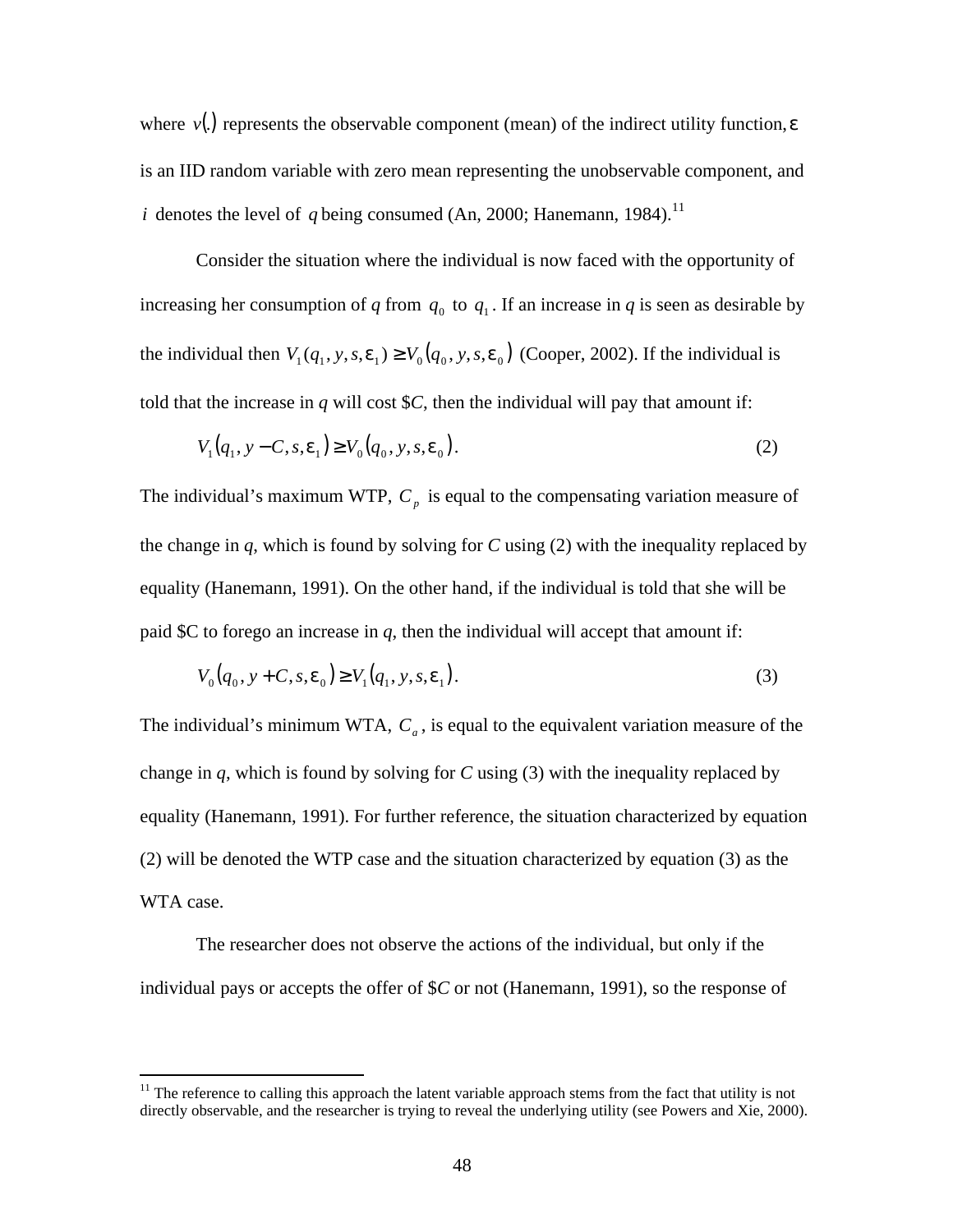the individual can be empirically viewed in a probabilistic framework, where *p* represents the probability that the offer is accepted. In the WTP case:

$$
p = \mathbf{P}(\text{individual pays } \mathcal{S} \mathbf{C} \text{ to increase } q) = \mathbf{P}(V_1(q_1, y - C, s, \mathbf{e}_1) \ge V_0(q_0, y, s, \mathbf{e}_0)) = \mathbf{P}(v_1(q_1, y - C, s) + \mathbf{e}_1 \ge v_0(q_0, y, s) + \mathbf{e}_0) = \mathbf{P}(\Delta v \ge \mathbf{h})
$$
 (4)

where  $\Delta v = v_1(q_1, y - C, s) - v_0(q_0, y, s)$  and  $\mathbf{h} = \mathbf{e}_0 - \mathbf{e}_1$ . In the WTA case:

$$
p = \mathbf{P}(\text{individual accepts } \$C \text{ to forego an increase in } q)
$$
  
=  $\mathbf{P}(V_0(q_0, y + C, s, \mathbf{e}_0) \ge V_1(q_1, y, s, \mathbf{e}_1))$   
=  $\mathbf{P}(v_0(q_0, y + C, s) + \mathbf{e}_0 \ge v_1(q_1, y, s) + \mathbf{e}_1)$   
=  $\mathbf{P}(\Delta v \ge \mathbf{h})$  (5)

where  $\Delta v = v_0(q_0, y + C, s) - v_1(q_1, y, s)$  and  $h = e_1 - e_0$  (Hanemann, 1984). Under the assumption that  $e_0$  and  $e_1$  are IID, *h* has the same distribution, whether  $h = e_0 - e_1$  or  $h = e_1 - e_0$ . Based on this result, Hanemann (1984) states that equations (4) and (5) can be written as:

$$
p = F_h(\Delta v),\tag{6}
$$

where  $F_h(.)$  is the cumulative density function of  $h$ . Thus, as stated by Hanemann (1984), "if the statistical binary response model is to be interpreted as the outcome of a utility-maximizing choice, the argument of  $F_h(.)$   $\ldots$  must take the form of a utility difference [i.e.  $\Delta v$ ] (p. 334)." As seen below, this result provides a mechanism to determine if a given statistical model is compatible with the utility maximization hypothesis, and provides a procedure for specifying a theoretically consistent functional form for a given model (Hanemann, 1984). Once Δ*v* has been specified, the modeler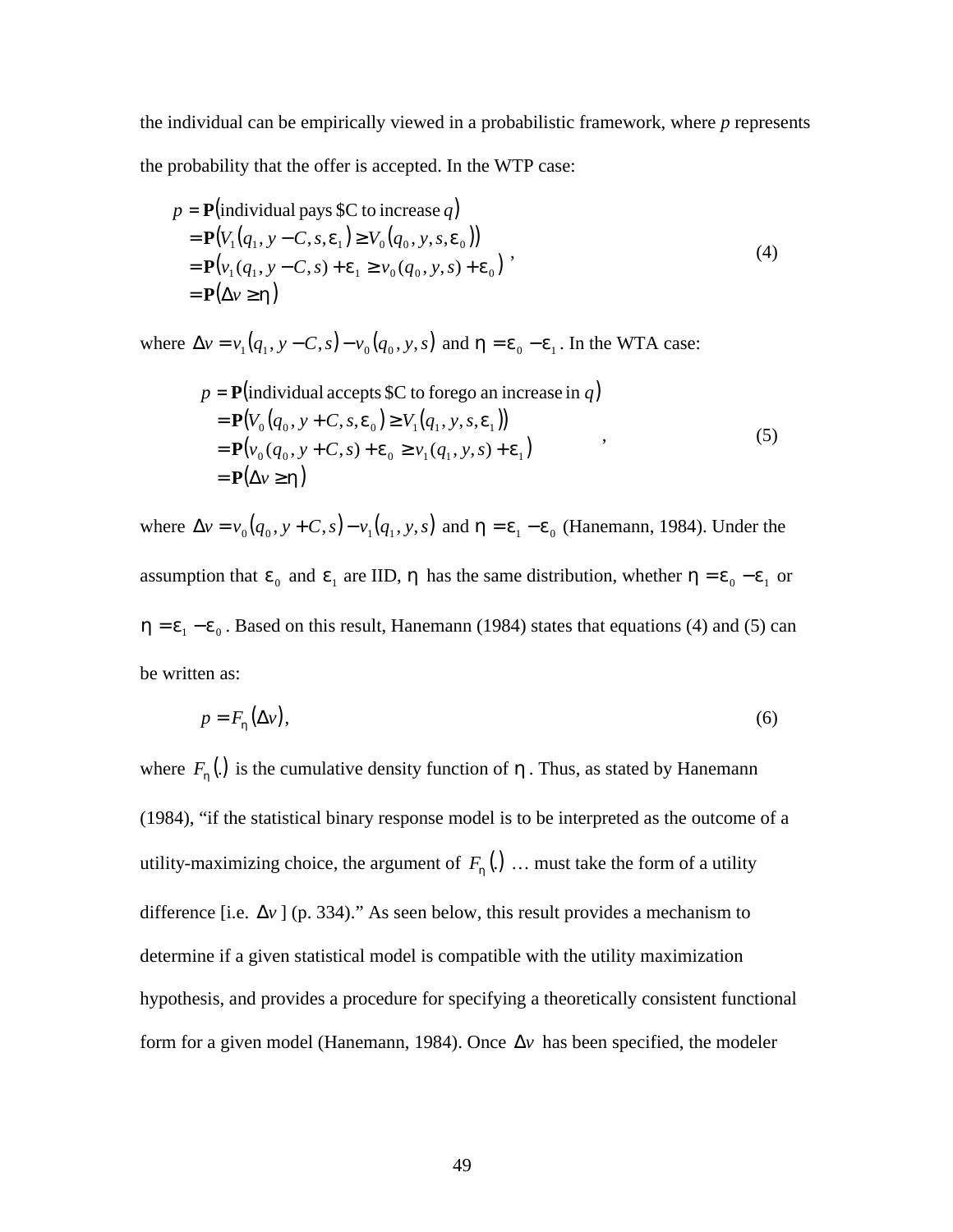need only specify  $F_h(.)$ , which is dependent upon the assumed distributions of  $e_0$  and  $e_{1}^{12}$ 

The common case of a linear indirect utility function is illustrated in the following example. Following Hanemann (1984) suppose that:

$$
v_i(q_i, y, s) = \mathbf{a}_i + \mathbf{b}y,\tag{7}
$$

where  $\mathbf{a}_i = \mathbf{a}_i(s)$ ,  $\mathbf{b} > 0$  and  $i = 0,1$ . Under the WTP case and using equation (7):

$$
\Delta v = \mathbf{a} - \mathbf{b}C \,, \tag{8}
$$

where  $\mathbf{a} = (\mathbf{a}_1 - \mathbf{a}_0)^{13}$  Thus, a theoretically consistent estimable discrete choice model is gjven by:

$$
p = F_h(\mathbf{a} - \mathbf{b}C). \tag{10}
$$

Under the WTA case, equation (10) becomes:

$$
p = F_h(a + bC),\tag{11}
$$

where  $\mathbf{a} = (\mathbf{a}_0 - \mathbf{a}_1)^{14}$ 

1

If one assumes that for any fixed  $(q_i, s, e_i)$  that  $V_i(q_i, y, s, e_i)$  is monotone

increasing in *y*, then there exists an inverse function  $Y_i ( V_i, q_i, s, e_i )$  such that

 $Y_i(V_i(q_i, y, s, \mathbf{e}_i), q_i, s, \mathbf{e}_i) = y$  for all  $y \ge 0$ . Thus, under the WTP case:

$$
C_p = C_p(q, y, s, \mathbf{e}) = y - Y_1(V_0(q_0, y, s, \mathbf{e}_0), q_1, s, \mathbf{e}_1),
$$
\n(12)

<sup>13</sup> The vector *s* can be explicitly included in the following manner: let  $a_0(s) = l's$  and  $a_1(s) = g's$ , where

*l*, *g* and *s* are all  $(k \times 1)$  vectors of explanatory variables. Then  $a = a_1 - a_0 = (I - g)'s$ , which leaves equation (8) as a linear function of the explanatory variables. In this case, the data can only be used to identify the difference  $(I - g)$  or *a* (Hanemann, 1984).

<sup>&</sup>lt;sup>12</sup> When  $e_0$  and  $e_1$  are IID extreme value, then  $F_h(.)$  is the logistic cdf. If instead  $e_0$  and  $e_1$  are IID normal, then  $F_h(.)$  is the normal cdf (Train, 2003).

<sup>&</sup>lt;sup>14</sup> For the WTA case,  $\mathbf{a} = (\mathbf{g} - \mathbf{I})'$  *s*.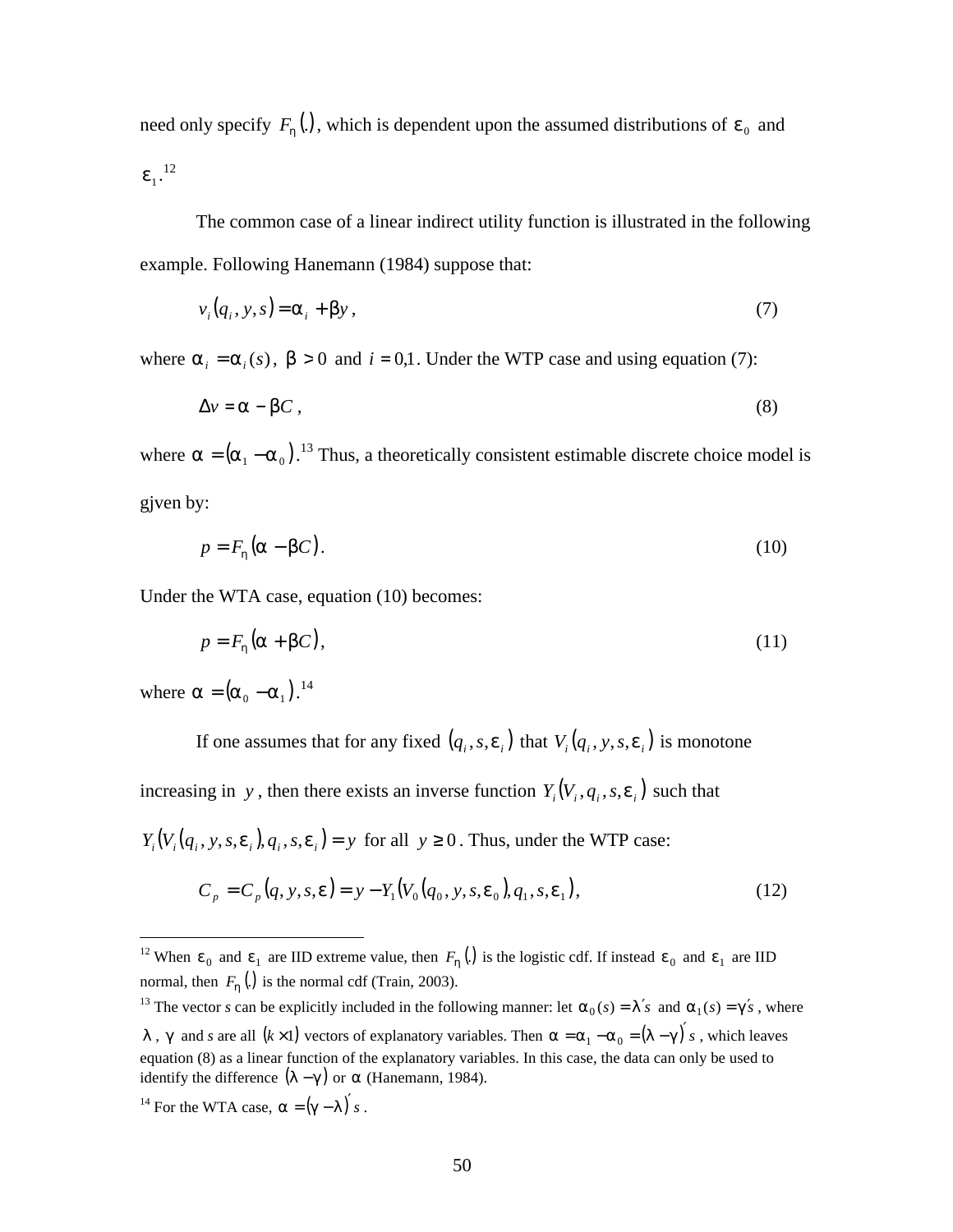where  $q = (q_0, q_1)$  and  $\mathbf{e} = (\mathbf{e}_0, \mathbf{e}_1)$  (An, 2000); and under the WTA case:

$$
C_a = C_a(q, y, s, e) = Y_0(V_1(q_1, y, s, e_1), q_0, s, e_0) - y.
$$
\n(13)

Continuing the example presented earlier, from equations (7) and (12):

$$
C_p = (\mathbf{a} + \mathbf{h})/\mathbf{b} \tag{14}
$$

where  $a = (a_1 - a_0)$  and  $h = (e_1 - e_0)$ ; and  $C_a = C_p$  with  $a = (a_0 - a_1)$  and  $h = e_1 - e_0$ (Hanemann, 1984).

Equations (12) and (13) provide an alternative formulation for viewing the dichotomous choice model, which is theoretically consistent as well. Under the WTP case, the probability that an individual will be willing to pay \$*C* for an increase in *q* can be equivalently stated as:

$$
p = \mathbf{P}(C_p \ge C). \tag{15}
$$

Continuing with the example of a linear indirect utility function, substituting equation (14) into equation (15) gives:

$$
p = P((a + h/b) \ge C)
$$
  
= P(h \ge bC - a)  
= P(h \le a - bC)  
= P(\Delta v \ge h) (16)

(Cameron and James, 1987; Hanemann, 1984). Thus, if the researcher assumes that  $F_h(.)$ is the cdf of *h* , then equation (16) leads to the same dichotomous choice model given by equation (10). Under the WTA case, the probability that an individual would be willing to accept \$*C* to forego an increase in *q* can be equivalently stated as:

$$
p = \mathbf{P}(C_a \le C). \tag{17}
$$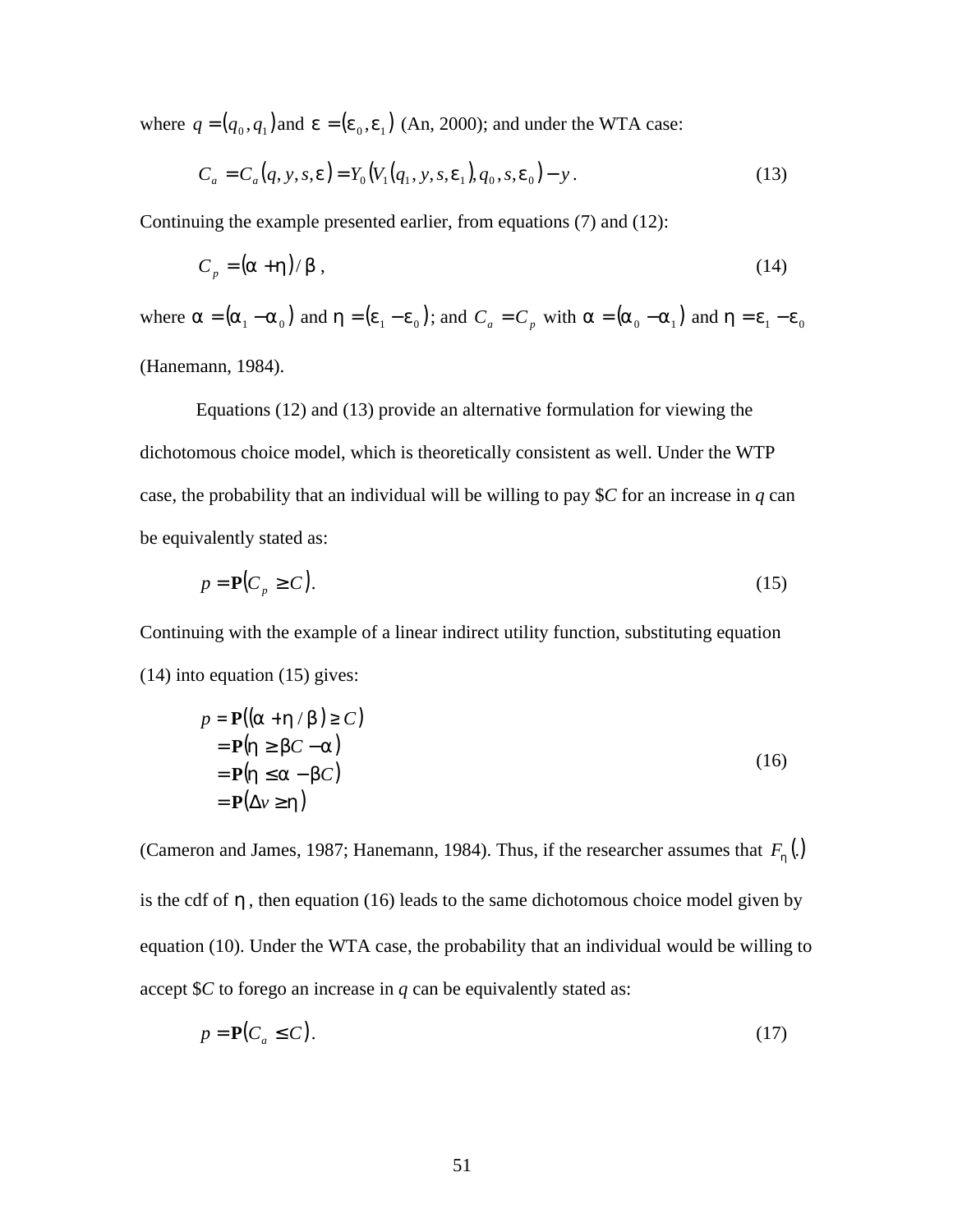Substituting equation (14) into equation (17) with  $\mathbf{a} = (\mathbf{a}_0 - \mathbf{a}_1)$  and  $\mathbf{h} = \mathbf{e}_1 - \mathbf{e}_0$  gives rise to the dichotomous choice model given by equation (11) (Hanemann, 1984). This latter approach to formulating an estimable model is commonly used in place of specifying  $\Delta v$  directly. Thus, for equations (15) and (17) to constitute a theoretically consistent model the arguments of these models must be able to be derived from a utility difference as in equation (6).

Even though the above approaches provide theoretically consistent methods for specifying an estimable model, the researcher still needs to worry about potential model misspecifications. In order to guarantee that the proposed statistical model is properly specified it should be viewed as isolated from the theory it is purporting to explain (Spanos, 1999). In the next section, the dichotomous choice models given by equations (10) and (11) are re-examined from a purely statistical vantage point in order to shed light on some of the potential statistical problems that arise from using these models for CV analysis.

#### **2.2 Functional Forms for the Dichotomous Choice CVM**

A weakness of the theoretical approach to specifying dichotomous choice models,

as stated by Cosslett (1983), is that:

 $\overline{a}$ 

"*There is clearly an unsatisfactory feature of this formulation* [the latent variable approach]*. In order to get a specific functional form for the choice of probabilities, one has to make an assumption about the distribution of the stochastic term, about which we generally have no a priori knowledge. Normally distributed stochastic terms could perhaps be justified by an informal appeal to the central limit theorem, but if the stochastic terms are in fact non-normal then the choice probability model is misspecified and the parameter estimates may be inconsistent* (p.  $766$ )."<sup>15</sup>

<sup>&</sup>lt;sup>15</sup> The prose in square brackets was added by the author for further clarification.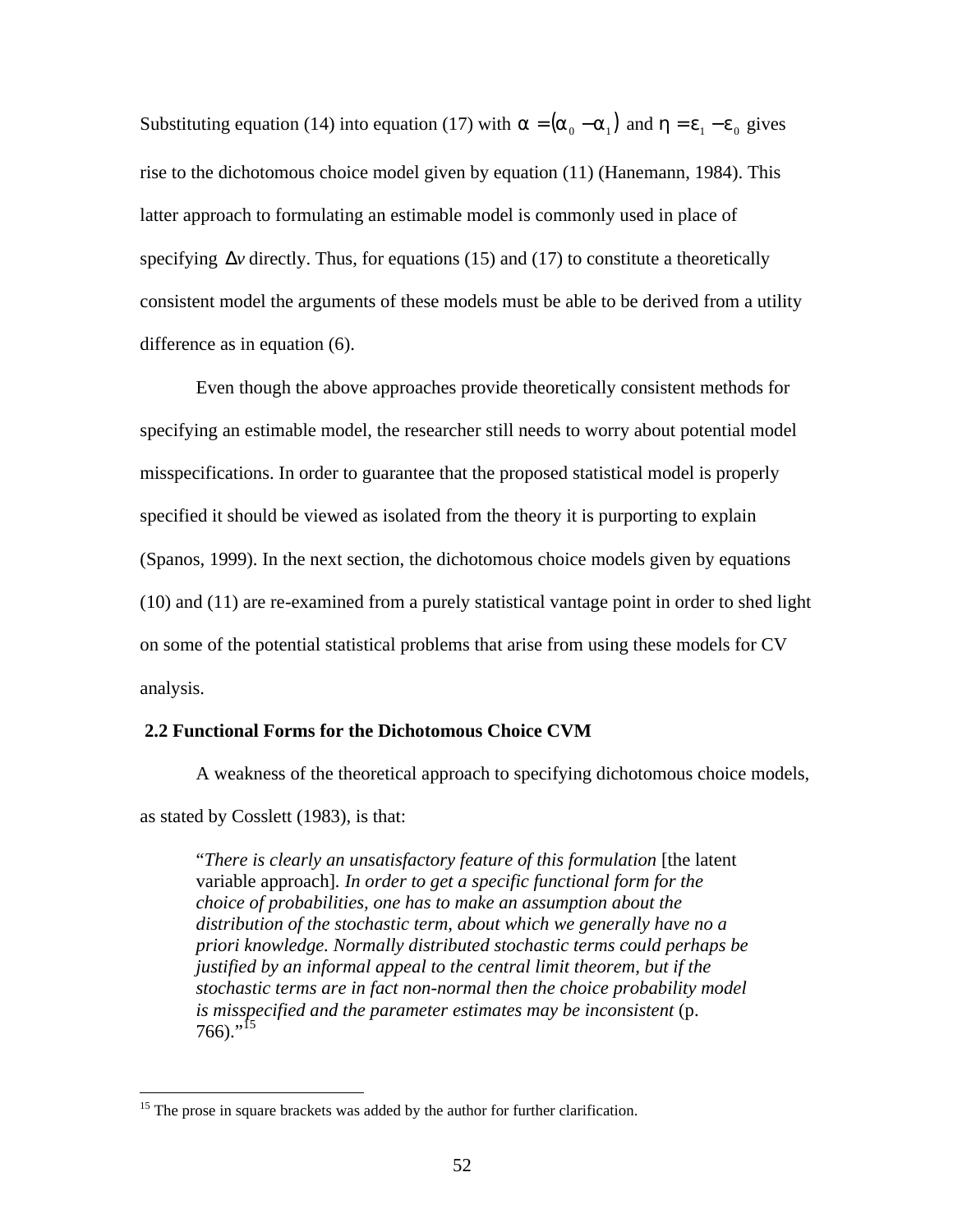The potential for model misspecification due to incorrect functional form becomes evident when viewing the dichotomous choice CVM model from a purely statistical vantage point.

The researcher in the previous section only observes the response of the individual to the offer of \$*C* to increase (or forego an increase in) *q* from  $q_0$  to  $q_1$ . This response comes in the form of a 'yes/no' or 'accept/reject' answer. Thus, the response should be empirically viewed as a Bernoulli random variable with parameter *p*, which represents the probability of a response of 'yes' or 'accept' (Davis and Xie, 2000). Let  $R_i$  denote the response by the *i*<sup>th</sup> individual, where  $R_i = 1$  for 'yes' or 'accept' and  $R_i = 0$  otherwise.

Given that  $var(R_i) = p(1-p) < \infty$ ,  $R_i$  can be decomposed orthogonally into a systematic and nonsystematic component, giving rise to the following regression function:

$$
R_i = E(R_i) + u_i, \ i = 1,...,N
$$
\n(18)

where  $E(R_i) = p$  and  $u_i \sim \text{bin}(1,0)$  with variance  $p(1-p)$  (Spanos, 1999 and 1986).<sup>16</sup> To capture the changes in the probability of a 'yes' response across individuals, the statistical model represented by equation (18) is traditionally assumed to be heterogeneous in the parameter  $p$ , i.e. the probability that the  $i<sup>th</sup>$  respondent answers 'yes' is dependent upon the individual being asked, making  $E(R_i) = p_i$ . This assumption gives rise to the alternative heterogeneous regression function:

<sup>&</sup>lt;sup>16</sup> The expectation in equation (18) is taken with respect to the marginal distribution of  $R_i$ . The distribution of the error term  $u_i$  is such that  $u_i$  takes the value 1− *p* with probability *p* and the value − *p* with probability  $1 - p$ , so that  $E(u_i) = 0$  and  $Var(u_i) = p(1 - p)$  (Maddala, 1983).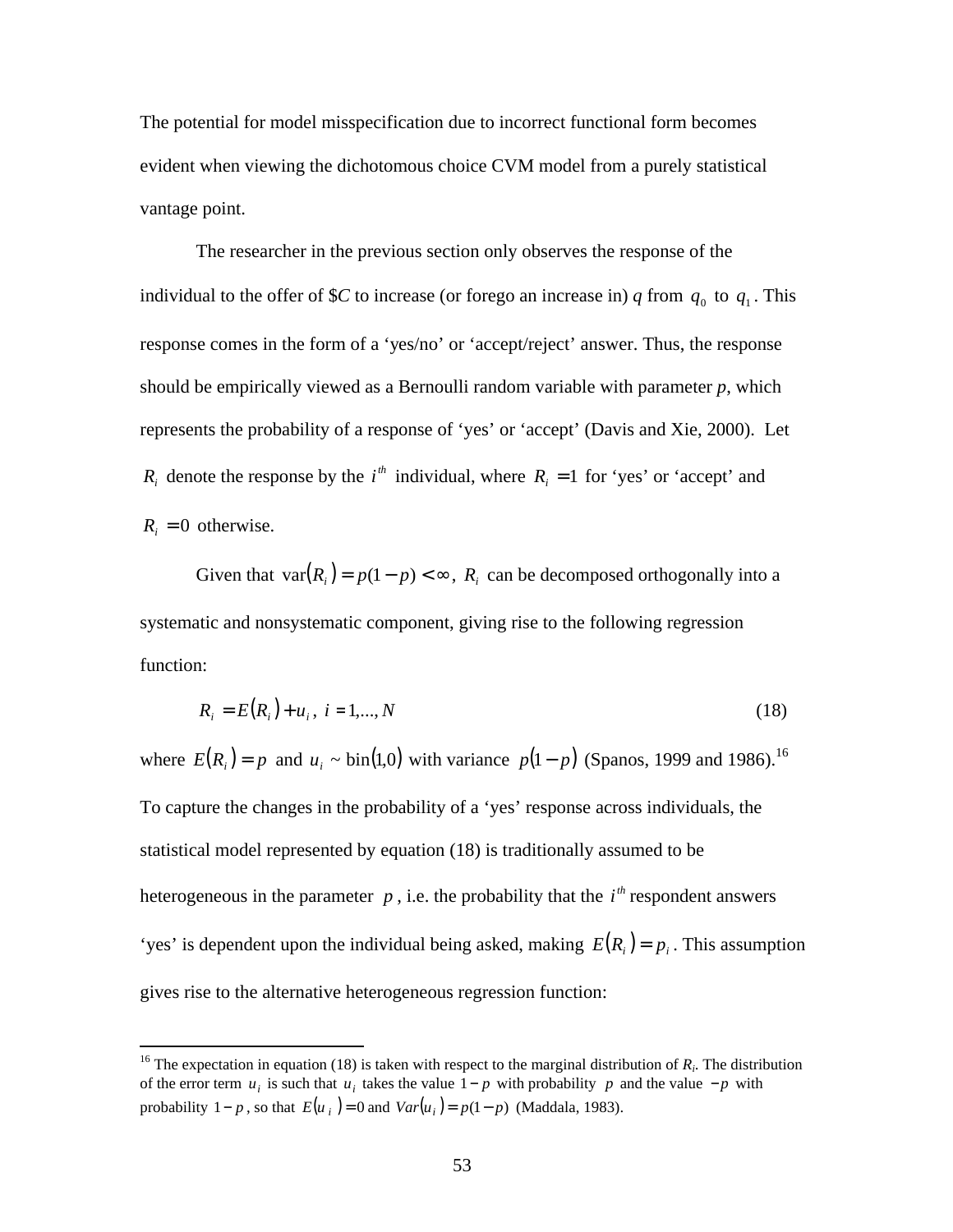$$
R_i = p_i + u_i, \ i = 1,...,N
$$
\n(19)

where  $E(R_i) = p_i$  and  $u_i \sim \text{bin}(1,0)$  with variance  $p_i(1-p_i)$ . In its present form equation (19) is not operational since there are as many observations, i.e. survey respondents, as there are parameters to be estimated (Spanos, 2000). To alleviate this problem, researchers assume that  $p_i$  is dependent upon some vector of explanatory variables, denoted here as  $X_i$ , via the following relationship:

$$
p_i = F[h(x_i; \mathbf{q})], \ i = 1, ..., N,
$$
\n(20)

where  $F(.) : \mathbf{R} \to [0,1], h(.) : \mathbf{R}^m \to \mathbf{R}$ , *m* denotes the cardinality of (or number of elements in) the vector  $X_i$ , and  $q$  is a  $(m \times 1)$  vector of unknown parameters.<sup>17</sup>  $F(.)$  is referred to as the transformation function, while *h*(.) is referred to as the index function. Furthermore, the function  $F(.)$  is usually chosen to be a cdf and  $h(.)$  a linear combination of the elements of the vector  $x_i$  (Amemiya, 1981; Davidson and MacKinnon, 1993; Spanos, 2000). Common choices used for *F*(.) are the logistic and standard normal due to the fact that these functions provide " a reasonable approximation to relations likely to occur in practice and  $\dots$  [they are] manageable mathematically (Cox, 1958: p.216).<sup>18</sup>

In an experimental context,  $X_i$  in equation (20) is usually treated as fixed (or being controlled by the experimenter), justifying the substitution of equation (20) directly into equation (19), giving rise to a proper regression function (in the same manner as the

 $\overline{a}$ 

 $17$  Using the example is section 2.1, the vector of explanatory variables with a constant added would be  $X_i = (1, C, s)$ .

<sup>&</sup>lt;sup>18</sup> The prose is square brackets was added by the author for further clarification. Other cumulative distribution functions have been proposed in the literature, such as the Cauchy and Burr (Maddala, 1983), but this sentiment still tends to be held by some econometricians.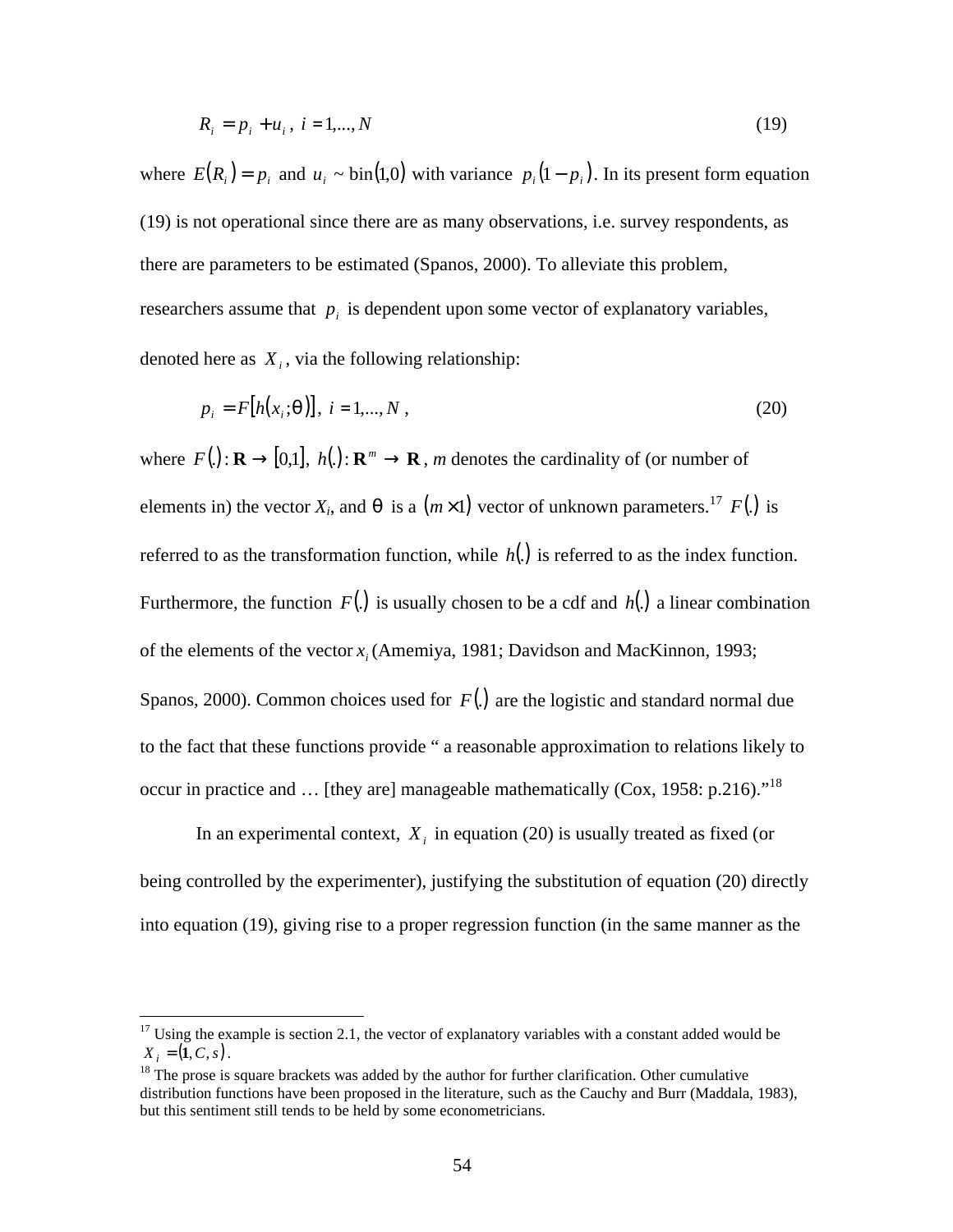Gauss linear model as represented by Spanos  $(1986)$ .<sup>19</sup> In the field of econometrics, it is highly suspect that  $X_i$  can be treated as "fixed in repeated samples" given that econometricians primarily analyze observational data, which tend to be stochastic in nature. Thus, substituting equation (20) into equation (19) makes  $R<sub>i</sub>$  conditionally dependent upon  $X_i$ , giving rise to the alternative statistical generating mechanism:

$$
R_i = E(R_i \mid X_i = x_i) + u_i, \tag{21}
$$

where  $E(R_i | X_i = x_i) = p_i = F[h(x_i; \mathbf{q})]$  and  $u_i \sim \text{bin}(1, 0)$  with variance  $p_i(1-p_i)$ (Fahrmeir and Tutz, 1994; Spanos, 1999). Equation (21) is derived from a conditional Bernoulli distribution. To be able to interpret equation (21) as a proper regression function, it is necessary that the conditional Bernoulli distribution underlying equation (21) be derived from a proper joint density function of  $R_i$  and  $X_i$  (Spanos, 1999).

Following Arnold and Press (1989), the joint density function  $f(R_i, X_i)$  exists if and only if:

$$
f(R_i, X_i) = f_1(R_i | X_i) \cdot f_4(X_i) = f_2(X_i | R_i) \cdot f_3(R_i), \tag{22}
$$

where  $f(R_i | X_i)$  represents the conditional density of  $R_i$  given  $X_i$ ,  $f(X_i | R_i)$ represents the conditional density of  $X_i$  given  $R_i$ ,  $f_3(R_i)$  represents the marginal density of  $R_i$ , and  $f_4(X_i)$  represents the marginal density of  $X_i$ . Thus, any specification of equation (21) requires the compatibility between the two conditional distributions  $f(R_i | X_i)$  and  $f(X_i | R_i)$ . To see what types of restrictions this places on the functional forms that equation (21) can take, the traditional dichotomous choice logit model is examined.

Consider the following relationship using equation (22):

 $\overline{a}$ 

<sup>&</sup>lt;sup>19</sup> The expectation is still taken with respect to the marginal distribution of  $R_i$ .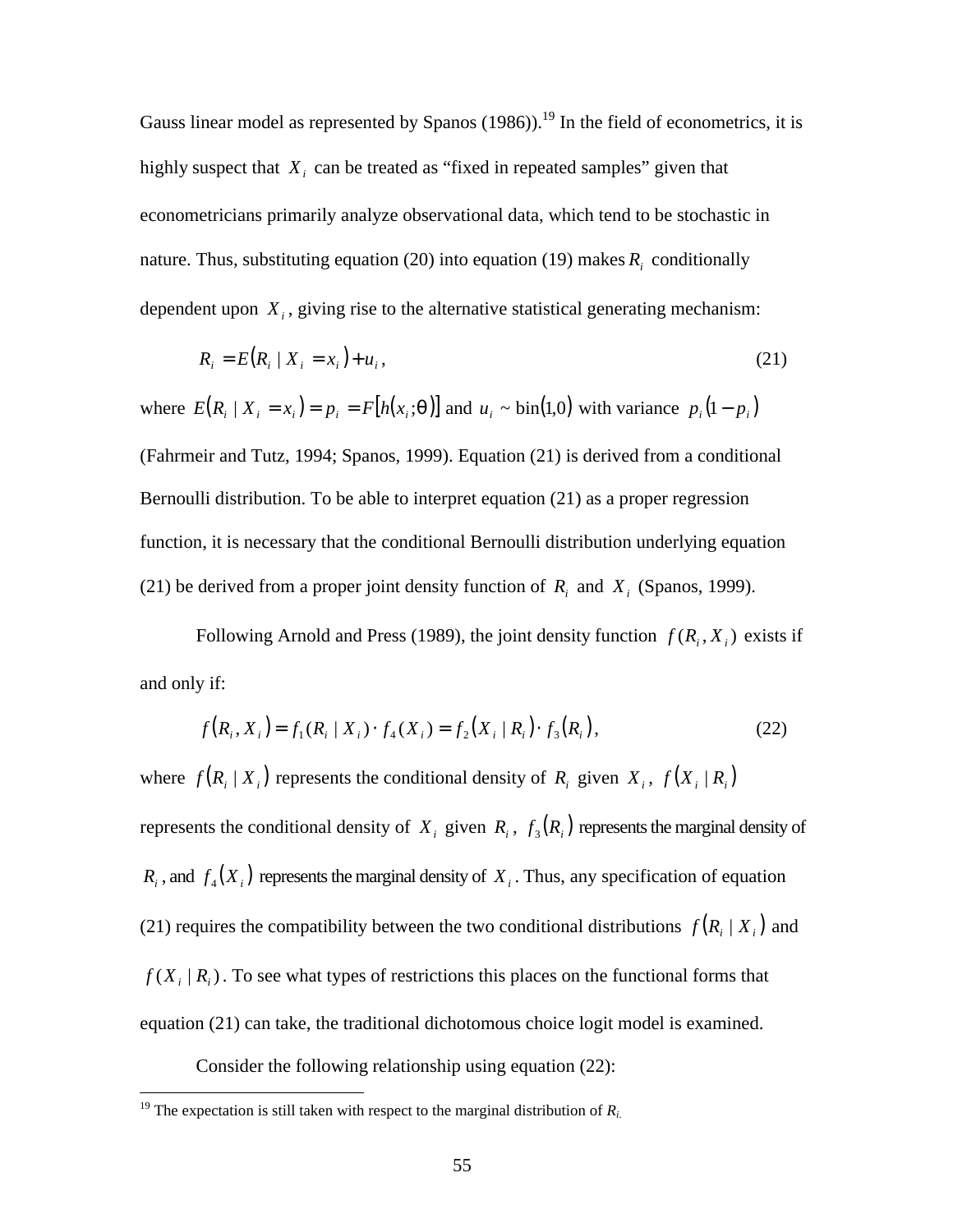$$
\frac{f_1(R_i = 1 | X_i) \cdot f_4(X_i)}{f_1(R_i = 0 | X_i) \cdot f_4(X_i)} = \frac{f_2(X_i | R_i = 1) \cdot \mathbf{p}_1}{f_2(X_i | R_i = 0) \cdot \mathbf{p}_0},
$$
\n(23)

where  $\mathbf{p}_j = f_3(R_i = j) = \mathbf{P}(R_i = j)$  for  $j = 0,1$ . Substituting in

 $(R_i = j | X_i) = (p_i)^j (1-p_i)^{1-j}$ *i*  $f_1(R_i = j | X_i) = (p_i)^j (1-p_i)^{1-j}$  $\int_1^f (R_i = j | X_i) = (p_i)^{j} (1 - p_i)^{1-j}$  for  $j = 0,1$  and taking the natural log of both sides of

equation (23) gives:

$$
\ln\left(\frac{f_2(X_i \mid R_i=1)}{f_2(X_i \mid R_i=0)}\right) = \ln\left(\frac{p_i}{1-p_i}\right) - \ln\left(\frac{p_1}{p_0}\right) \tag{24}
$$

(Kay and Little, 1987). Kay and Little (1987) show that if:

$$
\ln\left(\frac{f_2(X_i \mid R_i = 1)}{f_2(X_i \mid R_i = 0)}\right) = a_0 + a'g(x_i),
$$
\n(25)

then:

$$
\ln\left(\frac{p_i}{1-p_i}\right) = b_0 + b'g(x_i),
$$
\n(26)

where  $b_0 = a_0 + \ln \left| \frac{\mathbf{p}_1}{\mathbf{n}} \right|$  $\overline{1}$  $\lambda$ I l ſ  $= a_0 +$ 0  $_0 = a_0 + \ln \frac{P_1}{P_0}$ *p*  $b_0 = a_0 + \ln\left(\frac{\mathbf{p}_1}{n}\right)$ ,  $b = a$ , and  $g(x_i)$  is a vector of suitable transformations of the

vector  $x_i$ . Solving equation (26) for  $p_i$  gives rise to the conditional mean in equation (21) for the standard logit model:

$$
E(R_i | X_i = x_i) = [1 + \exp(-b_0 - b'g(x_i))]^{-1}.
$$
 (27)

Kay and Little (1987) provide the transformations  $g(x_i)$  that are required for the members of the exponential family of distributions to ensure that the logistic model given by equation (27) can be derived from a proper joint distribution.

For example, when the conditional distribution of  $X_i$  given  $R_i = j$  is multivariate normal with heterogeneous covariance matrix dependent upon *j*, the index function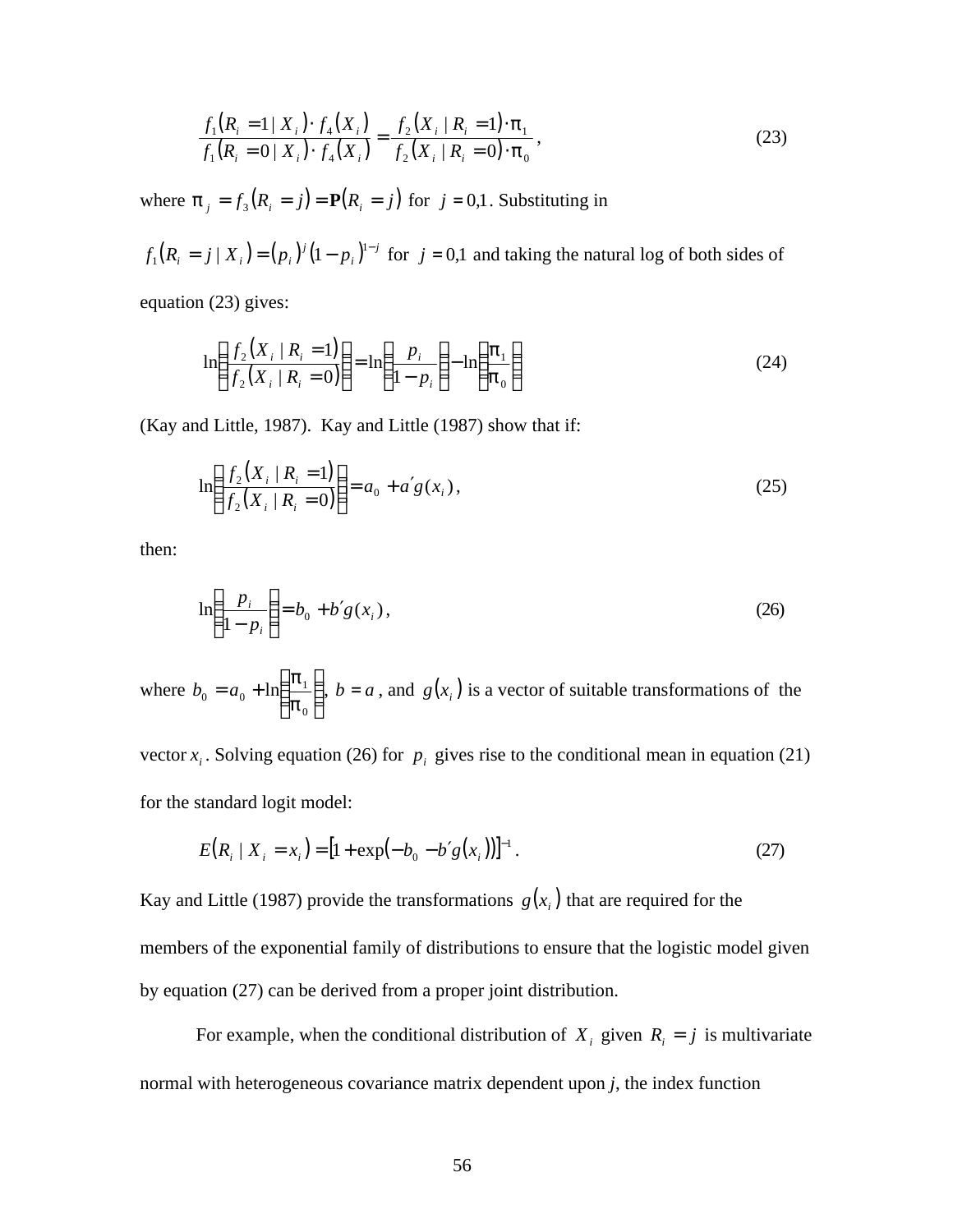$h(x_i; \mathbf{q})$  is a quadratic function of the vector  $x_i$ . On the other hand, when the covariance matrix is homogeneous, the index function is linear in  $x_i$  (Kay and Little, 1987). Kay and Little (1987) state that "in cases other than multivariate normality, however, little can be said since there are few other multivariate distributions which could act as appropriate models (p. 498);" and that provide linear index functions.

The above example illustrates the rigid conditions that must be satisfied in order for the index function,  $h(x_i; \mathbf{q})$  to be linear (or quadratic) in  $x_i$ . Kay and Little (1987) provide some other conditions under which one might obtain a linear or quadratic index function in  $x_i$ . Two of these conditions include: (i) independent explanatory variables conditional on  $R_i$  with conditional distributions in the exponential family and (ii) dependent explanatory variables conditional on  $R_i$  with a binomial or normal conditional multivariate distribution function. In light of the above observations, many of the logistic models used in the literature, and constructed based on the theory in section 2.1 are questionable statistically. Furthermore, many applied studies provide no indication that the functional form assumptions concerning the index and transformation functions are statistically valid (Arnold, Castillo and Sarabia, 1999). $^{20}$ 

Similar derivations for the probit model have not been conducted, in part due to the fact that the standard normal cumulative density function cannot be expressed in terms of a finite number of additions, multiplications, root extractions or subtractions (Weisstein, 1999). This result does not rule out the existence of  $f(R_i, X_i)$  for the probit model, but increases the complexity of deriving results analogous to those presented by

 $\overline{a}$ 

 $20$  Many of the functional form tests considered in the literature compare alternative models, such as the binary logit to the binary probit model, making them model selection tests not misspecfication tests. It could be the case that the alternative model considered is misspecified as well.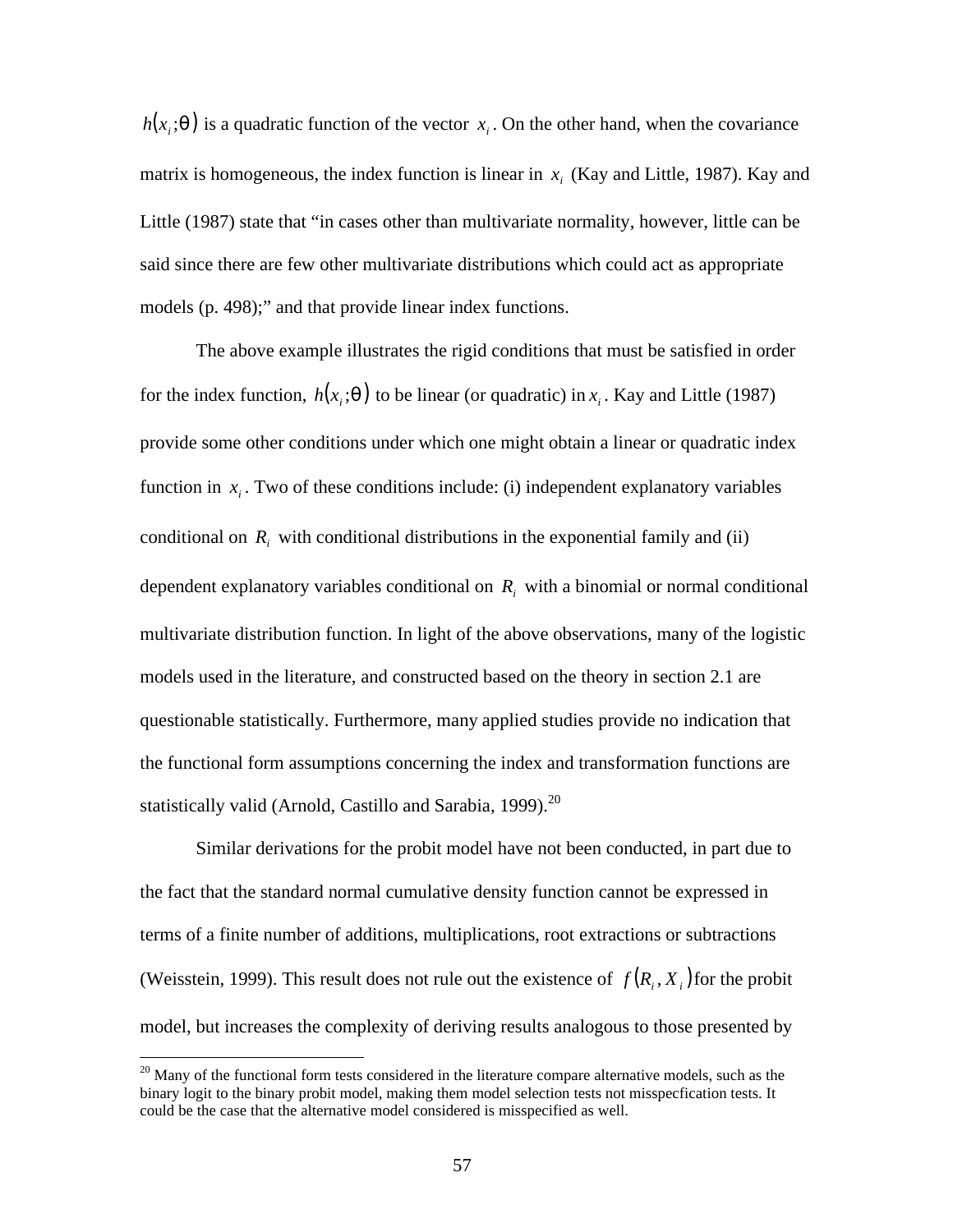Kay and Little (1987). Arnold, Castillo and Sarabia (1999) provide a number of algorithmic approaches to verify the existence of a proper joint distribution by examining the compatibility of  $f_i(R_i | X_i = x_i)$  and  $f_2(X_i | R_i = j)$  for  $j = 0,1$  to verify that | equation (22) holds. To the author's knowledge no one has yet attempted to verify the existence of a proper joint distribution from which the probit model can be derived.

The logit and probit formulations of the dichotomous choice CVM are chosen primarily out of tradition and for ease of computation, but the logistic and standard normal cdfs are not the only functional forms that meet the requirements of a transformation function. A number of other potentially valid functional forms have appeared in the literature on dichotomous choice models. If *F*(.) is chosen to be the uniform cdf and  $h(x_i; \mathbf{q})$  is linear in  $x_i$ , then equation (21) gives rise to the linear probability model. This model allows the use of ordinary least squares, but requires that the domain of the conditional mean be restricted to the interval  $[0,1]$ , which tends to be difficult in practice. The Cauchy cumulative density function gives rise to the arctangent model, where

$$
E(R_i | X_i = x_i) = F[h(x_i; \mathbf{q})] = \frac{1}{2} + \frac{1}{p} \tan^{-1}(h(x_i; \mathbf{q}))
$$
\n(28)

(McFadden, 1984). Other specifications used in bioassay include the Wilson-Worcester sigmoid:

$$
E(R_i | X_i = x_i) = F[h(x_i; \mathbf{q})] = \frac{1}{2} \left\{ 1 + \frac{h(x_i; \mathbf{q})}{\sqrt{1 + h(x_i; \mathbf{q})^2}} \right\},
$$
(29)

and the angle sigmoid:

$$
E(R_i | X_i = x_i) = F[h(x_i; \boldsymbol{q})] = \sin^2(h(x_i; \boldsymbol{q}))
$$
\n(30)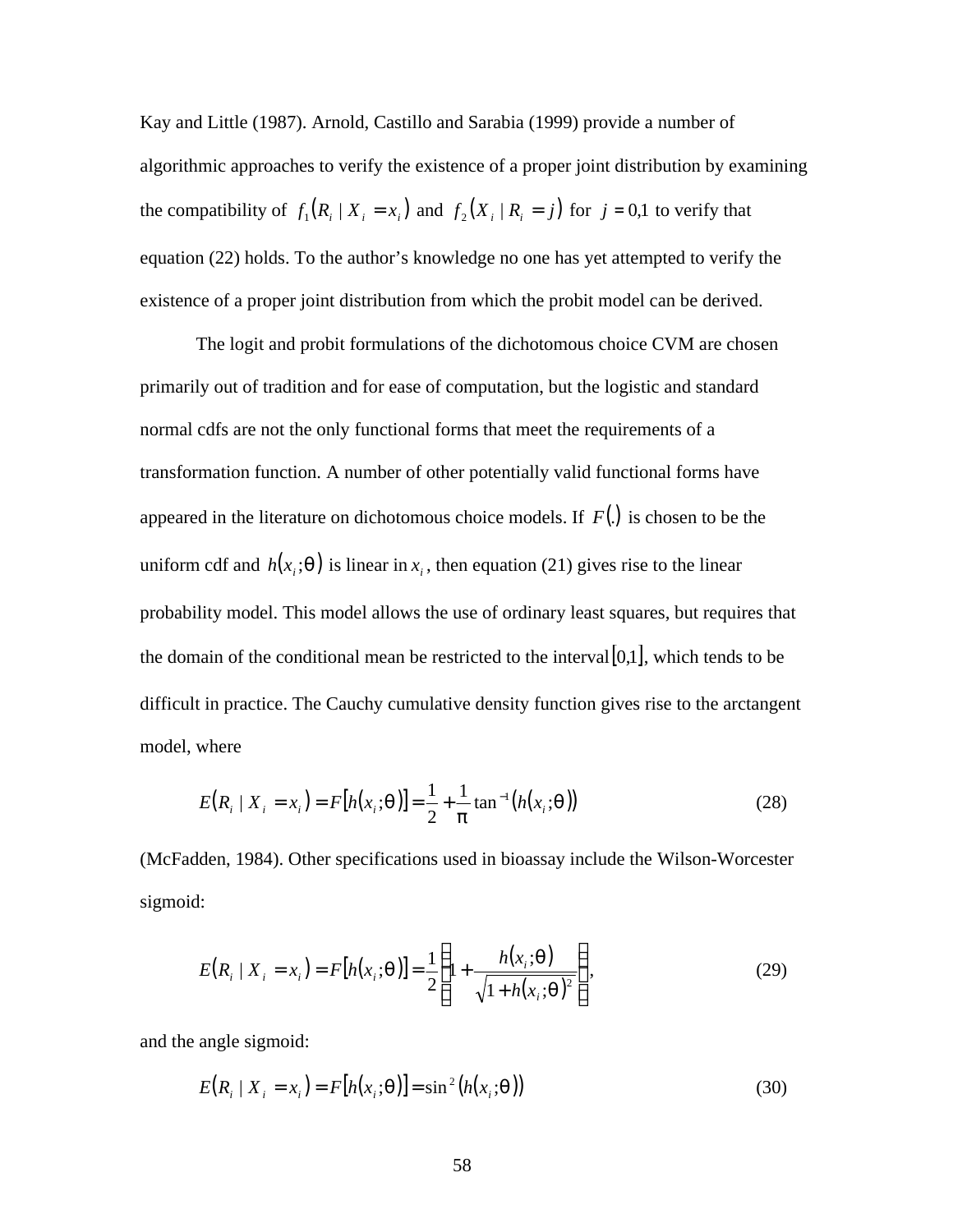(Finney, 1978). All of these models provide potential alternatives to the logit and probit specifications discussed above, provided that the conditional regression function of such a statistical model can be derived from a proper joint distribution.

Kay and Little (1987) emphasize the dependency of the index function on the choice of the transformation function. The choice of which functional form to use for the index and transformation functions concerns the parameterization of contemporaneous dependence between  $R_i$  and  $X_i$  (Spanos, 1999). Given that researchers have the ability to vary the functional form of  $h(x, q)$ , Amemiya (1981) states that the importance of having *F*(.) correctly specified is lessened. If one can approximate  $h(x, g)$  for a given choice of  $F(.)$ , then the particular choice of  $F(.)$  need only satisfy the conditions of a transformation function. As compelling as this argument may be, it may be the case that a particular choice of *F*(.) may not give rise to a proper statistical model, in the sense that the conditional Bernoulli distribution based upon *F*(.) cannot be derived from a proper joint density function. A choice of  $F(.)$  that does allow one to approximate  $h(x, q)$  is the logistic cdf.<sup>21</sup> The reverse approach, i.e. fixing  $h(x, q)$  and approximating  $F(.)$ , is another possibility, but again it may be the case that a particular choice of  $h(x_i; \mathbf{q})$  may not work for any choice of  $F(.)$ . Finally, one may choose to approximate both  $h(x, q)$ and  $F(.)$  simultaneously. Thus, a way of weakening the functional form assumptions based on these above approaches is to employ semi-nonparametric (SNP) estimation methods. In this sense, the researcher is choosing to weaken the underlying probabilistic

<sup>&</sup>lt;sup>21</sup> The use of the logistic cdf is supported by results in Kay and Little (1987). Furthermore, in cases where the explanatory variables are highly correlated with each other and there exist a significant number of explanatory variables, the approach presented by Kay and Little may be intractable, thus requiring the use of an approximation to  $h(x_i; \boldsymbol{q})$ .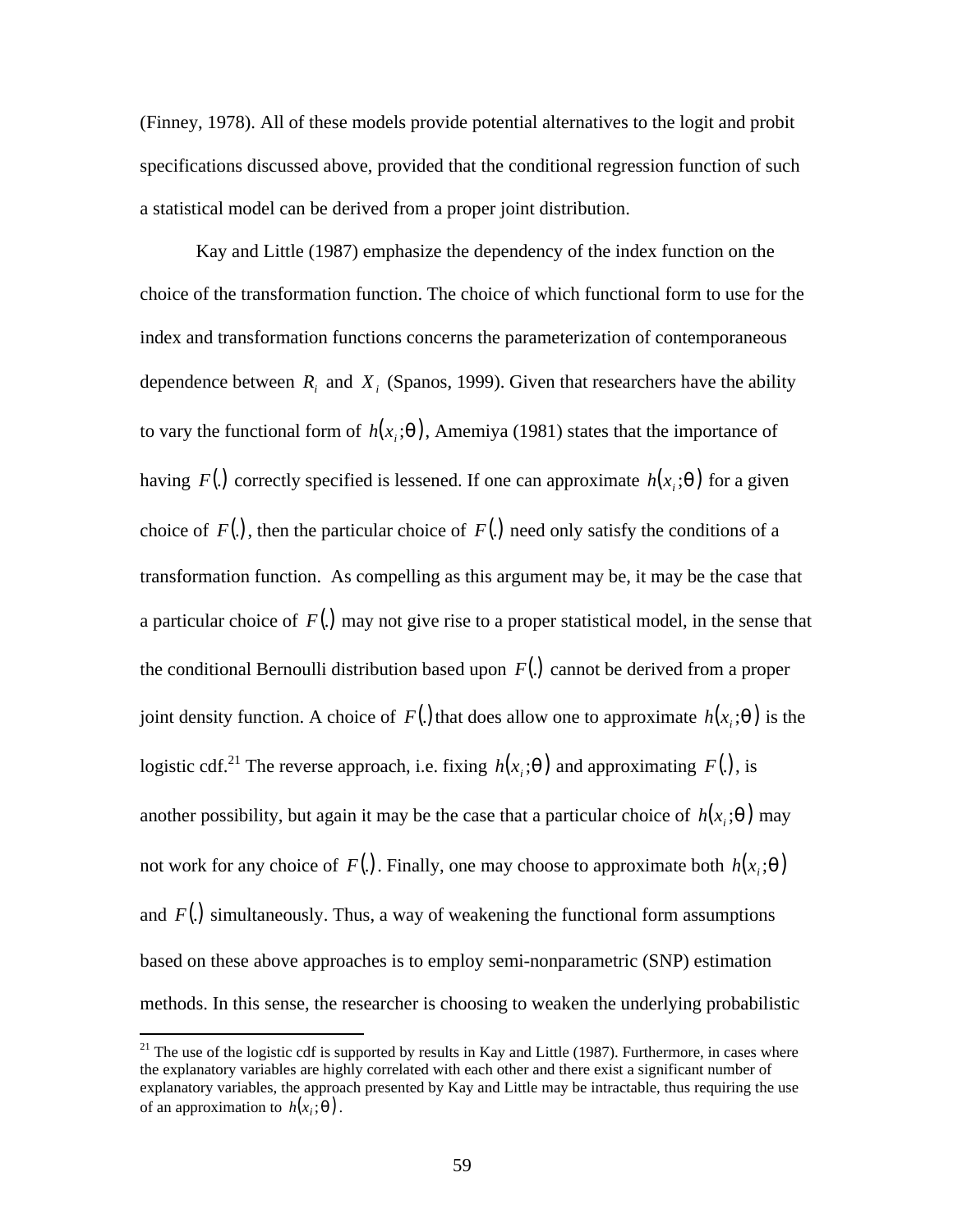assumptions of the model to avoid potential model misspecification and inconsistencies, at the cost of obtaining statistical inferences that tend to be less precise, in the sense that a semi-nonparametric estimator is likely to be insensitive to some of the systematic information in the data (Spanos, 1999).

Semi-nonparametric methods are a semi-distribution-free approach that avoids restricting  $F(.)$  and/or  $h(x, q)$  in equation (21) by trying to estimate the compound function  $F(h(x_i; \mathbf{q}))$  (Cooper, 2002). Following Cooper (2002), the modeler can replace  $F(.)$ ,  $h(x, q)$  or both with a flexible SNP functional form. A common replacement for  $h(x, q)$  is a version of the Fourier functional form for nonperiodic functions (see Gallant, 1982). If the modeler is interested in relaxing the assumption concerning the choice of cdf, then Gallant and Nychka (1987) construct a SNP functional form for *F*(.) that is the product of a Hermite polynomial expansion and density with moment generating function. Using this SNP distribution, the modeler can approximate any smooth density function, and in turn smooth cdf, arbitrarily closely. In addition, the researcher can combine the SNP functional forms mentioned above for  $F(.)$  and  $h(x, q)$ as well (see Heng and Randall, 1997; Cooper, 2002). Thus, in conjunction with dichotomous choice models the term semi-nonparametric refers to the fact that the researcher is relaxing the functional form assumptions (and therefore distributional assumption) of the statistical model, by only requiring that equation (21) represent the conditional mean of a conditional Bernoulli distribution from the family of such distributions, instead of a specific element of the family (such as the logit or probit specification with linear index function).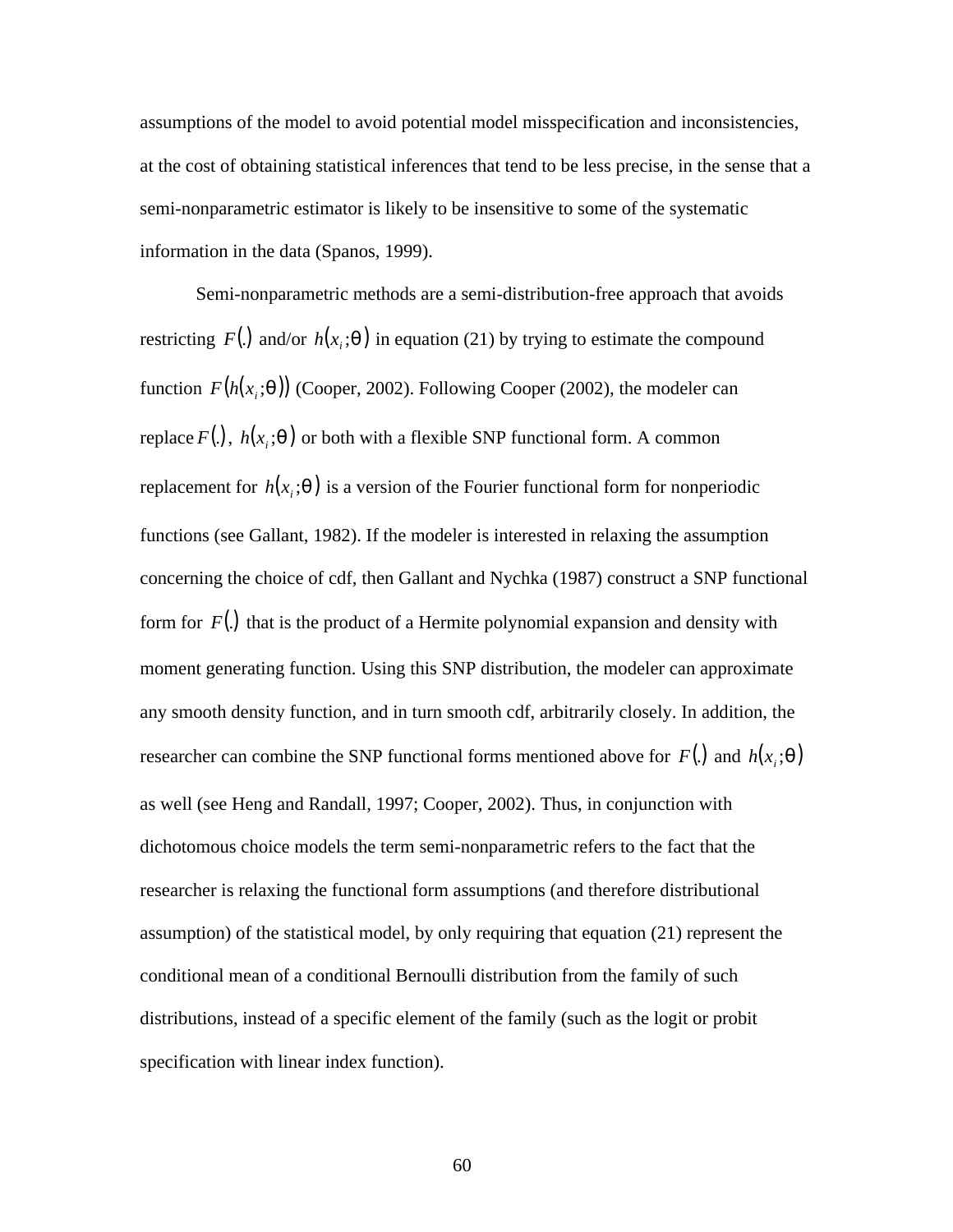Gabler, Laisney and Lechner (1993) perform a Monte Carlo experiment comparing dichotomous choice probit and semi-nonparametric (SNP) models. They find that when the probit specification is incorrect, the SNP specification can reduce, at some computational cost, the bias associated with an incorrect transformation functional form assumption, i.e. the wrong choice of a cdf. Horrowitz (1993) finds similar results for the case of the dichotomous choice logit specification. Using a modified approach to that proposed by Gallant and Nychka (1987), Gabler, Laisney and Lechner (1993) find that the SNP specification performs substantially better than the probit specification, especially when  $F(.)$  is asymmetric. These results suggest that a semi-nonparametric estimation method may help in avoiding potential model misspecifications due to an incorrect functional form.

An alternative semi-nonparametric approach, that has yet to be widely applied in the field of natural resource and environmental economics, is feed-forward backpropagation artificial neural networks. Artificial neural networks provide another potentially powerful SNP tool for modeling dichotomous choice CVMs. A detailed mathematical and statistical presentation of this approach is presented in the next section.

#### **3. Feed-Forward Backpropagation Artificial Neural Networks**

An innovative semi-nonparametric technique used for various classification problems in a number of fields, which includes dichotomous choice models, is the feedforward backpropagation artificial neural network (FFBANN). This section of the paper presents recent applications in related fields, as well as, pertinent mathematical and statistical theory pertaining to FFBANNs.

#### **3.1 Recent Applications**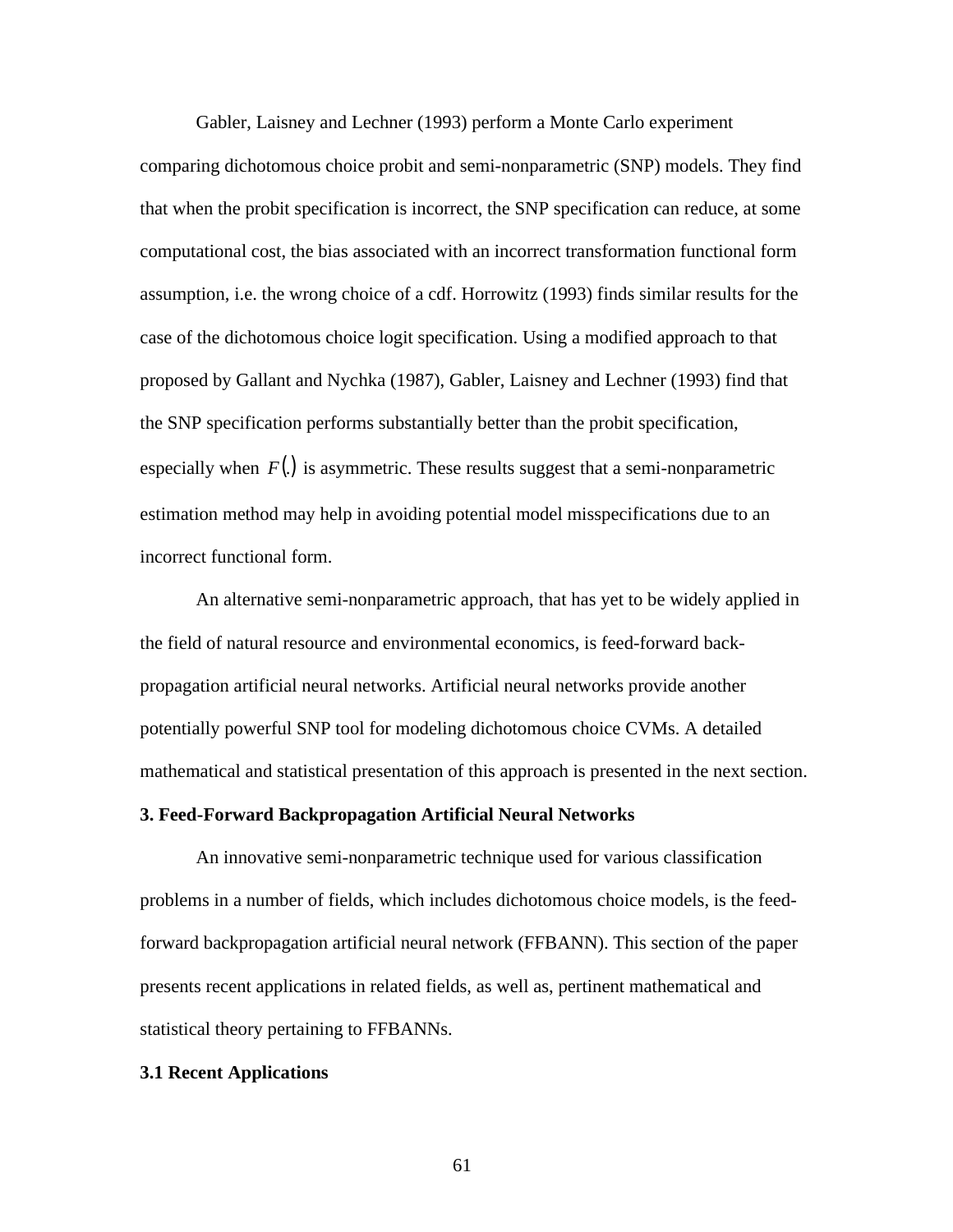FFBANNs have been used and compared to traditional statistical methods (primarily regression) in a number of fields of study. These fields include: agriculture, economics, finance, forestry, hospitality and tourism management, management science, marketing, medicine, natural resources, political science, and the list goes on. In a number of these studies, FFBANNs were found to be superior to traditional statistical techniques for classification problems on the basis of out-of-sample predictive accuracy.

West, Brockett and Golden (1997) compared artificial neural networks to traditional linear-additive statistical methods (e.g. discriminant analysis and logistic regression) for predicting consumer choice. This comparison was based on a numerical simulation and application to empirical data, in order to compare the within-sample and out-of-sample predictive accuracy of discriminant analysis, FFBANNs and logistic regression. West, Brockett and Golden (1997) found that

"*practically speaking, on the average, the "best trained" neural network always out performed both discriminant analysis and logistic regression in terms of both within- and out-of-sample predictive accuracy for the noncompensatory decision rules. … All three modeling procedures performed exceptionally well in capturing* [a] *compensatory decision rule. Thus, you cannot go wrong by using neural networks in linear settings and can gain substantially in nonlinear (or unknown) settings* (p. 382)."<sup>22</sup>

Furthermore, the authors claim that their results suggest that FFBANNs did not produce as much within-sample over-fitting of the training data when compared to the traditional statistical models analyzed (West, Brockett and Golden, 1997).<sup>23</sup> A similar study by Dasgupta, Dispensa and Ghose (1994) compared the same models' abilities to segment consumers based on financial risk aversion and if the consumer would purchase a risky

 $\overline{a}$ 

 $22$  The prose in square brackets was added by the author for further clarification.

 $^{23}$  Given that training of a FFBANN was terminated based upon the performance of a validation data set, it could be the case that the neural networks were under-fitted, but this is desirable if the researcher is interested in out-of-sample prediction performance or generalizable statistical inferences.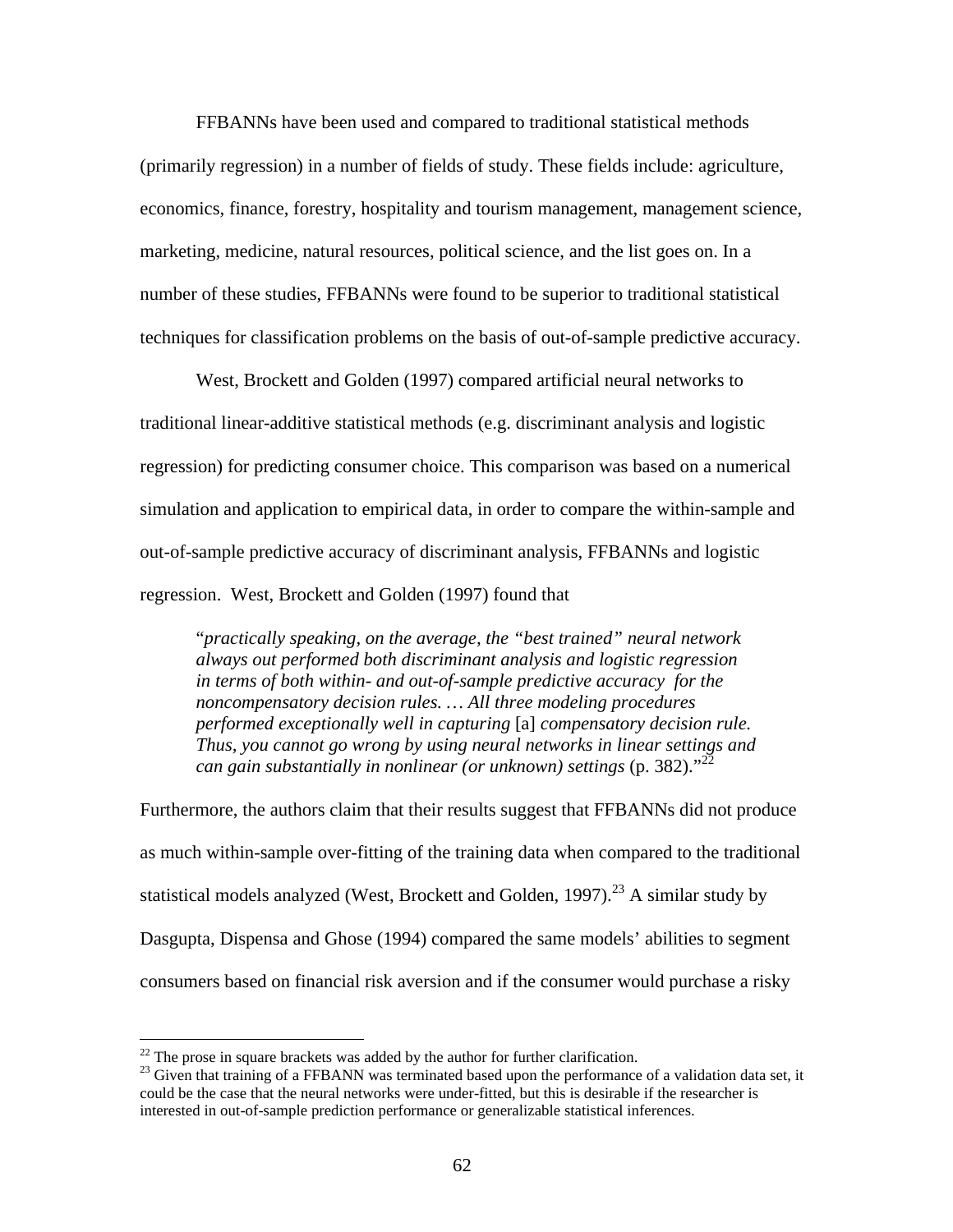financial product. The FFBANNs were better able to predict out-of-sample than the logit model and discriminant analysis based on the number of out-of-sample predictions correctly classified, but the FFBANNs superiority was not found to be statistically significant based on a chi-square test for equality of proportions. The results of this study are particularly interesting as the authors noted that "if [their] data set is representative, it would appear that neural network models have the "potential" to perform at comparatively superior levels for this kind of domain of application (p. 243)," i.e. disaggregate level consumer survey response data.

Kastens and Featherstone (1996) used FFBANNs to predict decision makers' responses to subjective questions concerning agricultural risk, given certain demographic and financial information of the decision makers. Their examination compared the out-ofsample predictive accuracy of ordered multinomial logit models with FFBANNs for predicting out-of-sample survey responses of Kansas farmers to risk-related questions. Kastens and Featherstone (1996) found that the ordered multinomial logit model predicted "well those response categories that are substantially represented in the data, with little allowance for a categorical response that may be of interest to a researcher (p. 414)." On the other hand, FFBANNs coupled with a rigorous out-of-sample model testing procedure, allowed for a flexible modeling procedure that could predict categorical responses in which the researcher may be interested. In the case of agricultural risk, the FFBANNs were better able to delineate between those individuals who had weak and strong risk perceptions (Kastens and Featherstone, 1996).

Zeng (1996) examined choice making and classification problems in the field of political science by comparing FFBANNs to the traditional binary logit and probit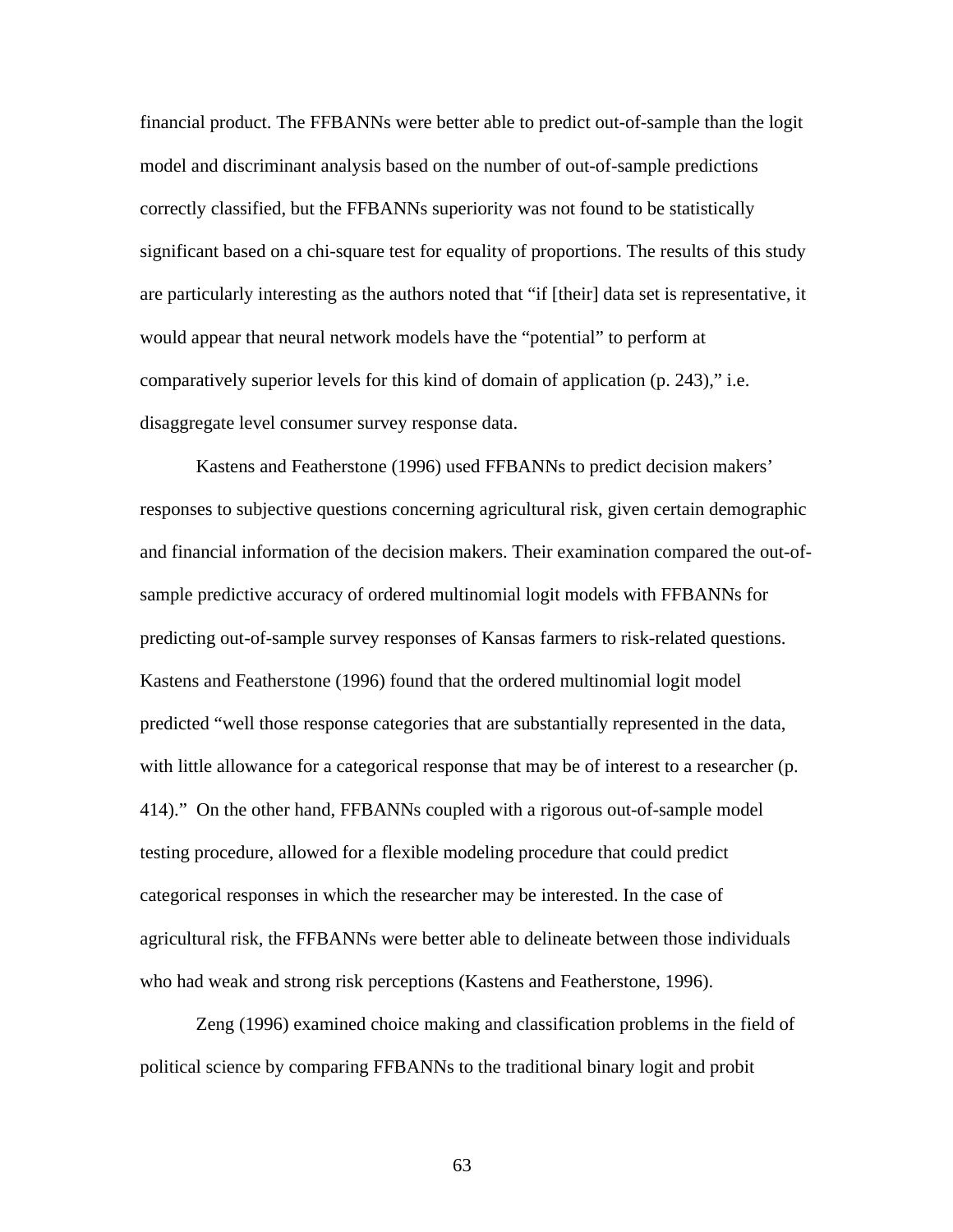models. Using empirical data from three prior studies, Zeng found that the out-of-sample predictive accuracy was only statistically greater for one of the studies, when compared to the results obtained from using binary logit and probit models. Furthermore, conducting Monte Carlo simulations, Zeng concluded that the performance of FFBANNs deteriorates as the data becomes noisier and the underlying choice process becomes closer to being linear.

 Despite the increasing number of studies showing that FFBANNs outperform traditional statistical regression models (see Arana, Delicado and Marti-Bonmati, 1999; Goss and Ramchandani, 1998; Jeng and Fesenmaier, 1996; Qi, 2001; Ranasinghe, Hua and Barathithasan, 1999; Zurada et al., 1999 for further comparisons), this is not always the case. The relative performance of artificial neural networks when compared to traditional discrete choice statistical approaches is problem and application dependent. The study by Dasgupta, Dispensa and Ghose (1994) provides evidence that the "level" of data used (e.g. aggregate versus individual survey data) can affect the performance capabilities of FFBANNs. Furthermore, Hand and Henley (1997) suggest that artificial neural networks are useful when the modeler has a poor understanding of the underlying structure of the data or choice process giving rise to the data. If the modeler however has such an understanding, modeling approaches that can utilize this information should be used instead.

 Despite the shortcomings of using FFBANNs mentioned above, FFBANNs do provide a flexible semi-nonparametric modeling alternative to more traditional dichotomous choice models. Furthermore, the use of FFBANNs does not preclude making inferences about the underlying process giving rise to the data (for example see

64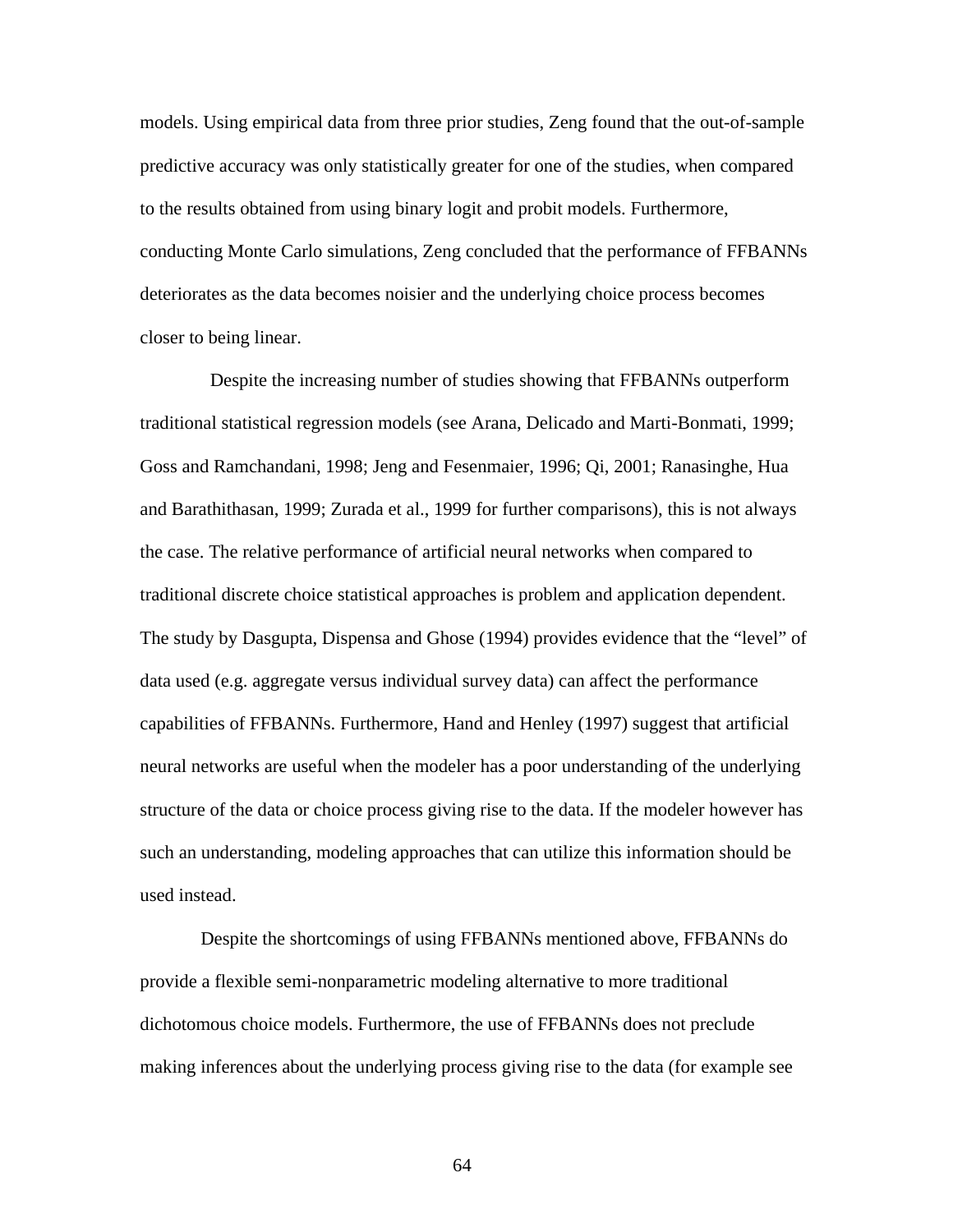Zeng, 1996). Before addressing such issues though, a formal presentation of FFBANNs needs to be provided. This presentation is completed in the next subsection of the paper.

# **3.2 Feed-Forward Back-Propagation Artificial Neural Networks**

The following section formally defines and presents the topological structure of the FFBANN. In addition, training algorithims, approximation results, and various topographical issues are addressed.

# **3.2.1 Classifiers**

Ripley (1994) states that the field of neural networks is dominated by two approaches: (i) feed-forward neural networks used for classification and (ii) recurrent networks used as associative memories. The focus of this paper is concerned with the study of neural networks for classification purposes.

In classification problems, the modeler has a set of measurements or features concerning the object(s) being classified. Following Ripley (1994) denote the vector of measurements for the *i*<sup>th</sup> object as  $\mathbf{X}_i = (X_{1,i},...,X_{K,i})$ , where  $\mathbf{X}_i$  is an element of the space X , which can be thought of as a *k*-dimensional Euclidean space (but keep in mind that discrete and more complicated structures can be included). Given that we are trying to classify each object, the modeler associates with each  $\mathbf{X}_i$  a class or tag  $R_{j,i}$  from a set C of *J* classes. Usually the modeler's objective is to obtain a probability distribution over C, providing the probability that a particular  $X_i$  belongs to  $R_{j,i}$ ,  $j = 1,..., J$ . To incorporate this additional structure consider the space Y , where Y is typically given by  $[0,1]$ <sup>*I*</sup> (unless the responses are ordered in which case Y might be given by **R**). A classifier is defined as a mapping: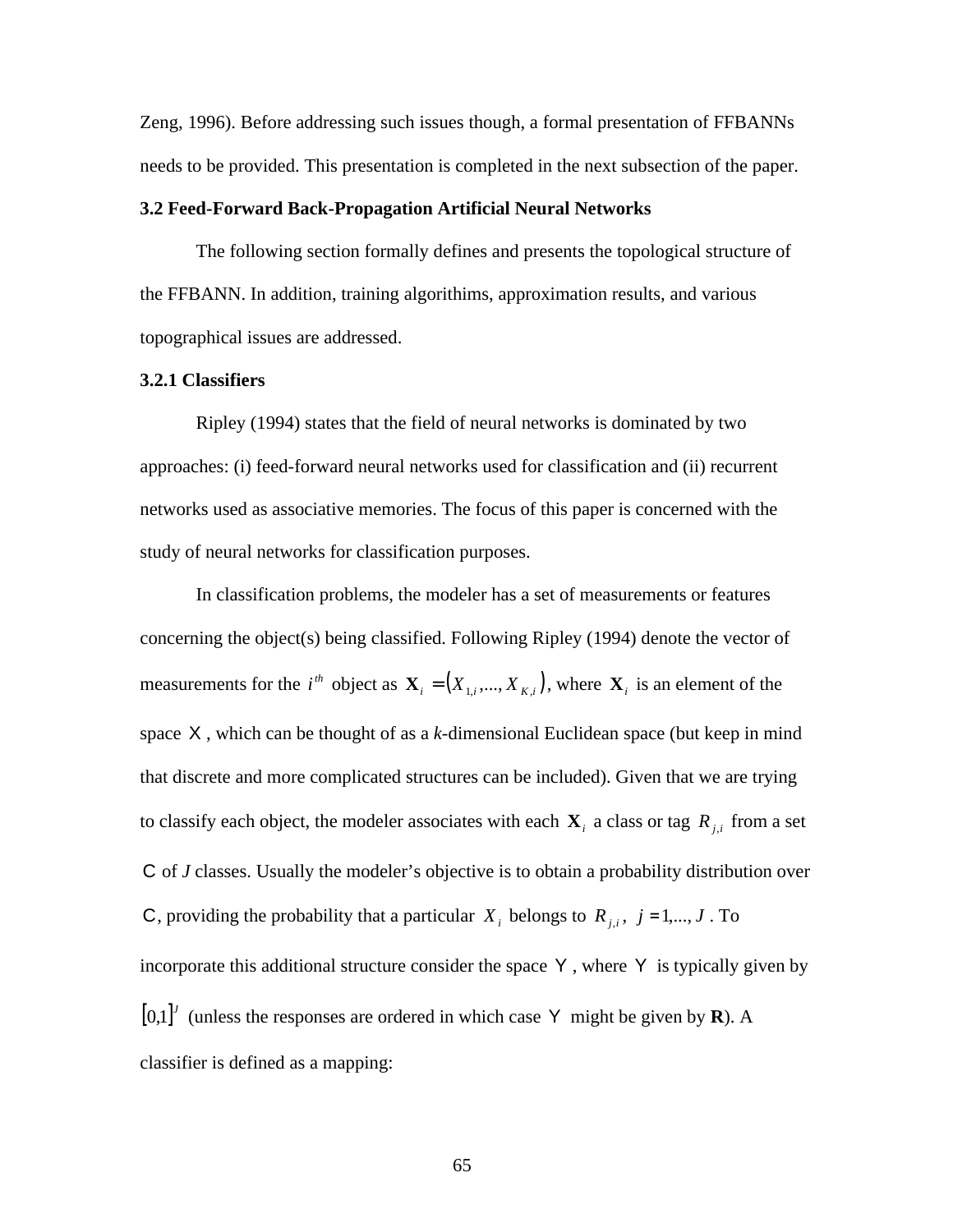$$
f: \mathsf{X} \to \mathsf{Y} \tag{31}
$$

(Ripley, 1994).

Once the structure of the classifier has been decided, the classifier must be trained (estimated or learned) using a collection of measurement and response data  $\{(\mathbf{X}_i, R_{j,i})\}_{i=1,\dots,N}$ :  $\mathbf{X}_i \in \mathsf{X}, R_{j,i} \in \mathsf{C}\}$ . The purpose of training is either to classify future observations or to understand the relationship between the attributes (or measurements) of the objects being observed and different classes to which the objects belong (Ripley, 1994). The method used to train a classifier differs depending on the nature of the classifier, e.g. the logit model uses the method of maximum likelihood, which is a form of batch learning. The next sub-section examines one type of classifier known as feedforward artificial neural networks.

# **3.2.2 Feed-Forward Artificial Neural Networks**

Fausett (1994) defines an artificial neural network as "an information-processing system that has certain performance characteristics in common with biological neural networks (p. 3)." Thus, artificial neural networks can be viewed as the parallel interconnection of many simple elements known as neurons (also referred to as nodes) (West, Brokett and Golden, 1997). Information is processed by passing signals between the neurons along arcs, which are weighted according to the usefulness of the information being passed along that particular arc. As the artificial neural network is trained these weights adjust so that useful arcs (pathways) are strengthened, until the neural network learns to recognize the patterns in the data used to train the neural network. The objective is to have the artificial neural network learn the training patterns so that it can generalize and be used to classify new patterns (Fausett, 1994; West, Brokett and Golden, 1997).

66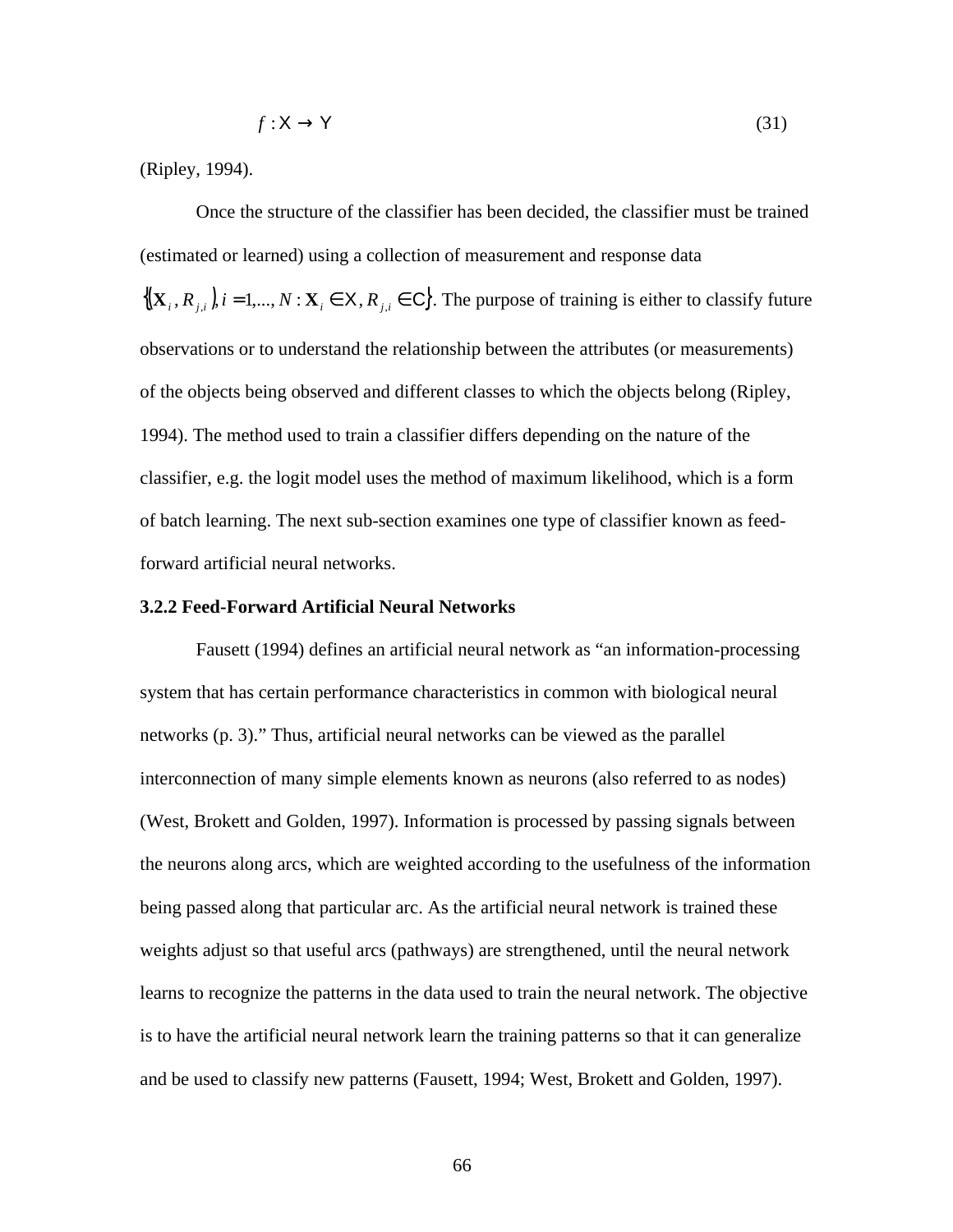Figure 1 provides a pictorial representation of a single neuron (or node) in the hidden or output layer of an artificial neural network. A neuron takes individual inputs from *M* other neurons, aggregates them in order to obtain a single value, denoted in Figure 1 as *net*, and then performs a nonlinear transformation of *net* using an activation function *F*(.) to produce an individual output *y* (West, Brokett and Golden, 1997).

Mathematically, a neuron can be represented by:

$$
y = F\left(\sum_{m=1}^{M} w_m x_m\right) = F(net),\tag{32}
$$

where *y* is the output of the neuron,  $F(.)$  is the activation function,  $w_m$  are the connection weights between neurons and  $x_m$  are the inputs (or outputs of the neurons in the previous layer of the network) (Mehorta, Mohan and Ranka, 1997). Two common choices of activation functions are the logistic or (binary sigmoid):



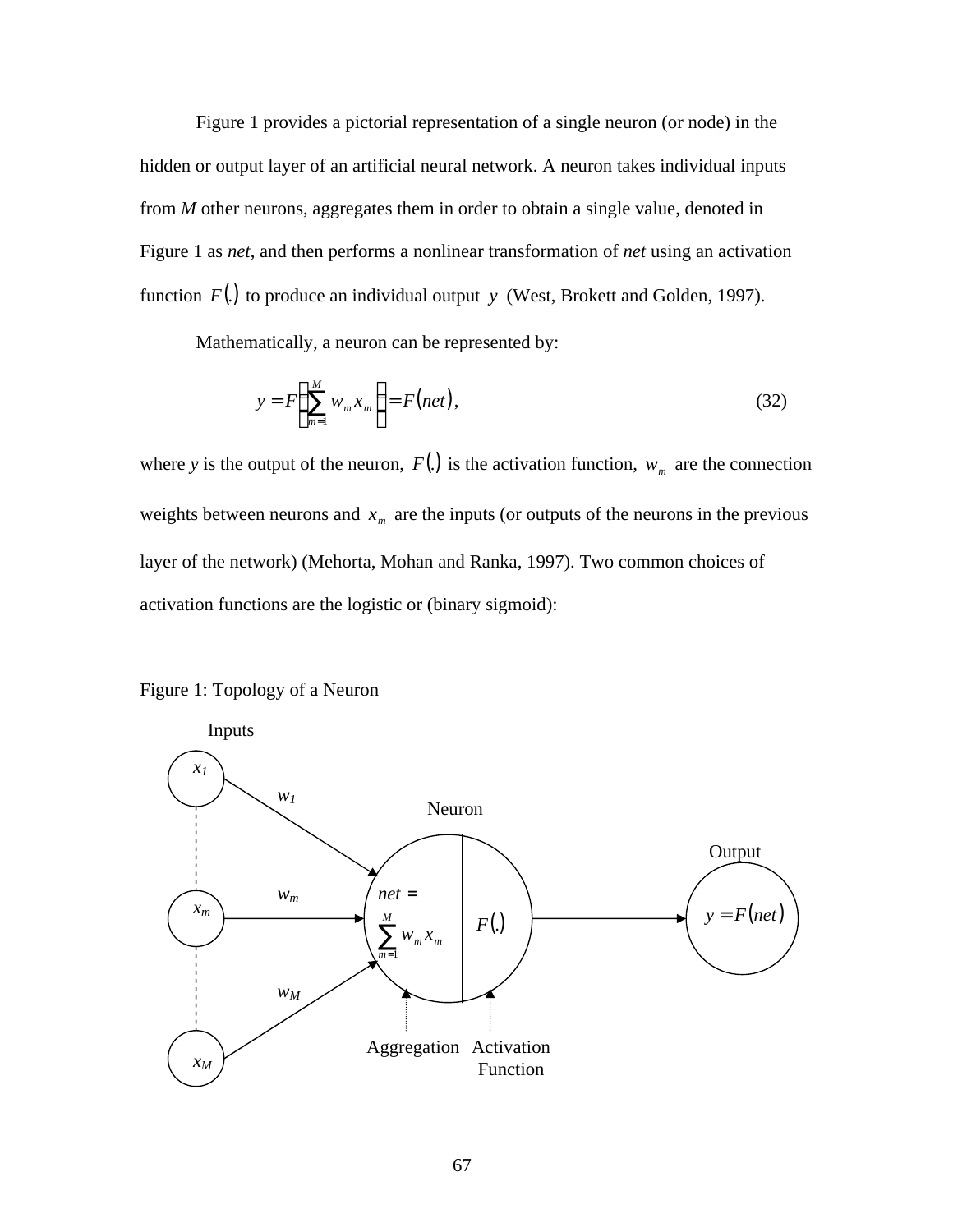$$
F(net) = \frac{1}{1 + \exp\{-net\}},
$$
\n(33)

and the hyperbolic tangent:

$$
F(net) = \frac{1 - \exp\{-2 \cdot net\}}{1 + \exp\{-2 \cdot net\}}.\tag{34}
$$

A bias (or intercept) term can be added to the summation of the inputs to the neuron as well. This term is usually treated as another weighted input designated by  $x<sub>o</sub> = 1$  so that:

$$
net = w_0 + \sum_{m=1}^{M} w_m x_m
$$
 (35)

(Fausett, 1994).

The topological structure of a neural network is usually referred to as the net architecture. This architecture is arrayed in a number of different layers. At a minimum there exists an input and output layer, with input and output neurons respectively in each layer. The output of the neurons in the input layer is the input itself (i.e. *F*(.) is the identity function). For the purpose of approximating highly nonlinear functions, hidden layers or layers with neurons (nodes) between the input and output layers can be added. Figure 2 illustrates the topology of a single-hidden layer feed-forward artificial neural network. The adjective *feed-forward* indicates that input signals travel forward successively from the input layer to the output layer of the network. In a single-hidden layer feed-forward neural network, a pattern  $\mathbf{X}_i = \{X_{1,i},...,X_{K,i}\}\$ is introduced to the input (or zeroth) layer at which point each neuron in the input layer sends a signal,  $w_{k,m}^{(1)} X_{k,i}$  $\int_{m}^{1} X_{k,i}$  , to each neuron in the hidden layer, where *k* designates the input neuron firing the signal, *m* designates the neuron receiving the signal in the hidden layer, and (*l*) designates that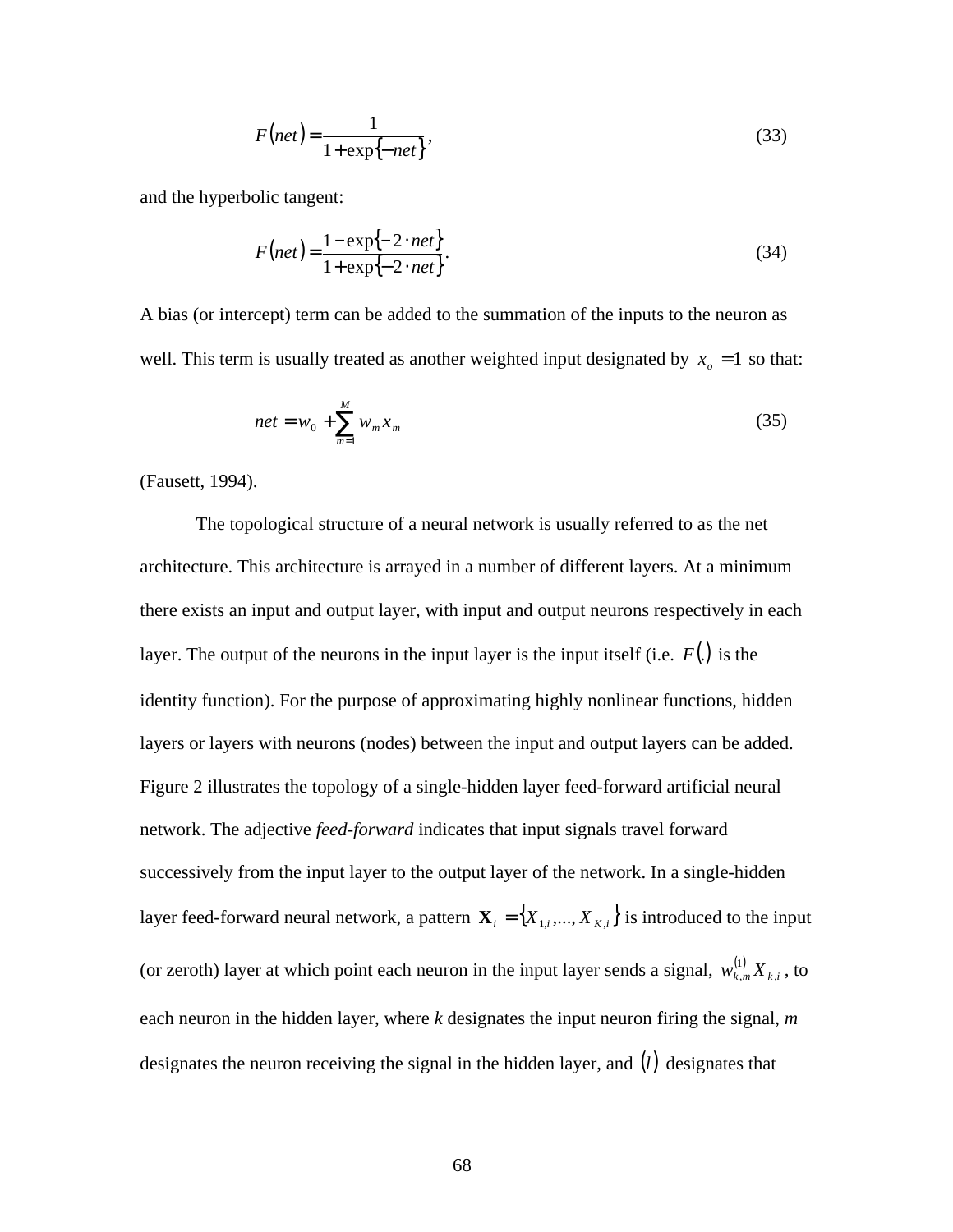

Figure 2: Net Architecture of a Single-Hidden Layer Feed-Forward Neural Network

these are the connection weights in the  $(l-1)^{th}$  to the  $l^{th}$  layer of the network. At each neuron in the hidden layer, the input signals are aggregated ( *net <sup>m</sup>* ) and then transformed

using an activation function to obtain the outputs  $y_m^1 = F_1(net_m) = F_1\sum_{k=1}^{N} W_{k,m}^{(1)} X_{k,i}$  $\bigg)$  $\left(\sum_{k=1}^Kw_{k,m}^{(1)}X_{k,i}\right)$ l  $= F_1(net_m) = F_1\left(\sum_{k=1}^K\right)$ *k*  $y_m^1 = F_1(net_m) = F_1 \sum w_{k,m}^{(1)} X_{k,i}$ 1 , 1  $1$  ( $\left\lceil \frac{1}{m} \right\rceil - 1$   $\left\lceil \frac{1}{m} \right\rceil$   $\left\lceil \frac{1}{m} \right\rceil$  $I_m^1 = F_1(net_m) = F_1 \sum_{k} w_{k,m}^{(1)} X_{k,i}$ ,

 $m = 1, \dots, M$ . Then each neuron in the hidden layer sends a signal,  $w_m^{(2)} y_m^1$ , to the output

layer, where the weighted sum of the outputs,  $net = \sum_{m=1} w_m^{(2)}$ *M m*  $net = \sum w_m^{(2)} y_m^1$ 1  $\left( \frac{2}{n} \right)$  y<sub>m</sub> is transformed using

another appropriate activation function, producing the output  $Y_i = F_2 (net)$ . Assuming a bias term is included in the formulation, the output (or net architecture) of the artificial neural network presented in Figure 2 can be represented mathematically as:

$$
Y_{i} = F_{2} \left( w_{0}^{(2)} + \sum_{m=1}^{M} w_{m}^{(2)} \cdot F_{1} \left( w_{0,m}^{(1)} + \sum_{k=1}^{K} w_{k,m}^{(1)} \cdot X_{k,i} \right) \right), \tag{36}
$$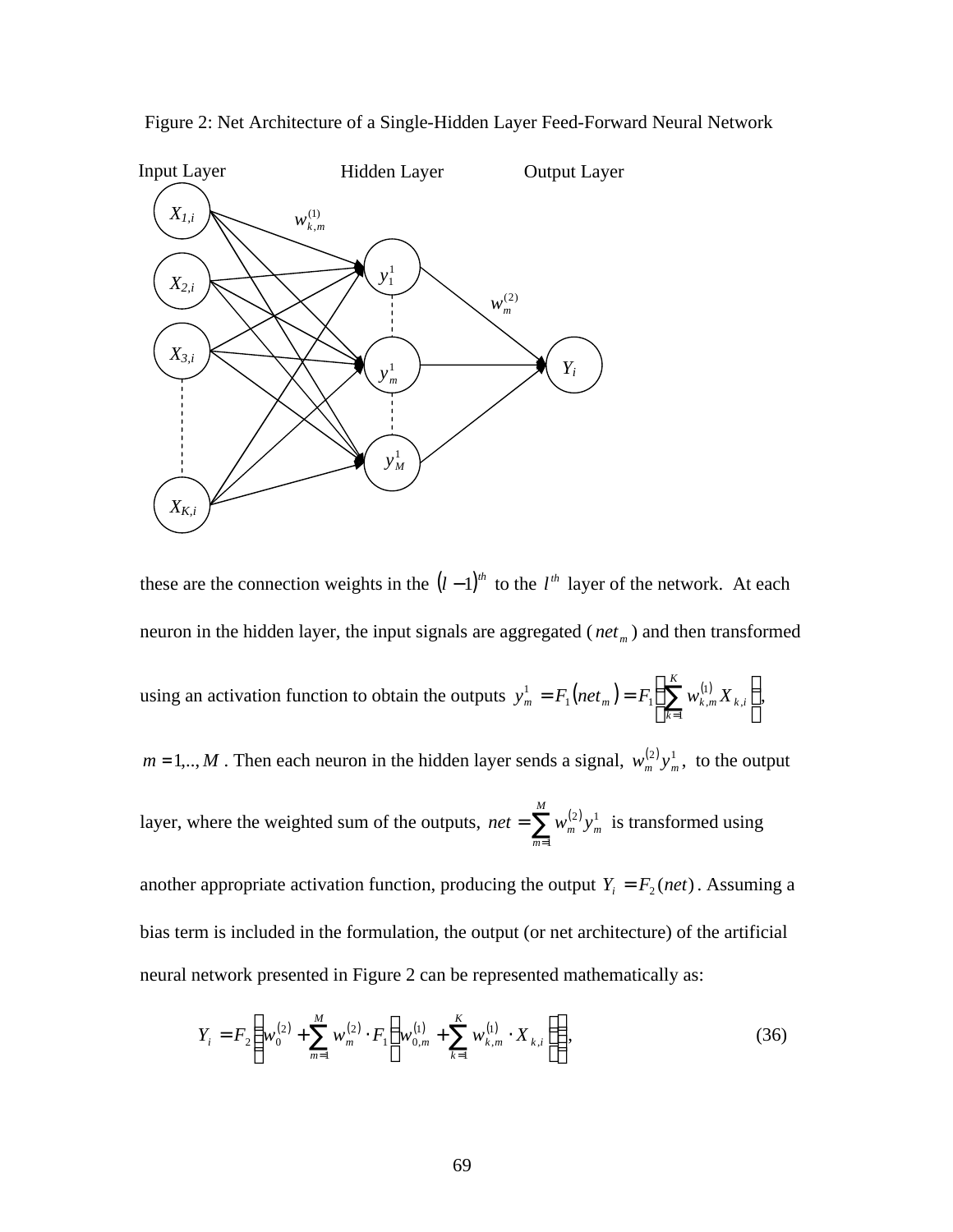where  $F_l$ ,  $l = 1,2$  designates the activation function in the  $l^h$  layer of the network (Mehrotra, Mohan and Ranka, 1997; West, Brockett and Golden, 1997).

The representation of a single-hidden layer neural network can be generalized to include feed-forward artificial neural networks with multiple hidden layers. At the  $l<sup>th</sup>$  (hidden) layer of the neural network, the (hidden) neurons receive signals,  $w_{m_{l-1},m_l}^{(l)} y_{m_{l-1}}^{l-1}$ −  $_{-1},m_l \, \cdot \, m_{l-1}$ *l m l*  $W_{m_{l-1},m_l}^{(l)} y_{m_l}^{l-1}$ from the  $(l-1)^{th}$  layer, where  $m_l$  represents the  $m^{th}$  neuron in the  $l^{th}$  layer. In the input layer,  $y_{m_0}^0 = X_{k,i}$  $\mathbf{Y}_{i} = \mathbf{X}_{k,i}$  and in the output layer  $\mathbf{y}_{m_k}^L = \mathbf{Y}_i$ , where 0 designates the input layer and *L* designates the output layer (i.e.  $l = 0,1,2,..., L$ ).<sup>24</sup> Then the inputs at each neuron in the  $l<sup>th</sup>$  layer are aggregated and transformed using an appropriate activation function,

producing 
$$
y_{m_l}^l = F_l \left( \sum_{m_{l-1}=1}^{M_{l-1}} w_{m_{l-1},m_l}^{(l)} y_{m_{l-1}}^{l-1} \right)
$$
, where  $M_{l-1}$  is the number of neurons in the

 $(l-1)$ <sup>th</sup> layer. (The weights connecting the  $(L-1)$ <sup>th</sup> hidden layer and the output layer are denoted  $w_{m_{L-1}}^{(L-1)}$ − − *L*  $w_{m_{L-1}}^{(L-1)}$  when there is one neuron in the output layer.) Thus, a two-hidden-layer network with one output and bias can be given by the following mathematical representation:

$$
Y_{i} = F_{3}\left(w_{0}^{(3)} + \sum_{m_{2}=1}^{M_{2}} w_{m_{2}}^{(3)} \cdot F_{2}\left(w_{0,m_{2}}^{(2)} + \sum_{m_{1}=1}^{M_{1}} w_{m_{1},m_{2}}^{(2)} \cdot F_{1}\left(w_{0,m_{1}}^{(1)} + \sum_{k=1}^{K} w_{k,m_{1}}^{(1)} \cdot X_{k,i}\right)\right)\right).
$$
(37)

The motivation behind using the artificial neural networks for pattern classification is that neural networks can be used to approximate highly nonlinear functions. Following Fausett (1994), the Kolmogorov Mapping Neural Network

<sup>&</sup>lt;sup>24</sup> The output layer can have multiple outputs, in which case  $y_{m_L}^L = Y_{m_L,i}$ .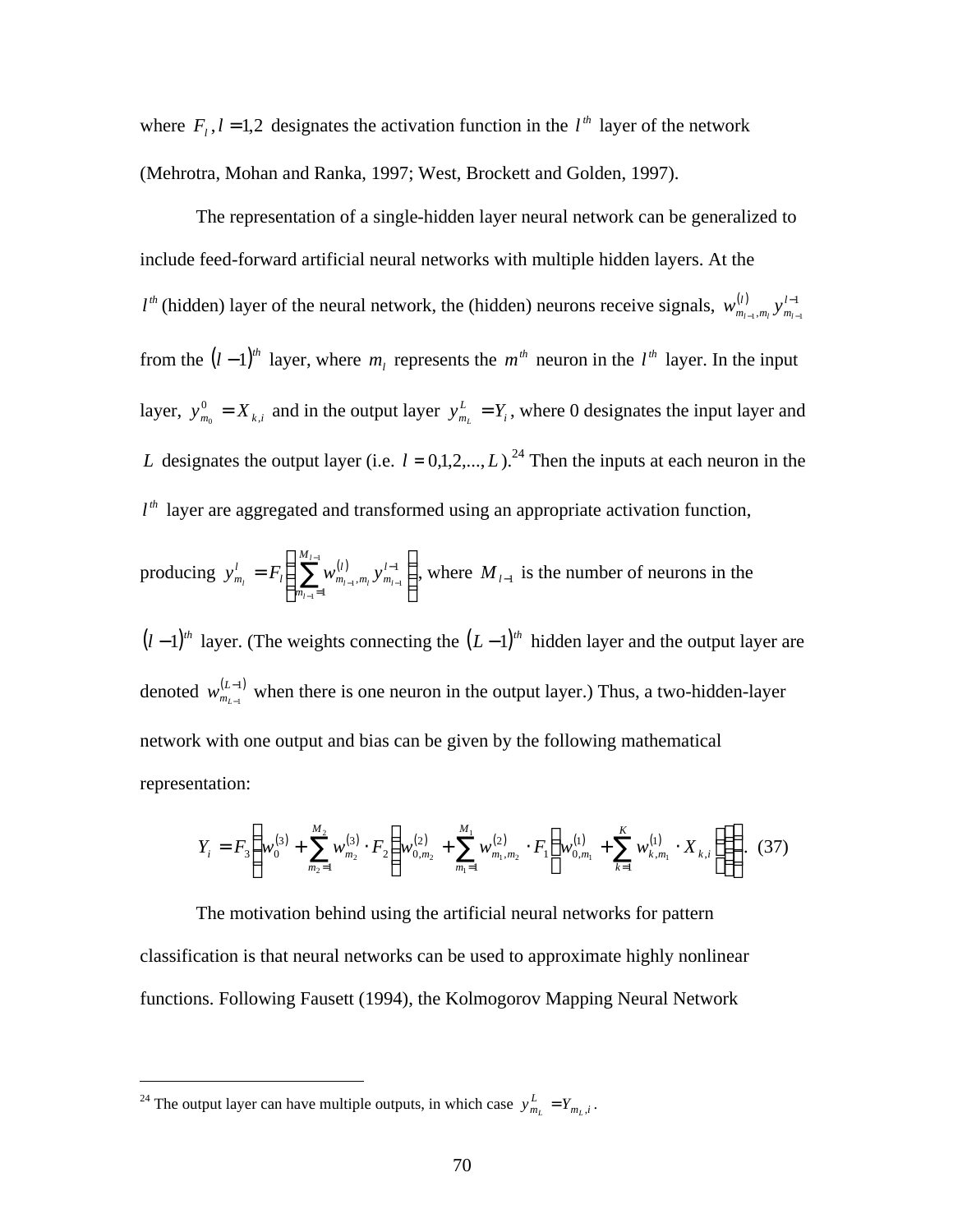Existence Theorem states that any continuous function of *K* variables defined on  $[0,1]^K$ , where  $K \ge 2$ , can be represented in the form:

$$
f(x_1,...,x_k) = \sum_{m=1}^{2K+1} \mathbf{C}_m \left( \sum_{k=1}^K \mathbf{y}_{k,m}(x_k) \right),
$$
 (38)

where  $c_m$  and  $y_{k,m}$  are continuous functions of one variable and  $y_{k,m}$  are monotonic functions that do not depend on *f* . In essence, Kolmogorov's theorem tells us that we can approximate any continuous function using univariate functions. The theorem provides the basis for the existence of a two-hidden layer feed-forward artificial neural network that can approximate the true underlying process giving rise to the data, if all the inputs can be scaled between  $[0,1]$ . The drawback here is that, since the above theorem is an existence theorem it provides no guidelines about the choices of  $c_m$  or  $y_{k,m}$ (Mehrotra, Mohan and Ranka, 1997). Recall, the goal here is to be able to approximate  $E(R_i | X_i = x_i).$ 

White, Hornik and Stinchcombe (1992) show that any single-hidden-layer feedforward artificial neural network with a single real-valued node with linear activation function in the output layer (i.e. a function  $f: \mathbf{R}^K \to \mathbf{R}$ ) can approximate any continuous function uniformly on a compact set. This result holds regardless of the choice of activation function, as long as the activation function is a squashing function (i.e. the function is non-decreasing,  $\lim_{l\to\infty} F(l) = 1$  and  $\lim_{l\to\infty} F(l) = 0$ ) and regardless of the dimension of X .

 A theorem by Lusin states that if *f* is a measurable function and X is compact, then *f* can be closely approximated by continuous functions except on a set of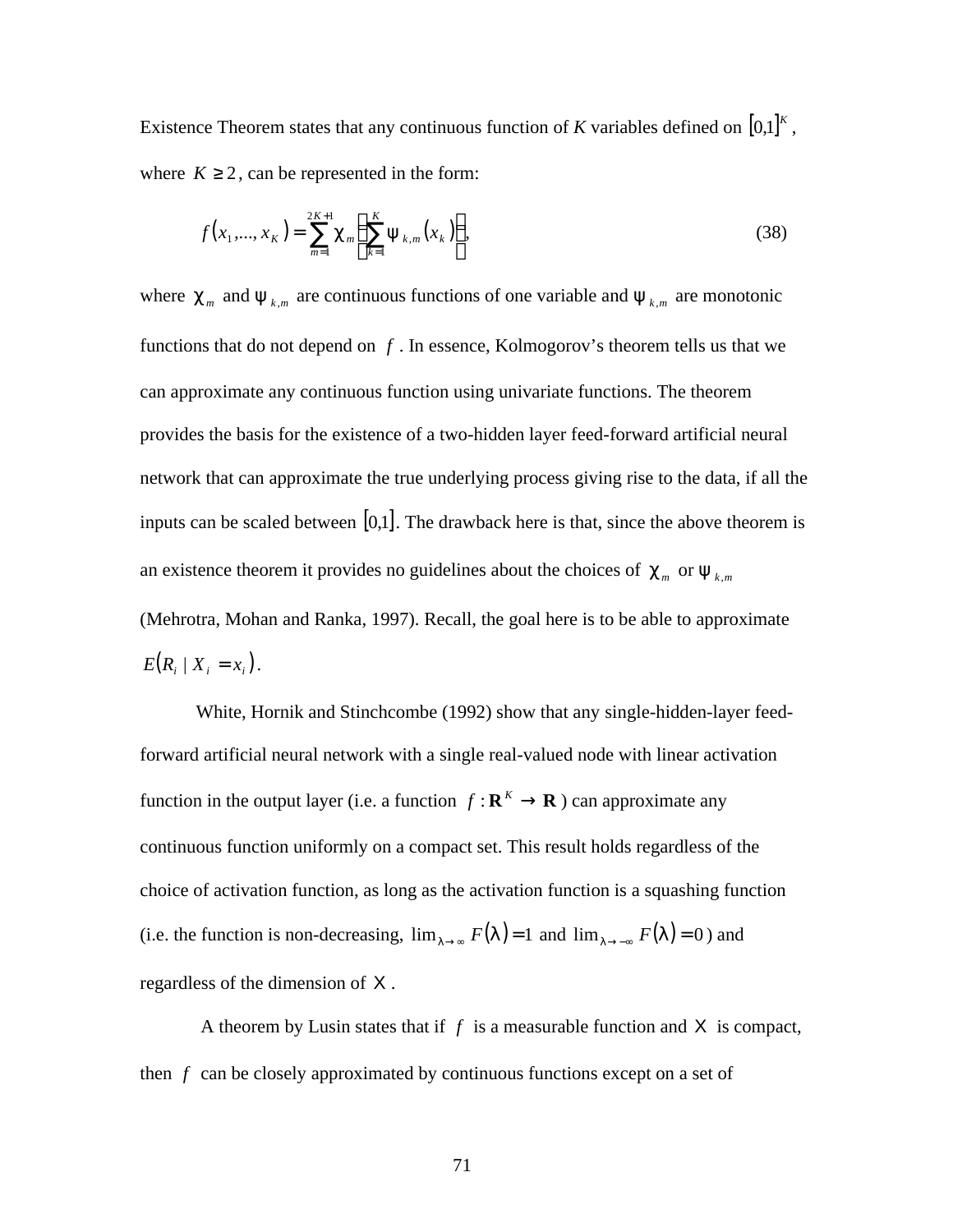arbitrarily small measure (Fine, 1999). Thus, the results by White, Hornik and Stichcombe (1992) apply to classifiers as well. Furthermore, as long as the activation function is not almost everywhere a polynomial (of which the logistic and hyperbolic tangent activation functions are not), a single-hidden layer feed-forward neural network can approximate any square integrable classifier, which includes  $E(R_i | X_i = x_i)$  (see section 3.3.2), since the set of all possible single-hidden layer feed-forward networks with a real-valued output node with linear activation function is dense in  $L_2(X, m)$  (the space of all real-valued square integrable functions), with respect to the  $L<sub>2</sub>$  metric, where *m* is a suitable measure defined on  $L<sub>2</sub>$  (Fine, 1999).<sup>25</sup> Ripley (1994) notes that the above results apply to neural networks with logistic activation functions in the output layer as long as the outputs produced by the artificial neural network are bounded away from 0 and 1.

These approximation results are primarily illustrative of the approximation properties of artificial neural networks, but tend to be non-constructive in the sense that the theorems provide very broad and insubstantial guidelines for specifying the net architecture of a neural network. The modeler is left with a number of design decisions, such as the number of hidden layers, number of neurons (or nodes) in each hidden layer, and type of activation function (meeting the guidelines in the above theorems) in each layer of the network. These decisions can have a significant affect on the approximation capabilities of the neural network, and are explored in more detail in section 4.

 $25$  One such measure would be a probability measure that is dominated by (or is absolutely continuous with respect to) a  $\mathbf{s}$  − finite Lebesque or counting measure defined on the Borel field over  $R^K$  (Billingsley, 1995).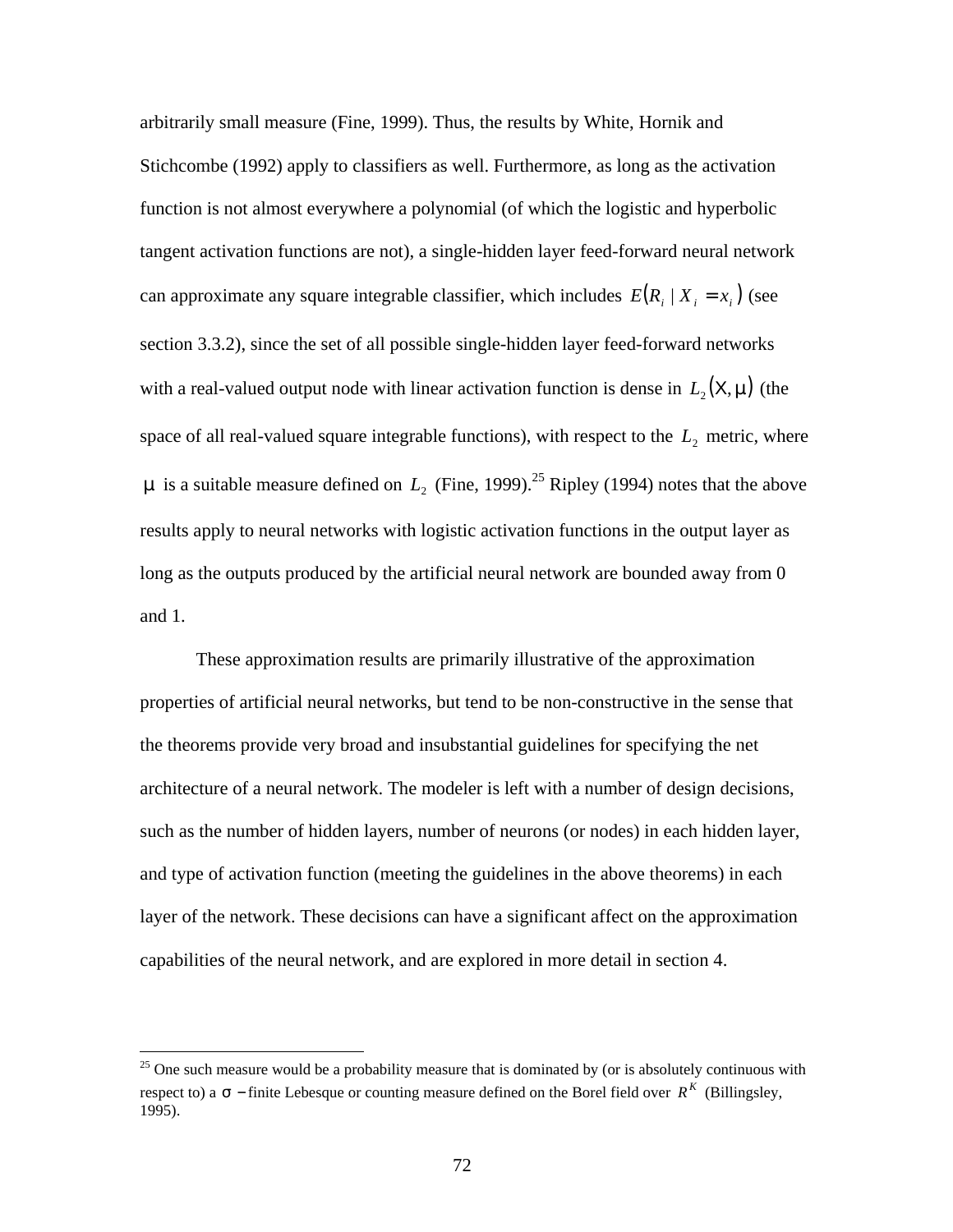The next subsection addresses the question of how to estimate or train an artificial neural network, i.e. how does the modeler determine the values of the connection weights in the network? Given that the above approximation theorems are not very helpful in designing an artificial neural network, modelers must specify a net architecture and then use data to train the network by adjusting weights via the minimization of some fitting criterion (Ripley, 1994).

# **3.2.3 Training Feed-Forward Artificial Neural Networks**

For a classifier to effectively classify input data or patterns, the classifier must be trained (or estimated) using a training set of input and output (target) data, i.e.  $\{(\mathbf{X}_i, R_{j,i})\}_{i=1,\dots,N}$ :  $\mathbf{X}_i \in \mathsf{X}, R_{j,i} \in \mathsf{C}\},$  to construct a mapping between various input patterns and specified output vectors. During training, the connection weights of the neural network are adjusted according to a learning rule in order to recognize the relationships between the input and output vectors being introduced to the neural network. In feed-forward artificial neural networks, this type of training is sometimes referred to as supervised learning, since the targets or output vectors are given to the network during training (Fausett, 1994).

Given that the connection weights of a feed-forward artificial neural network are adjusted in order to approximate the true underlying functional relationship between the input and output data, the objective of training can be seen as trying to minimize the errors between the output targets given to the neural network during training and the outputs produced by the neural network. In order to achieve this objective, the modeler needs to choose a fitting or error criterion, which will be used as an objective function for the minimization problem just described. For optimization purposes, a desirable property

73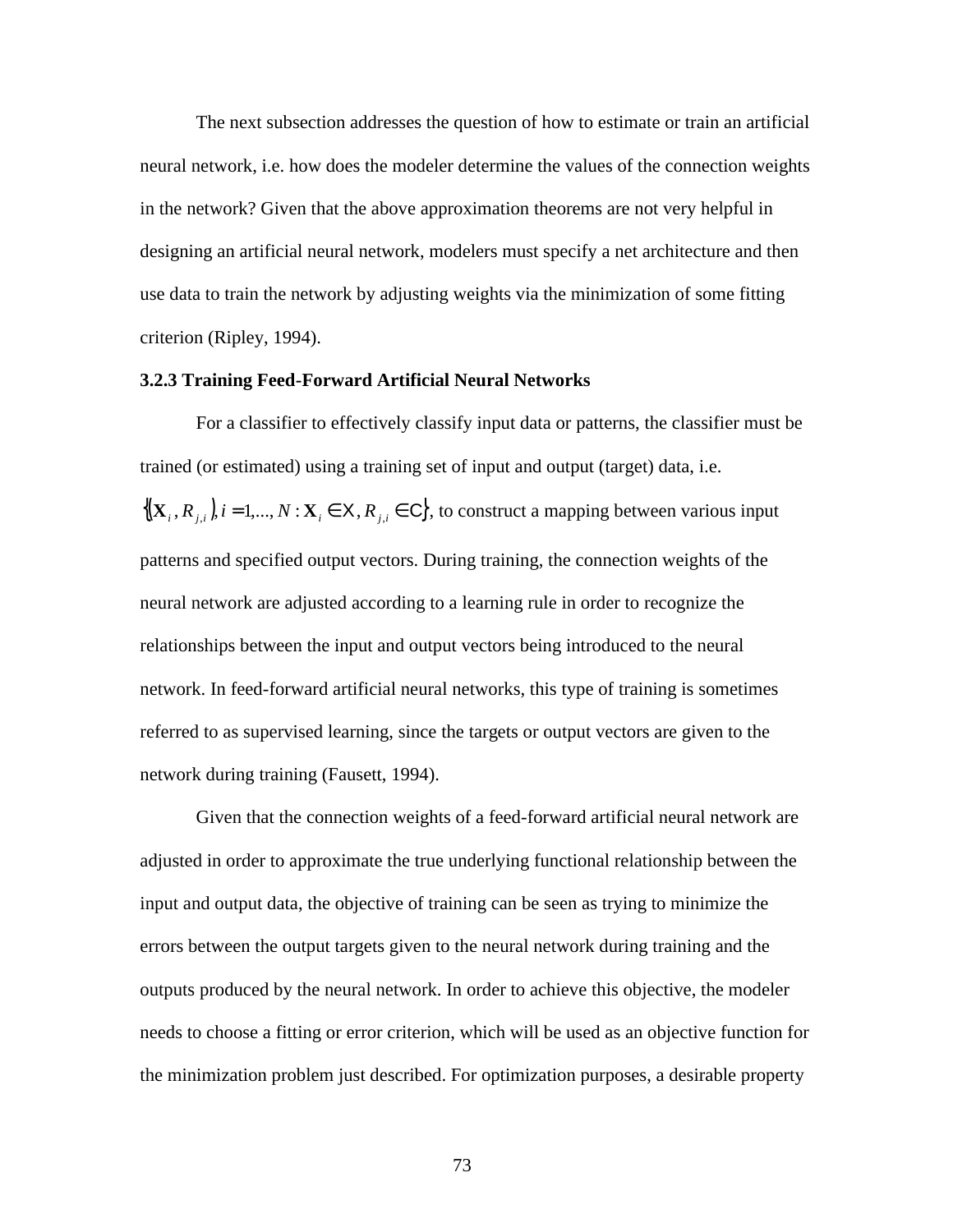of the fitting criterion is that it be a second-order differentiable function. A common choice that fits this criterion is the mean square error (*MSE*) fitting criterion:

$$
E(.) = \frac{1}{N} \sum_{i=1}^{N} \|R_i - Y_i\|^2,
$$
\n(39)

where  $R_i$  is the output target vector and  $Y_i$  is the output vector produced by the neural network (Mehrotra, Mohan and Ranka, 1997).<sup>26</sup> Other error criterions suggested, include the  $L_p$  norms for  $p \ge 1$  and the Kullback-Leibler or cross-entropy criterion:

$$
E(.) = \sum_{i=1}^{N} \sum_{l=1}^{L} \left[ R_{l,i} \cdot \log \left( \frac{R_{l,i}}{Y_{l,i}} \right) + (1 - R_{l,i}) \cdot \log \left( \frac{1 - R_{l,i}}{1 - Y_{i,j}} \right) \right],
$$
(40)

where  $R_{l,i}$  is the  $l^{th}$  component of the  $i^{th}$  output target vector and  $Y_{l,i}$  is the  $l^{th}$ component of the  $i<sup>th</sup>$  output vector produced by the neural network. The latter critierion provides an information theoretic approach to training, as well as providing an additional basis for a statistical interpretation of these networks as being estimators of the conditional mean from a conditional Bernoulli distribution (Principe, Euliano and Lefebvre, 2000; Ripley, 1994).

Finding the values of the connection weights that minimize the fitting criterion  $E(.)$  is an unconstrained optimization problem. The differentiability of the error criterion allows the weights to be updated and calculated recursively during training using the chain rule of differentiation. This procedure is known as backpropagation, hence the use of the acronym FFBANN, which is used from this point on in the paper (Ripley, 1994). Figure 3 illustrates the backpropagation procedure for a FFBANN with up to *L* hidden layers. A net input ( *X<sup>i</sup>* ) is fed through the neural network producing a net

<sup>&</sup>lt;sup>26</sup> Equation (39) is equivalent to the  $L_2$  norm.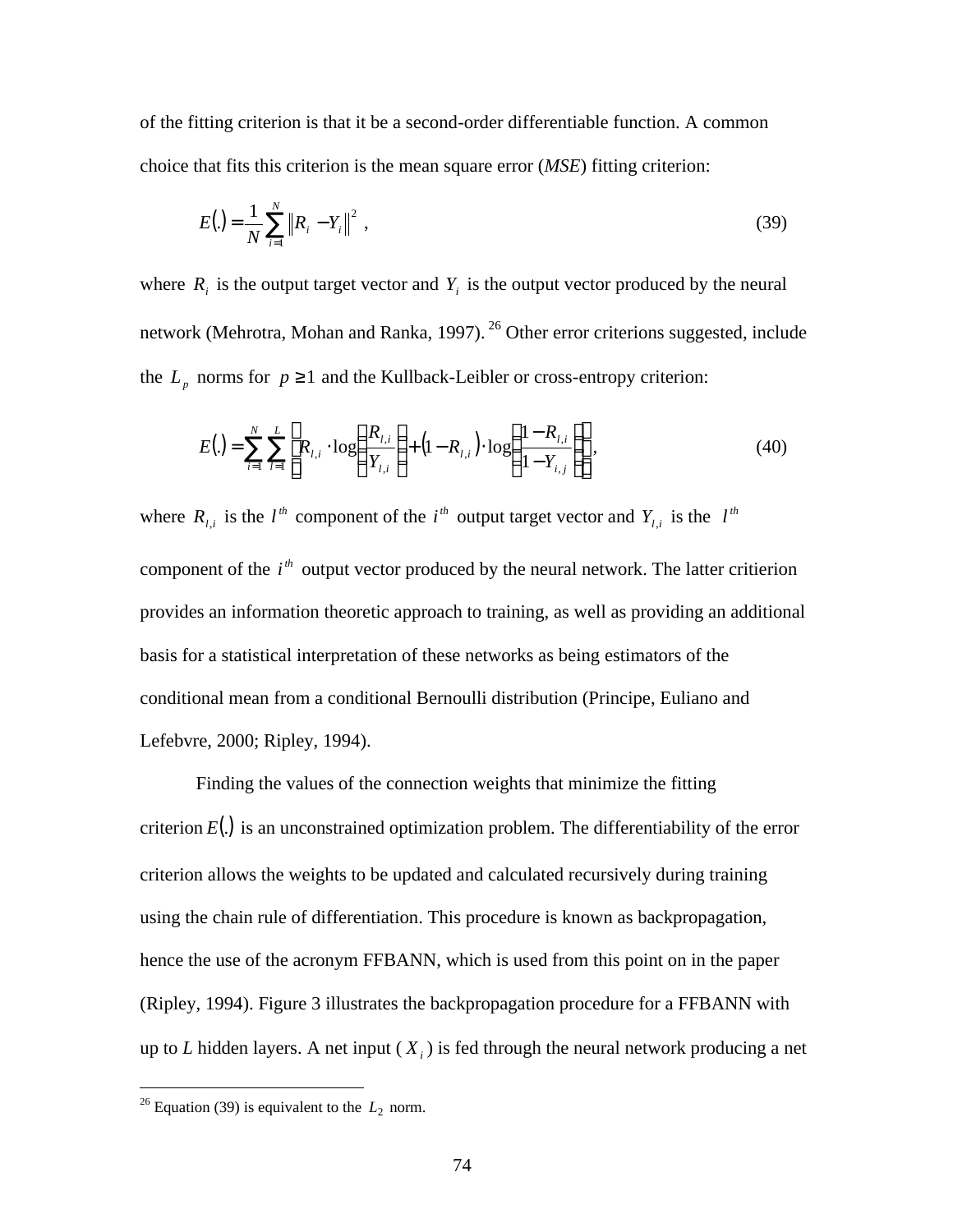Figure 3: The Backpropagation Procedure



*Source*: Principe, Euilaino and Lefebvre, 2000

output  $(Y_i)$ . The error between the net output and the output target is then computed using the error criterion, where the error is injected recursively into the network to update the weights. The connection weights are updated using a gradient search method, where the update for a given connection weight,  $w_{m_{l-1},m_l}^{(l)}$ , is a function of the output,  $y_{m_{l-1}}^{l-1}$ − − *l*  $y_{m_{l-1}}^{l-1}$  from the  $m^{\text{th}}$  node in the  $(l-1)^{\text{th}}$  layer and the activation error,  $\boldsymbol{d}_{m_l}^l$  of the  $m^{\text{th}}$  node in the  $l^{\text{th}}$ layer of the network. The activation error represents the square error derivative of the fitting criterion associated with the  $m<sup>th</sup>$  node in the  $l<sup>th</sup>$  layer of the network (Principe, Euiliano and Lefebvre, 2000; West, Brockett and Golden, 1997). The procedure illustrated in Figure 3 allows the modeler to easily simulate neural networks by decoupling the computations needed to train a FFBANN. Such a structure allows general procedures to be created for a large number of networks, that only require the modeler to specify the activation functions at each layer, fitting criterion and its derivatives, respectively (Principe, Euliano and Lefebvre, 2000).

Each time all the input data patterns have been presented to the network and the weights updated, the network has been said to complete one epoch (or iteration). Weight updates can be done in batches or online. If done in batches, each input pattern is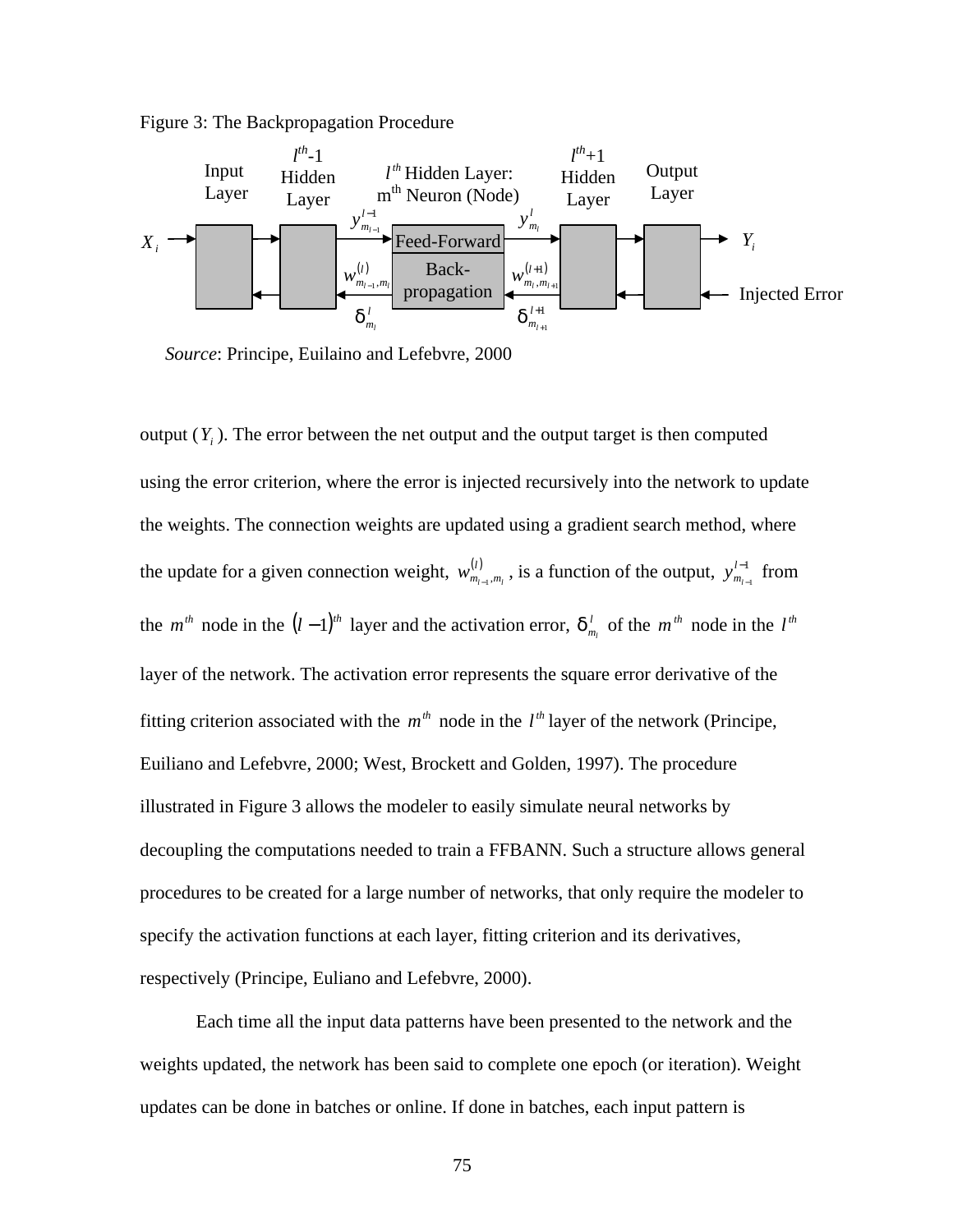introduced and the corresponding error and weight update is calculated and saved. The weight updates calculated after all the input patterns have been introduced are then summed and applied at the end of each epoch. In online training, the weights are updated immediately after an input pattern has been introduced to the network, thus the weights will be updated *N* times each epoch (Fine, 1999).

There are a number of iterative algorithms that can be used to minimize the fitting criterion and train FFBANNs. These include steepest descent algorithms, conjugate gradient algorithms, quasi-Newton algorithms and Levenberg-Marquardt algorithms (also known as trust region methods) (see Fine, 1999 for an explanation of conjugate gradient and Levenberg Marquardt algorithms). Two specific algorithms commonly recommended and used in the literature are presented here: (i) the steepest descent algorithm and (ii) the Broyden-Fletcher-Goldfarb-Shanno (BFGS) quasi-Newton algorithm. To present these two algorithms, a single-hidden layer FFBANN with a single node in the output layer is assumed to be trained using the *MSE* fitting criterion:

$$
E = \frac{1}{N} \sum_{i=1}^{N} (R_i - Y_i)^2 = \frac{1}{N} \sum_{i=1}^{N} \mathbf{e}_i^2,
$$
 (41)

where  $e_i$  is the error as a result of feeding the  $i<sup>th</sup>$  input pattern through the network.

# **3.2.3.1 Steepest Descent Algorithm**

The method of steepest descent for minimizing a function amounts to performing line searches along the directions of steepest descent or the negative gradient of the fitting criterion (Bazaraa, Sherali and Shetty, 1993). For online training, this algorithm is based upon the following weight update scheme:

$$
\Delta w_{m_{l-1},m_l}^{(l)}(i) = -\mathbf{h} \cdot \frac{\partial \mathbf{e}_i^2}{\partial w_{m_{l-1},m_l}^{(l)}} + \mathbf{a} \cdot \Delta w_{m_{l-1},m_l}^{(l)}(i-1),
$$
\n(42)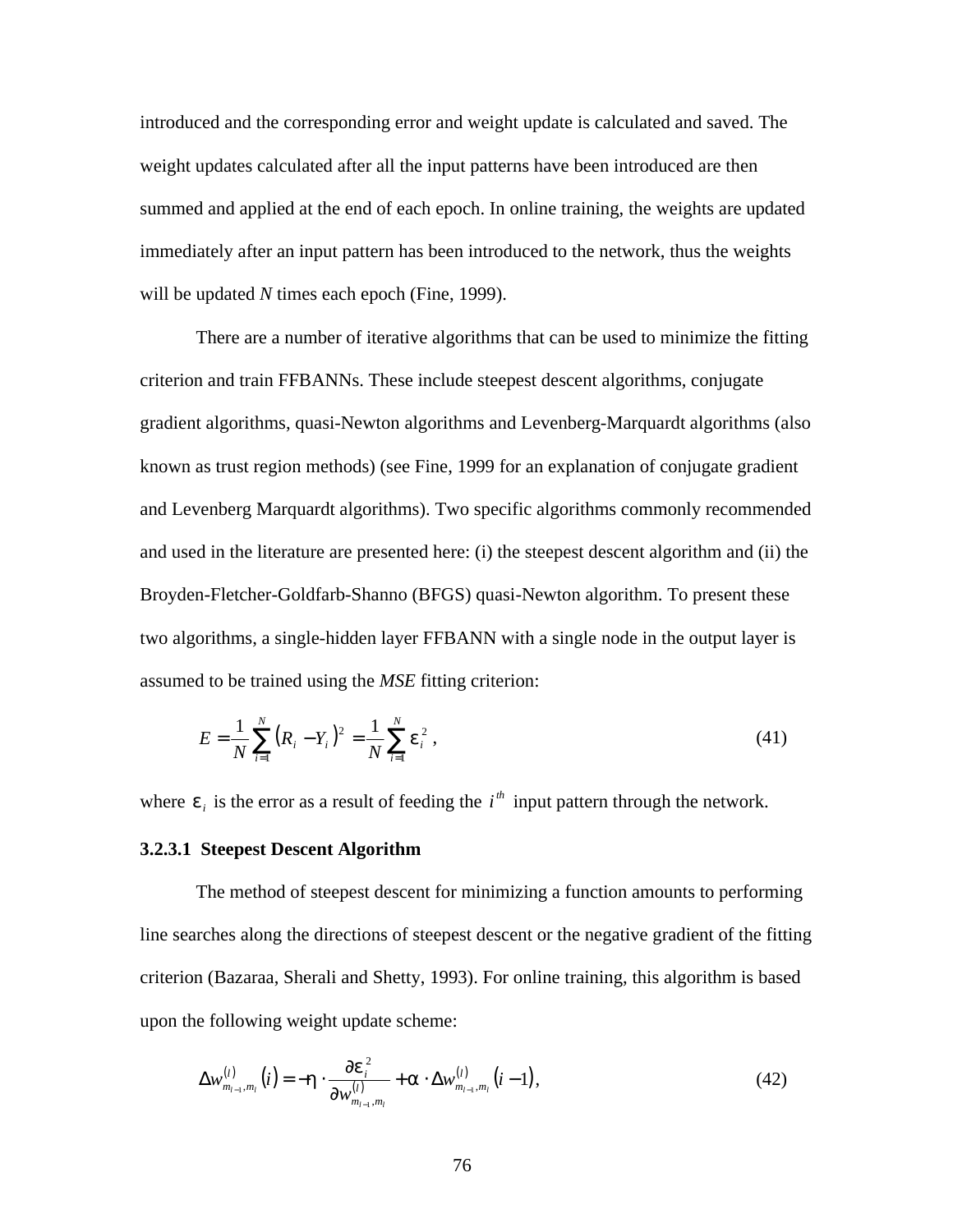where **h** is the learning rate or step size, and **a** is the rate of momentum. When  $a = 0$ , the update scheme given by equation (42) is referred to as the delta rule. Assuming training is done online and using equations (36) and (42), by the chain rule:

$$
\frac{\partial \boldsymbol{e}_i^2}{\partial w_{k,m}^{(1)}} = -2 \cdot \boldsymbol{e}_i \cdot F_2'(net) \cdot w_m^{(2)} \cdot F_1'(net_m) \cdot X_{k,i},
$$
\n(43)

$$
\frac{\partial \boldsymbol{e}_i^2}{\partial w_{0,m}^{(1)}} = -2 \cdot \boldsymbol{e}_i \cdot F_2'(net) \cdot w_m^{(2)} \cdot F_1'(net_m), \qquad (44)
$$

$$
\frac{\partial \boldsymbol{e}_i^2}{\partial w_m^{(2)}} = -2 \cdot \boldsymbol{e}_i \cdot F_2'(net) \cdot \mathbf{y}_m, \text{ and}
$$
 (45)

$$
\frac{\partial \boldsymbol{e}_i^2}{\partial w_0^{(2)}} = -2 \cdot \boldsymbol{e}_i \cdot F_2'(net), \qquad (46)
$$

where *net*<sub>m</sub> and  $y_m$  are given by equation (32) and  $net = \sum_{m=1} w_m^{(2)}$ *M m*  $net = \sum w_m^{(2)} y_m$ 1  $^{2)}_{n}y_{m}$ . If batch training is

used instead, then 
$$
\frac{\partial \mathbf{e}_i^2}{\partial w_{m_{l-1}, m_l}^{(l)}}
$$
 in equation (42) is replaced with  $\frac{\partial E}{\partial w_{m_{l-1}, m_l}^{(l)}} = \sum_{i=1}^N \frac{\partial \mathbf{e}_i^2}{\partial w_{m_{l-1}, m_l}^{(l)}}$ 

(Mehrotra, Mohan and Ranka, 1997) (see Fine, 1999 for MATLAB code for the steepest descent algorithm).

The learning rate, *h* , represents the rate at which the connection weights are updated during the training of the neural network. In an algorithmic sense, *h* is the step size taken along the direction of the negative gradient of the fitting criterion with respect to the connection weights for a given iteration in the connection weight space. The learning rate has been traditionally set by the modeler. If the learning rate is set too large, the algorithm can overshoot the minimum and diverge. On the other hand if the learning rate is too small, then the algorithm may converge, but only after a large number of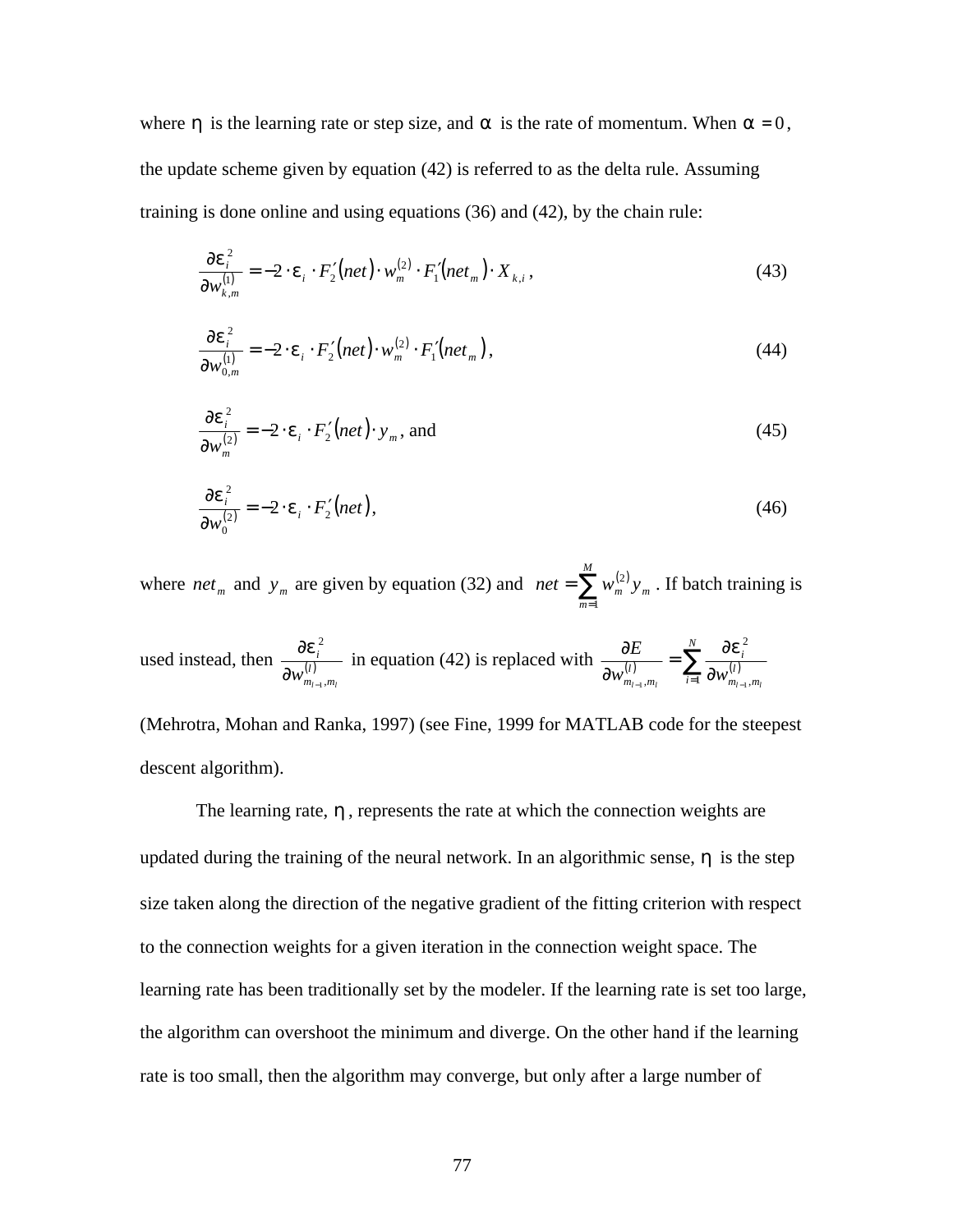epochs has been performed (Fine, 1999). To avoid such undesirable behavior, it is suggested that the learning rate be made large at the beginning of the training process and then be gradually decreased as training progresses, in order to obtain accurate final connection weight values. This process of controlling the learning rate is known as annealing (see Principe, Euliano and Lefebvre, 2000 for annealing methods). Another method is to conduct an approximate line search along the direction of the negative gradient, such as a golden-section or quadratic interpolation line search, in which the learning rate is determined directly by the algorithm itself (see Bazaraa, Sherali and Shetty, 1993; Fine, 1999).

The momentum rate,*a* , is used to speed up and stabilize the convergence of the algorithm. In a sense adding momentum to the update scheme is like applying exponential smoothing to the delta rule. The momentum rate can be set (and adjusted) by the modeler (usually between 0.5 and 0.9) or determined by the algorithm along with *h* using some type of grid search procedure (Fine, 1999; Principe, Euiliano and Lefebvre, 2000).

A disadvantage of using the steepest descent algorithm is that the algorithm tends to experience a zigzagging phenomenon as the algorithm approaches a stationary point or (local) optima. This phenomena results in the algorithm taking small steps in almost orthogonal directions toward the minimum, resulting in poor convergence. There are methods to counteract this behavior, such as Armijo's inexact line search, that can be used to deflect the gradient toward the stationary point (Bazaraa, Sherali and Shetty, 1993). Another option is to use a more advanced technique, such as the BFGS quasi-Newton algorithm.

78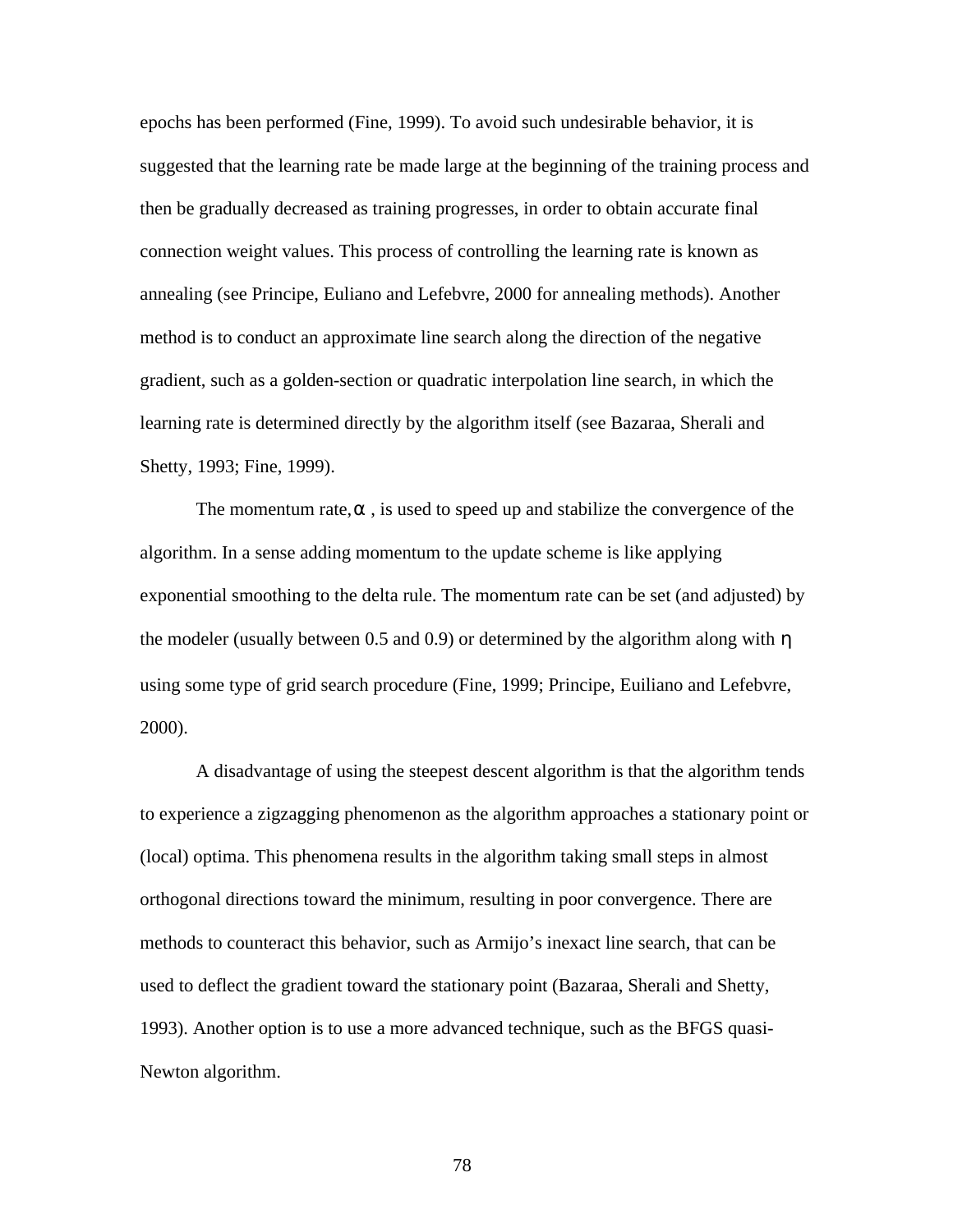#### **3.2.3.2 Broyden–Fletcher-Goldfarb-Shanno (BFGS) Quasi-Newton Algorithm**

If the fitting criterion was quadratic, then the modeler could find the weight vector that minimizes the fitting criterion in one step using Newton's method, i.e.  $w^* = w_0 - H^{-1} \nabla E$ \* =  $w_0 - H^{-1} \nabla E$ , where  $w_0$  is the initial weight vector,  $H^{-1}$  is the inverse of the Hessian of the fitting criterion with respect to the connection weights, and ∇*E* is the gradient of the fitting criterion with respect to the connection weights. Since the surface of the fitting criterion does not tend to be globally quadratic and the evaluation of the true Hessian is computationally expensive, Netwon's method is not practical. Thus, quasi-Netwon methods are adopted that approximate  $H^{-1}$  using an update scheme to track the inverse of the Hessian (Fine, 1999).

Assuming the modeler trains online, the weight update scheme for the BFGS quasi-Newton algorithm is given by:

$$
\Delta w(i) = -\mathbf{h} \cdot \mathbf{M}_i \cdot \nabla \mathbf{e}_i^2, \tag{47}
$$

where  $M_i$  is the approximation of the inverse of the Hessian of  $e_i = (R_i - Y_i)$ ,  $\nabla e_i^2$  is the gradient of  $e_i^2 = (R_i - Y_i)(R_i - Y_i)$  with respect to the weight vector and *i* refers to the  $i<sup>th</sup>$  pattern being introduced. Once a new weight vector is found using equation (47),  $M<sub>i</sub>$ is updated using the following update procedure:

$$
\mathbf{M}_{i+1} = \mathbf{M}_{i} + \frac{p_{i}p'_{i}}{p'_{i}q_{i}} \cdot \left[1 + \frac{q'_{i}\mathbf{M}_{i}q_{i}}{p'_{i}q_{i}}\right] - \frac{(\mathbf{M}_{i}q_{i}p'_{i} + p_{i}q'_{i}\mathbf{M}_{i})}{p'_{i}q_{i}},
$$
\n(48)

where  $p_i = \mathbf{h} \cdot \mathbf{M}_i \cdot \nabla \mathbf{e}_i^2$  and  $q_i = \nabla \mathbf{e}_{i+1}^2 - \nabla \mathbf{e}_i^2$ . It should be noted that equation (48) arises due to the relationship that  $q_i = H_i p_i$  (see Fine, 1999). If batch training is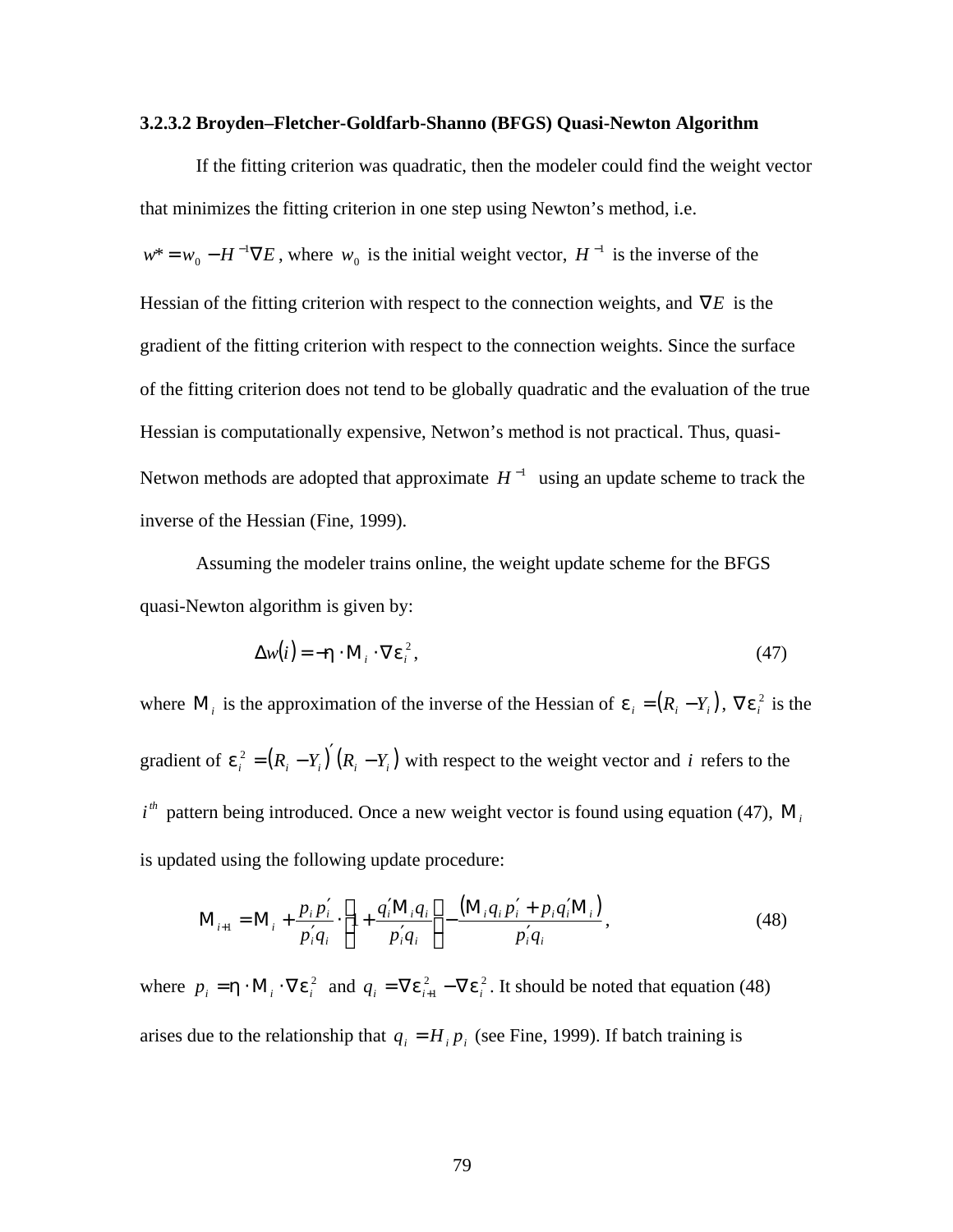performed, then  $M_i$  and  $\nabla e_i^2$  in equation (47) are replaced with  $M = \sum_{i=1}^{N} M_i$ *N i i* 1 and

 $\nabla E = \sum_{i=1}^n \nabla$ *N i*  $E = \sum \nabla e_i^2$ 1  $e_i^2$  respectively. The update scheme for  $M_i$  is performed for each input

pattern and summed to get Μ .

The learning rate in quasi-Newton methods is determined using an approximate line search, since the convergence properties of these types of algorithms depends on the line search procedures used (see Bazaraa, Sherali and Shetty, 1993 and Fine, 1999 for a further discussion). Thus, the determination of *h* is no longer an issue for the modeler. Furthermore, no momentum rate is used since the information about the gradient from the previous iteration is captured byΜ*<sup>i</sup>* . This algorithm is based upon a second-order Taylor Series approximation of the fitting criterion, which incorporates changes in the gradient of the fitting criterion with respect to the weight vector via the approximation of the Hessian matrix.

Fletcher (1987) notes that the BFGS quasi-Newton algorithm enjoys superlinear convergence for general functions, which includes non-quadratic functions. Thus, asymptotically, the BFGS quasi-Newton algorithm should converge more rapidly than the steepest descent algorithm (Fine, 1999; Fletcher, 1987).

### **3.2.3.3 Additional Issues Concerning Training**

The successful use of both of the algorithms presented in the previous two subsections, as well as the others mentioned previously all depend on a number of issues that need to be decided prior to training the network. These issues include (i) initialization of the algorithm, (ii) choice of the training data set, and (iii) choice of stopping rule(s), which concerns a primary issue known as generalization.

80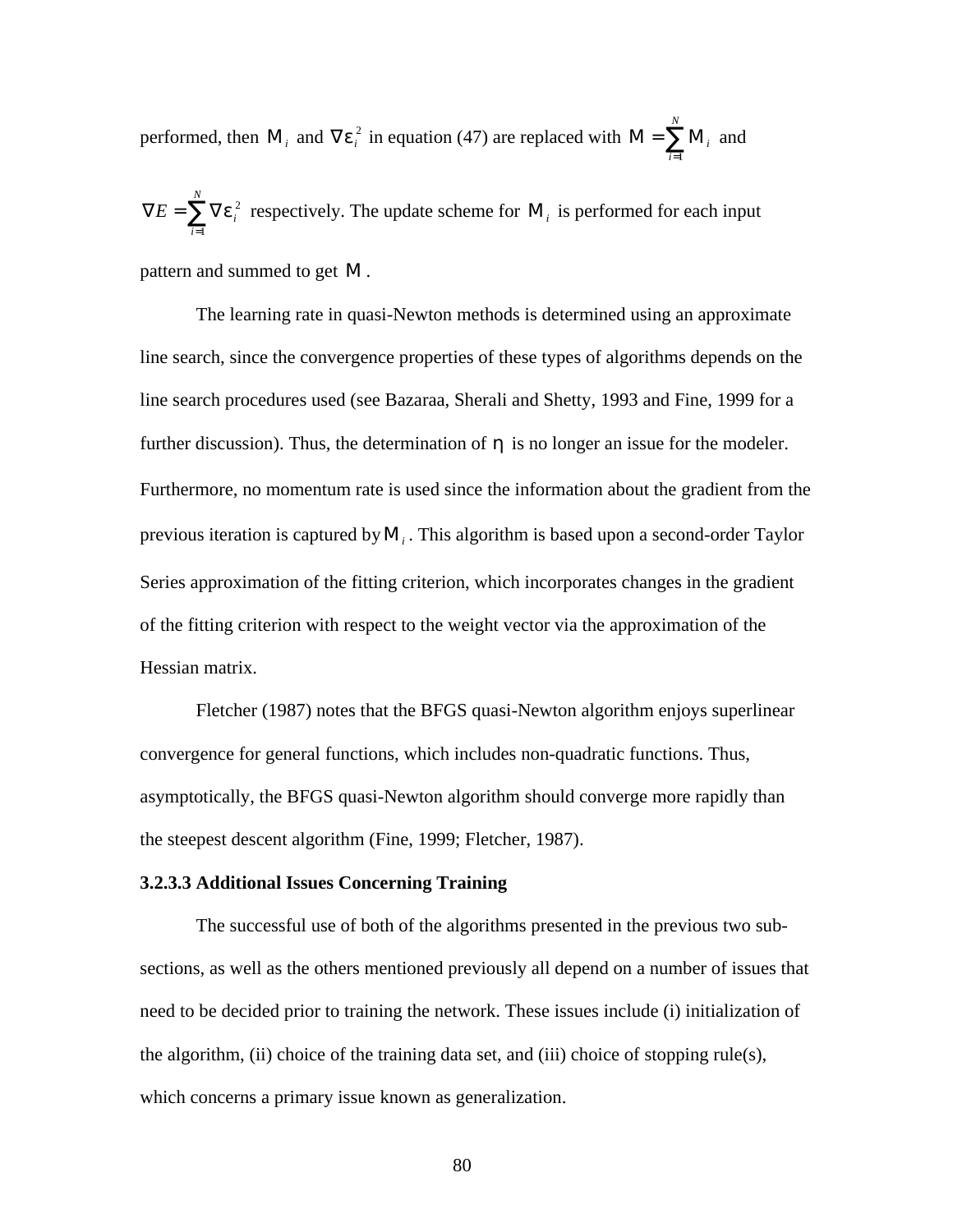The initialization of the algorithm requires choosing the starting values for the connection weights and preparing the training data set. The initial starting value for the weights is usually chosen by randomly generating the weight values using a uniform random number generator for a suitable interval  $[a, b]$  on the real line. The choice of initial weight values can affect whether the algorithm converges to a global or local minimum of the fitting criterion during training. Too small or too large initial weight values can result in longer training times. It is recommended that several initial vectors of starting values be used to train the neural network, and then the network with the minimum error be chosen as the best fit (Fausett, 1994; Fine, 1999). If the hyperbolic tangent activation function is used in the first hidden layer of a neural network, then the modeler can use a weight initialization procedure developed by Nguyen and Widrow. This procedure chooses weight values so that the hidden nodes in the network will be able to learn the input-output mapping more readily, thus decreasing the time it takes to train the network (see Fausett, 1999).

The data set used to train a neural network should be constructed so that it is representative of the population it is purporting to describe. This choice ensures that the training of the neural network is optimal, in the sense that the neural network will properly learn to distinguish between the different classes of objects of interest to the researcher. Furthermore, the training data should be appropriately scaled to the range  $[a,b]$  of the activation functions used in the hidden layer(s) of the neural network, in

81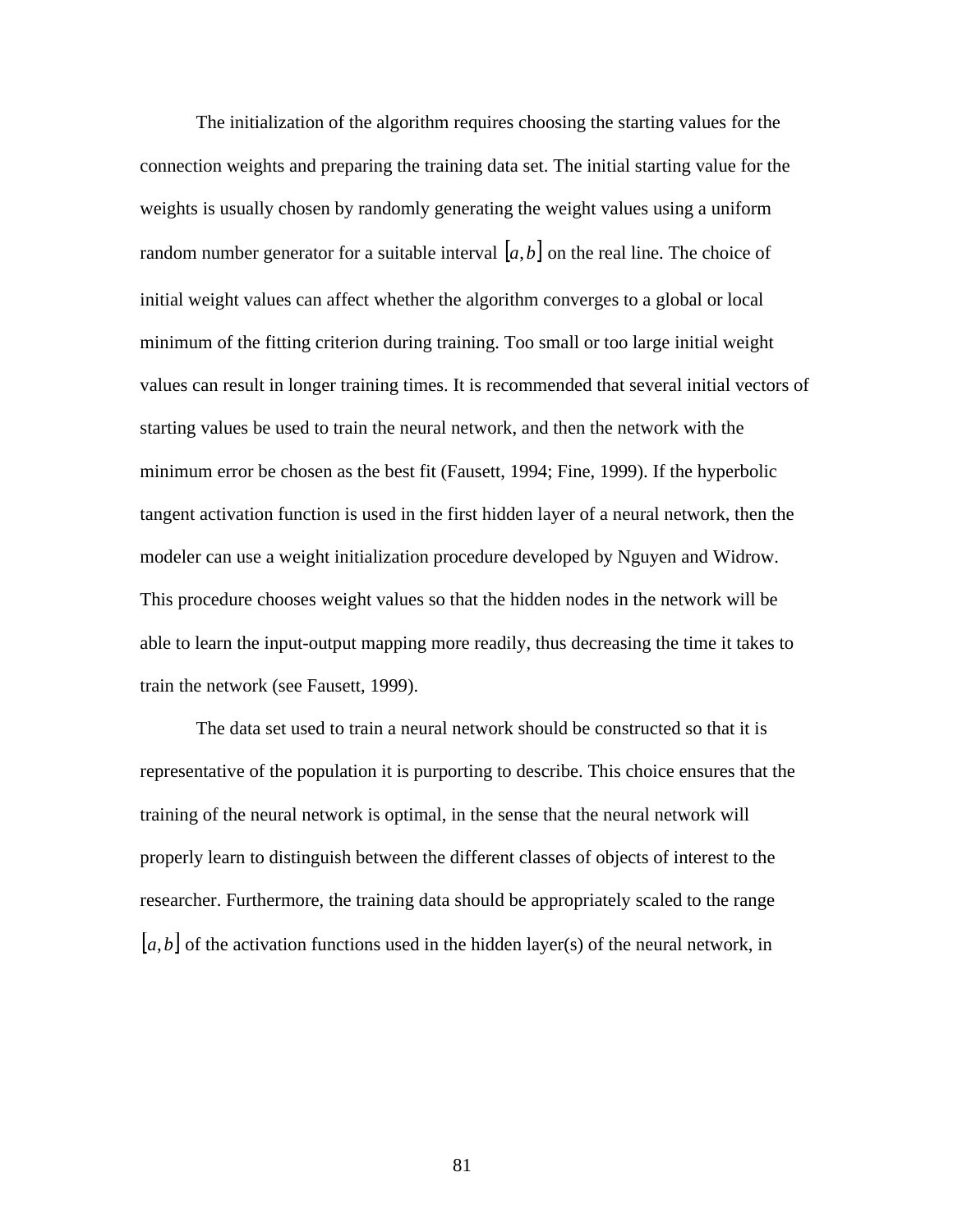order to avoid the time it takes the algorithm to scale the data to achieve the correct output scale. (Fine, 1999). $^{27}$ 

The stopping rule(s) used to terminate training (the search for a global (or local) minimum) vary depending upon the objective of the modeler. Four common stopping rules used are: for epoch  $j \in T$ 

- (S1)  $\|w(j+1) w(j)\| < e$  for  $e > 0$  but small,
- (S2)  $\|\nabla E(j)\| < e$  for  $e > 0$  but small,

1

- (S3)  $E \le E_{\text{min}}$ , a pre-specified lower bound for the training error, or
- $(S4)$  *j* > *MAX*, where *MAX* is the maximum number of epochs that the algorithm is allowed to perform.

The training rule given by  $(S4)$  is usually used in combination with  $(S1)$ ,  $(S2)$ , or  $(S3)$ , and any of the four can be used in combination with each other. The rule given by (S3) is probably the least desirable due to the fact that a reasonable lower bound for the training error can be difficult to determine. The stopping rule (S1) can be used to replace (S2), since they both imply that the gradient is close to (within a small *e* -neighborhood of) a local (or global) optimum, but empirically a large number of epochs are usually required for either rule to be effective (Fine, 1999).

A key issue during training is the question of how well the network performs in classifying input patterns that were not used to train the network or generalization. This issue arises due to the fear that the network will be overtrained or overfitted. Fine (1999) states that over-fitting is

 $27$  If the data varies by different orders of magnitude, then the training algorithm will first adjust the connection weights between the input and first hidden layer so that the magnitudes of the input variables are of the same scale.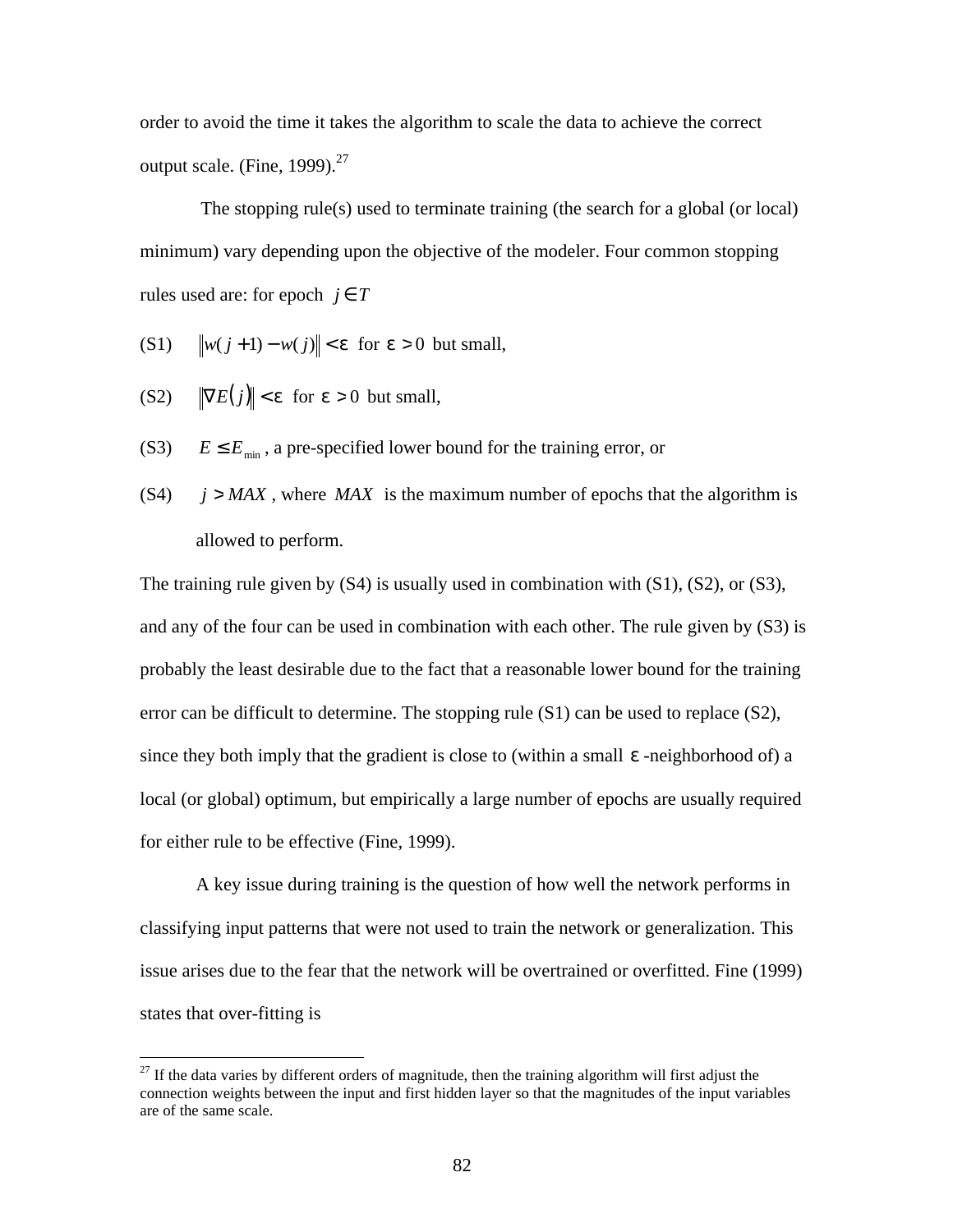"*a condition in which the network overfits the training set and fails to generalize well. One explanation for the failure of generalization when overtraining occurs is that overtraining renders accessible the more complex members of the excessively flexible family of neural networks being deployed. Hence, we may end up fitting the data with a more complex function than the true relationship (e.g. a higher degree polynomial can fit the same points as a lower degree polynomial). A more common explanation observes that the target variables often contain noise as well as signal – there is usually only a stochastic relationship between feature vectors x and target t, with repetitions of the same feature vector often corresponding to different target values. Fitting too closely to the training set means fitting to the noise as well and thereby doing less well on new inputs that will have noise independent of that found in the training set.* (p. 155)."

Thus, underfitting can be desirable in the sense that the model is capturing only the systematic information in the observed data (e.g.  $E(R_i | X_i = x_i)$ ) and not nonsystematic noise.

To avoid overfitting a network, a validation data set that is independent of the training data set is constructed or set aside from the original sample (Principe, Euliano and Lefebvre, 2000). The validation data set is then used in conjunction with a stopping rule based on an out-of-sample performance criterion. Two such criteria proposed in the literature are:

- (S5)  $E_{\text{val}}(j) \leq E_{\text{val}}(j+1) \leq ... \leq E_{\text{val}}(j+\nu)$  for some  $\nu = 1, 2, ...$  chosen by the modeler, where  $E_{val}(j)$  is the value of the fitting criterion at the  $j<sup>th</sup>$  epoch evaluated using the validation data set; or
- (S6)  $PR(j) \leq PR(j+1) \leq ... \leq PR(j+v)$  for some  $v = 1,2,...$  chosen by the modeler,

where 
$$
PR = \frac{1}{N} \sum_{i=1}^{N} \mathbf{1}(R_i - Y_i = 0)
$$
 and  $\mathbf{1}(R_i - Y_i = 0)$  is an indicator function that

equals 1 when the output of the neural network is equal to the output target and 0 otherwise.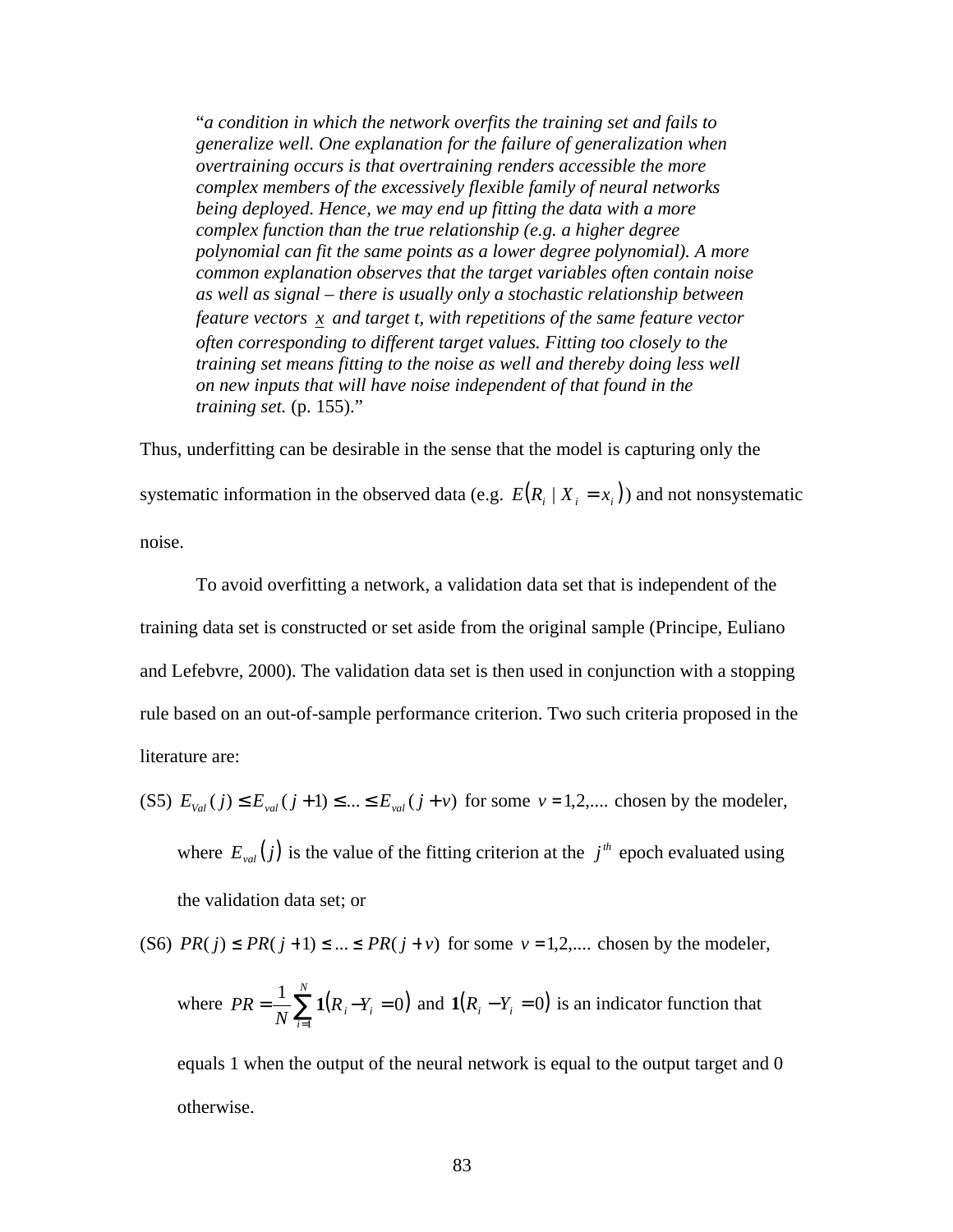Both rules terminate training after a particular criterion fails to be improved upon after *v* epochs. Rule (S5) states that training should be terminated when the mean square error of the fitting criterion evaluated using the validation data set does not decrease after *v* epochs, while rule (S6) states that training should be terminated when the number of input patterns correctly specified begins to decrease after *v* epochs (Fine, 1999; Kastens and Featherstone, 1996). Using stopping rules (S5) and (S6) will result in estimating the connection weights less precisely and thereby not iterating to a convergent solution for the training set. Such a situation is desirable if the modeler wants to achieve better generalization and avoid overfitting (Kastens and Featherstone, 1996).

Principe, Euliano and Lefebvre (2000) present another approach to generalization known as regularization that does not require the use of a validation data set, but instead introduces a penalty into the fitting criterion. Based on the work by Tikhonov and Arsenin (1977), regularization tries to control the complexity of the neural network being constructed by introducing a priori information to help stabilize the problem by imposing limits on the variability of the solution. Such information is usually introduced by adding terms proportional to  $H$ , the Hessian of the fitting criterion with respect to the connection weights. One example of such a penalty is:

$$
E_R = E + \mathbf{I} \sum_{w_j \in w} w_j^2, \qquad (49)
$$

where *l* is a regularization constant chosen experimentally by the modeler (Mehrotra, Mohan and Ranka, 1997; Principe, Euliano and Lefebvre, 2000). Regularization has the effect of smoothing out the fitting criterion, so that it is easier for the training algorithm to converge to a global (or local) minimum (Demuth and Beale, 2001).

# **3.3 A Statistical Perspective of Neural Networks as Dichotomous Choice Models**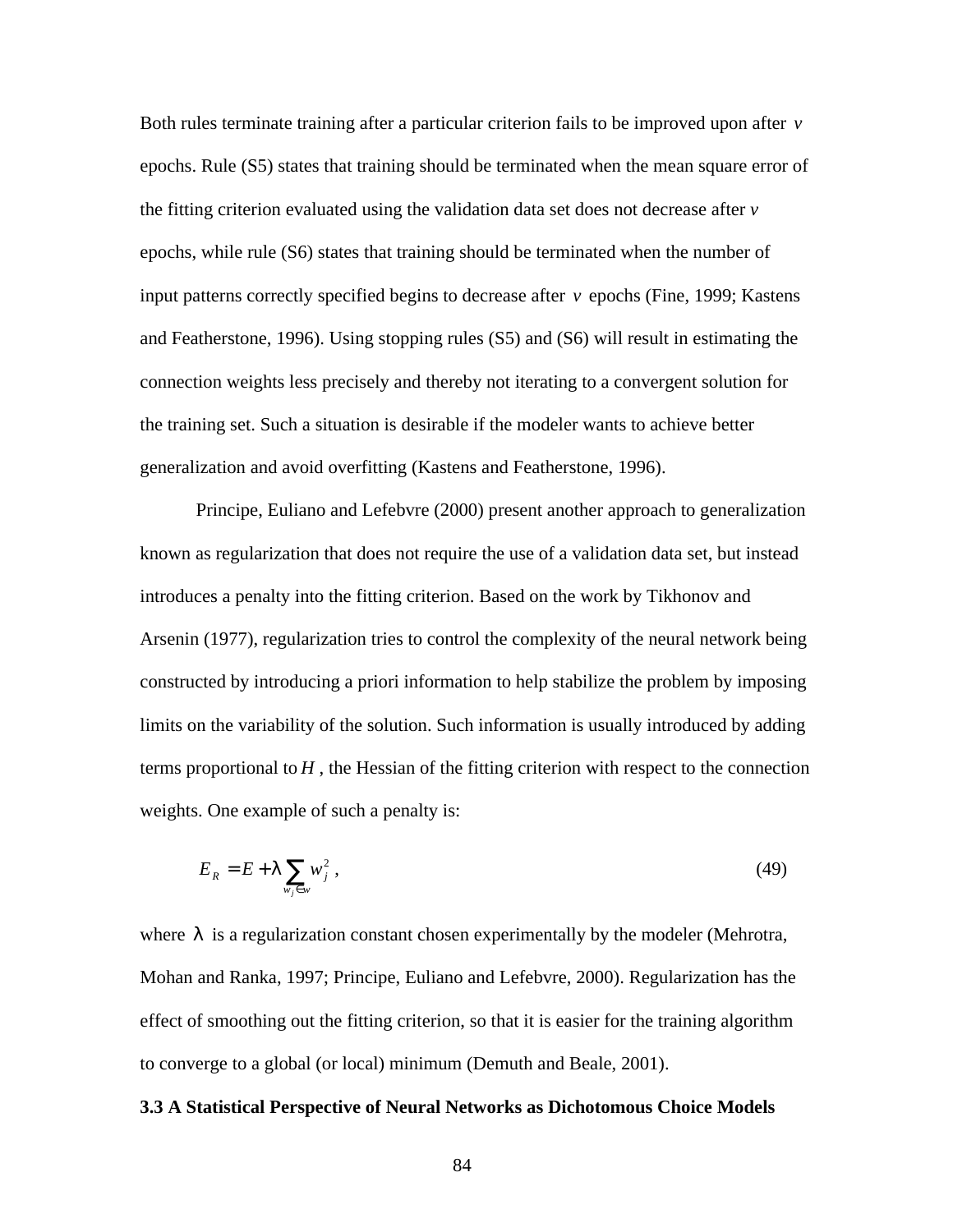FFBANNs provide an alternative specification to the more traditional logit and probit specifications for dichotomous choice contingent valuation models. Given that FFBANNs can be viewed as universal approximators, under certain conditions they provide a flexible functional form for modeling dichotomous choice data. The focus in this section of the paper is to expand on that point from a statistical perspective. The proceeding subsections begin this venture by examining the link between FFBANNs and the logit and probit models.

# **3.3.1 The Link between the Binary Logit and Probit Models and FFBANNs**

The conditional Bernoulli distribution (under certain conditions) gives rise to the statistical generating mechanism (or regression function) given by equation (21) in section 2.2. The traditional logit and probit specifications are represented using equation (21) by letting  $E(R_i | X_i = x_i) = F(a_0 + a'g(x_i))$ , where *a* is a (*J*×1) vector of coefficients,  $g(x_i)$  is a  $(J \times 1)$  vector of suitable transformations of the  $(K \times 1)$  vector  $x_i$ , and *F* is the logistic cdf in case of the logit model and the standard normal cdf in the case of the probit model. If the researcher is concerned about potential functional form misspecifications of equation (21), then the modeler may wish to approximate  $E(R_i | X_i = x_i)$ . By viewing a FFBANN as an approximation (a flexible functional form) to  $E(R_i | X_i = x_i)$ , gives rise to an alternative statistical model to the traditional logit and probit specifications. For a single-hidden layer FFBANN the regression function would take the following functional form (with bias):

$$
R_i = F_2 \left( w_0^{(2)} + \sum_{m=1}^{M} w_m^{(2)} \cdot F_1 \left( w_{0,m}^{(1)} + \sum_{k=1}^{K} w_{k,m}^{(1)} \cdot x_{k,i} \right) \right) + u_i, \qquad (50)
$$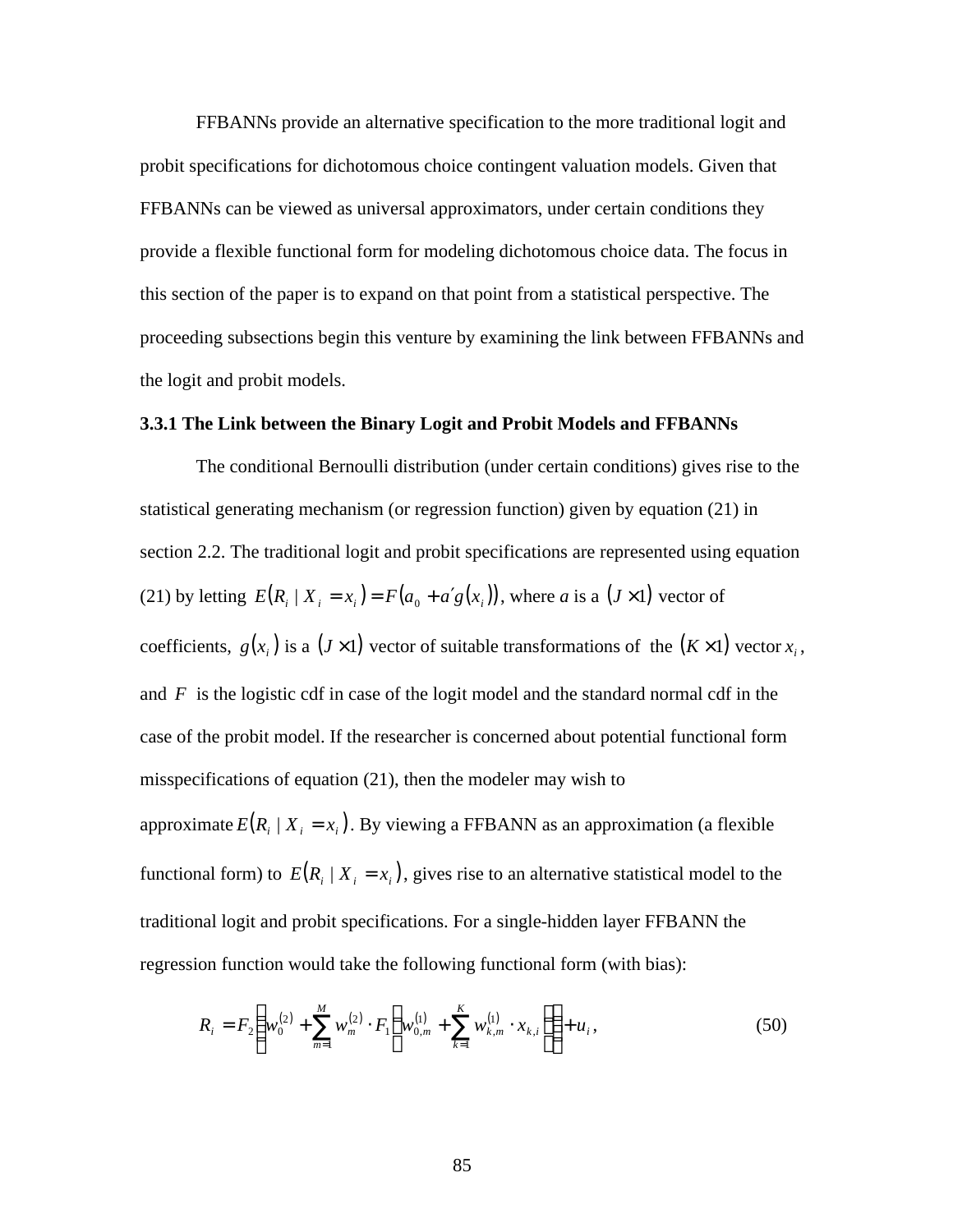where  $u_i = \text{bin}(1,0)$  with variance  $p_i(1-p_i)$ . A FFBANN with two or more hidden layers could also be used in place of the single-hidden layer FFBANN in equation (49). In general, such a model would be represented as (with bias):

$$
R_{i} = F_{L} \left( w_{0,m_{L}}^{(L)} + \sum_{m_{L-1}=1}^{M_{L-1}} w_{m_{L-1},m_{L}}^{(L)} \cdot F_{L-1} \left( w_{0,m_{L-1}}^{(L-1)} + \sum_{m_{L-2}=1}^{M_{L-2}} w_{m_{L-2},m_{L-1}}^{(L-1)} \cdot F_{L-2} \left( \cdots F_{1} \left( w_{0,m_{1}}^{(1)} + \sum_{k=1}^{K} w_{k,m_{1}}^{(1)} \cdot x_{k} \right) \cdots \right) \right) \right) + u_{i}, (51)
$$
\nwhere  $u_{i} = \text{bin}(1,0)$  with variance  $p_{i} (1-p_{i})$  and there are  $l = 0,1,2,...L$  layers to the network.

By eliminating the hidden layer in equation (50), replacing the inputs with  $g_j(x_i)$ for  $j = 1,...,J$ , where  $g_j(.)$ , is a suitable transformation of the elements of  $x_i$  (e.g.  $x_{k,i}$  and  $x_{k,i}x_{j,i}$  for  $k = 1,...,K$  and  $j = 1,...,K$ ), and making  $F_2$  (.) the logistic or standard normal cdf, the traditional logit and probit models can be obtained. Furthermore, any other parametric specification using a CDF can be represented in the same manner, by replacing the activation function,  $F_2(.)$ , at the output node of the FFBANN with another appropriate cdf (see section 2.2). It should be noted that the traditional logit and probit specifications are not nested in equations (50) or (51).

The above discussion is enlightening since it provides the basis for viewing a FFBANN as a proper statistical model. Furthermore, such a viewing angle provides the needed basis for using a FFBANN for statistical inference, but with the caveat that any such inference will tend to be less reliable than using a properly specified parametric model. These topics are discussed further in the following sub-sections.

# **3.3.2 FFBANNs as a flexible functional form for**  $E(R_i | X_i = x_i)$

 Recall, that the interest in using FFBANNs lies in its ability to approximate square integrable real valued measurable functions, in particular  $E(R_i | X_i = x_i)$ . Since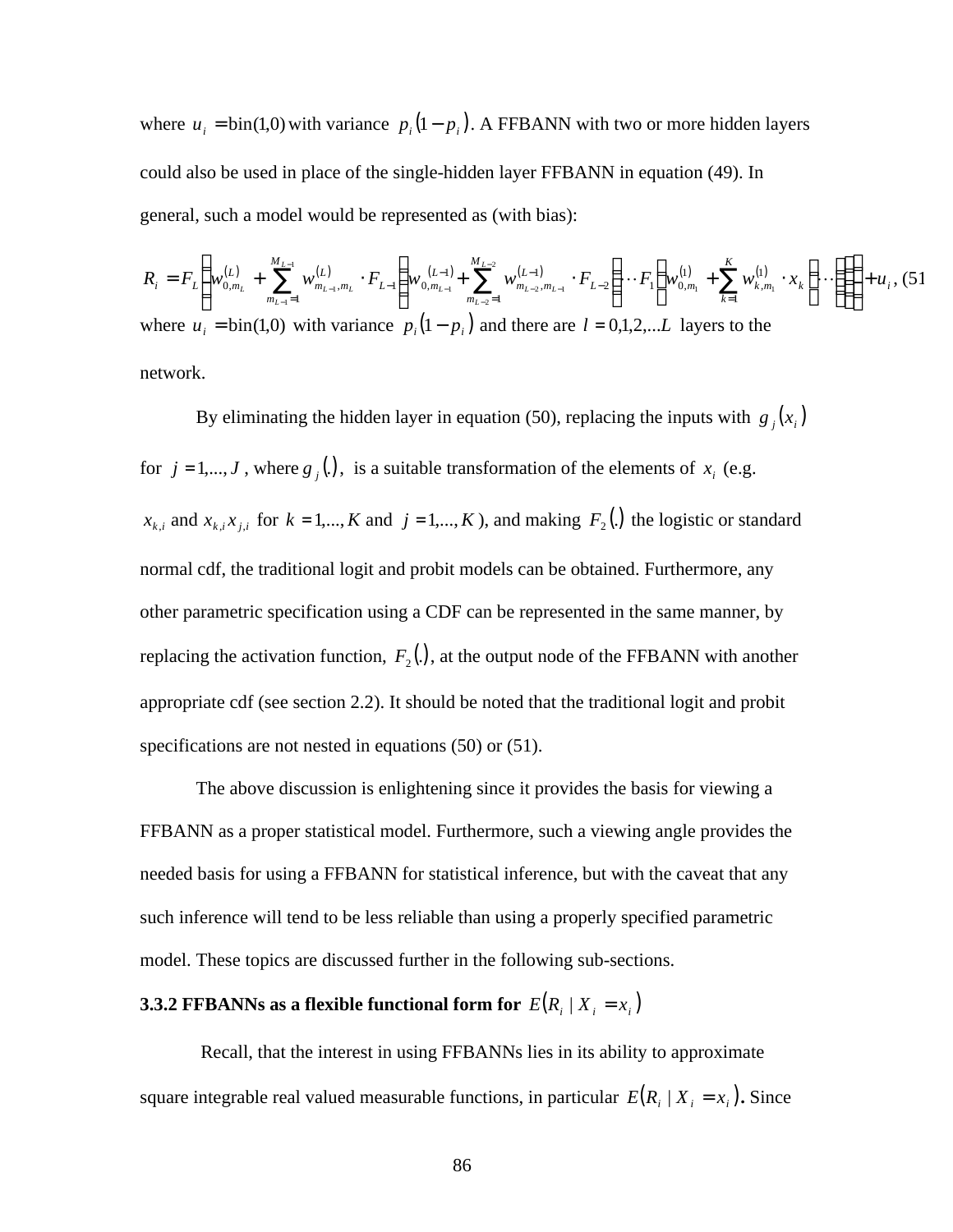$E(R |Z|^2)$  <  $\infty$ , *R* is square integrable and is a member of  $L_2(\mathsf{X}, \mathbf{m})$ , the set of all square integrable real-valued functions (with range X) with respect to a finite nonnegative measure **n**, which is absolutely continuous with respect to Lebesque measure (or counting measure in the case of a discrete random variable). Assuming that  $E(|X_k|^2) < \infty$ for  $k = 1,..., K$ , then  $X = (X_1,..., X_K) \in L_2(\mathsf{X}, \mathbf{m})$  and is treated as a random vector or set of random variables. <sup>28</sup> Furthermore, it should be noted that any Borel function of the elements of *X* (e.g.  $g_j(X)$ ) is a member of  $L_2(X, m)$  as well. Thus, by the classical projection theorem,  $E(R | X = x)$  is also a member of  $L_2(X, m)$ . In this sense  $E(R | X = x)$  is the projection of *R* onto the subspace spanned by *X* (and/or the Borel functions of *X* ) (Luenberger, 1969; Small and McLeish, 1994). This result implies that a FFBANN can be used to approximate  $E(R_i | X_i = x_i)$  in  $L_2(X, m)$  space (see section 3.1). Leshno et. al. (1993) states that if *m* is given as above, X is compact, then the set of all single-hidden layer feed-forward neural networks with linear activation function in the output node is dense in  $L_2(\mathsf{X}, \mathbf{m})$  with respect to the  $L_2$  metric, as long as the activation functions in the hidden layer are not almost everywhere polynomials, locally bounded, and are discontinuous only on a set of measure zero (which includes sigmoidal activation functions) (see Fine, 1999 as well). Ripley (1994) noted that this can be extended to a single-hidden layer FFBANN with a logistic activation function (or

<sup>28</sup> First, note that if *m* is absolutely continuous with respect to Lebesque measure, then it implies that *m* has a density function by the Radon-Nikodym Theorem (Billingsley, 1995). Second, note that  $R_i$  can be represented by a vector of zeros and ones even when  $R_i$  takes on more than one value, i.e. for  $j = 1,2,3,4$ ,  $R_i = (R_{i,1}, R_{i,2}, R_{i,3}, R_{i,4})$ , and when the event of interest corresponds to class 3 say,  $R_{i,3} = 1$  and the rest zeros, so that  $R_i = (0,0,0,1)$ . Thus, one can view the range of *R* as being Y, which is a subset of X. The subscript *i* is removed to emphasize that  $R_i$  and  $X_i$  are random variables and thus measurable functions.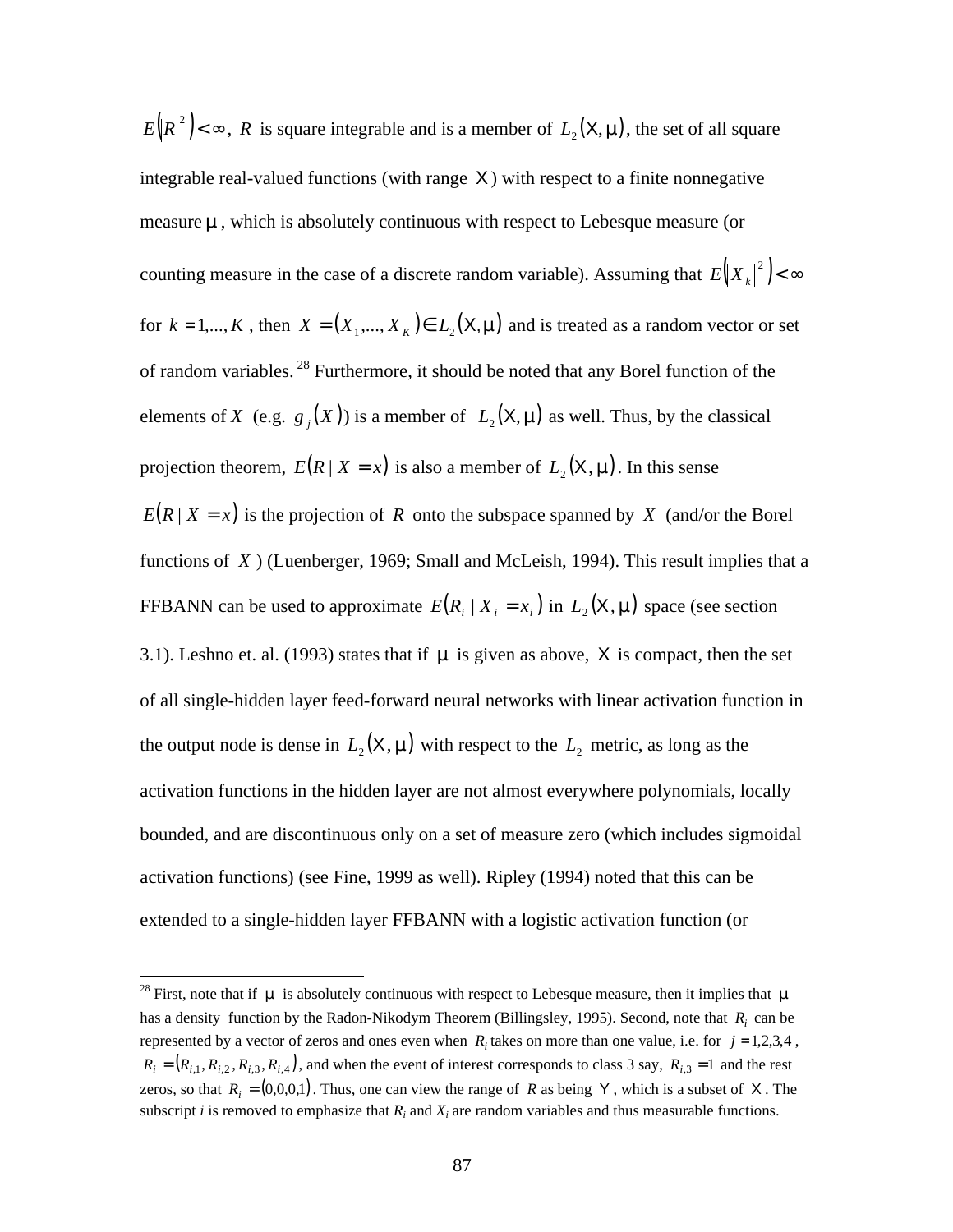potentially any other appropriate cdf) in the output layer as long as the values taken by the network are bounded away from 0 and 1. The essence of this discussion is that a (single-layer) FFBANN can act as a flexible functional form for  $E(R_i | X_i = x_i)$ .

Kuan and White (1994) point out that another "issue of both theoretical and practical importance is the "degree of approximation problem": how rapidly does the approximation to an arbitrary function improve as the number of hidden units [or layers] increases (p. 10)?"<sup>29</sup> Barron (1991) partially answers this question by considering singlehidden layer FFBANNs with a linear activation function in the output layer and continuously differentiable sigmoid activation functions at each hidden node in the hidden layer. He states that the degree of approximation by a single-hidden layer FFBANN with the above properties, based upon the  $L_2$  norm is  $O(1/q^{1/2})$  when the function being approximated "belongs to a certain class of smooth functions satisfying a summability condition on its Fourier transform (Kuan and White (1994), p. 10)."

A guideline used in the neural network literature for constructing neural networks is that "*any learning machine should be sufficiently large to solve the problem, but not larger* (Principe, Euliano and Lefebvre, 2000; p. 208).<sup>30</sup> In this sense, the neural network should be large enough to provide a good approximation, but not so large that it results in overfitting to the training data set.

Given that a FFBANN represents a flexible functional form, how should we view these FFBANN approximations to  $E(R_i | X_i = x_i)$ ? First consider a single-hidden layer FFBANN with a single output node with logistic activation function. In this case the regression function given by equation (50) becomes:

 $^{29}$  The prose in square brackets was added by the author for further clarification.

<sup>&</sup>lt;sup>30</sup> This principle is based upon the principle of Occam's Razor.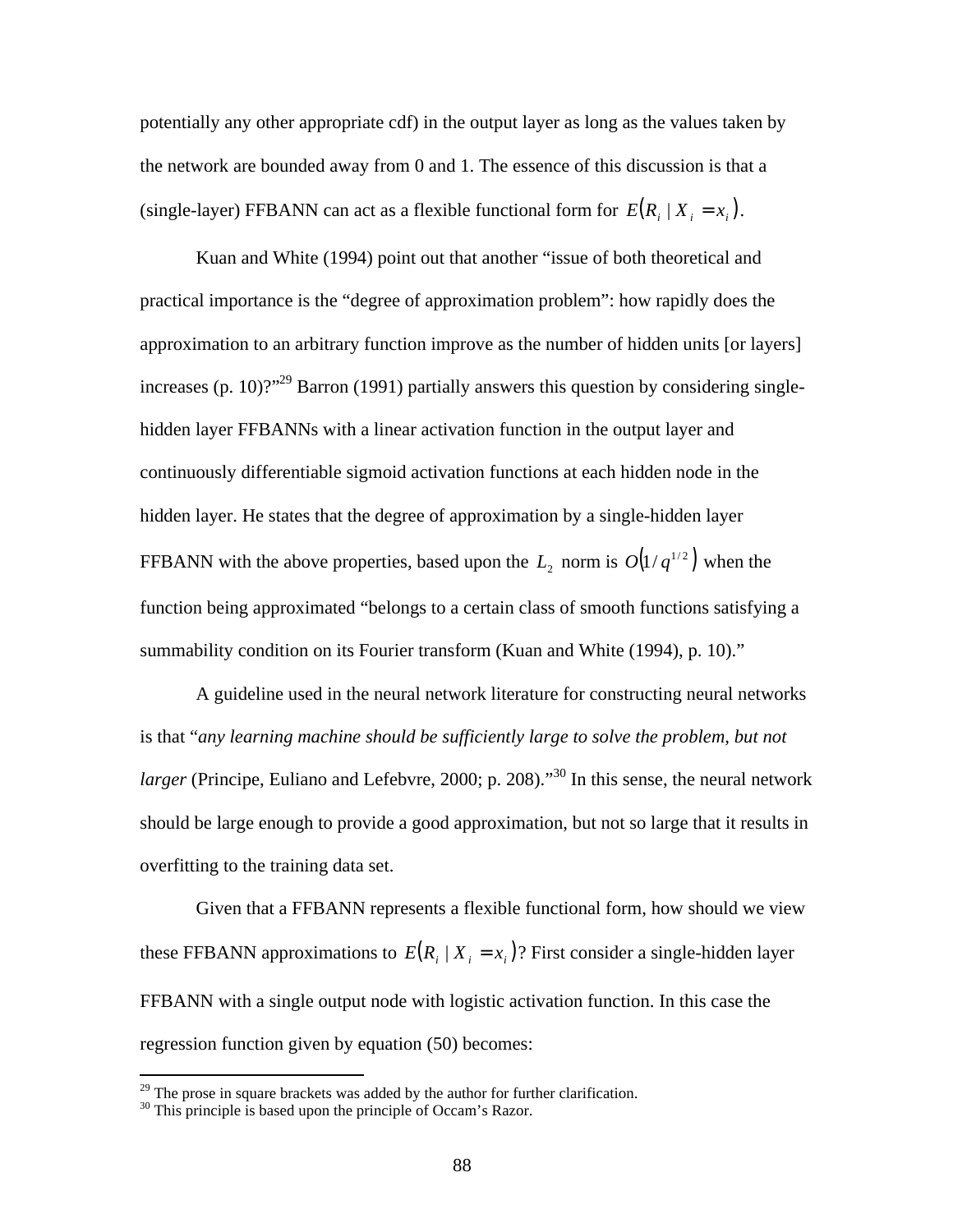$$
R_{i} = \left[1 + \exp\left\{-\left[w_{0}^{(2)} + \sum_{m=1}^{M} w_{m}^{(2)} \cdot F_{1}\left(w_{0,m}^{(1)} + \sum_{k=1}^{K} w_{k,m}^{(1)} \cdot x_{k,i}\right)\right]\right\}\right] + u_{i}.
$$
 (52)

In this case,  $h(x_i; \mathbf{q}) = w_0^{(2)} + \sum_{m=1} w_m^{(2)} \cdot F_1 \left[ w_{0,m}^{(1)} + \sum_{k=1} w_{k,m}^{(1)} \cdot x_{k,i} \right]$  $\bigg)$  $\left(w_{0,m}^{(1)}+\sum_{k=1}^{K}w_{k,m}^{(1)}\cdot x_{k,i}\right)$ l  $= w_0^{(2)} + \sum_{m}^{M} w_m^{(2)} \cdot F_1 \left( w_{0,m}^{(1)} + \sum_{m}^{K} w_{k,m}^{(1)} \right)$ *M m K k*  $h(x_i; q) = w_0^{(2)} + \sum w_m^{(2)} \cdot F_1 \vert w_{0,m}^{(1)} + \sum w_{k,m}^{(1)} \cdot x_{k,i}$  $k=1$ , 1 , 1  $1 \mid W_0$ 2),  $\sum$ , ...(2) ;  $q$ ) =  $w_0^{(2)}$  +  $\sum w_m^{(2)} \cdot F_1$  |  $w_{0,m}^{(1)}$  +  $\sum w_{k,m}^{(1)} \cdot x_{k,i}$  | is a single-hidden layer

FFBANN with a single output node with linear activation function. According to White, Hornik and Stinchcombe (1992) such a network can approximate any continuous function uniformly. Thus, one could interpret equation (52) as a semi-nonparametric model. The transformation function in this case is assumed to be logistic at the outset, while the index function is approximated by using a single-hidden layer FFBANN with a single output node with linear activation function. This interpretation could be extended to any other specification of  $F_2(.)$  as long as it has the properties of a cdf. The interpretation of a two-hidden-layer FFBANN could be interpreted in the same manner, but could also be seen as approximating both the transformation and index functions simultaneously (see section 2.2).

# **3.3.3 Choice of Fitting Criterion and Model Estimation**

When training (estimating) a FFBANN the modeler has a choice of different fitting criteria. The two most commonly used are the *MSE* fitting criterion:

$$
E(.) = \frac{1}{N} \sum_{i=1}^{N} \|R_i - Y_i\|^2,
$$

and the Kullback-Leibler fitting criterion:

$$
E(.) = \sum_{i=1}^{N} \sum_{l=1}^{L} \left[ R_{l,i} \cdot \log \left( \frac{R_{l,i}}{Y_{l,i}} \right) + (1 - R_{l,i}) \cdot \log \left( \frac{1 - R_{l,i}}{1 - Y_{i,i}} \right) \right].
$$

 Estimating the parameters of the FFBANN using the *MSE* fitting criterion amounts to performing the method of nonlinear least squares. If the Kullback-Leibler fitting criterion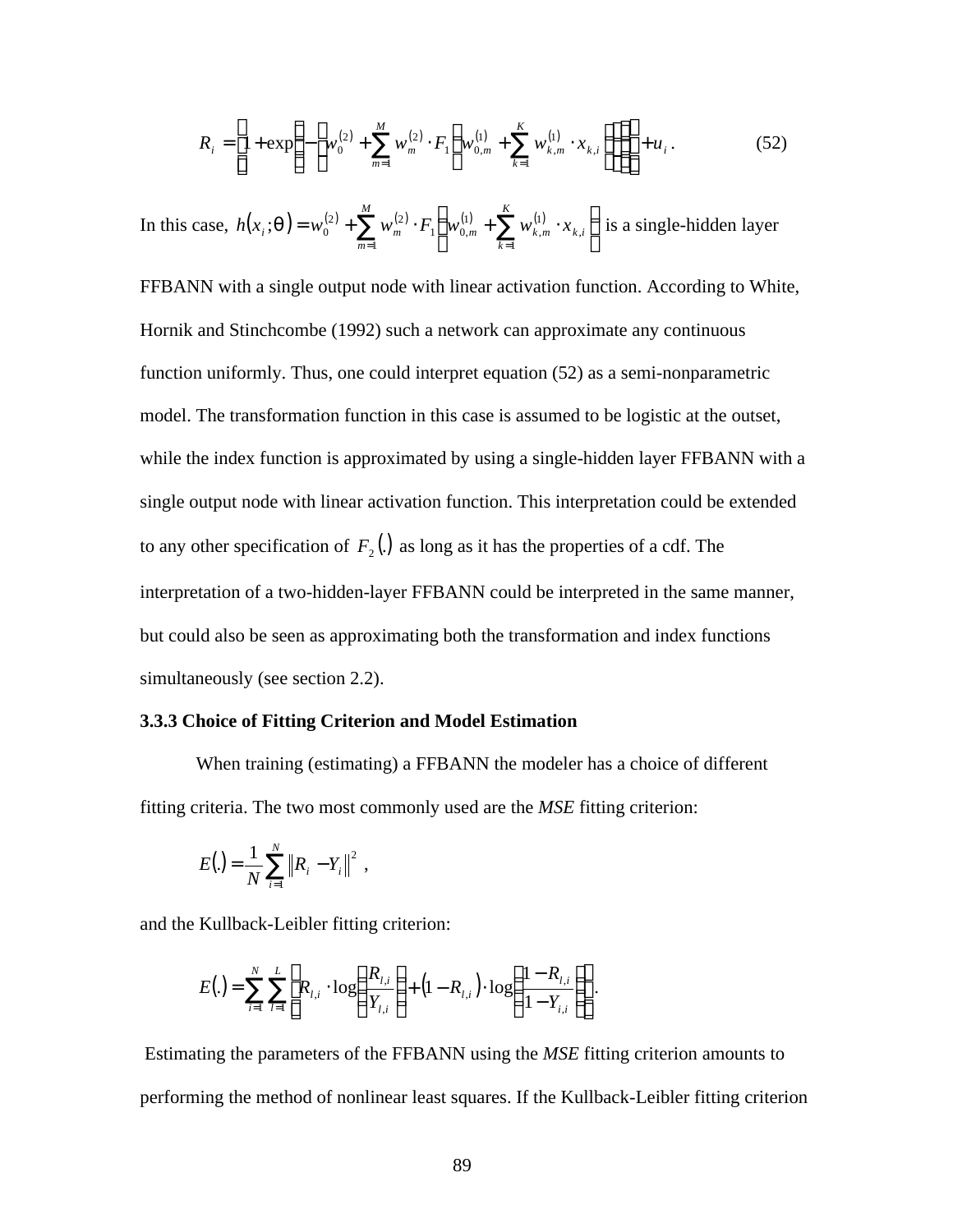is used instead, then the parameters are essentially being estimated via the method of maximum likelihood. Thus, the choice of fitting criterion has direct implications for the statistical properties of the parameters of interest in the model, the connection weights.

# **3.3.3.1** *MSE* **Fitting Criterion**

Minimizing the *MSE* fitting criterion to estimate the parameters (connection weights) of a FFBANN, while viewing the FFBANN as an approximation to  $E(R_i | X_i = x_i)$ , is a nonlinear least squares (NLS) problem of the general form, i.e,

$$
\min_{\mathbf{q}\in\Theta} N^{-1} \sum_{i=1}^{N} [R_i - f(X_i; \mathbf{q})]^2 ,
$$
\n(53)

where *q* is a vector of parameters and Θ the parameter space (Kuan and White, 1994). The solution to problem (53), with  $f(X_i; \mathbf{q})$  representing a (single-hidden layer) FFBANN approximation to  $E(R_i | X_i = x_i)$  gives rise to the NLS estimator:

$$
\hat{\boldsymbol{q}}_N = \underset{\boldsymbol{q} \in \Theta}{\arg\min} \Bigg[ E_n(\boldsymbol{q}) = N^{-1} \sum_{i=1}^N \big[R_i - f(X_i; \boldsymbol{q})\big]^2 \Bigg],\tag{54}
$$

where  $\mathbf{q} \equiv (w_{01}^{(1)},...,w_{0K}^{(1)},w_{11}^{(1)},...,w_{k,m}^{(1)},...,w_{K,M}^{(1)},w_0^{(2)},...,w_m^{(2)},...,w_M^{(2)}) \in \Theta$ 0 (1) , (1) , (1) 1,1 (1) 0, (1)  $\mathbf{q} \equiv (w_{0,1}^{(1)},...,w_{0,K}^{(1)},w_{1,1}^{(1)},...,w_{k,m}^{(1)},...,w_{K,M}^{(1)},w_0^{(2)},...,w_m^{(2)},...,w_M^{(2)}) \in \Theta$ . The estimator  $\hat{\mathbf{q}}_N$ is generally consistent and is distributed asymptotically normal, allowing for asymptotic inference (White, 1989).

White (1989) establishes consistency for a single-hidden layer FFBANN of the form discussed in this paper, under the assumptions that: (i) the data set  $\{Z_i = (R_i, X_i)\}_{i=1}^N$ represent a sequence of IID real-valued and bounded random vectors, and (ii)  $\hat{\boldsymbol{q}}_N$  is locally identifiable. The second assumption ensures that during training the backpropagation algorithm will converge or diverge to a local minimum, thus ruling out "flat" areas of the fitting criterion (White, 1989). Kuan and White (1994) establish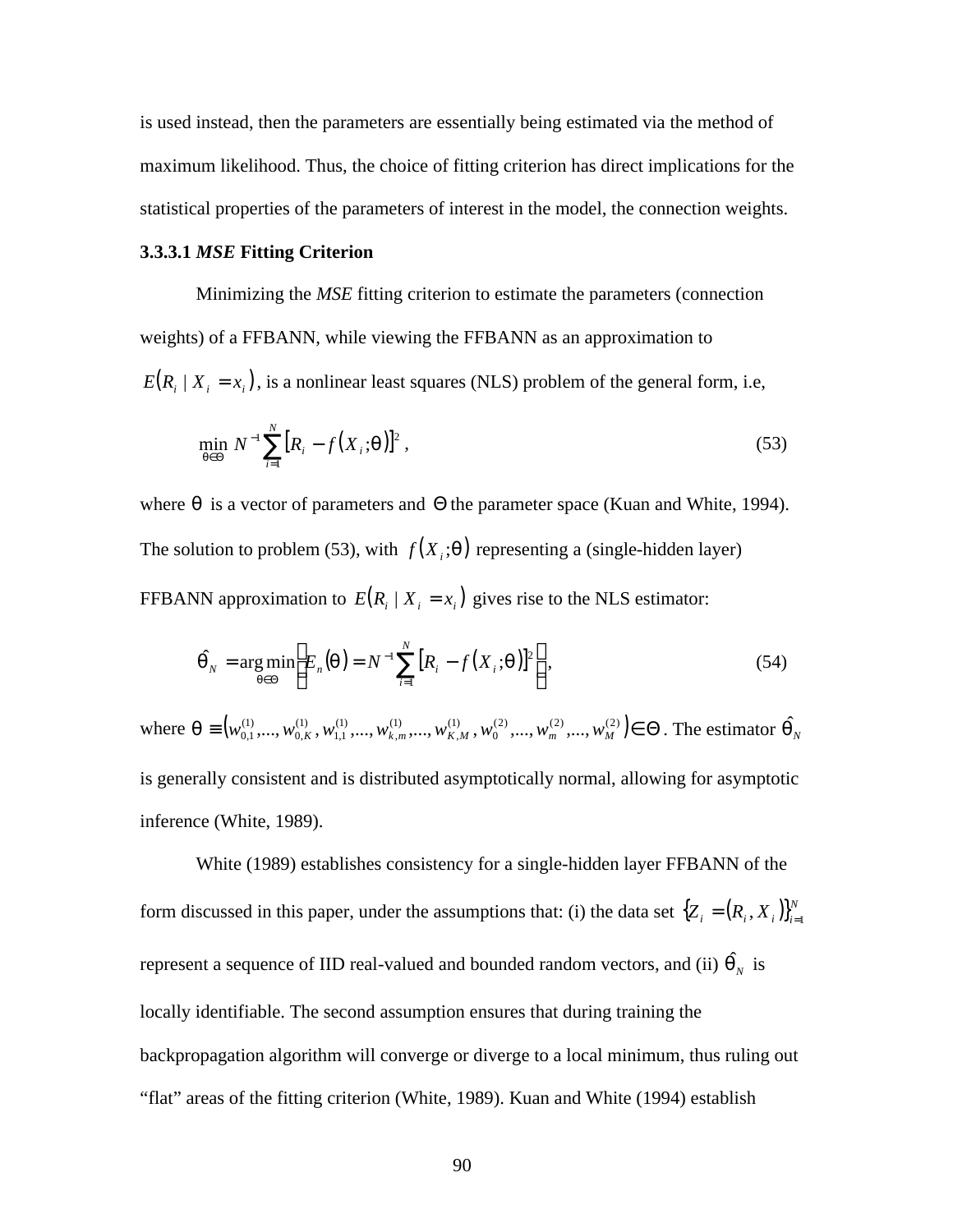consistency of  $\hat{\mathbf{q}}_N$  in single-hidden layer FFBANN with linear activation functions in the output layer under the assumption that  ${Z_i = (R_i, X_i)}_{i=1}^N$  is an asymptotically mean stationary stochastic process near epoch dependent on an underlying mixingale process (a broad class of dependent heterogenous processes). These results need to be extended further. White suggests, that in order to relax the assumption of asymptotic stationarity, one would need to adopt a tracking algorithm to ensure consistent estimation of  $\hat{\bm{q}}_N^{\dagger}$  ,and recommends that results by Gerencsér (1986) may be of help.

Asymptotic normality of  $\hat{\mathbf{q}}_N$  is established by White (1989) and Kuan and White (1994) for similar conditions as those stated for consistency. In addition to the assumptions stated earlier, White (1989) assumes that the derivatives of the activation functions are bounded at all layers of the network and Kuan and White (1994) replace the assumption of asymptotic mean stationarity of the sequence  $\{Z_i = (R_i, X_i)\}_{i=1}^N$  with strict stationarity.

The above asymptotic results provide the basis for asymptotic inferences using single-hidden layer FFBANNs. White (1989) states that using the steepest-descent gradient algorithm (i.e. delta rule) to train a FFBANN leads to less reliable inferences and suggests performing one Newton-Raphson step at the end of training. A quasi-Newton or conjugate gradient algorithm should be used instead for training, due to its superior convergence properties. The results by White (1989) suggest that this might be a superior approach to gain more reliable asymptotic inferences.

# **3.3.3.2 Kullback-Leibler Fitting Criterion**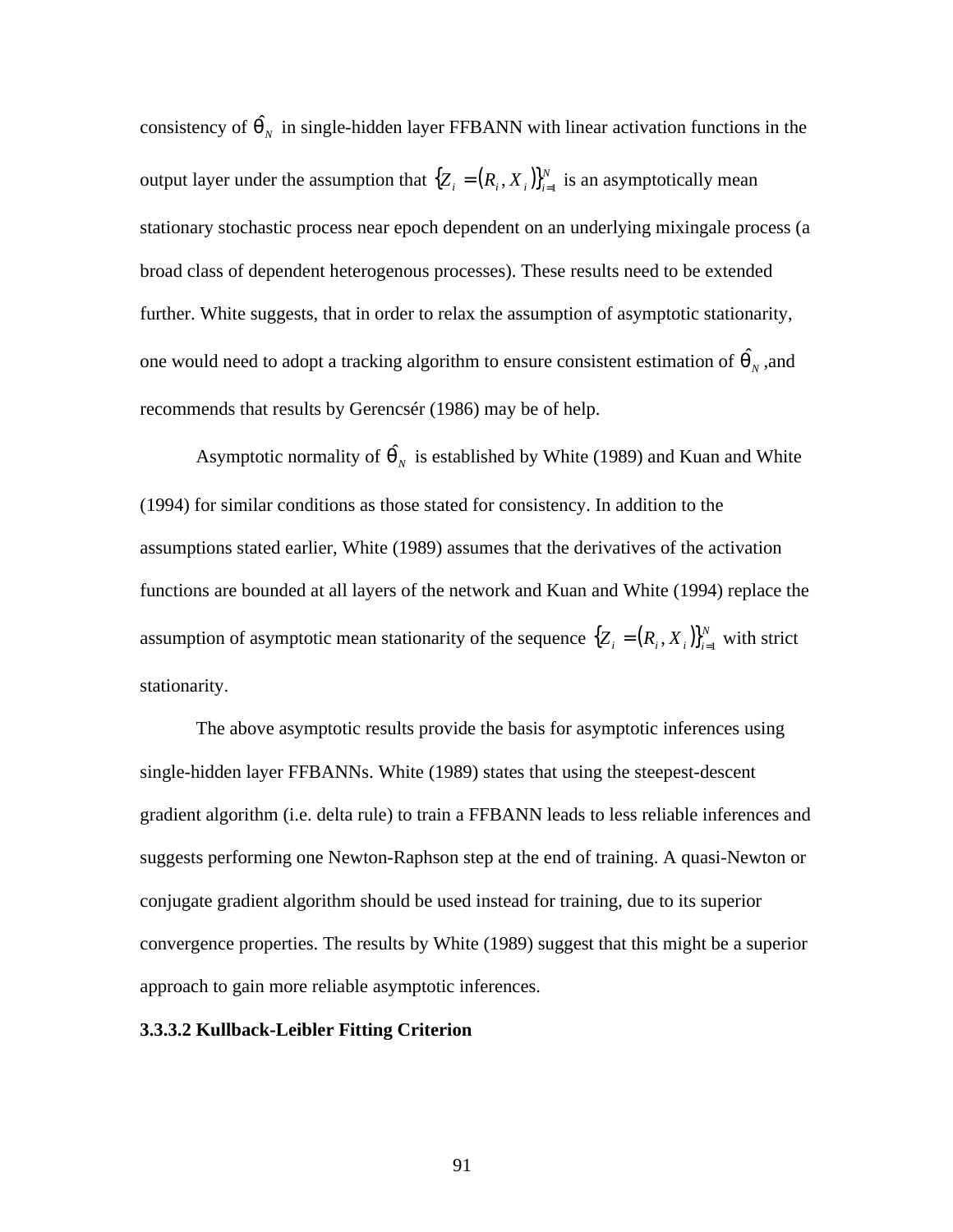Minimizing the Kullback-Leibler fitting criterion in order to estimate the parameters of a FFBANN being used to approximate  $E(R_i | X_i = x_i)$ , amounts to minimizing the negative of (or maximizing) the log-likelihood function of a conditional Bernoulli distribution (i.e. the method of maximum likelihood). To see the connection, the Kullback-Leibler fitting criterion can be rewritten in the following manner, letting  $Y_i = f(X_i; \mathbf{q})$  be the output of the FFBANN being trained:

$$
E(\boldsymbol{q}) = \sum_{i=1}^{N} \left[ \log \left( R_i^{R_i} \right) - \log \left( Y_i^{R_i} \right) + \log \left( (1 - R_i)^{1 - R_i} \right) - \log \left( (1 - Y_i)^{1 - R_i} \right) \right]. \tag{55}
$$

Since  $R_i$  takes only on a value of 0 or 1,  $\log(R_i^{R_i}) = \log((1 - R_i)^{1 - R_i}) = 0$  $R_i^{R_i}$  =  $\log((1 - R_i)^{1 - R_i}) = 0$  , making

$$
E(\mathbf{q}) = -\sum_{i=1}^{N} \left[ R_i \log(Y_i) + (1 - R_i) \log(1 - Y_i) \right],\tag{56}
$$

which is the negative of the log-likelihood function for a dichotomous choice model with a conditional Bernoulli distribution. This result is dependent upon the existence of the conditional Bernoulli distribution, which can be ensured if the FFBANN being used has a logistic activation function in the output layer (see section 3.3.2). Thus, if some regularity conditions are satisfied, then the properties of the maximum likelihood estimator (MLE):

$$
\hat{\mathbf{q}}_{MLE} = \arg\min_{\mathbf{q} \in \Theta} \Bigg[ E(\mathbf{q}) = -\sum_{i=1}^{N} \big[ R_i \log(f(X_i; \mathbf{q})) + (1 - R_i) \log(1 - f(X_i; \mathbf{q})) \big] \Bigg], \tag{57}
$$

of consistency, asymptotic normality and asymptotic efficiency follow (see Spanos, 1999).

 To implement the method of maximum likelihood in certain computer packages (e.g. MATLAB), the algorithms used to train a FFBANN require that the derivative of the fitting criterion be taken with respect to the error,  $e_i = R_i - Y_i$ . Instead of using the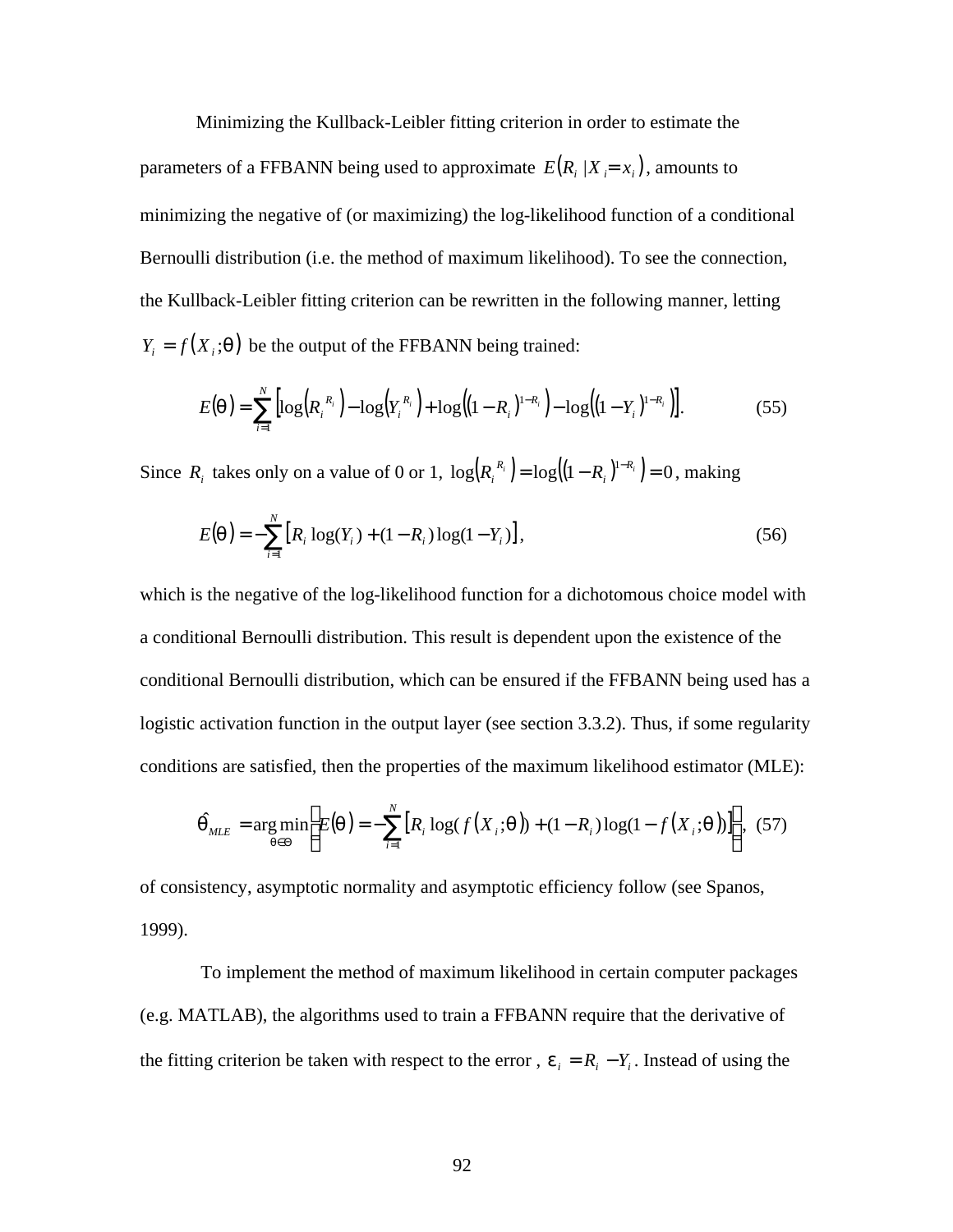Kullback-Leibler fitting criterion, the modeler could choose to use equation (56) instead. In this case,

$$
\frac{\partial E(.)}{\partial \mathbf{e}_i} = \frac{\partial E(.)}{\partial (R_i - Y_i)} = \left[ \frac{\partial R_i - \partial Y_i}{\partial E(.)} \right]^{-1} = \left[ \left( \frac{\partial E(.)}{\partial R_i} \right)^{-1} - \left( \frac{\partial E(.)}{\partial Y_i} \right)^{-1} \right]^{-1},
$$
(58)

where  $\frac{\partial E(.)}{\partial P} = \log(1 - Y_i) - \log(Y_i)$ *i*  $Y_i$ ) –  $log(Y)$ *R*  $\frac{E(.)}{\Sigma} = \log(1 - Y_i) - \log$ ∂  $\frac{\partial E(.)}{\partial z} = \log(1 - Y_i) - \log(Y_i)$  and  $\frac{\partial E(.)}{\partial z} = \frac{(1 - R_i)}{(1 - R_i)}$  $(1 - Y_i) Y_i$ *i i i*  $Y_i$   $(1-Y_i)$  *Y R Y R Y*  $\frac{E(.)}{\Delta z} = \frac{(1 - R_i)}{(1 - z_0)}$ − − = ∂ ∂  $\left(1\right)$  $\frac{1}{N}$  =  $\frac{(1 - R_i)}{(1 - R_i)} - \frac{R_i}{R_i}$ . The derivative given by

equation (27) would then be used in the algorithms discussed in section  $3.2.3$ <sup>31</sup>

To proceed to perform asymptotic inference the modeler needs to ensure that an identifiable local minimum is obtained and that the other conditions mentioned in this and the previous subsection are satisfied. White (1989) stresses the point that one of the drawbacks of using the back-propagation algorithms is that it can get stuck at an unidentifiable local minimum, saddle points or diverge. One practical method to increase the likelihood that one has obtained an identifiable local minimum is to vary the starting points randomly and/or the choice of training data set, and then pick the FFBANN that gives you the smallest value for  $E(q)$ . If enough training runs are conducted and all networks that obtain the same local minima have approximately similar weight values, then the modeler is provided with an indication that a locally identifiable local minimum has been found This procedure applies to both fitting criteria presented (White, 1989), and should be preformed before any inference is undertaken.

# **3.3.4 Hypothesis Testing and Interpretation of the Connection Weights**

 $31$  MATLAB procedures for an MLE (Kullback-Leibler) fitting criterion and its derivative with respect to

 $e_i$  that work in conjunction with the procedures in the Neural Networks Toolbox are provided in Appendix

A. Simulation results conducted by the author suggest that when using this fitting criterion and associated procedures, the modeler should use the Levenberg-Marquardt algorithm due to its convergence properties. Second, if cross-validation is used, *v* should be greater than or equal to 15.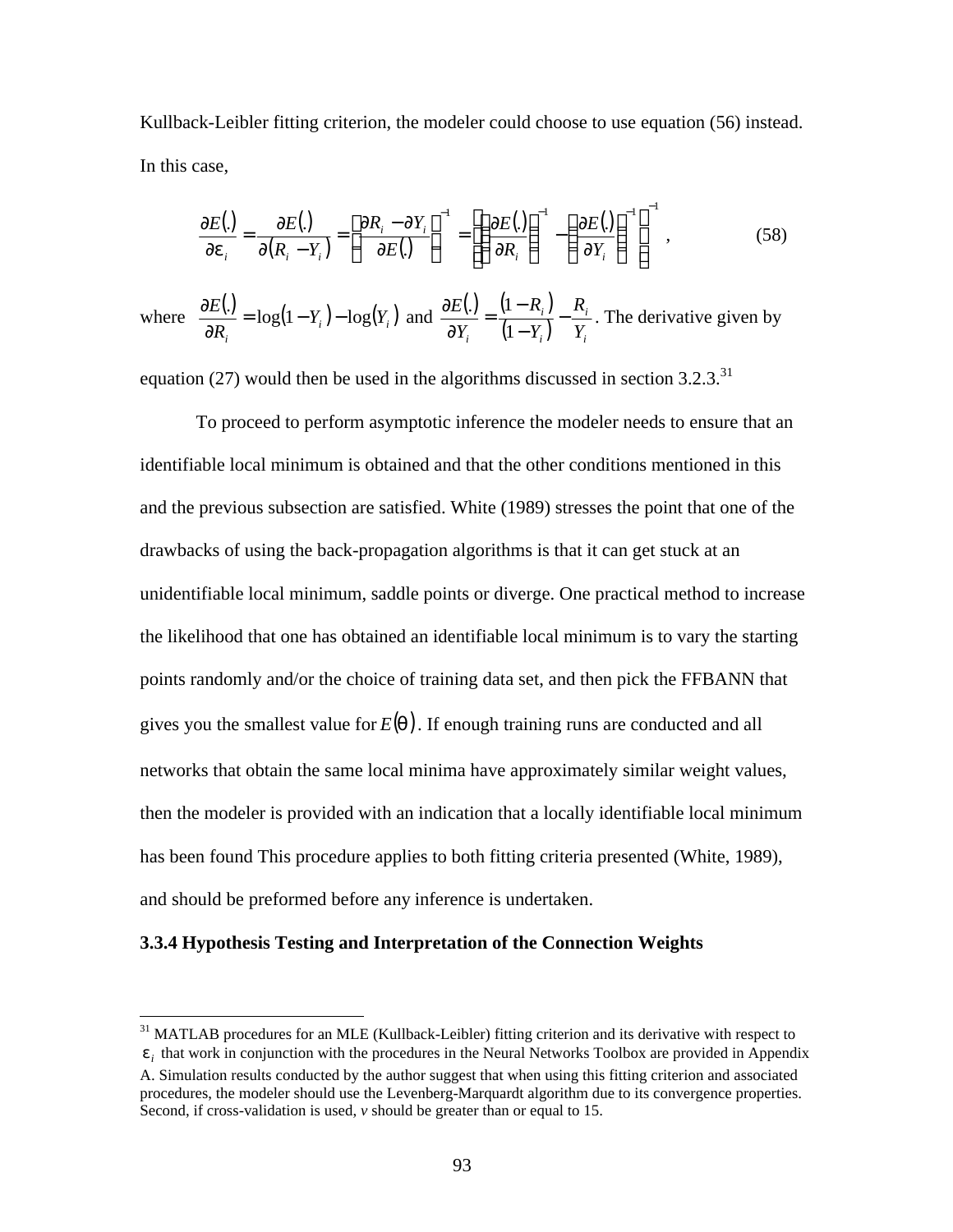There are two sets of hypotheses of particular interest when using FFBANNs. The first set of hypotheses deal with the significance of particular variables used in the regression, so-called "siginifcance tests" (White, 1989). The second set of hypotheses deals with the significance of particular hidden units within a FFBANN. Other linear and nonlinear restrictions are beyond the scope of this paper and are an area for future research. Furthermore, all models estimated in the calculation of test statistics discussed below should follow the same guidelines as discussed earlier in the paper.

Recall, a single-hidden layer FFBANN takes the following functional form:

$$
Y_{i} = F_{2} \left( w_{0}^{(2)} + \sum_{m=1}^{M} w_{m}^{(2)} \cdot F_{1} \left( w_{0,m}^{(1)} + \sum_{k=1}^{K} w_{k,m}^{(1)} \cdot X_{k,i} \right) \right).
$$

If the modeler is interested in testing the significance of a particular variable  $X_k$ , then the modeler would want to test the following set of hypotheses:

$$
H_0: w_{k,m}^{(1)} = 0 \,\forall m \text{ against } H_1: w_{k,m}^{(1)} \neq 0 \text{ for at least one } m. \tag{59}
$$

Assuming the modeler uses the *MSE* fitting criterion and that  $\hat{\boldsymbol{q}}_N$  is both consistent and asymptotically normal, the hypotheses in (59) can be tested using the pseudo-F statistic presented by Davidson and MacKinnon (1993):

$$
F(X_i) = \frac{\overline{T}}{s^2} \left( E_R(\widetilde{\boldsymbol{q}}) - E_U(\widehat{\boldsymbol{q}}) \right)_{\widetilde{\sim}}^{H_0} \mathbf{c}^2(m), \tag{60}
$$

where  $\overline{T}$  is the number of observations in the training data set,  $E(.)$  is the *MSE* fitting criterion,  $E_R(\tilde{\boldsymbol{q}})$  is the mean square (training) error from the restricted model (i.e. where the restrictions under  $H_0$  are applied),  $E_U(\hat{q})$  is the mean square (training) error from the unrestricted model, *m* is the number of nodes in the hidden layer,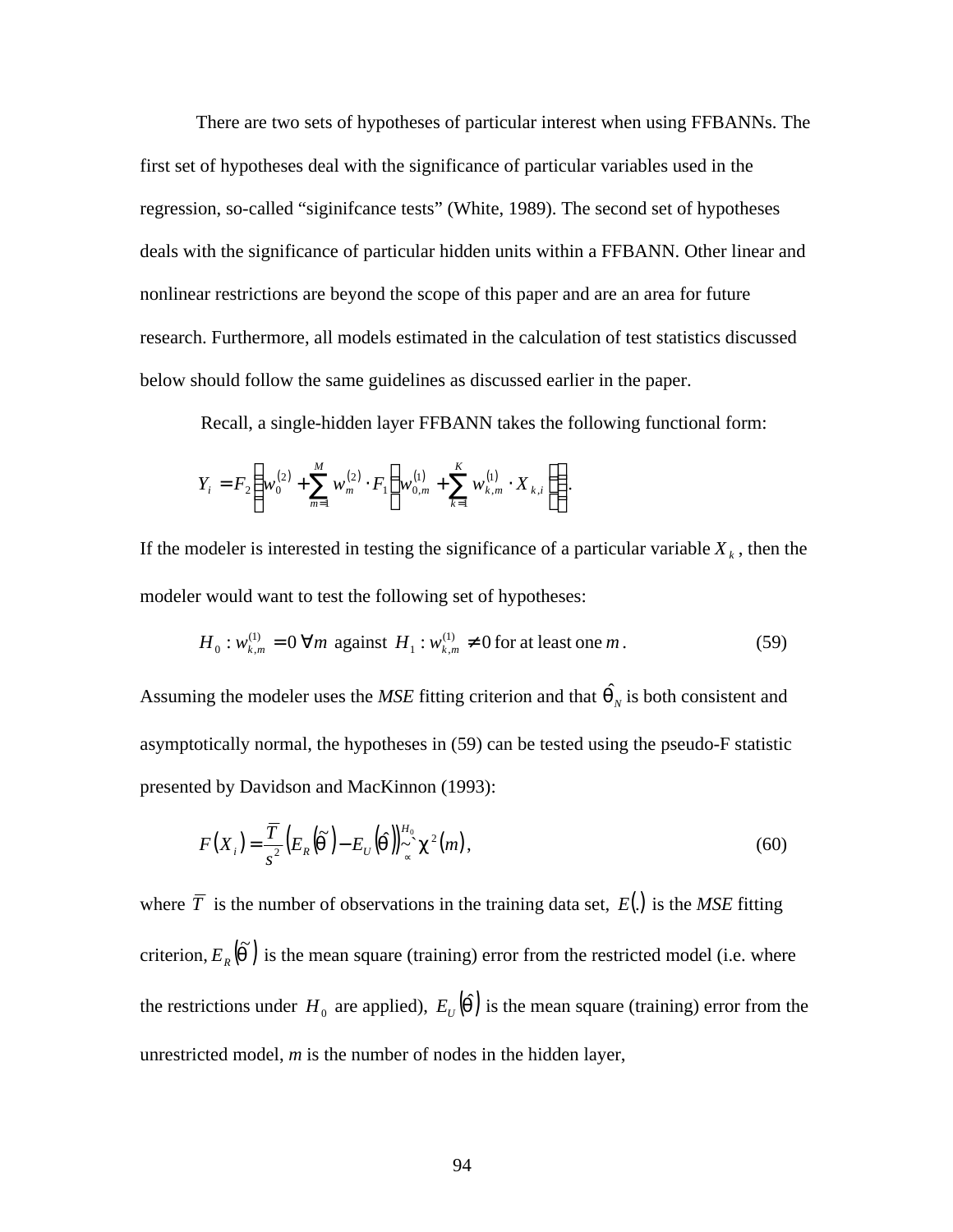$(\hat{q})$ .  $\overline{T}$  – *K*  $E_{II}(\vec{\bm{q}})\cdot\vec{T}$  $\overline{T}$  – *K*  $s^2 = \frac{\epsilon}{\sqrt{2}} = \frac{E_U}{\sqrt{2}}$ −  $=\frac{E_{U}(\hat{\mathbf{q}})\cdot}{\hat{\mathbf{q}}}$ − ′  $e^{2} = \frac{\hat{\mathbf{e}}' \hat{\mathbf{e}}}{\overline{\mathbf{e}} - \overline{\mathbf{e}} - \overline{\mathbf{e}} - \overline{\mathbf{e}}}} = \frac{E_{U}(\hat{\mathbf{q}}) \cdot \overline{T}}{\overline{\mathbf{e}} - \overline{\mathbf{e}} - \overline{\mathbf{e}} - \overline{\mathbf{e}}}}$ ,  $\hat{\mathbf{e}} \equiv (R - Y)$ , and *R* and *Y* are the corresponding column vectors

of the output targets and predicted outputs of the unrestricted FFBANN (from the training data set), respectively. Other methods to test the above hypotheses have been proposed by White (1989) when the *MSE* fitting criterion is utilized. Practical procedures for implementing these tests are discussed in section 5.3.

When the Kullback-Leibler (or MLE) fitting criterion is used the modeler can test the hypotheses in (59) by using the asymptotic likelihood ratio test statistic:

$$
LR(X_i) = 2\Big(E_{\scriptscriptstyle U}\left(\hat{\boldsymbol{q}}\right) - E_{\scriptscriptstyle R}\left(\tilde{\boldsymbol{q}}\right)\Big)_{\sim}^{H_0} \mathbf{c}^2(m),\tag{61}
$$

where: *E*(.) is the Kullback-Leibler fitting criterion,  $E_R(\tilde{\mathbf{q}})$  is the negative of the log likelihood of the restricted model, and  $E_{U}(\hat{q})$  is the negative of the log likelihood of the unrestricted model (Spanos, 1999).

The second set of hypotheses of interest is of the form:

$$
H_0: w_m^{(2)} = 0 \text{ against } H_1: w_m^{(2)} \neq 0. \tag{62}
$$

In essence, the modeler is interested in testing if one (or more) hidden nodes in the hidden layer of a single-hidden layer FFBANN help in obtaining the achieved local minimum (White, 1989). The primary difficulty with this specification test is that under the null hypotheses, when  $w_m^{(2)} = 0$ , the parameters  $w_{k,m}^{(1)}$  are not identified for all *k*. Thus, it becomes difficult to determine the distribution of any corresponding test statistic under the null hypotheses, making inference more difficult. One potential solution, might be to test the hypotheses:

$$
H_0: w_m^{(2)} = 0
$$
 and  $w_{k,m}^{(1)} = 0 \forall k$  against  $H_1: w_m^{(2)} \neq 0$  and/or  $w_{k,m}^{(1)}$  for only one k, (63)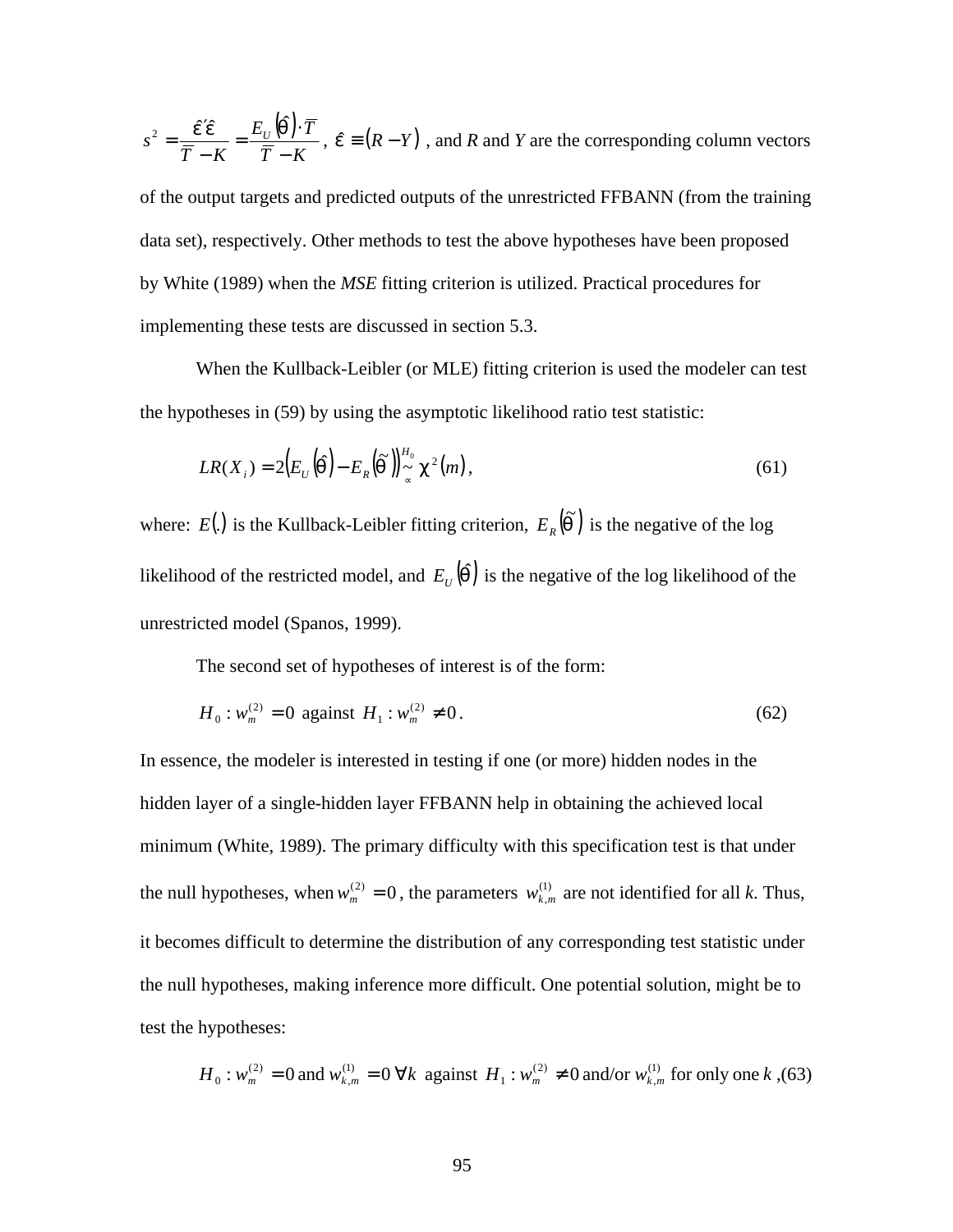using the test statistics discussed earlier. Another method discussed by Kuan and White (1994) for testing the hypotheses in equation (62) is based upon a test procedure developed by Bierens (1990), which seeks to "choose  $[w_m^{(2)}]$  values that optimize the direction in which nonlinearity is sought (p. 25)" (see Kuan and White (1994) for further details).

# **4. Model Construction and Estimation**

The second objective of this study was to provide modeling guidelines for the construction and estimation of FFBANNs using (CV) dichotomous choice data. This section examines the modeling decisions made during the model construction and estimation process. The first sub-section presents the empirical data used to estimate all the models examined in the study. Sub-section two presents the statistical (performance) measures used to determine out-of-sample predictive accuracy upon which the models will be compared and evaluated. The third sub-section examines the different decisions modelers encounter in constructing FFBANNs to determine if any general guidelines can be learned for constructing models using dichotomous choice (survey) data. The design and estimation decisions examined in section 3 will be expanded on in this sub-section. Finally, the "optimal" FFBANNs obtained from the simulations, as well as, the estimated logit and probit models used in the comparative analyses in section 5 will be presented in subsections four and five, respectively.

## **4.1 Data**

The survey data set (denoted E-K from here on) used to estimate all the models in the paper was collected by Eisen-Hecht and Kramer (2002). They contracted with a third party to conduct a CV survey, interviewing 1,085 individuals in the Catawba River Basin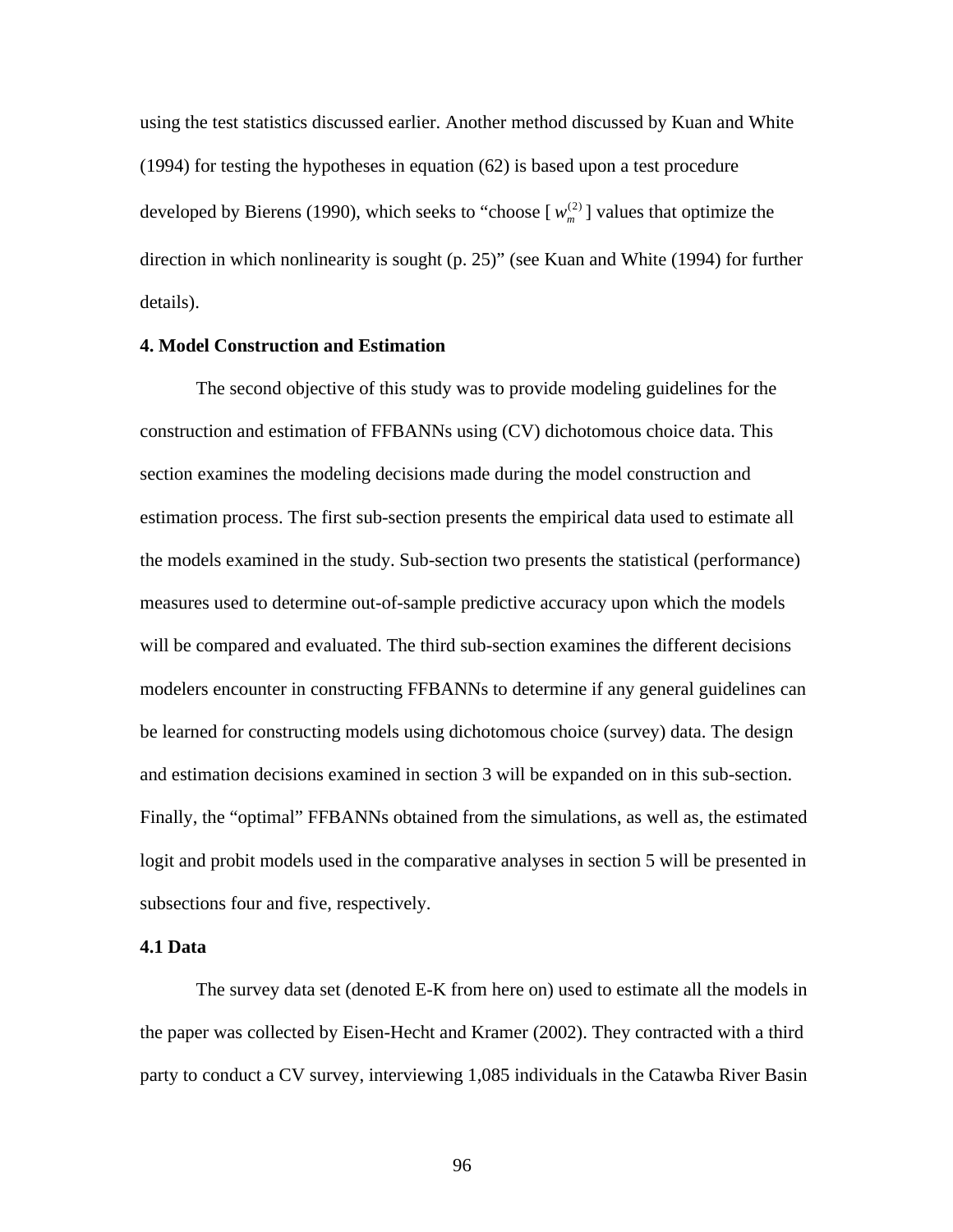of North and South Carolina. Of the 1,085 respondents, 915 were usable for further analysis due to discrepancies during collection of the data.<sup>32</sup> All of the respondents were asked questions concerning water quality, use of aquatic resources in the Catawba River Basin, demographics and financial status. Of primary interest was a referendum style CV question, which asked respondents if they would be willing to adopt a water quality management plan that maintained water quality at current levels over time. "The management plan was offered to respondents at one of eight different price levels ranging from \$5 to \$250 [randomly assigned] per year for five years (Eisen-Hecht and Kramer, 2002; p. 6). $^{33}$  Table 1 provides a description and descriptive statistics for the variables in the E-K data set.

The objective of Eisen-Hecht and Kramer's (2002) study was to perform a costbenefit analysis of maintaining the current level of water quality in the Catawba River Basin. Of particular interest is that Eisen-Hecht and Kramter estimated a probit model to examine the potential support for the proposed management plan referred to in the referendum style CV question. Estimation results for the re-estimated probit (and logit) model are presented in section 4.5.

# **4.2 Measurement Statistics for Evaluating Predictive Accuracy**

Using the data provided by Eisen-Hecht and Kramer (2002), FFBANNs as well as traditional binary logit and probit models will all be evaluated using a number of performance meansures of out-of-sample predictive accuracy and fit found in the literature. The first measure used is the mean square forecast error (*MSFE*), which is

 $32$  See Eise-Hecht and Kramer (2002) for further explanation.

<sup>&</sup>lt;sup>33</sup> The prose in square brackets was added by the author for further clarification.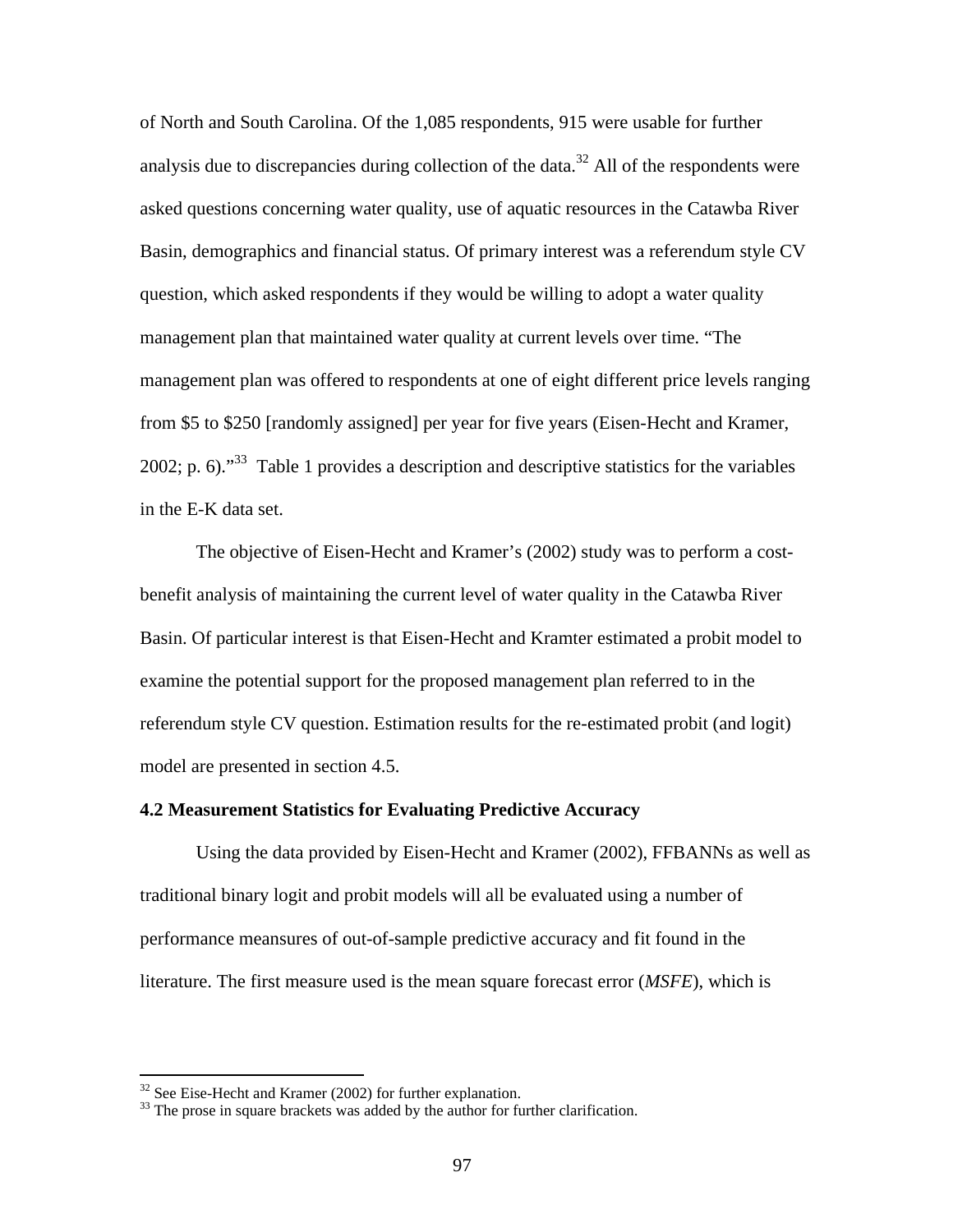| <b>Name</b>      | raone 1. Vanaones and Descriptive Blatistics (713 00servations)<br><b>Description</b>                                       | Scale <sup>1</sup>   | <b>Mean</b> | <b>Standard</b><br>Error <sup>2</sup> |
|------------------|-----------------------------------------------------------------------------------------------------------------------------|----------------------|-------------|---------------------------------------|
| $VOTE^3$         | Vote on the proposed management<br>plan.                                                                                    | <b>Binary</b>        | 0.6776      |                                       |
| <b>WTPAMT</b>    | Stated price for the management<br>plan presented to the respondent.                                                        | Discrete/<br>Ordered |             |                                       |
| <b>TAX</b>       | Respondent's view on the<br>importance of reducing taxes.                                                                   | <b>Binary</b>        | 0.7071      |                                       |
| <b>WPCONTROL</b> | Indicates if the respondent has heard<br>of efforts to control water quality in<br>the Catawba Basin.                       | Binary               | 0.7148      |                                       |
| <b>USE</b>       | Respondent's use of the Catawba<br>River and if it affected their vote for<br>the management plan.                          | <b>Binary</b>        | 0.5498      |                                       |
| <b>DRQUAL</b>    | Respondent's view on drinking<br>water quality and if it affected their<br>vote on the management plan.                     | <b>Binary</b>        | 0.9333      |                                       |
| <b>OTHERUSE</b>  | Respondent's view on family's use<br>of the Catawba River and if it<br>affected their vote on the<br>management plan.       | <b>Binary</b>        | 0.6022      |                                       |
| <b>EXIST</b>     | Respondent's knowledge of water<br>quality in the Catawba basin and if it<br>affected their vote on the<br>management plan. | <b>Binary</b>        | 0.7738      |                                       |
| <b>LIKELY</b>    | Respondent's view on whether or<br>not the management plan will<br>succeed.                                                 | <b>Binary</b>        | 0.7781      | $---$                                 |
| <b>ITEM</b>      | Does the respondent own an item<br>used for outdoor water-based<br>recreation?                                              | Binary               | 0.7093      | $---$                                 |
| <b>ENVORG</b>    | Does the respondent belong to an<br>environmental organization?                                                             | <b>Binary</b>        | 0.1235      | $---$                                 |
| <b>QUALWORS</b>  | Respondent's view on water quality<br>and if it has gotten worse over the<br>past five years.                               | Binary               | 0.4951      |                                       |
| <b>TAPGOOD</b>   | Respondent's view on quality of tap<br>water and if it has gotten worse over<br>the last five years.                        | <b>Binary</b>        | 0.4667      |                                       |
| AGE              | Age of Respondent                                                                                                           | Continuous           | 49.90       | 14.73                                 |
| <b>NEWAREA</b>   | Has the respondent lived in the<br>Catawba Basin for less than five<br>years?                                               | <b>Binary</b>        | 0.1202      |                                       |

Table 1: Variables and Descriptive Statistics (915 observations)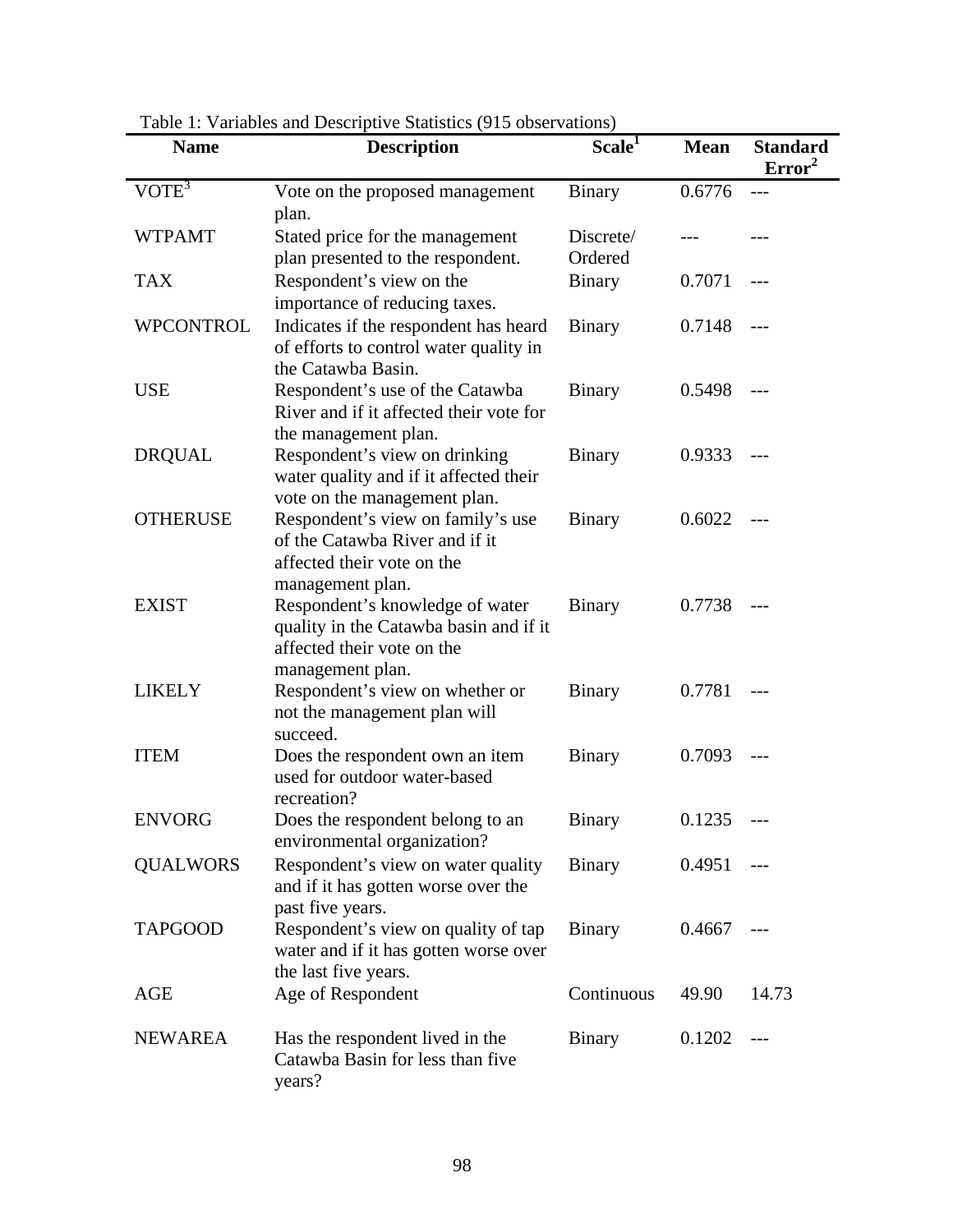| <b>UNIV</b>    | Respondent's viewpoint on the<br>trustworthiness of universities. | Binary        | 0.7071 |        |
|----------------|-------------------------------------------------------------------|---------------|--------|--------|
| EDU            | Education Level – College or<br>Higher.                           | <b>Binary</b> | 0.6153 |        |
| <b>SEX</b>     | Male $(1)$ or Female $(0)$                                        | <b>Binary</b> | 0.5443 |        |
| <b>INCOME</b>  | Household Income of Respondent<br>(\$)                            | Continuous    | 55,929 | 39.334 |
| <b>STATE</b>   | North Carolina (1), South Carolina<br>(0)                         | Binary        | 0.8022 |        |
| <b>DATELAG</b> | Lag in days between receiving<br>information and phone interview. | Continuous    | 25.04  | 20.89  |

*Source:* Eisen-Hecht and Kramer (2002)

 $<sup>1</sup>$  A value of '1' indicates an affirmative/yes answer and a value of '0' indicates a</sup> negative/no answer by the respondent.

<sup>2</sup> Only reported if applicable.

<sup>3</sup> Dependent Variable in FFBANN, logit and probit models.

equivalent to *MSE* and is calculated using a test data set independent of the training and validation data sets, as follows:

$$
MSFE = \frac{1}{N} \sum_{i=1}^{N} (R_i - Y_i)^2,
$$
\n(64)

where *N* is the number of input/output patterns in the test data set  $(Q_i, 2001)$ . As with *MSE*, this measure provides an idea of the "closeness" of the predictions (Kastens and Featherstone, 1996). The second measure used is the percent of input patterns out of the test data set that are correctly classified by the model being examined (see Kastens and Featherstone, 1996; West, Brockett and Golden, 1997). This measure is denoted as *PR* and is explicitly given in section 3.2 of the paper. In addition, two error measures similar to *PR* are used, which analyze the type-I and type-II prediction errors. The Type-I error statistic examines the percentage of times the model predicts that a respondent does not vote for the proposed water quality management plan, when the respondent did. The Type-II error statistic examines the percentage of times the model predicts that a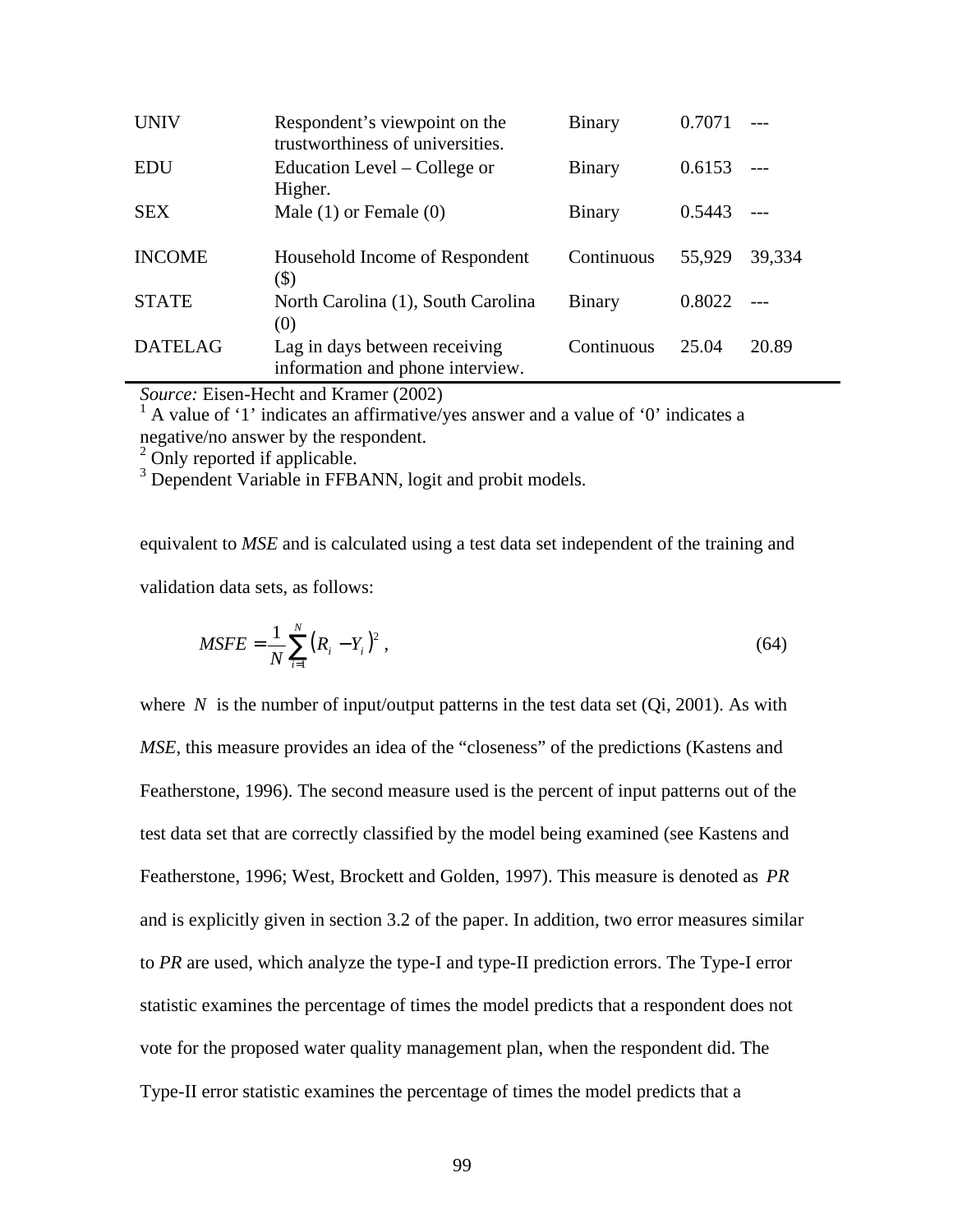respondent does vote for the proposed water quality management plan, when the respondent did not (see West, Brocket and Golden, 1997). These last two measures help to illustrate the predictive patterns that are of interest to the modeler, by providing a measure of how the models are erring when predicting incorrectly (Principe, Euliano and Lefebvre, 2000).

# **4.3 Feed-Forward Artificial Neural Network Construction and Simulation**

This sub-section concerns the construction and estimation of the FFBANNs that will be used for comparative analyses, as well as, statistical inference in the next section of the paper. The first sub-section examines the methods used to perform a number of simulations to inspect various design and implementation decisions. Further subsections then consider a number of these modeling decisions individually to determine if any general guidelines (i.e. "rules of thumb") can be established. Kastens and Featherstone (1996) highlight the difficulty of this process by stating that:

"*Because* [FFBANN] *choice models are not supported by a large body of empirical research* [primarily in the field of qualitative choice statistical models], *there is little a priori basis for choosing a particular* [FFBANN] *(given the explanatory variables) for effecting out-of-sample prediction.*   $(p. 406)$ ."<sup>34</sup>

# **4.3.1 Model Construction**

 $\overline{a}$ 

FFBANNs are usually seen as a "black box", since in general the individual connection weights are not readily interpretable economically (Peng and Wen, 1999). Furthermore, the choice of net architecture and training style tend to be problem dependent. Recall from section three that there are a number of decisions that have to be made by the modeler when constructing and training a FFBANN. These decisions (or issues) include: (i) choice of training algorithm, (ii) number of hidden layers in the neural

 $34$  The prose in square brackets was added by the author for further clarification.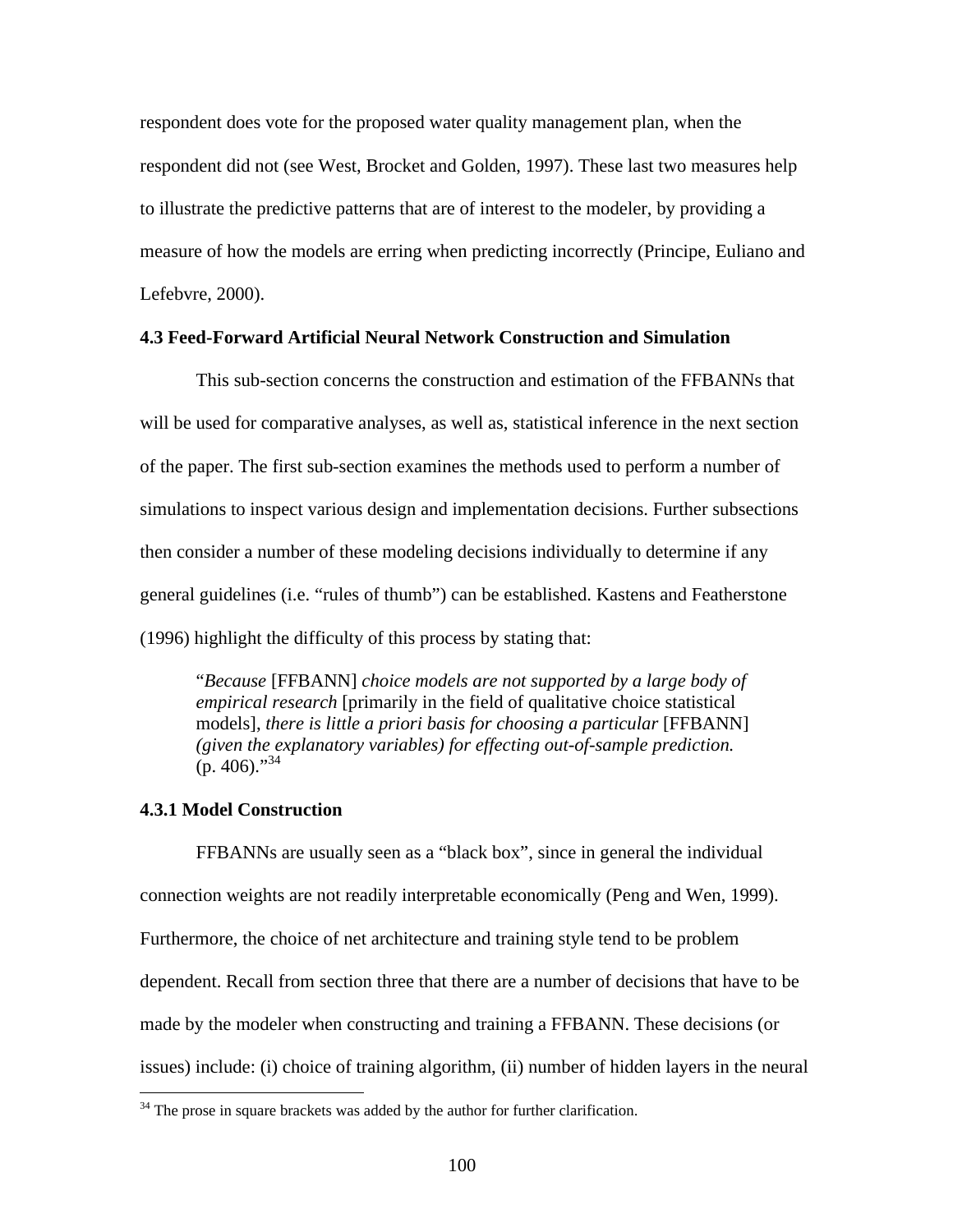network, (iii) number of hidden nodes in each hidden layer, (iv) type of activation functions for the hidden and output layers, (v) choice of fitting criterion, and (vi) choice of stopping rule. Decisions (ii) thru (iv) are concerned with net architecture, while decisions (i), (v) and (vi) are concerned with the training of a neural network. Other decisions (not explicitly examined via simulations) include weight initialization procedures, scaling of the data, and choice of training, validation and test data sets. Standard methods from the literature were applied in order to attend to these latter decisions and are discussed further below (see Fausett, 1994; Mehrotra, Mohan and Ranka, 1997; Principe, Euliano and Lefebvre, 2000 for further discussion).

Any one choice for a particular design/training decision is likely to be dependent upon the choices made about the remaining design/training decisions. For example, the choice of training algorithm may depend on the size and structure of the training data set. Thus, the optimal approach to constructing a model is to perform a grid search over all possible combinations of potential choices for each design/training decision, but such an approach is not practical due to the potentially large number of models that would have to be examined. For the design/training decisions examined in this study, if all combinations were analyzed, 57,600 unique FFBANNs would have to have been estimated and compared. To make this number more manageable, guidelines from the literature were used to help decrease the dimensionality of this task so only 580 unique FFBANNs were analyzed.

 To guide the model construction process and to help develop potential guidelines for constructing FFBANNs, simulations using the E-K data set were conducted. From these simulations, the "optimal" FFBANNs were chosen for the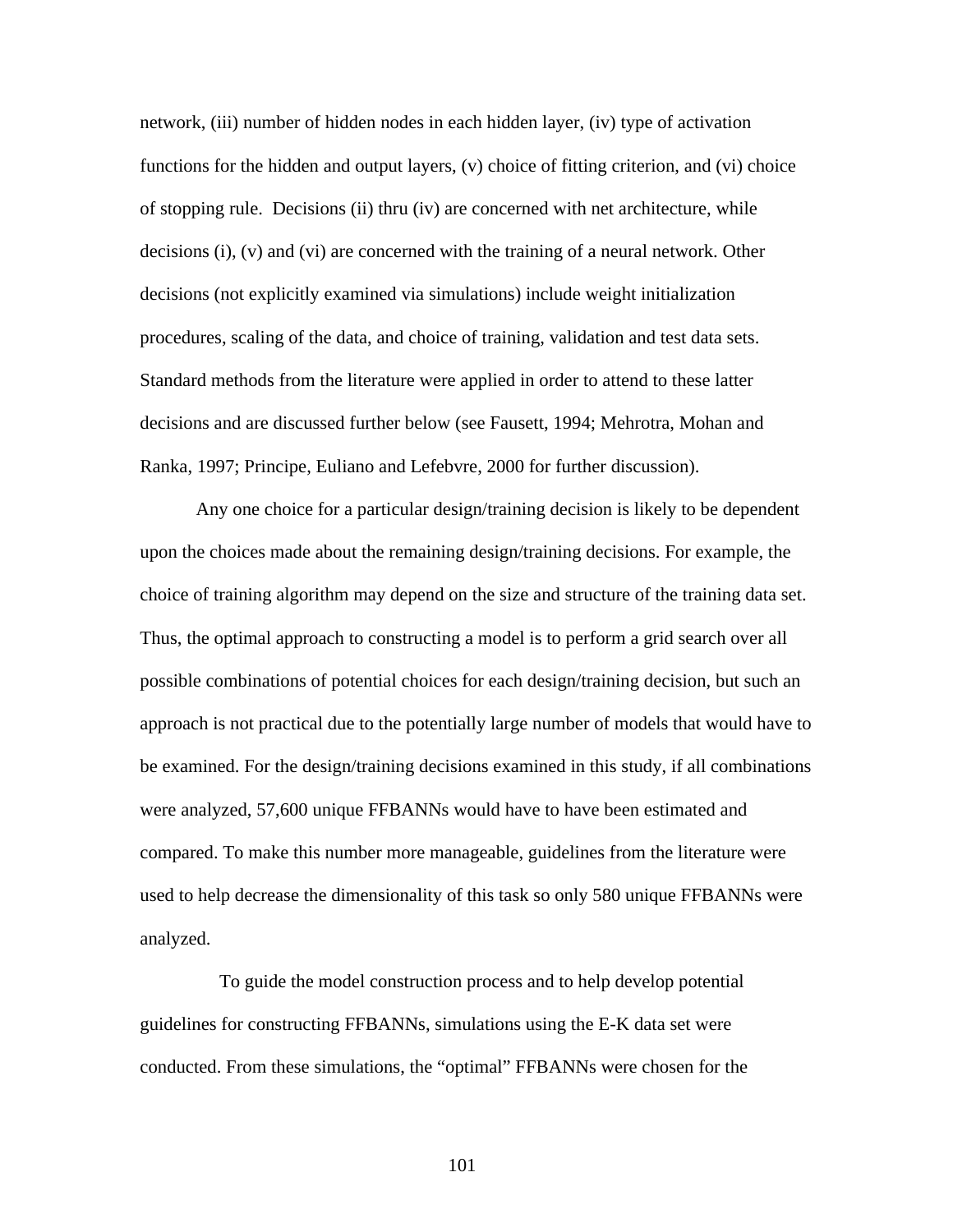comparative analyses conducted in section five. "Optimal" here is defined as those networks that provide the best out-of-sample predictive capabilities, measured using the *MSFE*, *PR,* Type-I Error and Type-II Error measurement statistics on the entire E-K and test data sets.

For the purpose of obtaining a FFBANN that is generalizable to new data, independent training, validation and test data sets are constructed from the empirical data set. The validation data set is used to prevent over-fitting of the FFBANN to the training data set during training, and is not used to examine out-of-sample performance between various net architectures (West, Brockett and Golden, 1997). In this context, performance of a FFBANN on the validation data set provides another indication of within-sample predictive performance, given termination of the training algorithm is based upon the performance of the FFBANN on this data set. Thus, in order to compare the out-ofsample predictive capabilities of all the models estimated, a separate independent test data set was used.<sup>35</sup> Following West, Brockett and Golden (1997) the E-K data set was subdivided in the following manner: sixty percent of the data is used for training, twenty percent for validation and twenty percent for testing. A larger training data set is used to control the level over-fitting to the training data set (Ferret, 1993).

All input data vectors where scaled to between $[-1,1]$  when the hyperbolic tangent activation function was used in the hidden layer(s) of a network, and to between  $[0,1]$ 

<sup>&</sup>lt;sup>35</sup> The validation data set can be used to choose between models that are tested using the same training and validation data sets and that have the same net architecture. Such a case arises when the modeler uses a reinitialization procedure, which trains the network using a number of different starting points, and for generalization purposes the modeler chooses the network with the minimum mean square error on the validation data set. An alternative would be to use the test data set, and choose the network with the lowest *MSFE* using the test data set. This alternative provides the same benefit as using the validation data set, while at the same time ensuring that the best models are being chosen for comparisons with other (statistical) models. The modeler should keep in mind that it may be the case that a local minimum on the training data set has not been obtained in either case. Thus, future research still needs to be conducted to find a termination criteria that preserves within and out-of-sample properties of the neural network.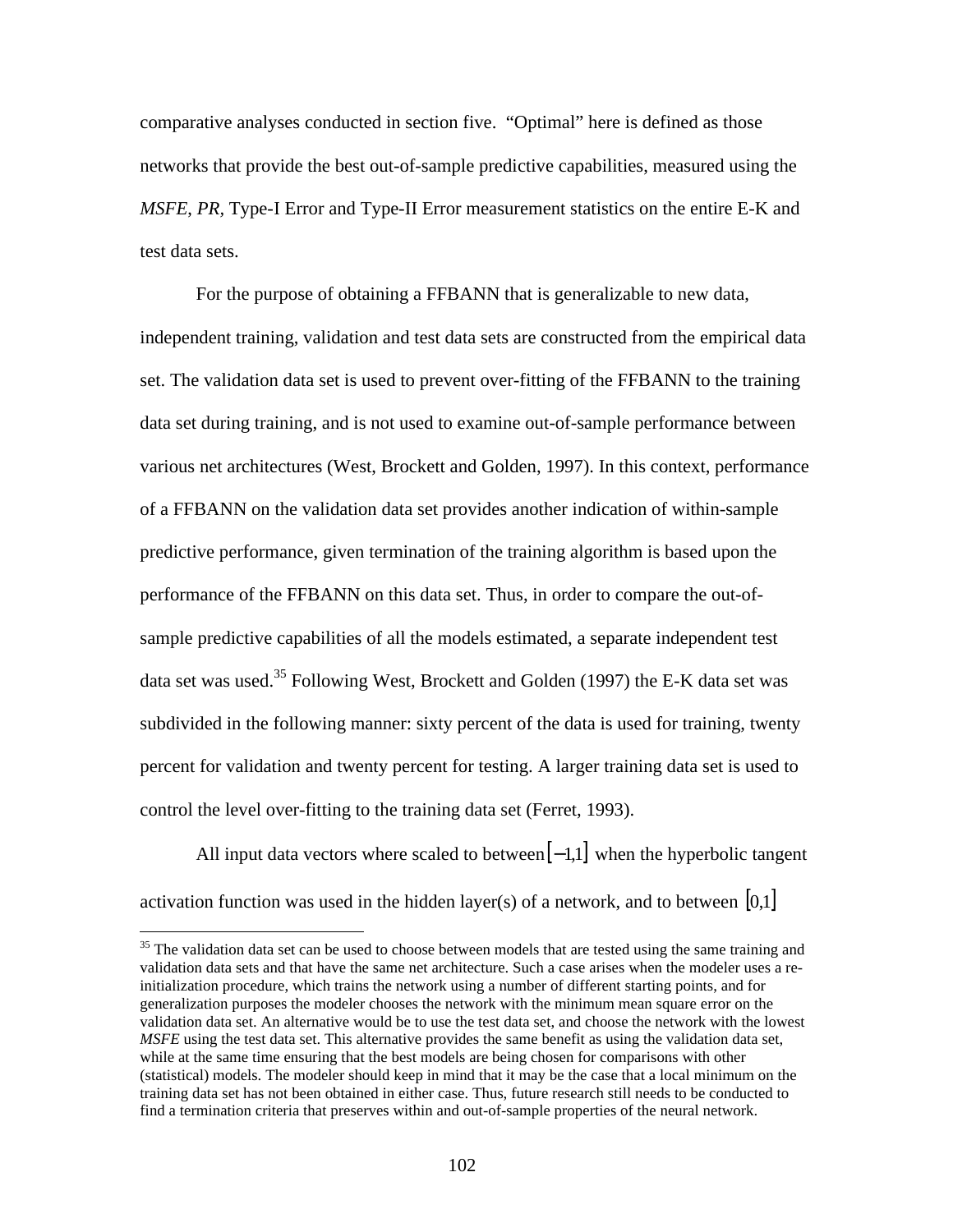when the logistic activation function was used. The scaling was completed by a linear transformation using the minimum and maximum values of the explanatory variables from the entire E-K data set (see Demuthe and Beale, 2001).

To prevent starting bias in the weights during initialization, connection weights were initialized using the procedure developed by Nguyen and Widrow (see Fausett, 1994). In addition, batch training was used for the estimation of all network weights. Due to its flexibility as a matrix based programming language, MATLAB along with the Neural Networks Toolbox was used to train all FFBANNs examined in this study.

To examine the design and training decisions (i) thru (vii), simulations using the E-K data set were conducted. For each simulation a sample re-use procedure was utilized. This procedure randomly partitioned the data into training, validation and test data sets as described above (West, Brockett and Golden, 1997).<sup>36</sup> For each simulation, 500 independent training, validation and test data sets (partitions) were randomly generated using replacement, and a separate neural network was trained on each sample partition of the E-K data set generated. Golden, West and Brockett (1997) note that the above sample re-use procedure "provides information about the distribution of outcomes (i.e. mean, range, and variance) and the expected accuracy and reliability of the modeling procedure (p. 378)." Thus, for each run the performance statistics discussed in section 4.2 are collected for each network estimated. Then for each simulation the mean, standard deviation and minimum and maximum of these measures for each distinct network type

 $\overline{a}$ 

<sup>&</sup>lt;sup>36</sup> West, Brocket and Golden (1997) note that such a procedure minimizes the risk of obtaining a local minimum on the surface of the fitting criterion when used for finding an "optimal" network. The procedure is similar to using multiple starting points for the parameter vector when conducting maximum likelihood or some other off-line optimization procedure in order to obtain a global optima. The latter procedure of generating multiple starting points and finding the optimal solution using each starting point to initialize the training algorithm can also be used and is recommended by the author.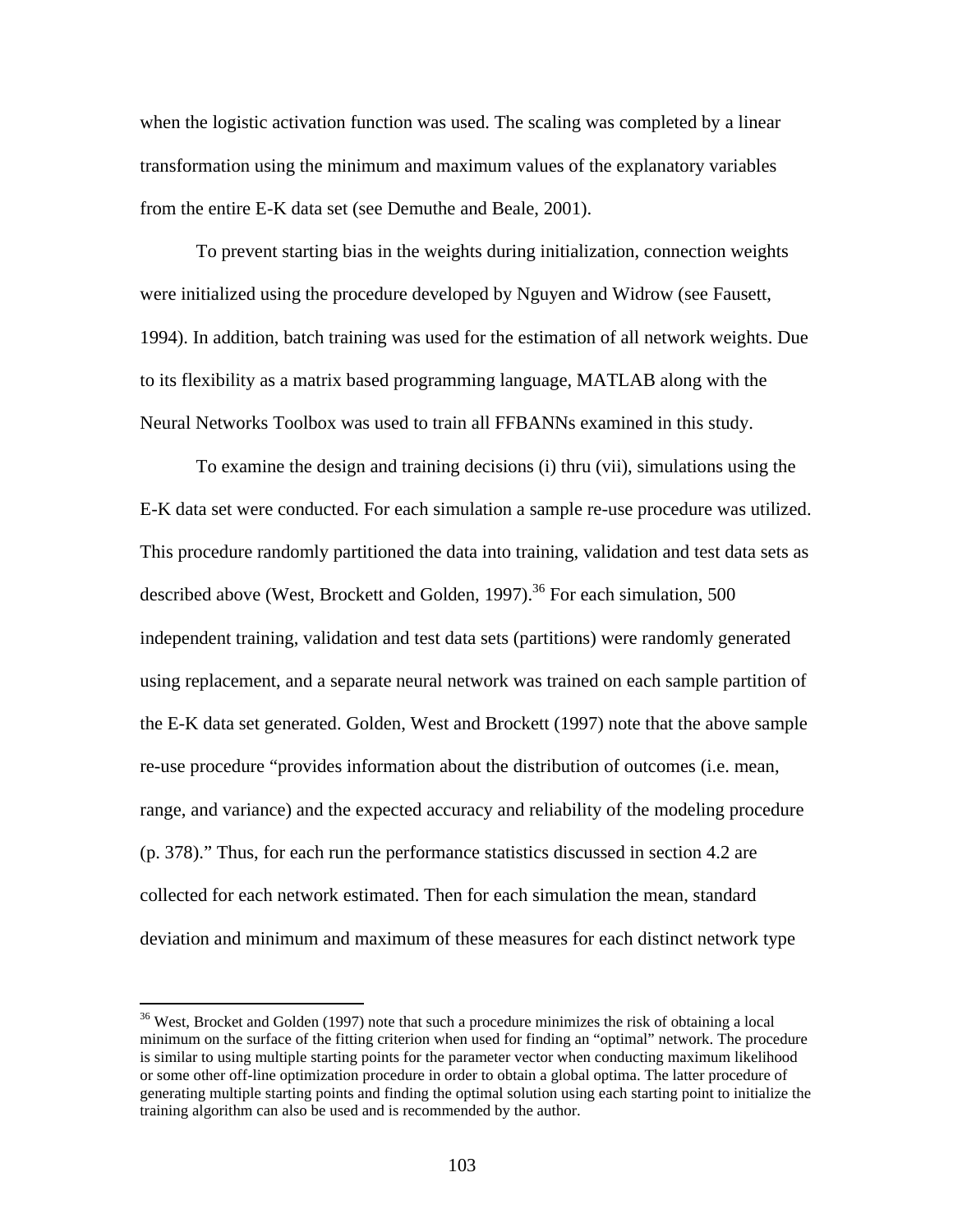and training style were used to examine the design/training decisions previously mentioned. Tables for all summary statistics are provided in Appendix B.

Each of the net architectures and training decisions,  $(i) - (vii)$ , are examined individually in the following sub-sections. The specific simulations conducted concerning each are discussed there. The order of the issues examined is reflective of how the model construction process was approached.

After all the simulations had been conducted, the networks with the overall best out-of-sample predictive capabilities, based on the performance measures using the test and entire E-K data sets, were chosen to be used in the comparison with the logit and probit models. This decision was based on the premise that:

"*a researcher interested in developing a predictive model would only be interested in finding the "best" training session. This can be accomplished by identifying the data partitioning that produced the largest percentage of correctly classified data when applied to its own testing subsample … (i.e., the best out-of-sample predictive accuracy). In essence, by taking the best performing model one achieves a more optimal result than that obtained using a single sample partitioning* (West, Brockett and Golden, 1997: p. 378-9)."

The process used to identify these "optimal" FFBANNs is further examined in section 4.4.

# **4.3.2 Choice of Training Algorithm**

A significant amount of empirical evidence has shown that the traditional steepest descent algorithm (the delta rule) used to train neural networks tends to be a poor choice due to the slow progression during training toward an optimal solution (see Bazarra, Sherali and Shetty, 1993; Ripley, 1996). Thus, the question arises as to what (type of) algorithm should be used in its place? Demuth and Beale (2001) mention that the performance of any particular algorithm is dependent upon a number of factors, which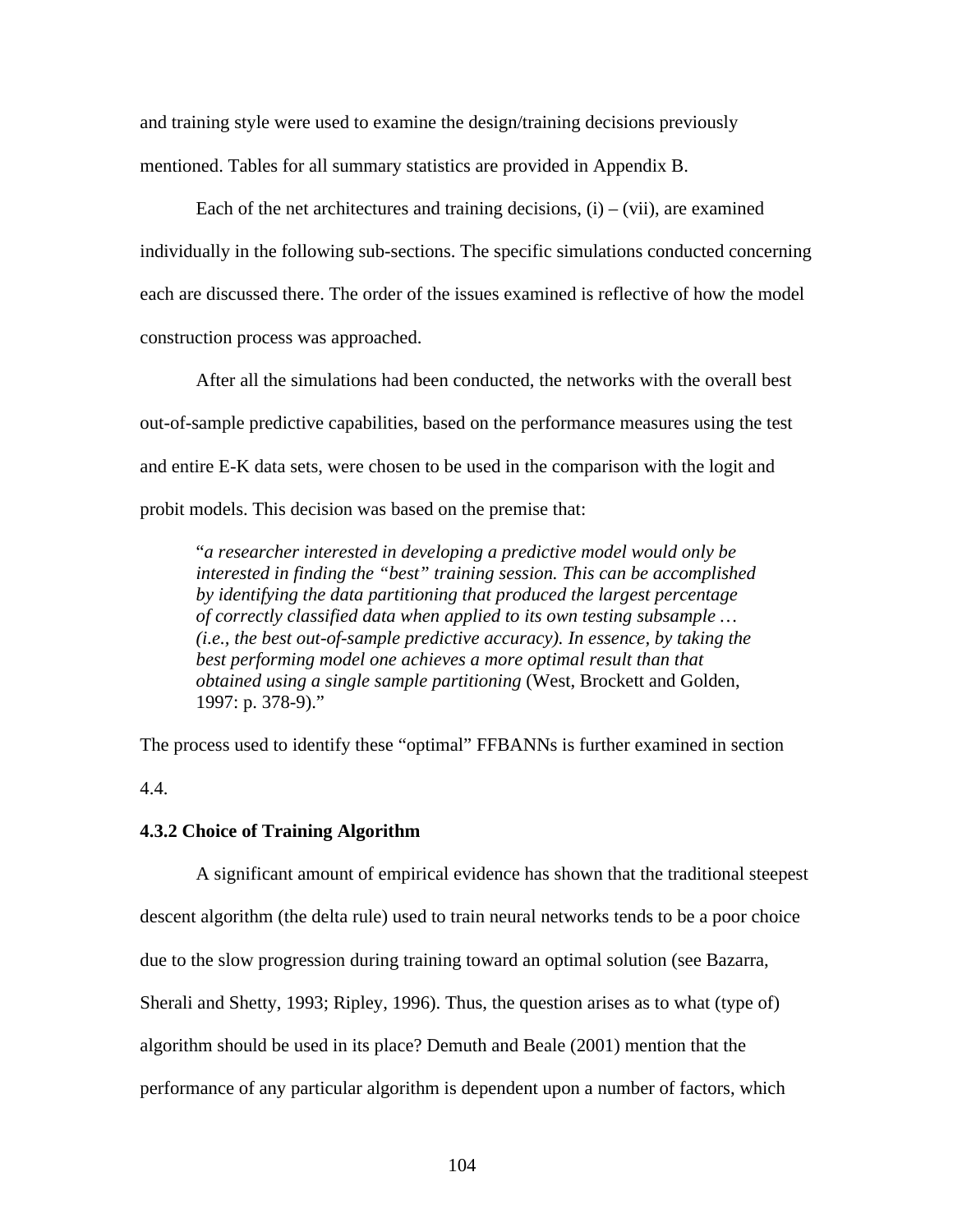include the nature of the problem, the size of the training set, the size of the network (number of connection weights), the choice of fitting criterion and choice of stopping rule. Some of these factors are further discussed in following sub-sections.

For classification problems, Demuth and Beale (2001) find an alternative to the steepest descent algorithm, known as the resilient backpropagation (RP) algorithm, which tends to be the fastest algorithm (in terms of time) in converging to an optimal solution. This algorithm uses the signs of the elements of the gradient of the fitting criterion to

determine the direction of change, and replaces the derivative  $\frac{\partial \mathbf{C}}{\partial \mathbf{I} \cdot \mathbf{A}}$  $m_{l-1}$ ,*m i*  $W_{m_{l-1},m_{l}}^{(l)}$ 2  $\partial w^{(l)}_{m_{l-1}}$ ∂*e* in equation (42)

with  $\operatorname{sgn}\left(\frac{\partial e_i^2}{\partial w^{(i)}}\right)$  r  $\overline{1}$  $\lambda$ I I l ſ ∂ ∂ − *l*  $m_{l-1}$ ,*m i*  $W_{m_{l-1},m_{l}}^{(l)}$ 2 1 sgn  $\frac{\partial c_i}{\partial x_i}$   $\cdot$  **r**, where **r** is a parameter initially set by the modeler and

incrementally changed by the algorithm depending on the sign of  $\frac{\partial c}{\partial l}$  $m_{l-1}$ ,*m i*  $\overline{\mathcal{W}}^{(l)}_{m_{l-1},m_l}$ 2  $\partial w^{(l)}_{m_{l-1}}$ ∂*e* as *i* changes

(see Reidmiller and Braun, 1993 for full a description of this algorithm).

For a reasonable number of weights (up to 1,000), Ripley (1996) recommends the use of quasi-Newton methods. One such algorithm, the BFGS quasi-Newton algorithm, was presented in section 3.2.3. For larger problems, Ripley suggests using conjugate gradient methods or the limited-memory BFGS quasi-Newton algorithm (see Bazaraa, Sherali and Shetty, 1993 for a description of the latter). The benefit of these types of algorithms is that they have super-linear convergence and in practice tend to converge quickly once they are in a local neighborhood of an optimal solution. The quasi-Newton algorithms are especially effective in this respect (Ripley, 1996).

In order to examine the choice of algorithm for training a FFBANN (using the E-K data), a simulation was conducted comparing six different algorithms in the MATLAB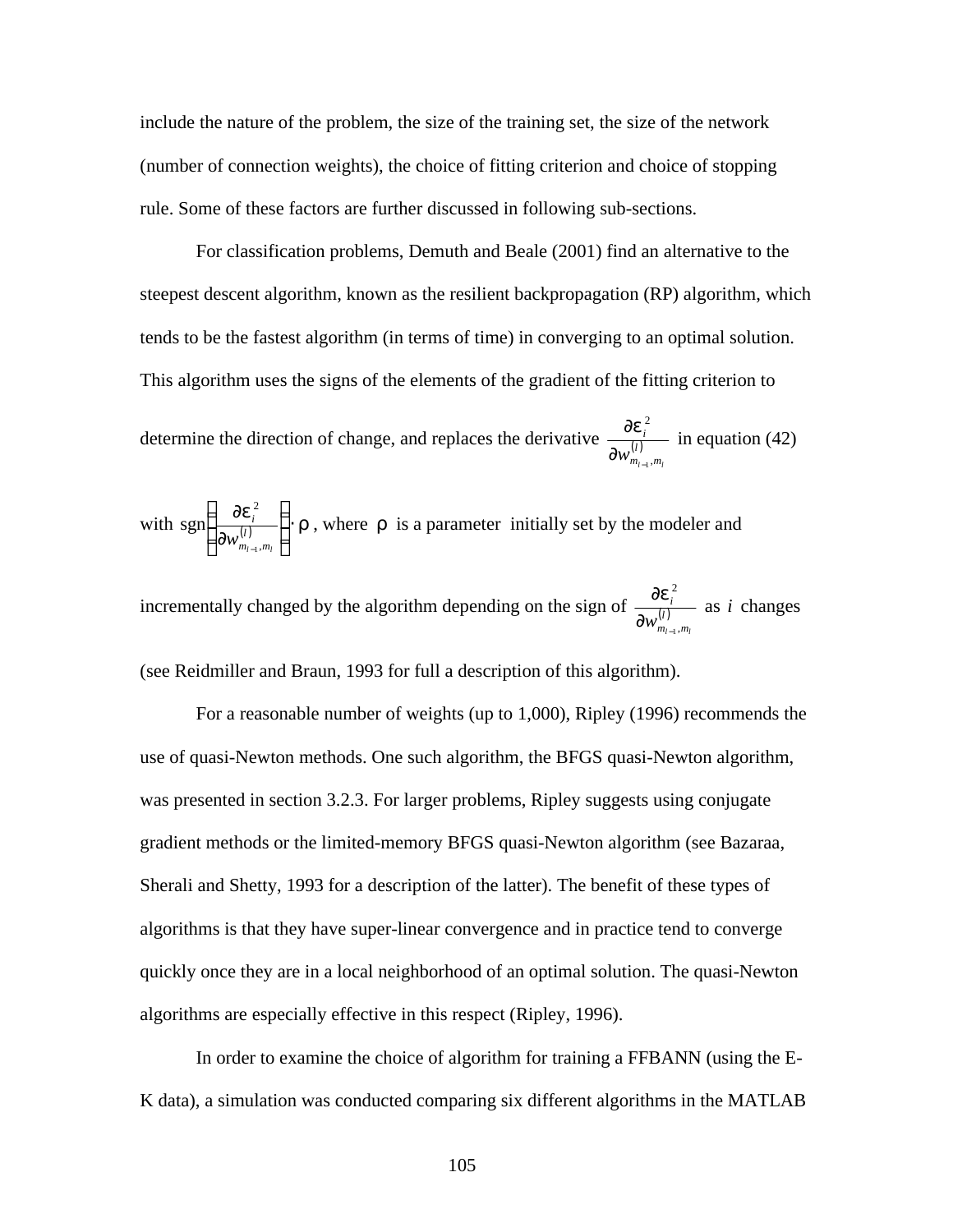Neural Networks Toolbox. The algorithms examined include: (i) the BFGS quasi-Newton (BFG) Algorithm, (ii) a conjugate gradient (CGF) algorithm with Fletcher-Reeves update (see Fine, 1999), (iii) steepest descent (GDX) algorithm with adaptive learning and momentum rates (see Demuth and Beale, 2001), (iv) the Levenberg-Marquardt (LM) algorithm (see Fine, 1999), (v) the Resilient Backpropagation (RP) algorithm, and (vi) a scaled conjugate gradient (SCG) algorithm, which combines the traditional conjugate gradient and Levenberg-Marquardt algorithms (see Moller, 1993). For each algorithm, five hundred simulation runs were conducted using the sample re-use procedure described in the previous subsection. For each run and algorithm, twenty single-hidden layer FFBANNs with one to twenty nodes in the hidden layer were trained. Each network used the hyperbolic tangent activation function in the hidden layer and logistic activation function in the output layer. Furthermore, the stopping rule (S5) was used with  $v = 5$ , as well as rules (S2), (S3) and (S4) with  $e = 1 \times 10^{-15}$ ,  $E_{min} = 1 \times 10^{-5}$  and  $MAX = 1000$ . These settings were used for all further simulations as well, unless otherwise noted. The results of the simulation runs are shown in Figures 4 thru 7, and the summary statistics are provided in Appendix B. The measures reported in each figure are means of the performance measures described in section 4.2 over the individual neural networks estimated for each net architecture and training algorithm examined.

According to Figure 4, the FFBANNs trained using the LM algorithm provided the "best" fit to the training data set (i.e. the mean *MSE* was the lowest across all the different size FFBANNs trained). In contrast, Figures 5 and 6 provide evidence that increased performance on the training data set for these models resulted in over-fitting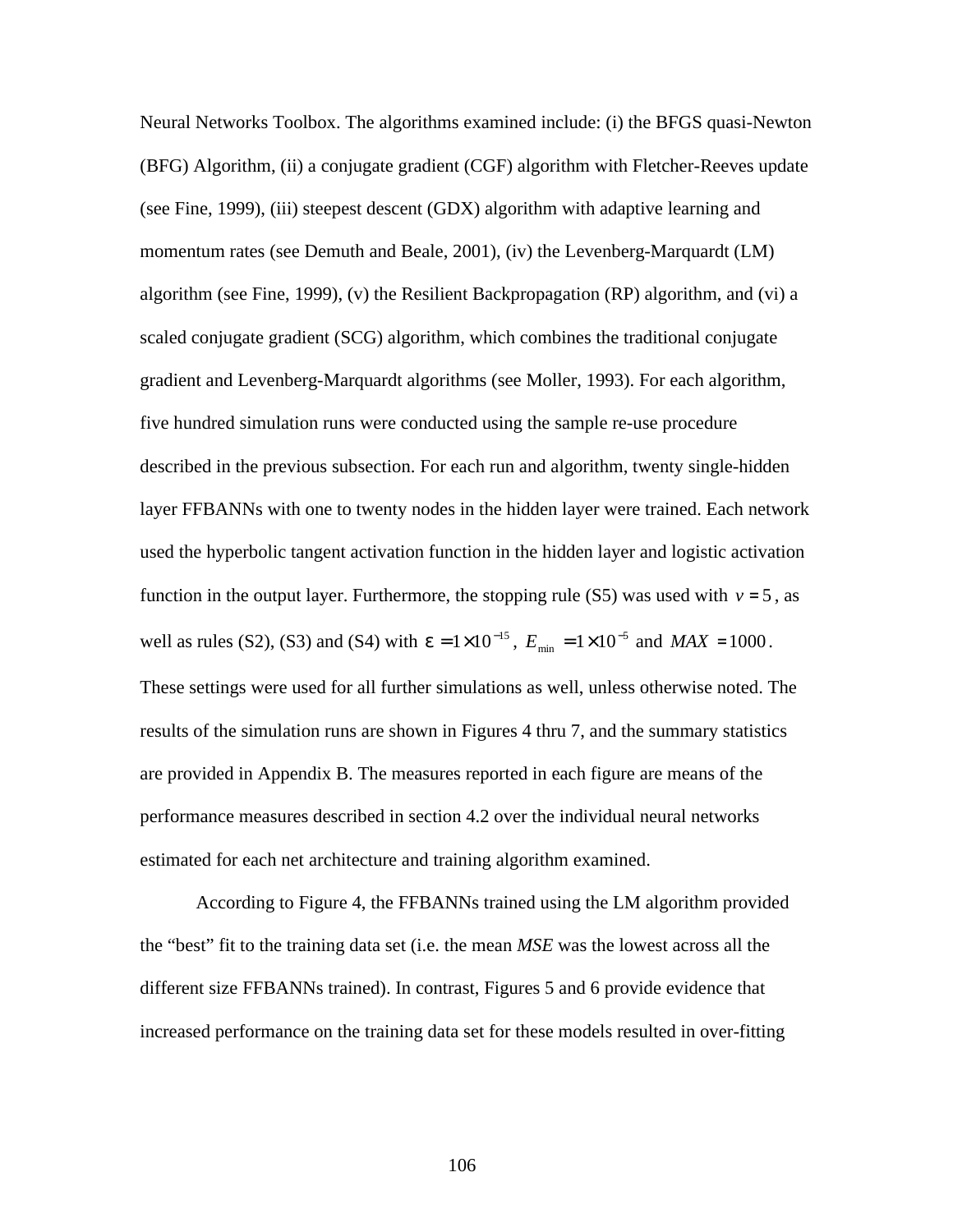



Figure 5: Simulation Results - Mean *MSFE* using the Test Data Set

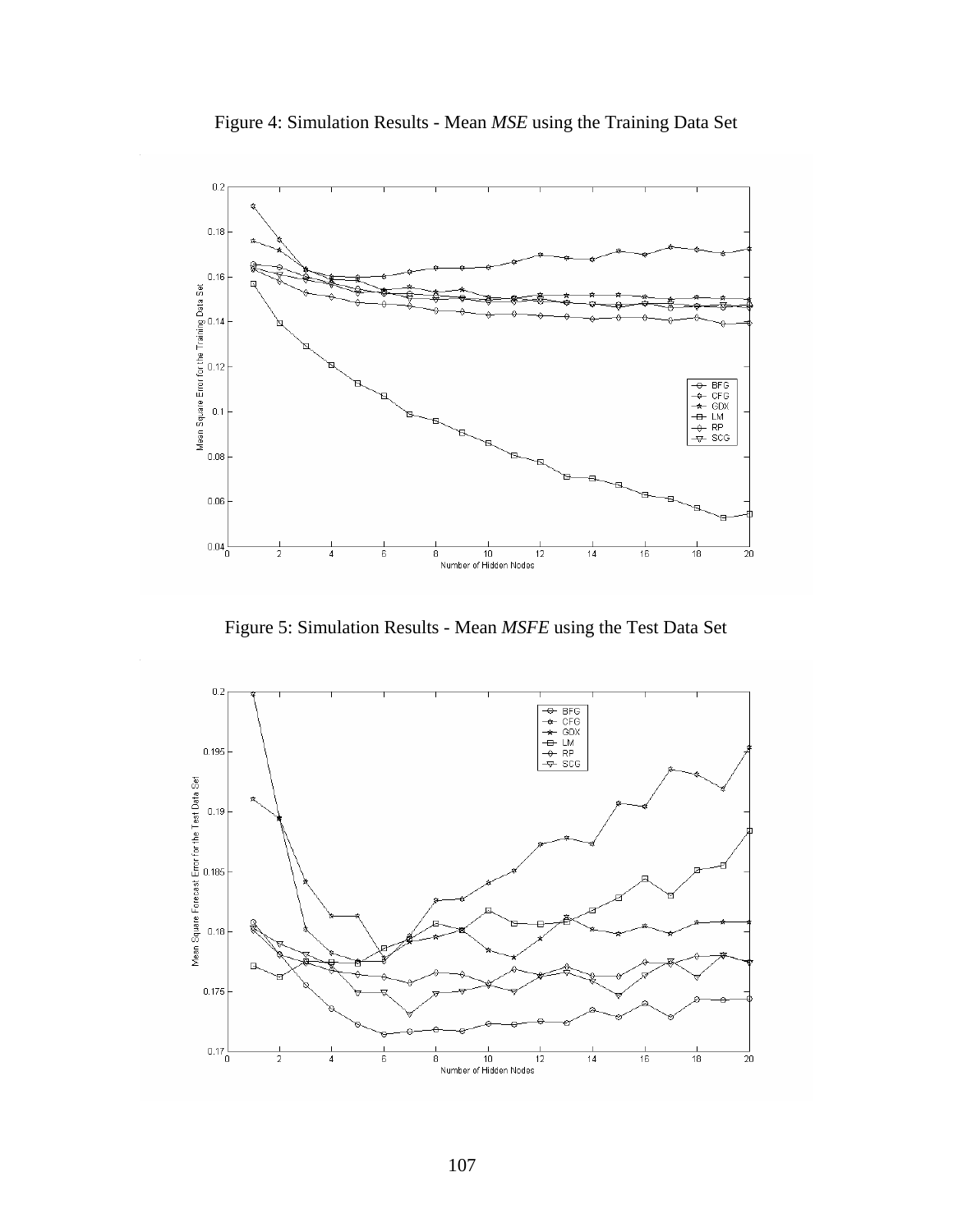



Figure 7: Simulation Results - Mean *PR* using the Entire E-K Data Set

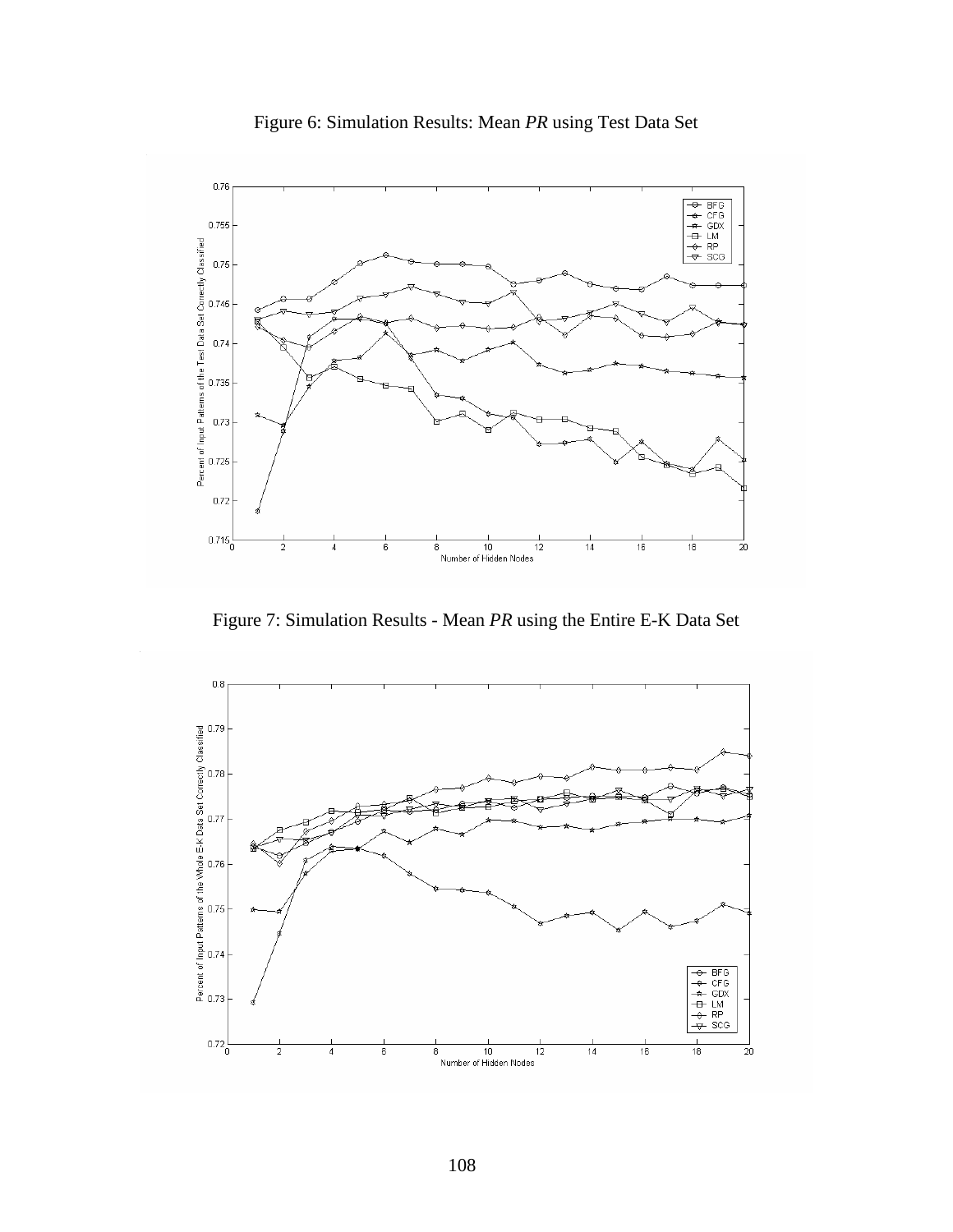and decreased performance on the test data set (i.e. a lower *MSFE*). In contrast, the BFG algorithm provided the "best" fit (with the lowest *MSFE* as network size increased) to the test data set, and was comparable to the other algorithms' performance (except the LM algorithm) on the training data set. If the modeler is primarily interested in generalizability and the predictive performance of the neural network being trained then Figures 6 and 7 indicate that the BFG algorithm should be used during training. A close second choice would be the SCG algorithm. For statistical inference purposes the LM algorithm will converge to a local optimum the fastest, but at the cost of potentially overfitting to the training data set and poor generalization. These results emphasize the tradeoff between within and out-of-sample performance (i.e. obtaining a local minimum on the training data set versus generalizability). This tradeoff is important to keep in mind, because any statistical inference is dependent upon the consistency and asymptotic normality of the connection weights, which are achieved by finding a local minimum using the training data set.

The BFG algorithm was used to train the rest of the FFBANNs examined in this paper. Simulation results show that this algorithm did not tend to result in overfitting to the training data set during training (potentially due to the slower convergence experienced by this algorithm when compared to the others), and provided the best overall generalization capabilities in terms of out-of-sample predictive accuracy. The reader should keep in mind that the choice of algorithm is problem dependent, and the above results should be analyzed in that context.

### **4.3.3 Number of Hidden Layers**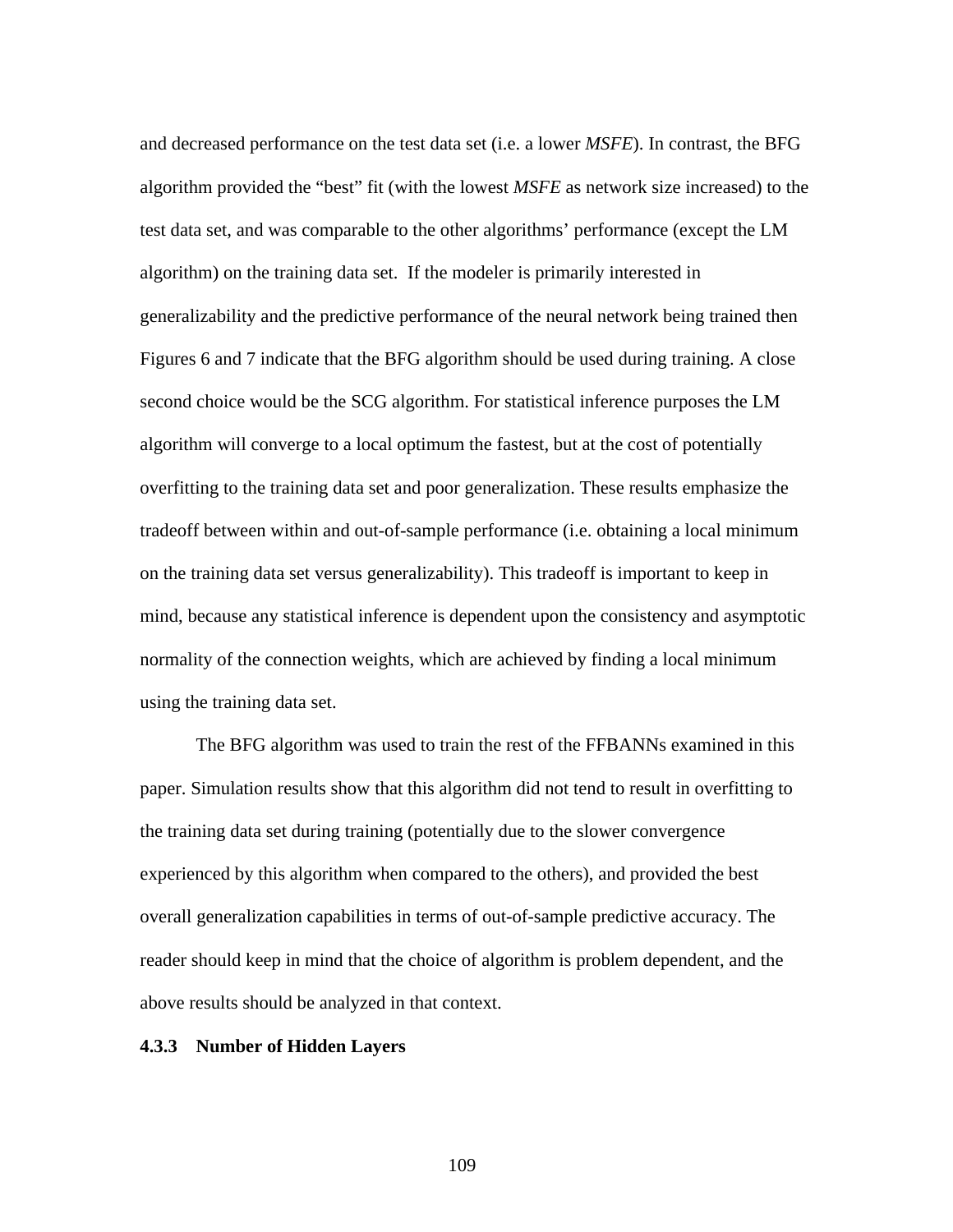We know from the approximation theorems in section 3.2.2 that a single-hidden layer FFBANN can approximate any measurable function up to a set of points of measure zero. These results are easily extended to FFBANNs with more than one hidden layer (see White, Hornick and Stinchcombe, 1992). Fine (1999) states that while single-hidden layer FFBANNs are useful for approximating particular families of functions, such as the family of continuous functions,  $p^{th}$ -order integrable functions, and  $r^{th}$ -differentiable functions, multiple hidden layer FFBANNs are useful for approximating composite functions. Recall, that the conditional mean function for the logit and probit models are of this form, i.e.  $p = F[h(x_i; \mathbf{q})]$ . Furthermore, multiple hidden layer FFBANNs can exactly approximate functions with discontinuities, even though single-hidden layer FFBANNs can achieve relatively close approximations (Fine, 1999). Depending on the nature of the problem and function being approximated, the modeler must choose the number of hidden layers to include in the net architecture.

Given that one of our primary goals is a network that can generalize well to new data, Ferrett (1993) recommends that the smaller (in size) the network the better the network will be able to generalize. This follows from the principle of Occam's Razor discussed in section 3.3.2. Thus, for practical purposes a single-hidden layer FFBANN would be suggested over a two-hidden layer FFBANN. To examine this choice, a simulation was conducted examining the capabilities of a single-hidden layer FFBANN when compared to a two-hidden layer FFBANN using the E-K data set. For both the single and two-hidden layer FFBANNs the number of nodes in the each hidden layer was varied from one to twenty nodes. The hyperbolic tangent activation function was used in each hidden layer and the logistic activation function was used in the output layer.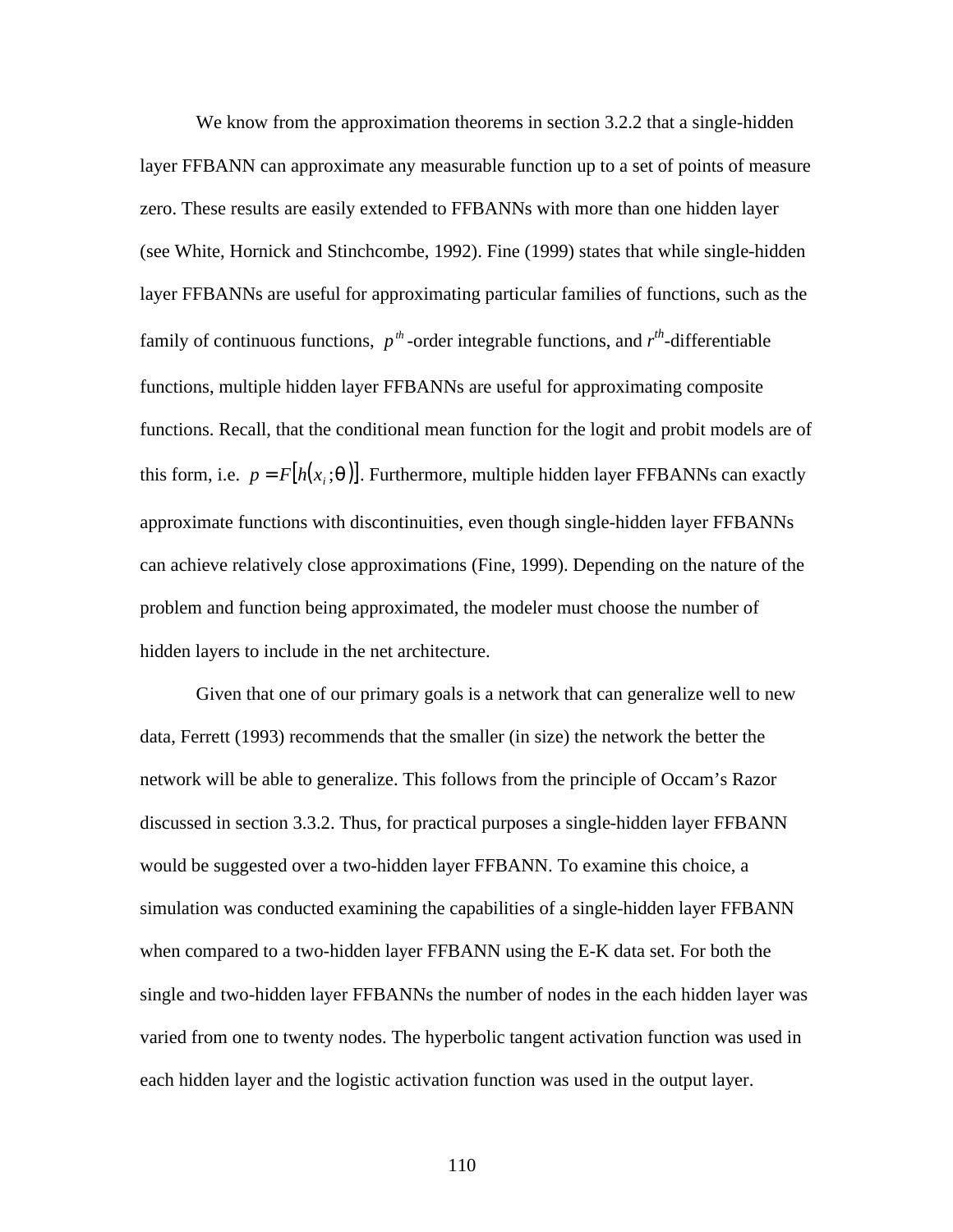Finally, each network was batch trained using the BFG algorithm with the stopping rules specified in subsection 4.3.2.

Figures 8 thru 11 provide the mean (training) *MSE*, *MSFE* and *PR* measures for the neural networks trained using the 500 randomly generated data partitions using the E-K data set. The results for the two-hidden layer networks in each figure represent that two-layer network that performed the "best" for the particular measure being examined in order to obtain the most reliable comparisons. Full summary statistics for this simulation are provided in Appendix B.

The results in Figures 8 thru 11 support Ferret's (1993) recommendation of using a single-hidden layer FFBANN over a two-hidden layer FFBANN if the purpose of the model is out-of-sample prediction. The single-hidden layer FFBANN clearly provided a "better" fit to the test data set and predicted the most out-of-sample responses correctly when compared to the "best" performing two-hidden layer FFBANN. In contrast, if the model is to be utilized for statistical inference, then a two-hidden layer FFBANN may be a more suitable choice. Given that obtaining a local minimum on the training data set is of higher importance for inferential purposes, a second hidden layer is not that costly in terms of generalization (see section 3.3.2). In Figures 8 thru 11, the performance measures tended to differ by less than 0.005, indicating that the tradeoff between within and out-of-sample performance for a one or two-hidden layer FFBANN is not that significant. In this case, the modeler may rely on the principle of Occam's Razor and use a single-hidden-layer FFBANN.

# **4.3.4 Number of Hidden Nodes**

To motivate how the number of nodes can affect the approximation results of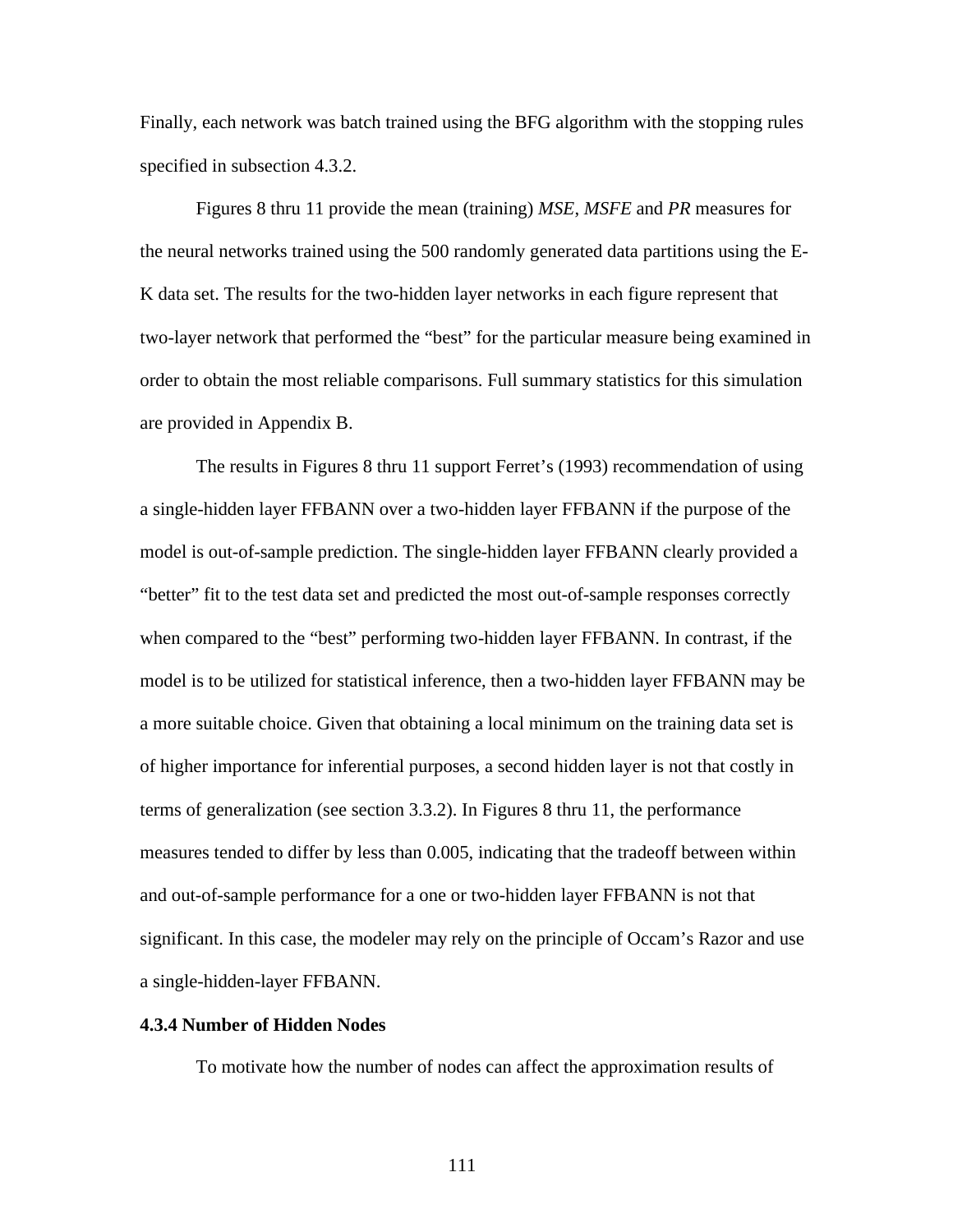



Figure 9: Simulation Results - Mean *MSFE* using the Test Data Set

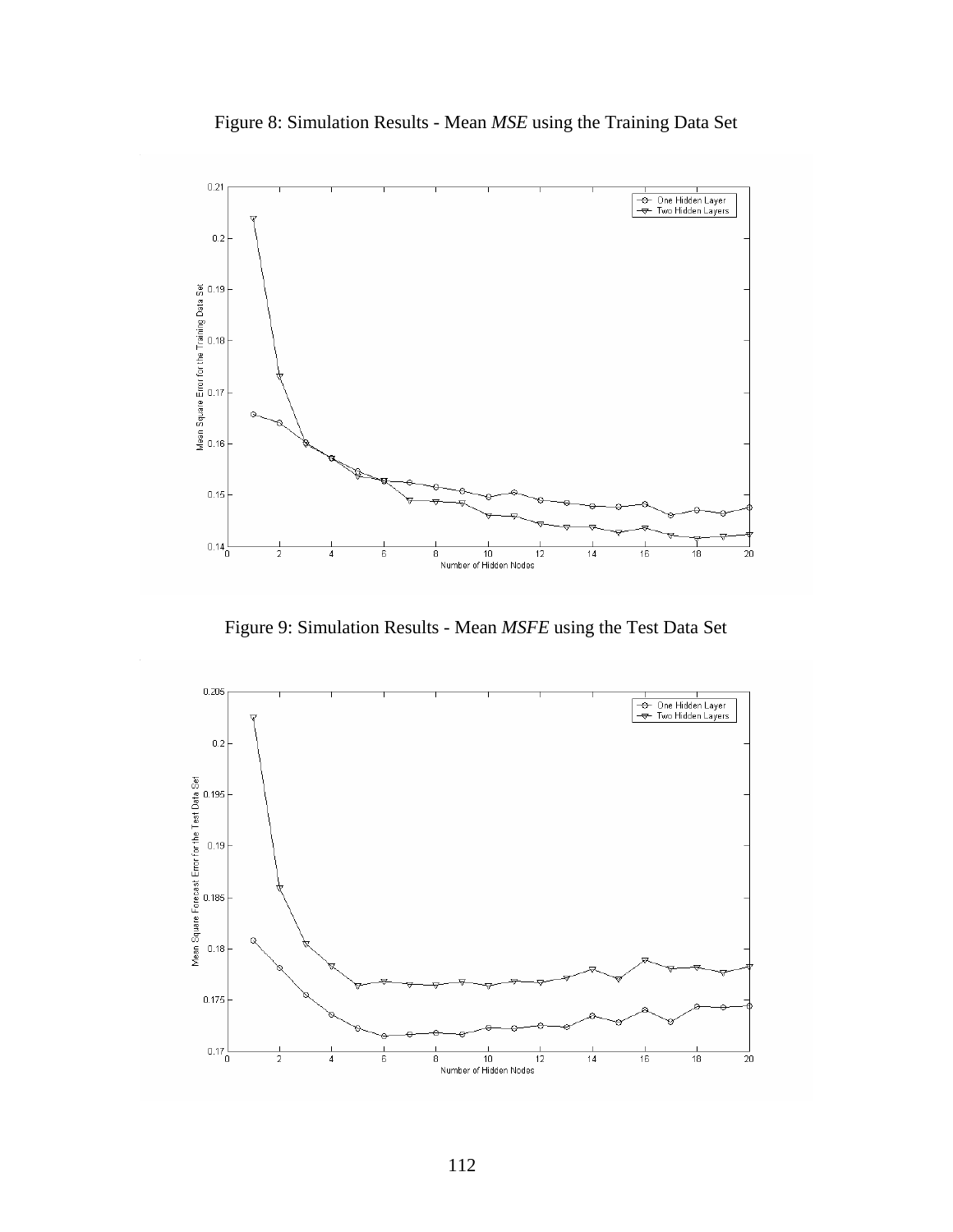



Figure 11: Simulation Results - Mean *PR* using the Entire E-K Data Set

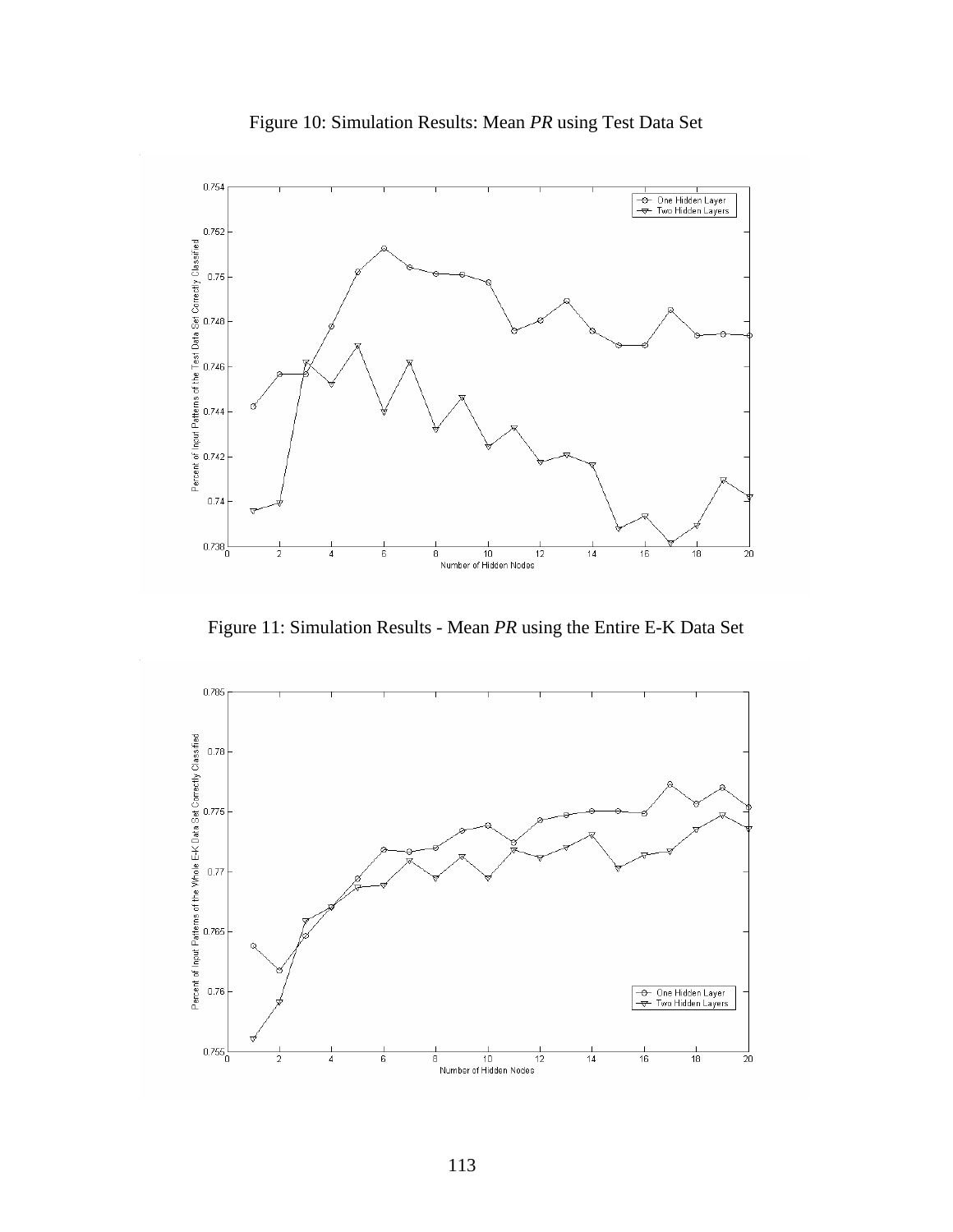a FFBANN, consider the following two cases: (i) a network with too few nodes and (ii) a network with too many nodes. The neural network with two few nodes does not have enough degrees of freedom (i.e. independent parameters) to correctly classify all the input data patterns of the training data set, so it will adjust the weights to minimize the fitting criterion, thereby hopefully correctly classifying the majority of input patterns. The neural network with too many nodes, has more than enough degrees of freedom, and perfectly classifies all the input training patterns, but performs poorly when used to examine the predictive accuracy of the network on an independent test data set due to over-fitting on the training data set (Principe, Euliano and Lefebvre, 1999). These two cases illustrate the problem faced by the modeler when choosing the number of hidden nodes in each layer of the neural network. In essence, each additional node in the hidden layer increases the capacity of the neural network to fit the data.

How many hidden nodes are too many? West. Brockett and Golden (1997) state that the answer to that question is problem dependent. They suggest that in practice, the modeler start with the simplest net architecture, no neurons in the hidden layer, and successively increase the number of neurons in the hidden layer as long as the *MSFE* for the validation data set decreases, which amounts to finding a peak of generalizability. Following this approach, Fahlman and Lebiere (1990) developed an iterative construction algorithm for FFBANNs, sometimes referred to as cascade correlation, based on the idea of adding additional nodes to the hidden layer, while only training the new weights associated with the new node at each iteration. Once a pre-specified measure of fit is achieved, the algorithm ceases and outputs the current net architecture as optimal, which is used to retrain the neural network to update all the weights. The new weights are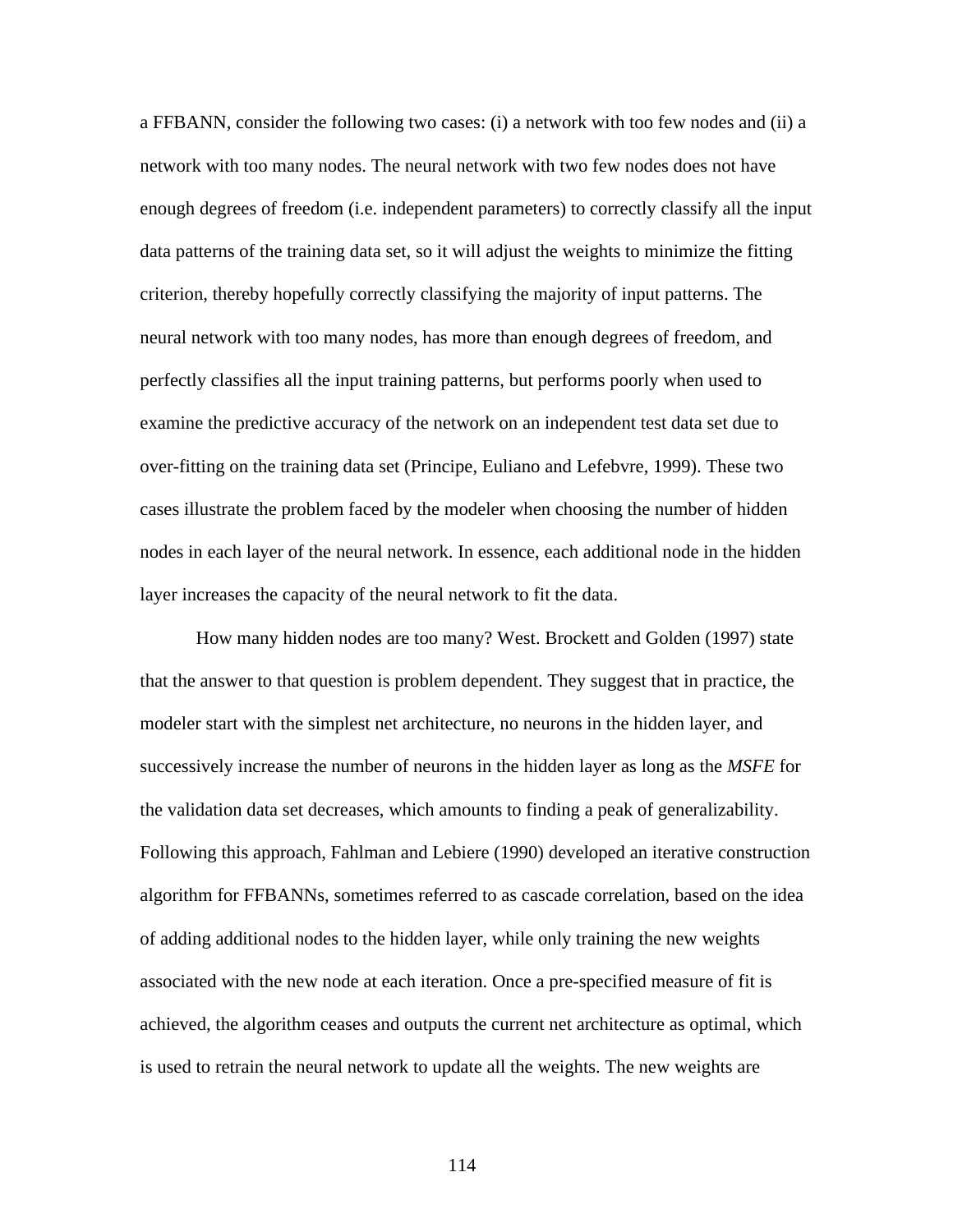selected "to maximize the absolute value of the covariance (over training-set examples) between the output value of the unit [node] and the prediction error before that unit is added (Ripley, 1996; p. 172)."<sup>37</sup>

To determine how many training input patterns are needed to achieve a prespecified percentage of predictive accuracy for a given size network, Baum and Haussler (1997) proposed using the following inequality:

$$
P > \frac{|w|}{1 - E(PR)},\tag{65}
$$

where *P* is the number of input patterns (observations) in the training data set,  $|w|$  is the number of connection weights, and  $E(PR)$  is the expected prediction accuracy (as a decimal percentage) of the neural network on an independent test data set. Equation (65) can also be used as a guideline to determine the size of network that should be trained for a given level of predictive accuracy on the test data set. For example, if the training data set has 549 input patterns with 20 input variables and the desired predictive accuracy on the test data set is 0.75, then the network should have no more than 137 weights, which means that the modeler should start with a FFBANN with no more than 6 nodes in the hidden layer. The above method is not recommended as a determining factor in obtaining an "optimal" net architecture, but as a starting point to find one.

 During training, it is expected that as the number of hidden nodes increases, *MSE* should decrease due to an increasing number of degrees of freedom. Figure 4 supports this conclusion. For all of the algorithms, as the number of hidden nodes increases, *MSE* on the training data set decreases. As seen above, this usually implies that

 $\overline{a}$ 

 $37$  This option is not explored in this paper, but more information can be found in Fahlman and Lebiere (1990). The prose in square brackets was added by the author for further clarification.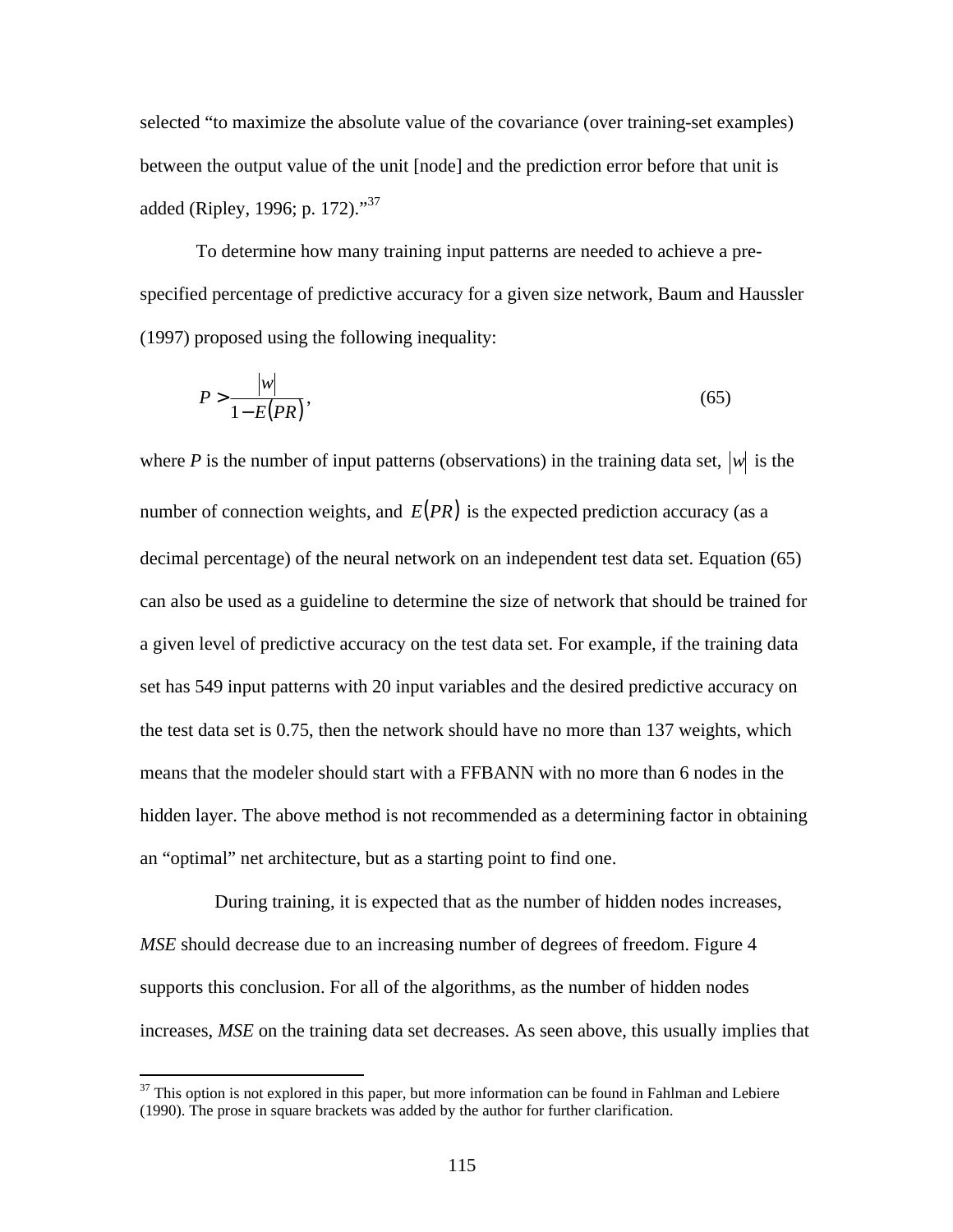generalization by the network becomes poorer as the number of hidden nodes increases, which is partially supported by Figures 5 and 6. A useful "rule of thumb" becomes apparent when examining these two figures. The number of hidden nodes in the first hidden layer should be less than (or equal to) the number of inputs in the input layer. For a second hidden layer, this implies that the number of hidden nodes in the second hidden layer should be less than (or equal to) the number of hidden nodes in the first hidden layer. Recall, the addition of a hidden layer is aimed at decreasing the dimensionality of the problem; thereby increasing the approximation capabilities of the FFBANN.<sup>38</sup> While the above principle usually holds true for single-hidden layer FFBANN, the tables in Appendix B indicate that this might not be the case for two-hidden layer FFBANNs. For example, examining Table B5, the *MSFE* for a two-hidden layer FFBANN with 9 hidden nodes in the first hidden layer and 13 hidden nodes in the second layer did better on average then other net architectures with the same number of hidden nodes in the first layer.

Following the above recommendations of using the BFG algorithm and a singlehidden layer, Figures  $4 - 7$  indicate that a single-hidden layer FFBANN with 5 to 8 nodes in the hidden layer can provide an "optimal" net architecture (using the E-K data set). In addition, the previous simulations seem to suggest that the modeler should use the rule suggested by Baum and Haussler (1997) to initially choose network size and then use the method of determining network size by West, Brockett and Golden (1997) to help prune unnecessary hidden nodes. Again, it must be emphasized that the determination of the number of hidden nodes is dependent upon the other issues discussed in section 4.3.

 $\overline{a}$ 

<sup>&</sup>lt;sup>38</sup> The better approximation capabilities from adding an additional hidden layer arise due to an increase in the number of degrees of freedom as the number of nodes in the neural network increases. Furthermore, the additional hidden layers allow more nonlinear and disjoint functions to be approximated.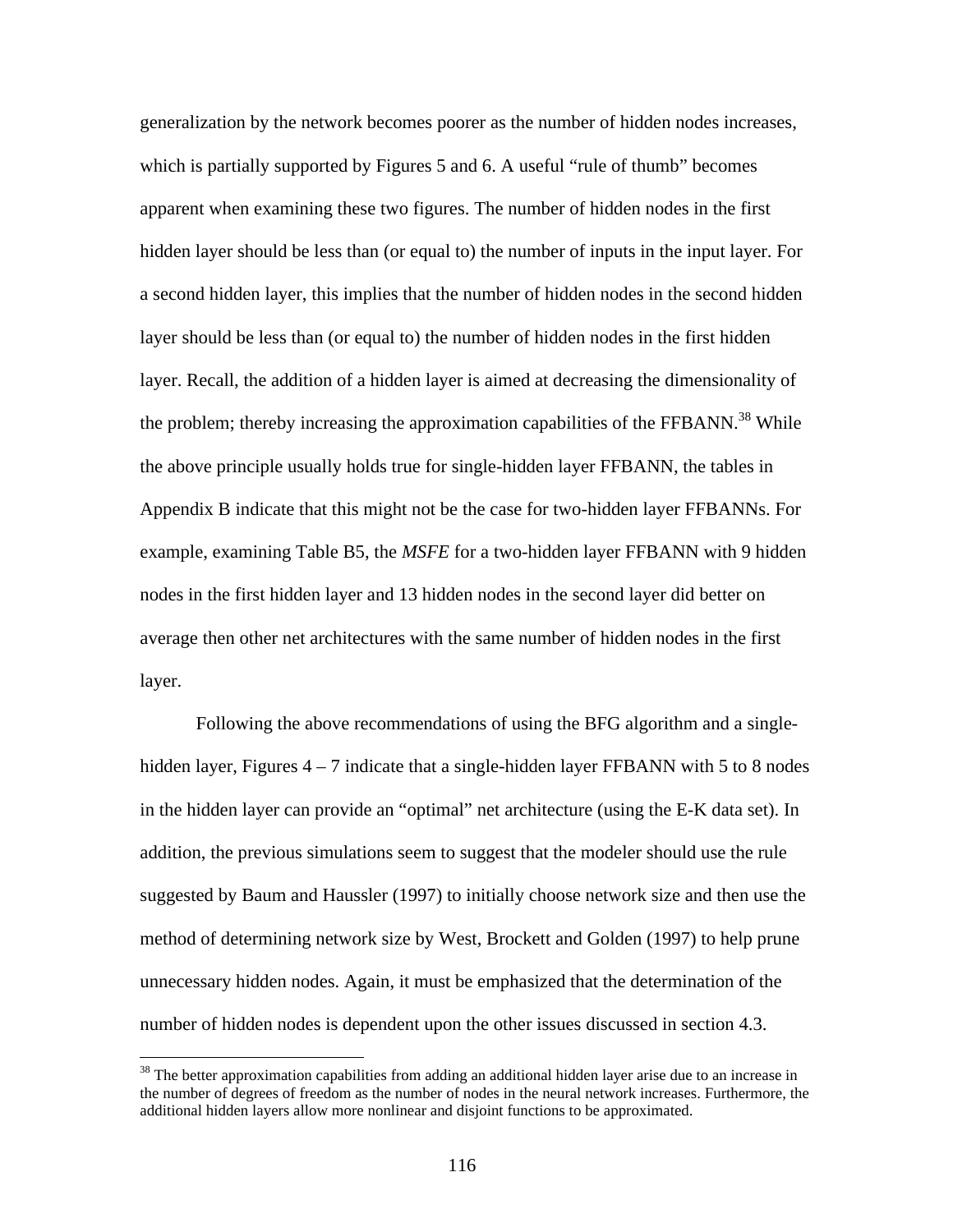### **4.3.5 Type of Activation Function in the Hidden Layer**

The activation functions in the input and output layers are readily determined. The identity function is used in the input layer by construction, and the logistic tends to be used in the output layer for neural networks modeling dichotomous choice data with a single output node. The question of what activation function to utilize in the hidden layer of a FFBANN is not readily evident. Given the discussion in section 3.2, the only guidance given by FFBANN approximation theorems is that the activation function should have the properties of a squashing function, i.e. the function should be nondecreasing,  $\lim_{l \to \infty} F_l(l) = 1$  and  $\lim_{l \to \infty} F_l(l) = 0$ , for  $l = 1, 2, ..., L - 1$ . West, Brockett and Golden (1997) note that the logistic activation function is usually chosen due to the fact that it has desirable mathematical and computational properties, which is also true of the hyperbolic tangent activation function.

Two activation functions were examined in this study, the logistic and hyperbolic tangent. A simulation was conducted examining the out-of-sample predictive capabilities of single-hidden layer FFBANNs with logistic and hyperbolic tangent activation functions in the hidden layer of each network and a logistic activation function in the output layer. Each network was batch trained using the BFG algorithm using the stopping rules specified in section 4.3.2. All data was scaled appropriately (see section 4.3.1). The within and out- of-sample prediction results for the simulations are presented in Figures 12 thru 15. A summary of the all the performance measures calculated for each network trained during the simulation is provided in Appendix B.

The results in Figures 12 thru 15 indicate that a single-hidden layer FFBANN with a hyperbolic-tangent activation function in the hidden layer provided better within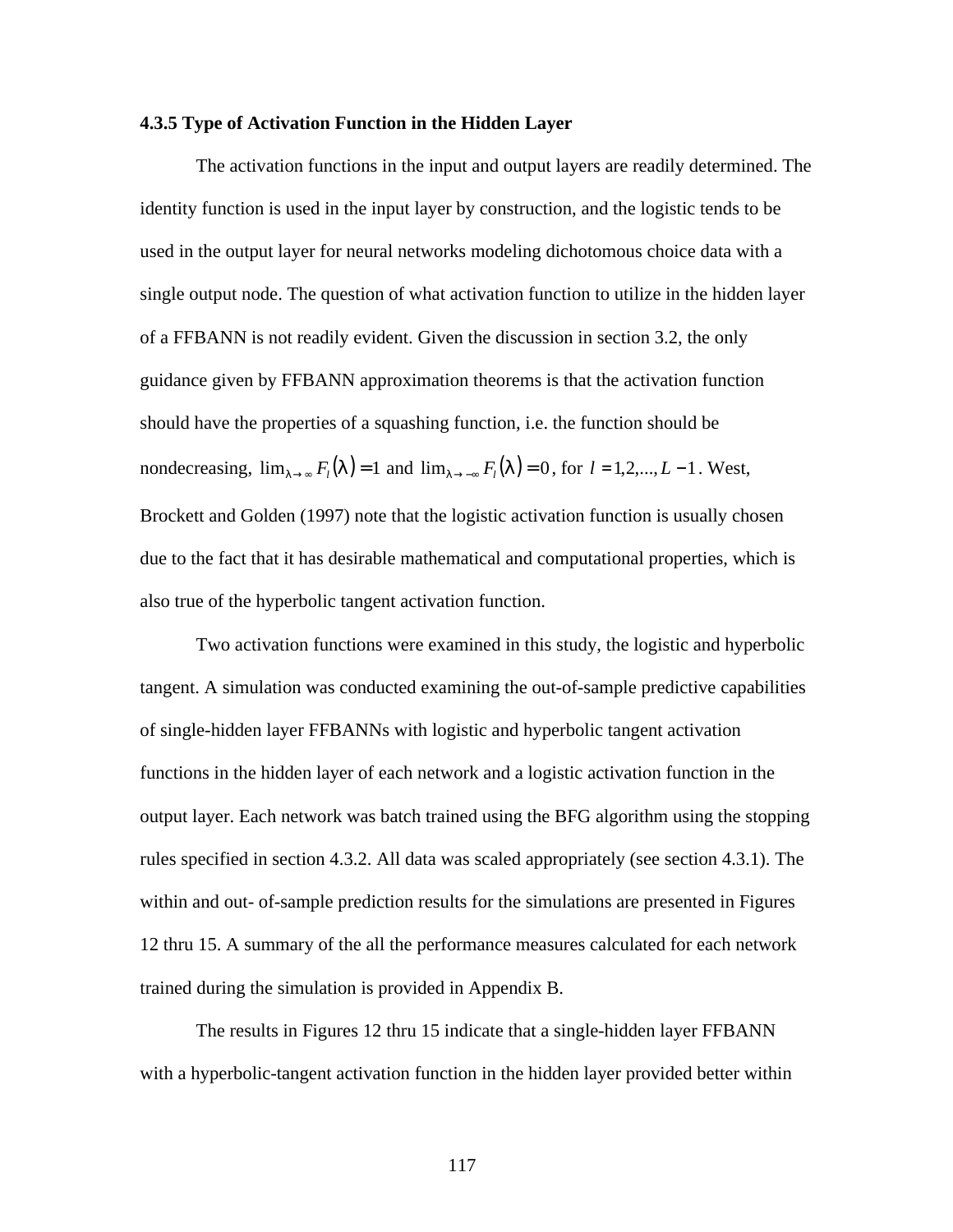



Figure 13: Simulation Results - Mean *MSFE* using the Test Data Set

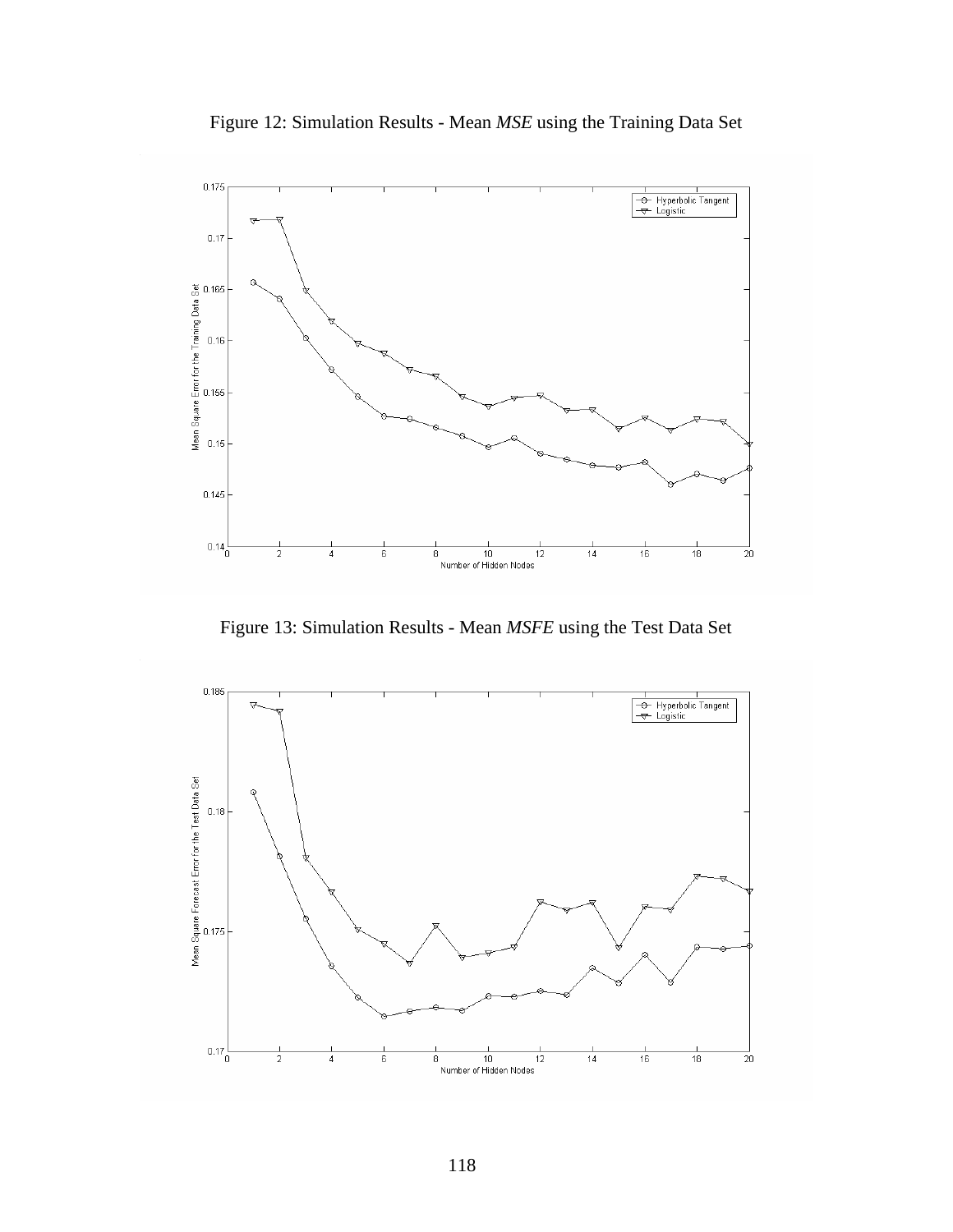



Figure 15: Simulation Results - Mean *PR* using the Entire E-K Data Set

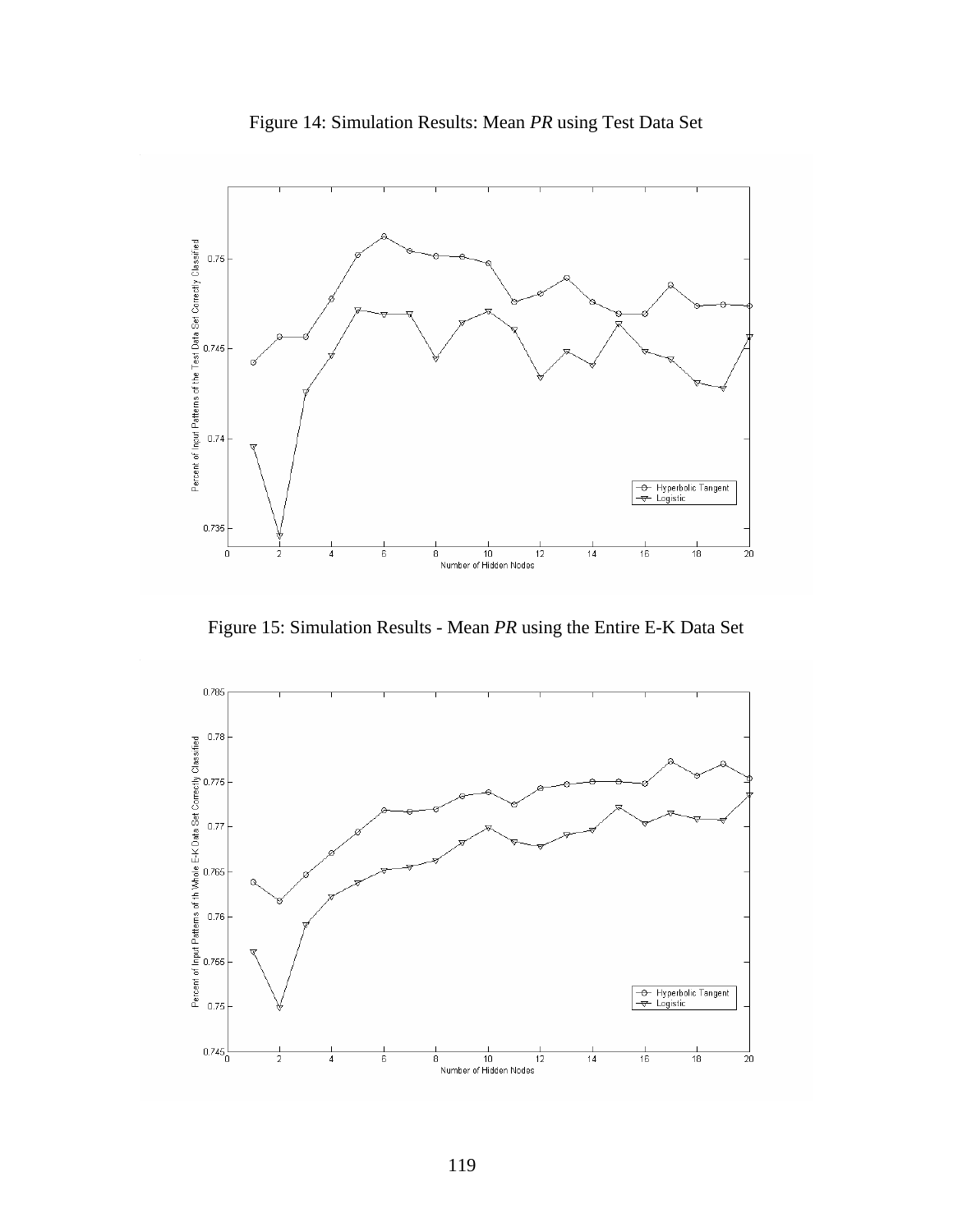and out-of-sample performance than a single-hidden layer FFBANN with logistic activation function in the hidden layer. It should be mentioned that the differences in the performance measures examined were not that significant. For example, the number of samples correctly classified of the test data set for each net architecture examined tended to only differ by as few as one or two input patterns out of 183 (the size of the test data set). This suggests that either activation function could be used, keeping in mind that the modeler should scale the data depending on their choice. For the remainder of the paper, the hyperbolic activation function was used in all net architectures.

### **4.3.6 Choice of Fitting Criterion**

The fitting or loss criterion provides a measure of how close a neural network fits the data. The two fitting criterions, the *MSE* and Kullback-Leibler criterions, examined in section 3.2.3, are two of an infinite number of fitting criterions that could have been chosen (Fine, 1999). To narrow the field of choices, two desirable properties of any fitting criterion should be that (i) the fitting criterion's range should be restricted to  $[0, \infty)$ (Mehrotra, Moran and Ranka, 1997) and (ii) the fitting criterion should be a second-order differentiable function. The first property ensures that a (global) minimum to the fitting criterion exists. The second allows for the development of the algorithms examined in section 4.3.2 (Ripley, 1996). Two common choices are the *MSE* and Kullback-Leibler fitting criteria given by equations (39) and (40).

The appeal of the *MSE* criterion is that it leads to a linear optimization problem when the neural network is linear, provides for a probabilistic interpretation of the output of the neural network, and the criterion is relatively easy to implement, since the instantaneous error is used for backpropagation (Principe, Euliano and Lefebvre, 1999).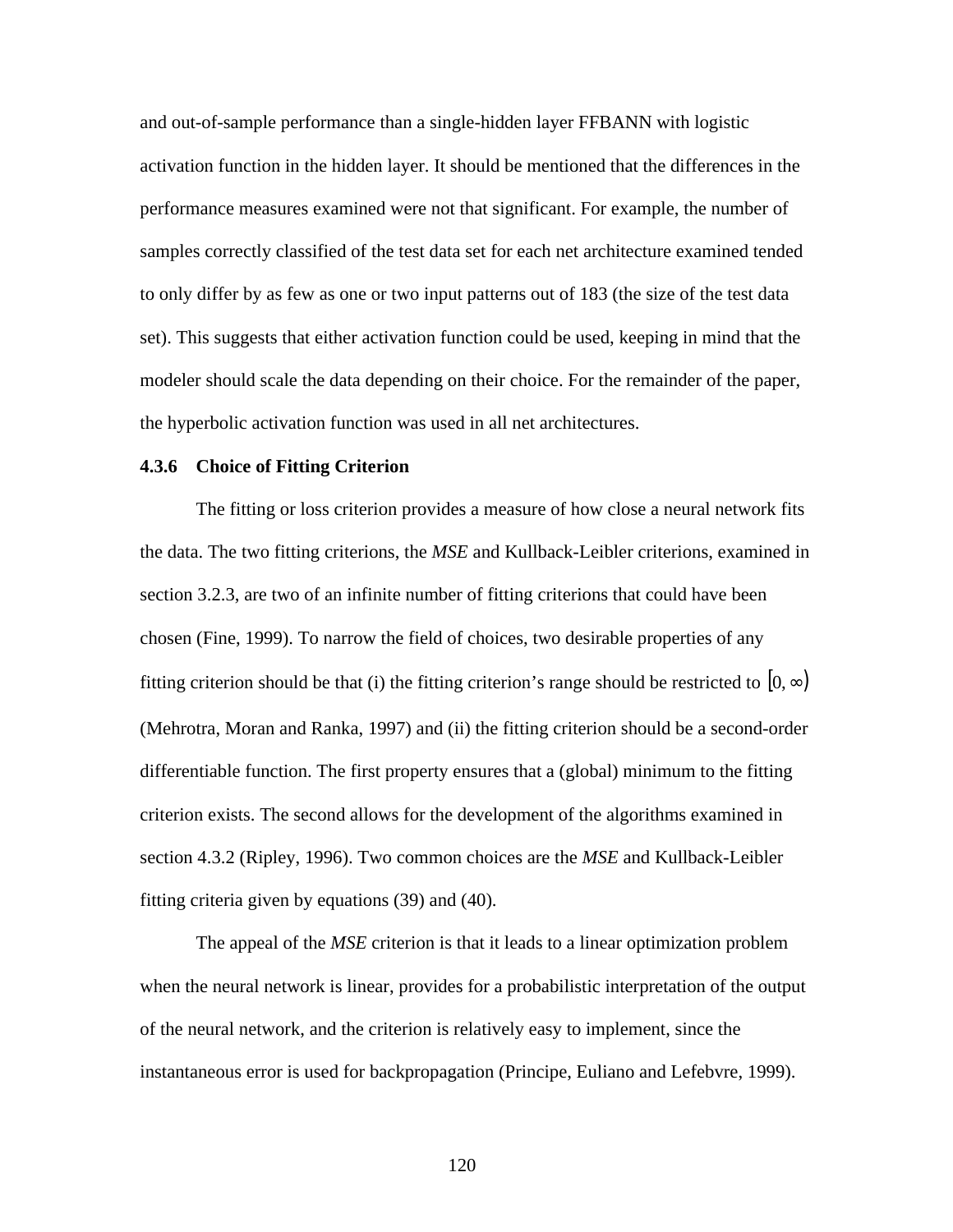The Kullback-Leibler criterion is of interest in that training amounts to estimating the weights using maximum likelihood, which provides a direct link for statistical interpretation of the network, even though this is not ruled out by the *MSE* criterion (see section 3.3.3). In this subsection, the *MSE* criterion is used.

If the objective of training the network is generalizability to new data, then a second related issue that the modeler must contend with once the fitting criterion is chosen is whether to perform regularization or strictly use cross-validation. Demuth and Beale (2001) found that regularization tended to provide better results for function approximation problems, but not necessarily for classification problems. Furthermore, it is not usually recommended in the literature that both be done at the same time, since regularization usually requires a larger number of epochs before converging to an optimal solution, whereas cross-validation techniques, which use stopping rules (S5) and/or (S6), tend to converge much faster (Demuth and Beale, 2001). Thus, these results would suggest that generalization tends to be poorer when both methods are used simultaneously since the training algorithm could prematurely terminate at a potentially non-optimal solution.

The primary advantage of only using regularization is that it tends to smooth out the fitting criterion, making it easier to find an optimal solution by restricting the variability of the weight changes via the addition of a penalty term in the fitting criterion. The two primary disadvantages of regularization are the increased training times required to converge to an optimal solution and the difficulty in determining the regularization constant. A method based on viewing FFBANNs from a Bayesian perspective proposes treating the regularization constant as a random variable and then using its prior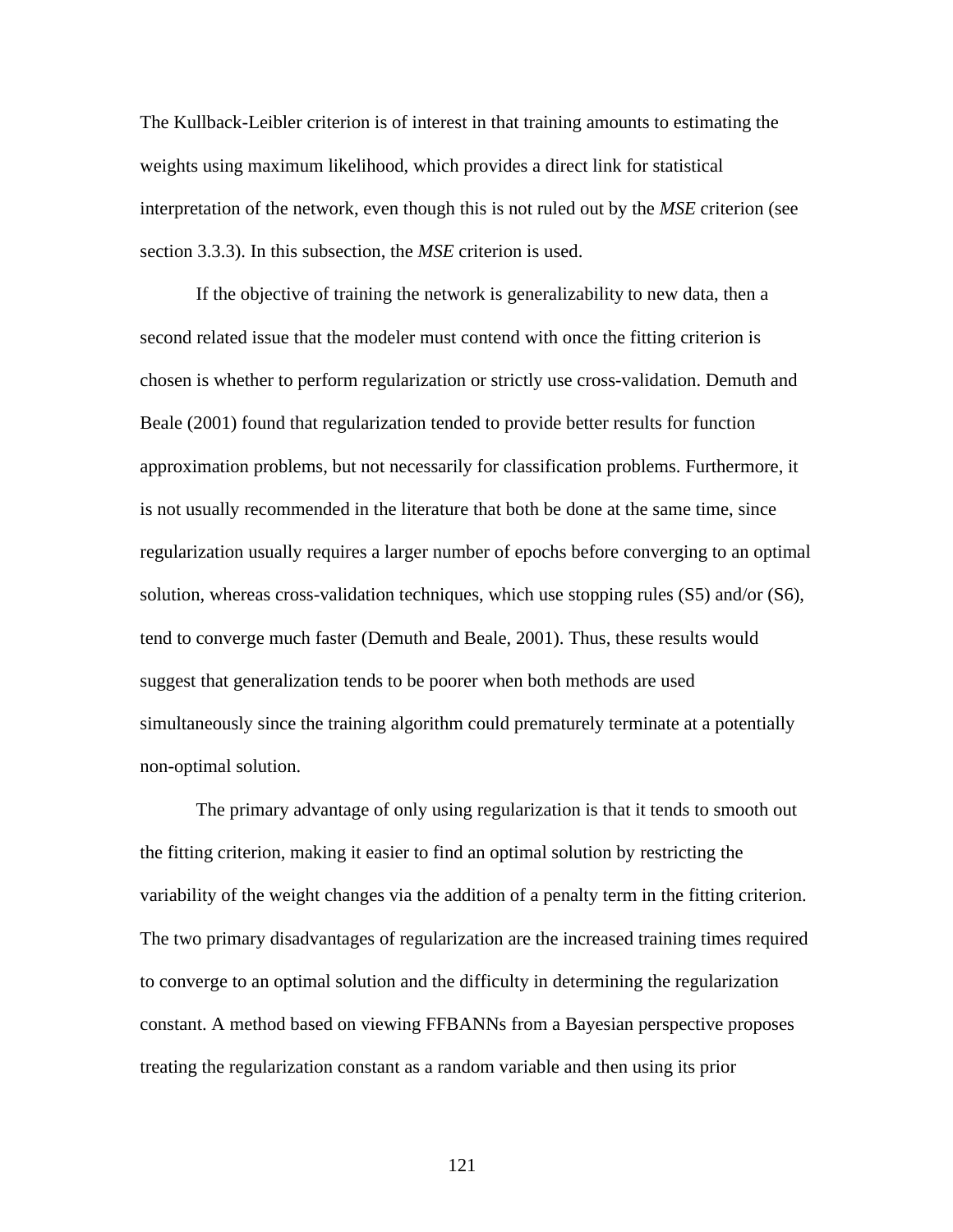distribution in maximizing the log likelihood function (or Kullback-Leibler criterion). Since this method automatically treats the regularization constant as a variable, it is determined by the algorithm used for training the neural network (MacKay, 1992; Ripley, 1996). Due to the implications of such an interpretation of the network using this approach and the frequentist approach toward probability adopted in this paper, a fixed value for the regularization constant is used for the fitting criterions incorporating regularization.

A simulation was conducted comparing which method, regularization, crossvalidation (using stopping rule (S5)) or using both simultaneously, would provide better out-of-sample predictive accuracy using the test data set. The regularization constant in MATLAB was determined by  $g$ , a performance ratio, which essentially acts the same as the regularization constants usually found in the literature. The fitting criterion used with regularization was:

$$
E = \boldsymbol{g} E_{MSE} + (1 - \boldsymbol{g}) \frac{1}{|w|} \sum_{w_i \in w} w_i^2,
$$
\n
$$
(66)
$$

where  $g$  is set to 0.5 and  $|w|$  is the cardinality of the connection weight vector of the FFBANN being examined (Demuth and Beale, 2001). To perform the simulation, singlehidden layer FFBANNs with one to twenty nodes in the hidden layer were trained using regularization, cross-validation and both simultaneously for 500 randomly generated data partitions using the E-K data set. Each network was batch trained using the BFG algorithm with the hyperbolic tangent activation function in the hidden layer using the stopping rules specified in section 4.3.2. For the runs using only regularization, the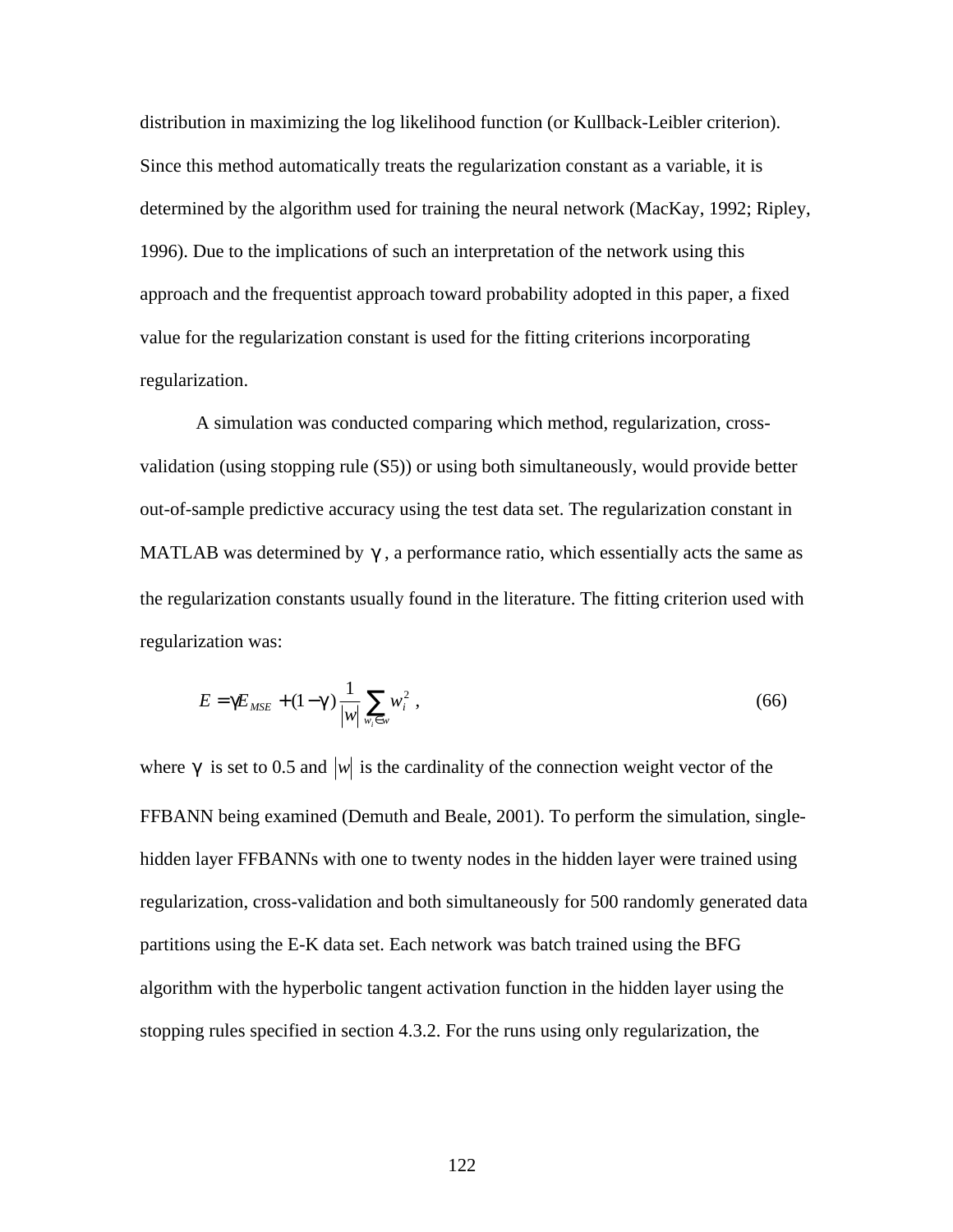stopping rule (S5) is excluded (i.e. cross-validation is not performed in these cases). The results of the simulations are presented in Figures 16 thru 19 and in Appendix B.

Figure 16 shows the fit of the FFBANNs based on the mean *MSE* after training was terminated. It is clear from the figure that when regularization is used instead of cross-validation, the mean square error after training is lower, meaning that the FFBANNs using equation (66) for a fitting criterion provided a superior "fit" to the training data set. In addition, according to Figures 17 and 18, the FFBANNs using regularization tended to generalize well, in terms of the mean *MSFE* and *PR* measures for the test data set when there were 5 or less neurons in the hidden layer. This result was expected, given that more complex networks are penalized for having a large number of connection weights, thereby increasing training time and decreasing generalization.



Figure 16: Simulation Results - Mean *MSE* using the Training Data Set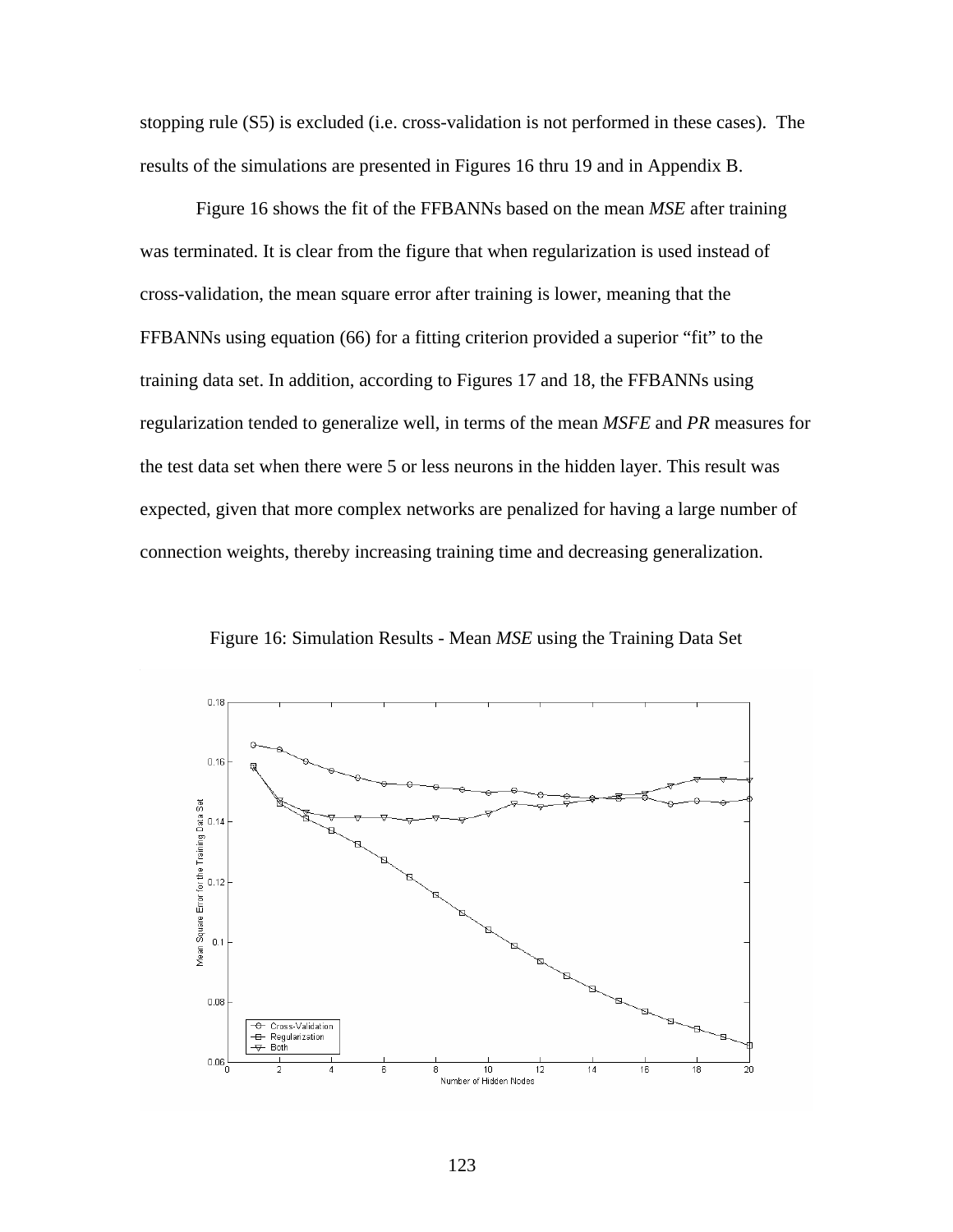



Figure 18: Simulation Results: Mean *PR* using Test Data Set

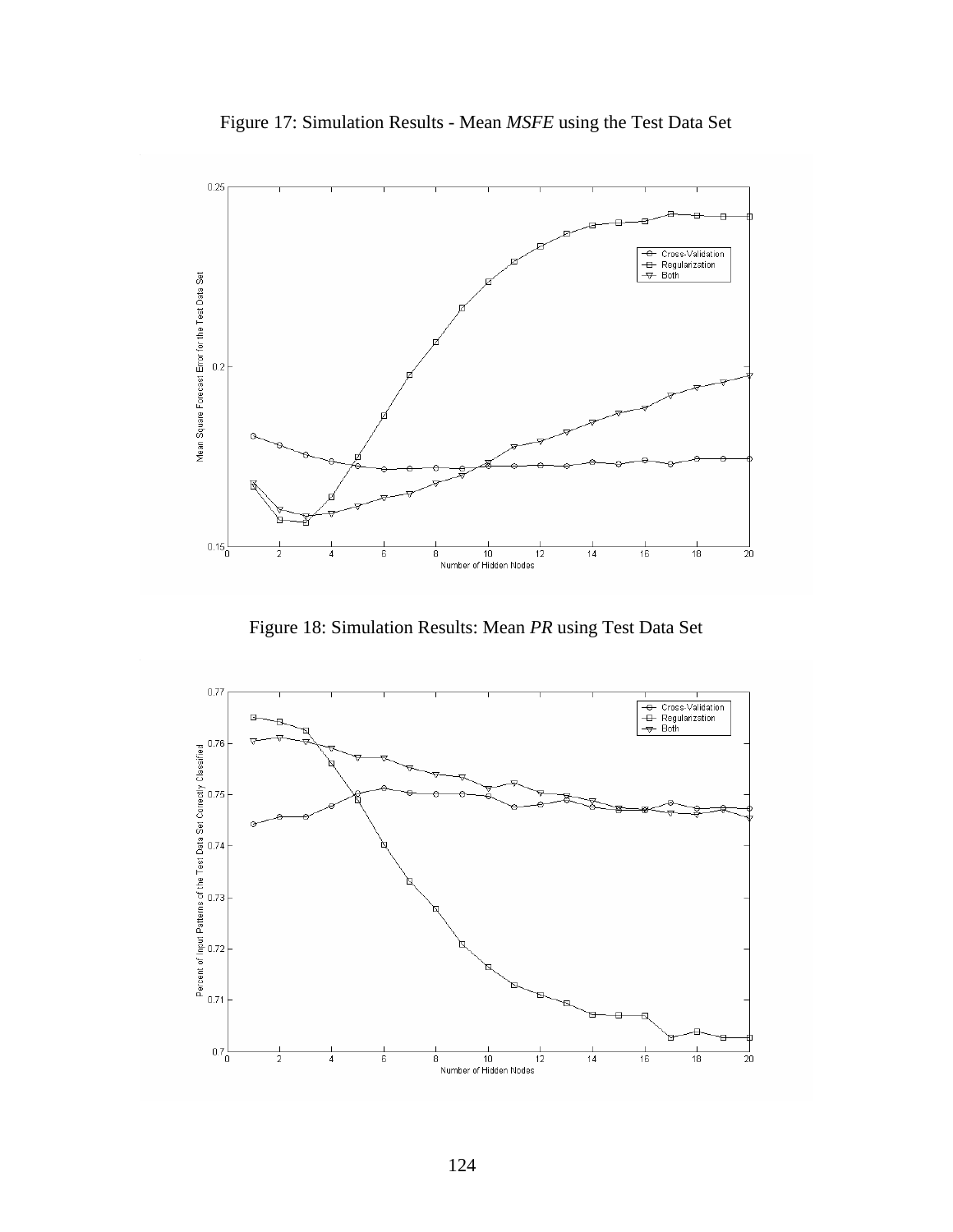



Thus, do not let the mean *PR* results for the whole E-K data set in Figure 19 fool you, since the percent of training input patterns correctly classified is close to 100 percent for the larger sized networks trained using regularization.

When both regularization and cross-validation are used (which is not recommended in the literature) Figure 17 suggests that networks with less than nine hidden nodes in the hidden layer performed as well as or better than networks using regularization. This conjuecture is further supported by Figure 18 for the FFBANNs using both regularization and cross validation with more than 9 nodes in the hidden layer. Thus, contrary to recommendations in the literature, the results of this simulation seem to imply that the use of regularization will prune unnecessary hidden nodes (due to the penalty added in equation (4-3)) and in conjunction with a cross-validation stopping rule will help sustain peak generalizability. If the modeler is unsure about using both, then it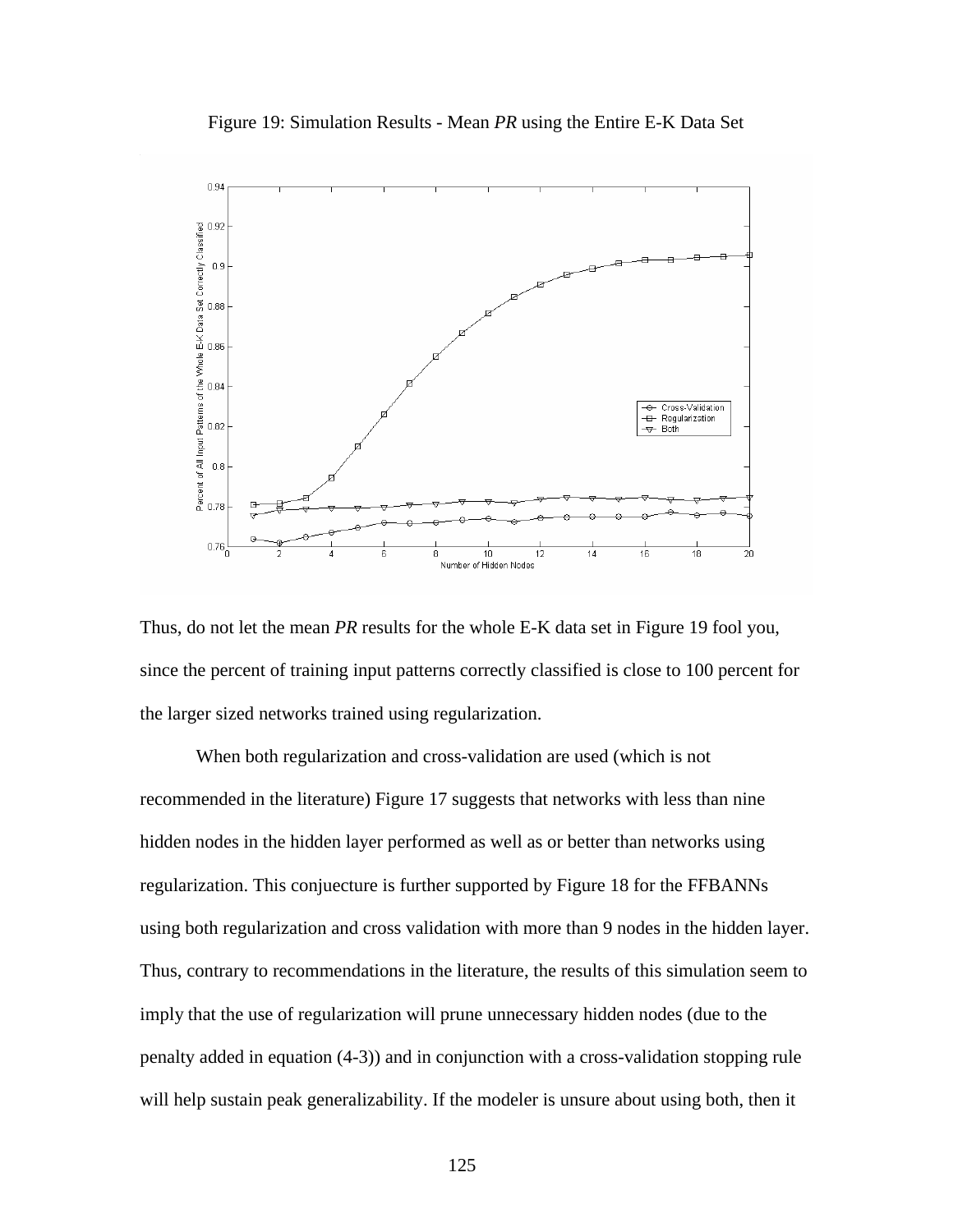is recommended that the modeler choose cross-validation before attempting to use regularization, based on the results in Figures 17 and 18.

Ripley (1994) states that cross-validation can sometimes stop too soon, thereby not obtaining a local (or global) minimum. The modeler has two avenues to help them avoid this situation. First the modeler can increase  $v$  in stopping rules (S5) and (S6) to help ensure that an optimal solution has been obtained. Second, the modeler might consider using regularization, in which case the modeler needs to make sure to set the maximum number of epochs allowed for training high enough to achieve convergence to a (local) minimum. In addition, the modeler should also be aware of the increase in training time that will be required by a training algorithm with regularization.<sup>39</sup> For example, when using cross-validation and the E-K data set about 5,000 FFBANNs could be trained in a 24 hour period (1 day), compared to about 100 FFBANNs using regularization.

### **4.3.7 Choice of Stopping Rule**

<u>.</u>

The stopping rules (S2), (S3) and (S4) are standard rules used in a number of computer packages for terminating training and all were used when training the FFBANNs examined in this paper. The primary interest of this section of the paper is to examine the stopping rules (S5) and (S6). The cross-validation stopping rule used by MATLAB is  $(S5)$  with  $v = 5$ .

 $39$  In this study, the maximum number of epochs allowed during training when regularization was used was 1,000. Very few networks achieved any of the other termination criteria used before hitting the iteration limit when training with regularization. To ensure a (local) minimum is obtained, it is recommended that the iteration limit be set at least at 5,000, which would only allow about 10 FFBANNs to be trained using regularization in a given day (depending upon the speed of the computer – a 450 MHz machine was used to train all networks in this study).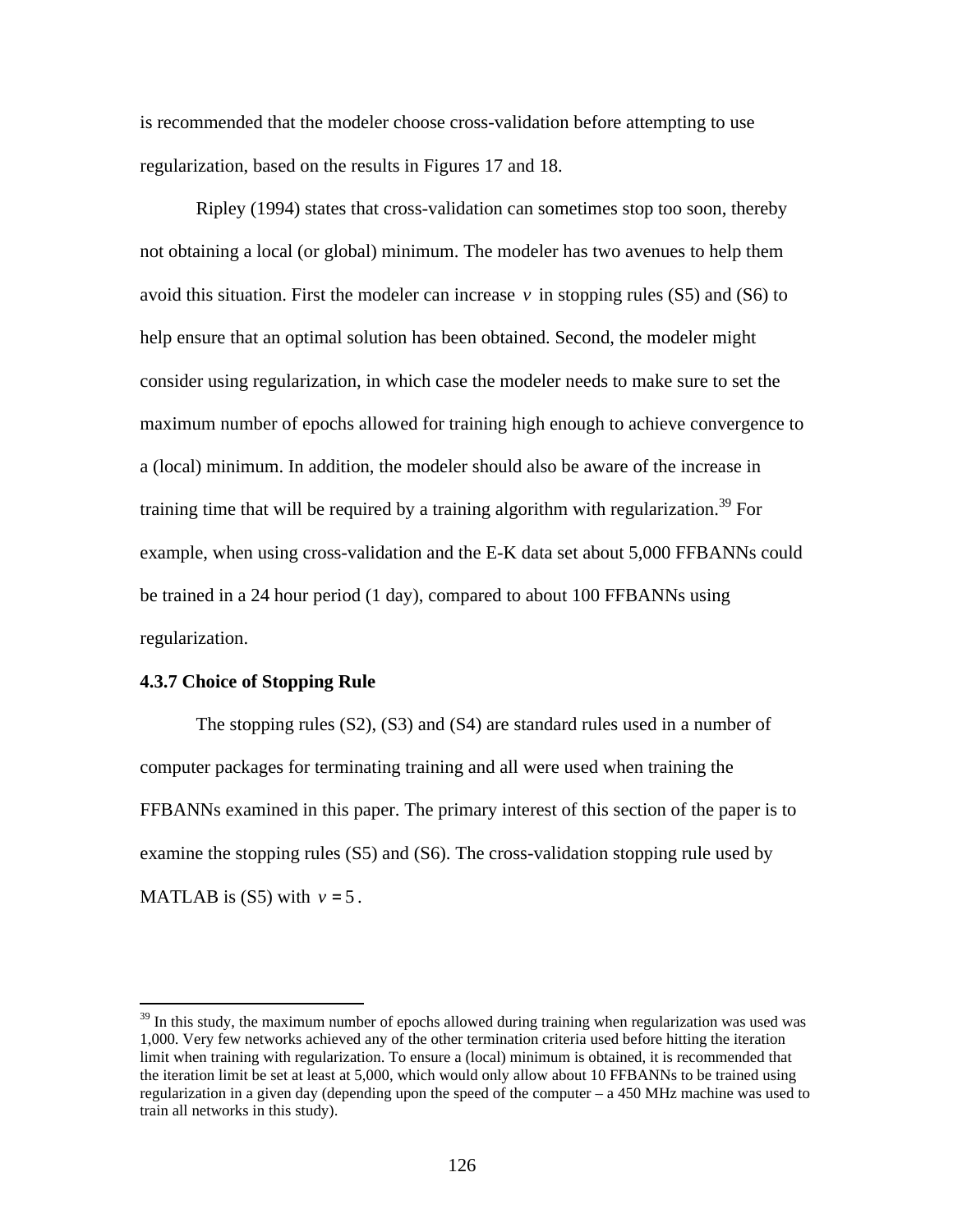No formal simulation was conducted comparing these stopping rules, but experience suggests that rule (S5) provides for better generalization than rule (S6). A separate simulation examining the optimal choice for  $\nu$  when using stopping rule (S5) found that when *v* was increased above 5, within and out-of-sample performance of the FFBANNs trained did not improve. When stopping rule (S6) was used, training tended to end too prematurely for many neural networks, resulting in a very poor fit to the training data set and lower *PR* scores for the whole E-K data set. To alleviate this problem, it is suggested that  $v \ge 10$  when stopping rule (S6) is used.

#### **4.3.8 Rules of Thumb for Constructing and Training a FFBANN.**

From the simulations conducted in the preceding six subsections, a number of guidelines or "rules of thumb" can be learned for constructing FFBANNs using dichotomous choice data. These guidelines are only that, "rules of thumb." It may be the case that when constructing and training a FFBANN, these guidelines do not hold at all. It will take a significant number of studies in a large number of fields before some "hard" guidelines for the construction of a FFBANN are obtained. Thus, the author encourages further exploration of using FFBANNs in the field of economics, especially for modeling dichotomous choice data.

The guidelines or "rules of thumb" obtained from the simulations performed here are as follows:

1. When training FFBANNs with a reasonable number of weights (around 1,000) use the BFGS Quasi-Newton algorithm for training. For larger networks use a conjugate gradient algorithm or a variant of the Levenberg-Marquardt algorithm (such as the SCG algorithm discussed in section 4.2.2).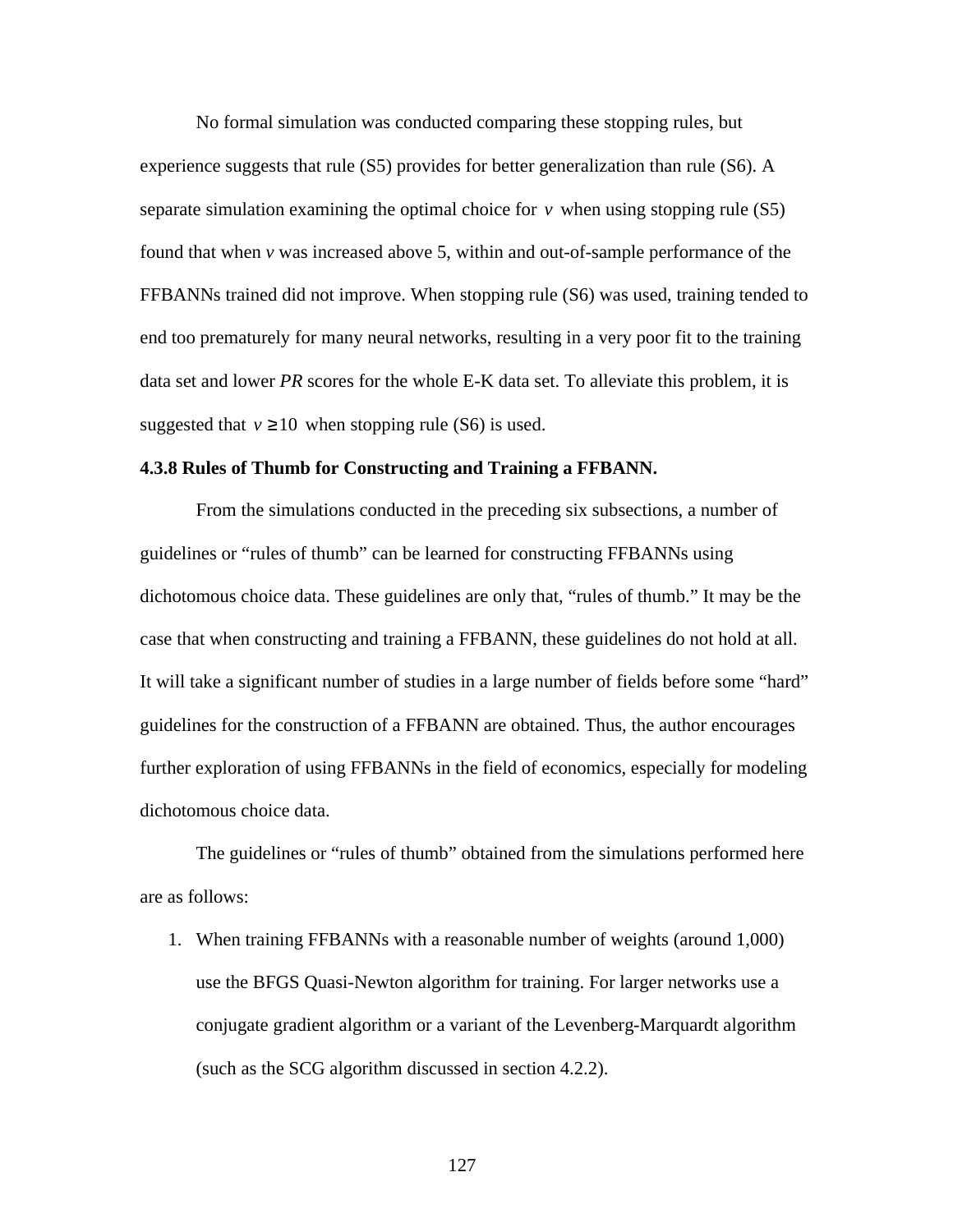- 2. Try to observe the principle of Occam's Razor and keep the net architecture of the FFBANN to as few layers and nodes as is needed to obtain "optimal" results. Use single-hidden layer FFBANNs over two-hidden layer FFBANN when possible. Make sure the number of hidden nodes in any given layer is less than or equal to the number of nodes in the preceding layer.
- 3. Use the hyperbolic tangent activation function over the logistic activation function (unless all of your input variables are binary), and be sure to scale the values of all input patterns to the ranges of the respective activation functions in the first hidden layer of the neural network.
- 4. For small networks, regularization may be performed, but use one of the crossvalidation stopping rules (rules (S5) or (S6)) presented in the paper in order to ensure that the network generalizes to new data. For larger networks it is recommended that only one of the cross-validation stopping rules be used. In either case, make sure that *v* is set high enough for a local minimum to be obtained.
- 5. The modeler should always train a number of (different) neural networks during the construction process to obtain the best FFBANN for the performance criteria being considered. Thus, it is recommended that a sampling reuse procedure, as well as, a re-initialization procedure (that trains the network using different initial connection weight values) be used to train all neural networks being considered. For the best results it is recommended that the sample reuse procedure be applied first and then using the "optimal" data partitions, perform the re-initialization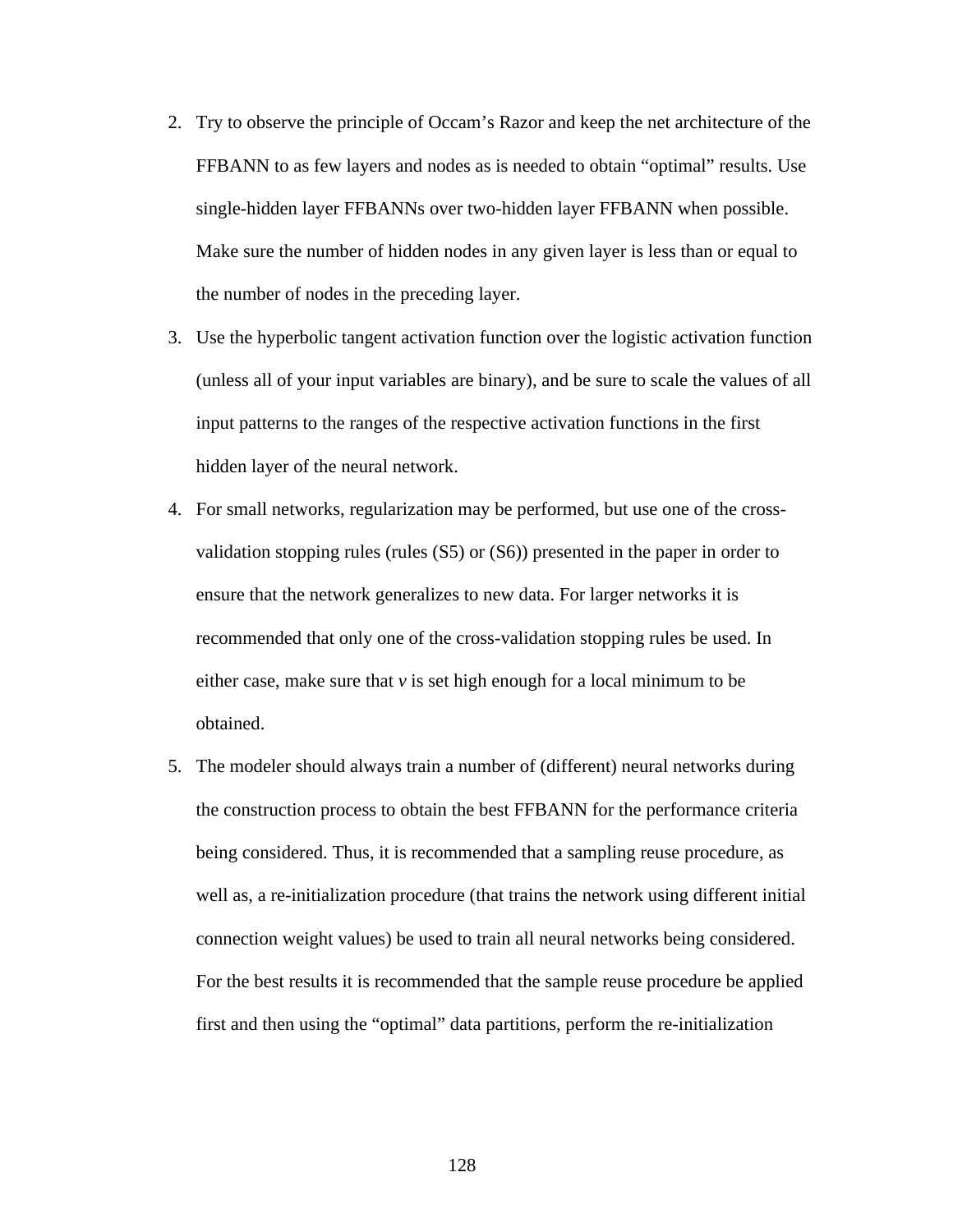procedure to find the FFBANN that provides the best results for the desired performance criteria (see subsection 4.4).

Ferret (1993) provides a good summary of some of the other guidelines found in the literature. All of the above guidelines where considered when determining the nine FFBANNs that would be used in the comparative analyses found in the next section of the paper.

### **4.4 Optimal Networks Used for Comparative Analyses**

 Based on the commentary in section 4.3.1, the FFBANNs chosen to be compared with the binary logit and probit models were those with the best out-of-sample predictive accuracy, as measured by the performance measures described in section 4.2. Of the 288,000 FFBANNs trained during simulations, the nine net architectures choosen (some with different training schemes) were those with the minimum *MSFE* or maximum *PR* using the test and/or entire E-K data sets over all the random data partitions examined. These nine FFBANNs are presented in Table 2. All of the FFBANNS in the table used the logistic activation function in the output layer and stopping rules (S2), (S3) and (S4) with  $e = 1 \times 10^{-15}$ ,  $E_{\text{min}} = 1 \times 10^{-15}$  and  $MAX = 1,000$  during training.

As stated by West. Brockett and Golden (1997),

"*a researcher interested in developing a predictive model would only be interested in finding the "best" training session. This can be accomplished by identifying the data partitioning that produced the largest percentage of correctly classified data when applied to its own testing subsample*  (p. 378-9)."

Thus, the data partition that provided the best results on the largest number of networks trained during the simulations was used to retrain all of the networks specified in Table 2 using the criteria specified above. This optimal partition allows not only the neural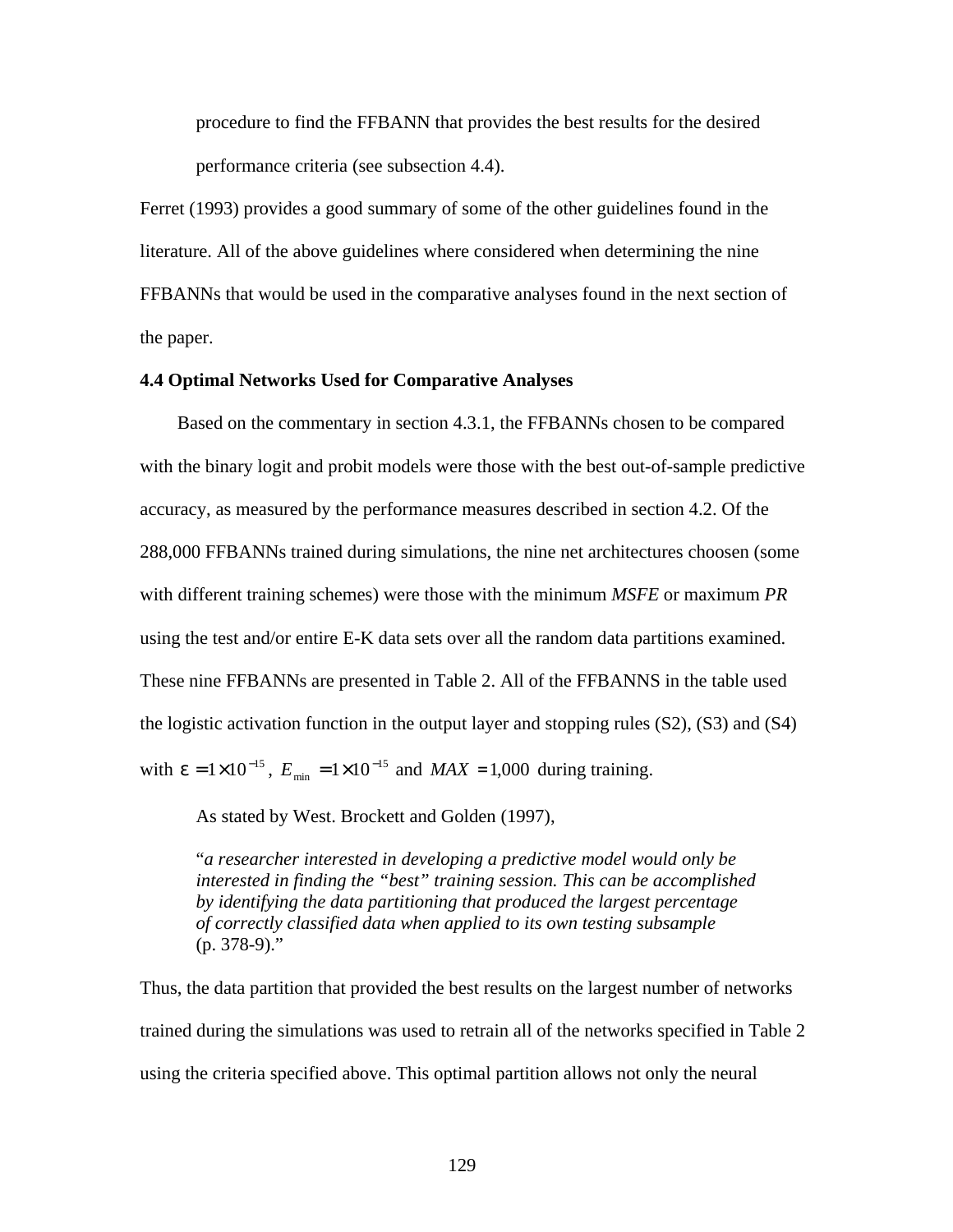| <b>Facture</b> : <b>Fig. 1 D</b> Fig. 1 <b>1 S</b> CHOSCH <b>F</b> OF COMPAINON WHIT EOGH and <b>F</b> FOOR MOUCHS |                         |                |                  |                   |                      |  |  |
|--------------------------------------------------------------------------------------------------------------------|-------------------------|----------------|------------------|-------------------|----------------------|--|--|
| FFBANN <sup>1</sup>                                                                                                | <b>Algorithm</b> used   | # of           | # of Nodes       | <b>Activation</b> | Regularization,      |  |  |
|                                                                                                                    | for training            | <b>Hidden</b>  | in each          | <b>Function</b>   | Cross-               |  |  |
|                                                                                                                    |                         | <b>Layers</b>  | <b>Hidden</b>    | used in           | <b>Validation or</b> |  |  |
|                                                                                                                    |                         |                | $\text{Layer}^2$ | <b>Hidden</b>     | Both <sup>3</sup>    |  |  |
|                                                                                                                    |                         |                |                  | <b>Layers</b>     |                      |  |  |
| <b>BFG</b>                                                                                                         | <b>BFGS</b> Quasi-      |                | 7                | Hyperbolic        | Cross                |  |  |
| $20 - 7 - 1$                                                                                                       | Newton                  |                |                  | Tangent           | Validation           |  |  |
| CGF                                                                                                                | Conjugate Gradient      | 1              | 19               | Hyperbolic        | Cross                |  |  |
| $20-19-1$                                                                                                          | with Fletcher-          |                |                  | Tangent           | Validation           |  |  |
|                                                                                                                    | Reeves update           |                |                  |                   |                      |  |  |
| LM                                                                                                                 | Levenberg-              |                | $\mathbf{1}$     | Hyperbolic        | Cross                |  |  |
| $20 - 1 - 1$                                                                                                       | Marquardt               |                |                  | Tangent           | Validation           |  |  |
| <b>SCG</b>                                                                                                         | <b>Scaled Conjugate</b> |                | 12               | Hyperbolic        | Cross                |  |  |
| $20 - 12 - 1$                                                                                                      | Gradient                |                |                  | Tangent           | Validation           |  |  |
| <b>BFG/LOG</b>                                                                                                     | <b>BFGS</b> Quasi-      | 1              | 17               | Logistic          | Cross                |  |  |
| $20-17-1$                                                                                                          | Newton                  |                |                  |                   | Validation           |  |  |
| <b>BFG/REG</b>                                                                                                     | <b>BFGS</b> Quasi-      |                | 20               | Hyperbolic        | Regularization       |  |  |
| $20 - 20 - 1$                                                                                                      | Newton                  |                |                  | Tangent           |                      |  |  |
| BFG/REG/                                                                                                           | <b>BFGS Quasi-</b>      |                | 6                | Hyperbolic        | <b>Both</b>          |  |  |
| VLD 20-6-1                                                                                                         | Newton                  |                |                  | Tangent           |                      |  |  |
| <b>BFG</b>                                                                                                         | <b>BFGS</b> Quasi-      | $\overline{2}$ | 18/17            | Hyperbolic        | Cross                |  |  |
| $20 - 18 - 17 - 1$                                                                                                 | Newton                  |                |                  | Tangent           | Validation           |  |  |
| <b>BFG</b>                                                                                                         | <b>BFGS</b> Quasi-      | $\overline{2}$ | 11/19            | Hyperbolic        | Cross                |  |  |
| $20 - 11 - 19 - 1$                                                                                                 | Newton                  |                |                  | Tangent           | Validation           |  |  |

Table 2: FFBANNs Chosen For Comparison with Logit and Probit Models

<sup>1</sup> In the literature, the net architecture of a FFBANN is represented as  $(\# \text{ of input})$ variables/nodes)- (# of nodes in hidden layer(s))-(# of nodes in the output layer).<br><sup>2</sup> (Number of nodes in first hidden layer)/(Number of nodes in second hidden layer)

 $3$  Cross-validation is performed using stopping rule (S5).

networks to be compared to the estimated logit and probit models, but to each other as well. In addition, following the guidelines presented in section 4.3.8, a re-initialization procedure was used to ensure that consistent estimates for the connection weights were obtained for some local minimum (White, 1989). The re-initialization procedure amounted to re-training the networks specified in Table 2, 100 times (using the criterion specified earlier), each time re-initializing the weights using the procedure developed by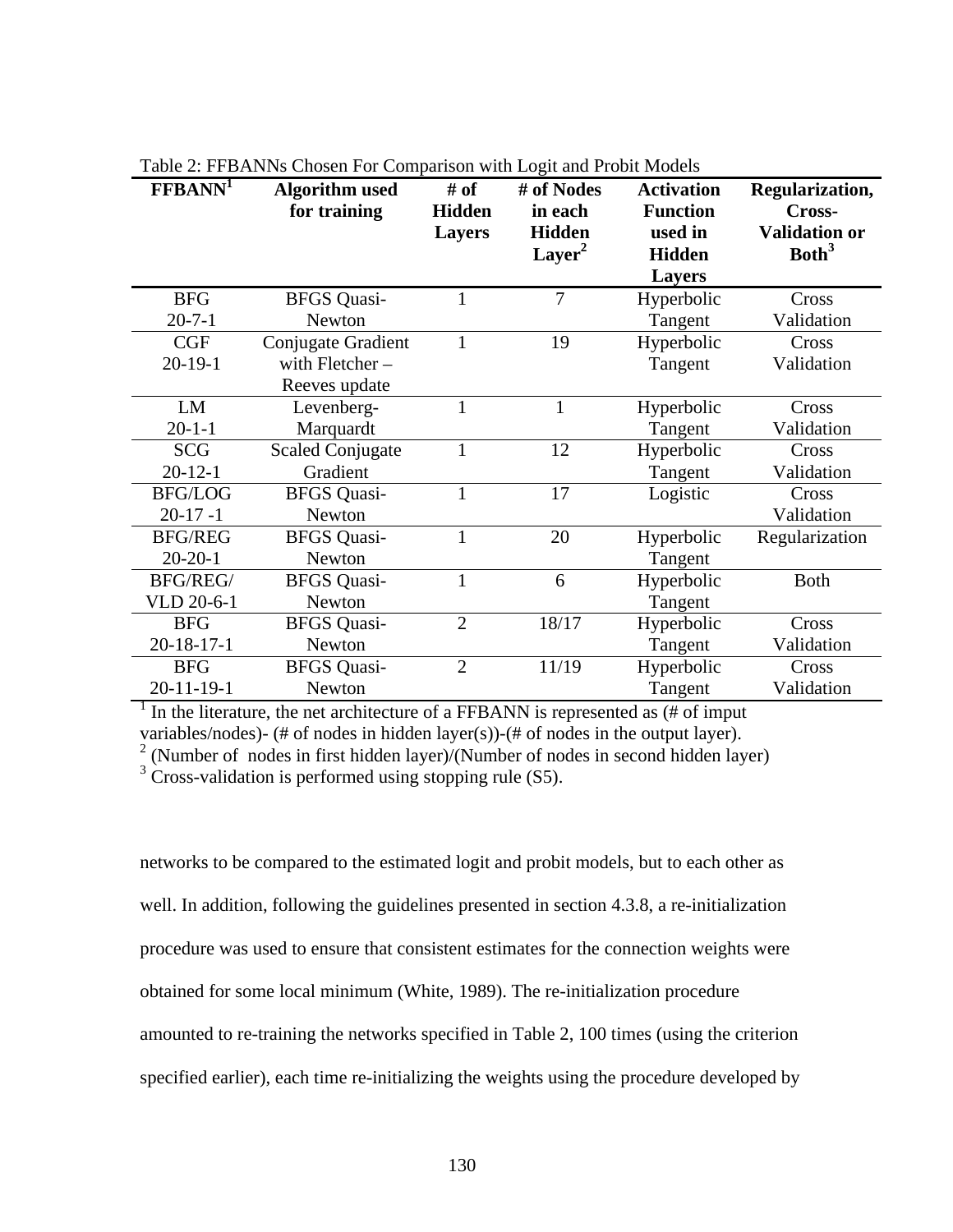Nguyen and Widrow for each layer of the network. The connection weight values from the best training sessions (i.e. the sessions with the lowest *MSFE* using the test data set) for each network type specified in Table 2 (chosen based upon the measures presented in section 4.2) were used for the comparative analyses in section 5. The training results for the connection weights are not reported due to the large amount of space required to report them (for example, the model BFG 20-18-17-1 would require the reporting of 683 connection weight values), but these estimates are available from the author upon request.

#### **4.5 Estimated Logit and Probit Models**

For the comparative analyses conducted in section 5 of the paper, the two primary dichotomous CVMs used in the literature, the binary logit and probit, were estimated using the E-K data set. In order to obtain a valid comparison using the test data set, the E-K data set was partitioned into an estimation (or training) data set and a test data set based upon the "best" data partition discussion in subsection 4.3. The estimation data set accounted for 80 percent of the data, while the test data set contained the remaining twenty percent, (i.e. the estimation data set included the training and validation data sets used to train the FFBANNs).

To obtain a comparison between the traditional econometric approaches to modeling dichotomous choice CV data, the index functions (i.e.  $h(x_i; \mathbf{q})$  of the logit and probit models were assumed to be linear. The reader should keep in mind that this assumption could be invalid and should be tested before any statistical inference using the model is made. A procedure written by the author in MATLAB was used to estimate the models. The procedure uses the traditional Newton-Raphson algorithm, which corresponds with logit and probit procedures in standard statistical packages (e.g. SAS).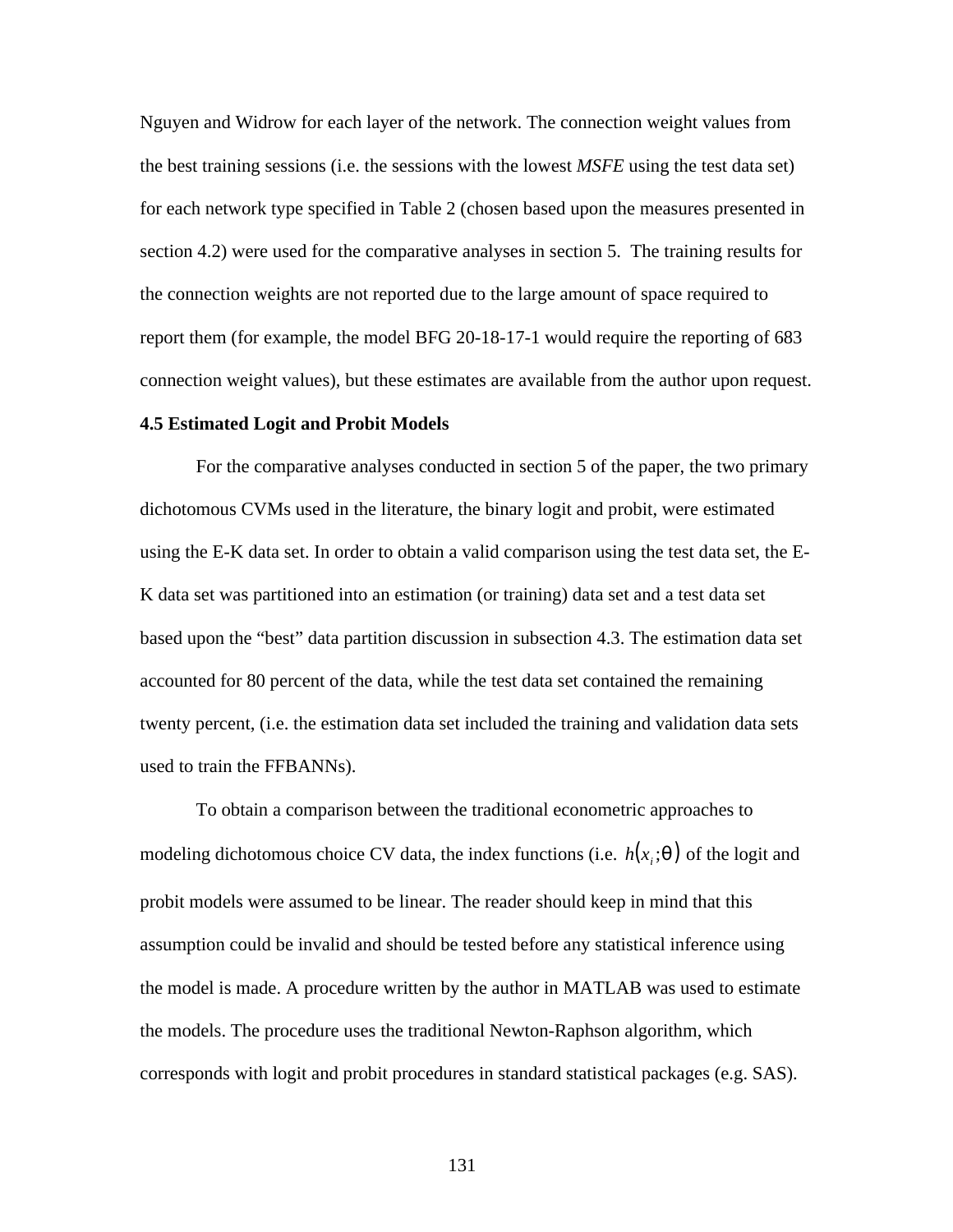|                          | <b>Logit Model</b>       |                 |                           | <b>Probit Model</b> |  |  |  |  |
|--------------------------|--------------------------|-----------------|---------------------------|---------------------|--|--|--|--|
| <b>Variable</b>          | Coefficient              | <b>Standard</b> | Coefficient               | <b>Standard</b>     |  |  |  |  |
|                          |                          | <b>Error</b>    |                           | <b>Error</b>        |  |  |  |  |
| Intercept                | $-0.5216$                | 0.6733          | $-0.3181$                 | 0.3993              |  |  |  |  |
| <b>TAX</b>               | $-0.6596$                | 0.2224          | $-0.3772$                 | 0.1270              |  |  |  |  |
| <b>WPCONTROL</b>         | $-0.1182$                | 0.2131          | $-0.0694$                 | 0.1240              |  |  |  |  |
| <b>WTPAMT</b>            | $-0.0111$                | 0.0012          | $-0.0065$                 | 0.0007              |  |  |  |  |
| <b>USE</b>               | $-0.2670$                | 0.2326          | $-0.1625$                 | 0.1364              |  |  |  |  |
| <b>DRQUAL</b>            | 0.6009                   | 0.3627          | 0.3596                    | 0.2126              |  |  |  |  |
| <b>OTHERUSE</b>          | 0.6515                   | 0.2341          | 0.3858                    | 0.1368              |  |  |  |  |
| <b>EXIST</b>             | 0.7670                   | 0.2356          | 0.4459                    | 0.1390              |  |  |  |  |
| <b>LIKELY</b>            | 1.0121                   | 0.2250          | 0.6018                    | 0.1306              |  |  |  |  |
| <b>ITEM</b>              | 0.3954                   | 0.2186          | 0.2278                    | 0.1282              |  |  |  |  |
| <b>ENVORG</b>            | 0.9000                   | 0.3421          | 0.5140                    | 0.1951              |  |  |  |  |
| <b>QUALWORS</b>          | 0.1738                   | 0.1943          | 0.1147                    | 0.1131              |  |  |  |  |
| <b>TAPGOOD</b>           | $-0.3491$                | 0.1940          | $-0.2013$                 | 0.1130              |  |  |  |  |
| <b>AGE</b>               | $-0.0055$                | 0.0066          | $-0.0033$                 | 0.0039              |  |  |  |  |
| <b>NEWAREA</b>           | 0.4022                   | 0.3222          | 0.2085                    | 0.1855              |  |  |  |  |
| <b>UNIV</b>              | 0.6893                   | 0.2046          | 0.4190                    | 0.1204              |  |  |  |  |
| <b>EDU</b>               | 0.5249                   | 0.2057          | 0.3124                    | 0.1201              |  |  |  |  |
| <b>SEX</b>               | 0.1189                   | 0.2010          | 0.0817                    | 0.1166              |  |  |  |  |
| <b>INCOME</b>            | 0.0000                   | 0.0000          | 0.0000                    | 0.0000              |  |  |  |  |
| <b>STATE</b>             | $-0.5580$                | 0.2505          | $-0.3360$                 | 0.1461              |  |  |  |  |
| <b>DATELAG</b>           | 0.0015                   | 0.0045          | 0.0010                    | 0.0027              |  |  |  |  |
| <b>Other Statistics</b>  |                          |                 |                           |                     |  |  |  |  |
| Number of                | $\overline{7}$           |                 | 6                         |                     |  |  |  |  |
| Iterations               |                          |                 |                           |                     |  |  |  |  |
| Log-Likelihood           | $-348.8254$              |                 | -348.4396                 |                     |  |  |  |  |
| Likelihood               | 3.2139 x $10^{-152}$     |                 | $4.7270 \times 10^{-152}$ |                     |  |  |  |  |
| Convergence <sup>1</sup> | $5.5213 \times 10^{-12}$ |                 | $1.3023 \times 10^{-9}$   |                     |  |  |  |  |

Table 3: Estimation Results for the Logit and Probit Models using the E-K Data Set

<sup>1</sup> The convergence criteria used terminated the estimation procedure when the maximum element of the direction of change (the inverse of the Hessian times the gradient of the objective function) was less than a specified amount, in this case 0.000001.

 $2 \text{ The estimates here differ somewhat with those estimated by Eisenhecht and Kramer due.}$ to the use of a smaller training data set.

The procedure is available upon request from the author. The estimation results for the

two models are presented in Table 3. The probit model with linear index function was the

functional form estimated by Eisen-Hecht and Kramer (2002).

# **5 Comparative Analyses**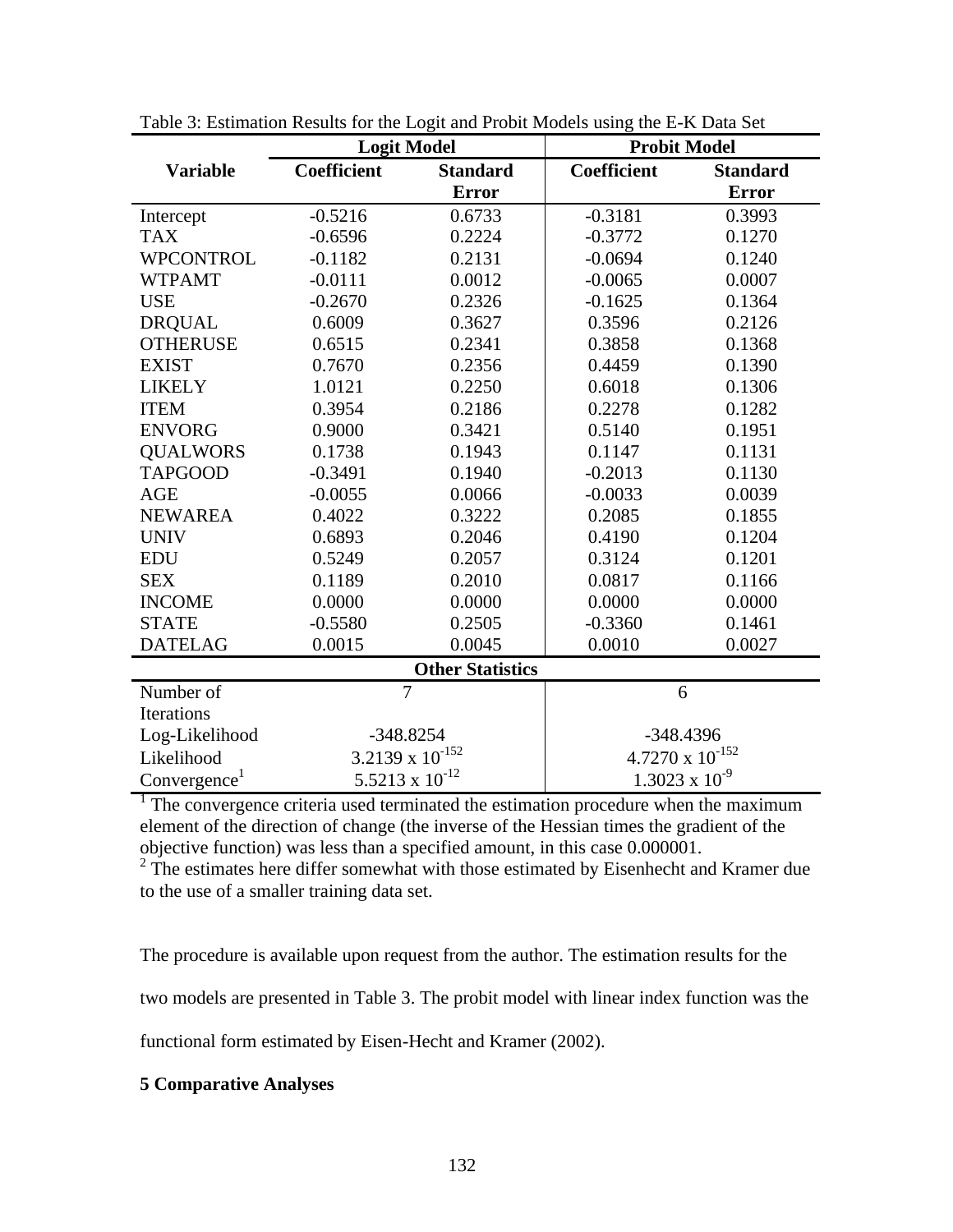The first sub-section sets-up the comparative analyses for the FFBANNs and binary logit and probit models presented in sections 4.4 and 4.5, while the second subsection examines the results of the estimation of each of the models and the calculated performance measures for each. Finally, some statistical inference results are reported in the third sub-section of the paper using the estimated FFBANNs.

# **5.1 Set-Up**

 $\overline{a}$ 

The nine "best" FFBANNs presented in section 4.4 were compared to the dichotomous choice (or binary) logit and probit models estimated in section 4.5 using the E-K data set. This comparison is based on the out-of-sample and overall performance of the models using the *MSFE*, *PR* and Type-I and Type-II Error measures presented in section 4.2. For completeness, these statistics are presented for the training, validation, test and entire E-K data sets (when applicable). $40$ 

Given that these measures alone may not provide a clear comparison, the values of the *PR*, Type-I Error and Type-II Error measures for the FFBANN are compared to those for the logit and probit models, to see if the results are statistically different. Thus, the following sets of hypotheses are tested: (Since the measures are percentages, the corresponding measure for the FFBANN is indicated as  $p_i$  and for the logit/probit model as  $p_j$ .)

$$
H_0: p_i = p_j \quad \text{vs.} \quad H_1: p_i \neq p_j \quad \forall \quad i, j \tag{67}
$$

The *PR*, Type-I Error and Type-II Error measures are generated by comparing the predicted model response to the actual response made by the respondents. Assuming that

 $^{40}$  For the BFG/REG 20-20-1 FFBANN and logit and probit models there are no measurement statistics to report for the validation data set, because the data set used for estimation of the parameters of the models included the validation data set as additional training patterns.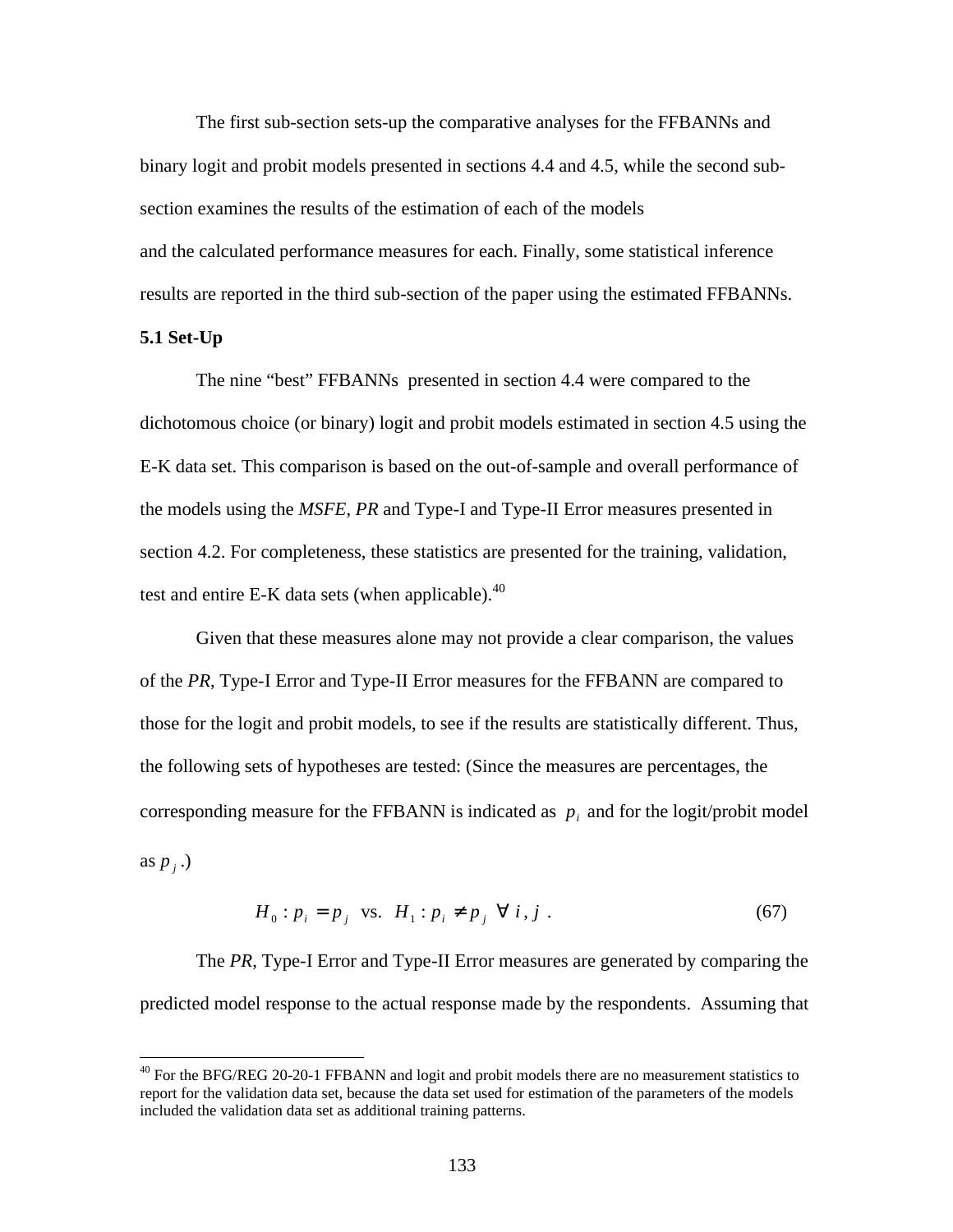the observations of the E-K data set are independent, the vector of comparisons (i.e. the  $i^{th}$  element of the comparison vector takes a value of '1' if the predicted response is the same as the respondent's and '0' otherwise) used to calculate each of the above measures is distributed binomial  $(n, p)$ , where *n* is the size of the data set being examined and *p* is the value of the measure (Spanos, 1999). Thus, the set of hypotheses given by (67) is tested using a squared version of McNemar's Binomial Test (Hollander and Wolfe, 1999). This test statistic was used due to its ability to take account of the dependence between the two measures being examined (i.e. the same data set is used to calculate the measure for both models being compared). The test statistic used takes the following functional form:

$$
d^{2} = \frac{(\mathbf{x}_{12} - \mathbf{x}_{21})^{2} \, H_{0}}{\mathbf{x}_{12} + \mathbf{x}_{21}} \approx \mathbf{c}^{2}(1), \tag{68}
$$

where  $\mathbf{x}_{12}$  is the number of times the FFBANN being examined predicted correctly and the logit/probit model did not and  $\mathbf{x}_{21}$  is the number of times the logit/probit model predicted correctly and the FFBANN being examined did not. One would reject the null hypothesis in (67) if  $d^2 \ge c_{a+1}^2$ , where **a** is the level of significance chosen by the modeler (Hollander and Wolfe, 1999). The test statistic given by equation (68) provides a way to compare the statistical accuracy of the FFBANNs and dichotomous choice models using the test and whole E-K data sets.

# **5.2 Results and Discussion**

Within-sample and out-of-sample measures for the "optimal" FFBANNs, as well as, the logit and probit models using the E-K data set (and partitions) are provided in Table 4. Even though within-sample performance using the training and validation data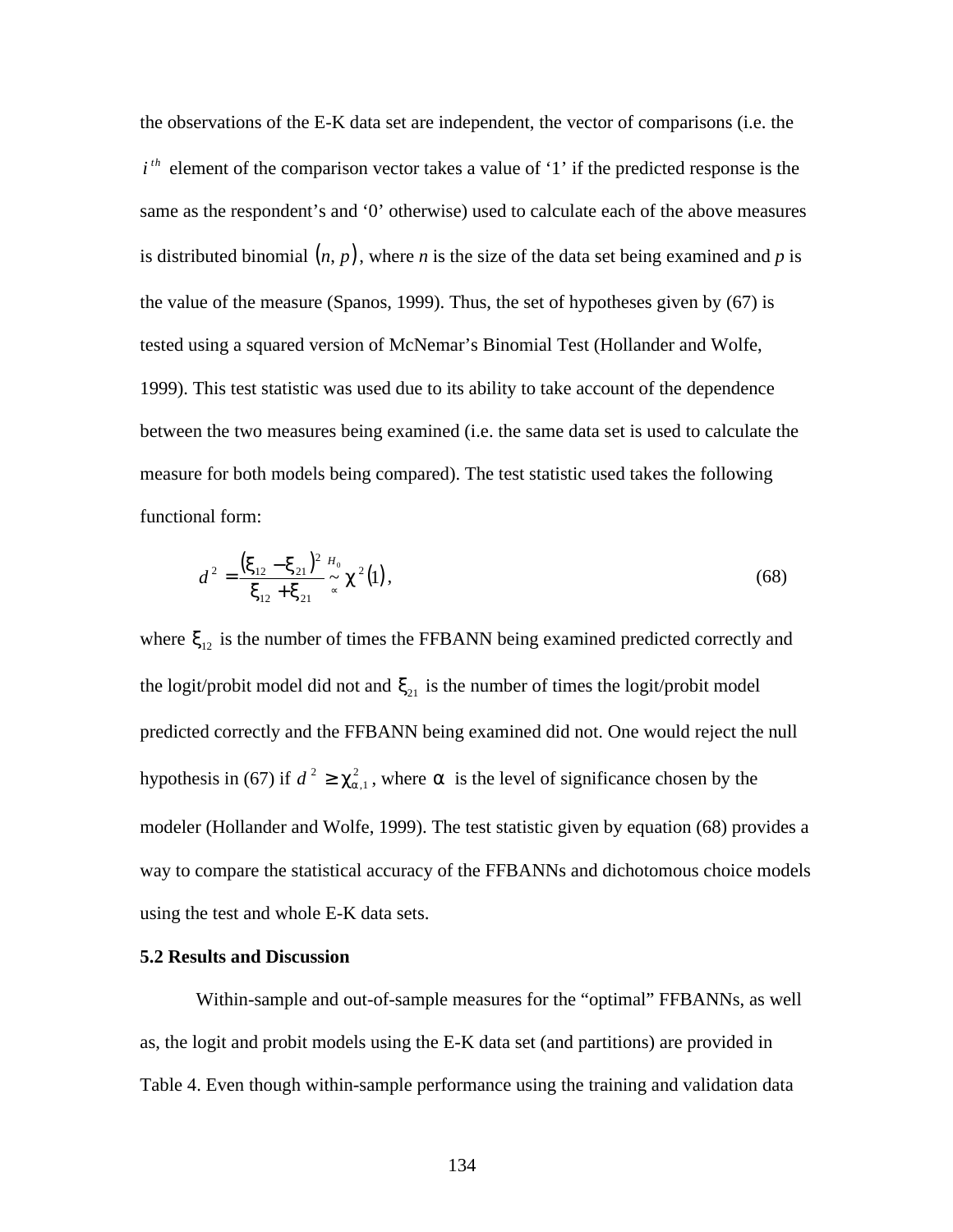sets is not used to compare out-of-sample performance, it is interesting to note that the logit and probit models do not over-fit the training data used for estimation. This observation is attributed to the fact that the index function is linear, smoothing out nonlinearities in the discriminant produced by these models. Furthermore, for statistical inference purposes a modeler wants to choose a FFBANN that performs well not only on the test data set, but on the training and validation data sets as well. This fact highlights the tradeoff between within-sample and out-of-sample performance that every modeler must consider when choosing models. Given that the primary focus of this paper is on out-of-sample predictive accuracy (or generalization), this sub-section of the paper focuses upon the out-of sample predictive measures. In the next sub-section, we will step back from this basis to consider using FFBANN for statistical inference purposes.

The measures in Table 4 indicate that on average the FFBANNs perform relatively better than the binary logit and probit models on the test and whole E-K data, but the differences are not that significant. The BFG 20-18-17-1 FFBANN provided the best out-of-sample predictive accuracy (87.98 percent), while the BFG/REG 20-20-1 FFBANN provided the overall best predictive accuracy (95.41 percent) on the entire E-K data set, but the latter result is somewhat misleading. As seen in section 4.3.6, the out-of sample predictive accuracy for the BFG/REG 20-20-1 FFBANN is considerably lower than the other FFBANNs examined, due to the fact that during training this FFBANN was overfit to the training data set (evidenced by the high within-sample *PR* measure of 0.9945).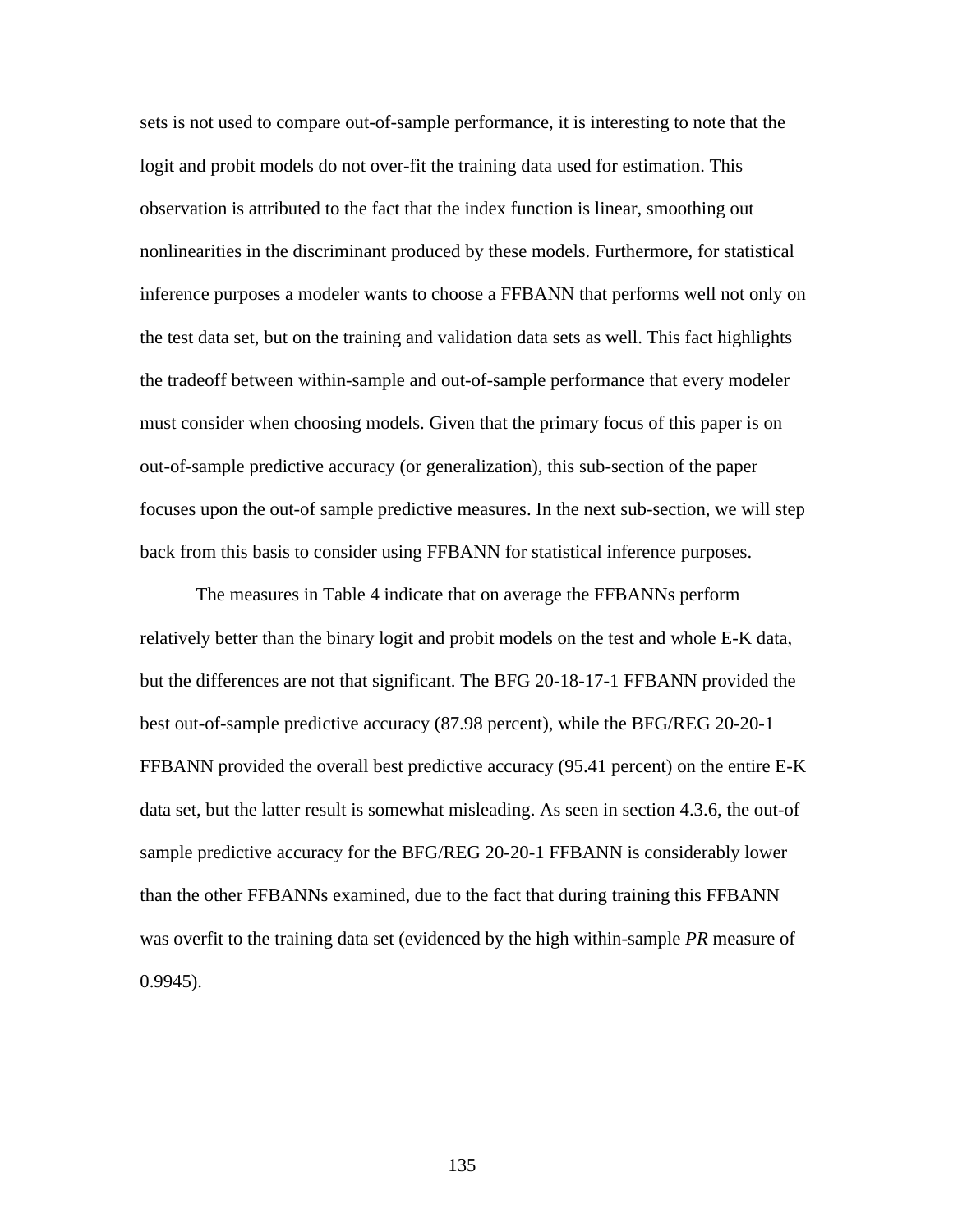| <b>Measure</b>                   | Model                    |           |              |               |                |                            |                |                    |                    |        |        |  |
|----------------------------------|--------------------------|-----------|--------------|---------------|----------------|----------------------------|----------------|--------------------|--------------------|--------|--------|--|
|                                  | <b>BFG</b>               | CGF       | ${\rm LM}$   | <b>SCG</b>    | <b>BFG/LOG</b> | <b>BFG/REG</b>             | <b>BFG/REG</b> | <b>BFG</b>         | <b>BFG</b>         | Logit  | Probit |  |
|                                  | $20 - 7 - 1$             | $20-19-1$ | $20 - 1 - 1$ | $20 - 12 - 1$ | $20-17-1$      | $20 - 20 - 1$              | <b>VLD</b>     | $20 - 18 - 17 - 1$ | $20 - 11 - 19 - 1$ | Model  | Model  |  |
|                                  |                          |           |              |               |                |                            | $20 - 6 - 1$   |                    |                    |        |        |  |
|                                  | <b>Training Data set</b> |           |              |               |                |                            |                |                    |                    |        |        |  |
| $PR^2$                           | 0.7723                   | 0.8015    | 0.7705       | 0.7887        | 0.7668         | 0.9945                     | 0.7760         | 0.7741             | 0.8069             | 0.7650 | 0.7609 |  |
| Type-I<br>Error <sup>3</sup>     | 0.0747                   | 0.0674    | 0.0820       | 0.0729        | 0.0856         | 0.0014                     | 0.0729         | 0.0638             | 0.0601             | 0.0902 | 0.0915 |  |
| Type-II<br>Error <sup>4</sup>    | 0.1530                   | 0.1311    | 0.1475       | 0.1384        | 0.1475         | 0.0041                     | 0.1512         | 0.1621             | 0.1330             | 0.1448 | 0.1475 |  |
| $MSE^5$                          | 0.1534                   | 0.1364    | 0.1575       | 0.1551        | 0.1561         | 0.0702                     | 0.1465         | 0.1505             | 0.1390             | 0.2350 | 0.2391 |  |
| Validation Data Set <sup>6</sup> |                          |           |              |               |                |                            |                |                    |                    |        |        |  |
| PR                               | 0.7541                   | 0.7705    | 0.7760       | 0.7432        | 0.7650         | N/A                        | 0.7705         | 0.7432             | 0.7705             | N/A    | N/A    |  |
| Type-I                           | 0.0984                   | 0.1038    | 0.0929       | 0.1202        | 0.0984         | N/A                        | 0.0929         | 0.1148             | 0.0929             | N/A    | N/A    |  |
| Error                            |                          |           |              |               |                |                            |                |                    |                    |        |        |  |
| Type-II                          | 0.1475                   | 0.1257    | 0.1311       | 0.1366        | 0.1366         | N/A                        | 0.1366         | 0.1421             | 0.1366             | N/A    | N/A    |  |
| Error                            |                          |           |              |               |                |                            |                |                    |                    |        |        |  |
| <b>MSFE</b>                      | 0.1625                   | 0.1663    | 0.1616       | 0.1711        | 0.1644         | N/A                        | 0.1522         | 0.1800             | 0.1867             | N/A    | N/A    |  |
|                                  |                          |           |              |               |                | <b>Test Data Set</b>       |                |                    |                    |        |        |  |
| PR                               | 0.8579                   | 0.8689    | 0.8689       | 0.8579        | 0.8579         | 0.7923                     | 0.8634         | 0.8798             | 0.8525             | 0.8470 | 0.8470 |  |
| Type-I                           | 0.0601                   | 0.0656    | 0.0601       | 0.0656        | 0.0656         | 0.1257                     | 0.0601         | 0.0492             | 0.0820             | 0.0710 | 0.0710 |  |
| Error                            |                          |           |              |               |                |                            |                |                    |                    |        |        |  |
| Type-II                          | 0.820                    | 0.0656    | 0.0710       | 0.0765        | 0.0765         | 0.0820                     | 0.0765         | 0.0710             | 0.0656             | 0.0820 | 0.0820 |  |
| Error                            |                          |           |              |               |                |                            |                |                    |                    |        |        |  |
| <b>MSFE</b>                      | 0.1213                   | 0.1311    | 0.1236       | 0.1192        | 0.1262         | 0.2076                     | 0.1198         | 0.1193             | 0.1343             | 0.1530 | 0.1530 |  |
|                                  |                          |           |              |               |                | <b>Entire E-K Data Set</b> |                |                    |                    |        |        |  |
| PR                               | 0.7858                   | 0.8087    | 0.7913       | 0.7934        | 0.7847         | 0.9541                     | 0.7923         | 0.7891             | 0.8087             | 0.7814 | 0.7781 |  |
| Type-I                           | 0.0765                   | 0.0743    | 0.0798       | 0.0809        | 0.0842         | 0.0262                     | 0.0743         | 0.0710             | 0.0710             | 0.0863 | 0.0874 |  |

Table 4: Within-Sample and Out-of-Sample Performance of the FFBANNs and Binary Logit and Probit Models: *MSE*, *MSFE* and *PR*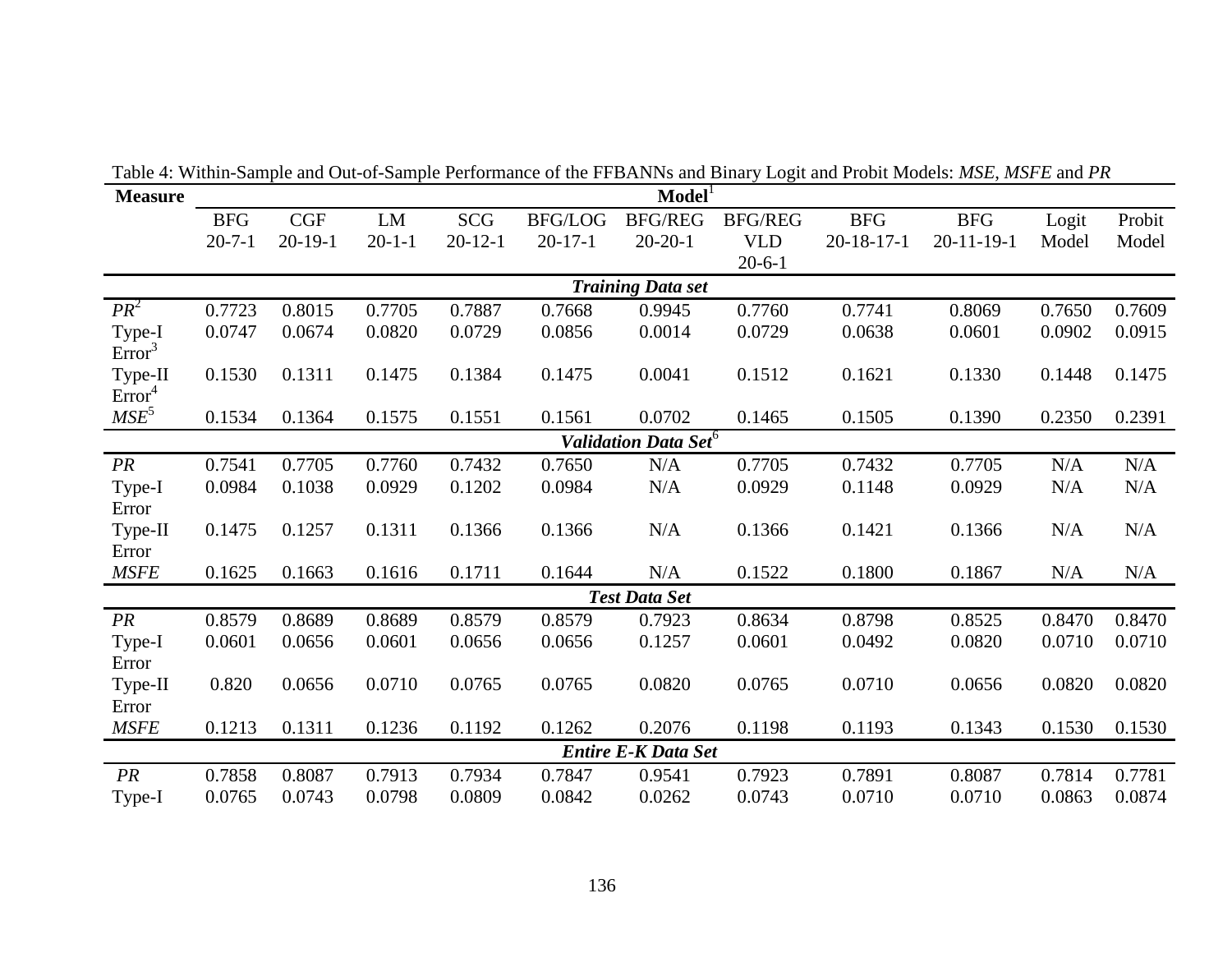| Error       |        |        |        |        |        |        |        |        |        |        |        |
|-------------|--------|--------|--------|--------|--------|--------|--------|--------|--------|--------|--------|
| $Type-II$   | 0.1377 | 0.1169 | 0.1290 | 0.1257 | 0.1311 | .0197  | 0.1333 | 0.1399 | 0.1202 | 0.1322 | 0.1344 |
| Error       |        |        |        |        |        |        |        |        |        |        |        |
| <b>MSFE</b> | 0.1488 | 0.1413 | 0.1515 | 0.1511 | 0.1518 | 0.0977 | 0.1423 | 0.1502 | 0.1476 | 0.2186 | 0.2219 |
|             |        |        |        |        |        |        |        |        |        |        |        |

<sup>1</sup> The definitions of each model are provided in Table 2.<br><sup>2</sup> Percent Correctly Classified<br><sup>3</sup> A Type-I Error occurs when a respondent is classified as not voting for the management plan when they actually did.

<sup>4</sup> A Type-II Error occurs when a respondent is classified as voting for the management plane when they actually did not.

<sup>5</sup> Mean Square (Forecast) Error

 $6$  For the BFG/REG 20-20-1 FFBANN and logit and probit models there are no measurement statistics to report for the validation data set, because the training data set include the validation data set as additional training patters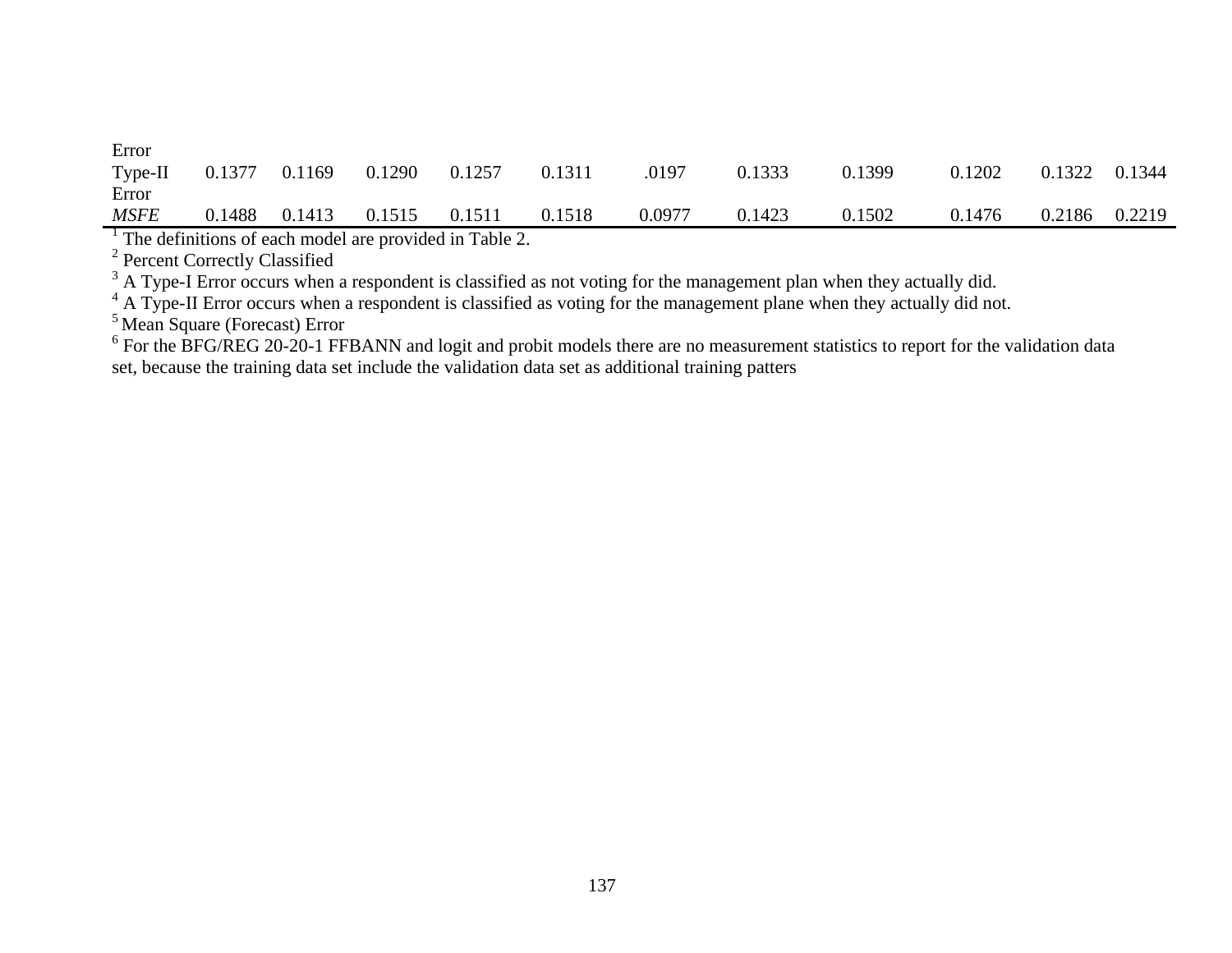Comparing the *MSFE* for the test and entire E-K data sets reveals that overall the FFBANNs tend to fit the data better than the traditional logit and probit models with a linear index function. This result is explained by the fact that a FFBANN can formulate highly nonlinear, and even disjoint discriminants in the input variable space (Principe, Euliano, Lefebvre, 2000). Furthermore, a FFBANN provides a flexible function form for dichotomous choice models. The improved fit from using a FFBANN is even more apparent when the *MSE* and *MSFE* are examined for the training and validation sets in Table 4. In contrast, the *PR*, Type-I Error and Type-II Error measures in Table 4 indicate otherwise. These other measures suggest that the *MSFE* may not be an independent and completely reliable measure for comparing out-of-sample predictive accuracy. It could be the case that the low *MSE* and *MSFE* measures for the FFBANNs indicate that such networks are overfitted to the training data set, thereby resulting in lower values for the other performance measures examined on the test data set. Thus, how can the *MSFE* be useful in these comparisons? The measure provides an idea of how well the FFBANN acts as a discriminant for classifying the data. The lower the *MSFE* the "tighter" fitting the discriminant is to the data. If the "true" discriminant needs to be identified, then the *MSFE* provides a mechanism for determining which model provides the closest approximation to the "true" discriminant. In this paper, the FFBANNs provide closer approximations.

To further validate the above results, consider a naïve model, where the responses for the 183 respondents to whether or not they would vote for the management plan proposed by Eisen-Hecht and Kramer (2002) are predicted by using the responses (output targets) from the remainder of the data set (training and validation data sets). Each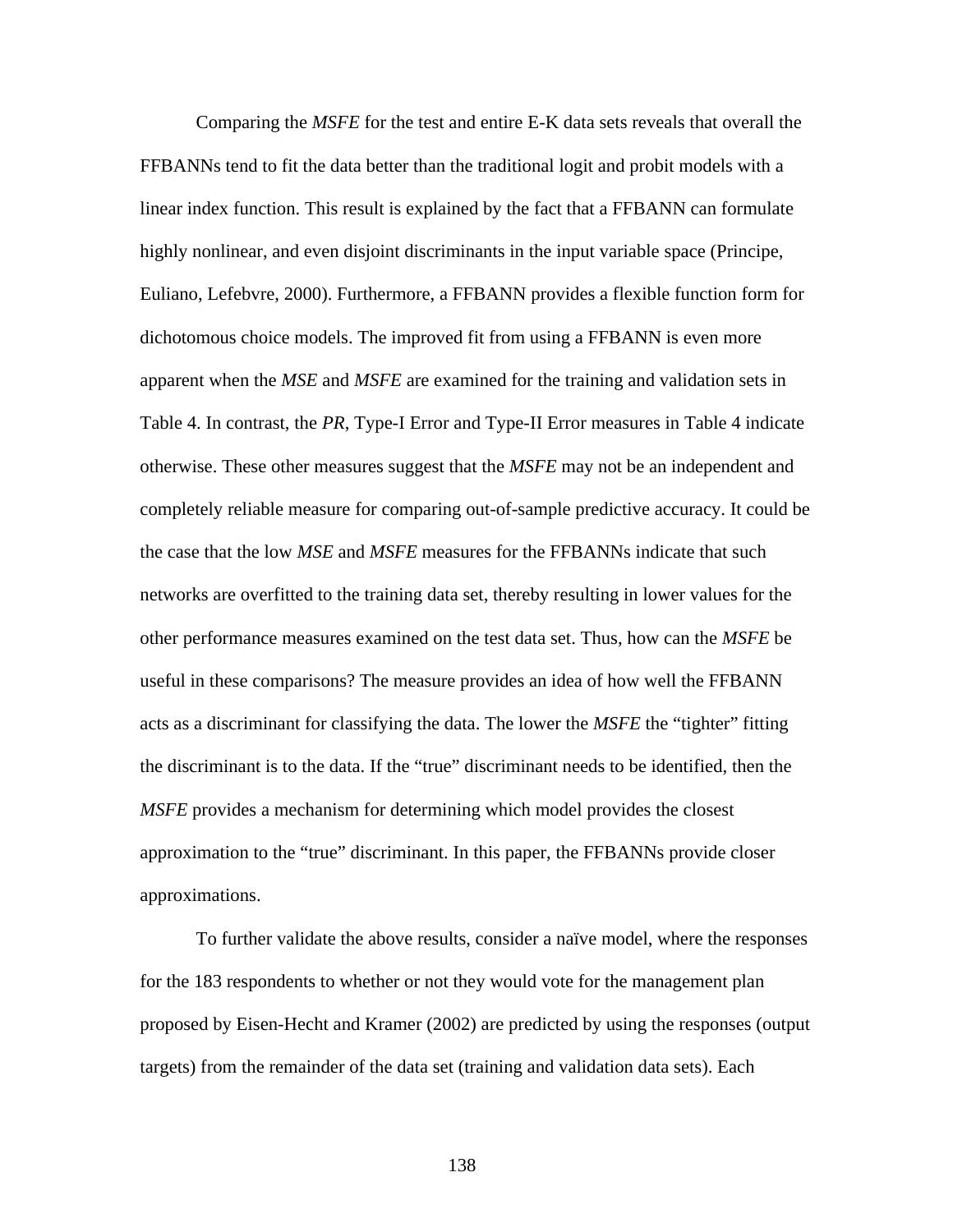prediction is performed by randomly drawing a response from the remainder of the data set using a uniform random number generator and sampling by replacement. This can be thought of as a forecaster trying to naively predict the response of a non-respondent by randomly selecting the response of one of the 915 responses from the E-K data set (Kastens and Featherstone, 1996). Using the test data set for the naïve model, the *PR* measure was 0.5355, the Type-I Error measure was 0.2842 and Type-II Error measure was 0.1803 respectively. Thus, all of the above models perform better than the naïve model, providing justification for using the models used in the above comparisons.<sup>41</sup>

The results of the binomial tests for the sets of hypotheses given by (67) are reported in Table 5. For out-of-sample predictive accuracy on the test data set the BFG 20-18-17-1 FFBANN performed better statistically (at a 0.10 level of significance) than the more traditional logit and probit models. Even though the difference between the *PR* statistics for the BFG/REG 20-20-1 FFBANN and logit and probit models was statistically different, the tests indicate that the BFG/REG 20-20-1 FFBANN performed worse statistically than the logit and probit models on the test data set (given the performance measures in Table 4), due to overfitting to the training data set. In contrast, when examining predictive performance on the entire E-K data set, the BFG/REG 20-20- 1 FFBANN performed statistically better (at a 0.01 level of significance) than the logit and probit models. The CGF 20-19-1 and BFG 20-11-19-1 FFBANNs performed better statistically (at a 0.01 level of significance) on the entire E-K data set as well.

The test statistics comparing the Type-I Error and Type-II Error measures suggest that the FFBANNs in Table 2, except BFG/REG 20-20-1, are not better classifiers

<sup>&</sup>lt;sup>41</sup> In essence, all the models pass a "common sense" test.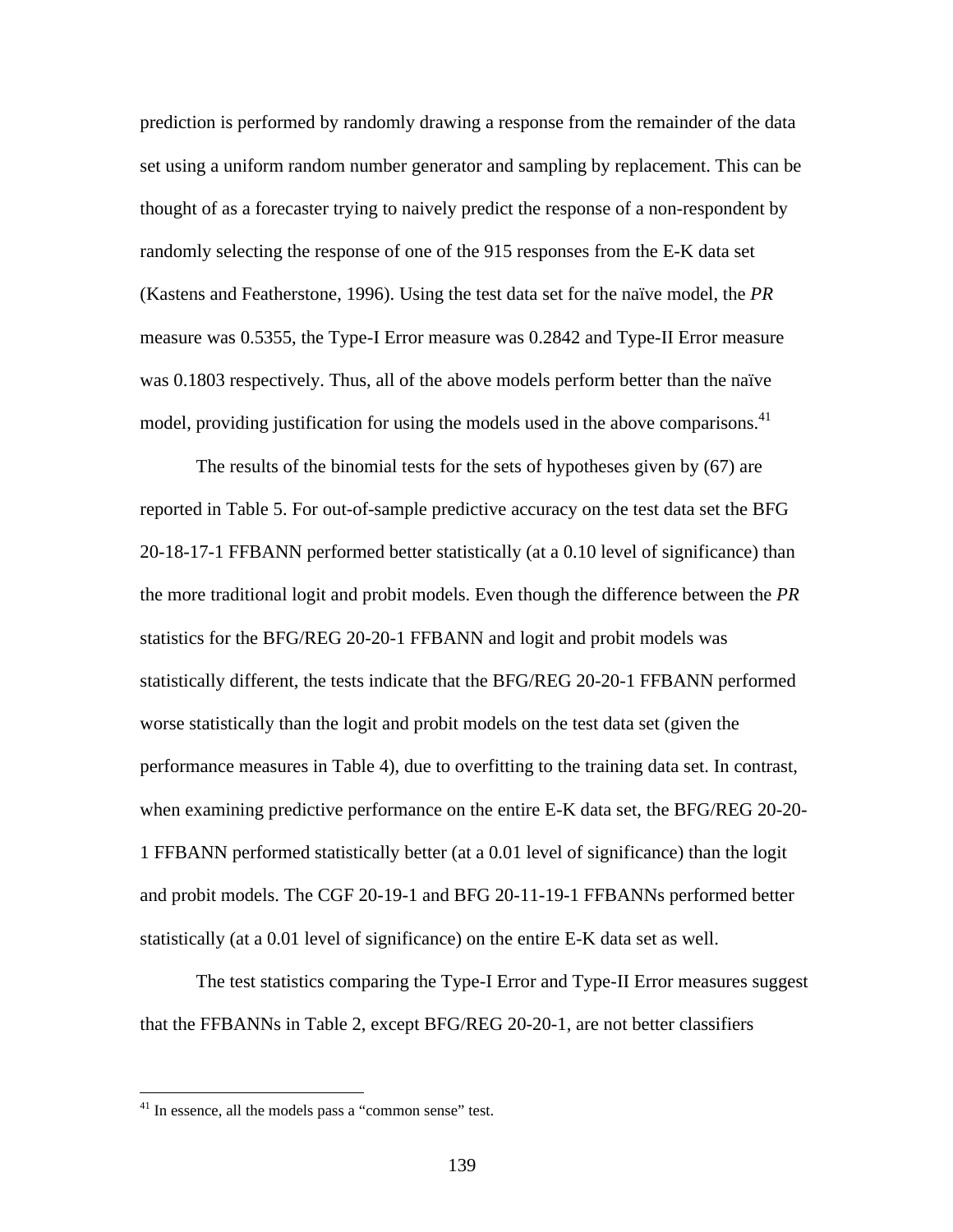|                           |                                          |            |                      |              |               |                |                           | Table 5. McNemal S (Cin-Squale) Binomial Test Results for Comparing the Freudelive Accuracy of FFBANNS to the Logit/Frobit Models |              |                    |
|---------------------------|------------------------------------------|------------|----------------------|--------------|---------------|----------------|---------------------------|-----------------------------------------------------------------------------------------------------------------------------------|--------------|--------------------|
| <b>Test</b>               |                                          | <b>BFG</b> | <b>CGF</b>           | LM           | <b>SCG</b>    | <b>BFG/LOG</b> | BFG/REG                   | BFG/REG/VLD                                                                                                                       | <b>BFG</b>   | <b>BFG</b>         |
|                           | $H_0: p_i = p_j$                         |            | $20-19-1$            | $20 - 1 - 1$ | $20 - 12 - 1$ | $20-17-1$      | $20-20-1$<br>$20 - 6 - 1$ |                                                                                                                                   | $20-18-17-1$ | $20 - 11 - 19 - 1$ |
| <b>Test Statistics</b>    |                                          |            |                      |              |               |                |                           |                                                                                                                                   |              |                    |
| Comparing:                |                                          |            | <b>Test Data Set</b> |              |               |                |                           |                                                                                                                                   |              |                    |
| PR                        | Logit                                    | 0.6667     | 2.0000               | 2.6667       | 0.4000        | 0.5000         | 3.3333                    | 1.2857                                                                                                                            | 3.0000       | 0.0667             |
|                           | Probit                                   | 0.6667     | 2.0000               | 2.6667       | 0.4000        | 0.5000         | 3.3333                    | 1.2857                                                                                                                            | 3.0000       | 0.0667             |
| Type-I                    | Logit                                    | 2.0000     | 0.2000               | 2.0000       | 0.1429        | 0.2000         | 5.0000                    | 1.0000                                                                                                                            | 2.6667       | 0.4000             |
| Error                     | Probit                                   | 2.0000     | 0.2000               | 2.0000       | 0.1429        | 0.2000         | 5.0000                    | 1.0000                                                                                                                            | 2.6667       | 0.4000             |
| Type-II                   | Logit                                    | 0.0000     | 3.0000               | 1.0000       | 0.3333        | 0.3333         | 0.0000                    | 0.3333                                                                                                                            | 0.6667       | 1.8000             |
| Error                     | Probit                                   | 0.0000     | 3.0000               | 1.0000       | 0.3333        | 0.3333         | 0.0000                    | 0.3333                                                                                                                            | 0.6667       | 1.8000             |
|                           | <b>Entire E-K Data Set</b><br>Comparing: |            |                      |              |               |                |                           |                                                                                                                                   |              |                    |
| PR                        | Logit                                    | 0.4211     | 8.5616               | 2.4545       | 1.6575        | 0.1200         | 124.8200                  | 2.5000                                                                                                                            | 0.5506       | 6.8681             |
|                           | Probit                                   | 1.2564     | 10.8889              | 4.5000       | 2.5789        | 0.4737         | 127.6897                  | 3.9302                                                                                                                            | 1.1364       | 8.9091             |
| Type-I                    | Logit                                    | 1.0000     | 0.6667               | 1.0000       | 0.6667        | 0.6667         | 12.0000                   | 2.0000                                                                                                                            | 0.1111       | 0.0000             |
| Error                     | Probit                                   | 0.0000     | 1.8000               | 0.0000       | 0.1429        | 0.1429         | 13.0000                   | 0.3333                                                                                                                            | 0.5000       | 0.0769             |
|                           |                                          |            |                      |              |               |                |                           |                                                                                                                                   |              |                    |
| Type-II                   | Logit                                    | 0.3333     | 0.5000               | 0.3333       | 0.0909        | 0.5000         | 32.0000                   | 0.2000                                                                                                                            | 0.5000       | 0.1111             |
| Error                     | Probit                                   | 0.0000     | 1.2857               | 1.0000       | 0.3333        | 1.0000         | 33.0000                   | 0.0000                                                                                                                            | 0.1429       | 0.0000             |
|                           |                                          |            |                      |              |               |                | <b>Critical Values</b>    |                                                                                                                                   |              |                    |
| <b>Significance Level</b> |                                          |            | 0.01                 |              |               | 0.05           |                           |                                                                                                                                   | 0.10         |                    |

Table 5: McNemar's (Chi-Square) Binomial Test Results for Comparing the Predictive Accuracy of FFBANNs to the Logit/Probit Models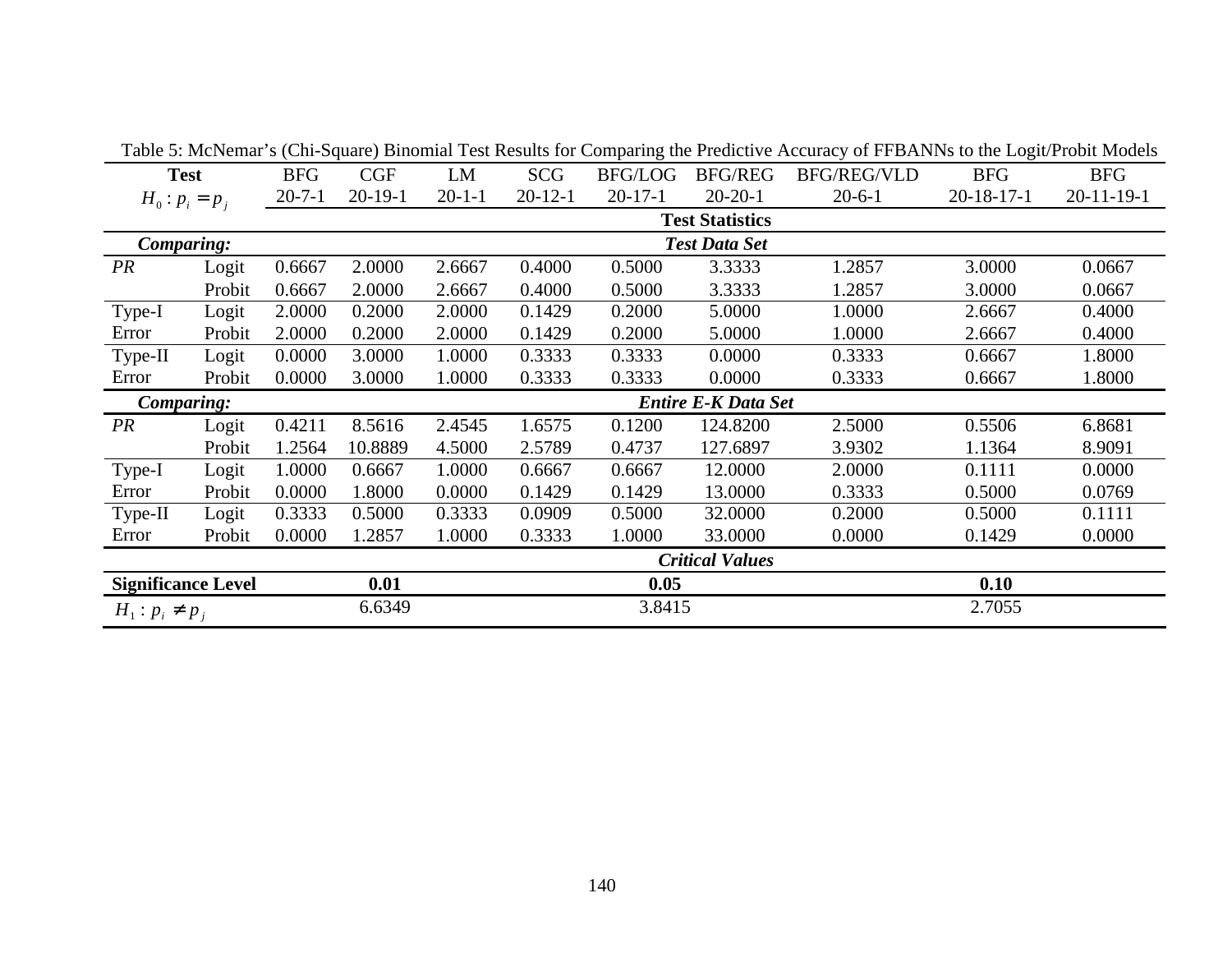statistically than the binary logit and probit models. The BFG/REG 20-20-1 FFBANN was superior to the logit and probit models when considering classification abilities over the entire E-K data set, but this result is somewhat misleading. This neural network was overfitted to a larger training data set, consisting of the training and validation data sets used for the other FFBANNs in Table 2, giving rise to higher performance statistics on the entire E-K data set. When regularization is used during training of a FFBANN, crossvalidation techniques should be used to ensure that the out-of-sample predictive properties of the network remain desirable.

Overall, the FFBANNs provide marginally better out-of-sample predictive capabilities than the more traditional logit and probit models with linear index functions, but on average the differences between the performance measures used in the study were not statistically different. Furthermore, the networks chosen for these comparative analyses further strengthen the observation that the guidelines set forth in section 4.3.8 for constructing and training FFBANNs are not absolute. The fact that the BFG 20-11- 19-1 FFBANN performed statistically better than the estimated logit and probit models on a number of the performance measures reinforces this point. For example, the BFG 20-11-19-1 FFBANN has two-hidden layers, with more hidden nodes in the second layer than in the first, which goes against the second guideline suggested in section 4.3.8. The above results underpin the problem-dependent nature of using FFBANNs for modeling dichotomous choice data.

Given that any statistical inferences made using the logit and probit models is dependent upon the statistical validity of the functional form assumptions, a seminonparametric approach, such as a FFBANN, maybe more desirable than traditional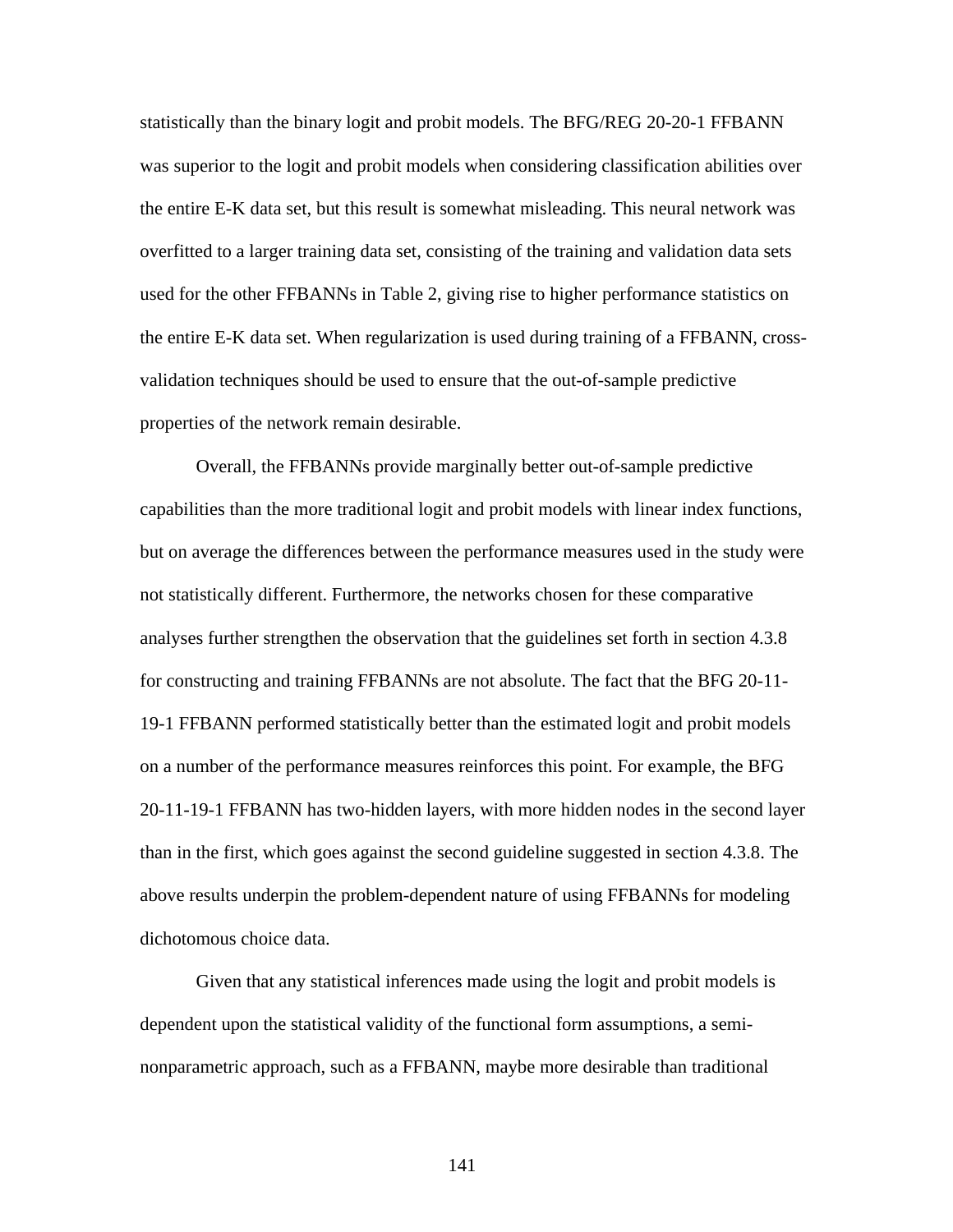statistical techniques when the functional form assumption of the model is in question. In particular, statistical inferences concerning statistical significance and WTP are dependent upon the functional form assumption of the model, and using a flexible functional form can help provide a means of potentially avoiding model misspecifications, especially given the statistical interpretation of FFBANNs in section 3.3. The next subsection begins to explore the differences in the statistical inferences provided by a FFBANN and the binary logit and probit models.

### **5.3 Statistical Significance Hypothesis Tests Using A FFBANN**

Theoretically, the statistical procedures for hypothesis testing presented in section 3.3.4 can be used to perform tests of statistical significance using a FFBANN. For practical purposes, a number of issues arise that complicate the use of these procedures. This sub-section is a first attempt at addressing some of these problems using one of the FFBANNs examined in the previous subsection.

Keep in mind, when training a FFBANN the weights are randomly initialized to provide a starting point for the training algorithm. If a bad starting point is generated, it can affect the training process by resulting in poor generalization and/or termination before obtaining a local minimum of the fitting criterion. In addition, the choice of the training data set used can result in similar problems.<sup>42</sup> Finally, Wang (1995) notes that for a given "training data set, the classification results generated by individual neural networks may differ in thousands of ways for no obvious reason (p. 556)." Thus, when considering the tests for the hypotheses:

$$
H_0: w_{k,m}^{(1)} = 0 \,\forall m \text{ against } H_1: w_{k,m}^{(1)} \neq 0 \text{ for at least one } m,
$$
 (69)

 $\overline{a}$ 

 $42$  This is the reason the author recommends using a sample reuse and reinitialization procedure for model construction and training.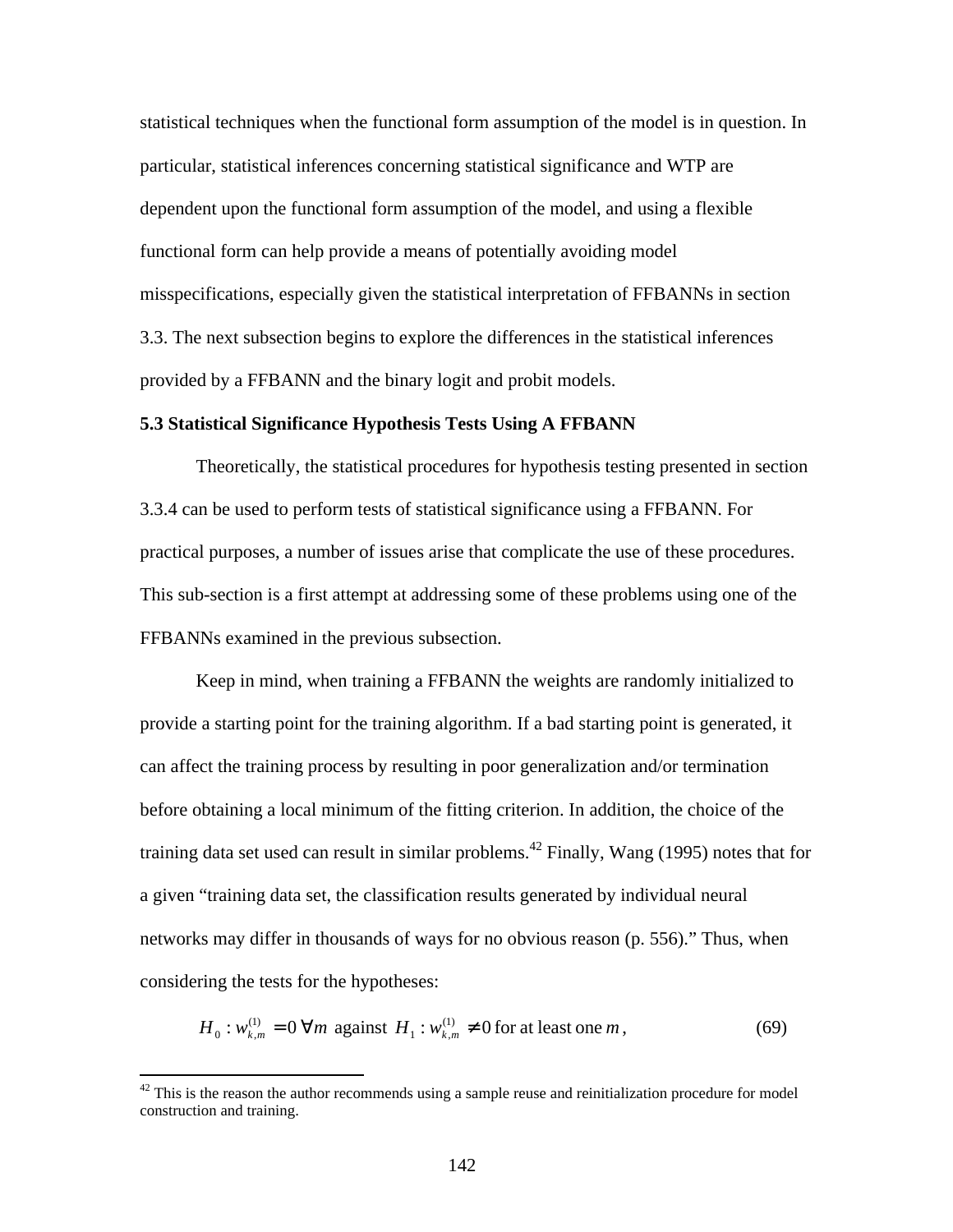the pseudo-F test and the Likelihood Ratio test given in section 3.3.4 could provide negative test statistics and/or wide-ranging values when different networks are trained using different data sets (partitions) and/or starting points.

For example, consider the BFG 20-7-1 FFBANN examined in the previous section. Imposing the restrictions  $w_{1,m}^{(1)} = 0 \quad \forall m$  amounts to testing the significance of the first input in the neural network. Calculating a pseudo-F test statistic requires that the modeler re-train the BFG 20-7-1 neural network imposing the above restrictions. In accomplishing this task, the modeler trains a BFG 19-7-1 FFBANN (by dropping the first variable) using a randomly generated starting point and obtains a *MSE* for the training data set lower than that obtained for the BFG 20-7-1 FFBANN, thereby giving rise to a negative pseudo-F statistic.

For statistical inference purposes, the modeler wants to ensure two things: (i) that a local minimum of the fitting criterion is obtained and (ii) that the model is balanced, i.e. the FFBANN trained has desirable within-sample and out-of-sample performance capabilities. At times the modeler is not able to meet both criteria satisfactorily due to time and computer memory costs.<sup>43</sup> The procedure presented here is designed to help meet both of the above goals, while at the same time taking into consideration the costs born by the modeler for conducting such inferences. The procedure uses the sampling reuse and reinitialization procedures used for the simulations in sections 4.3 and 4.4.

The following test procedure is a bootstrapping procedure designed to take account of the variability in the training results of FFBANNs and to find a practical way to achieve the goals presented in the preceding paragraph. The procedure is presented for

<sup>&</sup>lt;sup>43</sup> These costs include the time it takes to conduct the tests, which could be one plus days, and the amount of computer memory required to conduct the tests, i.e. the modeler needs to ensure that the computer running the testing program is adequate for the task being asked of it.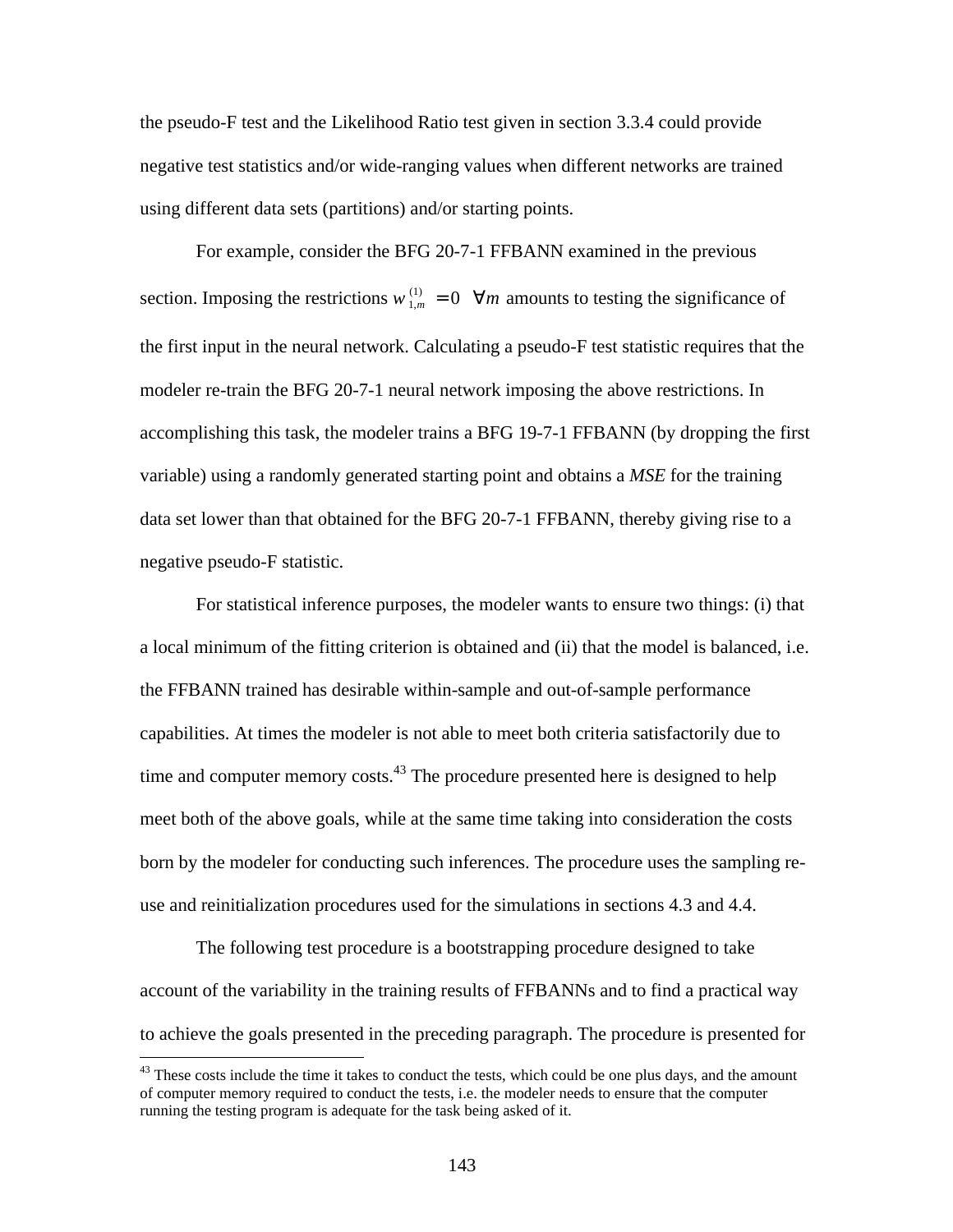obtaining a pseudo-F test statistic for the hypotheses given by (69) and is easily adapted for obtaining a Likelihood Ratio test statistic. The procedure is as follows: Step 1: Using the sample reuse and reinitialization procedures presented in sections 4.3 and 4.4, re-train the FFBANN being examined  $N \cdot S$  times, where *N* is the number of randomly generated sample partitions used and *S* is the number of random starting points used for each training session with a different sample partition. <sup>44</sup> Using the *MSE* on the training data sets for the *N* "best" (i.e. over *S*) training sessions (one for each sample partition generated), based upon criteria set by the modeler (see section 4.4 for the criteria used in this study), calculate the mean *MSE*, call it *MSEU* .

Step 2: Impose the restrictions given in hypothesis (69) for the input to be examined and repeat the same procedure given in Step 1 with the same randomly generated sample partitions using the restricted FFBANN. Again calculate the mean *MSE* on the training data set for the "best" *N* training sessions, call it  $\overline{MSER}$ .

Step 3: Using *MSEU* and *MSER* calculate the pseudo-F statistic via:

$$
F(X_i) = (\overline{T} - |w|) \frac{\overline{MSER} - \overline{MSEU}}{\overline{MSEU}} \stackrel{H_0}{\sim} \mathbf{c}^2(m), \qquad (70)
$$

where  $|w|$  is the number of weights estimated in the FFBANNs trained in Step 1.

Letting  $N = 1,000$ , the above procedure was utilized to conduct significance tests on the inputs of the BFG 20-7-1 FFBANN. This network was chosen for statistical inference purposes based upon the guidelines given in section 4. The results for the pseudo-F statistics and corresponding Likelihood Ratio statistics for the logit and probit models are provided in Table 6. The pseudo-F test statistics for the variables EXIST and

 $\overline{a}$ 

<sup>&</sup>lt;sup>44</sup> Based upon simulation results, for the reinitialization procedure it is recommended that at least five or more randomly generated starting points be used for each network trained. Five were used in this study.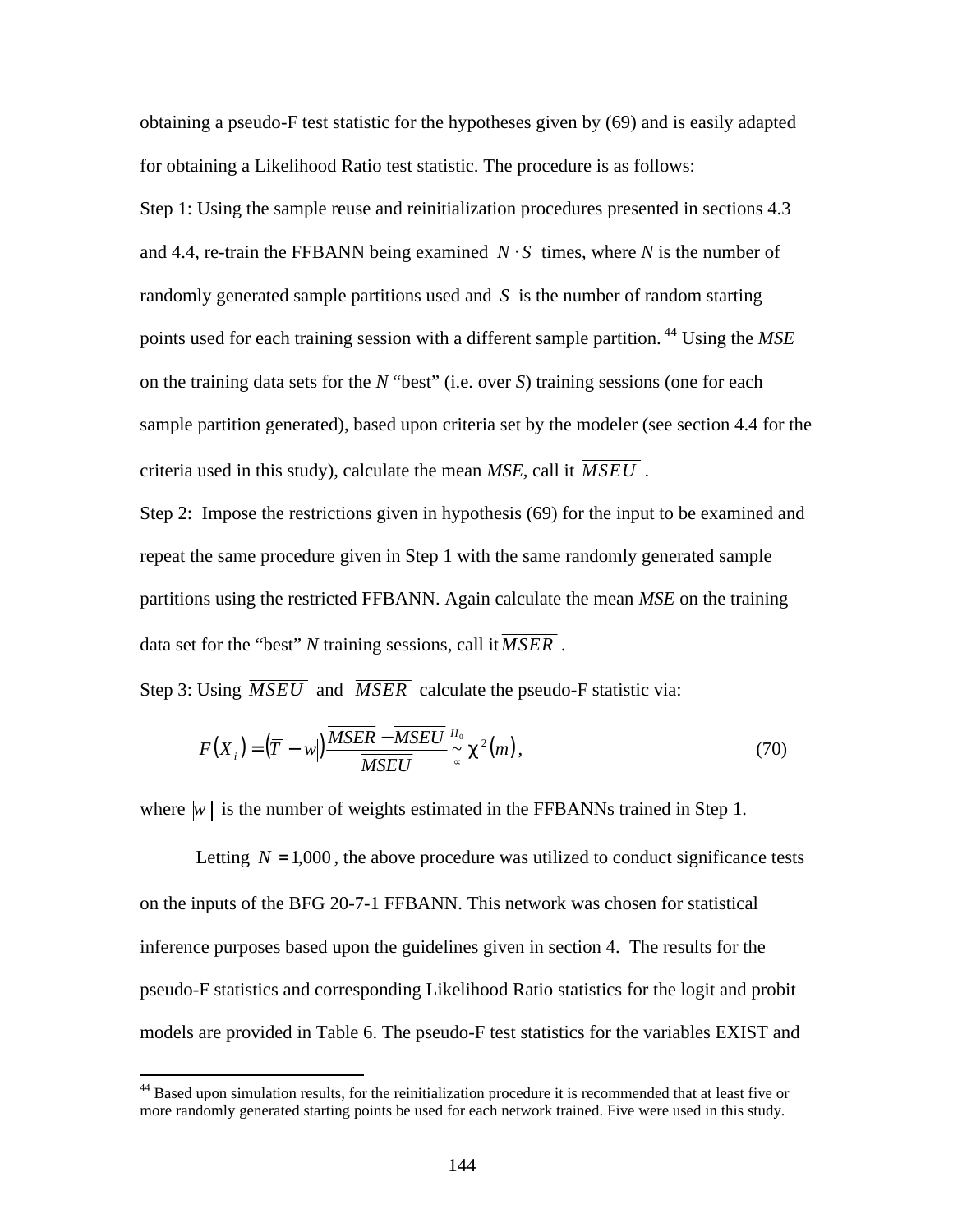| Variable <sup>1</sup> |                                       | <b>Model</b>                  |                               |
|-----------------------|---------------------------------------|-------------------------------|-------------------------------|
|                       | <b>BFG 20-7-1</b>                     | <b>Logit Model</b>            | <b>Probit Model</b>           |
|                       | <b>Psuedo-F Statistic<sup>2</sup></b> | Likelihood Ratio <sup>2</sup> | Likelihood Ratio <sup>2</sup> |
| Intercept             | $-2^{\frac{3}{2}}$                    | 7.6886                        | 8.2408                        |
|                       |                                       | [0.0056]                      | [0.0041]                      |
| <b>TAX</b>            | 8.9262                                | 9.1273                        | 9.0180                        |
|                       | [0.2580]                              | [0.0025]                      | [0.0027]                      |
| <b>WPCONTROL</b>      | 1.1818                                | 0.3087                        | 0.3140                        |
|                       | [0.9913]                              | [0.5785]                      | [0.5752]                      |
| <b>WTPAMT</b>         | 7.6691                                | 108.9037                      | 108.4253                      |
|                       | [0.3627]                              | [0.0000]                      | [0.0000]                      |
| <b>USE</b>            | 0.3537                                | 1.3299                        | 1.4267                        |
|                       | [0.9998]                              | [0.2488]                      | [0.2323]                      |
| <b>DRQUAL</b>         | 102.7782                              | 2.7160                        | 2.8552                        |
|                       | [0.0000]                              | [0.1402]                      | [0.0911]                      |
| <b>OTHERUSE</b>       | 0.6066                                | 7.8098                        | 7.9818                        |
|                       | [0.9990]                              | [0.0052]                      | [0.0047]                      |
| <b>EXIST</b>          | $-0.7896$                             | 10.6231                       | 10.2956                       |
|                       | [1.0000]                              | [0.0011]                      | [0.0013]                      |
| <b>LIKELY</b>         | 5.5457                                | 20.5312                       | 21.3844                       |
|                       | [0.5937]                              | [0.0000]                      | [0.0000]                      |
| <b>ITEM</b>           | 13.4043                               | 3.2612                        | 3.1502                        |
|                       | [0.0628]                              | [0.0709]                      | [0.0759]                      |
| <b>ENVORG</b>         | 20.1238                               | 7.5550                        | 7.3607                        |
|                       | [0.0053]                              | [0.0060]                      | [0.0067]                      |
| <b>QUALWORS</b>       | 0.4517                                | 0.8004                        | 1.0297                        |
|                       | [0.9996]                              | [0.3710]                      | [0.3102]                      |
| <b>TAPGOOD</b>        | 4.0197                                | 3.2511                        | 3.1773                        |
|                       | [0.7775]                              | [0.0714]                      | [0.0749]                      |
| <b>AGE</b>            | 1.0416                                | 0.6792                        | 0.7391                        |
|                       | [0.9941]                              | [0.4099]                      | [0.3899]                      |
| <b>NEWAREA</b>        | 2.9623                                | 1.5923                        | 1.2778                        |
|                       | [0.8885]                              | [0.2070]                      | [0.2583]                      |
| <b>UNIV</b>           | 0.6297                                | 11.3573                       | 12.1199                       |
|                       | [0.9988]                              | [0.0007]                      | [0.0005]                      |
| <b>EDU</b>            | 0.9010                                | 6.5697                        | 6.8094                        |
|                       | [0.9963]                              | [0.0104]                      | [0.0091]                      |
| <b>SEX</b>            | 6.9701                                | 0.3499                        | 0.4903                        |
|                       | [0.4320]                              | [0.5542]                      | [0.4838]                      |
| <b>INCOME</b>         | 1.9555                                | 6.7133                        | 6.4720                        |
|                       | [0.9623]                              | [0.0096]                      | [0.0110]                      |
| <b>STATE</b>          | $-0.7746$                             | 5.1390                        | 5.416                         |
|                       | [1.0000]                              | [0.0234]                      | [0.0199]                      |
| <b>DATELAG</b>        | 12.4279                               | 0.1110                        | 0.1324                        |
|                       | [0.0873]                              | [0.7390]                      | [0.7160]                      |

Table 6: Test Results for the Statistical Significance of the Input Variables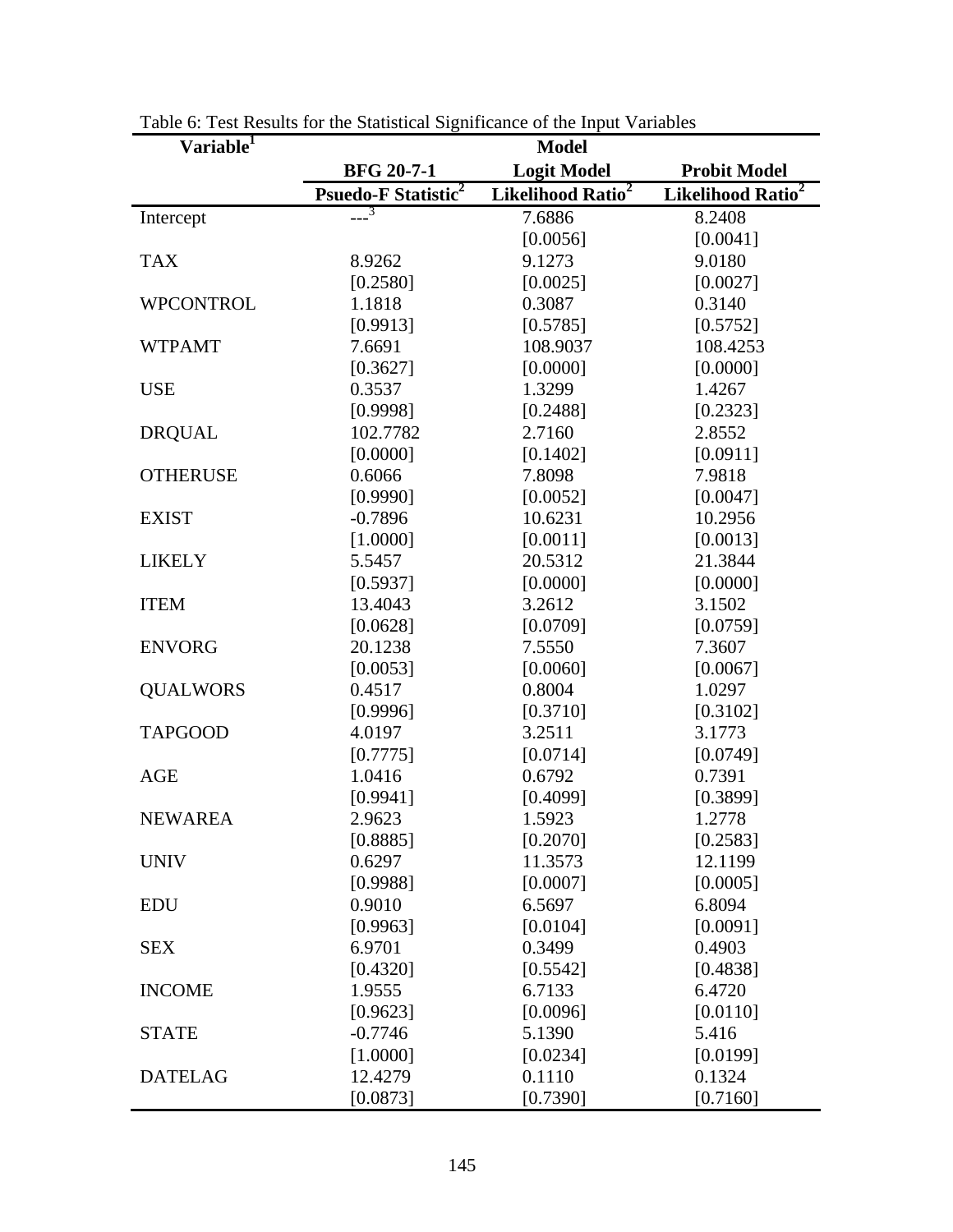<sup>1</sup> Variable definitions are provided in Table 1.

 $2^2$  The number in square brackets is the associated p-value.

<sup>3</sup> The significance of the bias term in the BFG 20-7-1 FFBANN was not examined due to the inability to easily eliminate the bias from the network architecture between the input and first hidden layer of the network using the procedures provided in the Neural Networks Toolbox in MATLAB.

STATE were negative. As mentioned above this type of behavior would exist if the FFBANN provided a better fit when these variables were excluded from the model. Thus, the modeler can view a negative pseudo-F test statistic as verification that the contribution of the excluded variable in helping to determine the "true" discriminant is relatively insignificant. Any testing results of this kind should be approached with some caution, given the somewhat unpredictable nature of network results during training, i.e. the testing results for a FFBANN are dependent upon the starting points and data partitions used in the proposed testing procedure.

The test results for the BFG 20-7-1 FFBANN are quite different from the test results for the binary logit and probit models. As seen in Table 6, the only statistically significant variables for the BFG 20-7-1 FFBANN were DRQUAL, ITEM, ENVORG and DATELAG. Furthermore, according to the test results for the BFG 20-7-1 FFBANN, WTP was not a decisive factor in the determination of a respondent's decision to vote for the water quality management plan in the Catawba River basin. This result is in stark contrast to the result obtained using the binary logit and probit models, which indicate that WTP was a decisive factor in determining how a respondent would vote for the management plan. Again, it should be stressed that the above procedure provides a mechanism to help determine the statistical contribution of each input variable in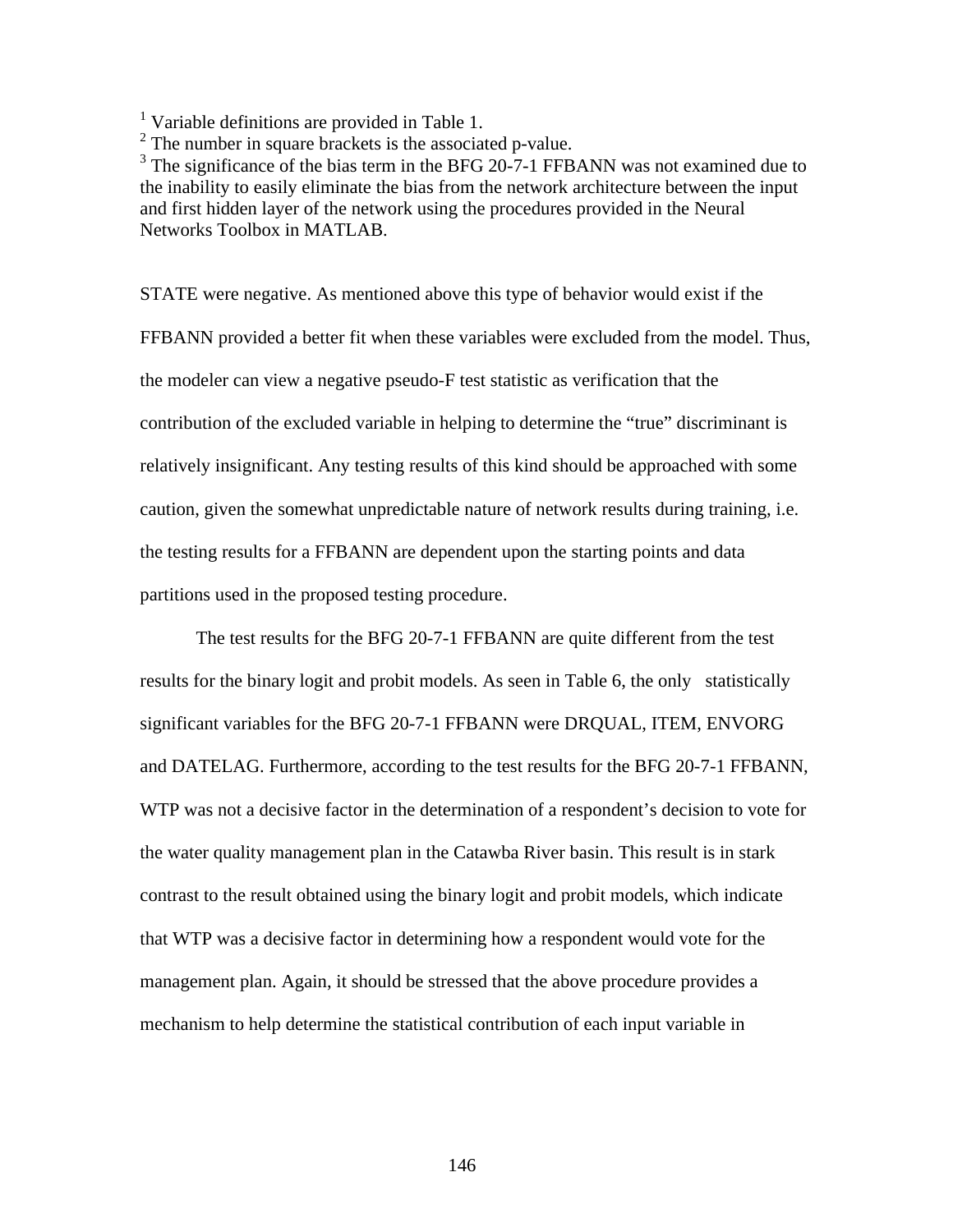predicting a respondent's voting behavior and that the statistical properties of the testing procedure need to be explored further.

# **6. Estimating Median Willingness to Pay\Willingness to Accept using FFBANNs**

This section of the paper examines how one can estimate median WTP (or WTA) measures using a FFBANN. The focus here is on median WTP, but the method examined is applicable for estimating median WTA as well, with just a few minor adjustments to the algorithm presented in section 6.2. The first sub-section provides the theoretical background for the algorithm used to estimate median WTP, which is then presented in the second sub-section. The final sub-section will compare the median WTP estimates using the "optimal" FFBANNs presented in section 4.4 and to the mean WTP estimates obtained using the binary logit and probit models estimated in section 4.5.

## **6.1 Theoretical Background**

One of three approaches presented by Hanemann (1984) for estimating an individual's minimum WTP for an environmental amenity is to determine the amount of money the individual would have to pay to just make them indifferent between sustaining or not sustaining that amenity. In the case of Eisen-Hecht and Kramer (2002), this amounts to finding the minimum amount a respondent would pay that would make them indifferent between voting for or against the proposed management plan to sustain the current level of water quality in the Catawba River Basin. Using the framework presented in section 2.1, this indifference can be interpreted as the level of *C* that makes:

$$
p = \mathbf{P}(V_1(q_1, y - C, s, \mathbf{e}_1) \ge V_0(q_0, y, s, \mathbf{e}_0)) = 0.5.
$$
 (71)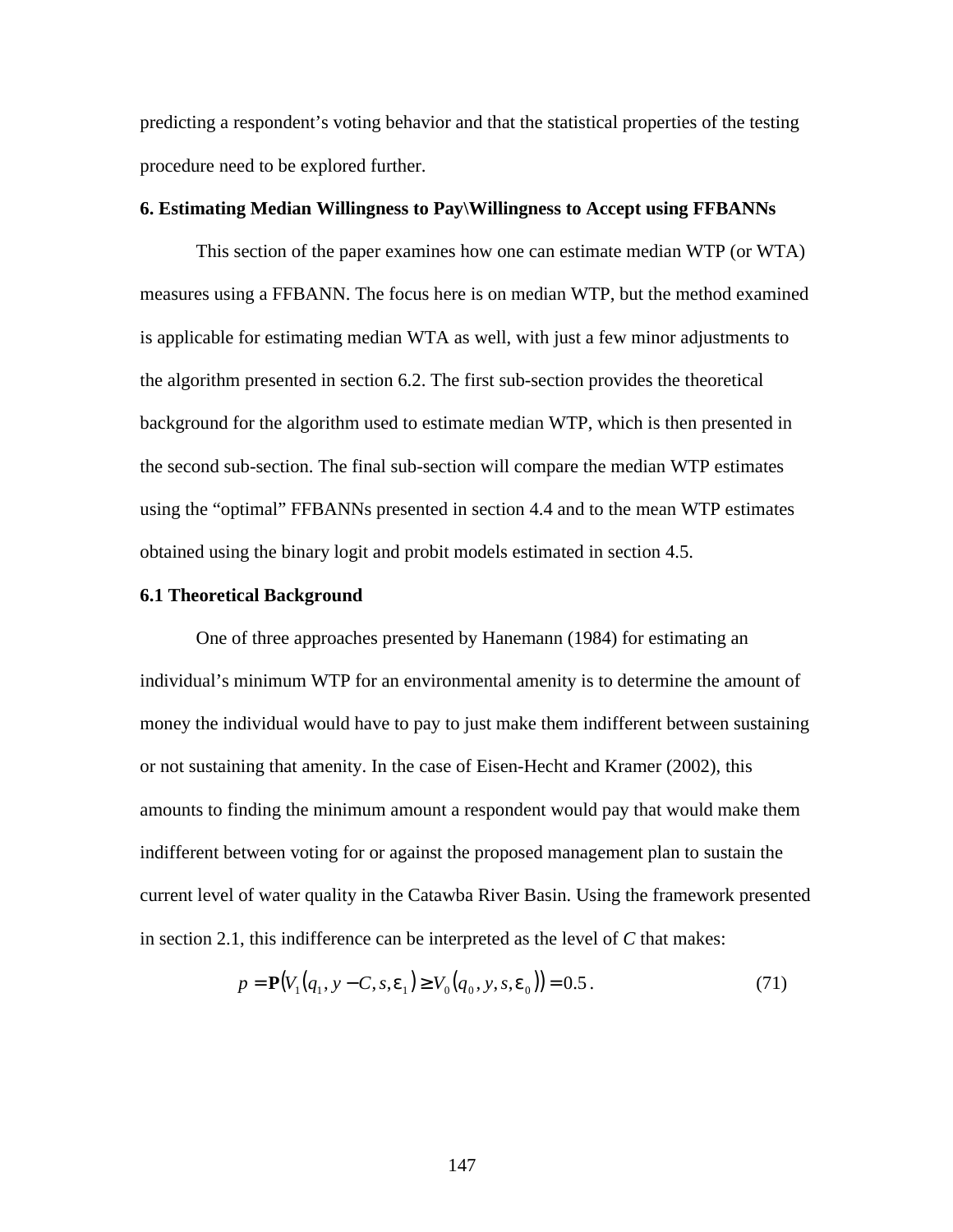The respondent is indifferent when there is a 50:50 chance that the respondent will vote for sustaining the environmental amenity. Solving equation (71) for C, gives  $C_p$ , the median WTP for the environmental amenity (Hanemann, 1984).

When using the logit and probit models, finding  $C_p$  can be done by setting:

$$
\Delta v = v_1(q_1, y - C, s) - v_0(q_0, y, s) = 0,
$$
\n(72)

and solving for *C*, since  $F(0) = 0.5$  when  $F(.)$  is either the logistic or standard normal cdf (Cooper, 2002). If Δ*V* is linear, then the mean and median WTP are equal (Hanemann, 1984). Finding  $C_p$  using a FFBANN is not so straightforward, due to the highly nonlinear and interconnected nature of FFBANNs. Thus, the problem must be solved numerically (Cooper, 2002). The modeler has two options, (i) use equation (71) to find  $C_p$  or (ii) if the FFBANN is only being used to approximate the index function, switch the output node to a linear output node and use equation (72). Option (i) amounts to performing a grid search using the FFBANN for that level of *C* that will make *Y <sup>i</sup>* , the output of the FFBANN, equal to 0.50. Option (ii) requires that the activation function in the output node of the FFBANN satisfy the requirement of a cdf, and that  $F(0) = 0.5$ . A logistic or standard normal activation function in the output node would satisfy this requirement. In this case, the activation function in the output node is replaced with a linear output node and the resulting FFBANN is interpreted as an approximation to the index function. Since equation (72) amounts to setting the index function equal to zero, the modeler using option (2) would find the level of *C* that would make the altered FFBANN equal to zero. The next section presents an algorithm for determining the level of *C* using option (i). The algorithm can be readily altered for application to option (ii).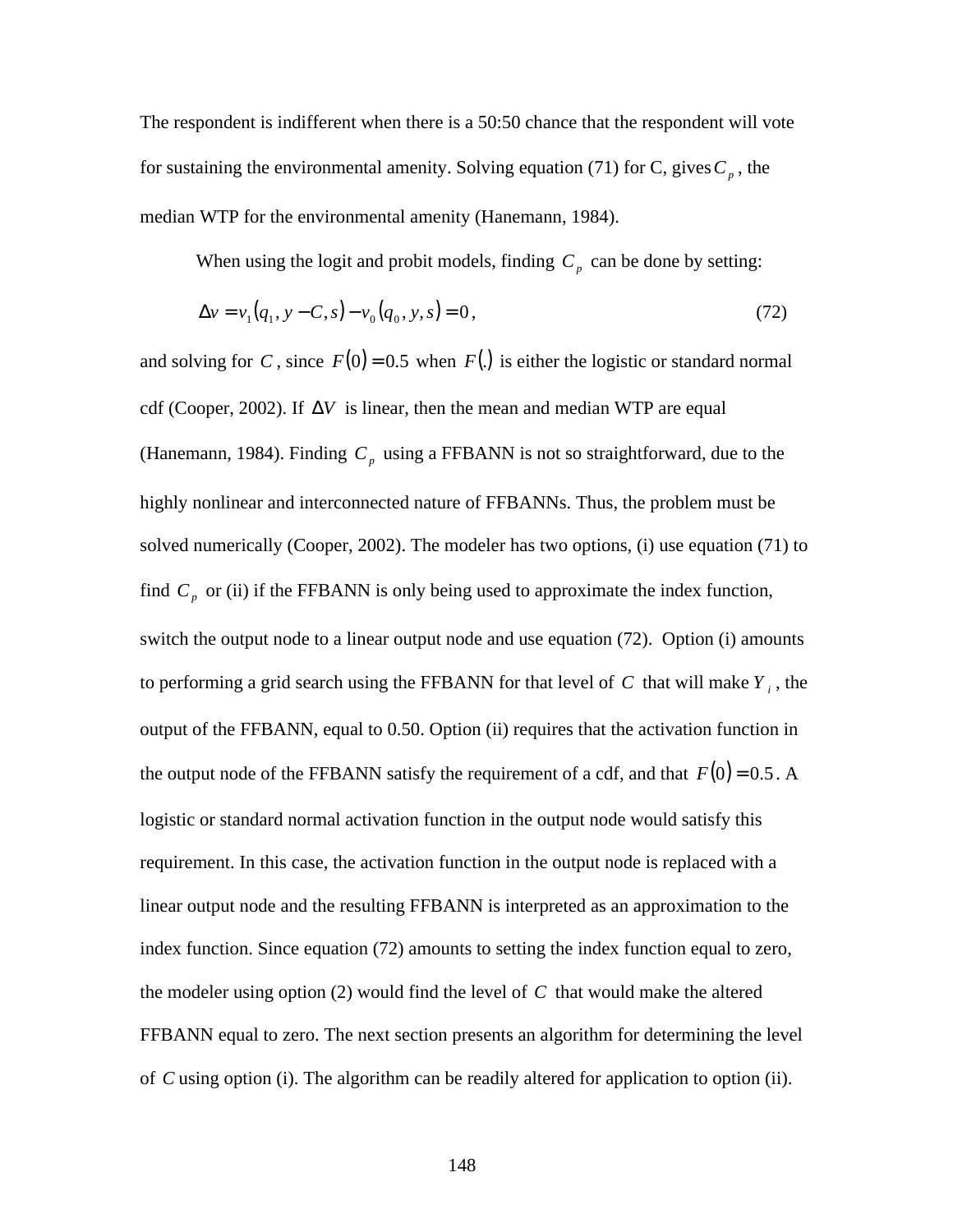## **6.2 An Algorithm for Determining Median WTP**

The following algorithm determines the median WTP for a group of individuals by first determining the median WTP for each individual and then by taking the mean over the members of the group. Thus, for each individual the only variable that is not fixed is *C* . In the case of the Eisen-Hecht and Kramer (2002) study, *C* represents the price of the management plan or the yearly amount of tax each respondent would be willing to pay to support the management plan.

The algorithm is a grid search along a closed interval of the real line. The search method is based on the golden section method presented by Bazaraa, Sherali and Shetty (1993), a line search procedure that does not use derivatives. The closed interval on the real line represents the search area for the algorithm or the upper and lower bound of WTP. For the E-K data, the upper and lower bounds were set at \$0 and \$250 respectively, since if a respondent doesn't vote for the management plan their WTP is assumed to be \$0, and if they do vote the highest bid amount offered was \$250. The algorithm is summarized as follows:

*Initialization*: Determine the initial WTP interval  $[a, b]$  on the real line. Choose a tolerance level,  $g > 0$ , which represents how close the algorithm needs to converge to the median level of WTP to terminate. Set  $I = a + (1 - a)(b - a)$  and  $m = a + a(b - a)$ , where  $a = 0.618$ . For the *i*<sup>th</sup> individual, fix the remaining explanatory variables or input values to their current level and calculate  $Y_i(a)$ ,  $Y_i(b)$ ,  $Y_i(I)$  and  $Y_i(m)$ , where  $Y_i(x)$  is the output of the FFBANN with  $C = x$ .

*Main Step*: For the  $i^{th}$  individual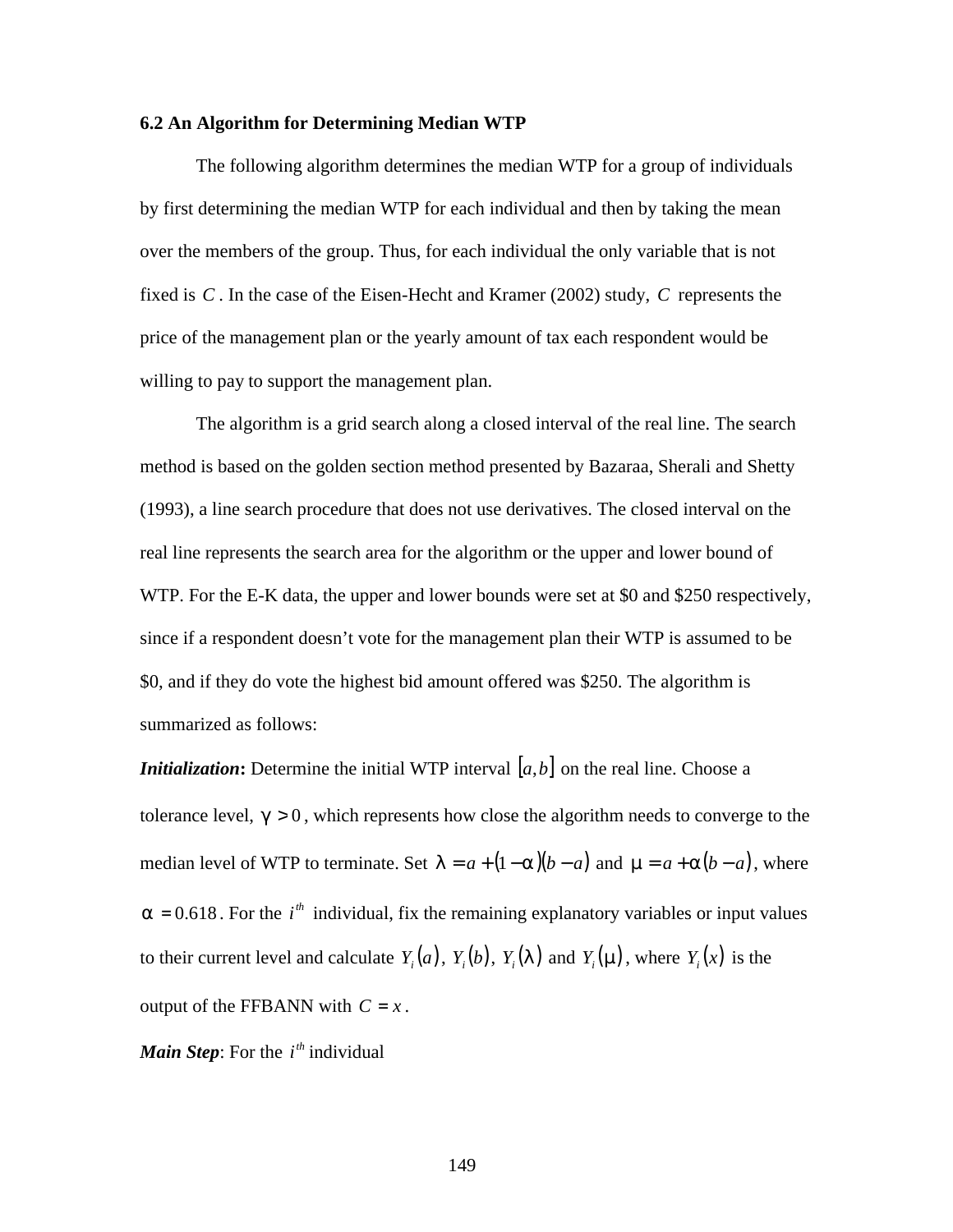- 1. If  $Y_i(a) \leq 0.5$  or  $Y_i(b) \geq 0.5$ , then stop. The median WTP is  $C_p = a$  or  $C_p = b$ respectively. Otherwise, go to step 2.
- 2. If  $|b a| < g$ , then stop. The optimal solution lies in the interval  $[a, b]$ . In this case let  $C_p = 0.5 \cdot (b - a)$ . Otherwise, if  $Y_i(b) < 0.5$  and  $Y_i(1) > 0.5$  go to step 3, if *Y*<sub>*i*</sub></sub>(*l*) < 0.5 and *Y*<sub>*i*</sub>(*m*) > 0.5 go to step 4, or if *Y*<sub>*i*</sub>(*m*) < 0.5 and *Y*<sub>*i*</sub>(*a*) > 0.5 go to step 5.
- 3. Let  $a = I$  and  $Y_i(a) = Y_i(I)$ . Recalculate  $I$ ,  $m_i Y_i(I)$ ,  $Y_i(m)$  using the new interval [*a*,*b*] with the formulas presented above and then return to step 2.
- 4. Let  $a = \mathbf{m}$ ,  $b = \mathbf{I}$ ,  $Y_i(a) = Y_i(\mathbf{m})$  and  $Y_i(b) = Y_i(\mathbf{I})$ . Recalculate  $\mathbf{I}$ ,  $\mathbf{m}$ ,  $Y_i(\mathbf{I})$ ,  $Y_i(\mathbf{m})$ using the new interval  $[a,b]$  with the formulas presented above and then return to step 2.
- 5. Let  $b = m$  and  $Y_i(b) = Y_i(m)$ . Recalculate *l*, *m*,  $Y_i(I)$ ,  $Y_i(m)$  using the new interval [*a*,*b*] with the formulas presented above and then return to step 2.

Do this for all the individuals to obtain a vector of median WTP values for all individuals. Once this vector has been obtained calculate the mean and standard deviation of the vector using standard statistical techniques to obtain the median WTP for the group.

The reader should note that when progressing through steps 2 thru 5 of the main step of the algorithm, the interval  $[a, b]$  is updated after each iteration. For the median WTP estimates found in the next subsection,  $g = 0.000001$ .

## **6.3 Application and Results**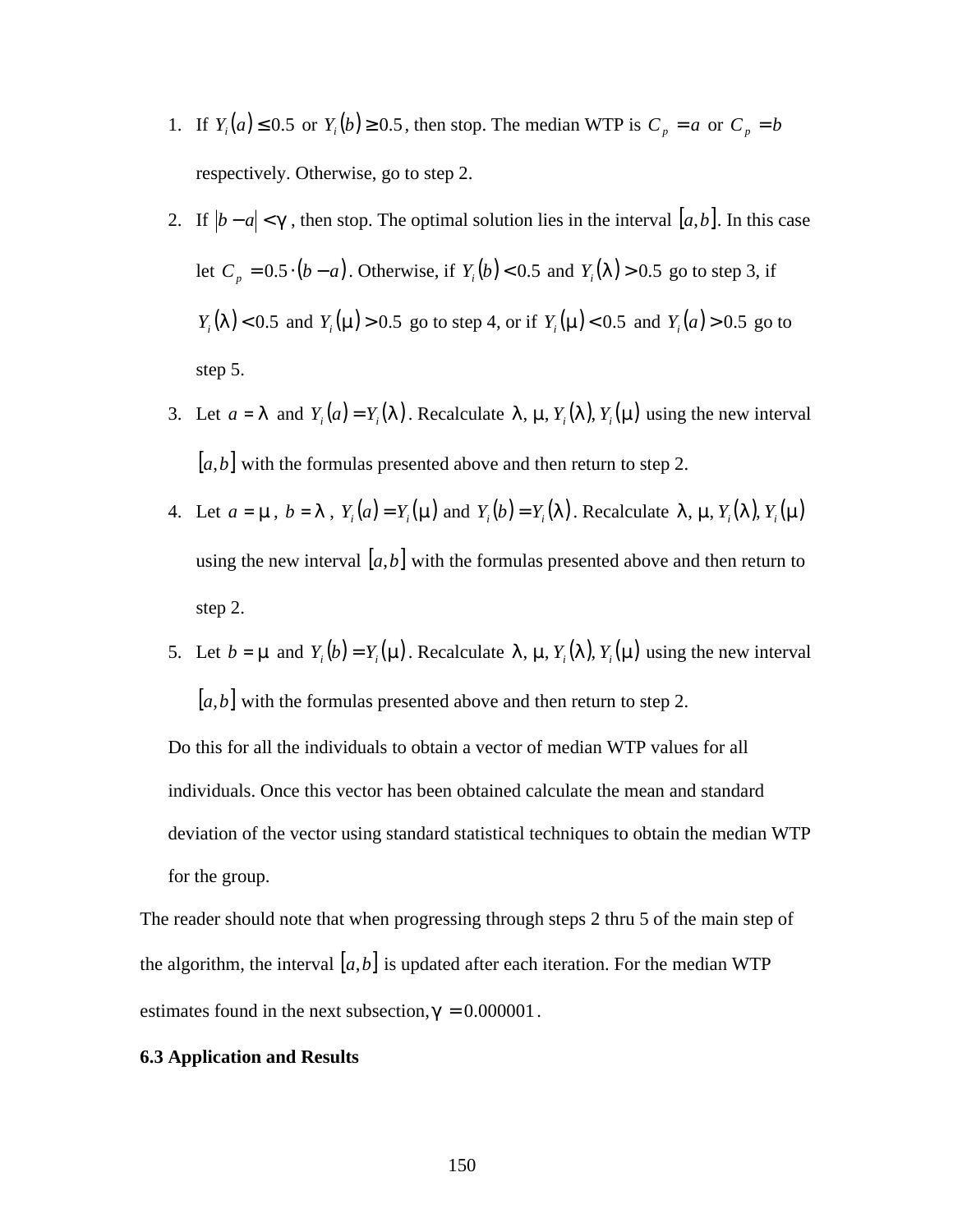Using the algorithm developed in the previous sub-section, the (mean) median WTP using the FFBANNs presented in section 4.4 were calculated. These results are presented in Table 7 along with the median WTP estimates obtained using the binary the logit and probit models. The median WTP found using the FFBANNs tends to be lower than the estimates obtained from the traditional binary logit and probit models using Hanemann's (1984) approach. The lower estimates provided by the FFBANNs could be the result of a number of different factors. First, the lower estimates could have resulted from the highly nonlinear nature of the FFBANN, i.e. the index function and therefore the utility difference, Δ*V* , are nonlinear functions. Remember, that a FFBANN can be interpreted as a flexible functional form for  $E(R_i | X_i = x_i)$ , allowing for a better approximation to the "true" conditional mean.<sup>45</sup> This result underscores the importance the functional form,  $\Delta V$ , has in determining the median WTP, as stressed by Hanemann

Table 7: Median WTP Estimates

1

| Model                     | Median WTP $(\$)$ | Standard Error (\$) |
|---------------------------|-------------------|---------------------|
| BFG 20-7-1                | 164.84            | 70.69               |
| CGF 20-19-1               | 155.65            | 64.48               |
| $LM 20-1-1$               | 157.17            | 69.14               |
| SCG 20-12-1               | 159.72            | 70.00               |
| BFG/LOG 20-17-1           | 159.75            | 74.82               |
| <b>BFG/REG 20-20-1</b>    | 163.25            | 80.55               |
| BFG/REG/VLD 20-6-1        | 161.91            | 68.62               |
| BFG 20-18-17-1            | 164.56            | 70.84               |
| BFG 20-11-19-1            | 162.84            | 69.48               |
| Logit $Model1$            | 186.98            | 110.01              |
| Probit Model <sup>1</sup> | 194.68            | 112.98              |

<sup>1</sup> The median WTP for the logit and probit model was found by solving equation (72) (following Hanemann (1984)) for each respondent and then taking the mean across the WTP estimates obtained for all of the respondents.

<sup>&</sup>lt;sup>45</sup> This result holds true of course only in the case that the functional form assumption about the transformation function (i.e. the activation function in the output layer of the network) is correct.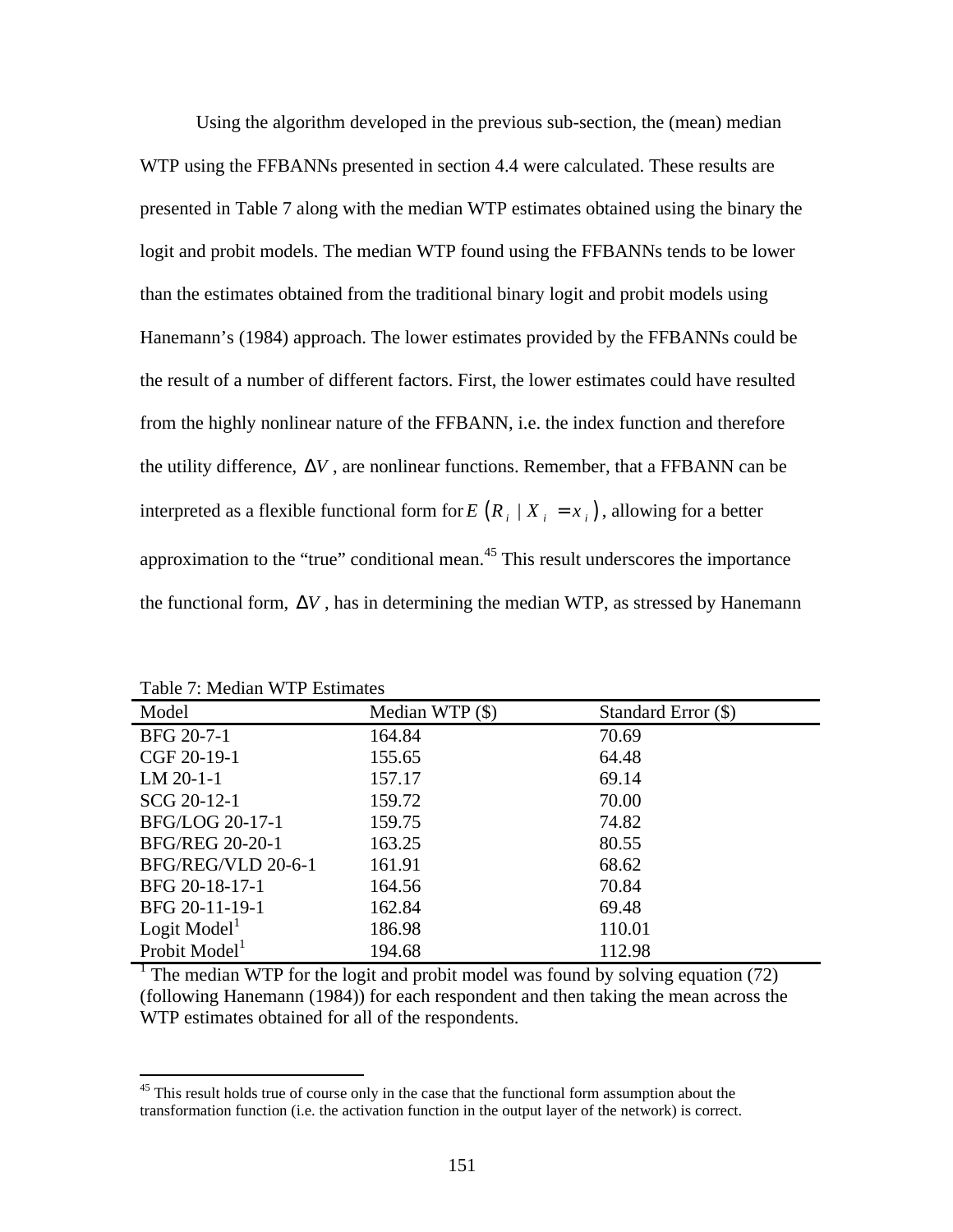(1984). Second, the parameters of the logit and probit models with linear index functions could be being influenced by a number of large values (i.e. outliers), which the FFBANNs are able to capture. Thus, one of the potential benefits of FFBANNs is that these models allow researchers to classify objects that may have a low probability of occurrence. Finally, the logit and probit models could be misspecified.<sup>46</sup> The modeler should make sure that the underlying functional form assumptions of the model are valid given the observed data. If the logit and probit models are misspecified, then the median WTP estimates provided by these models potentially biased upwards by as much as 15 percent.<sup>47</sup>

Eisen-Hecht and Kramer (2002) estimated the median WTP for their probit model, using the method suggested by Hanneman (1984), to be \$198. The estimates for the logit and probit models obtained in Table 7 differ from this result, since the data set used to estimate these models consisted of eighty percent of the original E-K data set. In addition, they also estimated a lower bound for the mean WTP using a method developed by Turnbull (1976), which turned out to be \$139. Following NOAA guidelines, they use the more conservative estimate in their study (Arrow et al., 1993). Applying the method developed by Turnball to a FFBANN is beyond the scope of this study and is suggested as an avenue for future research.

### **7. Concluding Remarks**

1

The dichotomous choice CVM model as proposed by Hanemann (1984) is subject to potential functional form misspecification due to the imposition of an a priori theoretical interpretation of the model, without consideration of the statistical adequacy

<sup>&</sup>lt;sup>46</sup> This fact does not rule out the FFBANNs being misspecified as well, but that is the topic of a future paper.

 $^{7}$  Assuming the FFBANN are properly specified.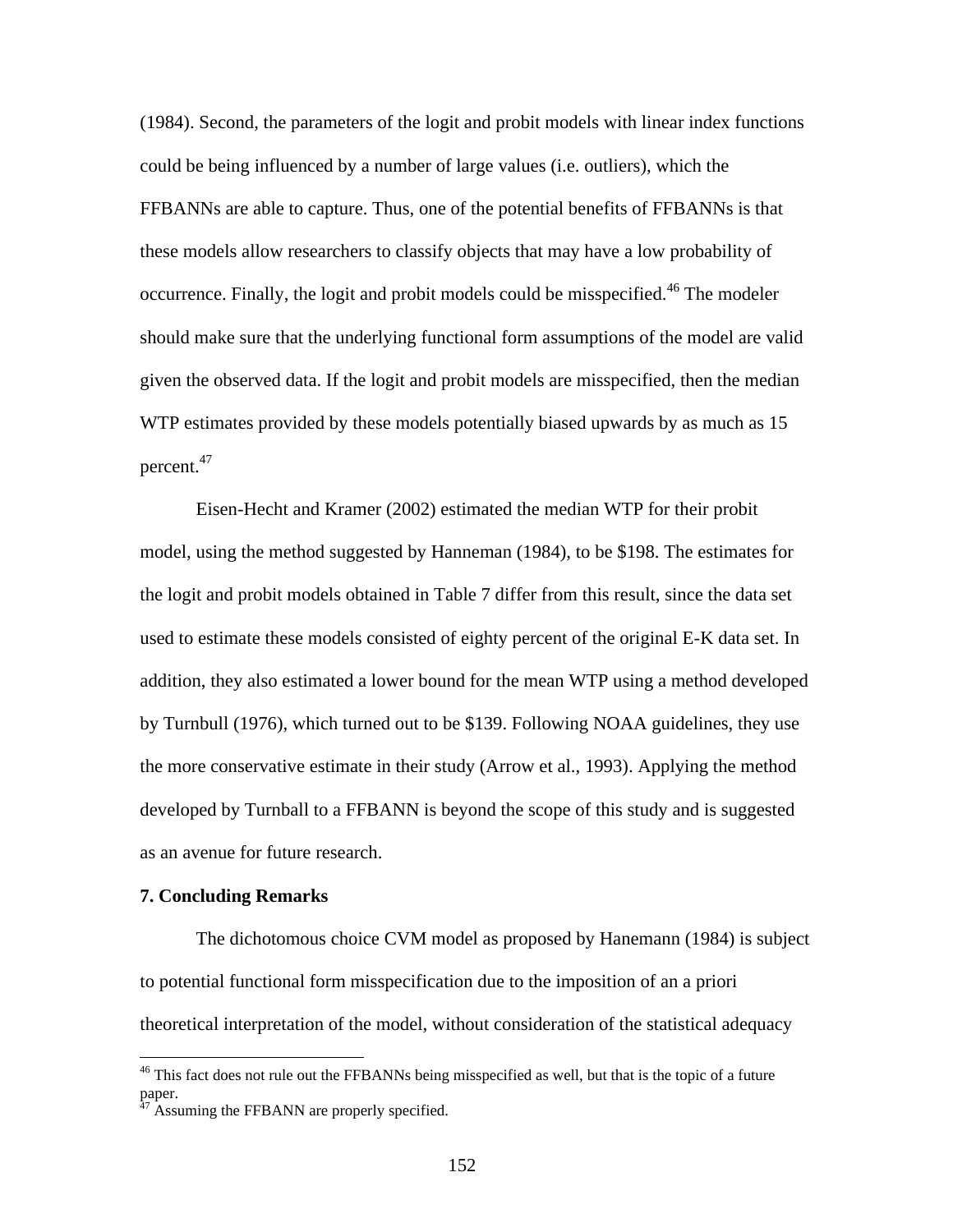of the underlying probabilistic assumptions of the model. Kay and Little (1987) show that the traditional logit model with linear (in the parameters) index function arises under somewhat stringent conditions, putting into question many of the dichotomous choice CVMs used in the literature. Feed-forward backpropagation artificial neural networks (FFBANNs) provide a semi-nonparametric alternative to the traditional logit and probit models. These types of neural networks can act as universal approximators and provide a robust classification tool for out-of-sample prediction, allowing the modeler to potentially avoid problems arising from an incorrect functional form.

The statistical properties underlying FFBANNs need to be further developed. While the estimates (under certain regularity conditions) are found to be consistent and asymptotically normal, the statistical foundations for conducting statistical inference via hypothesis tests using FFBANN is at times uncertain and requires a considerable amount of future research. Furthermore, the construction and training of a FFBANN is problem dependent. For every guideline that exists in the literature, the unpredictability during training of a FFBANN ensures that an "optimal" neural network will be found that violates the given guidelines. Thus, all these guidelines act as "rules of thumb," requiring the modeler to perform some type of model search procedure to obtain an "optimal network" based upon the performance measures of interest to the modeler. As stated in the literature, to help direct these model search processes future research using FFBANN should be conducted in a wide range of fields, disciplines, and problem applications.

This paper showed that FFBANNs do provide an alternative to the more traditional logit and probit models with linear index functions. Direct comparisons between the models showed that the FFBANN performed marginally better than the logit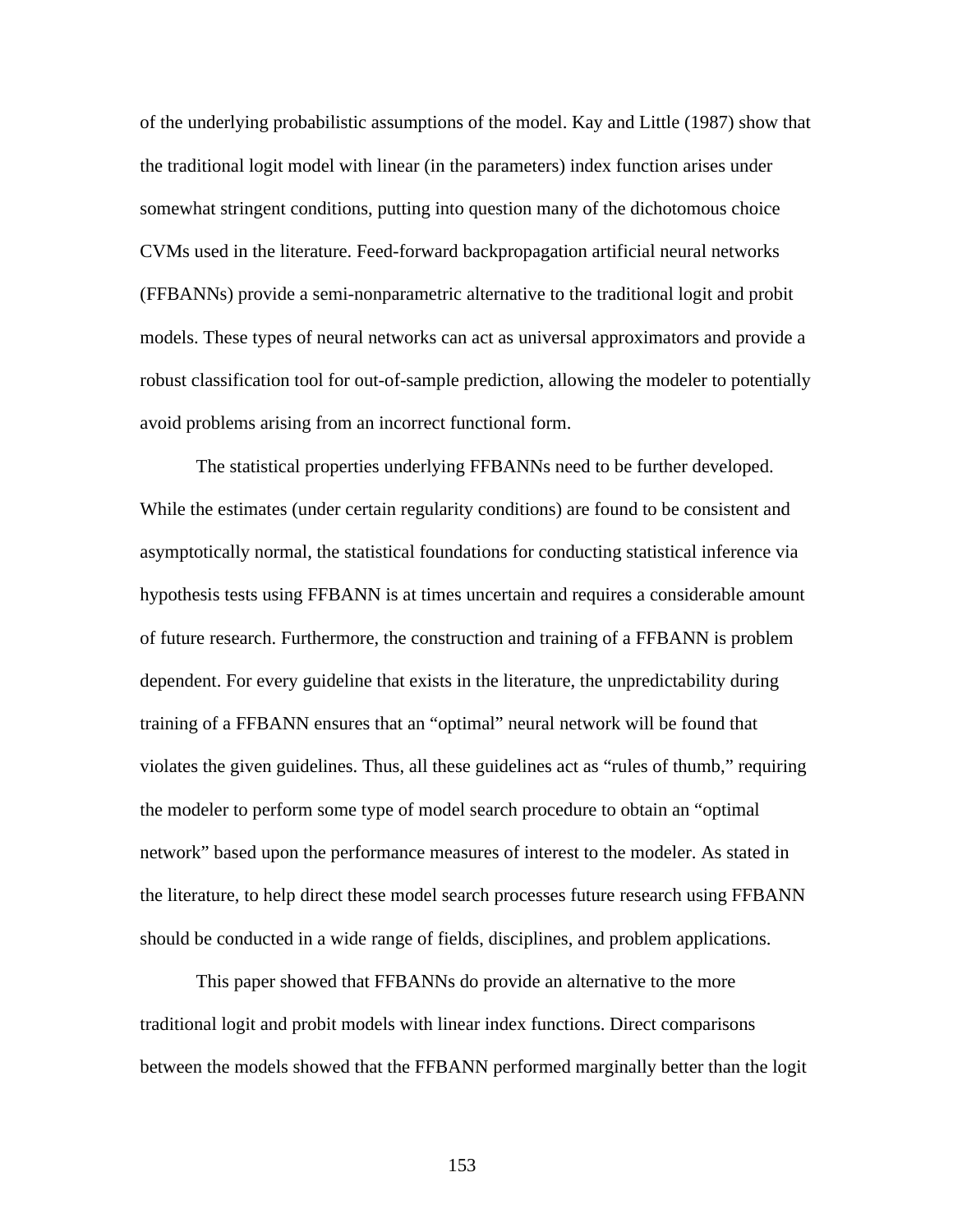and probit models for a number of within-sample and out-of-sample performance measures on a contingent valuation data set, but in the majority of cases these differences were not statistically significant. A significant issue that arose in the comparison, was the tradeoff between within-sample and out-of-sample performance. Regularization provided the best results when compared to the logit and probit models using the entire data sample (not just the test set), but the results were somewhat misleading due to the tendency of a FFBANN using regularization to overfit the training data set, resulting in poor generalization. Thus, the modeler must weigh the importance of both of these issues during model construction, and especially when considering conducting statistical inference using a FFBANN.

Future research concerning the use of FFBANN in the area of dichotomous choice models, should consider the modeling of nested logit and probit models. Such an approach would involve potentially nesting two or more FFBANNs, which brings in another set of additional modeling concerns that need to be considered, such as model interpretation, how to effectively nest FFBANNs and training methods.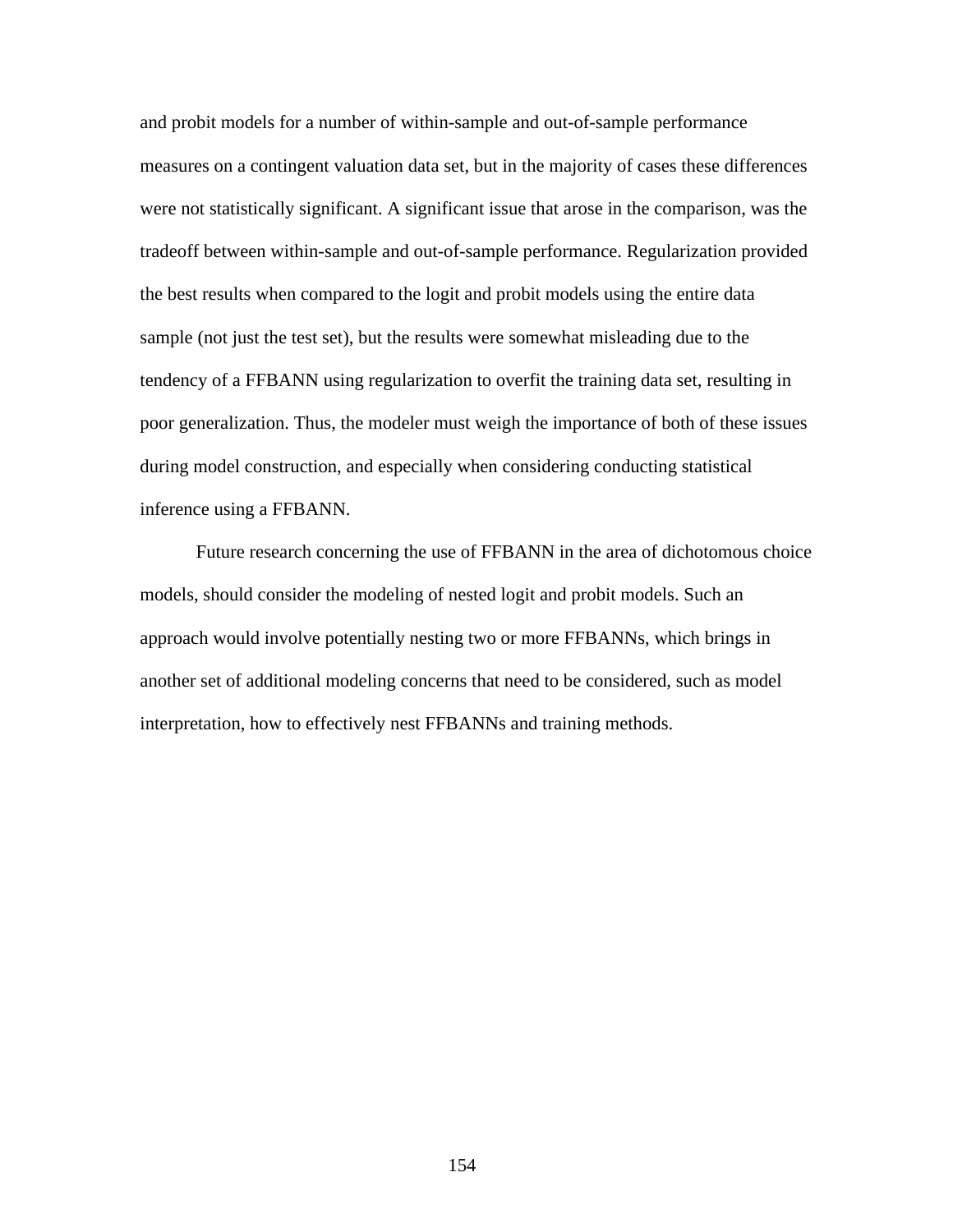# **References**

- 1. Amemiya, T. "Qualitative Response Models: A Survey." *Journal of Economic Literature*. 19(December 1981): 1483 – 1536.
- 2. An, M.Y. "A Semiparametric Distribution For Willingness to Pay and Statistical Inference with Dichotomous Choice Contingent Valuation Data." *American Journal of Agricultural Economics*. 82(August 2000):487 – 500.
- 3. Arana, E., P. Delicado and L. Marti-Bonmati. "Validation Procedures in Radiological Diagnostic Models: Neural Networks and Logistic Regression." *Investigative Radiology* 34(Oct. 1999): 636-642.
- 4. Arnold, B.C., E. Castillo and J.M. Sarabia. *Conditional Specification of Statistical Models*. New York: Springer Verlag, 1999.
- 5. Arnold, B.C. and S.J. Press. "Compatible Conditional Distributions." *Journal of the American Statistical Association*. 84(March 1989): 152 – 156.
- 6. Arrow, K.R., R. Solow, P.R. Portney, E.F. Leamer, R. Radner and H. Schuman. "Report of the NOAA Panel on Contingent Valuation." *Federal Register*. 58(January 15, 1993): 4601 – 4614.
- 7. Barron, A. "Universal Approximation Bounds for Superpositions of a Sigmoidal Function." University of Illinois at Urbana – Champaign Department of Statistics Technical Report 58, 1991.
- 8. Baum, E. and D. Haussler. "What Size Net Gives Valid Generalization?" *Advances in Neural Information Processing Systems 1*. D. Touretzky editor. San Mateo, CA: Morgan Kaufman Pub., 1989. p. 81 – 90.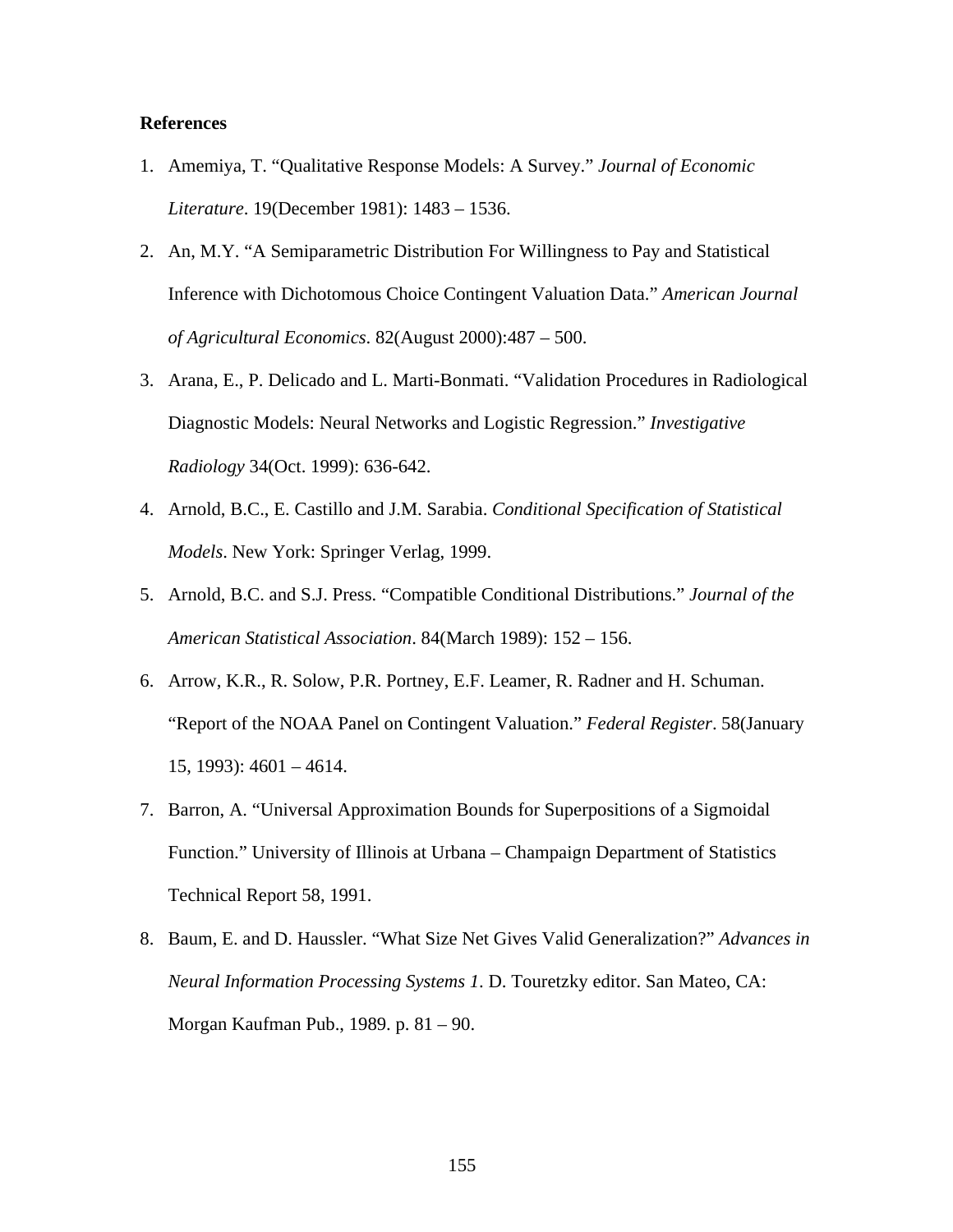- 9. Bazaraa, M.S., H.D. Sherali and C.M. Shetty. *Nonlinear Programming: Theory and*  Algorithms. 2<sup>nd</sup> Edition. New York: John Wiley and Sons, Inc., 1993. 638p.
- 10. Bierens, H. "A Consistent Conditional Moment Test of Functional Form." *Econometrica*. 58(1990): 1443 – 1458.
- 11. Billingsley, P. *Probability and Measure*. 3rd edition. New York: J. Wiley and Sons. 1995.
- 12. Cooper, J.C. "Flexible Functional Form Estimation of Willingness to Pay Using Dichotomous Choice Data." *Journal of Environmental Economics and Management*. 43(2002): 267-279.
- 13. Cosslett, S.R. "Distribution-Free Maximum Likelihood Estimator of the Binary Choice Model." *Econometrica*. 51(May 1983): 765-782.
- 14. Cox, D.R. "The Regression Analysis of Binary Sequences." *Journal of the Royal Statistical Society, Series B (Methodological).* 20(1958): 215-242.
- 15. Dasgupta, C.G., G.S. Dispensa and S. Ghose. "Comparing the Predictive Performance of a Neural Network Model with some Traditional Market Response Models." *International Journal of Forecasting*. 10(1994): 235 – 244.
- 16. Davidson, R. and J.G. MacKinnon. *Estimation and Inference in Econometrics*. Oxford: Oxford University Press, 1993. 875p.
- 17. Demuth, H. and M. Beale. *Neural Network Toolbox User's Guide (For Use with MATLAB)*. Version 4*.* Natick, MA: The Mathworks Inc., 2001.
- 18. Eisen-Hecht, J.I. and R.A. Kramer. "A Cost-Benefit Analysis of Water Quality Protection in the Catawba River Basin." *Journal of Water Resources Association*, in press, 2002.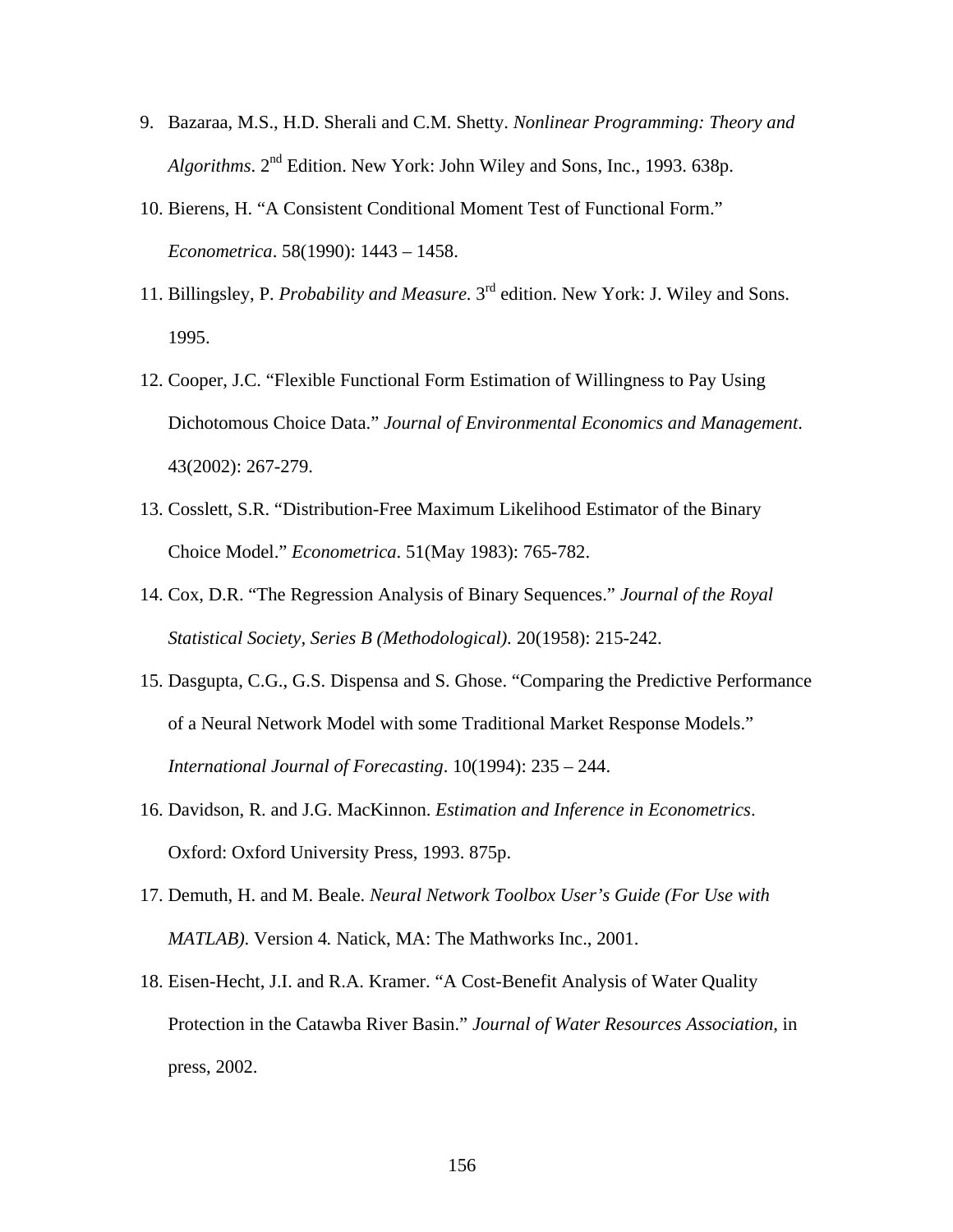- 19. Fahlman, S. and C. Lebiere. "The Cascade-Correlation Learning Architecture." *Advances in Neural Information Processing Systems 2*. D.S. Touretzky editor. San Mateo, CA: Morgan Kaufmann Pub., 1990. p. 524 – 532.
- 20. Fahrmeir, L. and G. Tutz. *Mutlivariate Statistical Modelling Based on Generalized Linear Models*. New York: Springer-Verlag, 1994.
- 21. Fausett, L. *Fundamentals of Neural Networks: Architectures, Algorithms and Applications*. Upper Saddle River, NJ: Prentice Hall, 1994. 461p.
- 22. Ferret, E. "Improving the Neural Network Testing Process", *Adaptive Intelligent Systems, Proceedings of the 3rd BANKAI Workshop, Brussels, Belgium, 12-14 October 1992*, Society for Worldwide Interbank Financial Telecommunications SC editors. New York: Elsevier Science Publishers, 1993.
- 23. Fine, T.L. *Feedforward Neural Network Methodology*. New York: Springer-Verlag, 1999.
- 24. Finney, D.J. *Statistical Method in Biological Assay*. London: Charles Griffin and Company, Ltd., 1978.
- 25. Fletcher, R. *Practical Methods of Optimization*. New York: John Wiley and Sons, Inc., 1987.
- 26. Gabler, S., F. Laisney and M. Lechner. "Seminonparametric Estimation of Binary-Choice Models With an Application to Labor-Force Participation." *Journal of Business and Economic Statistics*. 11(January, 1993): 61 – 80.
- 27. Gallant, A.R. and D. Nychka "Semi-Nonparametric Maximum Likelihood Estimation." *Econometrica*. 55(March 1987): 363-390.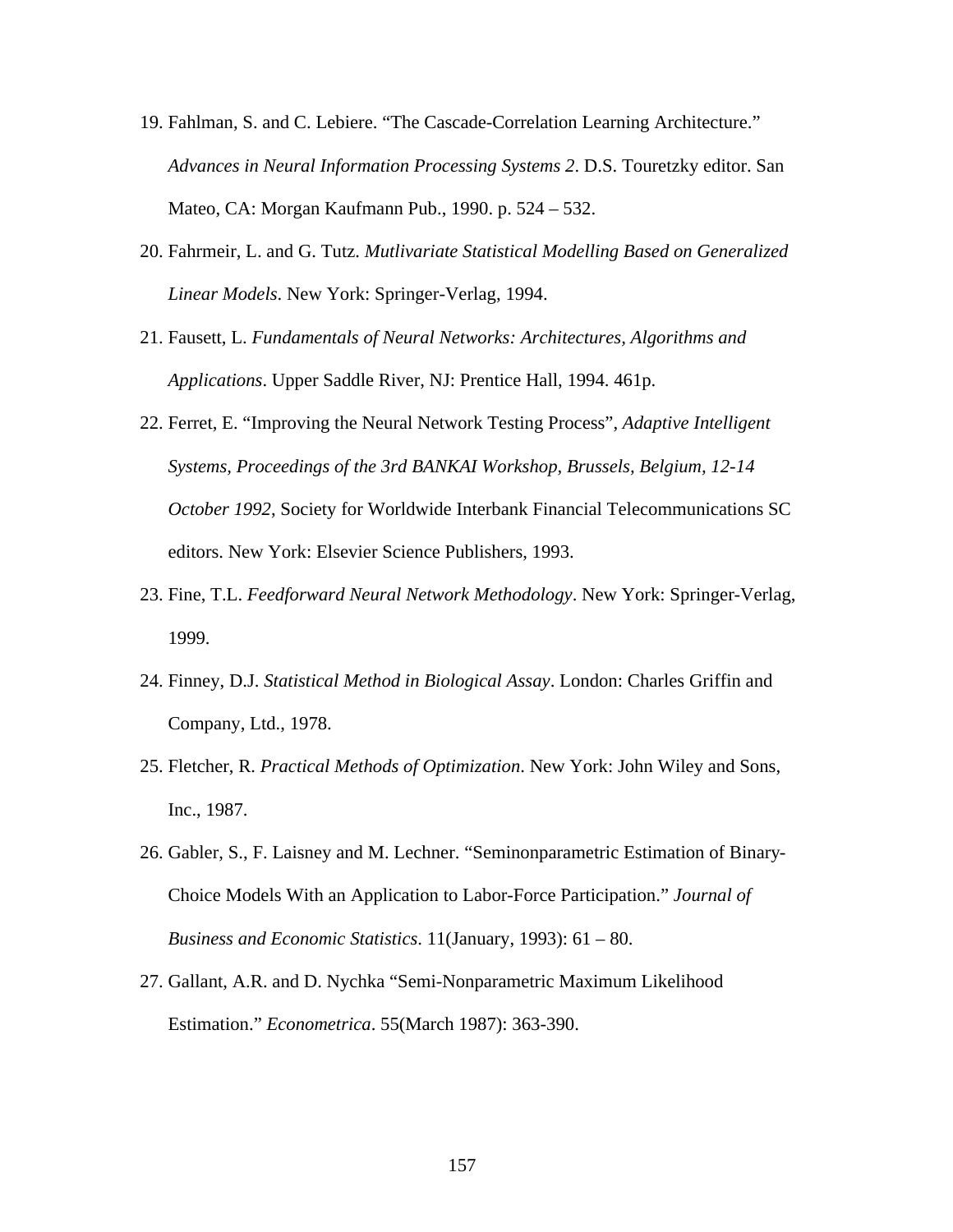- 28. Gallant, A.R. "Unbiased determination of production technologies. *Journal of Econometrics*. 20(1982): 285 – 323.
- 29. Gerencsér, L. "Parameter Tracking of Time-Varying Continuous-Time Linear Stochastic Systems," *Modelling, Identification and Robust Control*. C.I. Byrnes and A. Lindquist editors. Amsterdam: North-Holland, 1986. pp. 581-594.
- 30. Goss, E.P. and H. Ramchandani. "Survival Prediction in the Intensive Care Unit: A Comparison of Neural Networks and Binary Logit Regression." *Socio-Economic Planning Science.* 32(1998): 189 – 198.
- 31. Hand, D.J. and W.E. Henley. "Statistical Classification Methods in Consumer Credit Scoring: A Review." *Journal of the Royal Statistical Society. Series A (Statistics in Society)*. 160(1997): 523 – 541.
- 32. Hanemann, W.M. "Welfare Evaluations in Contingent Valuation Experiments with Discrete Responses." *American Journal of Agricultural Economics*. 66(1984): 332 – 341.
- 33. Hanemann, W.M. "Willingness to Pay and Willingness to Accept: How Much Can They Differ?" *The American Economic Review*. 81(June 1991): 635-647.
- 34. Heng, A.C. and A. Randall. "Semi-nonparametric Estimation of Binary Response Models With an Application to Natural Resource Valuation." *Journal of Econometrics*. 76(1997): 323 -340.
- 35. Hollander, M. and D.A. Wolfe. *Nonparametric Statistical Methods. Second Edition.*  New York: John Wiley & Sons, Inc., 1999.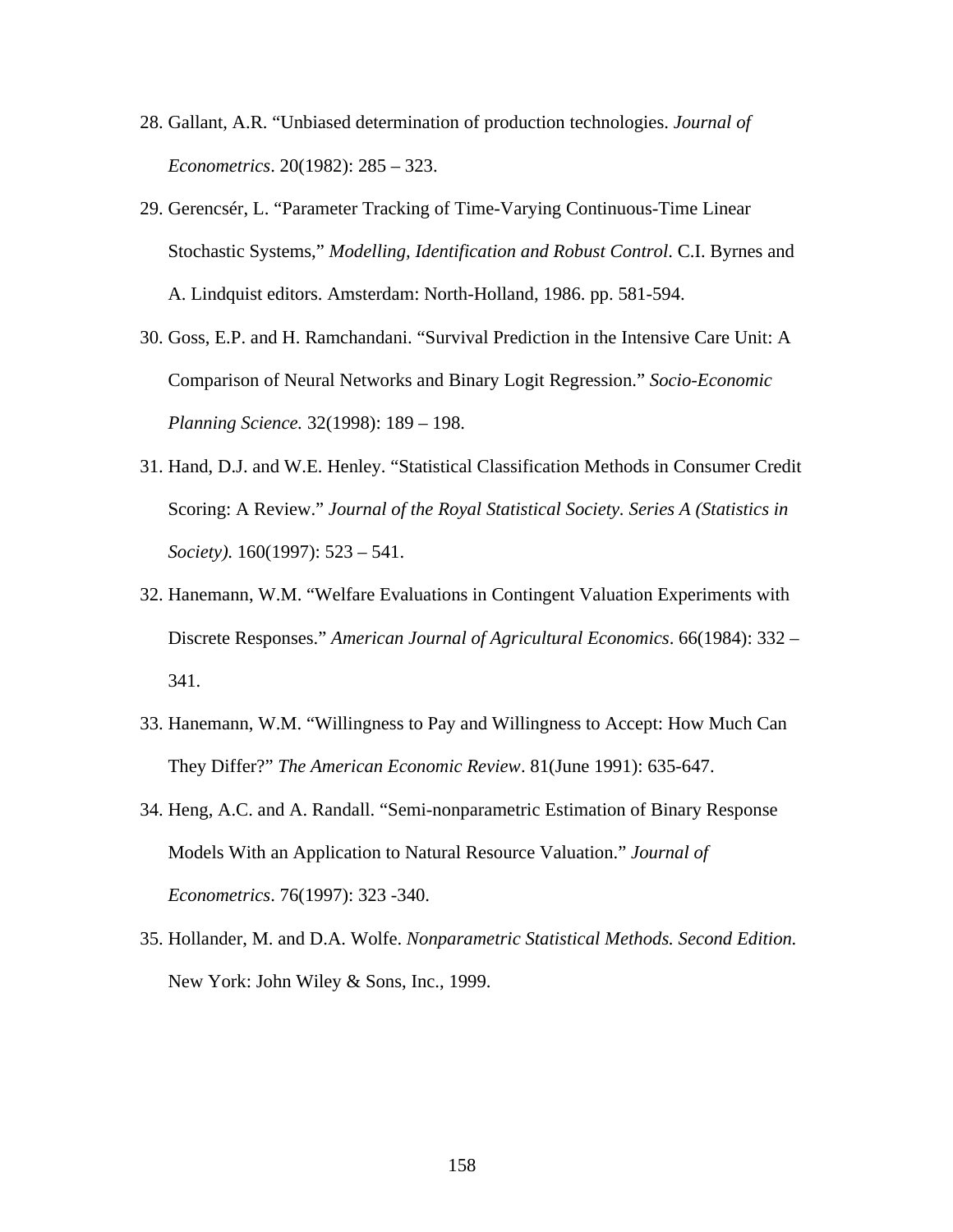- 36. Horrowitz, J.L. "Semiparametric and nonparametric estimation of quantal response models." *Handbook of Statistics*. Volume 11. G.S. Maddala, C.R. Rao and H.D. Vinod editors. New York: North-Holland, 1993.
- 37. Jeng, J.M. and D.R. Fesenmaier. "A Neural Network Approach to Discrete Choice Modeling." *Recent Advances in Tourism Marketing Research*. D.R. Fesenmaier, J.T. O'Leary and M. Uysal editors. New York: The Haworth Press, Inc., 1996.
- 38. Kastens, T.L. and A.M. Featherstone. "Feedforward Backpropagation Neural Networks in Prediction of Farmer Risk Preferences." *American Journal of Agricultural Economics*. 78(May 1996): 400 – 415.
- 39. Kay, R. and S. Little. "Transformations of the Explanatory Variables in the Logistic Regression Model for Binary Data." *Biometrika*. 74(September 1987): 495 – 501.
- 40. Kuan, C. and H. White. "Artificial Neural Networks: An Econometric Perspective." *Econometric Reviews*. 13(1994): 1 – 91.
- 41. Leshno, M., V. Lin, A. Pinkus, S. Schocken. "Multilayer Feed-Forward Networks with a Nonpolynomial Activation Function Can Approximate Any Function." *Neural Networks*. 6(1993): 861 – 867.
- 42. Luenberger, D.C. *Optimization by Vector Space Methods*. New York: John Wiley and Sons, Inc., 1969.
- 43. MacKay, D.J.C. "Bayesian Interpolation." *Neural Computation*. 4(1992): 415 447.
- 44. Maddala, G.S. *Limited Dependent and Qualitative Variables in Econometrics*. Cambridge, UK: Cambridge University Press, 1983.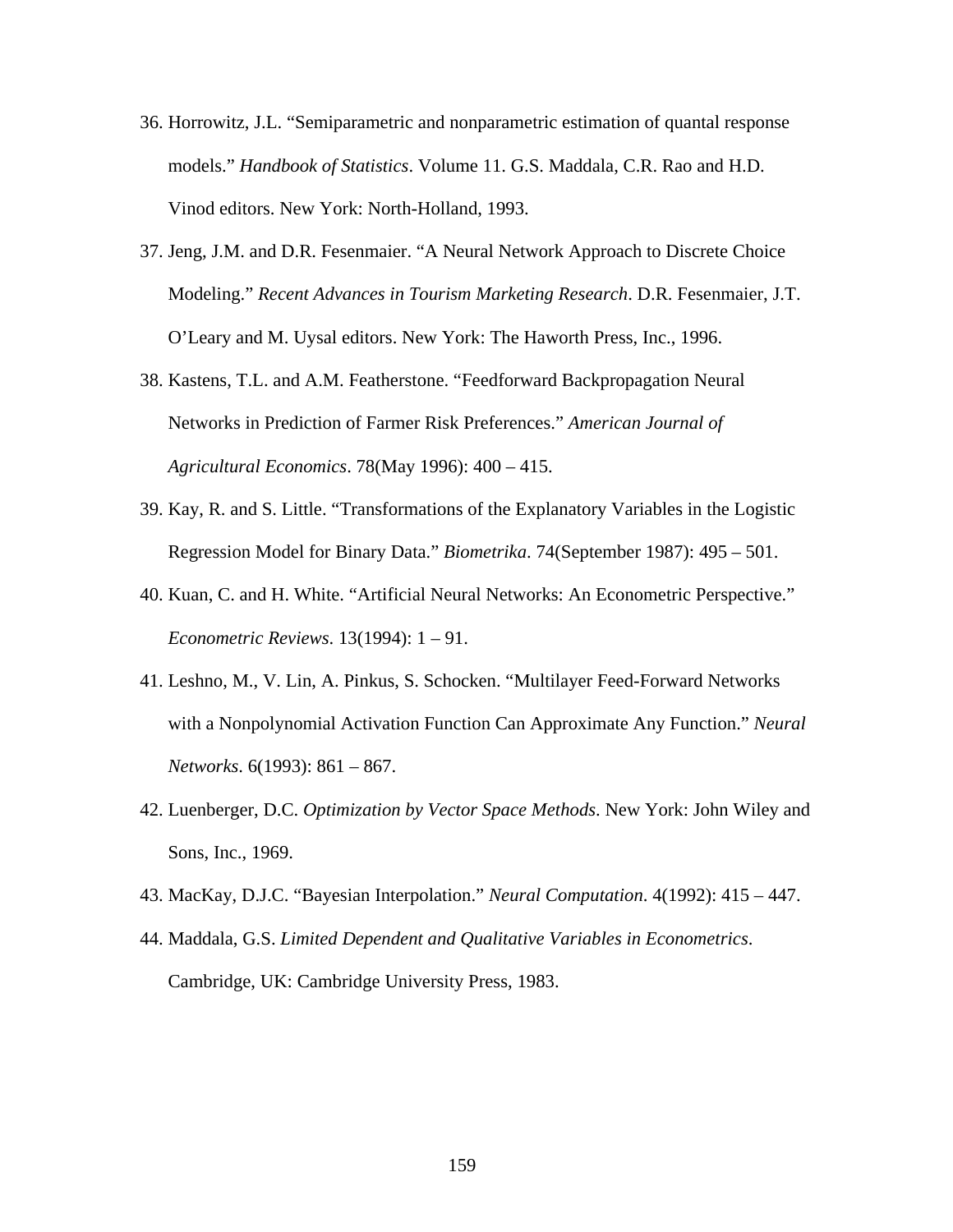- 45. McFadden, D.L. "Econometric Analysis of Qualitative Response Models." *Handbook of Econometrics Volume II.*. Griliches, Z and M.D. Intriligator editors. New York: North-Holland, 1984.
- 46. Mehrotra, K., C.K. Mohan and S. Ranka. *Elements of Artificial Neural Networks*. Cambridge, MA: MIT Press, 1997.
- 47. Moller, M. "A Scaled Conjugate Gradient Algorithm for Fast Supervised Learning." *Neural Networks*. 6(1993): 525 -533.
- 48. Peng, C. and X. Wen. "Recent Applications of Artificial Neural Networks in Forest Resource Management: An Overview." *Environmental Decision Support Systems and Artificial Intelligence*. Technical Report WS-99-07. U. Corté and M. Sánchez-Marré editors. Menlo Park, CA: AAAI Press, 1999: 15 – 22.
- 49. Powers, D.A. and Y. Xie. *Statisical Methods for Categorical Data Analysis*. San Diego, CA: Academic Press, 2000.
- 50. Principe, J.C., N.R. Euliano and W.C. Lefebvre. *Neural and Adaptive Systems: Fundamentals Through Simulations*. New York: John Wiley and Sons, Inc., 2000. 656p.
- 51. Qi, M. "Predicting U.S. Recessions with Leading Indicators via Neural Network Models." *International Journal of Forecasting*. 17(2001): 383 – 401.
- 52. Ranasinghe, M., G. Bee Hua and T. Barathithsasan. "A Comparative Study of Artificial Neural Networks and Multiple Regression Analysis in Estimating Willingess to Pay for Urban Water Supply." Selected Paper presented at the 2<sup>nd</sup> International Conference on Construction Industry Development and 1st Conference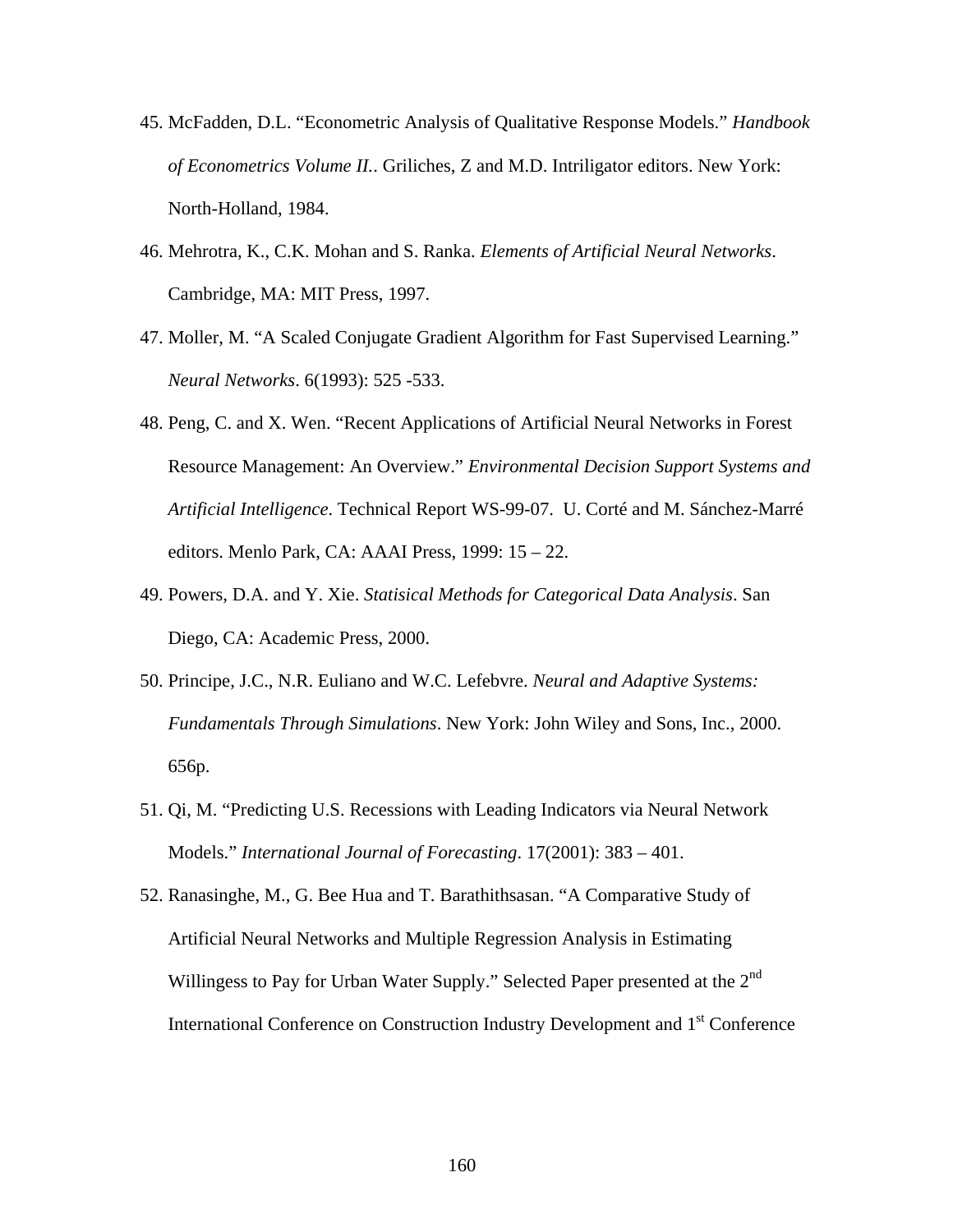of CIB TG 29 on Construction in Developing Countries. Pan Pacific, Singapore. 27- 29, October 1999.

- 53. Reidmiller, M. and H. Braun. "A Direct Adaptive Method for Faster Backpropagation Learning: The RPROP Algorithm." *Proceedings of the IEEE International Conference on Neural Networks*, 1993.
- 54. Ripley, B.D. "Neural Networks and Related Methods for Classification." *Journal of the Royal Statistical Society, Series B (Methodological)*. 56(1994): 409-456.
- 55. Ripley, B.D. *Pattern Recognition and Neural Networks*. Cambridge, UK: Cambridge University Press, 1996.
- 56. Small, C.G. and D.L. McLeish. *Hilbert Space Methods in Probability and Statistical Inference*. New York: John Wiley and Sons, Inc., 1994.
- 57. Spanos, A. "Chapter 20: Regression Like Models." Department of Economics, Virginia Polytechnic Institute and State University, mimeo. 2000.
- 58. Spanos, A. *Probability Theory and Statistical Inference: Econometric Modeling with Observational Data.* Cambridge: Cambridge University Press, 1999.
- 59. Spanos, A. *Statistical Foundations of Econometric Modeling*. Cambridge: Cambridge University Press, 1986.
- 60. Tam, K.Y. and M.Y. Kiang. "Managerial Applications of Neural Networks: The Case of Bank Failure Predictions." *Management Science*. 38(Jul. 1992): 926-947.
- 61. Tikhonov, A. and V. Arsenin. *Solution of Ill-Posed Problems*. Washington, D.C.: Winston, 1977.
- 62. Train, K.E. *Discrete Choice Models with Simulation*. Cambridge, UK: Cambridge University Press, 2003.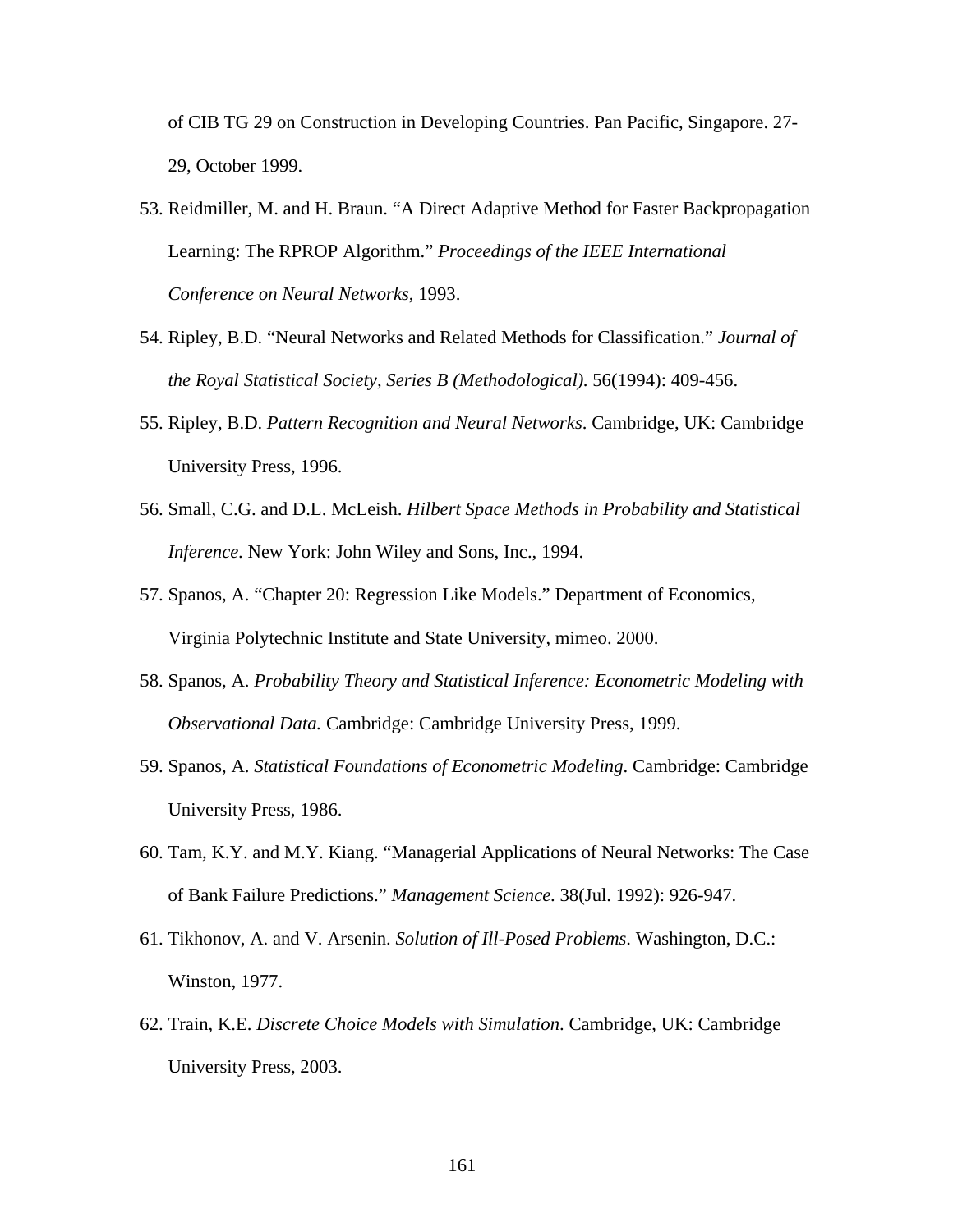- 63. Turnbull, B.W. "The Empirical Distribution Function with Arbitrarily Group, Censored and Truncated Data." *Journal of the Royal Statistical Society, Series B (Methodological).* 38(1976): 290 – 295.
- 64. Wang, S. "The Unpredictability of Standard Back Propagation Neural Networks in Classification Problems." *Management Science*. 41(March 1995): 555 – 559.
- 65. Weisstein, E.W. "Normal Distribution Function." Eric Weisstein's World of Mathematics. Wolfram Research. 1999.

http://mathworld.wolfram.com/NormalDistributionFunction.html.

- 66. West, P.M., P.L. Brockett and L.L Golden. "A Comparitive Analysis of Neural Networks and Statistical Models for Predicting Consumer Choice." *Marketing Science*. 16(1997): 370 – 391.
- 67. White, H. "Some Asymptotic Results for Learning in Single-hidden-Layer Feedforward Network Models." *Journal of the American Statistical Association*. 84(Dec. 1989): 1003 – 1013.
- 68. White, H., K. Hornik and M. Stinchcombe. "Multilayer Feedforward Networks Are Universal Approximators." *Artificial Neural Networks: Approximationa and Learning Theory*. H. White editor. Oxford, UK: Blackwell Publishers, 1992.
- 69. Zeng, L. "Prediction and Classification with Neural Network Models." Paper presented at the American Political Science Association annual meeting, San Francisco, CA., August, 1996.
- 70. Zurada, J.M., B.P. Foster, T.J. Ward and R.M. Barker. "Neural Networks Versus Logistic Regression Models For Predicting Financial Distress Response Variables." *Journal of Applied Business Research*. 15(1999): 21-29.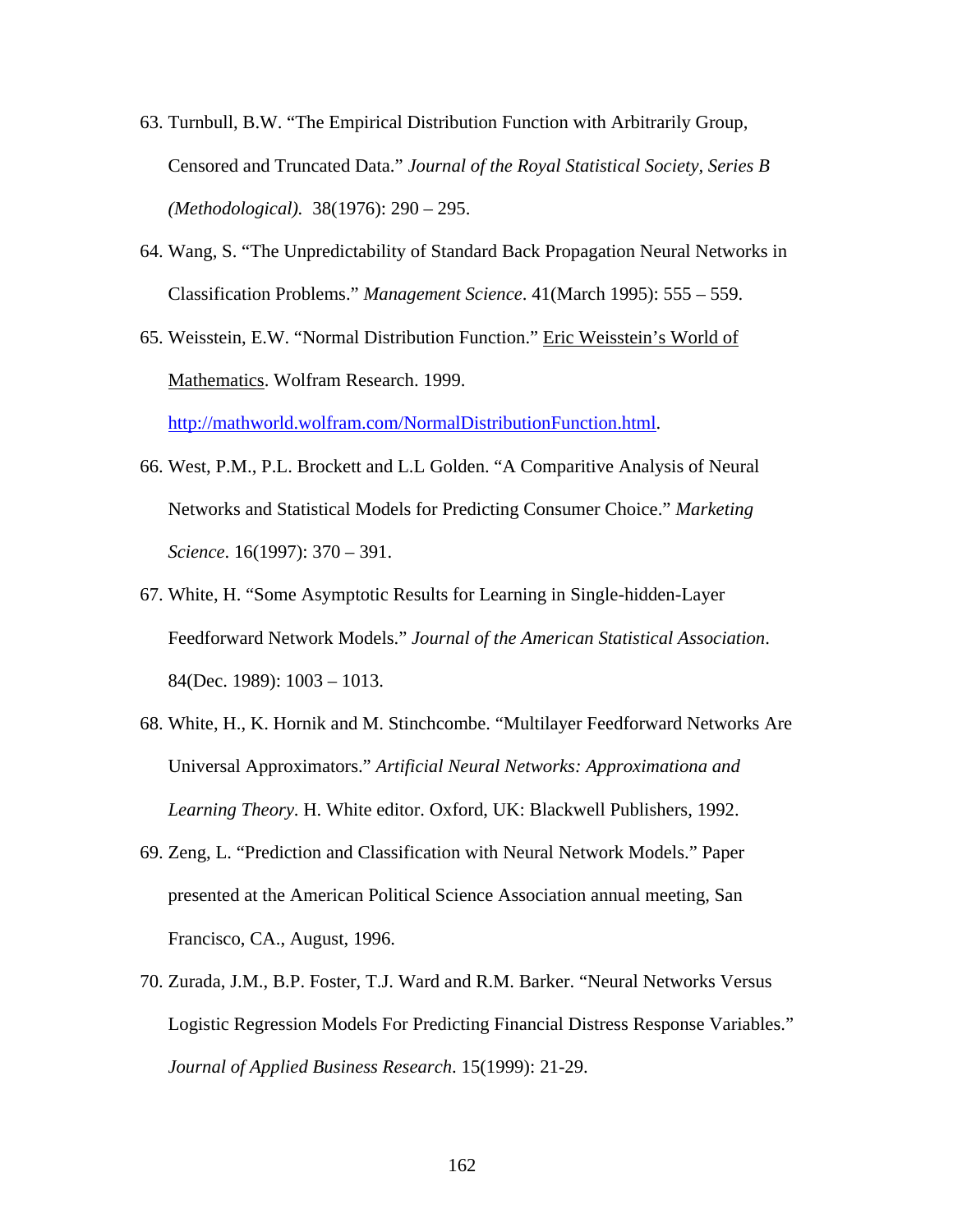**Appendix A: MATLAB Procedures for the Maximum Likelihood (Kullback-Leibler) Fitting Criterion and its Gradient (With Respect to the Training Errors)**

**Maximum Likelihood Fitting Criterion Procedure**

```
function perf = mleperf(e,x,pp)
%'mleperf' - Kullback-Leibler Information performance function for
% dichotomous choice models.
%
% Syntax
%
% perf = mleperf(e,x,pp)
% perf = mleperf(e,net,pp)
% info = mleperf(code)
%
% Description
%
% 'mleperf' is a network performance function. It measures the
% network's performance according to Kullback-Leibler Information
% Criterion. The performance criterion is only usable with
% networks that have an activation function in the output layer
% that is restricted in range to [0,1], and output targets that
% take only values of 0 or 1.
%
% mleperf(E,X,PP) takes from one to three arguments,
% E - Matrix or cell array of error vector(s).
% X - Vector of all weight and bias values (ignored).
% PP - Performance parameters (ignored).
% and returns the negative of the maximum likelihood function for 
% a network with a activation in the output layer with range
% equal to [0,1].
%
% mleperf(CODE) returns useful information for each CODE string:
% 'deriv' - Returns name of derivative function.
% 'name' - Returns full name.
% 'pnames' - Returns names of training parameters.
% 'pdefaults' - Returns default training parameters.
%
% Examples
%
% Here a two layer feed-forward network is created with a 1
% -element input ranging from -10 to 10, four hidden TANSIG
% neurons, and one PURELIN output neuron.
%
% net = newff([-10 10],[4 1],{'tansig','logsig'});
%
% Here the network is given a batch of inputs P. The error
% is calculated by subtracting the output A from target T.
% Then the negative maximum likelihood is calculated.
%
% p = [-10 -5 0 5 10];
% t = [0 0 1 1 1];
% y = sim(net,p)
% e = t-y
% perf = mleperf(e)
```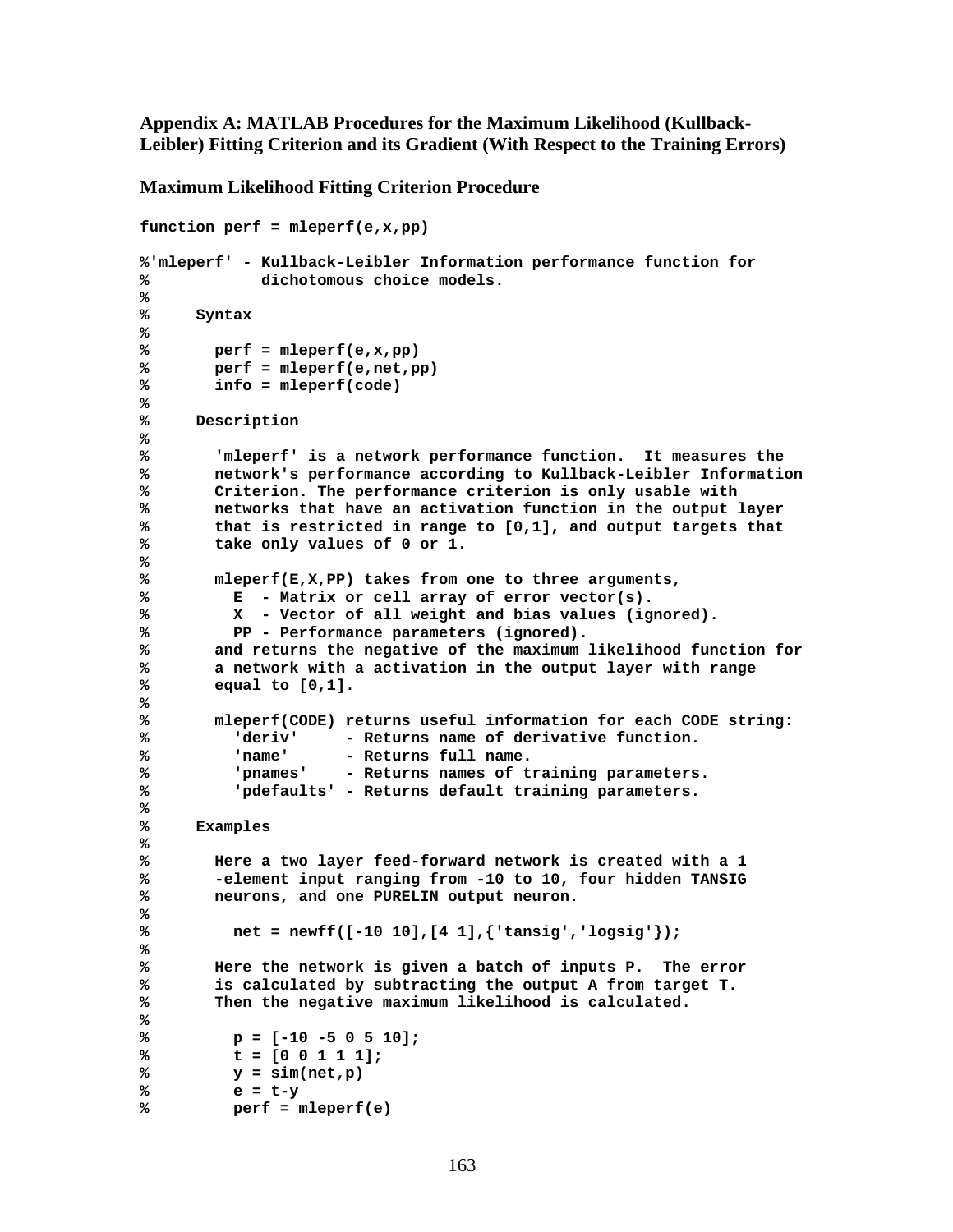```
%
       % Note that 'mleperf' can be called with only one argument
% because the other arguments are ignored. 'mleperf' supports
% those ignored arguments to conform to the standard performance
% function argument list.
%
% Network Use
%
% You can create a standard network that uses 'mleperf' with 
% NEWFF, NEWCF, or NEWELM.
%
% To prepare a custom network to be trained with 'mleperf' set
% NET.performFcn to 'mleperf'. This will automatically set
% NET.performParam to the empty matrix [], as MSE has no
% performance parameters.
%
% In either case, calling TRAIN will result
% in 'mleperf' being used to calculate performance.
%
% See NEWFF or NEWCF for examples.
%
% See also MSE, MSEREG, MAE, dmleperf
% Jason Bergtold - Virginia Tech 2003
if nargin < 1, error('Not enough input arguments.'), end
% FUNCTION INFO
% =============
if isstr(e)
   switch lower(e)
    case 'deriv',
        perf = 'dmleperf';
    case 'name',
       perf = 'Kullback-Leibler Information Criterion for Dichotomous …
        Choice Models';
    case 'pnames',
        perf = {};
     case 'pdefaults',
        perf = [];
    otherwise,
        error('Unrecognized code.')
   end
   return
end
% CALCULATION
% ===========
if isa(e,'cell');
    e = cell2mat(e);
end
d = [];
t = [];
for i = 1:1:length(e);
```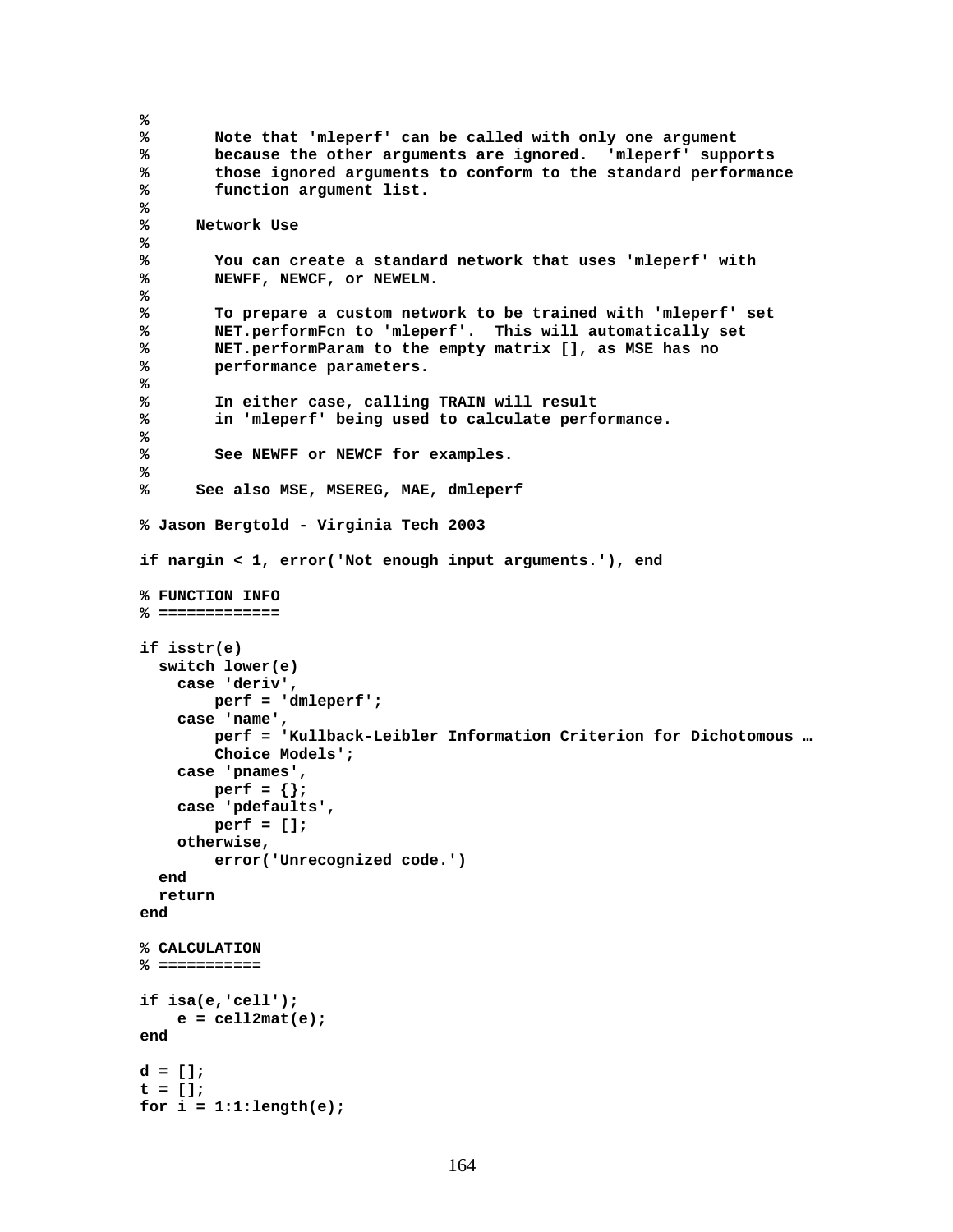```
 if e(i) < 0;
        d(i) = -e(i);
         t(i) = 0;
     else
        d(i) = 1 - e(i);
        t(i) = 1; end
end
[T,k] = size(d);
if T == 1; d = d';
    t = t;
end
c = ones(T,1);
cd = c - d;
lcd = [];
ld = [];
for i = 1:1:length(d);
     if cd(i) == 0;
         lcd(i) = log(1e-323);
     else
        lcd(i) = log(cd(i)); end
     if d(i) == 0;
         ld(i) = log(1e-323);
     else
        ld(i) = log(d(i)); end
end
temp = (c - t)'*lcd' + t'*ld';
perf = - temp;
```
**Gradient of the Maximum Likelihood Fitting Criterion with respect to the Training Errors Procedure**

```
function d = dmleperf(code,e,x,perf,pp)
%'dmleperf' Kullback Leibler Information derivatives function for
% dichotomous choice models.
%
% Syntax
%
% dPerf_dE = dmleperf('e',e,x,perf,pp)
% dPerf_dX = dmleperf('x',e,x,perf,pp)
%
     % Description
%
% 'dmleperf' is the derivative function for 'mleperf'.
%
% dmleperf('e',e,x,perf,pp) takes these arguments,
% e - Matrix or cell array of error vector(s).
% x - Vector of all weight and bias values.
% perf - Network performance (ignored).
% pp - Performance parameters (ignored).
```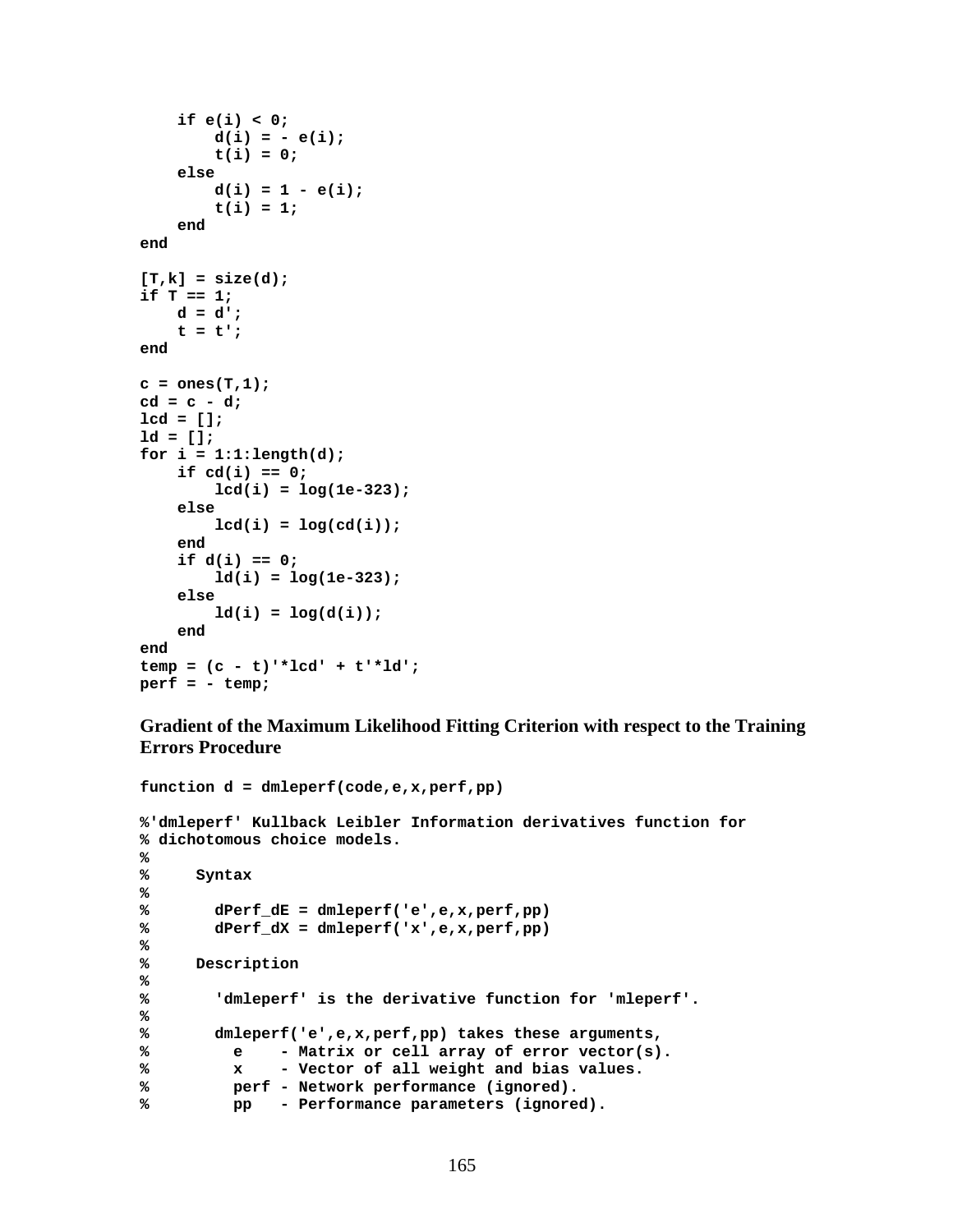```
% and returns the derivative dPerf/dE.
%
% dmleperf('x',e,x,perf,pp) returns the derivative dPerf/dX.
%
% Examples
%
% Here we define E and X for a network with one
% 3-element output and six weight and bias values.
%
% E = \{ [1; -2; 0.5] \};% X = [0; 0.2; -2.2; 4.1; 0.1; -0.2];
%
% Here we calculate the network's performance and
% derivatives of performance.
%
% perf = mleperf(e)
% dPerf_dE = dmleperf('e',e,x)
% dPerf_dX = dmleperf('x',e,x)
%
% Note that 'mleperf' can be called with only one argument and
% 'dmleperf' with only three arguments because the other
% arguments are ignored. The other arguments exist so that
% 'mleperf' and 'dmleperf' conform to standard performance
% function argument lists.
%
% See also mleperf.
% Jason Bergtold, Virginia Tech 2003
if nargin < 3, error('Not enough input arguments.'),end
doubleForm = 0;
if isa(e,'double'), e = \{e\}; doubleForm = 1; end
if isa(e,'cell');
    em = cell2mat(e);
end
y = [];
t = [];
for i = 1:1:length(em);
    if em(i) < 0;
       y(i) = - em(i);
        t(i) = 0;
    else
       y(i) = 1 - em(i);t(i) = 1; end
end
[T,k] = size(y);
if T == 1; y = y';
   t = t;
end
switch lower(code)
```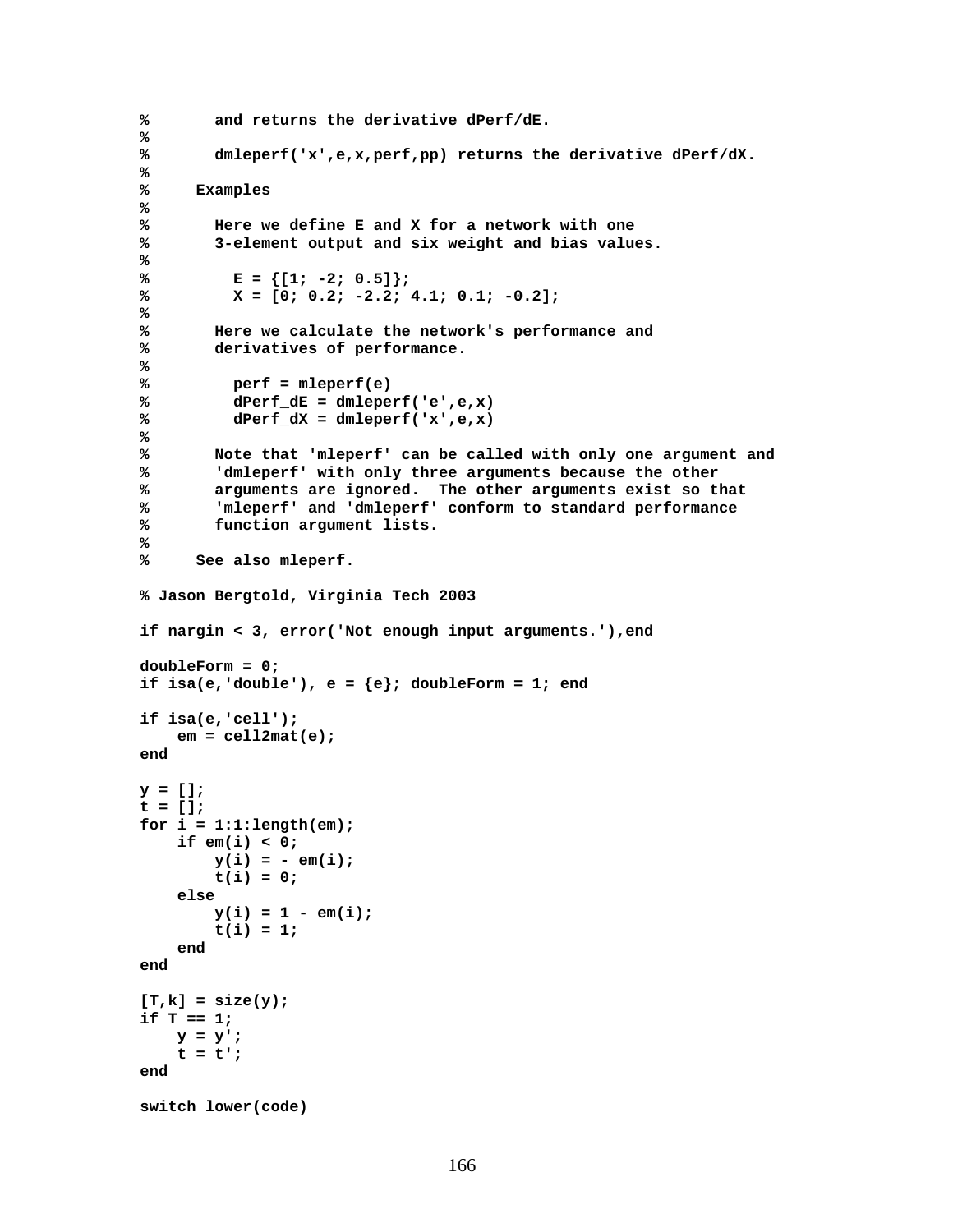```
case 'e',
   [r,c] = size(e);
    d = \text{cell}(r, c);
     for i = 1:1:r;
        dPdt = -log(y(i)) + log(1-y(i));dPdy = (-t(i)/y(i)) + ((1 - t(i))/(1 - y(i)));
        d{i,1} = inv(inv(dPdt) - inv(dPdy)); end
     if doubleForm, d = cell2mat(d); end
case 'x',
    d = zeros(size(x));otherwise,
    error(['Unrecognized code.'])
end
```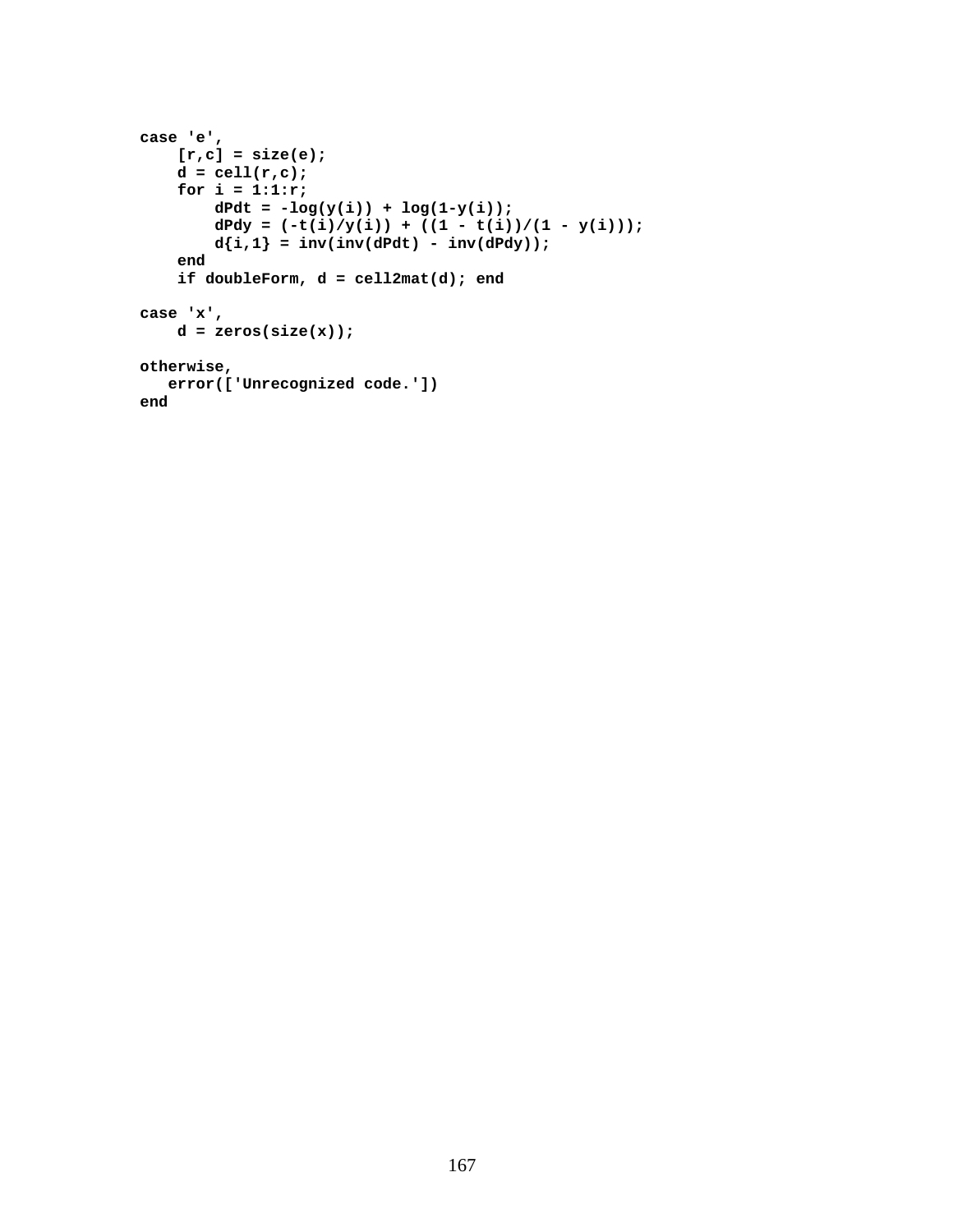### **Appendix B: Simulation Results**

The tables in this Appendix provide summary statistics for the simulations conducted in section 4.3. The tables present the means and standard deviations of the performance measures used to examine the simulation runs for the training, test and entire E-K data sets. Each simulation run is associated with a different sample partition generated using the sample reuse procedure in section 4.3. Table B1 and B2 present the mean and standard deviation of the *MSE* using the training data set over all 500 simulation runs for each simulation conducted. Tables B3 and B4 present the mean and standard deviation of the *MSFE* using the test data set over all 500 simulation runs for each simulation conducted. Tables B5 and B6 present the mean and standard deviation of the *PR* measure using the test data set over all 500 simulation runs for each simulation conducted. Tables B7 and B8 present the mean and standard deviation of the *PR* measure using the entire E-K data set over all 500 simulation runs for each simulation conducted.

The first six rows of each table represent the simulations examining the six algorithms analyzed in the MATLAB Neural Networks Toolbox in section 4.3.2. For most of the simulations conducted in section 4.3, row one represents the base case. The seventh row replaced the hyperbolic activation function with the logistic activation function to compare the performance between the two for the analysis in section 4.3.5. Rows eight and nine are the simulations for analyzing regularization and both regularization and cross validation simultaneously in section 4.3.6. Rows ten thru twentynine were used to examine the potential effectiveness of two-hidden layer FFBANNs. The columns represent the number of hidden nodes in the first hidden layer of the FFBANN architecture being examined.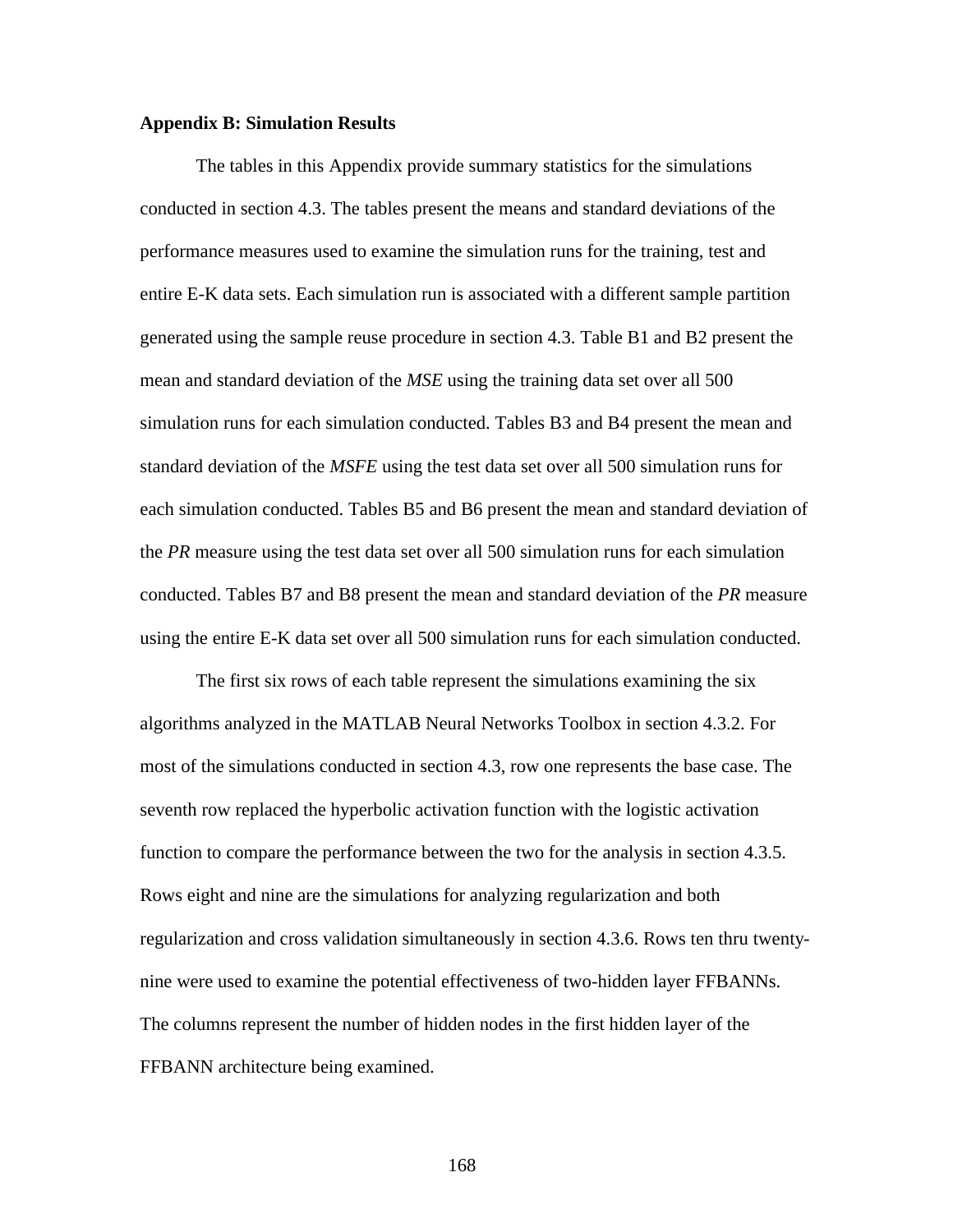| Network Architecture <sup>2</sup> / |        |                  |        |        |        |        |        |        |        |        |
|-------------------------------------|--------|------------------|--------|--------|--------|--------|--------|--------|--------|--------|
| # of Hidden Nodes                   | 1      | $\boldsymbol{2}$ | 3      | 4      | 5      | 6      | 7      | 8      | 9      | 10     |
| 1. BFG 20-?-1                       | 0.1657 | 0.1641           | 0.1603 | 0.1572 | 0.1546 | 0.1527 | 0.1524 | 0.1516 | 0.1508 | 0.1497 |
| 2. CGF 20-?-1                       | 0.1914 | 0.1766           | 0.1632 | 0.1600 | 0.1597 | 0.1602 | 0.1621 | 0.1638 | 0.1640 | 0.1644 |
| 3. GDX 20-?-1                       | 0.1760 | 0.1718           | 0.1635 | 0.1587 | 0.1583 | 0.1539 | 0.1555 | 0.1531 | 0.1543 | 0.1508 |
| 4. LM 20-?-1                        | 0.1569 | 0.1393           | 0.1292 | 0.1207 | 0.1127 | 0.1069 | 0.0989 | 0.0958 | 0.0907 | 0.0860 |
| 5. RP 20-?-1                        | 0.1633 | 0.1580           | 0.1529 | 0.1511 | 0.1486 | 0.1478 | 0.1470 | 0.1451 | 0.1444 | 0.1428 |
| 6. SCG 20-?-1                       | 0.1639 | 0.1609           | 0.1588 | 0.1565 | 0.1529 | 0.1533 | 0.1506 | 0.1499 | 0.1501 | 0.1487 |
| 7. BFG/LOG 20-?-1                   | 0.1717 | 0.1718           | 0.1649 | 0.1619 | 0.1598 | 0.1588 | 0.1572 | 0.1566 | 0.1546 | 0.1536 |
| 8. BFG/REG 20-?-1                   | 0.1587 | 0.1462           | 0.1412 | 0.1372 | 0.1327 | 0.1273 | 0.1216 | 0.1158 | 0.1099 | 0.1041 |
| 9. BFG/REG/VLD 20-?-1               | 0.1581 | 0.1472           | 0.1432 | 0.1417 | 0.1413 | 0.1416 | 0.1404 | 0.1413 | 0.1408 | 0.1430 |
| 10. BFG 20-?-1-1                    | 0.1714 | 0.1672           | 0.1619 | 0.1600 | 0.1589 | 0.1579 | 0.1562 | 0.1571 | 0.1562 | 0.1566 |
| 11. BFG 20-?-2-1                    | 0.1744 | 0.1714           | 0.1702 | 0.1651 | 0.1656 | 0.1627 | 0.1606 | 0.1594 | 0.1600 | 0.1588 |
| 12. BFG 20-?-3-1                    | 0.1816 | 0.1744           | 0.1668 | 0.1626 | 0.1606 | 0.1592 | 0.1569 | 0.1566 | 0.1561 | 0.1558 |
| 13. BFG 20-?-4-1                    | 0.1868 | 0.1726           | 0.1659 | 0.1619 | 0.1607 | 0.1565 | 0.1567 | 0.1555 | 0.1550 | 0.1544 |
| 14. BFG 20-?-5-1                    | 0.1880 | 0.1736           | 0.1634 | 0.1610 | 0.1572 | 0.1578 | 0.1553 | 0.1529 | 0.1531 | 0.1519 |
| 15. BFG 20-?-6-1                    | 0.1895 | 0.1705           | 0.1629 | 0.1608 | 0.1574 | 0.1559 | 0.1544 | 0.1524 | 0.1519 | 0.1507 |
| 16. BFG 20-?-7-1                    | 0.1921 | 0.1740           | 0.1635 | 0.1594 | 0.1564 | 0.1539 | 0.1537 | 0.1518 | 0.1507 | 0.1501 |
| 17. BFG 20-?-8-1                    | 0.1955 | 0.1731           | 0.1638 | 0.1589 | 0.1568 | 0.1546 | 0.1521 | 0.1514 | 0.1508 | 0.1504 |
| 18. BFG 20-?-9-1                    | 0.1944 | 0.1732           | 0.1650 | 0.1593 | 0.1564 | 0.1540 | 0.1523 | 0.1515 | 0.1516 | 0.1501 |
| 19. BFG 20-?-10-1                   | 0.1949 | 0.1740           | 0.1629 | 0.1582 | 0.1561 | 0.1536 | 0.1537 | 0.1508 | 0.1496 | 0.1489 |
| 20. BFG 20-?-11-1                   | 0.2000 | 0.1751           | 0.1621 | 0.1584 | 0.1557 | 0.1537 | 0.1515 | 0.1507 | 0.1493 | 0.1493 |
| 21. BFG 20-?-12-1                   | 0.1985 | 0.1717           | 0.1632 | 0.1577 | 0.1563 | 0.1544 | 0.1517 | 0.1494 | 0.1486 | 0.1472 |
| 22. BFG 20-?-13-1                   | 0.1985 | 0.1739           | 0.1621 | 0.1584 | 0.1564 | 0.1525 | 0.1511 | 0.1503 | 0.1502 | 0.1486 |
| 23. BFG 20-?-14-1                   | 0.2008 | 0.1758           | 0.1606 | 0.1588 | 0.1544 | 0.1534 | 0.1513 | 0.1487 | 0.1481 | 0.1487 |
| 24. BFG 20-?-15-1                   | 0.2001 | 0.1743           | 0.1609 | 0.1566 | 0.1531 | 0.1517 | 0.1506 | 0.1490 | 0.1481 | 0.1469 |
| 25. BFG 20-?-16-1                   | 0.2015 | 0.1745           | 0.1632 | 0.1579 | 0.1554 | 0.1526 | 0.1504 | 0.1493 | 0.1491 | 0.1475 |
| 26. BFG 20-?-17-1                   | 0.2001 | 0.1747           | 0.1610 | 0.1564 | 0.1545 | 0.1522 | 0.1499 | 0.1495 | 0.1487 | 0.1467 |
| 27. BFG 20-?-18-1                   | 0.2014 | 0.1760           | 0.1608 | 0.1570 | 0.1543 | 0.1520 | 0.1508 | 0.1489 | 0.1480 | 0.1467 |
| 28. BFG 20-?-19-1                   | 0.2036 | 0.1748           | 0.1618 | 0.1561 | 0.1545 | 0.1513 | 0.1502 | 0.1484 | 0.1485 | 0.1461 |
| 29. BFG 20-?-20-1                   | 0.2039 | 0.1731           | 0.1600 | 0.1572 | 0.1537 | 0.1529 | 0.1490 | 0.1488 | 0.1485 | 0.1460 |

**Table B1: Mean** *MSE* **using the Training Data Sets from the 500 Simulation Runs**<sup>1</sup>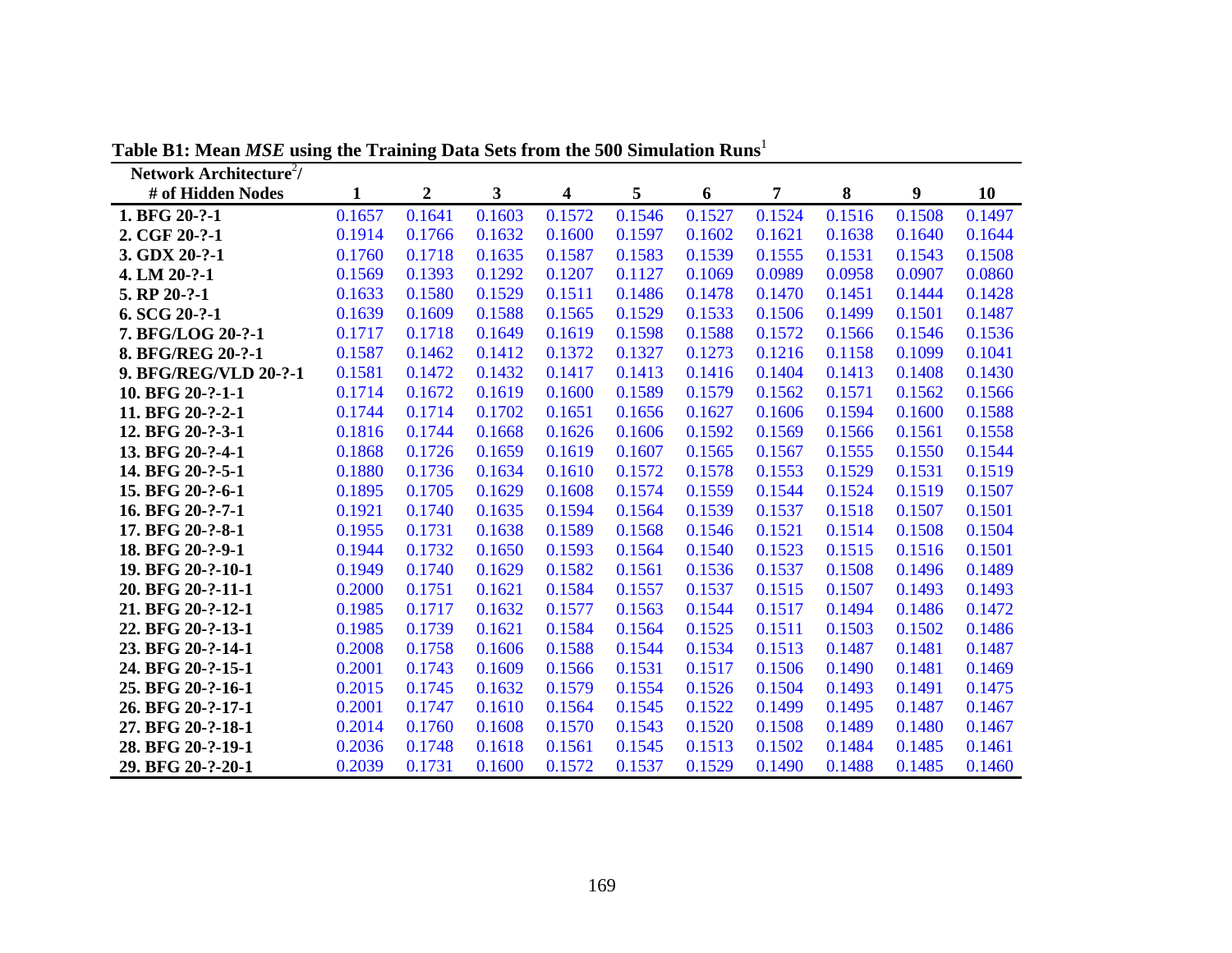| <b>Table B1 continued</b>           |        |        |        |        |        |        |        |        |        |        |
|-------------------------------------|--------|--------|--------|--------|--------|--------|--------|--------|--------|--------|
| Network Architecture <sup>2</sup> / |        |        |        |        |        |        |        |        |        |        |
| # of Hidden Nodes                   | 11     | 12     | 13     | 14     | 15     | 16     | 17     | 18     | 19     | 20     |
| 1. BFG 20-?-1                       | 0.1506 | 0.1491 | 0.1485 | 0.1479 | 0.1477 | 0.1482 | 0.1460 | 0.1471 | 0.1464 | 0.1476 |
| 2. CGF 20-?-1                       | 0.1665 | 0.1697 | 0.1683 | 0.1676 | 0.1715 | 0.1699 | 0.1733 | 0.1721 | 0.1702 | 0.1724 |
| 3. GDX 20-?-1                       | 0.1506 | 0.1521 | 0.1518 | 0.1520 | 0.1521 | 0.1512 | 0.1498 | 0.1507 | 0.1505 | 0.1498 |
| 4. LM 20-?-1                        | 0.0805 | 0.0775 | 0.0711 | 0.0702 | 0.0672 | 0.0628 | 0.0611 | 0.0570 | 0.0527 | 0.0544 |
| 5. RP 20-?-1                        | 0.1434 | 0.1425 | 0.1424 | 0.1412 | 0.1417 | 0.1417 | 0.1407 | 0.1418 | 0.1390 | 0.1394 |
| $6. SCG 20-?-1$                     | 0.1487 | 0.1501 | 0.1484 | 0.1480 | 0.1464 | 0.1481 | 0.1483 | 0.1466 | 0.1476 | 0.1463 |
| 7. BFG/LOG 20-?-1                   | 0.1544 | 0.1547 | 0.1532 | 0.1533 | 0.1515 | 0.1525 | 0.1513 | 0.1524 | 0.1522 | 0.1500 |
| 8. BFG/REG 20-?-1                   | 0.0988 | 0.0936 | 0.0889 | 0.0845 | 0.0806 | 0.0770 | 0.0737 | 0.0710 | 0.0683 | 0.0657 |
| 9. BFG/REG/VLD 20-?-1               | 0.1462 | 0.1450 | 0.1461 | 0.1474 | 0.1487 | 0.1496 | 0.1520 | 0.1543 | 0.1542 | 0.1540 |
| 10. BFG 20-?-1-1                    | 0.1551 | 0.1553 | 0.1544 | 0.1540 | 0.1552 | 0.1550 | 0.1542 | 0.1529 | 0.1525 | 0.1536 |
| 11. BFG 20-?-2-1                    | 0.1577 | 0.1573 | 0.1582 | 0.1580 | 0.1573 | 0.1564 | 0.1564 | 0.1564 | 0.1545 | 0.1546 |
| 12. BFG 20-?-3-1                    | 0.1545 | 0.1556 | 0.1539 | 0.1543 | 0.1529 | 0.1519 | 0.1525 | 0.1519 | 0.1521 | 0.1517 |
| 13. BFG 20-?-4-1                    | 0.1533 | 0.1521 | 0.1512 | 0.1513 | 0.1506 | 0.1521 | 0.1514 | 0.1503 | 0.1515 | 0.1496 |
| 14. BFG 20-?-5-1                    | 0.1511 | 0.1512 | 0.1510 | 0.1497 | 0.1489 | 0.1498 | 0.1501 | 0.1485 | 0.1487 | 0.1479 |
| 15. BFG 20-?-6-1                    | 0.1506 | 0.1500 | 0.1502 | 0.1487 | 0.1494 | 0.1499 | 0.1486 | 0.1484 | 0.1478 | 0.1467 |
| 16. BFG 20-?-7-1                    | 0.1504 | 0.1488 | 0.1485 | 0.1485 | 0.1480 | 0.1473 | 0.1485 | 0.1475 | 0.1470 | 0.1458 |
| 17. BFG 20-?-8-1                    | 0.1490 | 0.1481 | 0.1483 | 0.1479 | 0.1481 | 0.1475 | 0.1468 | 0.1463 | 0.1455 | 0.1456 |
| 18. BFG 20-?-9-1                    | 0.1493 | 0.1494 | 0.1483 | 0.1467 | 0.1455 | 0.1463 | 0.1470 | 0.1462 | 0.1457 | 0.1444 |
| 19. BFG 20-?-10-1                   | 0.1478 | 0.1474 | 0.1475 | 0.1479 | 0.1466 | 0.1450 | 0.1458 | 0.1449 | 0.1443 | 0.1443 |
| 20. BFG 20-?-11-1                   | 0.1478 | 0.1464 | 0.1468 | 0.1462 | 0.1453 | 0.1453 | 0.1443 | 0.1453 | 0.1443 | 0.1433 |
| 21. BFG 20-?-12-1                   | 0.1469 | 0.1469 | 0.1467 | 0.1468 | 0.1452 | 0.1449 | 0.1449 | 0.1448 | 0.1451 | 0.1427 |
| 22. BFG 20-?-13-1                   | 0.1467 | 0.1457 | 0.1458 | 0.1443 | 0.1445 | 0.1454 | 0.1446 | 0.1432 | 0.1435 | 0.1434 |
| 23. BFG 20-?-14-1                   | 0.1465 | 0.1460 | 0.1453 | 0.1451 | 0.1445 | 0.1436 | 0.1432 | 0.1438 | 0.1438 | 0.1430 |
| 24. BFG 20-?-15-1                   | 0.1468 | 0.1462 | 0.1448 | 0.1458 | 0.1451 | 0.1436 | 0.1435 | 0.1438 | 0.1424 | 0.1437 |
| 25. BFG 20-?-16-1                   | 0.1469 | 0.1471 | 0.1451 | 0.1459 | 0.1438 | 0.1437 | 0.1445 | 0.1435 | 0.1433 | 0.1433 |
| 26. BFG 20-?-17-1                   | 0.1462 | 0.1461 | 0.1444 | 0.1441 | 0.1437 | 0.1421 | 0.1429 | 0.1422 | 0.1421 | 0.1443 |
| 27. BFG 20-?-18-1                   | 0.1464 | 0.1446 | 0.1453 | 0.1442 | 0.1437 | 0.1426 | 0.1424 | 0.1421 | 0.1429 | 0.1425 |
| 28. BFG 20-?-19-1                   | 0.1448 | 0.1441 | 0.1455 | 0.1438 | 0.1421 | 0.1425 | 0.1433 | 0.1427 | 0.1407 | 0.1423 |
| 29. BFG 20-?-20-1                   | 0.1460 | 0.1444 | 0.1437 | 0.1438 | 0.1428 | 0.1437 | 0.1422 | 0.1415 | 0.1419 | 0.1423 |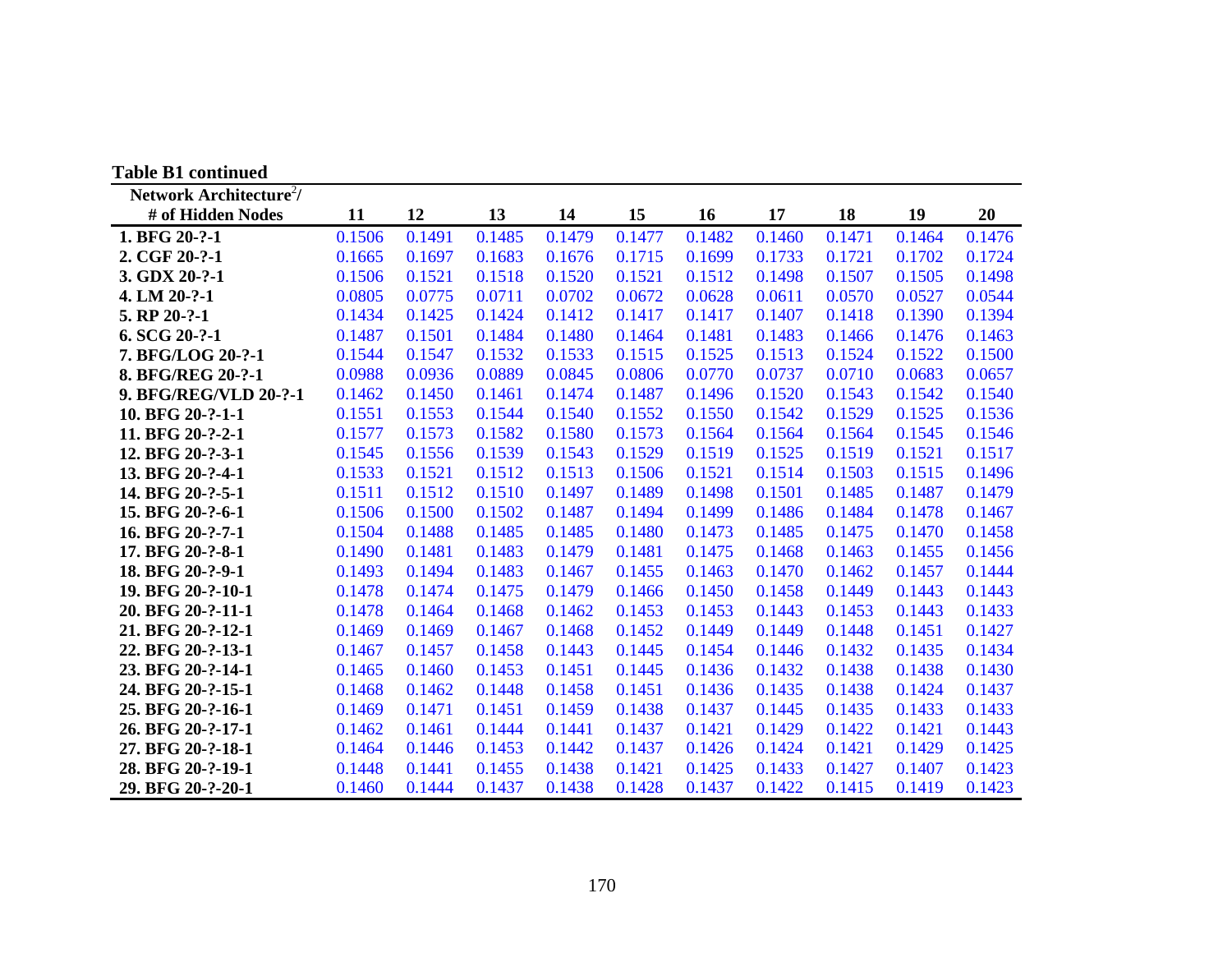<sup>1</sup> For each simulation run, a sample partition of the E-K data set was randomly generated using the sample reuse procedure discussed in section 4.3.

 $2$  Each row represents the different network architectures and training schemes used in the simulations conducted in section 4.3. Each FFBANN used the hyperbolic tangent activation function in the hidden layer and logistic activation function in the output layer. Furthermore, each FFBANN was batch trained using stopping rule (S5) with  $v = 5$ , as well as rules (S2), (S3) and (S4) with  $e = 1 \times 10^{-15}$ ,  $E_{min} = 1 \times 10^{-5}$  and  $MAX = 1000$ . These settings were used for all the simulations, unless otherwise noted. The first acronym used to describe the network architecture (e.g. BFG) indicates the algorithm used to train the network. The acronyms are: (i) BFG – BFGS quasi-Newton algorithm, (ii) CGF – conjugate gradient algorithm with Fletcher-Reeves update, (iii) GDX – steepest descent algorithm with adaptive learning and momentum rates, (iv) LM – Levenberg-Marquardt algorithm, (v) RP – resilient backpropagation algorithm, and (vi) SCG – scaled conjugate gradient algorithm (see section 3.2.3 and 4.3.2). The other acronyms indicate other specific changes. LOG is used when the hyperbolic tangent activation function in the hidden layer is replaced with the logistic activation function (see section 4.3.5). REG is used when regularization is built into the fitting criterion (see sections 3.2.3.3) and 4.3.6). VLD indicates that stopping rule (S5) is used along with REG (see section 4.3.6). The number of hidden layers and nodes in each layer is given by the string of numbers following the set of acronyms in each row. This is represented as (# of input variables)  $-$  (# of nodes in the first hidden layer) – (# of hidden nodes in the second hidden layer if applicable) – (# of output variables). The (# of nodes in the first hidden layer) is replaced by '?', to indicate that this number is determined by the column of the table you are in. The columns numbered  $1 - 20$ , indicate the number of hidden nodes in the first hidden layer of the network.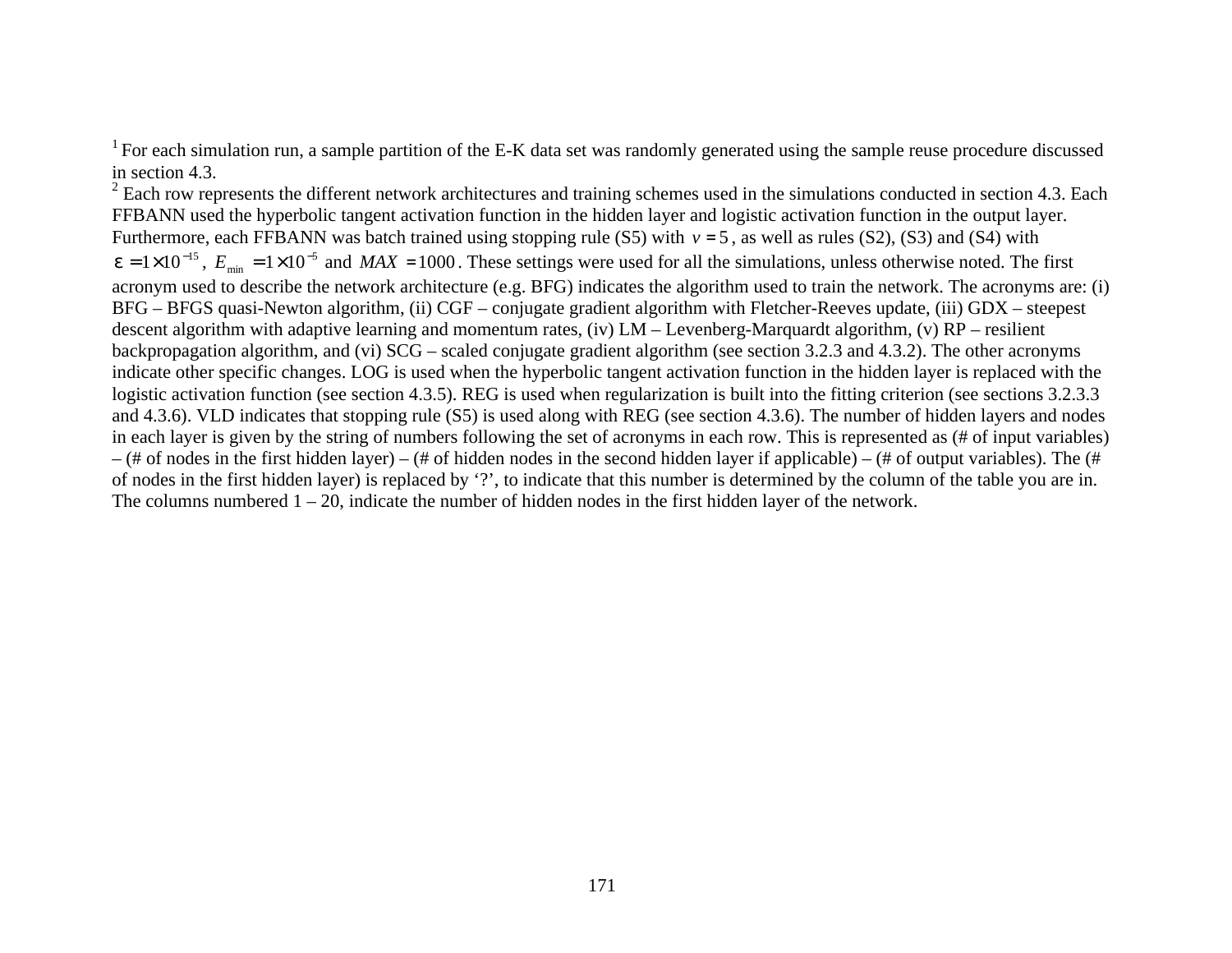| Network Architecture <sup>2</sup> / |        |                  |        |                         |        |        |        |        |        |        |
|-------------------------------------|--------|------------------|--------|-------------------------|--------|--------|--------|--------|--------|--------|
| # of Hidden Nodes                   | 1      | $\boldsymbol{2}$ | 3      | $\overline{\mathbf{4}}$ | 5      | 6      | 7      | 8      | 9      | 10     |
| 1. BFG 20-?-1                       | 0.0175 | 0.0169           | 0.0130 | 0.0117                  | 0.0121 | 0.0105 | 0.0105 | 0.0119 | 0.0113 | 0.0112 |
| 2. CGF 20-?-1                       | 0.0251 | 0.0258           | 0.0204 | 0.0197                  | 0.0220 | 0.0223 | 0.0256 | 0.0277 | 0.0289 | 0.0307 |
| 3. GDX 20-?-1                       | 0.0407 | 0.0359           | 0.0342 | 0.0304                  | 0.0326 | 0.0265 | 0.0315 | 0.0290 | 0.0321 | 0.0263 |
| 4. LM 20-?-1                        | 0.0402 | 0.0243           | 0.0243 | 0.0240                  | 0.0206 | 0.0272 | 0.0247 | 0.0267 | 0.0234 | 0.0273 |
| 5. RP 20-?-1                        | 0.0109 | 0.0132           | 0.0112 | 0.0131                  | 0.0127 | 0.0130 | 0.0137 | 0.0139 | 0.0140 | 0.0137 |
| $6. SCG 20-?-1$                     | 0.0224 | 0.0229           | 0.0253 | 0.0247                  | 0.0195 | 0.0233 | 0.0162 | 0.0188 | 0.0224 | 0.0224 |
| 7. BFG/LOG 20-?-1                   | 0.0187 | 0.0210           | 0.0149 | 0.0142                  | 0.0140 | 0.0138 | 0.0138 | 0.0138 | 0.0126 | 0.0131 |
| 8. BFG/REG 20-?-1                   | 0.0032 | 0.0035           | 0.0036 | 0.0036                  | 0.0036 | 0.0036 | 0.0035 | 0.0035 | 0.0033 | 0.0033 |
| 9. BFG/REG/VLD 20-?-1               | 0.0040 | 0.0049           | 0.0061 | 0.0077                  | 0.0090 | 0.0111 | 0.0113 | 0.0129 | 0.0134 | 0.0145 |
| 10. BFG 20-?-1-1                    | 0.0186 | 0.0170           | 0.0131 | 0.0131                  | 0.0129 | 0.0136 | 0.0125 | 0.0153 | 0.0140 | 0.0144 |
| 11. BFG 20-?-2-1                    | 0.0229 | 0.0218           | 0.0224 | 0.0199                  | 0.0219 | 0.0205 | 0.0206 | 0.0184 | 0.0175 | 0.0194 |
| 12. BFG 20-?-3-1                    | 0.0267 | 0.0238           | 0.0191 | 0.0170                  | 0.0165 | 0.0176 | 0.0155 | 0.0161 | 0.0152 | 0.0172 |
| 13. BFG 20-?-4-1                    | 0.0267 | 0.0229           | 0.0186 | 0.0165                  | 0.0150 | 0.0142 | 0.0150 | 0.0151 | 0.0157 | 0.0150 |
| 14. BFG 20-?-5-1                    | 0.0268 | 0.0229           | 0.0173 | 0.0159                  | 0.0142 | 0.0157 | 0.0132 | 0.0135 | 0.0136 | 0.0138 |
| 15. BFG 20-?-6-1                    | 0.0265 | 0.0222           | 0.0181 | 0.0158                  | 0.0132 | 0.0132 | 0.0136 | 0.0133 | 0.0142 | 0.0130 |
| 16. BFG 20-?-7-1                    | 0.0263 | 0.0242           | 0.0175 | 0.0153                  | 0.0136 | 0.0127 | 0.0142 | 0.0126 | 0.0134 | 0.0136 |
| 17. BFG 20-?-8-1                    | 0.0256 | 0.0250           | 0.0188 | 0.0175                  | 0.0145 | 0.0147 | 0.0132 | 0.0134 | 0.0130 | 0.0139 |
| 18. BFG 20-?-9-1                    | 0.0259 | 0.0238           | 0.0198 | 0.0152                  | 0.0151 | 0.0154 | 0.0136 | 0.0135 | 0.0144 | 0.0143 |
| 19. BFG 20-?-10-1                   | 0.0247 | 0.0254           | 0.0180 | 0.0149                  | 0.0147 | 0.0134 | 0.0165 | 0.0136 | 0.0133 | 0.0140 |
| 20. BFG 20-?-11-1                   | 0.0251 | 0.0253           | 0.0180 | 0.0162                  | 0.0151 | 0.0141 | 0.0134 | 0.0136 | 0.0135 | 0.0148 |
| 21. BFG 20-?-12-1                   | 0.0233 | 0.0236           | 0.0207 | 0.0149                  | 0.0149 | 0.0145 | 0.0128 | 0.0134 | 0.0141 | 0.0123 |
| 22. BFG 20-?-13-1                   | 0.0238 | 0.0246           | 0.0191 | 0.0157                  | 0.0150 | 0.0141 | 0.0122 | 0.0141 | 0.0135 | 0.0154 |
| 23. BFG 20-?-14-1                   | 0.0235 | 0.0257           | 0.0177 | 0.0160                  | 0.0143 | 0.0137 | 0.0135 | 0.0126 | 0.0138 | 0.0145 |
| 24. BFG 20-?-15-1                   | 0.0248 | 0.0258           | 0.0175 | 0.0156                  | 0.0151 | 0.0126 | 0.0130 | 0.0135 | 0.0140 | 0.0137 |
| 25. BFG 20-?-16-1                   | 0.0238 | 0.0248           | 0.0189 | 0.0157                  | 0.0148 | 0.0140 | 0.0131 | 0.0135 | 0.0152 | 0.0147 |
| 26. BFG 20-?-17-1                   | 0.0230 | 0.0248           | 0.0185 | 0.0142                  | 0.0151 | 0.0145 | 0.0137 | 0.0132 | 0.0142 | 0.0143 |
| 27. BFG 20-?-18-1                   | 0.0237 | 0.0262           | 0.0182 | 0.0164                  | 0.0147 | 0.0148 | 0.0135 | 0.0137 | 0.0147 | 0.0140 |
| 28. BFG 20-?-19-1                   | 0.0239 | 0.0248           | 0.0197 | 0.0157                  | 0.0160 | 0.0141 | 0.0145 | 0.0139 | 0.0156 | 0.0147 |
| 29. BFG 20-?-20-1                   | 0.0231 | 0.0263           | 0.0189 | 0.0170                  | 0.0144 | 0.0163 | 0.0144 | 0.0143 | 0.0149 | 0.0156 |

**Table B2 Standard Deviation of the** *MSE* **using the Training Data Sets from the 500 Simulation Runs**<sup>1</sup>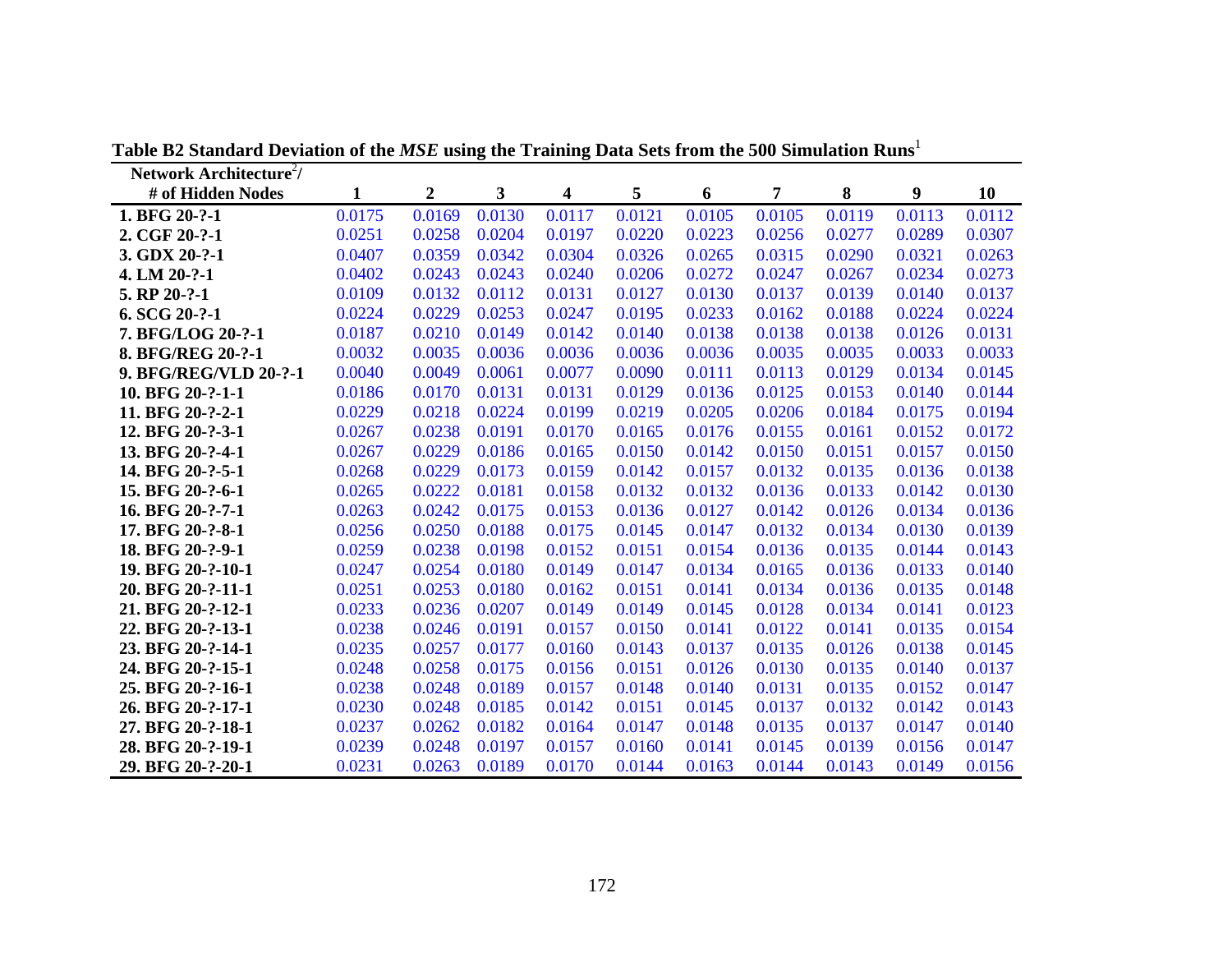| <b>Table B2 continued</b>           |        |        |        |        |        |        |        |        |        |        |
|-------------------------------------|--------|--------|--------|--------|--------|--------|--------|--------|--------|--------|
| Network Architecture <sup>2</sup> / |        |        |        |        |        |        |        |        |        |        |
| # of Hidden Nodes                   | 11     | 12     | 13     | 14     | 15     | 16     | 17     | 18     | 19     | 20     |
| 1. BFG 20-?-1                       | 0.0118 | 0.0119 | 0.0122 | 0.0115 | 0.0113 | 0.0131 | 0.0118 | 0.0127 | 0.0129 | 0.0134 |
| 2. CGF 20-?-1                       | 0.0321 | 0.0327 | 0.0331 | 0.0337 | 0.0368 | 0.0370 | 0.0398 | 0.0369 | 0.0368 | 0.0395 |
| 3. GDX 20-?-1                       | 0.0264 | 0.0289 | 0.0303 | 0.0303 | 0.0308 | 0.0306 | 0.0294 | 0.0289 | 0.0307 | 0.0301 |
| 4. LM 20-?-1                        | 0.0274 | 0.0240 | 0.0219 | 0.0297 | 0.0306 | 0.0315 | 0.0291 | 0.0299 | 0.0308 | 0.0401 |
| 5. RP 20-?-1                        | 0.0152 | 0.0145 | 0.0156 | 0.0160 | 0.0165 | 0.0171 | 0.0166 | 0.0180 | 0.0188 | 0.0184 |
| $6. SCG 20-?-1$                     | 0.0213 | 0.0280 | 0.0270 | 0.0248 | 0.0188 | 0.0252 | 0.0281 | 0.0207 | 0.0287 | 0.0235 |
| 7. BFG/LOG 20-?-1                   | 0.0143 | 0.0165 | 0.0133 | 0.0163 | 0.0151 | 0.0142 | 0.0152 | 0.0154 | 0.0152 | 0.0157 |
| 8. BFG/REG 20-?-1                   | 0.0033 | 0.0032 | 0.0031 | 0.0030 | 0.0029 | 0.0027 | 0.0026 | 0.0026 | 0.0025 | 0.0025 |
| 9. BFG/REG/VLD 20-?-1               | 0.0170 | 0.0172 | 0.0179 | 0.0182 | 0.0183 | 0.0188 | 0.0190 | 0.0192 | 0.0190 | 0.0189 |
| 10. BFG 20-?-1-1                    | 0.0150 | 0.0147 | 0.0143 | 0.0142 | 0.0156 | 0.0147 | 0.0150 | 0.0144 | 0.0143 | 0.0155 |
| 11. BFG 20-?-2-1                    | 0.0185 | 0.0184 | 0.0195 | 0.0187 | 0.0191 | 0.0187 | 0.0187 | 0.0189 | 0.0173 | 0.0181 |
| 12. BFG 20-?-3-1                    | 0.0168 | 0.0161 | 0.0160 | 0.0177 | 0.0165 | 0.0158 | 0.0168 | 0.0170 | 0.0156 | 0.0155 |
| 13. BFG 20-?-4-1                    | 0.0149 | 0.0134 | 0.0149 | 0.0141 | 0.0142 | 0.0171 | 0.0142 | 0.0151 | 0.0167 | 0.0162 |
| 14. BFG 20-?-5-1                    | 0.0148 | 0.0144 | 0.0138 | 0.0139 | 0.0139 | 0.0148 | 0.0158 | 0.0144 | 0.0155 | 0.0139 |
| 15. BFG 20-?-6-1                    | 0.0131 | 0.0133 | 0.0144 | 0.0151 | 0.0142 | 0.0154 | 0.0144 | 0.0149 | 0.0141 | 0.0142 |
| 16. BFG 20-?-7-1                    | 0.0140 | 0.0141 | 0.0136 | 0.0148 | 0.0132 | 0.0134 | 0.0145 | 0.0146 | 0.0141 | 0.0147 |
| 17. BFG 20-?-8-1                    | 0.0138 | 0.0136 | 0.0142 | 0.0133 | 0.0139 | 0.0148 | 0.0143 | 0.0148 | 0.0150 | 0.0148 |
| 18. BFG 20-?-9-1                    | 0.0146 | 0.0153 | 0.0146 | 0.0147 | 0.0126 | 0.0146 | 0.0152 | 0.0144 | 0.0152 | 0.0148 |
| 19. BFG 20-?-10-1                   | 0.0137 | 0.0135 | 0.0154 | 0.0149 | 0.0146 | 0.0146 | 0.0147 | 0.0143 | 0.0141 | 0.0150 |
| 20. BFG 20-?-11-1                   | 0.0137 | 0.0130 | 0.0135 | 0.0137 | 0.0141 | 0.0146 | 0.0138 | 0.0163 | 0.0155 | 0.0152 |
| 21. BFG 20-?-12-1                   | 0.0134 | 0.0134 | 0.0146 | 0.0146 | 0.0153 | 0.0151 | 0.0157 | 0.0150 | 0.0160 | 0.0147 |
| 22. BFG 20-?-13-1                   | 0.0150 | 0.0135 | 0.0154 | 0.0126 | 0.0149 | 0.0156 | 0.0148 | 0.0152 | 0.0157 | 0.0158 |
| 23. BFG 20-?-14-1                   | 0.0151 | 0.0150 | 0.0136 | 0.0151 | 0.0154 | 0.0140 | 0.0151 | 0.0154 | 0.0154 | 0.0153 |
| 24. BFG 20-?-15-1                   | 0.0139 | 0.0135 | 0.0148 | 0.0148 | 0.0145 | 0.0149 | 0.0143 | 0.0153 | 0.0146 | 0.0158 |
| 25. BFG 20-?-16-1                   | 0.0151 | 0.0163 | 0.0145 | 0.0154 | 0.0157 | 0.0145 | 0.0150 | 0.0145 | 0.0158 | 0.0154 |
| 26. BFG 20-?-17-1                   | 0.0140 | 0.0151 | 0.0147 | 0.0147 | 0.0158 | 0.0141 | 0.0146 | 0.0152 | 0.0151 | 0.0158 |
| 27. BFG 20-?-18-1                   | 0.0147 | 0.0148 | 0.0158 | 0.0151 | 0.0145 | 0.0143 | 0.0141 | 0.0157 | 0.0159 | 0.0165 |
| 28. BFG 20-?-19-1                   | 0.0131 | 0.0142 | 0.0150 | 0.0147 | 0.0150 | 0.0148 | 0.0158 | 0.0163 | 0.0151 | 0.0143 |
| 29. BFG 20-?-20-1                   | 0.0152 | 0.0147 | 0.0154 | 0.0154 | 0.0147 | 0.0170 | 0.0151 | 0.0158 | 0.0151 | 0.0161 |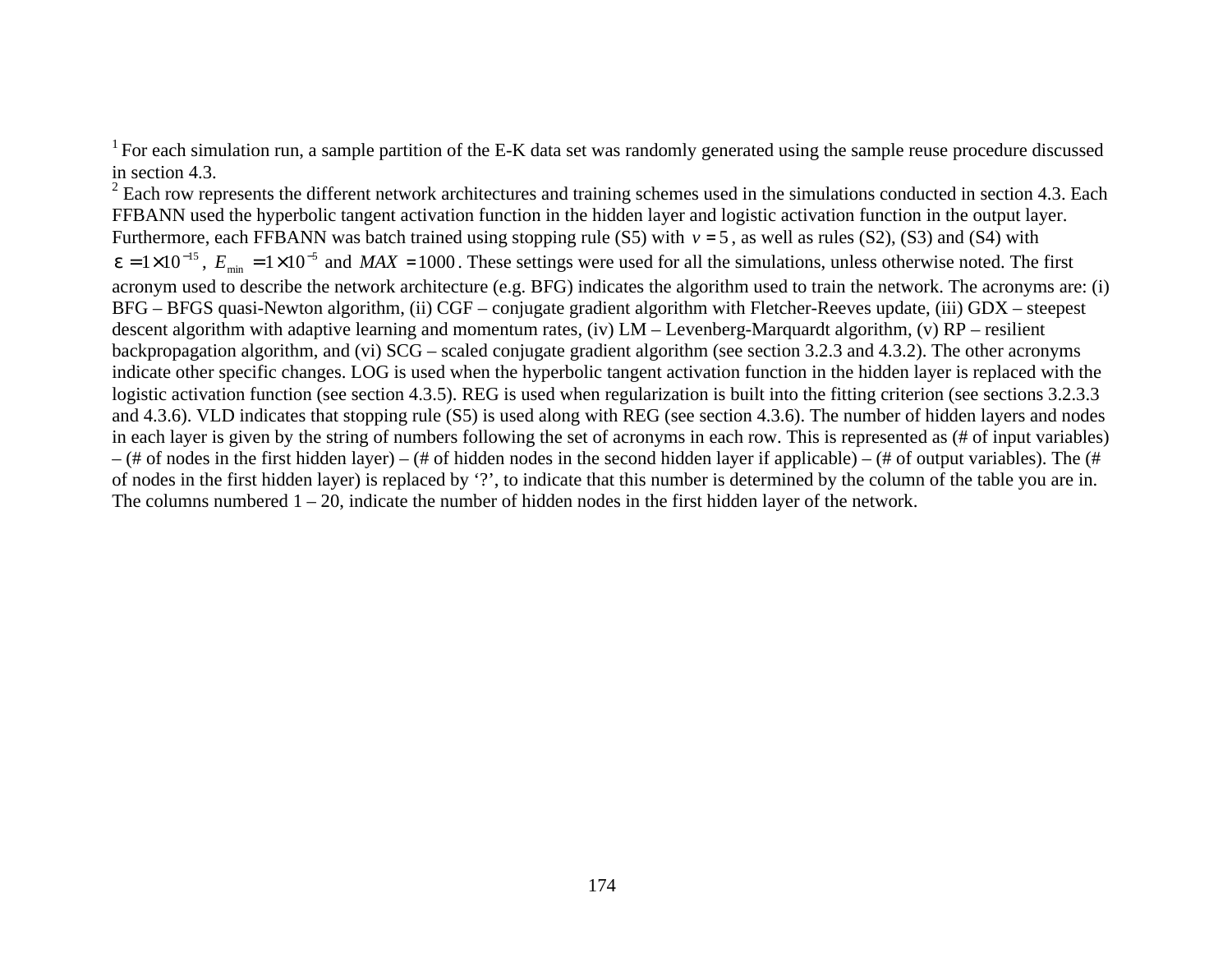| Network Architecture <sup>2</sup> / |        |                  |        |        |        |        |        |        |        |        |
|-------------------------------------|--------|------------------|--------|--------|--------|--------|--------|--------|--------|--------|
| # of Hidden Nodes                   | 1      | $\boldsymbol{2}$ | 3      | 4      | 5      | 6      | 7      | 8      | 9      | 10     |
| 1. BFG 20-?-1                       | 0.1808 | 0.1781           | 0.1755 | 0.1736 | 0.1723 | 0.1715 | 0.1717 | 0.1718 | 0.1717 | 0.1723 |
| 2. CGF 20-?-1                       | 0.1998 | 0.1895           | 0.1802 | 0.1782 | 0.1775 | 0.1775 | 0.1796 | 0.1826 | 0.1827 | 0.1841 |
| 3. GDX 20-?-1                       | 0.1910 | 0.1894           | 0.1842 | 0.1813 | 0.1813 | 0.1778 | 0.1792 | 0.1796 | 0.1802 | 0.1784 |
| 4. LM 20-?-1                        | 0.1772 | 0.1762           | 0.1775 | 0.1775 | 0.1773 | 0.1786 | 0.1794 | 0.1807 | 0.1802 | 0.1818 |
| 5. RP 20-?-1                        | 0.1801 | 0.1781           | 0.1774 | 0.1768 | 0.1764 | 0.1762 | 0.1757 | 0.1766 | 0.1764 | 0.1756 |
| 6. SCG 20-?-1                       | 0.1803 | 0.1790           | 0.1781 | 0.1772 | 0.1749 | 0.1750 | 0.1732 | 0.1749 | 0.1750 | 0.1755 |
| 7. BFG/LOG 20-?-1                   | 0.1845 | 0.1842           | 0.1781 | 0.1767 | 0.1751 | 0.1745 | 0.1737 | 0.1753 | 0.1739 | 0.1741 |
| 8. BFG/REG 20-?-1                   | 0.1667 | 0.1573           | 0.1567 | 0.1638 | 0.1748 | 0.1865 | 0.1977 | 0.2068 | 0.2164 | 0.2236 |
| 9. BFG/REG/VLD 20-?-1               | 0.1677 | 0.1603           | 0.1586 | 0.1592 | 0.1612 | 0.1637 | 0.1646 | 0.1676 | 0.1698 | 0.1735 |
| 10. BFG 20-?-1-1                    | 0.1834 | 0.1815           | 0.1780 | 0.1771 | 0.1771 | 0.1775 | 0.1773 | 0.1780 | 0.1778 | 0.1794 |
| 11. BFG 20-?-2-1                    | 0.1863 | 0.1837           | 0.1844 | 0.1813 | 0.1828 | 0.1812 | 0.1806 | 0.1806 | 0.1809 | 0.1807 |
| 12. BFG 20-?-3-1                    | 0.1932 | 0.1874           | 0.1812 | 0.1801 | 0.1780 | 0.1782 | 0.1776 | 0.1787 | 0.1782 | 0.1788 |
| 13. BFG 20-?-4-1                    | 0.1978 | 0.1865           | 0.1816 | 0.1790 | 0.1782 | 0.1771 | 0.1773 | 0.1778 | 0.1783 | 0.1773 |
| 14. BFG 20-?-5-1                    | 0.2013 | 0.1860           | 0.1798 | 0.1783 | 0.1768 | 0.1777 | 0.1766 | 0.1769 | 0.1765 | 0.1766 |
| 15. BFG 20-?-6-1                    | 0.2025 | 0.1859           | 0.1805 | 0.1783 | 0.1764 | 0.1768 | 0.1765 | 0.1765 | 0.1768 | 0.1764 |
| 16. BFG 20-?-7-1                    | 0.2066 | 0.1876           | 0.1800 | 0.1776 | 0.1767 | 0.1758 | 0.1766 | 0.1767 | 0.1765 | 0.1765 |
| 17. BFG 20-?-8-1                    | 0.2095 | 0.1884           | 0.1810 | 0.1786 | 0.1778 | 0.1768 | 0.1761 | 0.1770 | 0.1766 | 0.1765 |
| 18. BFG 20-?-9-1                    | 0.2092 | 0.1879           | 0.1830 | 0.1780 | 0.1769 | 0.1770 | 0.1766 | 0.1766 | 0.1765 | 0.1764 |
| 19. BFG 20-?-10-1                   | 0.2097 | 0.1891           | 0.1810 | 0.1778 | 0.1774 | 0.1767 | 0.1775 | 0.1771 | 0.1774 | 0.1776 |
| 20. BFG 20-?-11-1                   | 0.2143 | 0.1902           | 0.1799 | 0.1790 | 0.1768 | 0.1769 | 0.1767 | 0.1776 | 0.1770 | 0.1770 |
| 21. BFG 20-?-12-1                   | 0.2135 | 0.1881           | 0.1821 | 0.1786 | 0.1779 | 0.1780 | 0.1774 | 0.1774 | 0.1770 | 0.1765 |
| 22. BFG 20-?-13-1                   | 0.2133 | 0.1906           | 0.1810 | 0.1782 | 0.1775 | 0.1760 | 0.1754 | 0.1771 | 0.1760 | 0.1767 |
| 23. BFG 20-?-14-1                   | 0.2157 | 0.1908           | 0.1810 | 0.1789 | 0.1790 | 0.1778 | 0.1775 | 0.1775 | 0.1773 | 0.1769 |
| 24. BFG 20-?-15-1                   | 0.2144 | 0.1905           | 0.1811 | 0.1788 | 0.1780 | 0.1768 | 0.1763 | 0.1769 | 0.1776 | 0.1778 |
| 25. BFG 20-?-16-1                   | 0.2163 | 0.1908           | 0.1824 | 0.1786 | 0.1768 | 0.1766 | 0.1766 | 0.1763 | 0.1767 | 0.1770 |
| 26. BFG 20-?-17-1                   | 0.2156 | 0.1913           | 0.1828 | 0.1788 | 0.1785 | 0.1785 | 0.1772 | 0.1783 | 0.1774 | 0.1770 |
| 27. BFG 20-?-18-1                   | 0.2175 | 0.1928           | 0.1825 | 0.1791 | 0.1785 | 0.1788 | 0.1781 | 0.1777 | 0.1774 | 0.1773 |
| 28. BFG 20-?-19-1                   | 0.2192 | 0.1924           | 0.1825 | 0.1797 | 0.1793 | 0.1787 | 0.1790 | 0.1779 | 0.1786 | 0.1785 |
| 29. BFG 20-?-20-1                   | 0.2183 | 0.1913           | 0.1818 | 0.1802 | 0.1786 | 0.1794 | 0.1790 | 0.1779 | 0.1785 | 0.1787 |

**Table B3: Mean** *MSFE* **using the Test Data Sets from the 500 Simulation Runs**<sup>1</sup>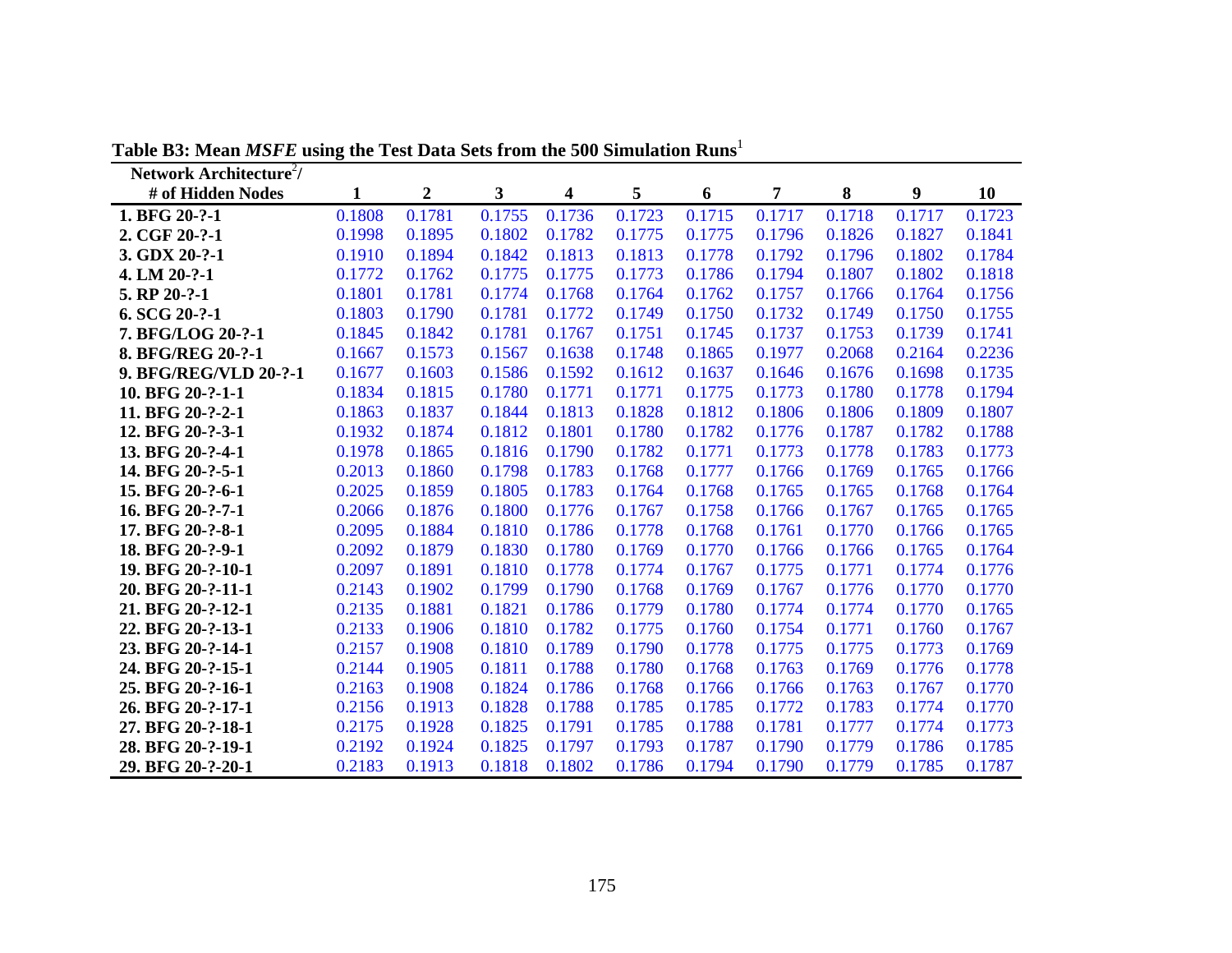| <b>Table B3 continued</b>           |        |        |        |        |        |        |        |        |        |        |
|-------------------------------------|--------|--------|--------|--------|--------|--------|--------|--------|--------|--------|
| Network Architecture <sup>2</sup> / |        |        |        |        |        |        |        |        |        |        |
| # of Hidden Nodes                   | 11     | 12     | 13     | 14     | 15     | 16     | 17     | 18     | 19     | 20     |
| 1. BFG 20-?-1                       | 0.1723 | 0.1725 | 0.1724 | 0.1735 | 0.1729 | 0.1740 | 0.1729 | 0.1744 | 0.1743 | 0.1744 |
| 2. CGF 20-?-1                       | 0.1851 | 0.1872 | 0.1878 | 0.1873 | 0.1907 | 0.1905 | 0.1936 | 0.1931 | 0.1919 | 0.1954 |
| 3. GDX 20-?-1                       | 0.1778 | 0.1794 | 0.1813 | 0.1802 | 0.1798 | 0.1805 | 0.1799 | 0.1808 | 0.1808 | 0.1808 |
| 4. LM 20-?-1                        | 0.1807 | 0.1807 | 0.1808 | 0.1818 | 0.1829 | 0.1844 | 0.1830 | 0.1851 | 0.1855 | 0.1884 |
| 5. RP 20-?-1                        | 0.1769 | 0.1764 | 0.1771 | 0.1763 | 0.1762 | 0.1774 | 0.1773 | 0.1780 | 0.1780 | 0.1775 |
| $6. SCG 20-?-1$                     | 0.1750 | 0.1763 | 0.1766 | 0.1759 | 0.1747 | 0.1764 | 0.1776 | 0.1762 | 0.1781 | 0.1774 |
| 7. BFG/LOG 20-?-1                   | 0.1744 | 0.1762 | 0.1759 | 0.1762 | 0.1743 | 0.1761 | 0.1759 | 0.1773 | 0.1772 | 0.1767 |
| 8. BFG/REG 20-?-1                   | 0.2293 | 0.2335 | 0.2370 | 0.2393 | 0.2400 | 0.2404 | 0.2424 | 0.2420 | 0.2417 | 0.2418 |
| 9. BFG/REG/VLD 20-?-1               | 0.1779 | 0.1793 | 0.1819 | 0.1845 | 0.1871 | 0.1886 | 0.1920 | 0.1942 | 0.1956 | 0.1975 |
| 10. BFG 20-?-1-1                    | 0.1793 | 0.1796 | 0.1796 | 0.1803 | 0.1819 | 0.1815 | 0.1820 | 0.1816 | 0.1808 | 0.1817 |
| 11. BFG 20-?-2-1                    | 0.1811 | 0.1814 | 0.1816 | 0.1820 | 0.1823 | 0.1826 | 0.1828 | 0.1838 | 0.1816 | 0.1817 |
| 12. BFG 20-?-3-1                    | 0.1792 | 0.1793 | 0.1796 | 0.1811 | 0.1799 | 0.1793 | 0.1805 | 0.1798 | 0.1805 | 0.1801 |
| 13. BFG 20-?-4-1                    | 0.1778 | 0.1767 | 0.1781 | 0.1780 | 0.1777 | 0.1785 | 0.1783 | 0.1786 | 0.1800 | 0.1786 |
| 14. BFG 20-?-5-1                    | 0.1773 | 0.1781 | 0.1774 | 0.1774 | 0.1778 | 0.1781 | 0.1780 | 0.1782 | 0.1792 | 0.1782 |
| 15. BFG 20-?-6-1                    | 0.1768 | 0.1767 | 0.1772 | 0.1780 | 0.1770 | 0.1789 | 0.1781 | 0.1782 | 0.1777 | 0.1783 |
| 16. BFG 20-?-7-1                    | 0.1774 | 0.1772 | 0.1771 | 0.1770 | 0.1773 | 0.1769 | 0.1777 | 0.1777 | 0.1779 | 0.1781 |
| 17. BFG 20-?-8-1                    | 0.1769 | 0.1769 | 0.1778 | 0.1771 | 0.1778 | 0.1772 | 0.1775 | 0.1778 | 0.1782 | 0.1784 |
| 18. BFG 20-?-9-1                    | 0.1762 | 0.1781 | 0.1769 | 0.1768 | 0.1768 | 0.1769 | 0.1771 | 0.1778 | 0.1776 | 0.1775 |
| 19. BFG 20-?-10-1                   | 0.1772 | 0.1769 | 0.1780 | 0.1779 | 0.1778 | 0.1774 | 0.1783 | 0.1787 | 0.1770 | 0.1781 |
| 20. BFG 20-?-11-1                   | 0.1765 | 0.1770 | 0.1776 | 0.1762 | 0.1777 | 0.1776 | 0.1777 | 0.1782 | 0.1779 | 0.1783 |
| 21. BFG 20-?-12-1                   | 0.1768 | 0.1773 | 0.1782 | 0.1788 | 0.1776 | 0.1778 | 0.1774 | 0.1776 | 0.1784 | 0.1783 |
| 22. BFG 20-?-13-1                   | 0.1772 | 0.1759 | 0.1767 | 0.1759 | 0.1779 | 0.1778 | 0.1771 | 0.1771 | 0.1765 | 0.1780 |
| 23. BFG 20-?-14-1                   | 0.1766 | 0.1774 | 0.1776 | 0.1779 | 0.1786 | 0.1777 | 0.1786 | 0.1788 | 0.1785 | 0.1788 |
| 24. BFG 20-?-15-1                   | 0.1782 | 0.1768 | 0.1782 | 0.1792 | 0.1785 | 0.1774 | 0.1780 | 0.1781 | 0.1782 | 0.1784 |
| 25. BFG 20-?-16-1                   | 0.1775 | 0.1776 | 0.1772 | 0.1767 | 0.1774 | 0.1775 | 0.1773 | 0.1773 | 0.1779 | 0.1769 |
| 26. BFG 20-?-17-1                   | 0.1774 | 0.1783 | 0.1778 | 0.1781 | 0.1788 | 0.1789 | 0.1784 | 0.1786 | 0.1783 | 0.1796 |
| 27. BFG 20-?-18-1                   | 0.1779 | 0.1782 | 0.1788 | 0.1786 | 0.1776 | 0.1782 | 0.1787 | 0.1790 | 0.1787 | 0.1789 |
| 28. BFG 20-?-19-1                   | 0.1775 | 0.1782 | 0.1785 | 0.1790 | 0.1785 | 0.1788 | 0.1781 | 0.1788 | 0.1784 | 0.1785 |
| 29. BFG 20-?-20-1                   | 0.1784 | 0.1773 | 0.1777 | 0.1784 | 0.1789 | 0.1795 | 0.1785 | 0.1786 | 0.1794 | 0.1788 |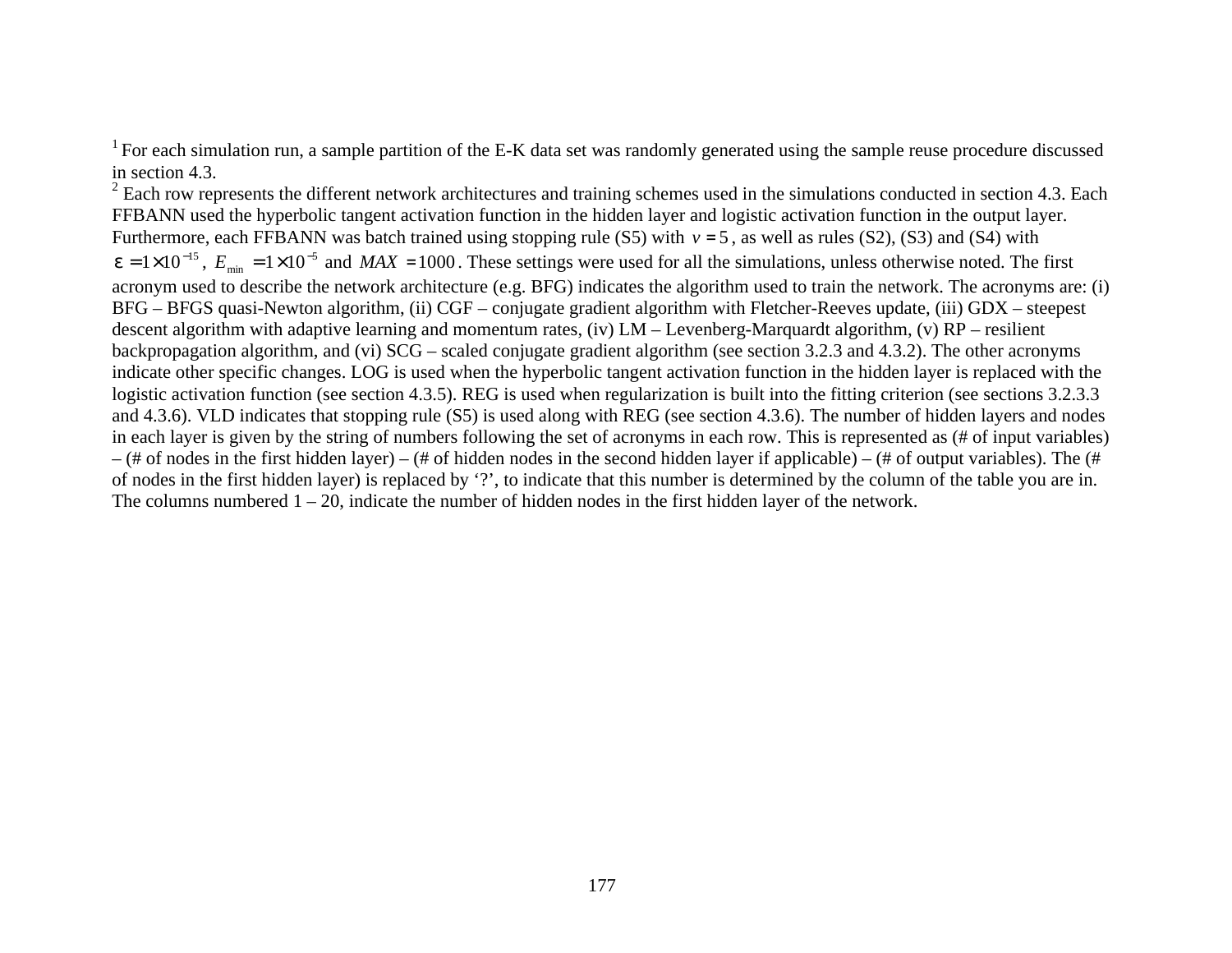| Network Architecture <sup>2</sup> / |        |                  |        |        |        |        |        |        |        |        |
|-------------------------------------|--------|------------------|--------|--------|--------|--------|--------|--------|--------|--------|
| # of Hidden Nodes                   | 1      | $\boldsymbol{2}$ | 3      | 4      | 5      | 6      | 7      | 8      | 9      | 10     |
| 1. BFG 20-?-1                       | 0.0198 | 0.0184           | 0.0172 | 0.0165 | 0.0167 | 0.0163 | 0.0163 | 0.0161 | 0.0171 | 0.0168 |
| 2. CGF 20-?-1                       | 0.0221 | 0.0237           | 0.0225 | 0.0214 | 0.0216 | 0.0212 | 0.0247 | 0.0251 | 0.0253 | 0.0258 |
| 3. GDX 20-?-1                       | 0.0372 | 0.0325           | 0.0307 | 0.0304 | 0.0305 | 0.0259 | 0.0304 | 0.0273 | 0.0286 | 0.0254 |
| 4. LM 20-?-1                        | 0.0401 | 0.0261           | 0.0265 | 0.0240 | 0.0230 | 0.0231 | 0.0238 | 0.0233 | 0.0204 | 0.0237 |
| 5. RP 20-?-1                        | 0.0182 | 0.0190           | 0.0179 | 0.0178 | 0.0179 | 0.0179 | 0.0171 | 0.0173 | 0.0176 | 0.0171 |
| $6. SCG 20-?-1$                     | 0.0218 | 0.0242           | 0.0264 | 0.0262 | 0.0214 | 0.0244 | 0.0206 | 0.0197 | 0.0233 | 0.0241 |
| 7. BFG/LOG 20-?-1                   | 0.0220 | 0.0218           | 0.0200 | 0.0200 | 0.0195 | 0.0181 | 0.0181 | 0.0182 | 0.0182 | 0.0184 |
| 8. BFG/REG 20-?-1                   | 0.0077 | 0.0088           | 0.0091 | 0.0096 | 0.0102 | 0.0110 | 0.0117 | 0.0117 | 0.0121 | 0.0121 |
| 9. BFG/REG/VLD 20-?-1               | 0.0112 | 0.0129           | 0.0138 | 0.0148 | 0.0159 | 0.0171 | 0.0164 | 0.0174 | 0.0179 | 0.0189 |
| 10. BFG 20-?-1-1                    | 0.0210 | 0.0202           | 0.0190 | 0.0191 | 0.0191 | 0.0184 | 0.0178 | 0.0186 | 0.0186 | 0.0186 |
| 11. BFG 20-?-2-1                    | 0.0232 | 0.0223           | 0.0227 | 0.0214 | 0.0217 | 0.0209 | 0.0214 | 0.0194 | 0.0197 | 0.0203 |
| 12. BFG 20-?-3-1                    | 0.0242 | 0.0231           | 0.0206 | 0.0202 | 0.0187 | 0.0198 | 0.0190 | 0.0194 | 0.0192 | 0.0190 |
| 13. BFG 20-?-4-1                    | 0.0258 | 0.0217           | 0.0202 | 0.0187 | 0.0184 | 0.0185 | 0.0185 | 0.0179 | 0.0192 | 0.0179 |
| 14. BFG 20-?-5-1                    | 0.0251 | 0.0222           | 0.0198 | 0.0198 | 0.0181 | 0.0184 | 0.0190 | 0.0189 | 0.0181 | 0.0188 |
| 15. BFG 20-?-6-1                    | 0.0257 | 0.0217           | 0.0210 | 0.0194 | 0.0178 | 0.0184 | 0.0184 | 0.0178 | 0.0186 | 0.0177 |
| 16. BFG 20-?-7-1                    | 0.0271 | 0.0236           | 0.0208 | 0.0190 | 0.0191 | 0.0183 | 0.0185 | 0.0178 | 0.0176 | 0.0180 |
| 17. BFG 20-?-8-1                    | 0.0252 | 0.0233           | 0.0211 | 0.0192 | 0.0185 | 0.0182 | 0.0187 | 0.0190 | 0.0183 | 0.0180 |
| 18. BFG 20-?-9-1                    | 0.0252 | 0.0236           | 0.0211 | 0.0189 | 0.0166 | 0.0172 | 0.0177 | 0.0175 | 0.0182 | 0.0176 |
| 19. BFG 20-?-10-1                   | 0.0247 | 0.0239           | 0.0212 | 0.0186 | 0.0191 | 0.0184 | 0.0193 | 0.0179 | 0.0184 | 0.0185 |
| 20. BFG 20-?-11-1                   | 0.0251 | 0.0246           | 0.0204 | 0.0195 | 0.0192 | 0.0179 | 0.0176 | 0.0184 | 0.0184 | 0.0185 |
| 21. BFG 20-?-12-1                   | 0.0241 | 0.0231           | 0.0225 | 0.0191 | 0.0199 | 0.0187 | 0.0187 | 0.0185 | 0.0182 | 0.0177 |
| 22. BFG 20-?-13-1                   | 0.0252 | 0.0243           | 0.0206 | 0.0192 | 0.0185 | 0.0182 | 0.0184 | 0.0179 | 0.0184 | 0.0185 |
| 23. BFG 20-?-14-1                   | 0.0245 | 0.0239           | 0.0216 | 0.0188 | 0.0191 | 0.0189 | 0.0189 | 0.0182 | 0.0192 | 0.0184 |
| 24. BFG 20-?-15-1                   | 0.0243 | 0.0253           | 0.0198 | 0.0192 | 0.0193 | 0.0187 | 0.0180 | 0.0182 | 0.0177 | 0.0184 |
| 25. BFG 20-?-16-1                   | 0.0243 | 0.0248           | 0.0211 | 0.0193 | 0.0183 | 0.0189 | 0.0187 | 0.0177 | 0.0179 | 0.0179 |
| 26. BFG 20-?-17-1                   | 0.0231 | 0.0247           | 0.0219 | 0.0196 | 0.0183 | 0.0181 | 0.0179 | 0.0192 | 0.0182 | 0.0190 |
| 27. BFG 20-?-18-1                   | 0.0244 | 0.0239           | 0.0208 | 0.0197 | 0.0182 | 0.0191 | 0.0183 | 0.0183 | 0.0186 | 0.0180 |
| 28. BFG 20-?-19-1                   | 0.0229 | 0.0243           | 0.0210 | 0.0197 | 0.0193 | 0.0188 | 0.0182 | 0.0181 | 0.0193 | 0.0187 |
| 29. BFG 20-?-20-1                   | 0.0244 | 0.0242           | 0.0218 | 0.0196 | 0.0189 | 0.0198 | 0.0195 | 0.0190 | 0.0194 | 0.0184 |

**Table B4: Standard Deviation of the** *MSFE* **using the Test Data Sets from the 500 Simulation Runs**<sup>1</sup>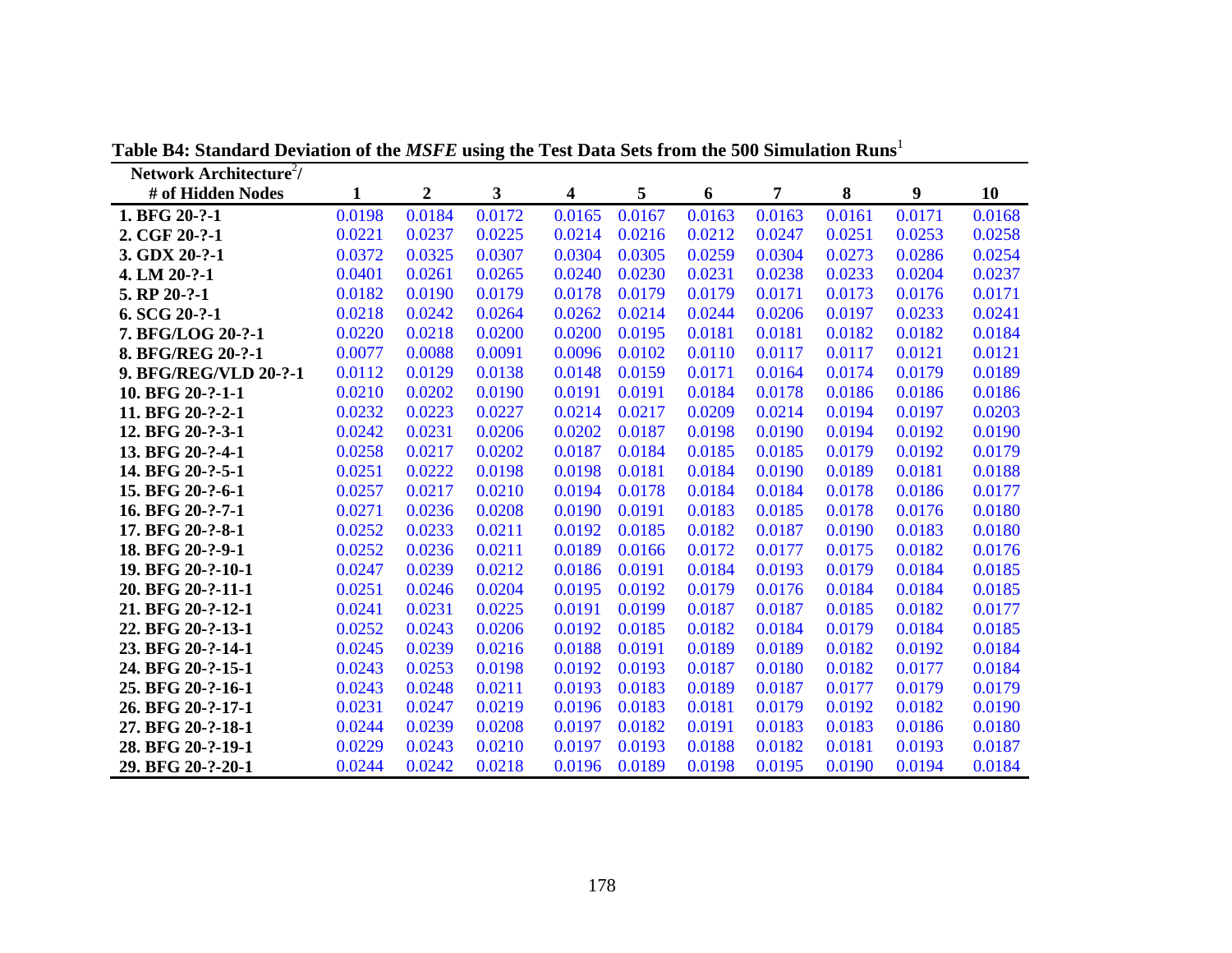| <b>Table B4 continued</b>           |        |        |        |        |        |        |        |        |        |        |
|-------------------------------------|--------|--------|--------|--------|--------|--------|--------|--------|--------|--------|
| Network Architecture <sup>2</sup> / |        |        |        |        |        |        |        |        |        |        |
| # of Hidden Nodes                   | 11     | 12     | 13     | 14     | 15     | 16     | 17     | 18     | 19     | 20     |
| 1. BFG 20-?-1                       | 0.0169 | 0.0167 | 0.0169 | 0.0177 | 0.0169 | 0.0174 | 0.0164 | 0.0164 | 0.0164 | 0.0165 |
| 2. CGF 20-?-1                       | 0.0273 | 0.0291 | 0.0285 | 0.0293 | 0.0310 | 0.0300 | 0.0340 | 0.0291 | 0.0314 | 0.0346 |
| 3. GDX 20-?-1                       | 0.0242 | 0.0270 | 0.0294 | 0.0265 | 0.0277 | 0.0292 | 0.0265 | 0.0285 | 0.0268 | 0.0285 |
| 4. LM 20-?-1                        | 0.0227 | 0.0197 | 0.0184 | 0.0226 | 0.0224 | 0.0265 | 0.0222 | 0.0232 | 0.0237 | 0.0290 |
| 5. RP 20-?-1                        | 0.0170 | 0.0175 | 0.0176 | 0.0176 | 0.0179 | 0.0181 | 0.0174 | 0.0183 | 0.0184 | 0.0182 |
| $6. SCG 20-?-1$                     | 0.0218 | 0.0277 | 0.0285 | 0.0263 | 0.0220 | 0.0257 | 0.0290 | 0.0223 | 0.0291 | 0.0240 |
| 7. BFG/LOG 20-?-1                   | 0.0183 | 0.0207 | 0.0187 | 0.0203 | 0.0188 | 0.0186 | 0.0187 | 0.0195 | 0.0194 | 0.0199 |
| 8. BFG/REG 20-?-1                   | 0.0130 | 0.0123 | 0.0129 | 0.0125 | 0.0131 | 0.0137 | 0.0126 | 0.0138 | 0.0130 | 0.0134 |
| 9. BFG/REG/VLD 20-?-1               | 0.0191 | 0.0187 | 0.0186 | 0.0192 | 0.0187 | 0.0186 | 0.0185 | 0.0181 | 0.0177 | 0.0176 |
| 10. BFG 20-?-1-1                    | 0.0189 | 0.0186 | 0.0188 | 0.0190 | 0.0188 | 0.0187 | 0.0183 | 0.0184 | 0.0189 | 0.0189 |
| 11. BFG 20-?-2-1                    | 0.0192 | 0.0195 | 0.0203 | 0.0188 | 0.0200 | 0.0200 | 0.0201 | 0.0194 | 0.0189 | 0.0191 |
| 12. BFG 20-?-3-1                    | 0.0191 | 0.0191 | 0.0196 | 0.0196 | 0.0194 | 0.0188 | 0.0184 | 0.0178 | 0.0178 | 0.0187 |
| 13. BFG 20-?-4-1                    | 0.0186 | 0.0176 | 0.0174 | 0.0176 | 0.0178 | 0.0184 | 0.0182 | 0.0176 | 0.0180 | 0.0173 |
| 14. BFG 20-?-5-1                    | 0.0188 | 0.0182 | 0.0179 | 0.0187 | 0.0179 | 0.0191 | 0.0188 | 0.0177 | 0.0186 | 0.0183 |
| 15. BFG 20-?-6-1                    | 0.0186 | 0.0185 | 0.0181 | 0.0188 | 0.0171 | 0.0179 | 0.0176 | 0.0185 | 0.0175 | 0.0187 |
| 16. BFG 20-?-7-1                    | 0.0179 | 0.0177 | 0.0178 | 0.0185 | 0.0189 | 0.0178 | 0.0182 | 0.0179 | 0.0180 | 0.0175 |
| 17. BFG 20-?-8-1                    | 0.0172 | 0.0183 | 0.0193 | 0.0178 | 0.0181 | 0.0181 | 0.0183 | 0.0175 | 0.0175 | 0.0176 |
| 18. BFG 20-?-9-1                    | 0.0177 | 0.0181 | 0.0176 | 0.0162 | 0.0171 | 0.0170 | 0.0176 | 0.0165 | 0.0173 | 0.0168 |
| 19. BFG 20-?-10-1                   | 0.0178 | 0.0180 | 0.0181 | 0.0190 | 0.0179 | 0.0173 | 0.0186 | 0.0185 | 0.0185 | 0.0188 |
| 20. BFG 20-?-11-1                   | 0.0175 | 0.0183 | 0.0181 | 0.0179 | 0.0178 | 0.0169 | 0.0176 | 0.0185 | 0.0187 | 0.0184 |
| 21. BFG 20-?-12-1                   | 0.0185 | 0.0178 | 0.0186 | 0.0182 | 0.0181 | 0.0181 | 0.0185 | 0.0182 | 0.0181 | 0.0183 |
| 22. BFG 20-?-13-1                   | 0.0182 | 0.0181 | 0.0182 | 0.0169 | 0.0173 | 0.0180 | 0.0184 | 0.0177 | 0.0175 | 0.0183 |
| 23. BFG 20-?-14-1                   | 0.0183 | 0.0186 | 0.0193 | 0.0184 | 0.0187 | 0.0190 | 0.0175 | 0.0183 | 0.0183 | 0.0176 |
| 24. BFG 20-?-15-1                   | 0.0194 | 0.0180 | 0.0178 | 0.0184 | 0.0181 | 0.0185 | 0.0177 | 0.0185 | 0.0188 | 0.0174 |
| 25. BFG 20-?-16-1                   | 0.0177 | 0.0179 | 0.0177 | 0.0173 | 0.0178 | 0.0180 | 0.0183 | 0.0167 | 0.0171 | 0.0167 |
| 26. BFG 20-?-17-1                   | 0.0184 | 0.0181 | 0.0179 | 0.0182 | 0.0188 | 0.0185 | 0.0178 | 0.0179 | 0.0176 | 0.0180 |
| 27. BFG 20-?-18-1                   | 0.0186 | 0.0196 | 0.0190 | 0.0189 | 0.0180 | 0.0187 | 0.0179 | 0.0182 | 0.0187 | 0.0174 |
| 28. BFG 20-?-19-1                   | 0.0182 | 0.0184 | 0.0186 | 0.0185 | 0.0182 | 0.0179 | 0.0184 | 0.0182 | 0.0181 | 0.0180 |
| 29. BFG 20-?-20-1                   | 0.0184 | 0.0183 | 0.0183 | 0.0181 | 0.0183 | 0.0185 | 0.0187 | 0.0178 | 0.0179 | 0.0171 |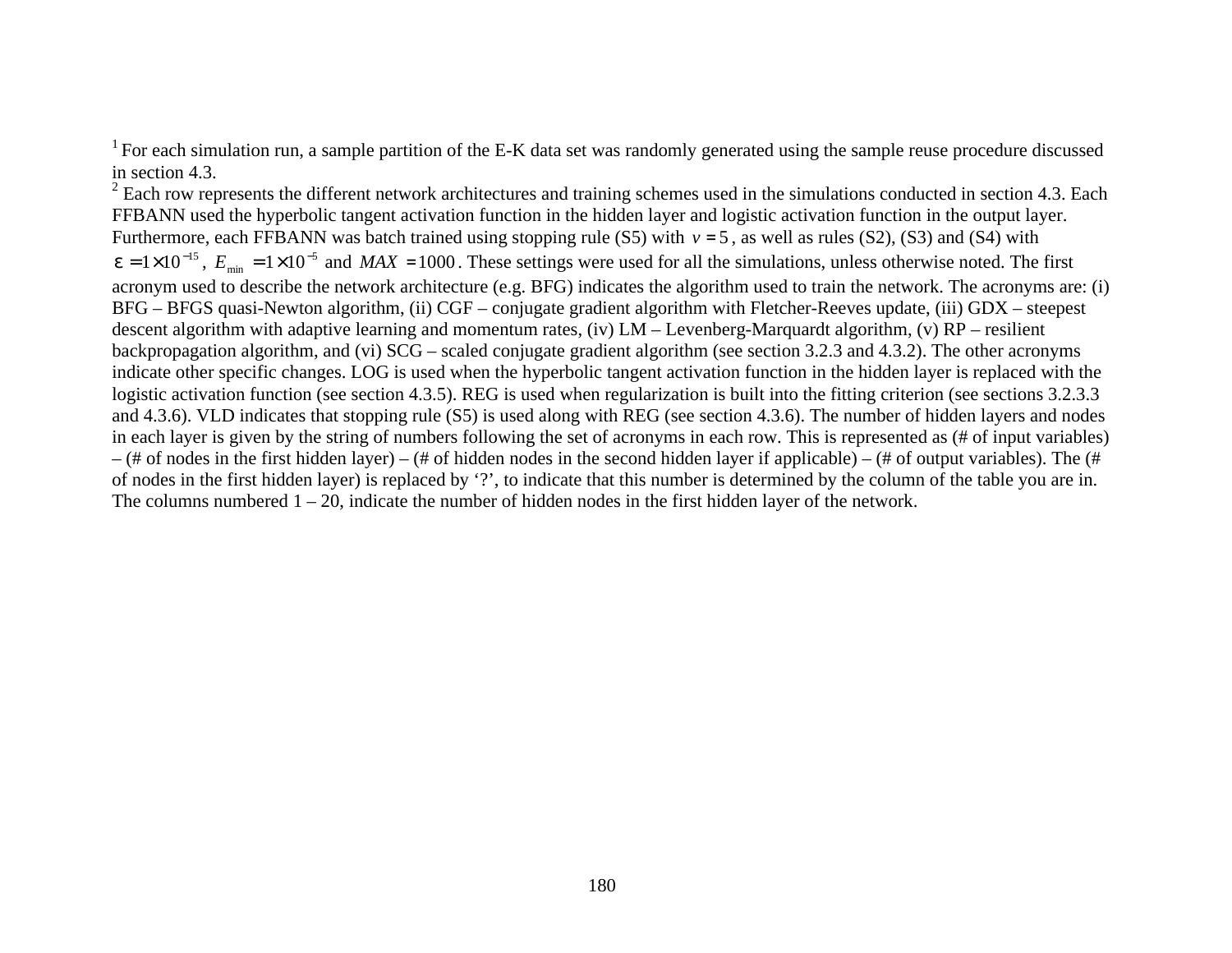| Network Architecture <sup>2</sup> / |        |                  |        |                         |        |        |        |        |        |        |
|-------------------------------------|--------|------------------|--------|-------------------------|--------|--------|--------|--------|--------|--------|
| # of Hidden Nodes                   | 1      | $\boldsymbol{2}$ | 3      | $\overline{\mathbf{4}}$ | 5      | 6      | 7      | 8      | 9      | 10     |
| 1. BFG 20-?-1                       | 0.7442 | 0.7457           | 0.7457 | 0.7478                  | 0.7502 | 0.7513 | 0.7504 | 0.7501 | 0.7501 | 0.7498 |
| 2. CGF 20-?-1                       | 0.7187 | 0.7288           | 0.7409 | 0.7431                  | 0.7431 | 0.7426 | 0.7381 | 0.7334 | 0.7330 | 0.7310 |
| 3. GDX 20-?-1                       | 0.7309 | 0.7296           | 0.7345 | 0.7378                  | 0.7382 | 0.7413 | 0.7385 | 0.7392 | 0.7377 | 0.7392 |
| 4. LM 20-?-1                        | 0.7428 | 0.7395           | 0.7356 | 0.7371                  | 0.7355 | 0.7347 | 0.7343 | 0.7301 | 0.7310 | 0.7290 |
| 5. RP 20-?-1                        | 0.7421 | 0.7404           | 0.7395 | 0.7416                  | 0.7434 | 0.7427 | 0.7432 | 0.7420 | 0.7423 | 0.7419 |
| 6. SCG 20-?-1                       | 0.7430 | 0.7441           | 0.7437 | 0.7441                  | 0.7457 | 0.7463 | 0.7472 | 0.7463 | 0.7452 | 0.7451 |
| 7. BFG/LOG 20-?-1                   | 0.7396 | 0.7346           | 0.7426 | 0.7446                  | 0.7471 | 0.7469 | 0.7470 | 0.7445 | 0.7464 | 0.7471 |
| 8. BFG/REG 20-?-1                   | 0.7650 | 0.7642           | 0.7625 | 0.7561                  | 0.7490 | 0.7403 | 0.7331 | 0.7278 | 0.7209 | 0.7164 |
| 9. BFG/REG/VLD 20-?-1               | 0.7605 | 0.7611           | 0.7604 | 0.7591                  | 0.7572 | 0.7572 | 0.7553 | 0.7540 | 0.7535 | 0.7513 |
| 10. BFG 20-?-1-1                    | 0.7396 | 0.7399           | 0.7462 | 0.7452                  | 0.7469 | 0.7440 | 0.7462 | 0.7432 | 0.7446 | 0.7424 |
| 11. BFG 20-?-2-1                    | 0.7320 | 0.7356           | 0.7343 | 0.7389                  | 0.7356 | 0.7372 | 0.7391 | 0.7395 | 0.7381 | 0.7378 |
| 12. BFG 20-?-3-1                    | 0.7236 | 0.7328           | 0.7381 | 0.7401                  | 0.7424 | 0.7414 | 0.7436 | 0.7412 | 0.7407 | 0.7398 |
| 13. BFG 20-?-4-1                    | 0.7162 | 0.7303           | 0.7371 | 0.7404                  | 0.7418 | 0.7433 | 0.7418 | 0.7412 | 0.7395 | 0.7423 |
| 14. BFG 20-?-5-1                    | 0.7090 | 0.7327           | 0.7419 | 0.7414                  | 0.7429 | 0.7428 | 0.7439 | 0.7437 | 0.7433 | 0.7455 |
| 15. BFG 20-?-6-1                    | 0.7073 | 0.7320           | 0.7404 | 0.7437                  | 0.7441 | 0.7442 | 0.7431 | 0.7445 | 0.7425 | 0.7445 |
| 16. BFG 20-?-7-1                    | 0.7001 | 0.7280           | 0.7418 | 0.7438                  | 0.7438 | 0.7460 | 0.7428 | 0.7439 | 0.7427 | 0.7447 |
| 17. BFG 20-?-8-1                    | 0.6960 | 0.7280           | 0.7391 | 0.7410                  | 0.7416 | 0.7436 | 0.7446 | 0.7444 | 0.7432 | 0.7427 |
| 18. BFG 20-?-9-1                    | 0.6948 | 0.7281           | 0.7355 | 0.7427                  | 0.7435 | 0.7444 | 0.7439 | 0.7440 | 0.7432 | 0.7439 |
| 19. BFG 20-?-10-1                   | 0.6945 | 0.7279           | 0.7392 | 0.7429                  | 0.7438 | 0.7439 | 0.7427 | 0.7431 | 0.7417 | 0.7418 |
| 20. BFG 20-?-11-1                   | 0.6875 | 0.7257           | 0.7408 | 0.7402                  | 0.7430 | 0.7435 | 0.7436 | 0.7412 | 0.7435 | 0.7433 |
| 21. BFG 20-?-12-1                   | 0.6891 | 0.7282           | 0.7380 | 0.7423                  | 0.7434 | 0.7431 | 0.7426 | 0.7426 | 0.7431 | 0.7426 |
| 22. BFG 20-?-13-1                   | 0.6894 | 0.7235           | 0.7390 | 0.7430                  | 0.7440 | 0.7443 | 0.7456 | 0.7429 | 0.7447 | 0.7420 |
| 23. BFG 20-?-14-1                   | 0.6853 | 0.7257           | 0.7388 | 0.7418                  | 0.7417 | 0.7413 | 0.7427 | 0.7420 | 0.7432 | 0.7431 |
| 24. BFG 20-?-15-1                   | 0.6869 | 0.7237           | 0.7401 | 0.7425                  | 0.7427 | 0.7450 | 0.7434 | 0.7443 | 0.7423 | 0.7403 |
| 25. BFG 20-?-16-1                   | 0.6843 | 0.7257           | 0.7372 | 0.7435                  | 0.7443 | 0.7453 | 0.7435 | 0.7438 | 0.7432 | 0.7415 |
| 26. BFG 20-?-17-1                   | 0.6846 | 0.7249           | 0.7373 | 0.7421                  | 0.7418 | 0.7405 | 0.7436 | 0.7407 | 0.7403 | 0.7434 |
| 27. BFG 20-?-18-1                   | 0.6826 | 0.7208           | 0.7371 | 0.7413                  | 0.7419 | 0.7411 | 0.7417 | 0.7427 | 0.7439 | 0.7410 |
| 28. BFG 20-?-19-1                   | 0.6795 | 0.7207           | 0.7384 | 0.7411                  | 0.7410 | 0.7419 | 0.7410 | 0.7410 | 0.7418 | 0.7399 |
| 29. BFG 20-?-20-1                   | 0.6800 | 0.7237           | 0.7384 | 0.7399                  | 0.7423 | 0.7403 | 0.7403 | 0.7416 | 0.7410 | 0.7412 |

**Table B5: Mean Percent Correctly Classified using the Test Data Sets from the 500 Simulation Runs**<sup>1</sup>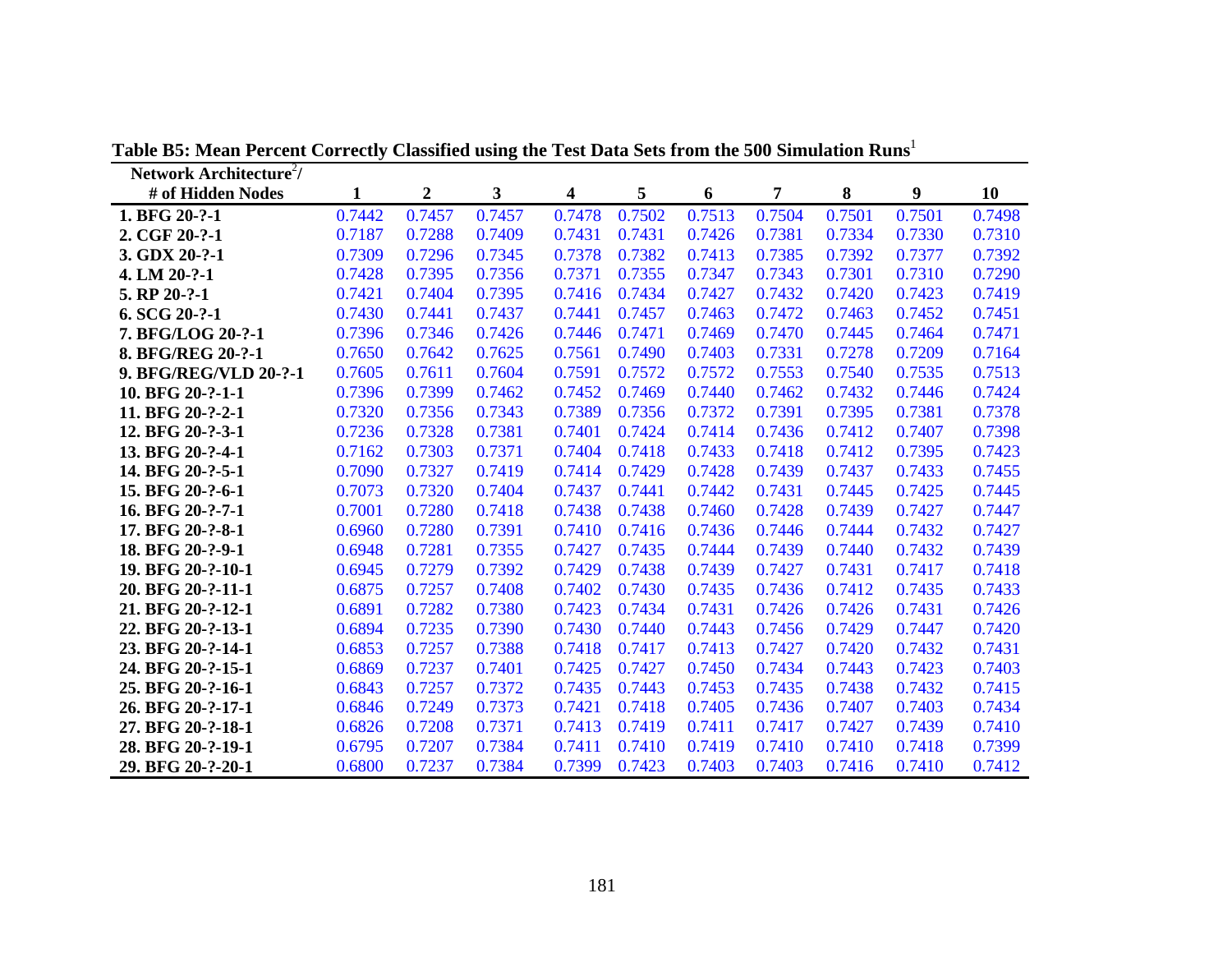| <b>Table B5 continued</b>           |        |        |        |        |        |        |        |        |        |        |
|-------------------------------------|--------|--------|--------|--------|--------|--------|--------|--------|--------|--------|
| Network Architecture <sup>2</sup> / |        |        |        |        |        |        |        |        |        |        |
| # of Hidden Nodes                   | 11     | 12     | 13     | 14     | 15     | 16     | 17     | 18     | 19     | 20     |
| 1. BFG 20-?-1                       | 0.7476 | 0.7481 | 0.7489 | 0.7476 | 0.7470 | 0.7469 | 0.7485 | 0.7474 | 0.7474 | 0.7474 |
| 2. CGF 20-?-1                       | 0.7306 | 0.7272 | 0.7274 | 0.7278 | 0.7249 | 0.7276 | 0.7247 | 0.7240 | 0.7278 | 0.7252 |
| 3. GDX 20-?-1                       | 0.7402 | 0.7373 | 0.7362 | 0.7366 | 0.7374 | 0.7371 | 0.7365 | 0.7362 | 0.7358 | 0.7356 |
| 4. LM 20-?-1                        | 0.7312 | 0.7303 | 0.7304 | 0.7293 | 0.7289 | 0.7255 | 0.7246 | 0.7234 | 0.7243 | 0.7216 |
| 5. RP 20-?-1                        | 0.7421 | 0.7434 | 0.7410 | 0.7436 | 0.7432 | 0.7410 | 0.7408 | 0.7412 | 0.7428 | 0.7424 |
| 6. SCG 20-?-1                       | 0.7466 | 0.7428 | 0.7432 | 0.7440 | 0.7451 | 0.7438 | 0.7427 | 0.7446 | 0.7427 | 0.7424 |
| 7. BFG/LOG 20-?-1                   | 0.7461 | 0.7434 | 0.7449 | 0.7441 | 0.7464 | 0.7449 | 0.7444 | 0.7431 | 0.7428 | 0.7457 |
| 8. BFG/REG 20-?-1                   | 0.7130 | 0.7111 | 0.7094 | 0.7072 | 0.7071 | 0.7070 | 0.7027 | 0.7039 | 0.7028 | 0.7027 |
| 9. BFG/REG/VLD 20-?-1               | 0.7523 | 0.7504 | 0.7499 | 0.7489 | 0.7475 | 0.7472 | 0.7464 | 0.7462 | 0.7471 | 0.7454 |
| 10. BFG 20-?-1-1                    | 0.7433 | 0.7417 | 0.7421 | 0.7416 | 0.7388 | 0.7394 | 0.7382 | 0.7390 | 0.7410 | 0.7402 |
| 11. BFG 20-?-2-1                    | 0.7371 | 0.7371 | 0.7375 | 0.7367 | 0.7352 | 0.7358 | 0.7350 | 0.7329 | 0.7370 | 0.7371 |
| 12. BFG 20-?-3-1                    | 0.7405 | 0.7402 | 0.7395 | 0.7355 | 0.7392 | 0.7397 | 0.7375 | 0.7394 | 0.7384 | 0.7395 |
| 13. BFG 20-?-4-1                    | 0.7415 | 0.7443 | 0.7407 | 0.7422 | 0.7407 | 0.7398 | 0.7408 | 0.7394 | 0.7364 | 0.7404 |
| 14. BFG 20-?-5-1                    | 0.7420 | 0.7407 | 0.7423 | 0.7429 | 0.7413 | 0.7417 | 0.7393 | 0.7409 | 0.7399 | 0.7398 |
| 15. BFG 20-?-6-1                    | 0.7430 | 0.7420 | 0.7416 | 0.7408 | 0.7419 | 0.7389 | 0.7405 | 0.7405 | 0.7408 | 0.7395 |
| 16. BFG 20-?-7-1                    | 0.7411 | 0.7416 | 0.7420 | 0.7422 | 0.7416 | 0.7434 | 0.7425 | 0.7417 | 0.7400 | 0.7407 |
| 17. BFG 20-?-8-1                    | 0.7432 | 0.7424 | 0.7409 | 0.7427 | 0.7408 | 0.7423 | 0.7403 | 0.7403 | 0.7401 | 0.7400 |
| 18. BFG 20-?-9-1                    | 0.7439 | 0.7407 | 0.7420 | 0.7437 | 0.7428 | 0.7431 | 0.7418 | 0.7404 | 0.7417 | 0.7411 |
| 19. BFG 20-?-10-1                   | 0.7402 | 0.7424 | 0.7397 | 0.7413 | 0.7399 | 0.7418 | 0.7397 | 0.7377 | 0.7420 | 0.7399 |
| 20. BFG 20-?-11-1                   | 0.7430 | 0.7420 | 0.7407 | 0.7436 | 0.7402 | 0.7406 | 0.7412 | 0.7404 | 0.7395 | 0.7410 |
| 21. BFG 20-?-12-1                   | 0.7421 | 0.7412 | 0.7388 | 0.7396 | 0.7409 | 0.7414 | 0.7427 | 0.7397 | 0.7378 | 0.7408 |
| 22. BFG 20-?-13-1                   | 0.7428 | 0.7448 | 0.7425 | 0.7445 | 0.7402 | 0.7414 | 0.7421 | 0.7428 | 0.7430 | 0.7393 |
| 23. BFG 20-?-14-1                   | 0.7433 | 0.7416 | 0.7416 | 0.7421 | 0.7405 | 0.7422 | 0.7398 | 0.7393 | 0.7395 | 0.7397 |
| 24. BFG 20-?-15-1                   | 0.7406 | 0.7431 | 0.7386 | 0.7392 | 0.7393 | 0.7415 | 0.7419 | 0.7408 | 0.7417 | 0.7382 |
| 25. BFG 20-?-16-1                   | 0.7425 | 0.7409 | 0.7405 | 0.7428 | 0.7415 | 0.7410 | 0.7416 | 0.7416 | 0.7411 | 0.7417 |
| 26. BFG 20-?-17-1                   | 0.7412 | 0.7415 | 0.7411 | 0.7411 | 0.7406 | 0.7401 | 0.7397 | 0.7393 | 0.7409 | 0.7380 |
| 27. BFG 20-?-18-1                   | 0.7400 | 0.7401 | 0.7404 | 0.7402 | 0.7414 | 0.7410 | 0.7391 | 0.7399 | 0.7397 | 0.7384 |
| 28. BFG 20-?-19-1                   | 0.7408 | 0.7411 | 0.7397 | 0.7387 | 0.7399 | 0.7390 | 0.7418 | 0.7399 | 0.7398 | 0.7395 |
| 29. BFG 20-?-20-1                   | 0.7410 | 0.7433 | 0.7420 | 0.7403 | 0.7401 | 0.7387 | 0.7392 | 0.7404 | 0.7377 | 0.7383 |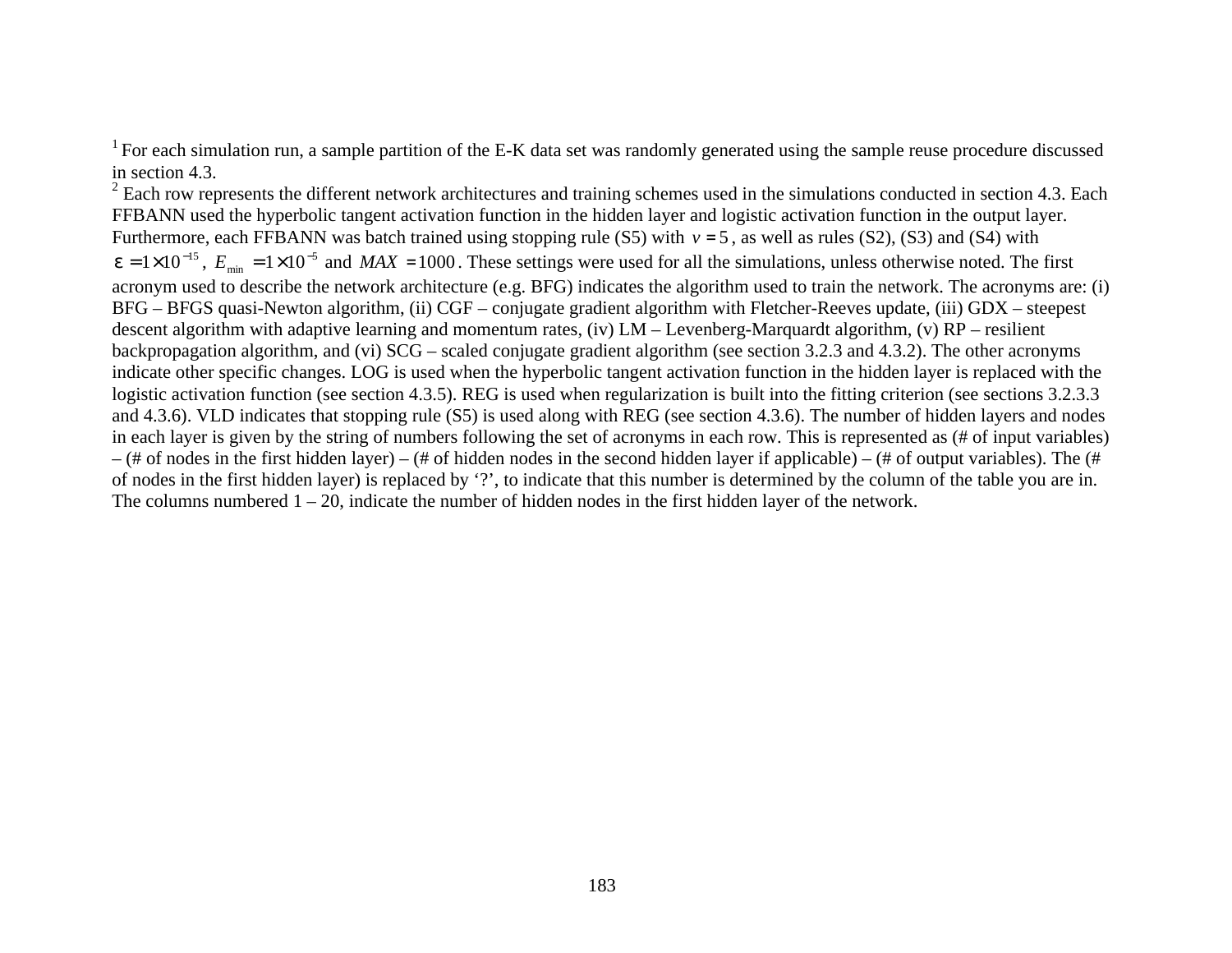| Network Architecture <sup>2</sup> / |        |                  |        |        |        |        |        |        |        |        |
|-------------------------------------|--------|------------------|--------|--------|--------|--------|--------|--------|--------|--------|
| # of Hidden Nodes                   | 1      | $\boldsymbol{2}$ | 3      | 4      | 5      | 6      | 7      | 8      | 9      | 10     |
| 1. BFG 20-?-1                       | 0.0398 | 0.0325           | 0.0316 | 0.0304 | 0.0303 | 0.0297 | 0.0305 | 0.0311 | 0.0297 | 0.0304 |
| 2. CGF 20-?-1                       | 0.0428 | 0.0431           | 0.0393 | 0.0368 | 0.0386 | 0.0361 | 0.0430 | 0.0444 | 0.0436 | 0.0451 |
| 3. GDX 20-?-1                       | 0.0487 | 0.0458           | 0.0448 | 0.0445 | 0.0427 | 0.0391 | 0.0434 | 0.0416 | 0.0413 | 0.0387 |
| 4. LM 20-?-1                        | 0.0411 | 0.0371           | 0.0337 | 0.0339 | 0.0337 | 0.0328 | 0.0330 | 0.0338 | 0.0350 | 0.0350 |
| 5. RP 20-?-1                        | 0.0334 | 0.0350           | 0.0323 | 0.0324 | 0.0321 | 0.0316 | 0.0315 | 0.0319 | 0.0312 | 0.0313 |
| $6. SCG 20-?-1$                     | 0.0371 | 0.0363           | 0.0416 | 0.0389 | 0.0356 | 0.0338 | 0.0345 | 0.0318 | 0.0360 | 0.0361 |
| 7. BFG/LOG 20-?-1                   | 0.0388 | 0.0398           | 0.0364 | 0.0351 | 0.0346 | 0.0327 | 0.0325 | 0.0324 | 0.0306 | 0.0315 |
| 8. BFG/REG 20-?-1                   | 0.0204 | 0.0198           | 0.0207 | 0.0220 | 0.0229 | 0.0226 | 0.0235 | 0.0225 | 0.0242 | 0.0222 |
| 9. BFG/REG/VLD 20-?-1               | 0.0305 | 0.0305           | 0.0304 | 0.0307 | 0.0300 | 0.0304 | 0.0295 | 0.0304 | 0.0303 | 0.0291 |
| 10. BFG 20-?-1-1                    | 0.0381 | 0.0376           | 0.0358 | 0.0337 | 0.0345 | 0.0338 | 0.0318 | 0.0336 | 0.0324 | 0.0320 |
| 11. BFG 20-?-2-1                    | 0.0407 | 0.0398           | 0.0410 | 0.0383 | 0.0387 | 0.0371 | 0.0371 | 0.0340 | 0.0361 | 0.0356 |
| 12. BFG 20-?-3-1                    | 0.0436 | 0.0402           | 0.0376 | 0.0349 | 0.0334 | 0.0350 | 0.0345 | 0.0352 | 0.0340 | 0.0330 |
| 13. BFG 20-?-4-1                    | 0.0478 | 0.0398           | 0.0368 | 0.0338 | 0.0339 | 0.0333 | 0.0338 | 0.0330 | 0.0342 | 0.0329 |
| 14. BFG 20-?-5-1                    | 0.0453 | 0.0400           | 0.0343 | 0.0363 | 0.0321 | 0.0331 | 0.0339 | 0.0327 | 0.0320 | 0.0332 |
| 15. BFG 20-?-6-1                    | 0.0481 | 0.0401           | 0.0363 | 0.0350 | 0.0334 | 0.0326 | 0.0321 | 0.0311 | 0.0331 | 0.0313 |
| 16. BFG 20-?-7-1                    | 0.0480 | 0.0419           | 0.0371 | 0.0343 | 0.0361 | 0.0326 | 0.0326 | 0.0324 | 0.0314 | 0.0318 |
| 17. BFG 20-?-8-1                    | 0.0451 | 0.0427           | 0.0365 | 0.0343 | 0.0330 | 0.0333 | 0.0334 | 0.0345 | 0.0314 | 0.0327 |
| 18. BFG 20-?-9-1                    | 0.0468 | 0.0412           | 0.0364 | 0.0339 | 0.0312 | 0.0312 | 0.0316 | 0.0319 | 0.0325 | 0.0308 |
| 19. BFG 20-?-10-1                   | 0.0469 | 0.0428           | 0.0368 | 0.0334 | 0.0348 | 0.0319 | 0.0353 | 0.0319 | 0.0329 | 0.0317 |
| 20. BFG 20-?-11-1                   | 0.0455 | 0.0430           | 0.0364 | 0.0335 | 0.0344 | 0.0317 | 0.0308 | 0.0326 | 0.0322 | 0.0327 |
| 21. BFG 20-?-12-1                   | 0.0439 | 0.0414           | 0.0383 | 0.0340 | 0.0341 | 0.0319 | 0.0329 | 0.0325 | 0.0349 | 0.0304 |
| 22. BFG 20-?-13-1                   | 0.0461 | 0.0448           | 0.0357 | 0.0351 | 0.0330 | 0.0305 | 0.0314 | 0.0307 | 0.0328 | 0.0323 |
| 23. BFG 20-?-14-1                   | 0.0447 | 0.0419           | 0.0371 | 0.0340 | 0.0331 | 0.0345 | 0.0327 | 0.0331 | 0.0335 | 0.0329 |
| 24. BFG 20-?-15-1                   | 0.0434 | 0.0455           | 0.0336 | 0.0346 | 0.0327 | 0.0322 | 0.0326 | 0.0315 | 0.0308 | 0.0337 |
| 25. BFG 20-?-16-1                   | 0.0436 | 0.0430           | 0.0384 | 0.0333 | 0.0325 | 0.0341 | 0.0341 | 0.0322 | 0.0320 | 0.0328 |
| 26. BFG 20-?-17-1                   | 0.0428 | 0.0440           | 0.0378 | 0.0346 | 0.0320 | 0.0318 | 0.0321 | 0.0347 | 0.0332 | 0.0336 |
| 27. BFG 20-?-18-1                   | 0.0456 | 0.0421           | 0.0363 | 0.0353 | 0.0317 | 0.0330 | 0.0328 | 0.0324 | 0.0331 | 0.0323 |
| 28. BFG 20-?-19-1                   | 0.0418 | 0.0443           | 0.0368 | 0.0351 | 0.0335 | 0.0335 | 0.0326 | 0.0315 | 0.0330 | 0.0335 |
| 29. BFG 20-?-20-1                   | 0.0435 | 0.0430           | 0.0376 | 0.0350 | 0.0336 | 0.0352 | 0.0342 | 0.0334 | 0.0339 | 0.0327 |

**Table B6: Standard Deviation of the Percent Correctly Classified using the Test Data Sets from the 500 Simulation Runs**<sup>1</sup>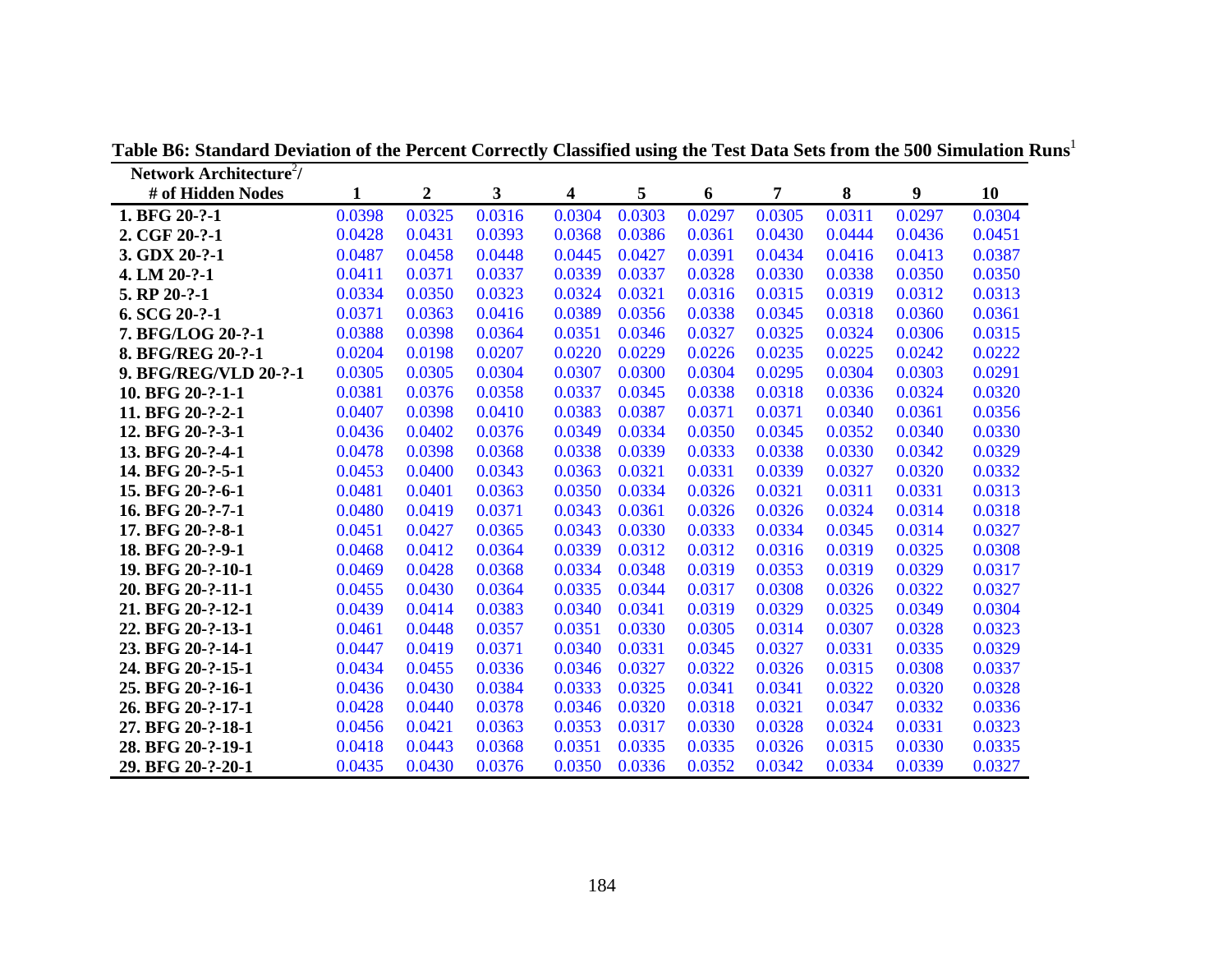| <b>Table B6 continued</b>           |        |        |        |        |        |        |        |        |        |        |
|-------------------------------------|--------|--------|--------|--------|--------|--------|--------|--------|--------|--------|
| Network Architecture <sup>2</sup> / |        |        |        |        |        |        |        |        |        |        |
| # of Hidden Nodes                   | 11     | 12     | 13     | 14     | 15     | 16     | 17     | 18     | 19     | 20     |
| 1. BFG 20-?-1                       | 0.0309 | 0.0307 | 0.0292 | 0.0309 | 0.0292 | 0.0312 | 0.0279 | 0.0296 | 0.0280 | 0.0286 |
| 2. CGF 20-?-1                       | 0.0468 | 0.0482 | 0.0450 | 0.0491 | 0.0474 | 0.0440 | 0.0446 | 0.0435 | 0.0448 | 0.0442 |
| 3. GDX 20-?-1                       | 0.0369 | 0.0408 | 0.0427 | 0.0390 | 0.0401 | 0.0420 | 0.0395 | 0.0404 | 0.0398 | 0.0411 |
| 4. LM 20-?-1                        | 0.0329 | 0.0330 | 0.0338 | 0.0348 | 0.0330 | 0.0348 | 0.0353 | 0.0365 | 0.0348 | 0.0366 |
| 5. RP 20-?-1                        | 0.0310 | 0.0315 | 0.0308 | 0.0305 | 0.0311 | 0.0317 | 0.0317 | 0.0311 | 0.0316 | 0.0315 |
| $6. SCG 20-?-1$                     | 0.0335 | 0.0427 | 0.0453 | 0.0395 | 0.0356 | 0.0390 | 0.0396 | 0.0331 | 0.0400 | 0.0361 |
| 7. BFG/LOG 20-?-1                   | 0.0326 | 0.0333 | 0.0316 | 0.0331 | 0.0324 | 0.0312 | 0.0293 | 0.0322 | 0.0334 | 0.0322 |
| 8. BFG/REG 20-?-1                   | 0.0235 | 0.0224 | 0.0235 | 0.0231 | 0.0239 | 0.0253 | 0.0233 | 0.0237 | 0.0217 | 0.0243 |
| 9. BFG/REG/VLD 20-?-1               | 0.0300 | 0.0312 | 0.0307 | 0.0313 | 0.0315 | 0.0303 | 0.0321 | 0.0307 | 0.0319 | 0.0312 |
| 10. BFG 20-?-1-1                    | 0.0323 | 0.0329 | 0.0334 | 0.0330 | 0.0324 | 0.0327 | 0.0315 | 0.0327 | 0.0322 | 0.0324 |
| 11. BFG 20-?-2-1                    | 0.0339 | 0.0342 | 0.0377 | 0.0342 | 0.0346 | 0.0341 | 0.0360 | 0.0343 | 0.0335 | 0.0336 |
| 12. BFG 20-?-3-1                    | 0.0343 | 0.0344 | 0.0335 | 0.0350 | 0.0342 | 0.0333 | 0.0343 | 0.0321 | 0.0311 | 0.0330 |
| 13. BFG 20-?-4-1                    | 0.0334 | 0.0323 | 0.0318 | 0.0320 | 0.0333 | 0.0322 | 0.0323 | 0.0326 | 0.0330 | 0.0296 |
| 14. BFG 20-?-5-1                    | 0.0333 | 0.0328 | 0.0318 | 0.0324 | 0.0320 | 0.0337 | 0.0336 | 0.0319 | 0.0328 | 0.0336 |
| 15. BFG 20-?-6-1                    | 0.0339 | 0.0334 | 0.0319 | 0.0339 | 0.0307 | 0.0318 | 0.0322 | 0.0326 | 0.0316 | 0.0336 |
| 16. BFG 20-?-7-1                    | 0.0327 | 0.0313 | 0.0302 | 0.0328 | 0.0337 | 0.0329 | 0.0316 | 0.0317 | 0.0334 | 0.0309 |
| 17. BFG 20-?-8-1                    | 0.0304 | 0.0331 | 0.0343 | 0.0336 | 0.0309 | 0.0333 | 0.0330 | 0.0333 | 0.0315 | 0.0310 |
| 18. BFG 20-?-9-1                    | 0.0325 | 0.0319 | 0.0322 | 0.0293 | 0.0306 | 0.0306 | 0.0323 | 0.0308 | 0.0305 | 0.0312 |
| 19. BFG 20-?-10-1                   | 0.0315 | 0.0323 | 0.0312 | 0.0333 | 0.0328 | 0.0307 | 0.0338 | 0.0318 | 0.0325 | 0.0319 |
| 20. BFG 20-?-11-1                   | 0.0318 | 0.0328 | 0.0323 | 0.0327 | 0.0323 | 0.0295 | 0.0318 | 0.0327 | 0.0325 | 0.0327 |
| 21. BFG 20-?-12-1                   | 0.0317 | 0.0318 | 0.0331 | 0.0332 | 0.0309 | 0.0313 | 0.0320 | 0.0322 | 0.0324 | 0.0312 |
| 22. BFG 20-?-13-1                   | 0.0317 | 0.0326 | 0.0330 | 0.0305 | 0.0309 | 0.0320 | 0.0322 | 0.0315 | 0.0315 | 0.0324 |
| 23. BFG 20-?-14-1                   | 0.0306 | 0.0335 | 0.0337 | 0.0325 | 0.0332 | 0.0341 | 0.0323 | 0.0327 | 0.0331 | 0.0322 |
| 24. BFG 20-?-15-1                   | 0.0339 | 0.0314 | 0.0322 | 0.0322 | 0.0322 | 0.0323 | 0.0312 | 0.0335 | 0.0326 | 0.0312 |
| 25. BFG 20-?-16-1                   | 0.0312 | 0.0325 | 0.0322 | 0.0323 | 0.0317 | 0.0320 | 0.0321 | 0.0304 | 0.0307 | 0.0296 |
| 26. BFG 20-?-17-1                   | 0.0341 | 0.0319 | 0.0322 | 0.0327 | 0.0332 | 0.0329 | 0.0317 | 0.0318 | 0.0302 | 0.0328 |
| 27. BFG 20-?-18-1                   | 0.0325 | 0.0330 | 0.0327 | 0.0333 | 0.0315 | 0.0325 | 0.0327 | 0.0325 | 0.0329 | 0.0319 |
| 28. BFG 20-?-19-1                   | 0.0323 | 0.0334 | 0.0331 | 0.0324 | 0.0324 | 0.0325 | 0.0325 | 0.0315 | 0.0324 | 0.0326 |
| 29. BFG 20-?-20-1                   | 0.0326 | 0.0314 | 0.0329 | 0.0310 | 0.0301 | 0.0326 | 0.0334 | 0.0318 | 0.0317 | 0.0300 |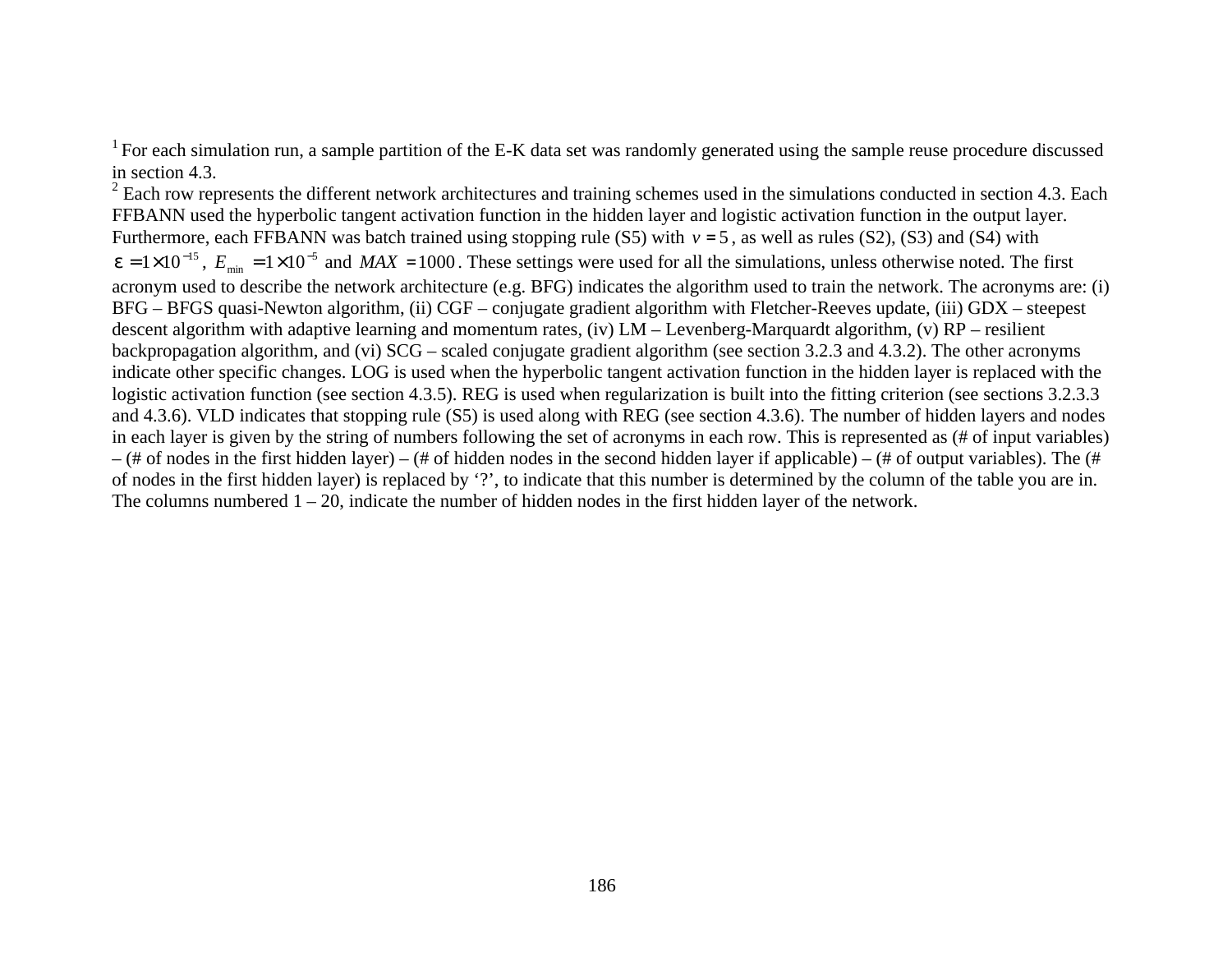| Network Architecture <sup>2</sup> / |        |                  |        |        |        |        |        |        |        |        |
|-------------------------------------|--------|------------------|--------|--------|--------|--------|--------|--------|--------|--------|
| # of Hidden Nodes                   | 1      | $\boldsymbol{2}$ | 3      | 4      | 5      | 6      | 7      | 8      | 9      | 10     |
| 1. BFG 20-?-1                       | 0.7638 | 0.7618           | 0.7646 | 0.7671 | 0.7694 | 0.7718 | 0.7717 | 0.7720 | 0.7734 | 0.7739 |
| 2. CGF 20-?-1                       | 0.7292 | 0.7446           | 0.7608 | 0.7639 | 0.7635 | 0.7618 | 0.7578 | 0.7545 | 0.7542 | 0.7537 |
| 3. GDX 20-?-1                       | 0.7499 | 0.7494           | 0.7578 | 0.7629 | 0.7634 | 0.7672 | 0.7647 | 0.7678 | 0.7665 | 0.7697 |
| 4. LM 20-?-1                        | 0.7634 | 0.7675           | 0.7693 | 0.7718 | 0.7715 | 0.7720 | 0.7747 | 0.7713 | 0.7725 | 0.7727 |
| 5. RP 20-?-1                        | 0.7645 | 0.7601           | 0.7672 | 0.7695 | 0.7728 | 0.7733 | 0.7741 | 0.7766 | 0.7769 | 0.7791 |
| 6. SCG 20-?-1                       | 0.7635 | 0.7655           | 0.7654 | 0.7670 | 0.7709 | 0.7707 | 0.7722 | 0.7733 | 0.7726 | 0.7740 |
| 7. BFG/LOG 20-?-1                   | 0.7562 | 0.7500           | 0.7592 | 0.7623 | 0.7638 | 0.7652 | 0.7656 | 0.7662 | 0.7683 | 0.7699 |
| 8. BFG/REG 20-?-1                   | 0.7807 | 0.7815           | 0.7843 | 0.7943 | 0.8101 | 0.8262 | 0.8415 | 0.8550 | 0.8668 | 0.8768 |
| 9. BFG/REG/VLD 20-?-1               | 0.7755 | 0.7783           | 0.7789 | 0.7793 | 0.7792 | 0.7797 | 0.7810 | 0.7813 | 0.7826 | 0.7826 |
| 10. BFG 20-?-1-1                    | 0.7561 | 0.7591           | 0.7659 | 0.7671 | 0.7687 | 0.7689 | 0.7710 | 0.7695 | 0.7713 | 0.7695 |
| 11. BFG 20-?-2-1                    | 0.7469 | 0.7507           | 0.7516 | 0.7579 | 0.7563 | 0.7594 | 0.7622 | 0.7641 | 0.7626 | 0.7633 |
| 12. BFG 20-?-3-1                    | 0.7361 | 0.7480           | 0.7564 | 0.7616 | 0.7634 | 0.7629 | 0.7669 | 0.7661 | 0.7669 | 0.7659 |
| 13. BFG 20-?-4-1                    | 0.7292 | 0.7483           | 0.7572 | 0.7615 | 0.7623 | 0.7670 | 0.7665 | 0.7669 | 0.7672 | 0.7684 |
| 14. BFG 20-?-5-1                    | 0.7255 | 0.7471           | 0.7611 | 0.7619 | 0.7659 | 0.7654 | 0.7679 | 0.7706 | 0.7690 | 0.7714 |
| 15. BFG 20-?-6-1                    | 0.7219 | 0.7499           | 0.7610 | 0.7633 | 0.7659 | 0.7674 | 0.7680 | 0.7703 | 0.7704 | 0.7714 |
| 16. BFG 20-?-7-1                    | 0.7170 | 0.7450           | 0.7601 | 0.7646 | 0.7669 | 0.7697 | 0.7689 | 0.7706 | 0.7714 | 0.7721 |
| 17. BFG 20-?-8-1                    | 0.7121 | 0.7450           | 0.7594 | 0.7641 | 0.7660 | 0.7684 | 0.7707 | 0.7709 | 0.7714 | 0.7711 |
| 18. BFG 20-?-9-1                    | 0.7127 | 0.7456           | 0.7569 | 0.7647 | 0.7668 | 0.7691 | 0.7708 | 0.7710 | 0.7700 | 0.7720 |
| 19. BFG 20-?-10-1                   | 0.7129 | 0.7452           | 0.7598 | 0.7653 | 0.7669 | 0.7695 | 0.7687 | 0.7712 | 0.7722 | 0.7728 |
| 20. BFG 20-?-11-1                   | 0.7046 | 0.7428           | 0.7605 | 0.7642 | 0.7665 | 0.7691 | 0.7712 | 0.7705 | 0.7731 | 0.7729 |
| 21. BFG 20-?-12-1                   | 0.7057 | 0.7466           | 0.7592 | 0.7661 | 0.7666 | 0.7678 | 0.7703 | 0.7728 | 0.7733 | 0.7746 |
| 22. BFG 20-?-13-1                   | 0.7063 | 0.7430           | 0.7605 | 0.7647 | 0.7660 | 0.7701 | 0.7714 | 0.7715 | 0.7720 | 0.7730 |
| 23. BFG 20-?-14-1                   | 0.7020 | 0.7425           | 0.7621 | 0.7637 | 0.7688 | 0.7684 | 0.7715 | 0.7731 | 0.7741 | 0.7727 |
| 24. BFG 20-?-15-1                   | 0.7041 | 0.7426           | 0.7615 | 0.7663 | 0.7693 | 0.7710 | 0.7717 | 0.7740 | 0.7733 | 0.7744 |
| 25. BFG 20-?-16-1                   | 0.7018 | 0.7439           | 0.7587 | 0.7652 | 0.7667 | 0.7700 | 0.7718 | 0.7725 | 0.7723 | 0.7743 |
| 26. BFG 20-?-17-1                   | 0.7036 | 0.7422           | 0.7621 | 0.7666 | 0.7678 | 0.7700 | 0.7722 | 0.7720 | 0.7719 | 0.7752 |
| 27. BFG 20-?-18-1                   | 0.7006 | 0.7406           | 0.7612 | 0.7657 | 0.7679 | 0.7698 | 0.7709 | 0.7724 | 0.7741 | 0.7751 |
| 28. BFG 20-?-19-1                   | 0.6977 | 0.7408           | 0.7604 | 0.7660 | 0.7676 | 0.7711 | 0.7718 | 0.7731 | 0.7732 | 0.7748 |
| 29. BFG 20-?-20-1                   | 0.6974 | 0.7438           | 0.7623 | 0.7650 | 0.7686 | 0.7687 | 0.7726 | 0.7727 | 0.7727 | 0.7752 |

**Table B7: Mean Percent Correctly Classified using the Entire E-K Data Set for all 500 Simulation Runs**<sup>1</sup>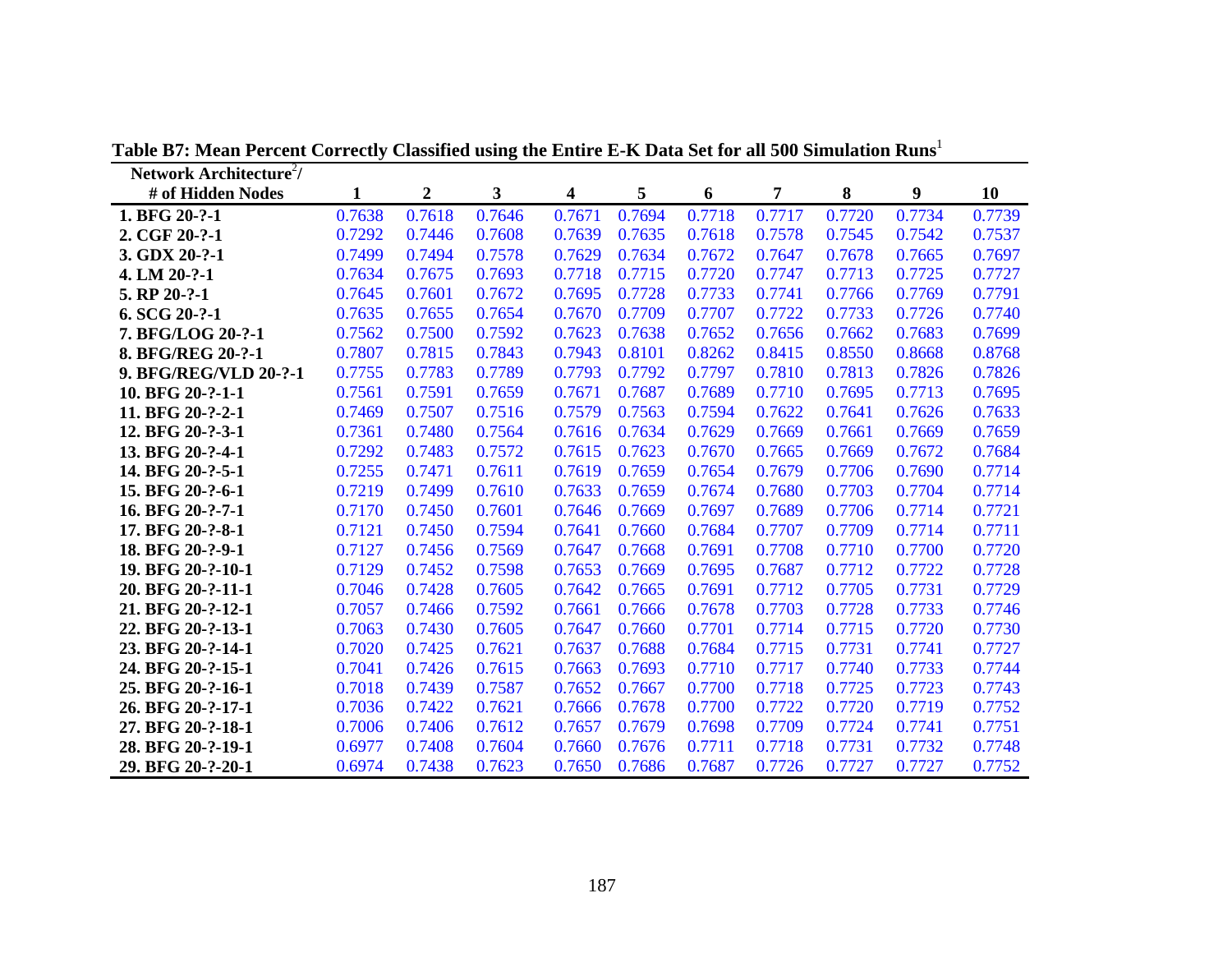| <b>Table B7 continued</b>           |        |        |        |        |        |        |        |        |        |        |
|-------------------------------------|--------|--------|--------|--------|--------|--------|--------|--------|--------|--------|
| Network Architecture <sup>2</sup> / |        |        |        |        |        |        |        |        |        |        |
| # of Hidden Nodes                   | 11     | 12     | 13     | 14     | 15     | 16     | 17     | 18     | 19     | 20     |
| 1. BFG 20-?-1                       | 0.7725 | 0.7743 | 0.7747 | 0.7751 | 0.7751 | 0.7748 | 0.7773 | 0.7757 | 0.7770 | 0.7754 |
| 2. CGF 20-?-1                       | 0.7505 | 0.7468 | 0.7486 | 0.7493 | 0.7453 | 0.7494 | 0.7460 | 0.7474 | 0.7510 | 0.7491 |
| 3. GDX 20-?-1                       | 0.7695 | 0.7682 | 0.7685 | 0.7675 | 0.7689 | 0.7695 | 0.7699 | 0.7698 | 0.7692 | 0.7707 |
| 4. LM 20-?-1                        | 0.7740 | 0.7743 | 0.7758 | 0.7743 | 0.7748 | 0.7741 | 0.7710 | 0.7763 | 0.7768 | 0.7749 |
| 5. RP 20-?-1                        | 0.7780 | 0.7795 | 0.7791 | 0.7816 | 0.7809 | 0.7808 | 0.7814 | 0.7809 | 0.7848 | 0.7841 |
| 6. SCG 20-?-1                       | 0.7746 | 0.7720 | 0.7734 | 0.7744 | 0.7764 | 0.7743 | 0.7744 | 0.7768 | 0.7751 | 0.7765 |
| 7. BFG/LOG 20-?-1                   | 0.7683 | 0.7678 | 0.7692 | 0.7696 | 0.7722 | 0.7704 | 0.7715 | 0.7709 | 0.7707 | 0.7735 |
| 8. BFG/REG 20-?-1                   | 0.8849 | 0.8913 | 0.8962 | 0.8992 | 0.9016 | 0.9034 | 0.9035 | 0.9046 | 0.9050 | 0.9059 |
| 9. BFG/REG/VLD 20-?-1               | 0.7820 | 0.7837 | 0.7843 | 0.7840 | 0.7839 | 0.7843 | 0.7836 | 0.7833 | 0.7843 | 0.7846 |
| 10. BFG 20-?-1-1                    | 0.7718 | 0.7712 | 0.7720 | 0.7731 | 0.7703 | 0.7714 | 0.7717 | 0.7735 | 0.7748 | 0.7736 |
| 11. BFG 20-?-2-1                    | 0.7640 | 0.7644 | 0.7635 | 0.7637 | 0.7641 | 0.7650 | 0.7642 | 0.7637 | 0.7671 | 0.7669 |
| 12. BFG 20-?-3-1                    | 0.7675 | 0.7671 | 0.7676 | 0.7664 | 0.7687 | 0.7699 | 0.7684 | 0.7695 | 0.7690 | 0.7694 |
| 13. BFG 20-?-4-1                    | 0.7691 | 0.7708 | 0.7712 | 0.7713 | 0.7712 | 0.7693 | 0.7702 | 0.7718 | 0.7692 | 0.7711 |
| 14. BFG 20-?-5-1                    | 0.7706 | 0.7704 | 0.7708 | 0.7725 | 0.7724 | 0.7718 | 0.7704 | 0.7727 | 0.7726 | 0.7735 |
| 15. BFG 20-?-6-1                    | 0.7711 | 0.7712 | 0.7714 | 0.7726 | 0.7722 | 0.7709 | 0.7727 | 0.7727 | 0.7735 | 0.7743 |
| 16. BFG 20-?-7-1                    | 0.7718 | 0.7726 | 0.7732 | 0.7732 | 0.7736 | 0.7745 | 0.7724 | 0.7732 | 0.7740 | 0.7754 |
| 17. BFG 20-?-8-1                    | 0.7728 | 0.7731 | 0.7725 | 0.7740 | 0.7731 | 0.7738 | 0.7738 | 0.7744 | 0.7754 | 0.7748 |
| 18. BFG 20-?-9-1                    | 0.7727 | 0.7716 | 0.7731 | 0.7749 | 0.7760 | 0.7762 | 0.7742 | 0.7749 | 0.7750 | 0.7767 |
| 19. BFG 20-?-10-1                   | 0.7730 | 0.7740 | 0.7732 | 0.7735 | 0.7740 | 0.7756 | 0.7748 | 0.7749 | 0.7768 | 0.7760 |
| 20. BFG 20-?-11-1                   | 0.7742 | 0.7747 | 0.7740 | 0.7756 | 0.7754 | 0.7757 | 0.7767 | 0.7756 | 0.7760 | 0.7774 |
| 21. BFG 20-?-12-1                   | 0.7742 | 0.7745 | 0.7739 | 0.7737 | 0.7753 | 0.7760 | 0.7762 | 0.7754 | 0.7743 | 0.7776 |
| 22. BFG 20-?-13-1                   | 0.7750 | 0.7765 | 0.7757 | 0.7769 | 0.7761 | 0.7752 | 0.7767 | 0.7780 | 0.7773 | 0.7767 |
| 23. BFG 20-?-14-1                   | 0.7751 | 0.7755 | 0.7763 | 0.7766 | 0.7765 | 0.7774 | 0.7773 | 0.7766 | 0.7768 | 0.7771 |
| 24. BFG 20-?-15-1                   | 0.7743 | 0.7753 | 0.7749 | 0.7747 | 0.7752 | 0.7773 | 0.7772 | 0.7764 | 0.7779 | 0.7763 |
| 25. BFG 20-?-16-1                   | 0.7745 | 0.7739 | 0.7757 | 0.7750 | 0.7766 | 0.7769 | 0.7766 | 0.7774 | 0.7770 | 0.7774 |
| 26. BFG 20-?-17-1                   | 0.7746 | 0.7750 | 0.7765 | 0.7766 | 0.7775 | 0.7785 | 0.7781 | 0.7781 | 0.7785 | 0.7761 |
| 27. BFG 20-?-18-1                   | 0.7741 | 0.7759 | 0.7753 | 0.7762 | 0.7769 | 0.7776 | 0.7779 | 0.7780 | 0.7776 | 0.7778 |
| 28. BFG 20-?-19-1                   | 0.7763 | 0.7768 | 0.7749 | 0.7769 | 0.7782 | 0.7778 | 0.7778 | 0.7777 | 0.7796 | 0.7777 |
| 29. BFG 20-?-20-1                   | 0.7750 | 0.7765 | 0.7775 | 0.7766 | 0.7773 | 0.7764 | 0.7781 | 0.7789 | 0.7780 | 0.7774 |

188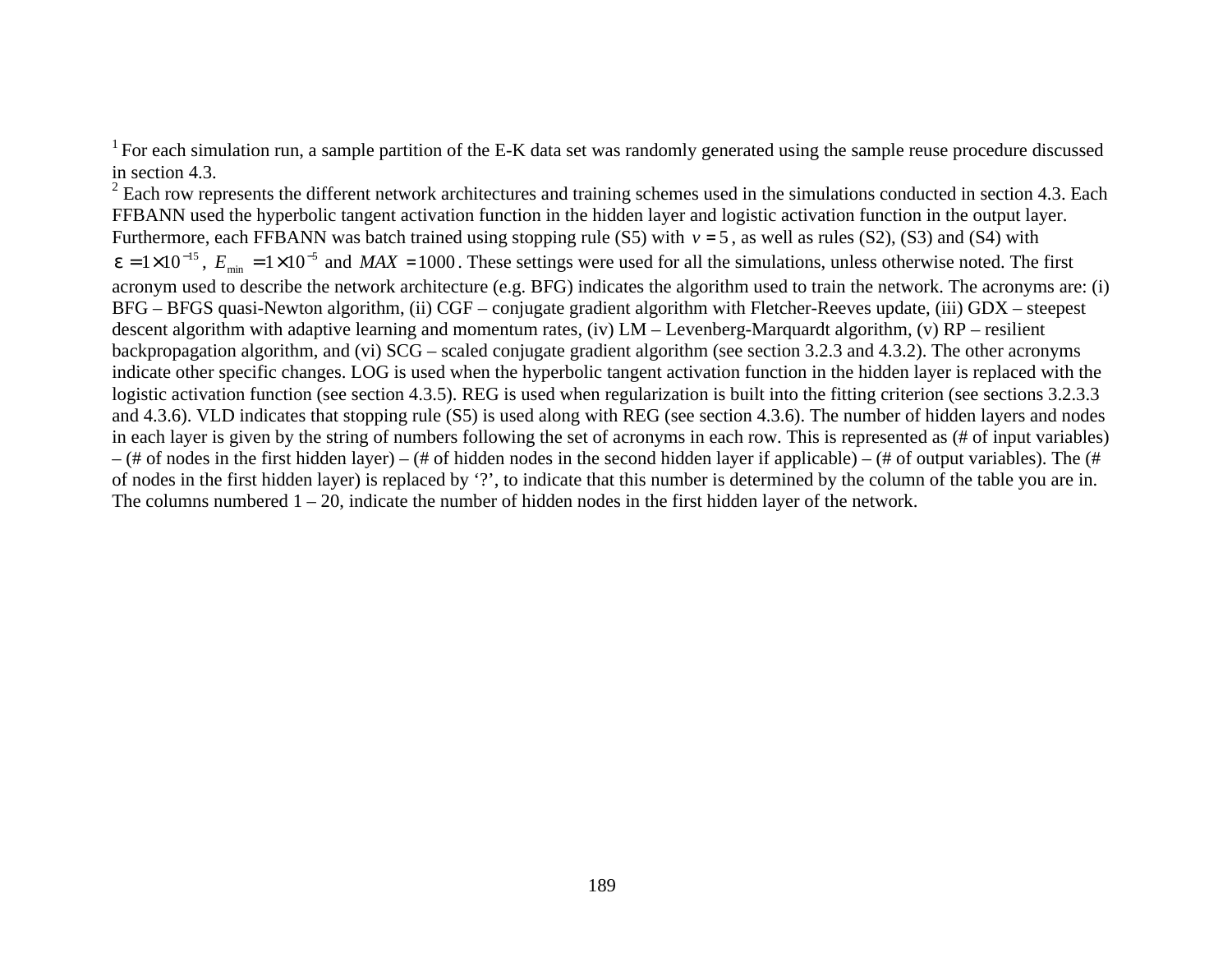| Network Architecture <sup>2</sup> / |        |                  |        |        |        |        |        |        |        |        |
|-------------------------------------|--------|------------------|--------|--------|--------|--------|--------|--------|--------|--------|
| # of Hidden Nodes                   | 1      | $\boldsymbol{2}$ | 3      | 4      | 5      | 6      | 7      | 8      | 9      | 10     |
| 1. BFG 20-?-1                       | 0.0323 | 0.0245           | 0.0183 | 0.0147 | 0.0157 | 0.0129 | 0.0142 | 0.0149 | 0.0140 | 0.0137 |
| 2. CGF 20-?-1                       | 0.0392 | 0.0394           | 0.0290 | 0.0272 | 0.0302 | 0.0300 | 0.0377 | 0.0394 | 0.0402 | 0.0429 |
| 3. GDX 20-?-1                       | 0.0474 | 0.0438           | 0.0416 | 0.0374 | 0.0389 | 0.0332 | 0.0377 | 0.0357 | 0.0384 | 0.0332 |
| 4. LM 20-?-1                        | 0.0317 | 0.0227           | 0.0206 | 0.0186 | 0.0188 | 0.0197 | 0.0185 | 0.0201 | 0.0230 | 0.0211 |
| 5. RP 20-?-1                        | 0.0159 | 0.0186           | 0.0150 | 0.0172 | 0.0165 | 0.0159 | 0.0167 | 0.0170 | 0.0165 | 0.0162 |
| 6. SCG 20-?-1                       | 0.0324 | 0.0266           | 0.0328 | 0.0294 | 0.0249 | 0.0239 | 0.0198 | 0.0186 | 0.0260 | 0.0246 |
| 7. BFG/LOG 20-?-1                   | 0.0288 | 0.0319           | 0.0219 | 0.0200 | 0.0193 | 0.0179 | 0.0179 | 0.0171 | 0.0159 | 0.0156 |
| 8. BFG/REG 20-?-1                   | 0.0047 | 0.0050           | 0.0053 | 0.0063 | 0.0079 | 0.0080 | 0.0085 | 0.0082 | 0.0085 | 0.0074 |
| 9. BFG/REG/VLD 20-?-1               | 0.0085 | 0.0068           | 0.0068 | 0.0074 | 0.0084 | 0.0092 | 0.0094 | 0.0101 | 0.0105 | 0.0109 |
| 10. BFG 20-?-1-1                    | 0.0291 | 0.0263           | 0.0186 | 0.0187 | 0.0187 | 0.0197 | 0.0165 | 0.0206 | 0.0188 | 0.0191 |
| 11. BFG 20-?-2-1                    | 0.0360 | 0.0329           | 0.0336 | 0.0294 | 0.0312 | 0.0288 | 0.0283 | 0.0255 | 0.0258 | 0.0273 |
| 12. BFG 20-?-3-1                    | 0.0402 | 0.0359           | 0.0288 | 0.0242 | 0.0223 | 0.0243 | 0.0223 | 0.0218 | 0.0211 | 0.0243 |
| 13. BFG 20-?-4-1                    | 0.0421 | 0.0341           | 0.0277 | 0.0237 | 0.0216 | 0.0203 | 0.0210 | 0.0205 | 0.0217 | 0.0207 |
| 14. BFG 20-?-5-1                    | 0.0414 | 0.0349           | 0.0243 | 0.0221 | 0.0194 | 0.0212 | 0.0183 | 0.0178 | 0.0178 | 0.0188 |
| 15. BFG 20-?-6-1                    | 0.0406 | 0.0336           | 0.0263 | 0.0218 | 0.0175 | 0.0175 | 0.0173 | 0.0170 | 0.0180 | 0.0172 |
| 16. BFG 20-?-7-1                    | 0.0408 | 0.0370           | 0.0258 | 0.0210 | 0.0174 | 0.0158 | 0.0192 | 0.0168 | 0.0170 | 0.0169 |
| 17. BFG 20-?-8-1                    | 0.0385 | 0.0366           | 0.0262 | 0.0233 | 0.0198 | 0.0190 | 0.0175 | 0.0178 | 0.0173 | 0.0191 |
| 18. BFG 20-?-9-1                    | 0.0395 | 0.0356           | 0.0288 | 0.0209 | 0.0194 | 0.0186 | 0.0173 | 0.0181 | 0.0202 | 0.0184 |
| 19. BFG 20-?-10-1                   | 0.0387 | 0.0367           | 0.0261 | 0.0202 | 0.0193 | 0.0164 | 0.0216 | 0.0176 | 0.0174 | 0.0169 |
| 20. BFG 20-?-11-1                   | 0.0361 | 0.0374           | 0.0255 | 0.0209 | 0.0200 | 0.0188 | 0.0161 | 0.0176 | 0.0180 | 0.0189 |
| 21. BFG 20-?-12-1                   | 0.0350 | 0.0352           | 0.0287 | 0.0201 | 0.0193 | 0.0179 | 0.0171 | 0.0172 | 0.0181 | 0.0156 |
| 22. BFG 20-?-13-1                   | 0.0372 | 0.0385           | 0.0272 | 0.0217 | 0.0205 | 0.0183 | 0.0169 | 0.0175 | 0.0179 | 0.0202 |
| 23. BFG 20-?-14-1                   | 0.0354 | 0.0371           | 0.0249 | 0.0232 | 0.0193 | 0.0192 | 0.0162 | 0.0167 | 0.0185 | 0.0192 |
| 24. BFG 20-?-15-1                   | 0.0361 | 0.0383           | 0.0245 | 0.0216 | 0.0203 | 0.0161 | 0.0162 | 0.0171 | 0.0175 | 0.0176 |
| 25. BFG 20-?-16-1                   | 0.0352 | 0.0361           | 0.0276 | 0.0205 | 0.0204 | 0.0190 | 0.0167 | 0.0176 | 0.0193 | 0.0189 |
| 26. BFG 20-?-17-1                   | 0.0346 | 0.0376           | 0.0255 | 0.0194 | 0.0198 | 0.0183 | 0.0176 | 0.0185 | 0.0188 | 0.0174 |
| 27. BFG 20-?-18-1                   | 0.0348 | 0.0378           | 0.0258 | 0.0220 | 0.0192 | 0.0194 | 0.0183 | 0.0170 | 0.0180 | 0.0178 |
| 28. BFG 20-?-19-1                   | 0.0340 | 0.0368           | 0.0274 | 0.0204 | 0.0197 | 0.0182 | 0.0179 | 0.0171 | 0.0200 | 0.0190 |
| 29. BFG 20-?-20-1                   | 0.0331 | 0.0383           | 0.0269 | 0.0228 | 0.0201 | 0.0222 | 0.0184 | 0.0192 | 0.0192 | 0.0191 |

**Table B8: Standard Deviation of the Percent Correctly Classified using the Entire E-K Data Set for all 500 Simulation Runs**<sup>1</sup>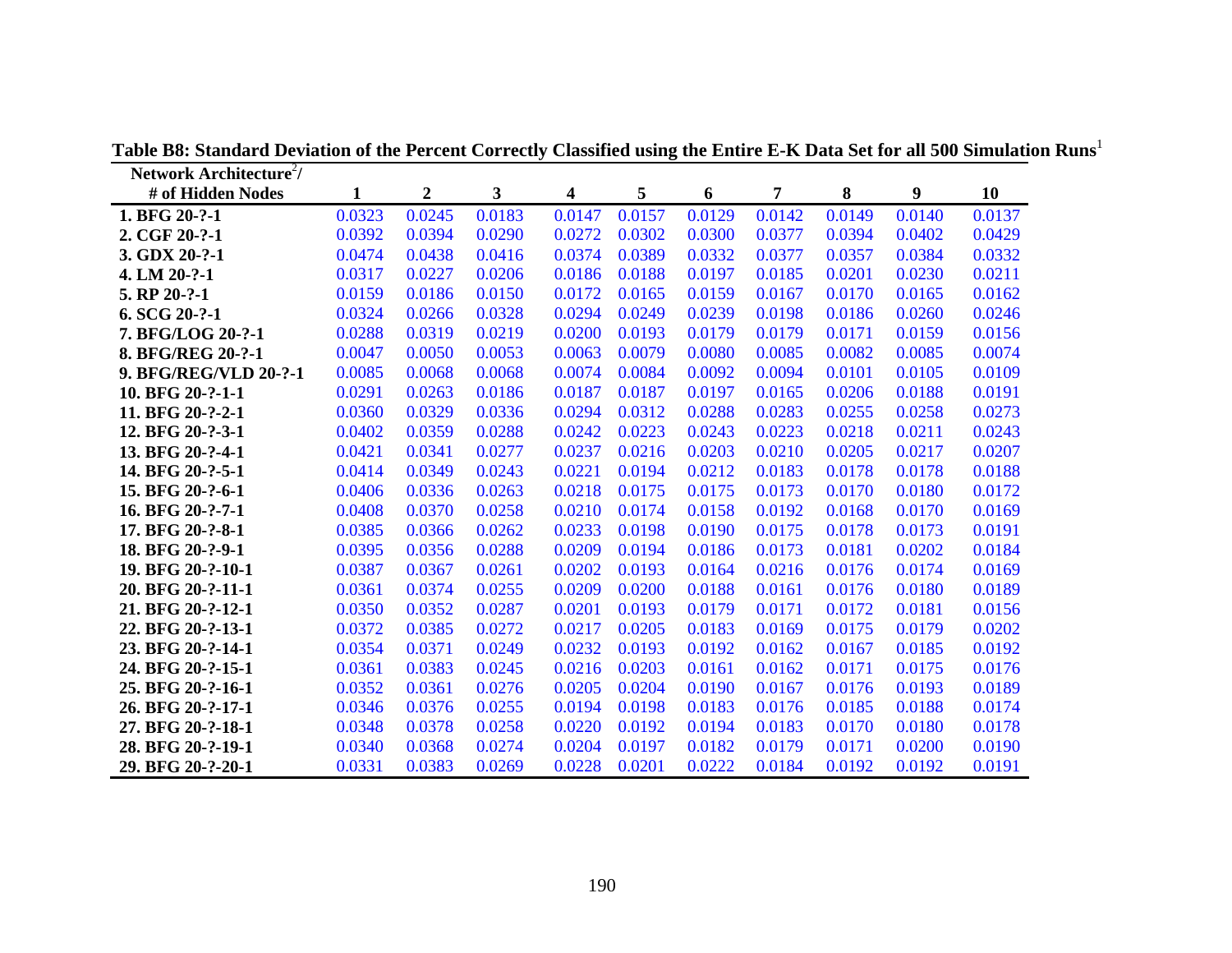| <b>Table B8 continued</b>           |        |        |        |        |        |        |        |        |        |        |
|-------------------------------------|--------|--------|--------|--------|--------|--------|--------|--------|--------|--------|
| Network Architecture <sup>2</sup> / |        |        |        |        |        |        |        |        |        |        |
| # of Hidden Nodes                   | 11     | 12     | 13     | 14     | 15     | 16     | 17     | 18     | 19     | 20     |
| 1. BFG 20-?-1                       | 0.0150 | 0.0145 | 0.0144 | 0.0145 | 0.0138 | 0.0161 | 0.0129 | 0.0150 | 0.0153 | 0.0148 |
| 2. CGF 20-?-1                       | 0.0445 | 0.0453 | 0.0439 | 0.0461 | 0.0478 | 0.0450 | 0.0455 | 0.0455 | 0.0415 | 0.0443 |
| 3. GDX 20-?-1                       | 0.0330 | 0.0362 | 0.0374 | 0.0370 | 0.0364 | 0.0371 | 0.0357 | 0.0357 | 0.0366 | 0.0367 |
| 4. LM 20-?-1                        | 0.0221 | 0.0202 | 0.0194 | 0.0248 | 0.0214 | 0.0250 | 0.0235 | 0.0241 | 0.0241 | 0.0273 |
| 5. RP 20-?-1                        | 0.0178 | 0.0174 | 0.0186 | 0.0177 | 0.0193 | 0.0190 | 0.0183 | 0.0194 | 0.0204 | 0.0209 |
| 6. SCG 20-?-1                       | 0.0226 | 0.0359 | 0.0369 | 0.0281 | 0.0225 | 0.0318 | 0.0306 | 0.0204 | 0.0313 | 0.0264 |
| 7. BFG/LOG 20-?-1                   | 0.0170 | 0.0183 | 0.0170 | 0.0181 | 0.0185 | 0.0173 | 0.0173 | 0.0177 | 0.0180 | 0.0175 |
| 8. BFG/REG 20-?-1                   | 0.0075 | 0.0075 | 0.0074 | 0.0074 | 0.0074 | 0.0078 | 0.0074 | 0.0072 | 0.0067 | 0.0073 |
| 9. BFG/REG/VLD 20-?-1               | 0.0127 | 0.0130 | 0.0138 | 0.0136 | 0.0148 | 0.0151 | 0.0162 | 0.0160 | 0.0166 | 0.0156 |
| 10. BFG 20-?-1-1                    | 0.0198 | 0.0201 | 0.0199 | 0.0185 | 0.0198 | 0.0195 | 0.0193 | 0.0191 | 0.0190 | 0.0202 |
| 11. BFG 20-?-2-1                    | 0.0260 | 0.0267 | 0.0280 | 0.0269 | 0.0259 | 0.0257 | 0.0267 | 0.0259 | 0.0240 | 0.0246 |
| 12. BFG 20-?-3-1                    | 0.0238 | 0.0217 | 0.0218 | 0.0245 | 0.0224 | 0.0221 | 0.0230 | 0.0224 | 0.0211 | 0.0216 |
| 13. BFG 20-?-4-1                    | 0.0208 | 0.0179 | 0.0195 | 0.0186 | 0.0188 | 0.0227 | 0.0187 | 0.0201 | 0.0209 | 0.0213 |
| 14. BFG 20-?-5-1                    | 0.0200 | 0.0195 | 0.0183 | 0.0188 | 0.0179 | 0.0188 | 0.0209 | 0.0193 | 0.0202 | 0.0184 |
| 15. BFG 20-?-6-1                    | 0.0172 | 0.0182 | 0.0190 | 0.0195 | 0.0185 | 0.0195 | 0.0183 | 0.0188 | 0.0182 | 0.0182 |
| 16. BFG 20-?-7-1                    | 0.0179 | 0.0176 | 0.0178 | 0.0192 | 0.0172 | 0.0171 | 0.0193 | 0.0183 | 0.0185 | 0.0176 |
| 17. BFG 20-?-8-1                    | 0.0173 | 0.0178 | 0.0190 | 0.0175 | 0.0187 | 0.0183 | 0.0184 | 0.0195 | 0.0186 | 0.0188 |
| 18. BFG 20-?-9-1                    | 0.0188 | 0.0191 | 0.0194 | 0.0189 | 0.0162 | 0.0185 | 0.0199 | 0.0184 | 0.0194 | 0.0185 |
| 19. BFG 20-?-10-1                   | 0.0179 | 0.0184 | 0.0192 | 0.0189 | 0.0189 | 0.0186 | 0.0185 | 0.0188 | 0.0183 | 0.0185 |
| 20. BFG 20-?-11-1                   | 0.0171 | 0.0165 | 0.0172 | 0.0169 | 0.0179 | 0.0184 | 0.0181 | 0.0202 | 0.0186 | 0.0183 |
| 21. BFG 20-?-12-1                   | 0.0175 | 0.0167 | 0.0185 | 0.0203 | 0.0183 | 0.0191 | 0.0197 | 0.0183 | 0.0201 | 0.0181 |
| 22. BFG 20-?-13-1                   | 0.0193 | 0.0176 | 0.0190 | 0.0161 | 0.0188 | 0.0203 | 0.0185 | 0.0190 | 0.0200 | 0.0195 |
| 23. BFG 20-?-14-1                   | 0.0177 | 0.0186 | 0.0170 | 0.0183 | 0.0190 | 0.0178 | 0.0190 | 0.0189 | 0.0195 | 0.0182 |
| 24. BFG 20-?-15-1                   | 0.0189 | 0.0166 | 0.0187 | 0.0195 | 0.0183 | 0.0188 | 0.0177 | 0.0188 | 0.0183 | 0.0195 |
| 25. BFG 20-?-16-1                   | 0.0192 | 0.0199 | 0.0181 | 0.0191 | 0.0197 | 0.0188 | 0.0181 | 0.0185 | 0.0196 | 0.0191 |
| 26. BFG 20-?-17-1                   | 0.0171 | 0.0188 | 0.0183 | 0.0188 | 0.0192 | 0.0180 | 0.0183 | 0.0188 | 0.0191 | 0.0189 |
| 27. BFG 20-?-18-1                   | 0.0189 | 0.0182 | 0.0201 | 0.0189 | 0.0181 | 0.0191 | 0.0182 | 0.0198 | 0.0195 | 0.0206 |
| 28. BFG 20-?-19-1                   | 0.0170 | 0.0181 | 0.0185 | 0.0187 | 0.0185 | 0.0194 | 0.0194 | 0.0184 | 0.0183 | 0.0175 |
| 29. BFG 20-?-20-1                   | 0.0191 | 0.0183 | 0.0197 | 0.0197 | 0.0178 | 0.0208 | 0.0190 | 0.0200 | 0.0191 | 0.0191 |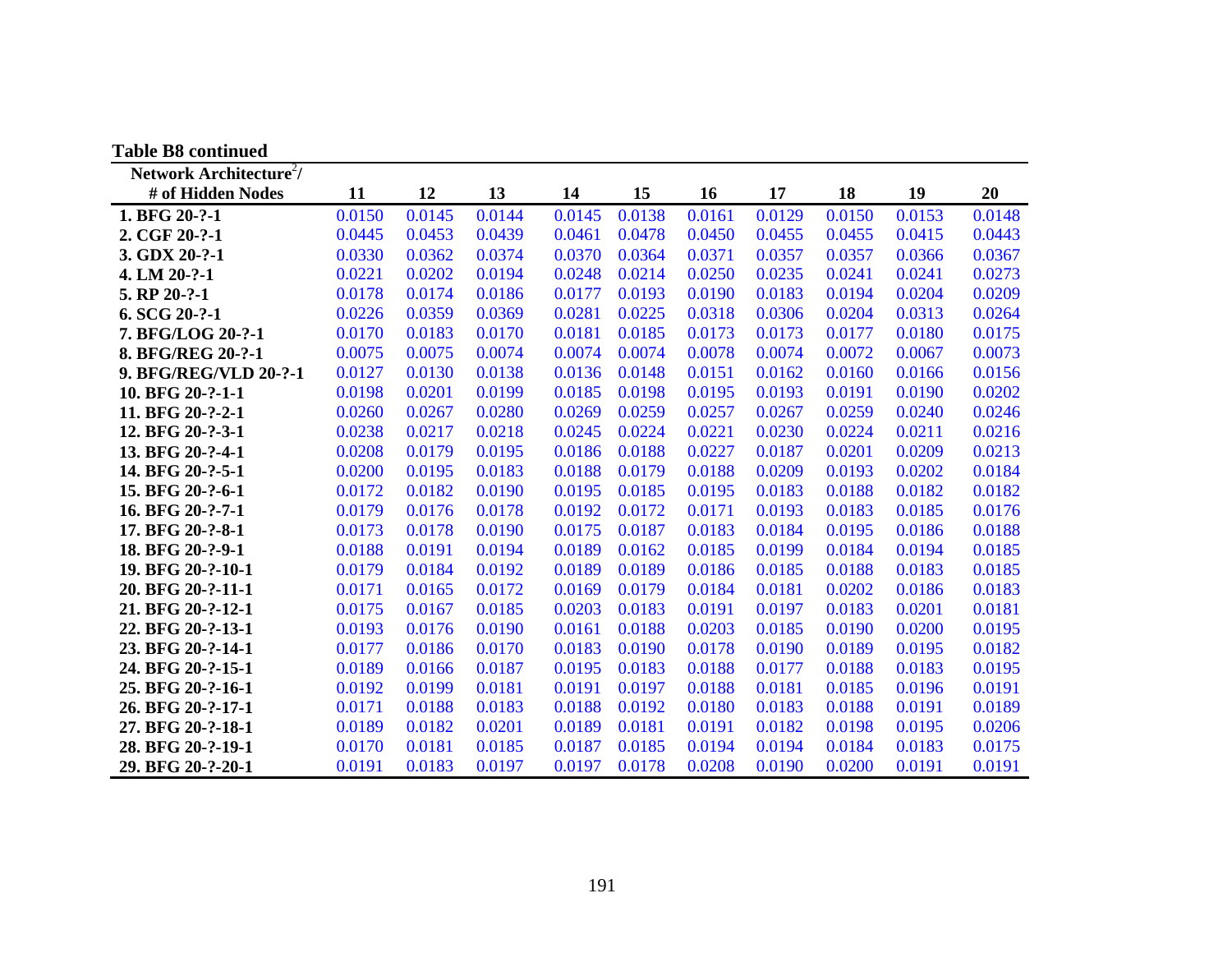$2$  Each row represents the different network architectures and training schemes used in the simulations conducted in section 4.3. Each FFBANN used the hyperbolic tangent activation function in the hidden layer and logistic activation function in the output layer. Furthermore, each FFBANN was batch trained using stopping rule (S5) with  $v = 5$ , as well as rules (S2), (S3) and (S4) with  $e = 1 \times 10^{-15}$ ,  $E_{min} = 1 \times 10^{-5}$  and  $MAX = 1000$ . These settings were used for all the simulations, unless otherwise noted. The first acronym used to describe the network architecture (e.g. BFG) indicates the algorithm used to train the network. The acronyms are: (i) BFG – BFGS quasi-Newton algorithm, (ii) CGF – conjugate gradient algorithm with Fletcher-Reeves update, (iii) GDX – steepest descent algorithm with adaptive learning and momentum rates, (iv) LM – Levenberg-Marquardt algorithm, (v) RP – resilient backpropagation algorithm, and (vi) SCG – scaled conjugate gradient algorithm (see section 3.2.3 and 4.3.2). The other acronyms indicate other specific changes. LOG is used when the hyperbolic tangent activation function in the hidden layer is replaced with the logistic activation function (see section 4.3.5). REG is used when regularization is built into the fitting criterion (see sections 3.2.3.3) and 4.3.6). VLD indicates that stopping rule (S5) is used along with REG (see section 4.3.6). The number of hidden layers and nodes in each layer is given by the string of numbers following the set of acronyms in each row. This is represented as (# of input variables)  $-$  (# of nodes in the first hidden layer) – (# of hidden nodes in the second hidden layer if applicable) – (# of output variables). The (# of nodes in the first hidden layer) is replaced by '?', to indicate that this number is determined by the column of the table you are in. The columns numbered  $1 - 20$ , indicate the number of hidden nodes in the first hidden layer of the network.

.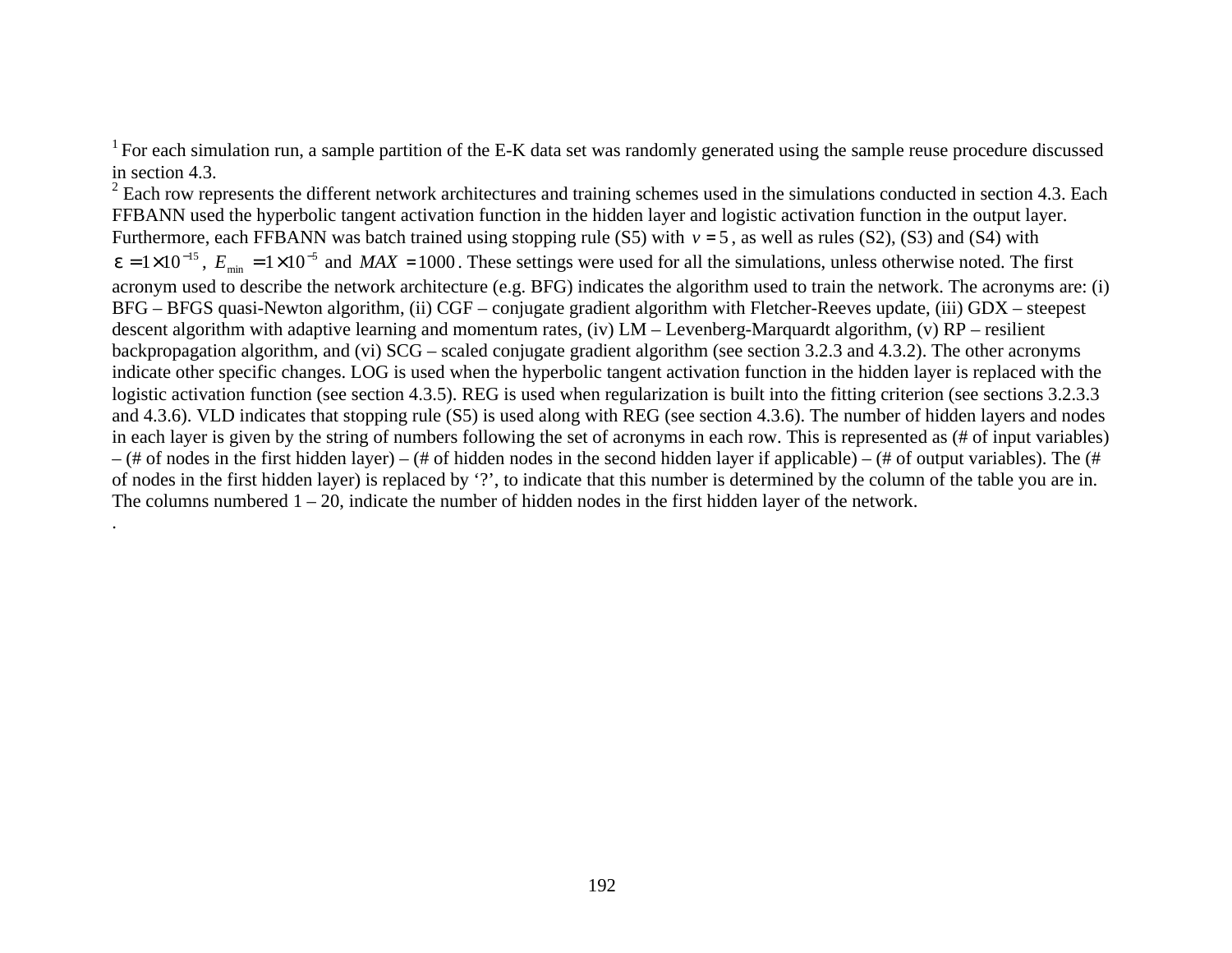# **Chapter 3**

# **The FAST Method: Estimating Unconditional Demand Elasticities for Processed Foods in the Presence of Fixed Effects**<sup>48</sup>

# **Abstract**

 $\overline{a}$ 

This study estimated a set of unconditional own-price and expenditure elasticities across time for 49 processed food categories using scanner data and the FAST multistage demand system with fixed effects across time. Estimated own-price elasticities are generally much larger, in absolute terms, than previous estimates, while our expenditure elasticities are generally much lower. The use of disaggregated product groupings, scanner data, and the estimation of unconditional elasticities likely accounts for these differences. Half of the own-price elasticities are larger in absolute value than 1.0, and more than half of the expenditure elasticities are less than zero. Providing more disaggregate product level demand elasticities could aid in the economic analysis of issues relating to industry competitiveness or the impact of public policy.

<sup>48</sup> A version of this paper has been accepted for publication and will be forthcoming in the *Journal of Agricultural and Resource Economics*.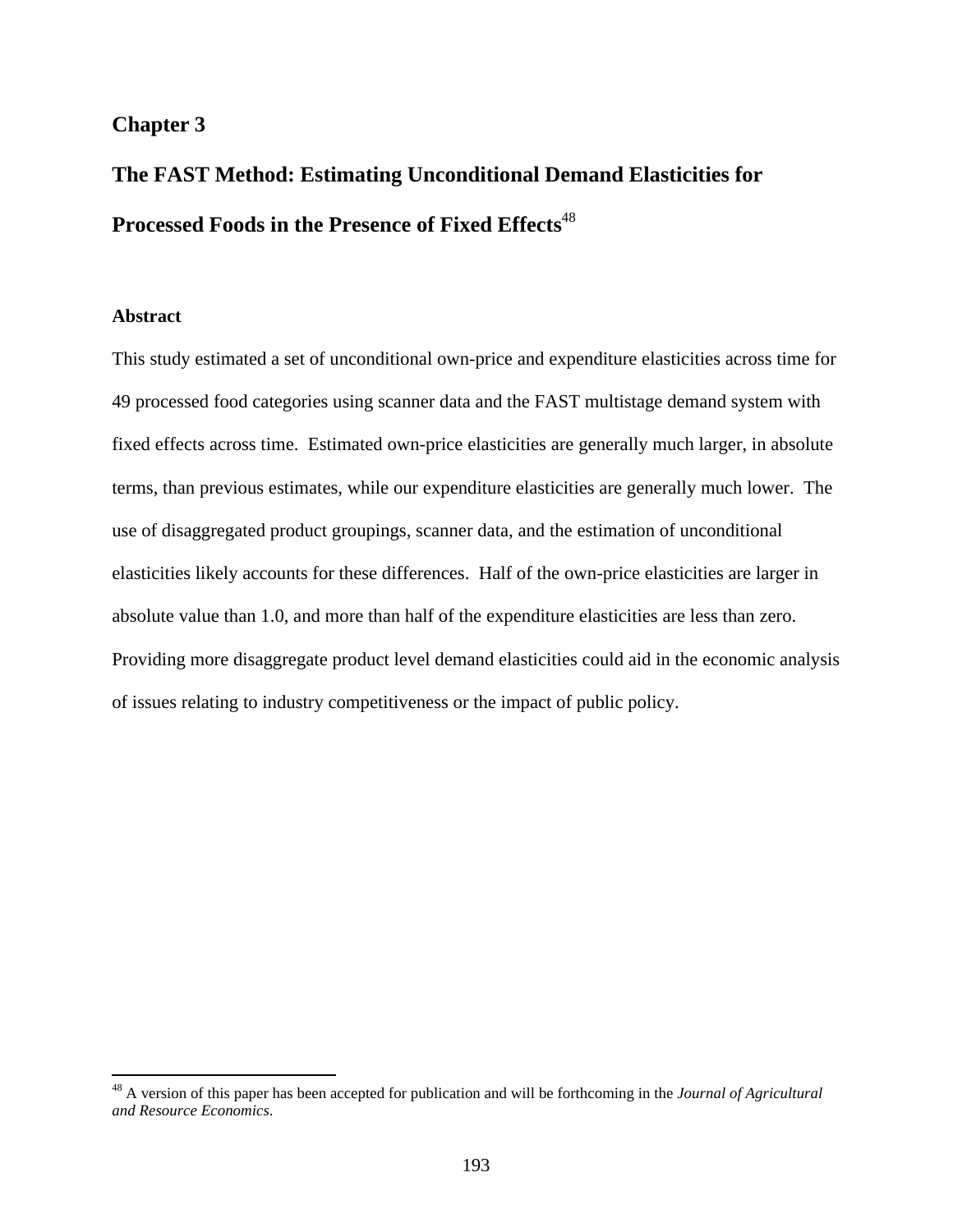#### **1. Introduction**

 $\overline{a}$ 

Economic analyses of issues relating to firm or industry competitiveness and the impact of public policy upon the performance of the food system depend critically upon the existence of reliable and disaggregate elasticity of demand estimates. For example, recently developed methods to estimate welfare loss, based on a variety of oligopoly models, require product or market level demand elasticity estimates (Bhuyan and Lopez, 1998; Clarke and Davies, 1982; Gisser, 1986; Peterson and Connor, 1995; Willner, 1989). Furthermore, demand elasticities are crucial in defining relevant product markets and measuring market power in antitrust enforcement activities (Cotterill, 1994; Levy and Reitzes, 1992; Starek and Stockum, 1995). Disaggregated, product level demand elasticities allow for more meaningful benefit-cost analyses of proposed regulations for the food processing industries.<sup>49</sup> The increasing importance of food processing and marketing activities in the U.S. and global food systems requires that future analyses of domestic and international agricultural commodity policies focus on the demand for processed food products rather than raw agricultural commodities (Peterson, Hertel, and Stout, 1994). To facilitate these analyses analysts will need a set of unconditional and disaggregated price and expenditure elasticities for a large group of processed food products.

There have been several barriers to empirically estimating a set of demand elasticities for processed food products. The most obvious is the difficulty in obtaining price and quantity data for a disaggregate set of processed food products. To illustrate this problem, consider the study by Huang (1993), who estimated a complete demand system for 39 food categories and one non-

<sup>&</sup>lt;sup>49</sup> For example, consider the case of analyzing a new HAACP regulation for a processed food product. The amount of the production cost increase that is passed on to consumers is determined by the relative magnitude of the supply and demand elasticities. The more elastic consumer demand is for any given product, any change in policy will then result in a smaller price change at the retail level, compared to a more inelastic demand response. So in the case of a production cost increasing policy or regulation, the loss in consumer surplus from a price increase will be lower when consumer demand is more elastic.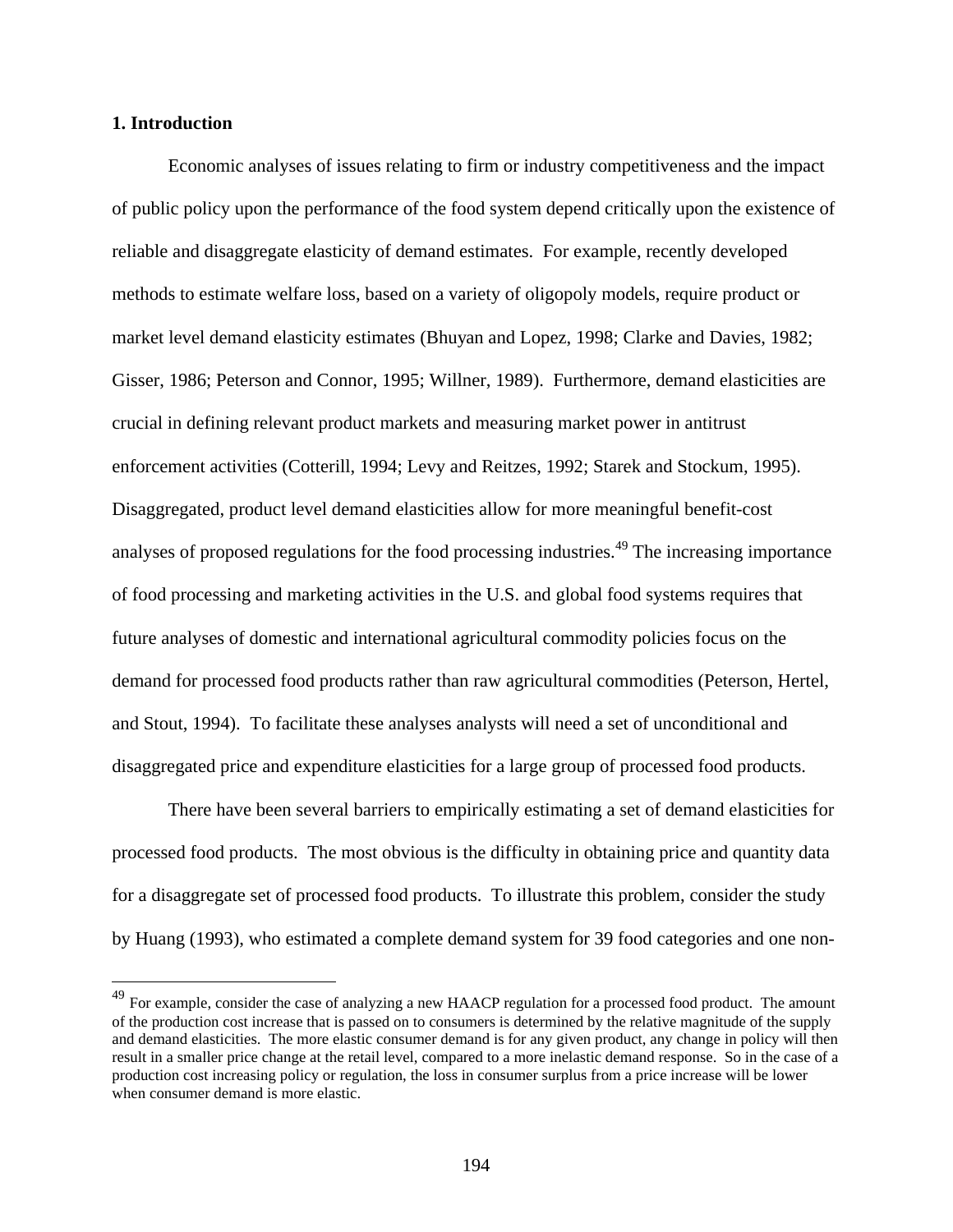food category. He developed a time series of food quantity indices based on disappearance data and food price indices based on components of the consumer price index. Because the quantity indices are not direct estimates of actual purchases (or consumption) at the retail level, the correspondence between the price and quantity indices is not perfect because they are different data series. Furthermore, time-series data can create a problem if the number of time periods observed is not sufficient to estimate a large demand system. In this case, the analyst may be required to aggregate across food products.

One solution to the above data problems is the use of scanner data. This type of data provides an exact correspondence between price and quantity and provides detailed information on prices and quantities across both time and regions (or cross-sections), which can help solve the degrees of freedom problem. However, because scanner data are costly to obtain, a small, but growing number of demand analyses have been conducted using scanner data (Capps, 1989; Capps and Lambregts, 1991; Cotterill, 1994; Cotterill and Haller, 1994; Green and Park; 1998; Kinoshita *et al*, 2001*.*; Maynard, 2000; Nayga and Capps, 1994; Schmit *et al.*, 2000; Wessells and Wallström, 1999). These analyses have focused on small groups of processed food products, such as meat products, beverages, canned salmon and tuna, and dairy products. To date, scanner data has not been used to estimate a set of demand elasticities for a more encompassing group of processed food products.

The main objective of this article is to estimate a set of unconditional price and expenditure elasticities for 49 different processed food categories and one composite good. To alleviate the parametric burden of a large disaggregated demand system, Moschini's (2001) flexible and separable translog (FAST) multistage demand system is used to obtain unconditional

195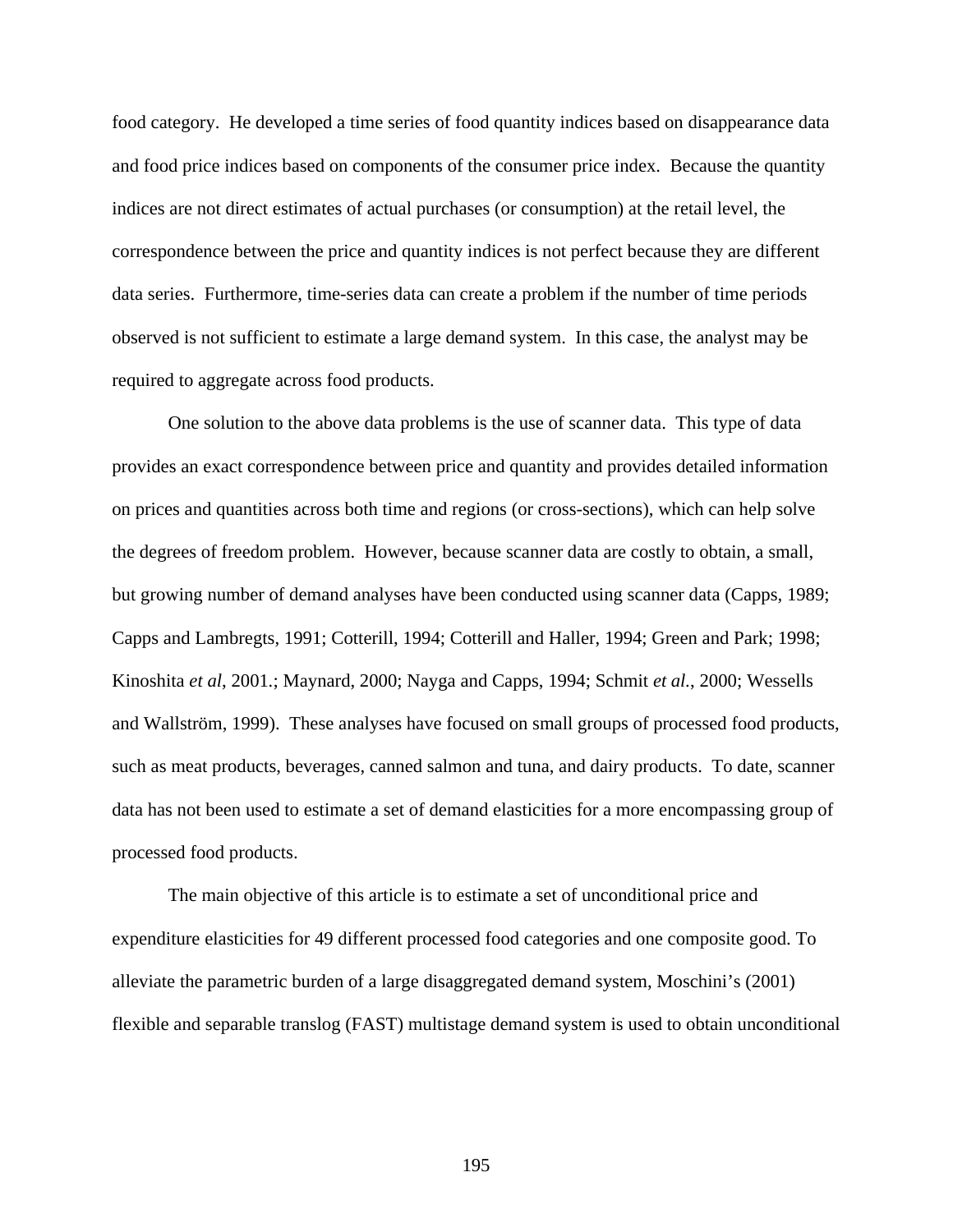own-price and expenditure demand elasticities. Due to the use of panel data in the model, the FAST model is extended to include fixed-effects across time.

# **2. Data**

1

The data used in this study are from Information Resources, Incorporated (IRI) InfoScan® retail data.<sup>50</sup> The IRI data includes prices and total sales for 140 different processed food products for 42 US metropolitan areas from the first quarter of 1988 to the fourth quarter of 1992.<sup>51</sup> Total sales for each metropolitan area is the total amount sold each quarter by all supermarkets in the metropolitan area and the price is a weighted average price per unit of that particular product. Because it is not possible to estimate a demand system with 140 processed food products, these food products are aggregated into 49 processed food categories based on IRI category definitions. These product categories are shown in figure 1.

One limitation of the IRI data is that it does not include information on several key food categories, such as fresh meats and fresh fruits and vegetables. This is because supermarkets either did not give bar codes to these items or the codes assigned were not uniform during the sample time period. Thus, it is not possible for IRI to provide information on these food product categories. As such, they are included in an "all other goods" composite good in our model. Another limitation is that IRI collects data from only supermarkets, so food purchases from other retailers, such as convenience stores, are not included in the data.

The IRI price and total sales data are also supplemented with information on median household income and total number of households from the IRI InfoScan® market profiles for each metropolitan area. Given that the data on median household income are on an annual basis

 $50$  The data was made available to us by an arrangement with Professor Ron Cotterill at the Food Marketing Policy Center, University of Connecticut.

<sup>&</sup>lt;sup>51</sup> Cotterill and Haller (1994) as well as Wessells and Wallström (1999) have used a subset of this data. The selected metropolitan areas where chosen based on completeness of data.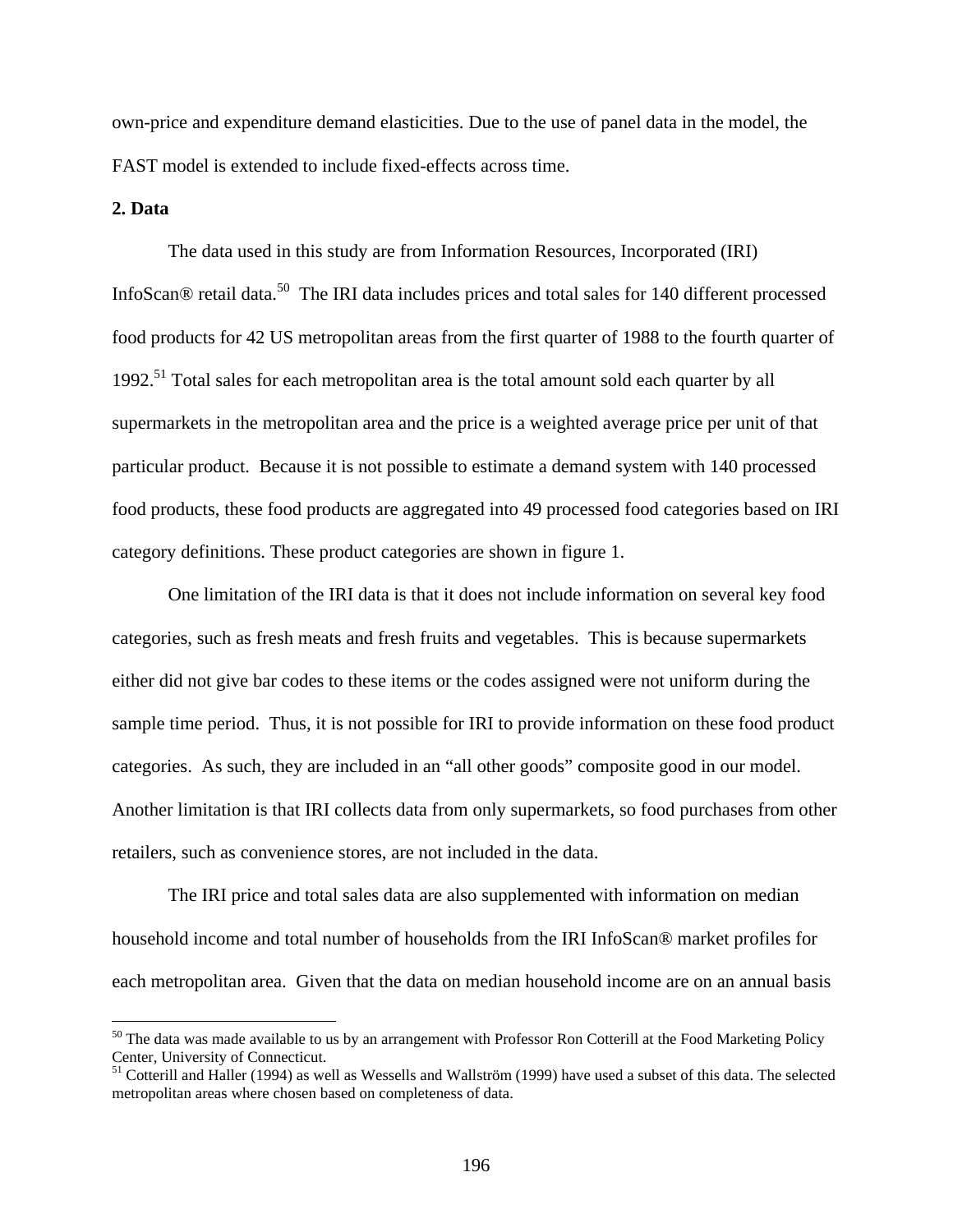and the remaining data are on a quarterly basis, the level of median household income is allocated across the four quarters for each year to provide median household income on a quarterly basis. This allocation is accomplished through the use of quarterly data series on Disposable Personal Income and Personal Outlays from the Bureau of Economic Analysis (BEA) for the years 1988 to 1992 (US Department of Commerce, 2002). Using these series, annual savings rates are calculated that are used to adjust the annual data on median household income (by subtracting out household savings). The adjusted annual levels of household income are then allocated across quarters using the quarterly percentages calculated from the BEA's series on Disposable Personal Income.

The "all other goods" composite is a residual good that represents expenditure on all goods and services not included in the 49 processed food categories examined in the paper. Total sales for the "all other goods" composite good is calculated by subtracting household sales (total sales divided by number of households) for all 49 processed food categories from the estimated quarterly median household income. A price index for this residual good is computed using regional consumer price indices (US Department of Labor, 2002) for "All Urban Consumers." This consumer price index series is chosen because of the relatively large consumption share of the "all other goods" category. Regional data are available for New York, Philadelphia, Boston, Chicago, Cleveland, Detroit, St. Louis, Dallas/Ft. Worth, Houston, Miami/Ft. Lauderdale, Los Angeles, and San Francisco. For all other regions, the composite consumer price index for the Northeast, Midwest, South, and West were utilized.

Descriptive statistics for total sales and average prices for each of the 49 processed food categories are provided in table 1. To illustrate the variability in the panel data set across markets

197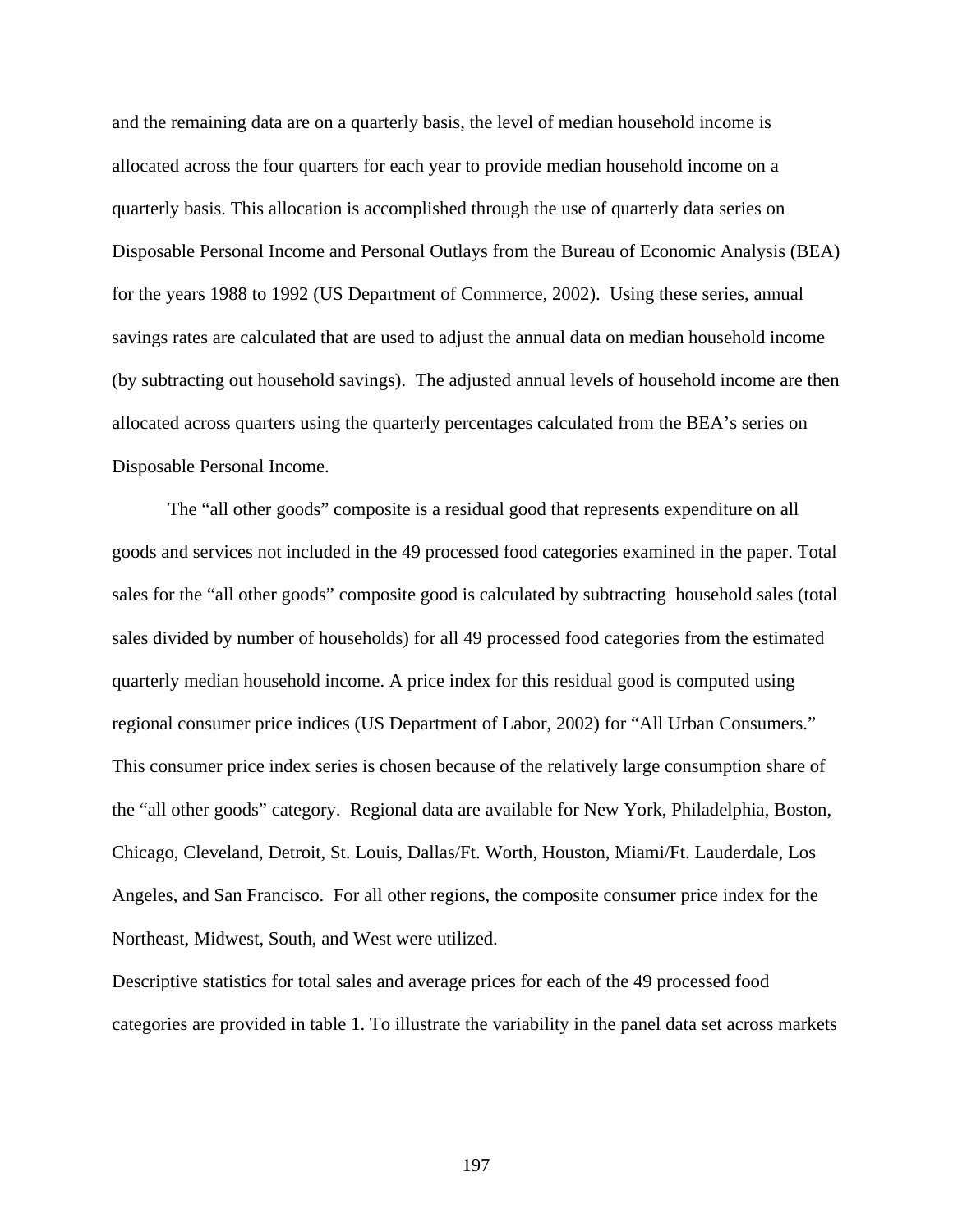# Table 1: Sample Means and Standard Deviations

|                                |               | <b>Average Price (\$/Unit)</b>               |                |                   | <b>Total Sales (\$)</b> |                  |                              |             |  |
|--------------------------------|---------------|----------------------------------------------|----------------|-------------------|-------------------------|------------------|------------------------------|-------------|--|
|                                | <b>Pooled</b> | <b>Standard Deviation</b><br><b>Standard</b> |                |                   | <b>Pooled</b>           | <b>Standard</b>  | <b>Standard Deviation of</b> |             |  |
|                                | <b>Mean</b>   | <b>Deviation</b>                             |                | of Means (across) |                         | <b>Deviation</b> | <b>Means</b> (across)        |             |  |
| <b>Product Grouping</b>        |               |                                              | <b>Markets</b> | <b>Time</b>       |                         |                  | <b>Markets</b>               | <b>Time</b> |  |
| Coffee                         | 0.8457        | 0.1616                                       | 0.1324         | 0.0882            | 11135549                | 11795926         | 11829689                     | 1028573     |  |
| Coffee Creamer and             | 1.7328        | 0.1783                                       | 0.1522         | 0.0757            | 661324                  | 547440           | 544408                       | 72117       |  |
| Flavorings                     |               |                                              |                |                   |                         |                  |                              |             |  |
| Tea                            | 8.0076        | 2.1091                                       | 1.9446         | 0.6803            | 2081575                 | 2407966          | 2390600                      | 218878      |  |
| <b>Bottled Water</b>           | 0.9983        | 0.0600                                       | 0.0069         | 0.0271            | 4636961                 | 7127086          | 7152379                      | 485462      |  |
| <b>Low-Calorie Soft Drinks</b> | 3.7292        | 0.2987                                       | 0.2440         | 0.0871            | 10376526                | 9485445          | 9484894                      | 933990      |  |
| <b>Regular Soft Drinks</b>     | 0.9006        | 0.1591                                       | 0.1428         | 0.0387            | 19604021                | 17015937         | 16975890                     | 1797670     |  |
| <b>Refrigerated Juices</b>     | 0.9964        | 0.0618                                       | 0.0030         | 0.0494            | 10423344                | 15491568         | 15566054                     | 1153337     |  |
| <b>Shelf-Stable Juices</b>     | 0.9991        | 0.0563                                       | 0.0008         | 0.485             | 14425856                | 16913652         | 16968070                     | 1386250     |  |
| <b>Frozen Juices</b>           | 0.9960        | 0.0627                                       | 0.0028         | 0.0475            | 6642821                 | 5519396          | 5548842                      | 334281      |  |
| Refrig. Pickles and Relish     | 0.9988        | 0.1017                                       | 0.0020         | 0.0993            | 485566                  | 570803           | 570532                       | 45809       |  |
| Shelf-Stable Pickles and       | 0.9960        | 0.0607                                       | 0.0017         | 0.0547            | 3493288                 | 3157395          | 3147582                      | 381052      |  |
| Relish                         |               |                                              |                |                   |                         |                  |                              |             |  |
| <b>Pourable Salad Dressing</b> | 1.0000        | 0.0803                                       | 0.0002         | 0.0783            | 3294211                 | 3084270          | 3035592                      | 542243      |  |
| Dry Dressings and Toppings     | 0.8665        | 0.2757                                       | 0.0475         | 0.2546            | 675399                  | 543808           | 540443                       | 61123       |  |
| Mayonnaise                     | 0.6630        | 0.0944                                       | 0.0388         | 0.0848            | 3282010                 | 3063168          | 3070609                      | 284257      |  |
| Ketchup                        | 0.7201        | 0.0737                                       | 0.0664         | 0.0237            | 1364697                 | 1206257          | 1203572                      | 121675      |  |
| <b>Sauces and Marinades</b>    | 0.8529        | 0.1200                                       | 0.0238         | 0.1125            | 2513323                 | 2158855          | 2087289                      | 494755      |  |
| Sour Cream                     | 1.1519        | 0.1277                                       | 0.1196         | 0.0290            | 1501821                 | 1690018          | 1694568                      | 153101      |  |
| Whole Milk                     | 0.2992        | 0.0314                                       | 0.0223         | 0.0191            | 10141940                | 11263201         | 11250633                     | 629306      |  |
| Skim/Low-Fat Milk              | 0.2756        | 0.0361                                       | 0.0288         | 0.0191            | 16506631                | 14093536         | 13878606                     | 2531526     |  |
| Powdered/Condensed Milk        | 0.9948        | 0.0946                                       | 0.0046         | 0.0832            | 1240180                 | 1363586          | 1304845                      | 345549      |  |
| Cocoa Mix and Flavored         | 0.9957        | 0.0829                                       | 0.0041         | 0.0776            | 2008606                 | 1938968          | 1674860                      | 787423      |  |
| <b>Milks</b>                   |               |                                              |                |                   |                         |                  |                              |             |  |
| Ice Cream/Yogurt               | 0.9869        | 0.0416                                       | 0.0102         | 0.0187            | 10708396                | 10864883         | 10778967                     | 1573946     |  |
| Cheese (non-shredded)          | 0.9992        | 0.0812                                       | 0.0009         | 0.0795            | 11382555                | 12407589         | 12362212                     | 1372988     |  |
| <b>Shredded Cheese</b>         | 3.5737        | 0.4102                                       | 0.2819         | 0.2885            | 2177247                 | 1761291          | 1628914                      | 579716      |  |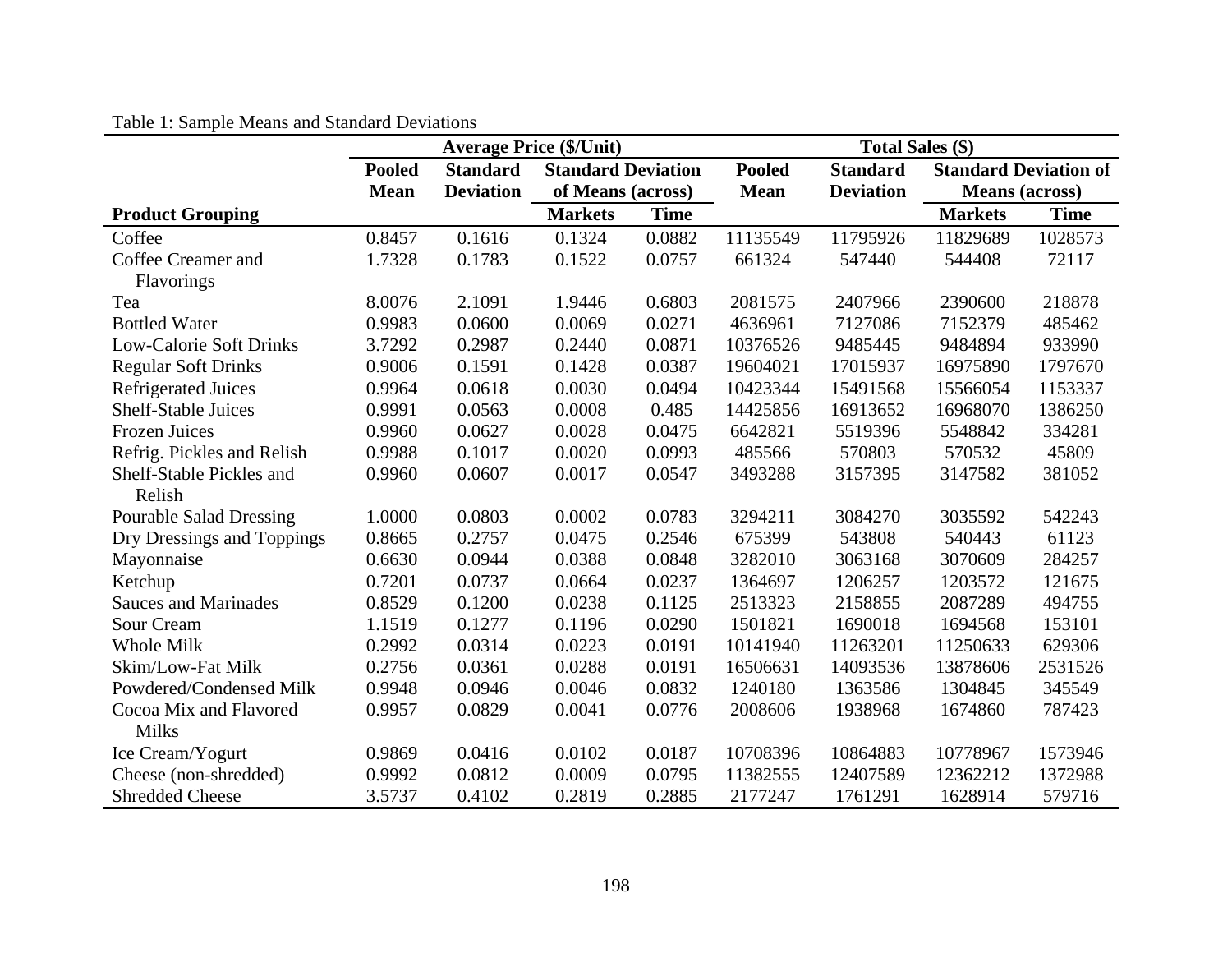|  |  |  | Table 1 cont'd. |  |
|--|--|--|-----------------|--|
|--|--|--|-----------------|--|

|                                | <b>Average Price (\$/Unit)</b> |                                              |                   |             | <b>Total Sales (\$)</b> |                  |                              |             |  |
|--------------------------------|--------------------------------|----------------------------------------------|-------------------|-------------|-------------------------|------------------|------------------------------|-------------|--|
|                                | <b>Pooled</b>                  | <b>Standard Deviation</b><br><b>Standard</b> |                   |             | <b>Pooled</b>           | <b>Standard</b>  | <b>Standard Deviation of</b> |             |  |
|                                | <b>Mean</b>                    | <b>Deviation</b>                             | of Means (across) |             | <b>Mean</b>             | <b>Deviation</b> | <b>Means</b> (across)        |             |  |
| <b>Product Grouping</b>        |                                |                                              | <b>Markets</b>    | <b>Time</b> |                         |                  | <b>Markets</b>               | <b>Time</b> |  |
| <b>Imitation Cheese</b>        | 2.5971                         | 0.5474                                       | 0.4062            | 0.2036      | 91898                   | 119944           | 99784                        | 26535       |  |
| <b>Cheese Spreads</b>          | 0.9975                         | 0.0504                                       | 0.0016            | 0.424       | 3418286                 | 3530889          | 3489768                      | 585262      |  |
| <b>Dried Fruits</b>            | 0.9988                         | 0.0543                                       | 0.0019            | 0.0464      | 1614831                 | 1826564          | 1793823                      | 289980      |  |
| <b>Shelf-Stable Fruits</b>     | 0.9307                         | 0.0585                                       | 0.0246            | 0.0485      | 4985008                 | 4692063          | 4635957                      | 720924      |  |
| <b>Baked Beans</b>             | 0.5424                         | 0.0757                                       | 0.0653            | 0.0321      | 1107529                 | 828919           | 777465                       | 230705      |  |
| <b>Shelf-Stable Vegetables</b> | 0.8783                         | 0.2333                                       | 0.0386            | 0.2311      | 7811451                 | 8082719          | 7782702                      | 1774772     |  |
| <b>Frozen Vegetables</b>       | 0.9992                         | 0.0424                                       | 0.0005            | 0.0367      | 6119662                 | 7375367          | 7379023                      | 723566      |  |
| Frozen Fries and Onion Rings   | 0.7000                         | 0.0785                                       | 0.0420            | 0.0635      | 2283763                 | 2007918          | 2003372                      | 226308      |  |
| <b>Bread</b>                   | 1.0000                         | 0.0639                                       | 0.0000            | 0.0560      | 15012560                | 15085067         | 15162453                     | 1127889     |  |
| <b>Muffins and Rolls</b>       | 0.9981                         | 0.0680                                       | 0.0014            | 0.0577      | 5464413                 | 6303311          | 6290252                      | 637305      |  |
| Rice                           | 1.2599                         | 0.2986                                       | 0.2949            | 0.0300      | 3430886                 | 4097155          | 4102936                      | 361768      |  |
| Pasta                          | 0.9321                         | 0.1103                                       | 0.1031            | 0.0287      | 4088161                 | 5047888          | 5072262                      | 359868      |  |
| Spaghetti Sauce                | 0.9314                         | 0.0906                                       | 0.0843            | 0.0258      | 3513022                 | 3761892          | 3748880                      | 383305      |  |
| <b>Peanut Butter</b>           | 1.8257                         | 0.2054                                       | 0.1307            | 0.1541      | 2980863                 | 2459919          | 2463054                      | 241661      |  |
| Jams and Jellies               | 0.9994                         | 0.0651                                       | 0.0007            | 0.0590      | 2754568                 | 2895557          | 2908443                      | 232433      |  |
| <b>Mixes</b>                   | 0.9983                         | 0.0436                                       | 0.0011            | 0.0329      | 3328600                 | 2552430          | 2509950                      | 407723      |  |
| Seasonings and Preservatives   | 0.9983                         | 0.0802                                       | 0.0043            | 0.0700      | 4558537                 | 4685780          | 4626443                      | 718888      |  |
| Syrups                         | 0.9991                         | 0.0580                                       | 0.0008            | 0.0528      | 1746297                 | 1613675          | 1598382                      | 240637      |  |
| Flour                          | 0.9884                         | 0.1734                                       | 0.0060            | 0.1639      | 1278964                 | 1089218          | 1036151                      | 1127889     |  |
| <b>Canned Soup</b>             | 0.9127                         | 0.1063                                       | 0.0598            | 0.0874      | 6301093                 | 5808765          | 5444426                      | 1611846     |  |
| Dry Soup                       | 0.9906                         | 0.0587                                       | 0.0080            | 0.0200      | 2978058                 | 3822765          | 3704676                      | 685760      |  |
| Gelatin/Pudding Mix            | 0.9978                         | 0.0686                                       | 0.0011            | 0.0643      | 1823759                 | 1621042          | 1617356                      | 175556      |  |
| Popcorn                        | 0.9989                         | 0.0407                                       | 0.0023            | 0.0178      | 1877550                 | 1539600          | 1525218                      | 227107      |  |
| <b>Snack Nuts</b>              | 1.0402                         | 0.2019                                       | 0.0623            | 0.1845      | 2199366                 | 2462671          | 2424247                      | 370042      |  |
| Candy and Mints                | 1.0017                         | 0.0466                                       | 0.0033            | 0.0414      | 8017229                 | 7583452          | 7289926                      | 1730964     |  |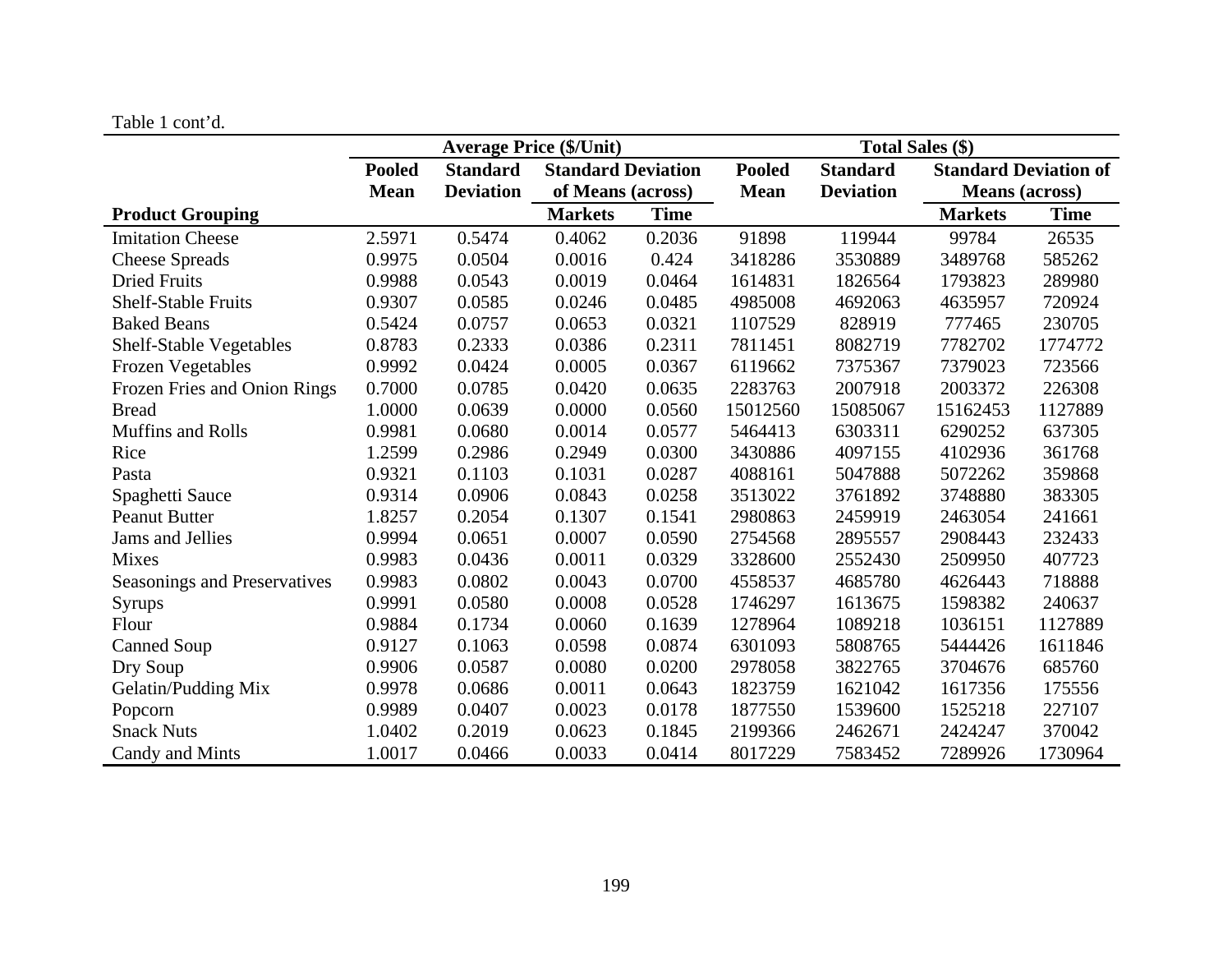and time, sample standard deviations are calculated across markets and time for each of the processed food categories.

#### **2. 1 Nonparametric Tests of Utility Maximization**

An underlying premise in the estimation of a demand system is that consumer behavior is consistent with the maintained hypothesis of utility maximization. Before estimating a demand system parametrically, it is important to determine if the data to be used is consistent with this hypothesis. Varian (1982) proposed a nonparametric procedure for evaluating whether a set of observed data is consistent with the utility maximization hypothesis by directly testing whether the data satisfy the Weak Axiom of Revealed Preference (WARP) and/or the General Axiom of Revealed Preference (GARP). Diaye, Gardes, and Starzec (2002) show that if WARP is satisfied then one can claim that there exists a utility function that rationalizes that data, but no other conclusions can be drawn about the nature of the utility function. If GARP is also satisfied, then there exists a nonsatiated utility function and a demand correspondence that rationalizes the data.

WARP and GARP are tested simultaneously for each metropolitan area using a variant of Warshall's algorithm (as presented by Varian (1982)) using the normalized prices (in order to lessen the effects of seasonality) and quantities (calculated by dividing total sales by price) from each of the 49 processed food categories. Strict adherence to the rules of nonparametric testing would lead one to reject the hypothesis that WARP or GARP are satisfied by the data if just one violation is found. Thus, Varian (1982) proposed that one should reject an axiom if the violation rate is greater than five percent, where the violation rate is defined as the number of violations of the revealed preference relation being examined divided by the total number of pairs belonging to the revealed preference relation (Diaye, Gardes, and Starzec, 2002). Testing for both WARP and GARP using this rule, the data for three of the original 42 metropolitan areas, Columbus (6.2

200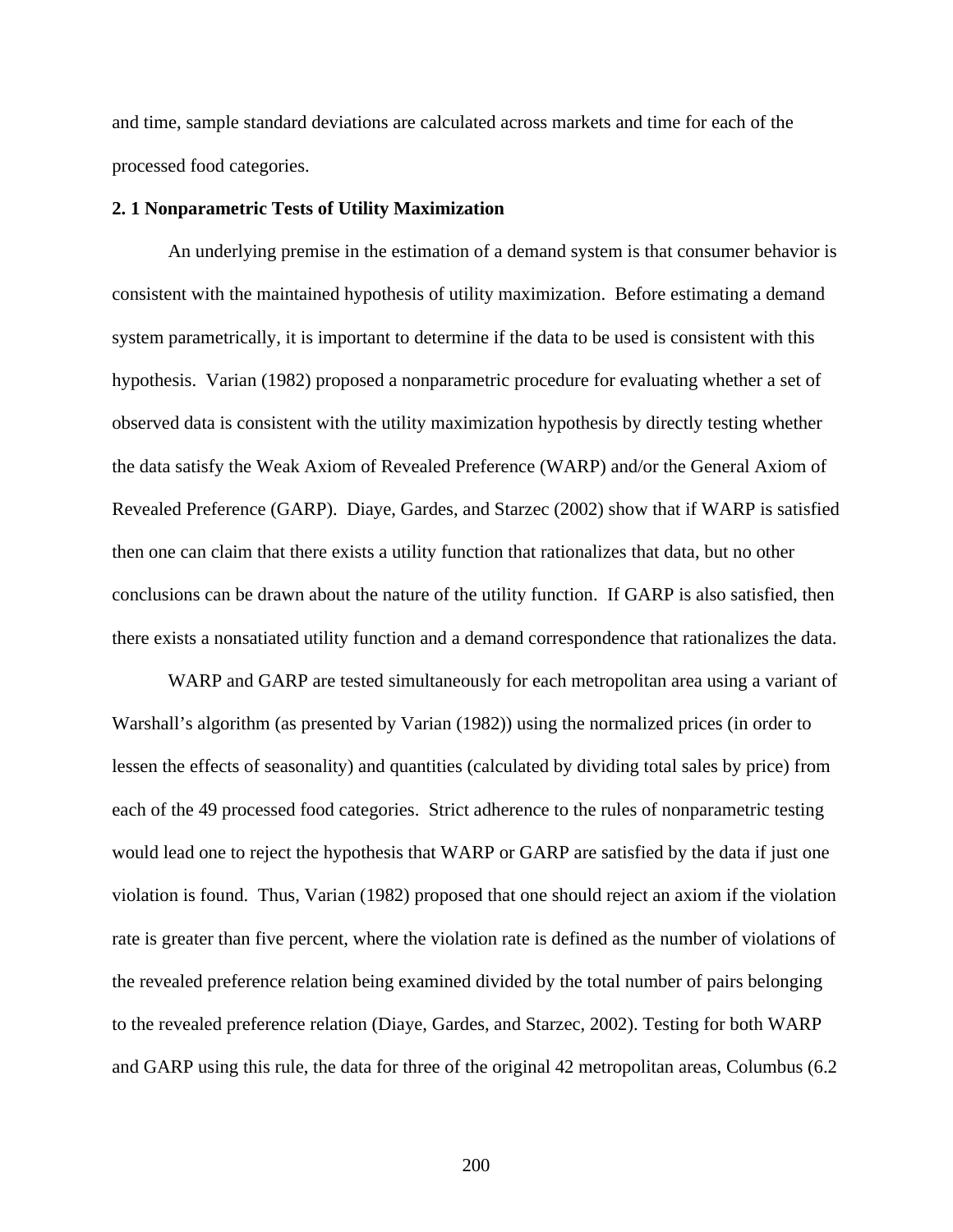percent violation rate for both tests), Kansas City (8.6 percent violation rate for both tests), and Portland (8.6 percent violation rate for both tests), failed the nonparametric tests and were summarily excluded from the sample, leaving 780 observations in the panel data set.<sup>52</sup>

### **3. Model Specification**

 $\overline{a}$ 

Following Moschini (2001), the empirical demand model utilized in this study is based on the notion of indirect separability. Preferences are indirectly weakly separable in the partition  $\hat{I} = \{I^1, ..., I^N\}$  if the indirect utility function  $V(p/y)$  can be written as

$$
V(p / y) = V^{0} \left[ V^{1}(p^{1} / y), ..., V^{N}(p^{N} / y) \right]
$$
\n(1)

where  $p^r$  is the vector of prices in the  $r^{th}$  group,  $r = 1,..., N$  and  $V^r(p^r/y)$  are indices dependent only on  $p^r$  and total expenditure (y). It is assumed that  $V^0(.)$  is continuous, nonincreasing, and quasiconvex, and  $V^r$  (.) is continuous, nondecreasing, and quasiconcave, such that  $V(p \mid y)$ retains the general properties of an indirect utility function.

The advantage of indirect separability, compared to direct separability, is that it allows a consistent specification of the unconditional demand functions and conditional demand functions of a weakly separable preference structure. Using Roy's identity, the unconditional (Marshallian) demand functions  $q_i(p/y)$  and the conditional demand functions  $c_i(p'/y)$  $c_i$   $\left(\frac{p'}{y}\right)$  are defined as:

 $52$  The metropolitan areas included in the sample are Albany, Atlanta, Baltimore/Washington, Birmingham, Boston, Buffalo/Rochester, Chicago, Cincinnati/Dayton, Cleveland, Dallas/Ft. Worth, Denver, Detroit, Grand Rapids, Hartford/Springfield, Houston, Indianapolis, Los Angeles, Louisville, Memphis, Miami/Ft. Lauderdale, Milwaukee, Minneapolis/St. Paul, Nashville, New York, Oklahoma City, Omaha, Philadelphia, Phoenix/Tucson, Pittsburgh, Raleigh/Greensboro, Sacramento, Salt Lake City, San Antonio, San Diego, San Francisco/Oakland, Seattle/Tacoma, St. Louis, Tampa/St. Pete, and Wichita.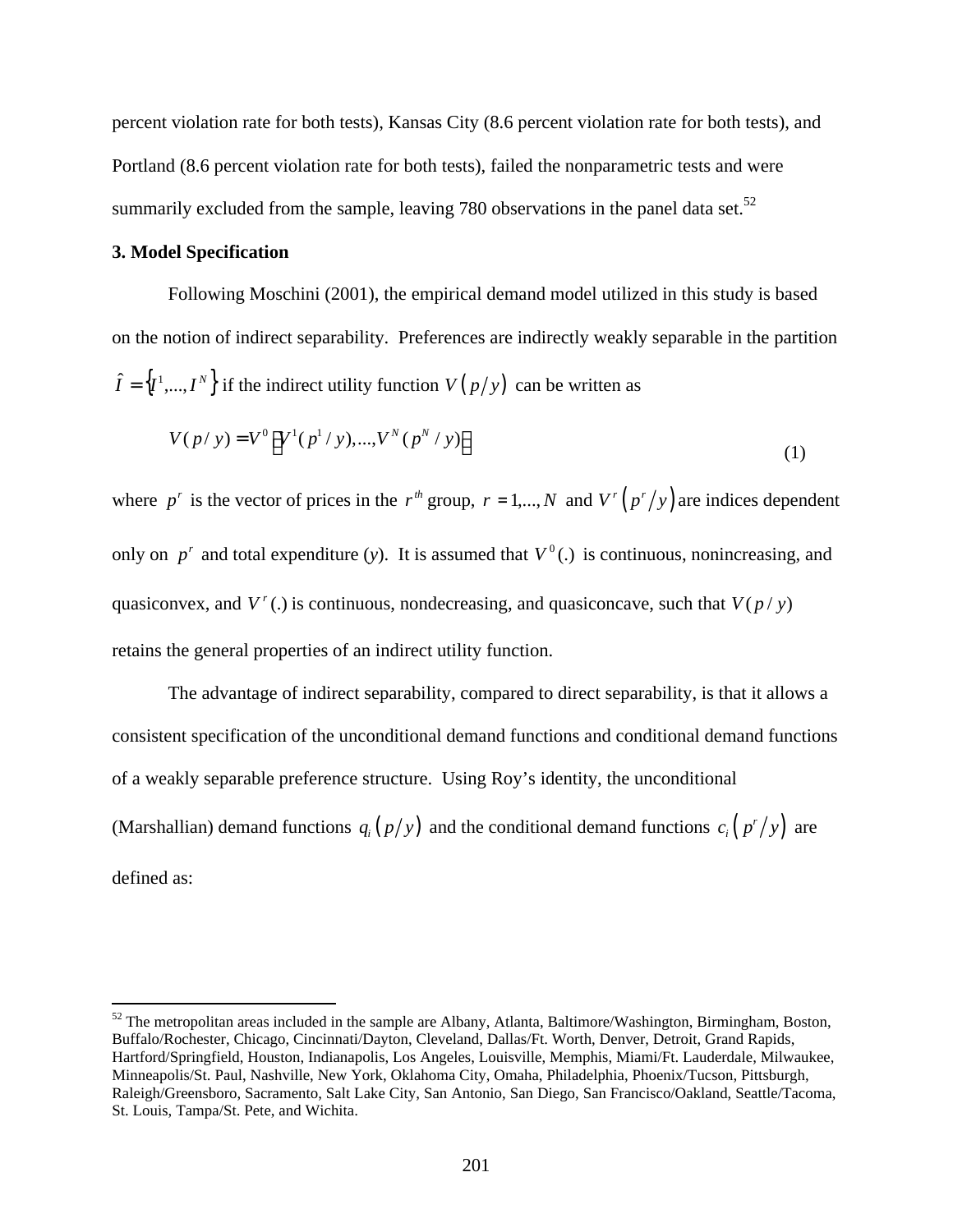$$
q_i(p/y) = -\frac{\frac{\partial V^0}{\partial V'} \frac{\partial V^r(p''/y)}{\partial p_i}}{\sum_{s=1}^N \frac{\partial V^0}{\partial V^s} \frac{\partial V^s(p^s/y)}{\partial y}}, i \in I^r \text{ and } (2)
$$
  

$$
c_i(p''/y) = -\frac{\frac{\partial V^r(p''/y)}{\partial p_i}}{\frac{\partial V^r(p''/y)}{\partial y}}, i \in I^r.
$$
 (3)

Explicit forms for equations (2) and (3) can be obtained once functional forms are specified for  $V^0$ (.) and  $V^r$ (.). Moschini (2001) derives the first-stage group share equations and second-stage conditional share equations using equations (2) and (3) via the following relationship:

$$
q_i(p / y) = \frac{y_r(p / y)}{y} c_i(p^r / y), i \in I^r
$$

where  $y_r(p / y) = \sum_{i \in I'}$  $=\sum_{i\in I'}$  $y_r(p \mid y) = \sum p_i q_i$ , the within-group expenditure allocation for partition *I<sup>'</sup>*.

Moschini (2001) adopts the translog specification of Christensen, Jorgenson, and Lau for  $V^0$ (.) and  $V^r$  (.) *Specifically:* 

$$
V^{0}(\cdot) = -\bigg[\mathbf{g}_{0} + \sum_{r=1}^{N} \mathbf{g}_{r} \log V^{r}(\cdot) + \frac{1}{2} \sum_{r=1}^{N} \sum_{s=1}^{N} \mathbf{g}_{rs} \log V^{r}(\cdot) \log V^{s}(\cdot)\bigg], \text{ and } (4)
$$

$$
\log V^{r}(p^{r}/y) = \mathbf{b}_{0}^{r} + \sum_{i \in I^{r}} \mathbf{b}_{i} \log (p_{i}/y) + \frac{1}{2} \sum_{i \in I^{r}} \sum_{j \in I^{r}} \mathbf{b}_{ij} \log (p_{i}/y) \log (p_{j}/y)
$$
(5).

Homogeneity is satisfied by construction and symmetry is imposed by setting  $\mathbf{b}_{ij} = \mathbf{b}_{ji} \; \forall i, j$  and  $g_{rs} = g_{sr} \,\forall r, s$ . To ensure that the indirect utility function based on equations (4) and (5) is a flexible functional form and satisfies the properties of indirect weak separability, Moschini shows that the following parametric restrictions are also applicable: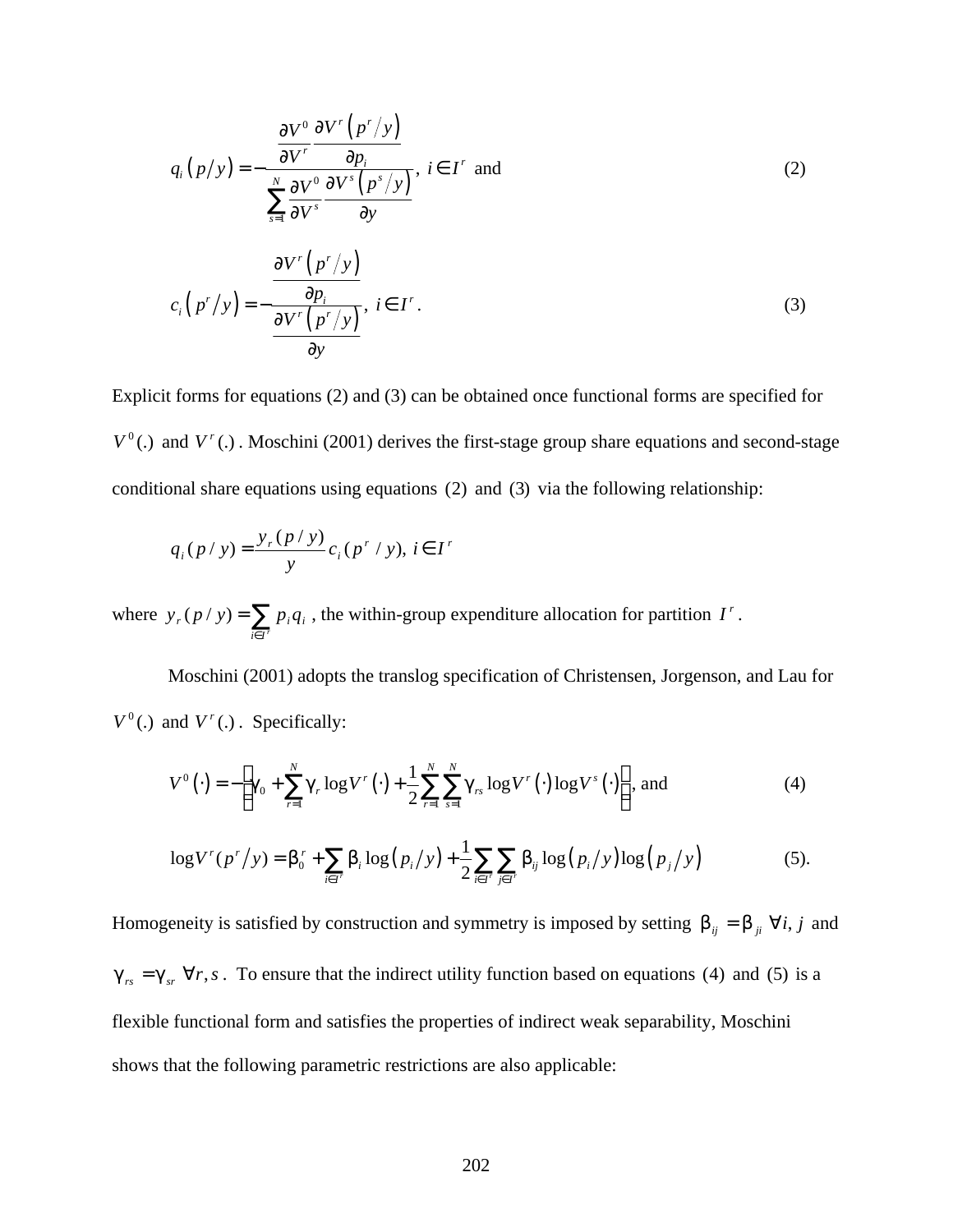$$
b'_{0} = 0 \text{ for } r = 1,...,N ,
$$
  
\n
$$
g_{0} = 0,
$$
  
\n
$$
\sum_{i \in I'} b_{i} = 1 \text{ for } r = 1,...,N ,
$$
  
\n
$$
\sum_{r=1}^{N} g_{r} = 1, \text{ and}
$$
  
\n
$$
\sum_{i \in I'} \sum_{j \in I'} b_{ij} = 0 \text{ for } r = 1,...,N .
$$

The last restriction allows for the case of asymmetric separability, where the  $r<sup>th</sup>$  group has only one price.

For estimation purposes, Moschini (2001) suggests that it may be convenient to estimate the conditional share equations and the group share equations using a two-step process. First, the conditional share equations, expressed as:

$$
w_i^r = \frac{\boldsymbol{b}_i + \sum_{j \in I'} \boldsymbol{b}_{ij} \log (p_j / y)}{1 + \sum_{k \in I'} \sum_{j \in I'} \boldsymbol{b}_{kj} \log (p_j / y)} \quad \forall i \in I',
$$
\n(6)

where  $w_i^r = (p_i q_i) / y_r$  and  $y_r$  is the within-group expenditure, are estimated. Then, the group share equations, expressed as:

$$
w^{r} = \frac{B^{r} (p^{r}/y) \left(g_{r} + \sum_{s=1}^{N} g_{rs} \log V^{s} (p^{s}/y)\right)}{\sum_{s=1}^{N} B^{s} (p^{s}/y) \left(g_{s} + \sum_{s=1}^{N} g_{s} \log V^{s} (p^{s}/y)\right)}
$$
 for  $r = 1,..., N$ , (7)

where  $w^r = y^r/y$  and  $B^g(p^g/y) = 1 + \sum_{i \in I^g} \sum_{i \in I^g} b_{ij} \log (p_i/y)$ *g g*  $_{ij}$  iv<sub>8</sub>  $\left\langle \mu _{i}\right\rangle$ *j∈I* <sup>8</sup> *i∈I*  $B^{g}(p^{g}/y) = 1 + \sum_{i} \sum_{i} b_{ii} \log(p_{i}/y)$  $= 1 + \sum_{j \in I^g} \sum_{i \in I^g} b_{ij} \log (p_i/y)$  for  $g = 1,..., N$ , are estimated. The

indices  $\log V^r$  and  $B^s$  are computed using the estimated parameters of the conditional share equations in the first step.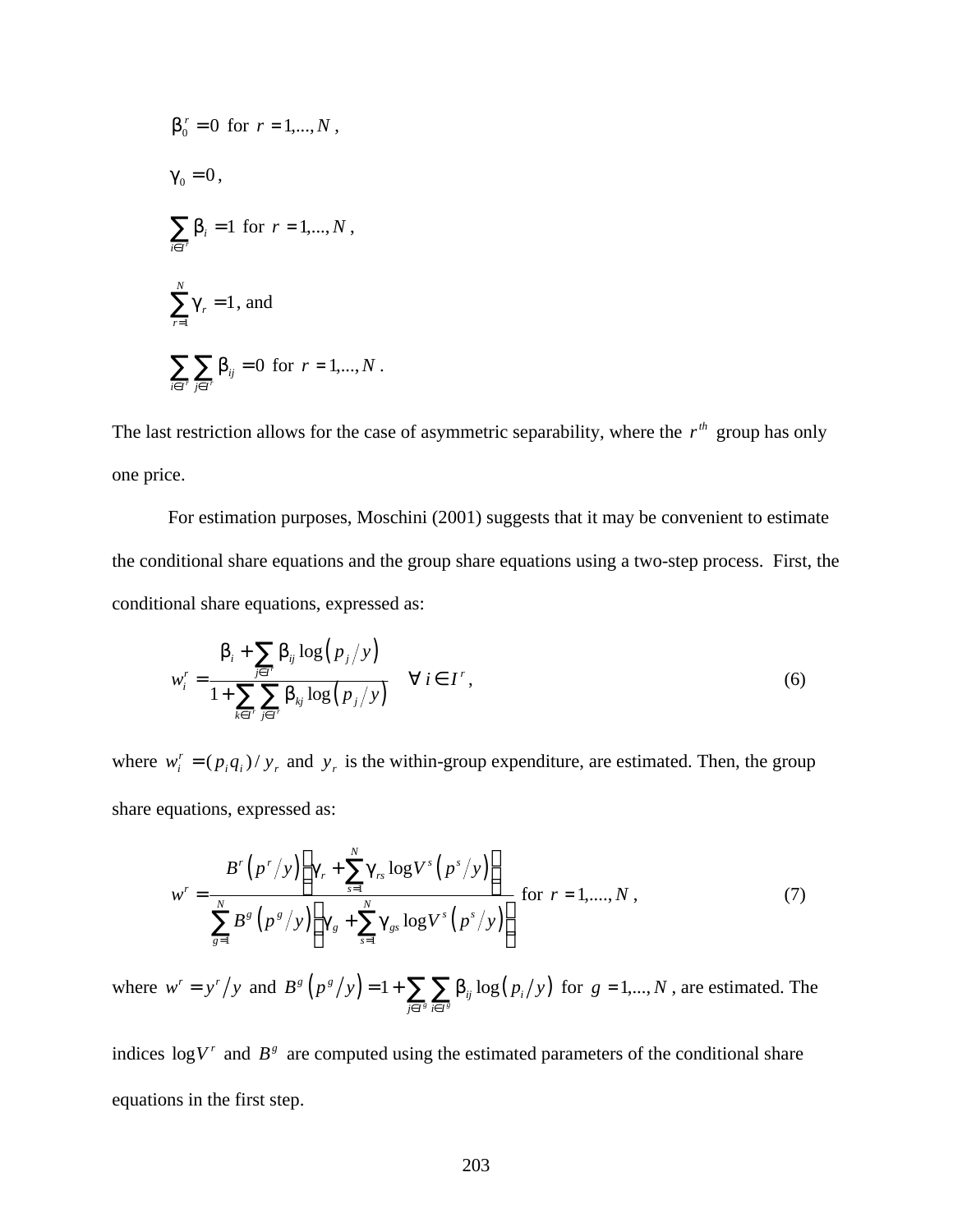#### **3. 1 Incorporating Fixed Effects**

Given the nature of panel data and the presence of heterogeneity in pooled models, one should consider the use of fixed or random effects in the model to account for any heterogeneity bias (Hsiao, 1986). In order to capture this heterogeneity, fixed effects across markets and time should be incorporated into the conditional and group share equations. Due to the size of the demand system estimated in this paper, only quarterly fixed effects are included in the empirical model, in order to leave enough degrees of freedom for estimation.

If prices and expenditure are both normalized by their respective means, then the sample mean of  $\log (p_i/y) = \log (1/1) = 0$ . This implies that the intercept term in equation (6) is  $\mathbf{b}_i$ . To incorporate fixed effects across time, redefine  $\bm{b}_i$  in equation (6) to equal:

$$
\boldsymbol{b}_{i} = \sum_{s \in S} \boldsymbol{t}_{is} D_{s} \text{ for } i \in I^{r}, r = 1, \dots, N,
$$
\n
$$
(8)
$$

where  $t_{i}$  is the time-specific fixed effect,  $D_{s}$  is a dummy variable equal to one if the observation being examined occurred in time interval *s*, and *S* is the set of time periods. The set *S* can represent individual time periods, quarters, years, etc. For this paper, *S* includes the four standard quarters of the calendar year, which makes *D<sup>s</sup>* quarterly dummies. Substituting equation (8) into equation (6) gives the revised conditional share equations.

To take account of heterogeneity at the top level of the two-stage demand system, fixed effects can be incorporated into the group share equations as well. Again, the sample mean of  $log(p_i/y) = 0$ , implies that  $B^g(p^g/y) = 1$  for  $g = 1,..., N$  and  $log V^r(p^r/y) = 0$  for  $r = 1,..., N$ . Thus, at the sample means,  $g_r$  is the intercept term in equation (7). To incorporate fixed effects redefine  $g<sub>r</sub>$  as: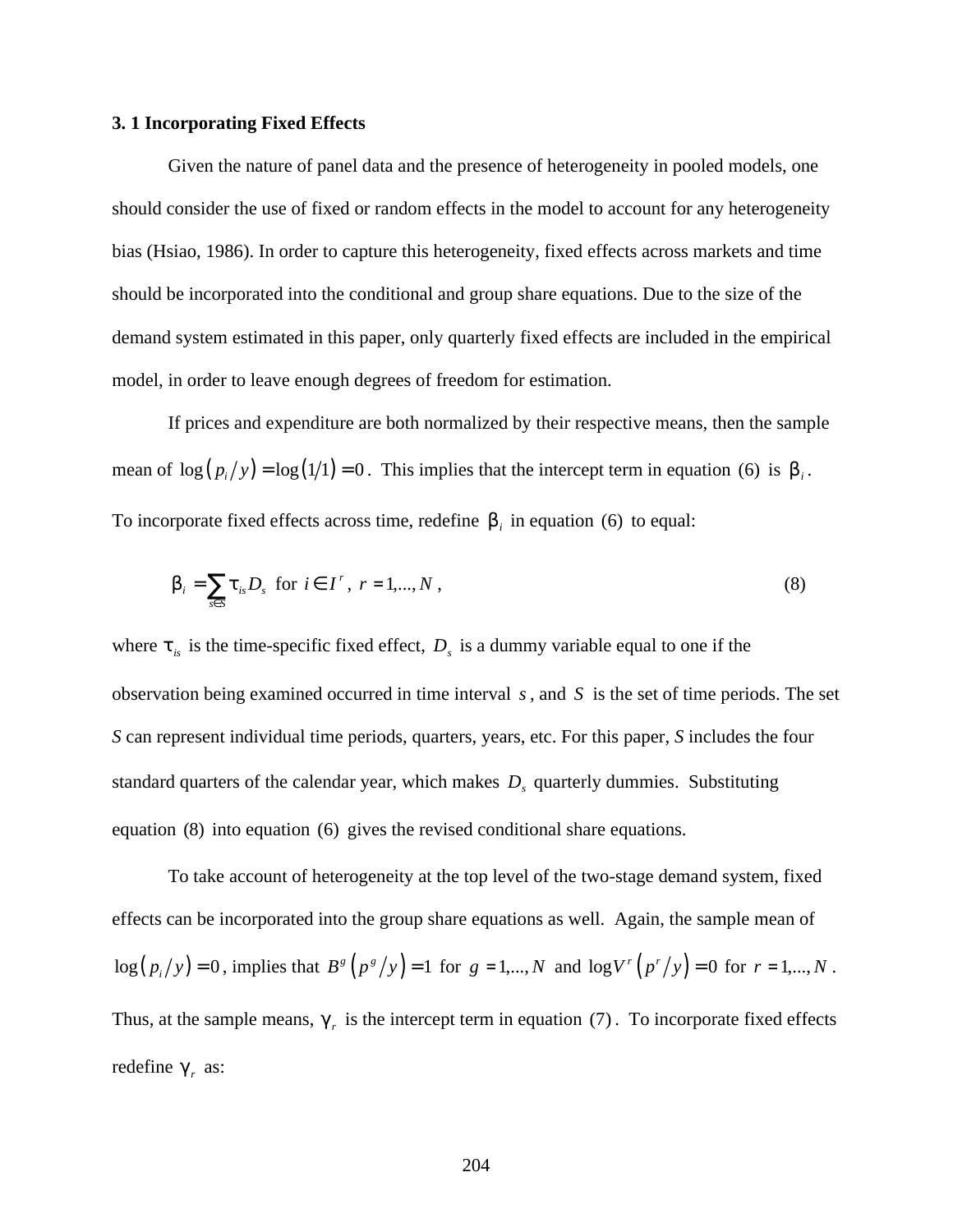$$
\boldsymbol{g}_r = \sum_{s \in S} \boldsymbol{r}_{rs} D_s \quad \text{for} \quad r = 1, \dots, N \tag{9}
$$

where  $r_{rs}$  is analogous to  $t_{is}$  in equation (8). Substituting equation (9) into equation (7) yields the revised group share equations.

# **3.2 Indirectly Weakly Separable Structure**

The 49 processed food categories and one composite good are partitioned into six weakly separable partitions as shown in figure 1. Thus, the underlying indirect utility function can be expressed as:

$$
V^{0} = [V^{1}(p^{1}/y),...,V^{5}(p^{5}/y),p^{6}/y]
$$

where the indices 1 through 5 refer to the product groupings: (1) beverages, (2) dairy products, (3) milled grain and pasta, (4) fruits and vegetables, and (5) baking, condiments and deserts. Group 6 is an asymmetric group with only one good, the "all other goods" composite good.<sup>53</sup> A few goods do not lend themselves easily to classification according to our system. These products have been placed in the group that appears to be the most reasonable from the point of view of the consumer who is constrained to allocate her expenditure budget amongst these particular product groups. For example, consider the milled grain and pasta product group. Given their hypothesized complementary relationship, pasta and spaghetti sauce are placed in the same group (partition). Similarly, peanut butter and jellies and jams are placed in the milled grain product group because of their hypothesized complementary relationships with bread and muffins and rolls.<sup>54</sup> The fifth product group, baking, condiments and deserts comprises the largest number of goods, sixteen, due to the fact that many of these goods are compliments and substitutes for each other and/or where not easily placed into another group.

 $\overline{a}$ 

 $53$  The six partitions used in this paper are assumed to be weakly separable.

<sup>54</sup> In results not reported, these goods were found to be complements.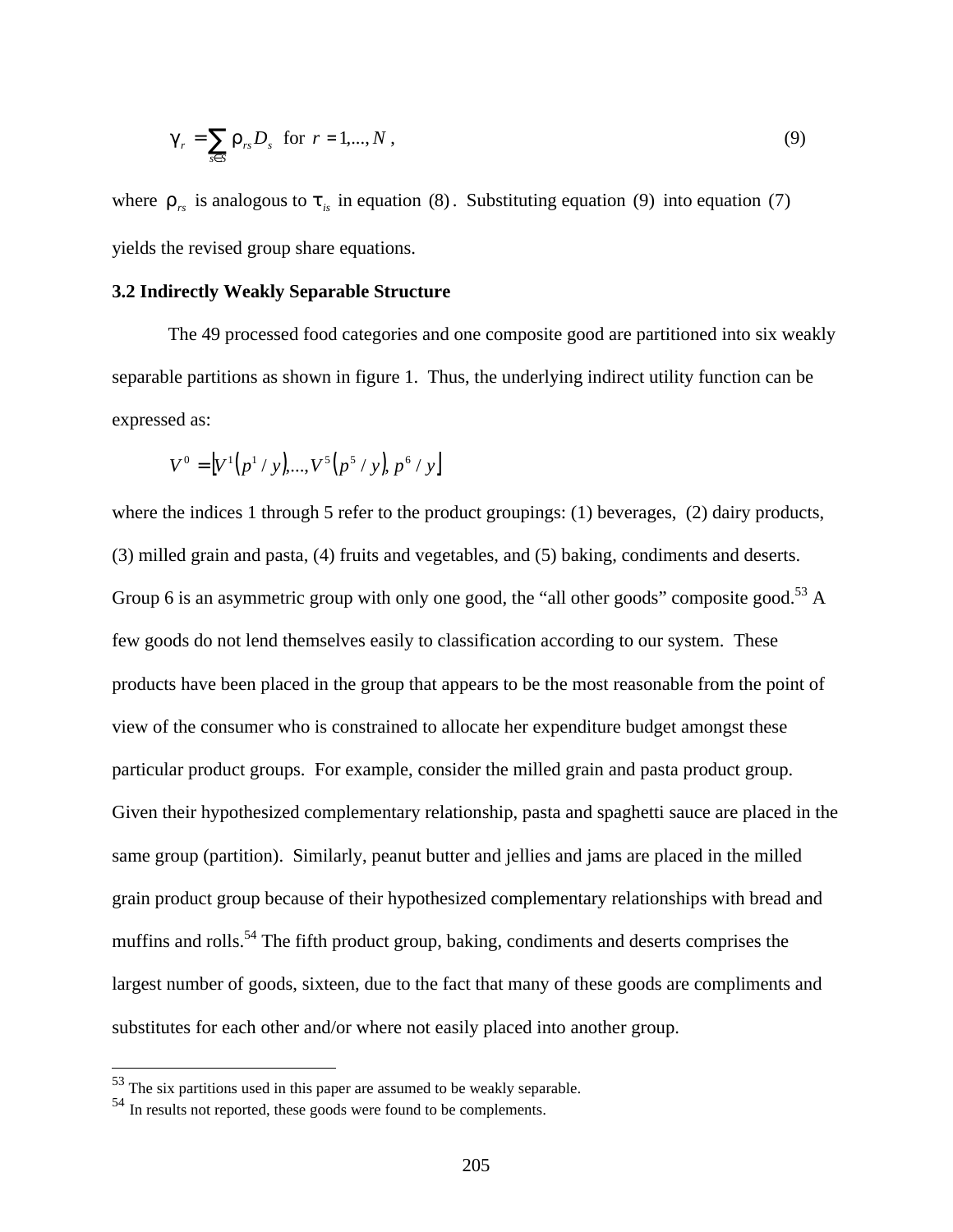

Figure 1: Separable Preference Structure of Representative Consumer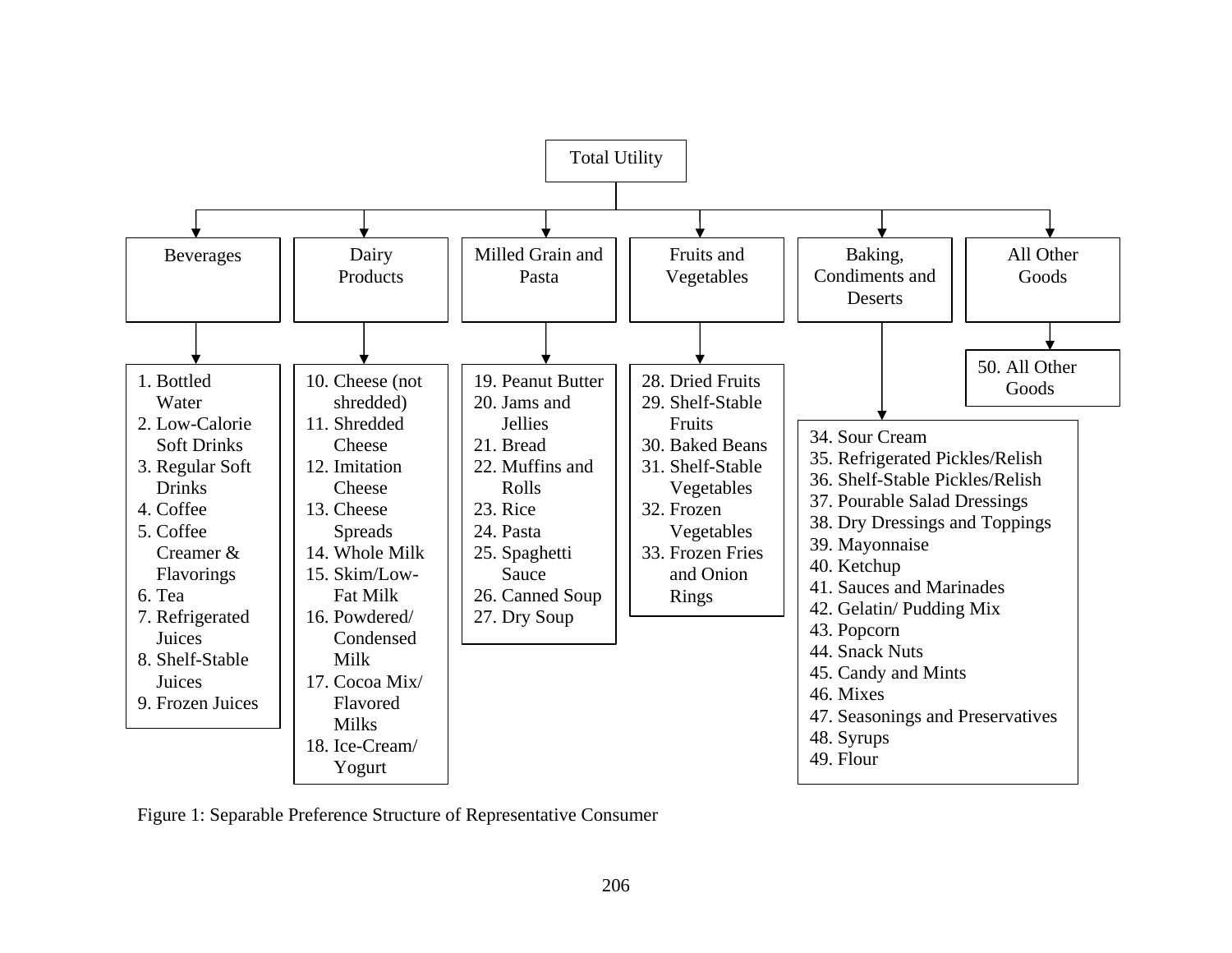### **4. Results**

 $\overline{a}$ 

Equations (6) and (7) , modified by equations (8) and (9) to allow for fixed effects across quarters, are estimated to obtain unconditional price and expenditure elasticities across quarters using the two-step process as presented by Moschini (2001). In the first step, five systems of conditional within-group share equations are estimated. The "all other goods" group is a trivial estimation because it only contains one composite good. In the second step, a system of five group share equations is estimated. Due to the adding-up conditions, one share equation is dropped in each system during estimation to avoid singularity of the variance/covariance matrix of the residuals.<sup>55</sup> In total, with the fixed effects across time, there are 488 parameters to estimate for all the systems of equations at both stages.<sup>56</sup> With 780 observations, this leaves a 1.6:1 ratio between the number of parameters and the total number of degrees of freedom.

Due to the highly nonlinear nature of the share equations, the Full Information Maximum Likelihood (FIML) procedure in SAS is utilized to estimate each system of equations at both stages of the estimation process. This iterative procedure was found to be superior to the iterative seemingly unrelated regression (ITSUR) estimation procedure in SAS in terms of the convergence properties of the algorithm. The specific estimation results for each system are not presented in detail, but are available from the authors upon request. The majority of the fixed effects across time where found to be statistically significant, indicating that temporal heterogeneity is present in the data.

 $55$  In the system of group share equations, the "all other goods" group share equation is dropped. In addition, it should be noted that the use of maximum likelihood estimation is invariant to the share equation being dropped (Moschini, 2001).

<sup>&</sup>lt;sup>56</sup> The "beverages" group, "dairy products" group and "milled grain and pasta" group each had 76 parameters to estimate. The "fruits and vegetables" group had 40 parameters to estimate. The "baking, condiments and deserts" group had 179 parameters to estimate. The second stage system of group share equations had 41 parameters to estimate.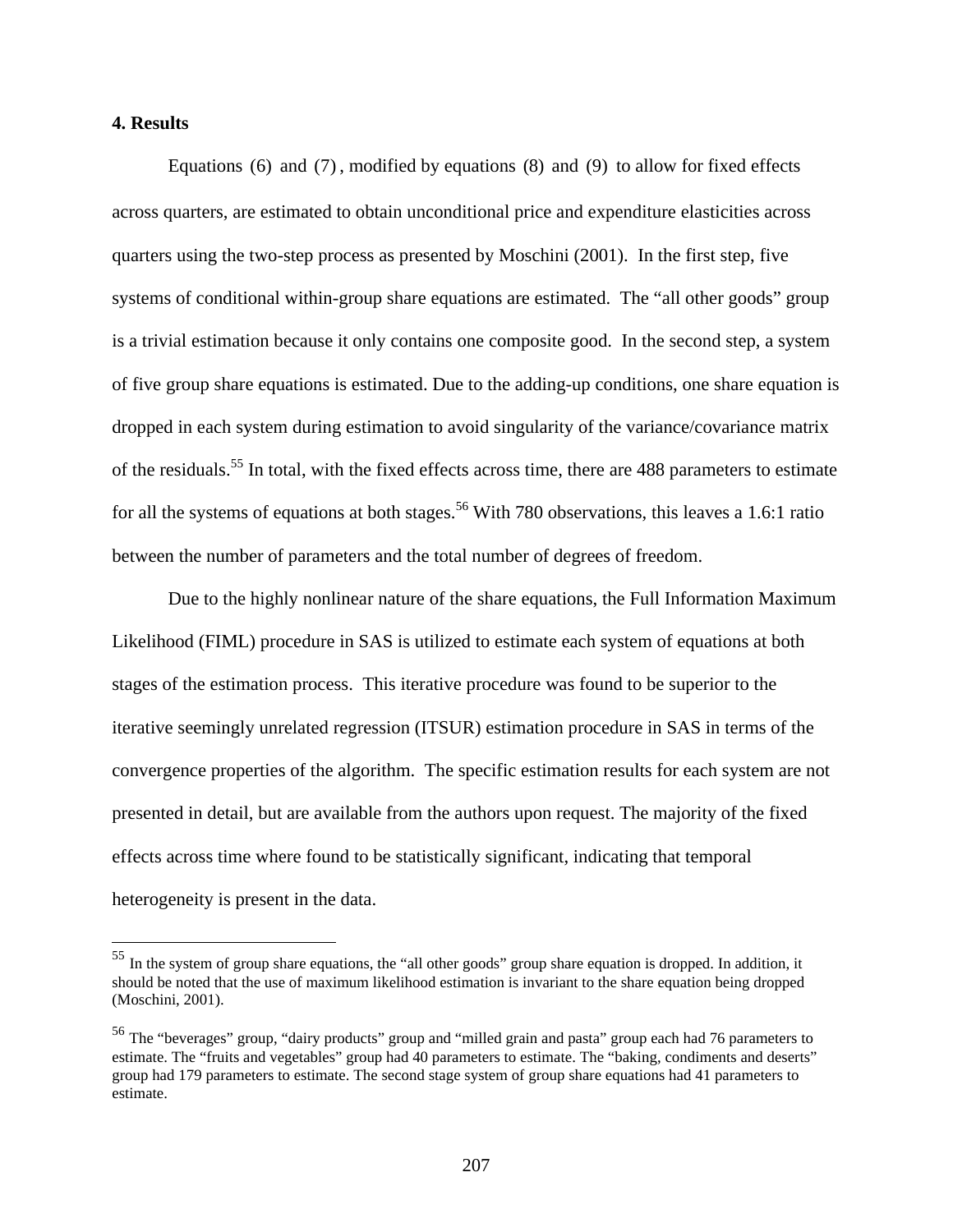Misspecification tests were conducted for each individual share equation and system of share equations at each stage of estimation of the model. The misspecification tests conducted and results are presented in Appendix C. The misspecification tests indicate that at a system level, the model is misspecified, which is not surprising given the highly nonlinear nature of the demand system. The misspecification tests do indicate that the quarterly dummies were adequate for capturing the temporal heterogeneity in the data, but market dummies should have also been included. Given the large number of markets and limited degrees of freedom available, the inclusion of market dummies was not a feasible option for capturing all the market heterogeneity present in the panel data set. Furthermore, the estimation of a random effects model for such a highly nonlinear system of equations is beyond the scope of this paper. The misspecification tests indicate the presence of temporal and spatial dependence as well. The inclusion of lagged variables and spatial variables needs to be considered, but the incorporation of such effects into the model is not clear. One possibility may be the inclusion of habit formation in the model (see Deaton and Muellbauer, 1999, p. 373-7), but again the limited number of degrees of freedom makes this problematic.

The ultimate goal of the estimation of the demand system was to obtain unconditional expenditure and price elasticities for all of the product categories examined in the empirical model. Thus, the majority of the remaining discussion here pertains to this goal.

#### **4. 1 Derivation of Unconditional Demand Elasticities**

Moschini (2001) points out that the main payoff to using the FAST multistage demand model is the derivation of a complete matrix of unconditional Marshallian expenditure and price elasticities. If the data are normalized so that  $p_i = y = 1 \ (\forall i)$ , the unconditional expenditure (*h* ) and price (*e* ) elasticities for good *i* are:

208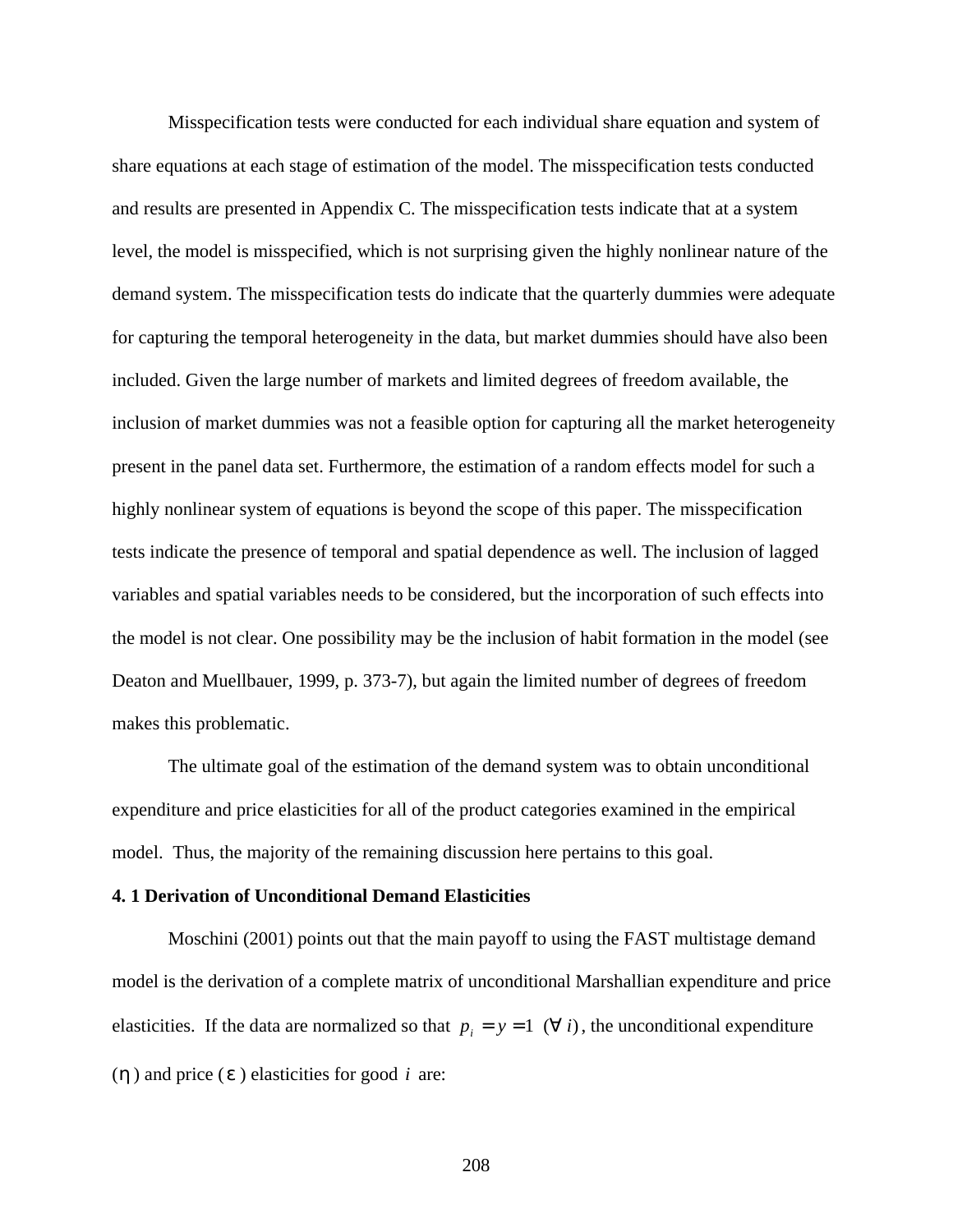$$
\boldsymbol{e}_{ijs} = \frac{\boldsymbol{b}_{ij}}{\boldsymbol{b}_{i}(s)} + \frac{\boldsymbol{g}_{rr}\boldsymbol{b}_{j}(s)}{\boldsymbol{g}_{r}(s)} - \boldsymbol{g}_{r}(s) \left(\sum_{q \in I'} \boldsymbol{b}_{iq}\right) - \boldsymbol{b}_{j} \left(\sum_{s=1}^{N} \boldsymbol{g}_{rs}\right) - \boldsymbol{d}_{ij} \text{ for } (i, j) \in I^{r}, \qquad (10)
$$

$$
\boldsymbol{e}_{ijs} = \frac{\boldsymbol{g}_{rs} \boldsymbol{b}_j(s)}{\boldsymbol{g}_r(s)} - \boldsymbol{g}_s(s) \left( \sum_{q \in I^s} \boldsymbol{b}_{qj} \right) - \boldsymbol{b}_j(s) \left( \sum_{p=1}^N \boldsymbol{g}_{rp} \right) \text{ for } i \in I^r \text{ and } j \in I^s \text{, and} \qquad (11)
$$

$$
\mathbf{h}_{is} = 1 - \frac{\sum_{j \in I'} \mathbf{b}_{ij}}{\mathbf{b}_{i}(s)} - \frac{\sum_{s=1}^{N} \mathbf{g}_{rs}}{\mathbf{g}_{r}(s)} + \sum_{r=1}^{N} \sum_{s=1}^{N} \mathbf{g}_{rs} \text{ for } i \in I^{r},
$$
\n(12)

where  $d_{ij}$  is the Kronecker delta ( $d_{ij} = 1$  if  $i = j$  and 0 otherwise),  $s \in S$ ,  $b_i(s)$  is given by equation (8), and  $g_r(s)$  is given by equation (9).<sup>57</sup> The elasticities given by equations (10) through (12) not only vary over goods, but vary over time as well. This last result is due to the fact that the elasticities are functions of the fixed effects across time. Given the nonlinear nature of the model, no estimator of the elasticity can be derived that is not a function of the fixed effects included in the model (Heckman and MaCurdy, 1980).

To decrease the dimensionality of each of these elasticity estimates, one could take pooled means over time, but such elasticity estimates would fail to take account of the heterogeneity present in the panel data used for estimation. Thus, elasticity estimates are reported across quarters (or temporally), to draw attention to the variation in the demand elasticities across time. Due to the fact that the scanner data used in this paper is aggregated over households, the elasticity estimates derived from the FAST multi-stage demand model should be interpreted in aggregate terms (i.e. at a macro level) (Edgerton, 1997). This interpretation is more desirable for policymakers, given policy-oriented studies tend to be focused at the aggregate (i.e. market), not household level.

1

 $57$  The formulas for the elasticities are different than those derived by Moschini (2001), because Moschini does not completely take account of the different restrictions imposed when using asymmetric groups.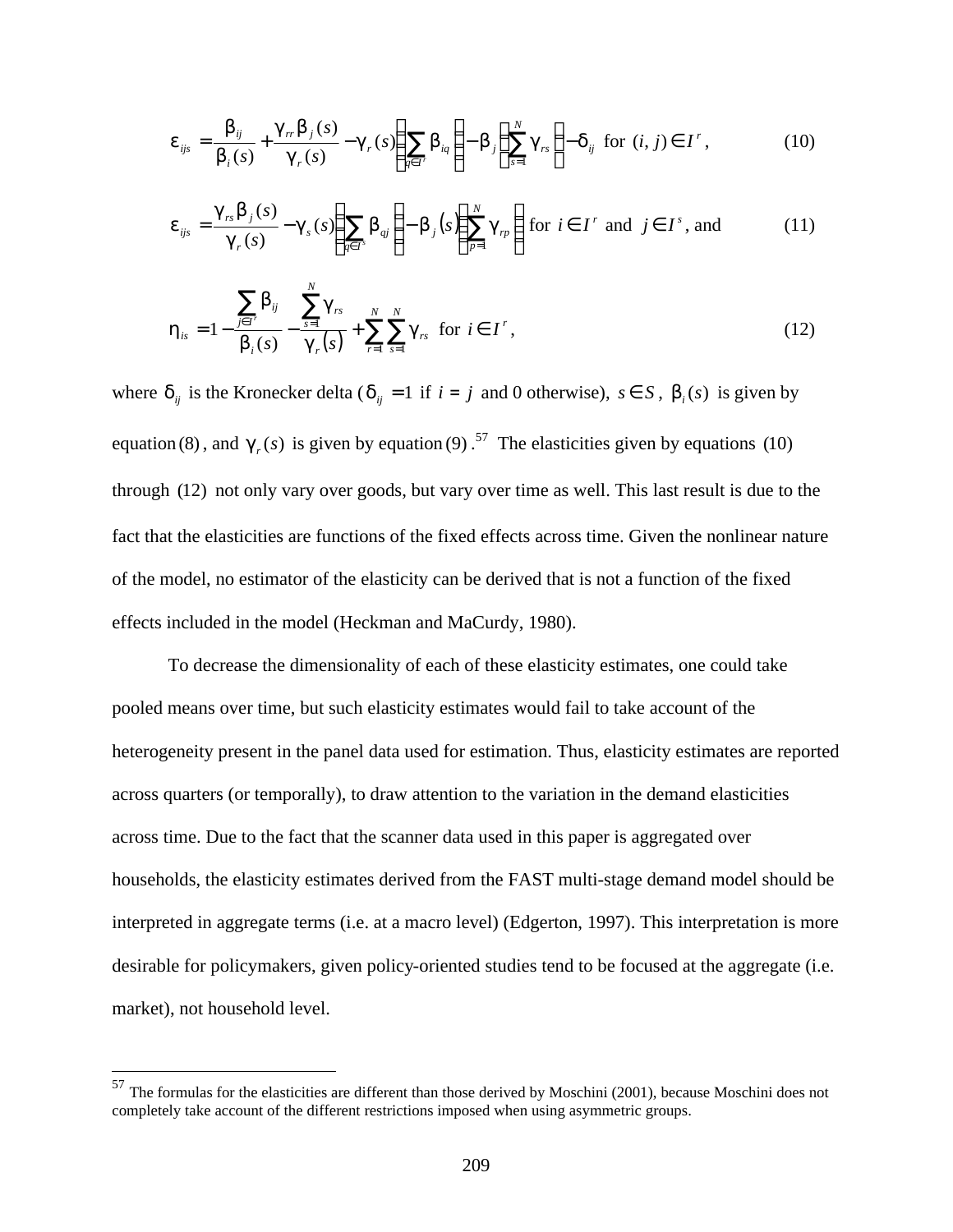### **4. 2 Unconditional Price and Expenditure Elasticity Estimates**

The own-price and expenditure elasticity estimates for the product groupings examined are presented in table 2.<sup>58</sup> All elasticity estimates are reported temporally (i.e. across quarters) with their respective standard errors given in parentheses. Standard errors were calculated using a Monte Carlo method, assuming the parameters were asymptotically distributed multivariate normal for each system of equations estimated. Standard errors were obtained by randomly generating 5,000 sets of parameters and calculating standard errors of the elasticity values obtained using the generated parameters for each product category for all four quarters.

Overall, the pooled mean own-price elasticity estimates tend to be fairly large. Out of the fifty estimated own-price elasticities, twenty-three are less than or equal to -1.00 and thirty are less than or equal to -0.85 across all four quarters. Only six of the fifty estimated own-price elasticities have a value greater than -0.6 across all four quarters. As will be discussed later, the price elasticity estimates tend to be much larger in absolute terms than those reported in previous studies.

The processed food goods that have the most inelastic own-price elasticities tend to be products that are likely used as condiments or ingredients in a prepared meal, such as sour cream, syrup and ketchup, or meet some perceived need, such as coffee (and coffee creamer and flavorings) for the caffeine or bottled water for consumers who may feel it is superior to tap water. The processed food products that are more price elastic tend to have good substitutes available. For example, examining cross-price elasticities within product groups indicates that

 $\overline{a}$ 

 $58$  Due to space limitations, it is not possible to list the complete  $50x50$  matrices of unconditional price elasticities for all quarters in this article. A complete set of price and expenditure elasticities is available from the authors upon request.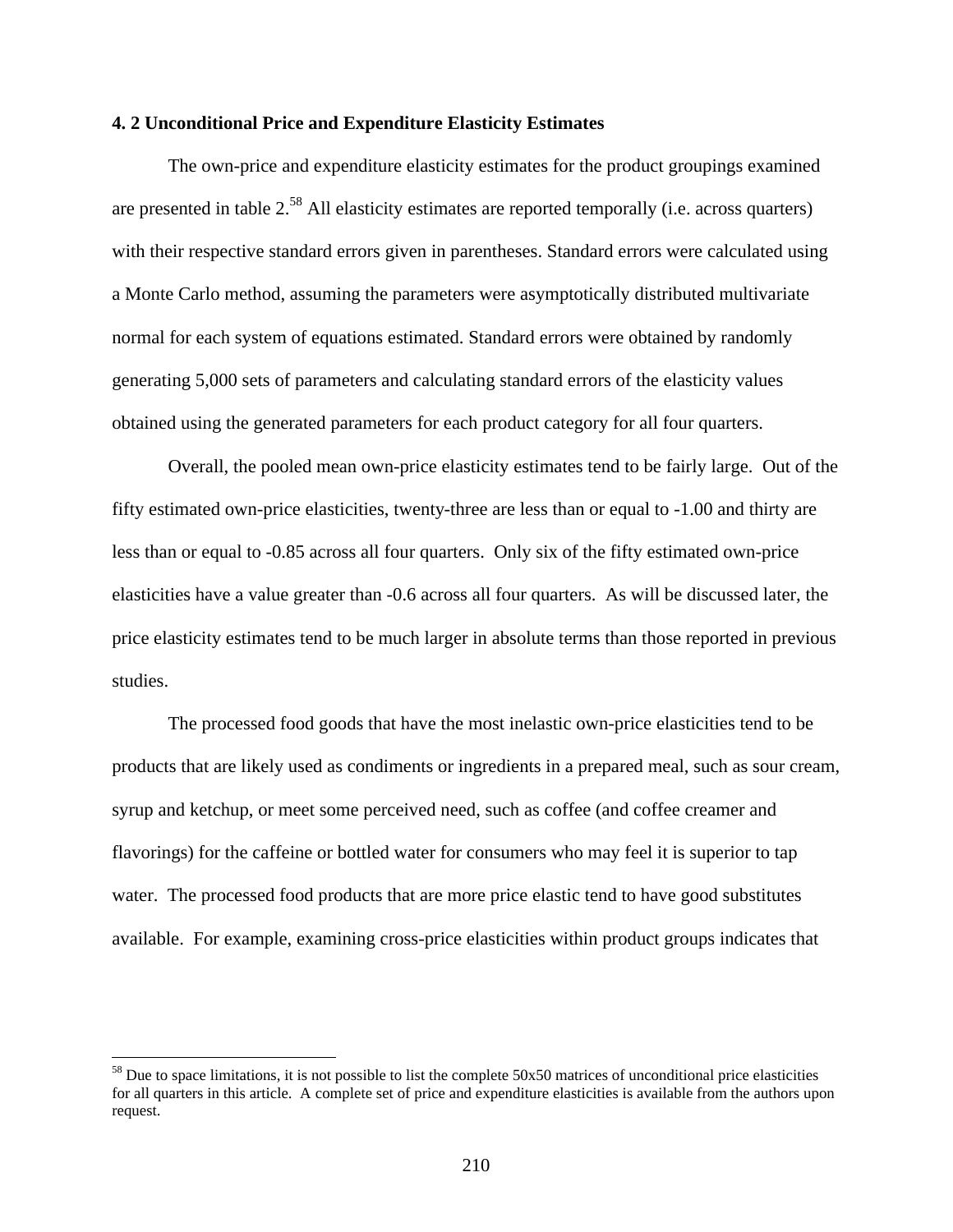|                            | <b>Uncompensated Expenditure</b><br><b>Uncompensated Price Elasticities</b><br><b>Elasticities</b> |                   |                   |                         |                   |                   |                   |                         |  |  |  |  |
|----------------------------|----------------------------------------------------------------------------------------------------|-------------------|-------------------|-------------------------|-------------------|-------------------|-------------------|-------------------------|--|--|--|--|
|                            |                                                                                                    |                   |                   |                         | Quarter           |                   |                   |                         |  |  |  |  |
| <b>Product Groupings</b>   | $\mathbf{1}$                                                                                       | $\mathbf 2$       | $\mathbf{3}$      | $\overline{\mathbf{4}}$ | $\mathbf{1}$      | $\mathbf 2$       | $\mathbf{3}$      | $\overline{\mathbf{4}}$ |  |  |  |  |
| <b>Bottled Water</b>       | $-0.28$                                                                                            | $-0.34$           | $-0.39$           | $-0.29$                 | $-0.21$           | $-0.20$           | $-0.19$           | $-0.21$                 |  |  |  |  |
|                            | $(0.30)^1$                                                                                         | (0.27)            | (0.25)            | (0.29)                  | (0.16)            | (0.15)            | (0.14)            | (0.16)                  |  |  |  |  |
| Low-Calorie Soft Drinks    | $-1.26$                                                                                            | $-1.24$           | $-1.25$           | $-1.28$                 | $-0.09$           | $-0.09$           | $-0.09$           | $-0.09$                 |  |  |  |  |
|                            | (0.20)                                                                                             | (0.19)            | (0.19)            | (0.21)                  | (0.10)            | (0.09)            | (0.10)            | (0.10)                  |  |  |  |  |
| <b>Regular Soft Drinks</b> | $-1.06$                                                                                            | $-1.04$           | $-1.03$           | $-1.05$                 | 0.03              | 0.02              | 0.02              | 0.03                    |  |  |  |  |
|                            | (0.16)                                                                                             | (0.15)            | (0.15)            | (0.16)                  | (0.09)            | (0.09)            | (0.09)            | (0.09)                  |  |  |  |  |
| Coffee                     | $-0.05$                                                                                            | 0.07              | 0.09              | $-0.07$                 | $-0.37*$          | $-0.41*$          | $-0.41*$          | $-0.36*$                |  |  |  |  |
|                            | (0.12)                                                                                             | (0.15)            | (0.15)            | (0.13)                  | (0.10)            | (0.10)            | (0.10)            | (0.10)                  |  |  |  |  |
| Coffee Creamer and         | $-0.34$                                                                                            | $-0.24$           | $-0.22$           | $-0.34$                 | $-0.24*$          | $-0.27*$          | $-0.27*$          | $-0.24*$                |  |  |  |  |
| Flavorings                 | (0.15)                                                                                             | (0.18)            | (0.19)            | (0.16)                  | (0.12)            | (0.13)            | (0.13)            | (0.12)                  |  |  |  |  |
| Tea                        | $-1.07$                                                                                            | $-1.08$           | $-1.08$           | $-1.07$                 | $-0.14$           | $-0.15$           | $-0.15$           | $-0.15$                 |  |  |  |  |
|                            | (0.09)                                                                                             | (0.10)            | (0.09)            | (0.09)                  | (0.12)            | (0.12)            | (0.13)            | (0.12)                  |  |  |  |  |
| <b>Refrigerated Juices</b> | $-0.53$                                                                                            | $-0.52$           | $-0.53$           | $-0.53$                 | $-0.09$           | $-0.10$           | $-0.09$           | $-0.09$                 |  |  |  |  |
|                            | (0.22)                                                                                             | (0.23)            | (0.22)            | (0.22)                  | (0.11)            | (0.11)            | (0.11)            | (0.11)                  |  |  |  |  |
| Shelf-Stable Juices        | $-0.78$                                                                                            | $-0.78$           | $-0.78$           | $-0.78$                 | $-0.06$           | $-0.06$           | $-0.06$           | $-0.06$                 |  |  |  |  |
|                            | (0.12)                                                                                             | (0.12)            | (0.12)            | (0.12)                  | (0.09)            | (0.09)            | (0.09)            | (0.09)                  |  |  |  |  |
| Frozen Juices              | $-0.70$<br>(0.07)                                                                                  | $-0.71$<br>(0.07) | $-0.70$<br>(0.07) | $-0.70$<br>(0.07)       | $-0.14$<br>(0.08) | $-0.14$<br>(0.08) | $-0.14$<br>(0.08) | $-0.14$<br>(0.08)       |  |  |  |  |
| Cheese (not-shredded)      | $-0.70$                                                                                            | $-0.70$           | $-0.70$           | $-0.70$                 | $-0.17*$          | $-0.17$           | $-0.17$           | $-0.18*$                |  |  |  |  |
|                            | (0.13)                                                                                             | (0.13)            | (0.14)            | (0.13)                  | (0.09)            | (0.09)            | (0.09)            | (0.08)                  |  |  |  |  |
| Shredded Cheese            | $-0.95$                                                                                            | $-0.95$           | $-0.95$           | $-0.95$                 | $0.47*$           | $0.53*$           | $0.53*$           | $0.48*$                 |  |  |  |  |
|                            | (0.40)                                                                                             | (0.44)            | (0.44)            | (0.41)                  | (0.13)            | (0.14)            | (0.14)            | (0.13)                  |  |  |  |  |
| <b>Imitation Cheese</b>    | $-1.84$                                                                                            | $-1.89$           | $-1.96$           | $-1.90$                 | $-0.39*$          | $-0.41*$          | $-0.44*$          | $-0.42*$                |  |  |  |  |
|                            | (0.16)                                                                                             | (0.17)            | (0.18)            | (0.17)                  | (0.18)            | (0.19)            | (0.20)            | (0.19)                  |  |  |  |  |
| Sour Cream                 | $-0.58$                                                                                            | $-0.59$           | $-0.60$           | $-0.62$                 | 0.02              | 0.02              | 0.04              | $-0.01$                 |  |  |  |  |
|                            | (0.32)                                                                                             | (0.31)            | (0.31)            | (0.29)                  | (0.14)            | (0.14)            | (0.14)            | (0.13)                  |  |  |  |  |
| Whole Milk                 | $-0.91$                                                                                            | $-0.91$           | $-0.91$           | $-0.92$                 | $-0.28*$          | $-0.28*$          | $-0.28*$          | $-0.30*$                |  |  |  |  |
|                            | (0.47)                                                                                             | (0.48)            | (0.48)            | (0.50)                  | (0.12)            | (0.12)            | (0.12)            | (0.11)                  |  |  |  |  |
| Skim/Low-Fat Milk          | $-0.69$                                                                                            | $-0.69$           | $-0.69$           | $-0.71$                 | 0.01              | 0.01              | 0.01              | 0.01                    |  |  |  |  |
|                            | (0.28)                                                                                             | (0.29)            | (0.29)            | (0.29)                  | (0.10)            | (0.10)            | (0.10)            | (0.09)                  |  |  |  |  |
| Powdered/Condensed Milk    | $-0.80$                                                                                            | $-0.79$           | $-0.79$           | $-0.86$                 | $-0.16$           | $-0.16$           | $-0.16$           | $-0.13$                 |  |  |  |  |
|                            | (0.17)                                                                                             | (0.18)            | (0.18)            | (0.11)                  | (0.11)            | (0.11)            | (0.11)            | (0.09)                  |  |  |  |  |
| Cocoa Mix and Flavored     | $-0.86$                                                                                            | $-0.81$           | $-0.82$           | $-0.88$                 | $-0.11$           | $-0.14$           | $-0.14$           | $-0.10$                 |  |  |  |  |
| Milks                      | (0.19)                                                                                             | (0.29)            | (0.27)            | (0.13)                  | (0.10)            | (0.12)            | (0.11)            | (0.08)                  |  |  |  |  |
| Ice Cream/Yogurt           | $-0.89$                                                                                            | $-0.85$           | $-0.85$           | $-0.91$                 | 0.04              | 0.03              | 0.03              | 0.05                    |  |  |  |  |
|                            | (0.09)                                                                                             | (0.08)            | (0.07)            | (0.10)                  | (0.09)            | (0.09)            | (0.09)            | (0.08)                  |  |  |  |  |
| Cheese Spreads             | $-1.88$                                                                                            | $-1.87$           | $-1.87$           | $-1.90$                 | $1.40*$           | $1.41*$           | $1.41*$           | $1.40*$                 |  |  |  |  |
|                            | (0.08)                                                                                             | (0.08)            | (0.08)            | (0.08)                  | (0.08)            | (0.08)            | (0.08)            | (0.08)                  |  |  |  |  |
| Peanut Butter              | $-0.61$                                                                                            | $-0.63$           | $-0.62$           | $-0.61$                 | $-0.52*$          | $-0.50*$          | $-0.50*$          | $-0.52*$                |  |  |  |  |
|                            | (0.37)                                                                                             | (0.34)            | (0.35)            | (0.37)                  | (0.13)            | (0.14)            | (0.14)            | (0.13)                  |  |  |  |  |
| Jams and Jellies           | $-0.96$                                                                                            | $-0.95$           | $-0.95$           | $-0.96$                 | 0.18              | 0.18              | 0.19              | 0.20                    |  |  |  |  |
|                            | (0.30)                                                                                             | (0.29)            | (0.30)            | (0.31)                  | (0.11)            | (0.12)            | (0.13)            | (0.11)                  |  |  |  |  |
| Refrigerated Pickles and   | $-0.82$                                                                                            | $-0.84$           | $-0.84$           | $-0.79$                 | $-0.12$           | $-0.11$           | $-0.10$           | $-0.18$                 |  |  |  |  |
| Relish                     | (0.40)                                                                                             | (0.36)            | (0.37)            | (0.47)                  | (0.20)            | (0.19)            | (0.19)            | (0.23)                  |  |  |  |  |

# Table 2: Unconditional Own-Price and Expenditure Elasticity Estimates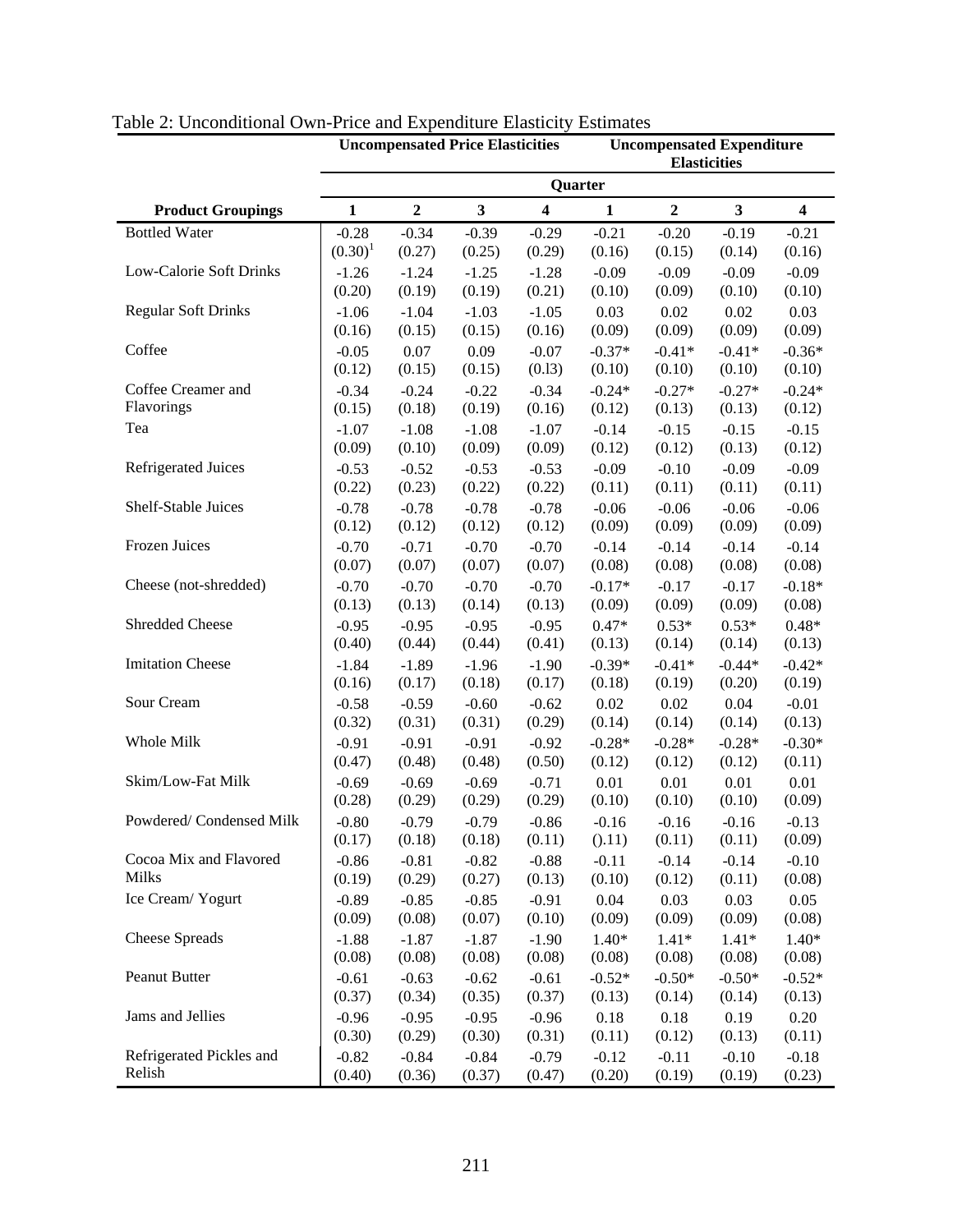# Table 2 cont'd.

|                                | <b>Uncompensated Price Elasticities</b><br><b>Uncompensated Expenditure</b> |                |              |                |              |                |                         |                         |  |  |  |
|--------------------------------|-----------------------------------------------------------------------------|----------------|--------------|----------------|--------------|----------------|-------------------------|-------------------------|--|--|--|
|                                |                                                                             |                |              |                |              |                | <b>Elasticities</b>     |                         |  |  |  |
|                                |                                                                             |                |              |                | Quarter      |                |                         |                         |  |  |  |
| <b>Product Groupings</b>       | $\mathbf{1}$                                                                | $\overline{2}$ | $\mathbf{3}$ | $\overline{4}$ | $\mathbf{1}$ | $\overline{2}$ | $\overline{\mathbf{3}}$ | $\overline{\mathbf{4}}$ |  |  |  |
| Shelf-Stable Pickles and       | $-1.02$                                                                     | $-1.02$        | $-1.02$      | $-1.02$        | 0.02         | 0.02           | 0.04                    | $-0.01$                 |  |  |  |
| Relish                         | (0.15)                                                                      | (0.13)         | (0.14)       | (0.14)         | (0.09)       | (0.09)         | (0.10)                  | (0.07)                  |  |  |  |
| <b>Pourable Salad Dressing</b> | $-0.59$                                                                     | $-0.66$        | $-0.63$      | $-0.44$        | 0.06         | 0.06           | 0.07                    | 0.05                    |  |  |  |
|                                | (0.15)                                                                      | (0.12)         | (0.13)       | (0.20)         | (0.10)       | (0.09)         | (0.10)                  | (0.10)                  |  |  |  |
| Dry Dressings and Toppings     | $-1.01$                                                                     | $-1.00$        | $-1.01$      | $-1.01$        | 0.08         | 0.07           | 0.09                    | 0.05                    |  |  |  |
|                                | (0.02)                                                                      | (0.02)         | (0.02)       | (0.02)         | (0.10)       | (0.09)         | (0.10)                  | (0.08)                  |  |  |  |
| Mayonnaise                     | $-1.14$                                                                     | $-1.12$        | $-1.12$      | $-1.15$        | 0.05         | 0.05           | 0.06                    | 0.03                    |  |  |  |
|                                | (0.09)                                                                      | (0.08)         | (0.07)       |                | (0.10)       | (0.09)         | (0.10)                  | (0.09)                  |  |  |  |
|                                |                                                                             |                |              | (0.10)         |              |                |                         |                         |  |  |  |
| Ketchup                        | $-0.67$                                                                     | $-0.67$        | $-0.64$      | $-0.57$        | $-0.01$      | $-0.01$        | 0.00                    | $-0.04$                 |  |  |  |
|                                | (0.13)                                                                      | (0.13)         | (0.14)       | (0.17)         | (0.10)       | (0.10)         | (0.11)                  | (0.10)                  |  |  |  |
| Sauces and Marinades           | $-1.94$                                                                     | $-1.75$        | $-1.86$      | $-2.15$        | 0.05         | 0.04           | 0.06                    | 0.03                    |  |  |  |
|                                | (0.31)                                                                      | (0.26)         | (0.30)       | (0.38)         | (0.12)       | (0.11)         | (0.12)                  | (0.13)                  |  |  |  |
| <b>Bread</b>                   | $-0.82$                                                                     | $-0.78$        | $-0.77$      | $-0.82$        | $-0.21*$     | $-0.21*$       | $-0.21*$                | $-0.21*$                |  |  |  |
|                                | (0.05)                                                                      | (0.06)         | (0.06)       | (0.05)         | (0.08)       | (0.10)         | (0.10)                  | (0.08)                  |  |  |  |
| Muffins and Rolls              | $-1.05$                                                                     | $-1.00$        | $-1.01$      | $-1.04$        | $-0.60*$     | $-0.50*$       | $-0.52*$                | $-0.58*$                |  |  |  |
|                                | (0.83)                                                                      | (0.62)         | (0.67)       | (0.78)         | (0.17)       | (0.15)         | (0.15)                  | (0.16)                  |  |  |  |
| Rice                           | $-0.83$                                                                     | $-0.83$        | $-0.83$      | $-0.83$        | 0.10         | 0.11           | 0.11                    | 0.12                    |  |  |  |
|                                | (1.23)                                                                      | (1.25)         | (1.23)       | (1.30)         | (0.25)       | (0.26)         | (0.26)                  | (0.27)                  |  |  |  |
| Pasta                          | $-0.91$                                                                     | $-0.90$        | $-0.90$      | $-0.91$        | $-0.23*$     | $-0.23*$       | $-0.23*$                | $-0.23*$                |  |  |  |
|                                | (0.04)                                                                      | (0.04)         | (0.04)       | (0.04)         | (0.08)       | (0.10)         | (0.10)                  | (0.08)                  |  |  |  |
| Spaghetti Sauce                | $-0.90$                                                                     | $-0.89$        | $-0.90$      | $-0.90$        | $-0.24*$     | $-0.24*$       | $-0.23*$                | $-0.24*$                |  |  |  |
|                                | (0.10)                                                                      | (0.10)         | (0.10)       | (0.11)         | (0.08)       | (0.10)         | (0.10)                  | (0.08)                  |  |  |  |
| Gelatin/Pudding Mix            |                                                                             |                |              |                |              | 0.01           | 0.02                    | $-0.02$                 |  |  |  |
|                                | $-1.15$                                                                     | $-1.16$        | $-1.18$      | $-1.17$        | 0.01         |                |                         |                         |  |  |  |
|                                | (0.14)                                                                      | (0.15)         | (0.17)       | (0.17)         | (0.10)       | (0.10)         | (0.12)                  | (0.10)                  |  |  |  |
| Popcorn                        | $-1.13$                                                                     | $-1.15$        | $-1.15$      | $-1.16$        | 0.02         | 0.02           | 0.03                    | $-0.01$                 |  |  |  |
|                                | (0.11)                                                                      | (0.14)         | (0.14)       | (0.14)         | (0.10)       | (0.11)         | (0.11)                  | (0.10)                  |  |  |  |
| <b>Snack Nuts</b>              | $-1.21$                                                                     | $-1.20$        | $-1.19$      | $-1.16$        | $-0.23$      | $-0.22$        | $-0.19$                 | $-0.20*$                |  |  |  |
|                                | (0.26)                                                                      | (0.26)         | (0.25)       | (0.21)         | (0.13)       | (0.12)         | (0.13)                  | (0.10)                  |  |  |  |
| Candy and Mints                | $-0.76$                                                                     | $-0.73$        | $-0.74$      | $-0.79$        | 0.05         | 0.06           | 0.07                    | 0.02                    |  |  |  |
|                                | (0.18)                                                                      | (0.20)         | (0.19)       | (0.16)         | (0.10)       | (0.11)         | (0.11)                  | (0.08)                  |  |  |  |
| <b>Dried Fruits</b>            | $-1.03$                                                                     | $-1.03$        | $-1.03$      | $-1.03$        | $-0.30*$     | $-0.30*$       | $-0.31*$                | $-0.29*$                |  |  |  |
|                                | (0.20)                                                                      | (0.21)         | (0.22)       | (0.18)         | (0.09)       | (0.11)         | (0.13)                  | (0.09)                  |  |  |  |
| Shelf-Stable Fruits            | $-1.04$                                                                     | $-1.04$        | $-1.04$      | $-1.04$        | $-0.30*$     | $-0.31*$       | $-0.31*$                | $-0.30*$                |  |  |  |
|                                | (0.15)                                                                      | (0.15)         | (0.16)       | (0.14)         | (0.08)       | (0.10)         | (0.13)                  | (0.08)                  |  |  |  |
| <b>Baked Beans</b>             | $-1.16$                                                                     | $-1.10$        | $-1.11$      | $-1.17$        | $-0.39*$     | $-0.33*$       | $-0.34*$                | $-0.39*$                |  |  |  |
|                                | (0.29)                                                                      | (0.17)         | (0.18)       | (0.31)         | (0.13)       | (0.11)         | (0.14)                  | (0.13)                  |  |  |  |
| Shelf-Stable Vegetables        | $-1.78$                                                                     | $-1.85$        | $-1.80$      | $-1.79$        | $-0.12$      | $-0.11$        | $-0.12$                 | $-0.12$                 |  |  |  |
|                                |                                                                             |                |              |                |              | (0.10)         |                         |                         |  |  |  |
|                                | (0.16)                                                                      | (0.17)         | (0.17)       | (0.16)         | (0.08)       |                | (0.12)                  | (0.08)                  |  |  |  |
| Frozen Vegetables              | $-1.00$                                                                     | $-1.00$        | $-1.00$      | $-1.00$        | $-0.36*$     | $-0.36*$       | $-0.37*$                | $-0.36*$                |  |  |  |
|                                | (0.18)                                                                      | (0.19)         | (0.19)       | (0.19)         | (0.09)       | (0.11)         | (0.13)                  | (0.09)                  |  |  |  |
| Frozen Fries and Onion         | $-1.07$                                                                     | $-1.09$        | $-1.10$      | $-1.07$        | $-0.27*$     | $-0.27*$       | $-0.27*$                | $-0.27*$                |  |  |  |
| Rings                          | (0.14)                                                                      | (0.16)         | (0.18)       | (0.14)         | (0.07)       | (0.10)         | (0.12)                  | (0.08)                  |  |  |  |
| Mixes                          | $-0.72$                                                                     | $-0.69$        | $-0.69$      | $-0.71$        | 0.12         | 0.14           | 0.15                    | 0.10                    |  |  |  |
|                                | (0.13)                                                                      | (0.15)         | (0.15)       | (0.14)         | (0.20)       | (0.22)         | (0.23)                  | (0.20)                  |  |  |  |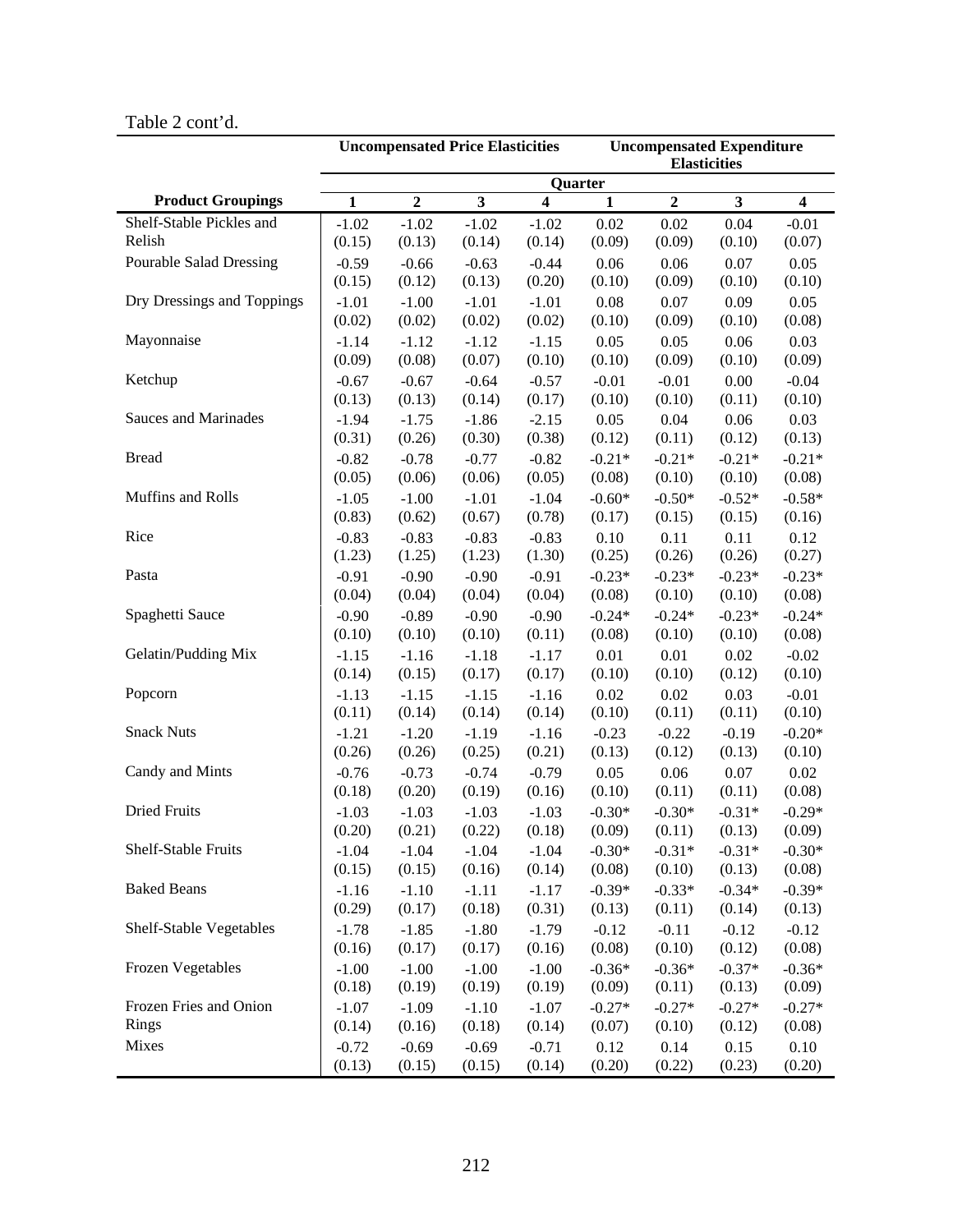#### Table 2 cont'd.

|                          |         | <b>Uncompensated Price Elasticities</b> |         |         | <b>Uncompensated Expenditure</b><br><b>Elasticities</b> |                |          |          |  |  |  |
|--------------------------|---------|-----------------------------------------|---------|---------|---------------------------------------------------------|----------------|----------|----------|--|--|--|
|                          |         |                                         |         |         | <b>Ouarter</b>                                          |                |          |          |  |  |  |
| <b>Product Groupings</b> |         | 2                                       | 3       | 4       |                                                         | $\overline{2}$ | 3        | 4        |  |  |  |
| Seasonings/Preservatives | $-1.01$ | $-1.01$                                 | $-1.01$ | $-1.01$ | 0.09                                                    | 0.09           | 0.10     | 0.05     |  |  |  |
|                          | (0.14)  | (0.15)                                  | (0.13)  | (0.12)  | (0.18)                                                  | (0.19)         | (0.18)   | (0.15)   |  |  |  |
| Syrups                   | $-0.31$ | $-0.22$                                 | $-0.26$ | $-0.26$ | $-0.67*$                                                | $-0.76*$       | $-0.71*$ | $-0.75*$ |  |  |  |
|                          | (0.09)  | (0.10)                                  | (0.10)  | (0.10)  | (0.15)                                                  | (0.17)         | (0.17)   | (0.16)   |  |  |  |
| Flour                    | $-1.02$ | $-1.02$                                 | $-1.02$ | $-1.01$ | $-0.01$                                                 | $-0.01$        | 0.00     | $-0.04$  |  |  |  |
|                          | (0.06)  | (0.06)                                  | (0.06)  | (0.06)  | (0.08)                                                  | (0.08)         | (0.09)   | (0.07)   |  |  |  |
| Canned Soup              | $-0.94$ | $-0.97$                                 | $-0.97$ | $-0.93$ | $-0.11$                                                 | $-0.07$        | $-0.07$  | $-0.11$  |  |  |  |
|                          | (0.09)  | (0.12)                                  | (0.12)  | (0.09)  | (0.09)                                                  | (0.11)         | (0.11)   | (0.09)   |  |  |  |
| Dry Soup                 | $-2.08$ | $-2.04$                                 | $-2.04$ | $-2.08$ | $1.26*$                                                 | $1.26*$        | $1.26*$  | $1.26*$  |  |  |  |
|                          | (0.11)  | (0.12)                                  | (0.12)  | (0.11)  | (0.08)                                                  | (0.10)         | (0.10)   | (0.08)   |  |  |  |
| All Other Goods          | $-1.00$ | $-1.00$                                 | $-1.00$ | $-1.00$ | $0.99*$                                                 | $0.99*$        | $0.99*$  | $0.99*$  |  |  |  |
|                          | (0.01)  | (0.01)                                  | (0.01)  | (0.01)  | (0.01)                                                  | (0.01)         | (0.01)   | (0.01)   |  |  |  |

\* Indicates that the specified expenditure elasticity estimate is statistically different from zero at a 0.05 level of significance.

1 Standard Errors are reported in parentheses.

consumers who could easily substitute regular cheese for shredded cheese, shredded cheese for imitation cheese, refrigerated juice for shelf-stable or frozen juices, and canned soup for dry soup. The imitation cheese, cheese spreads, sauces and marinades, and dry soup food categories have the largest own-price elasticities in absolute value (less than -1.78) across all four quarters. These high elasticity estimates could be reflective of the nature of these products, i.e. that consumers primarily purchase these products in bulk when prices are significantly reduced due to price discounts.

Many of the own-price elasticities in table 2 exhibit temporal fluctuations across quarters. For the majority of the processed food categories, the variation in the own-price elasticity estimates across time is relatively small, changing by an amount less than or equal to 0.1. There is substantial variation (0.12 to 0.40) in the estimated own-price elasticities across time for the coffee creamer and flavorings, pourable salad dressings, and sauces and marinades processed food categories. These differences likely reflect temporal consumption behavior of consumers.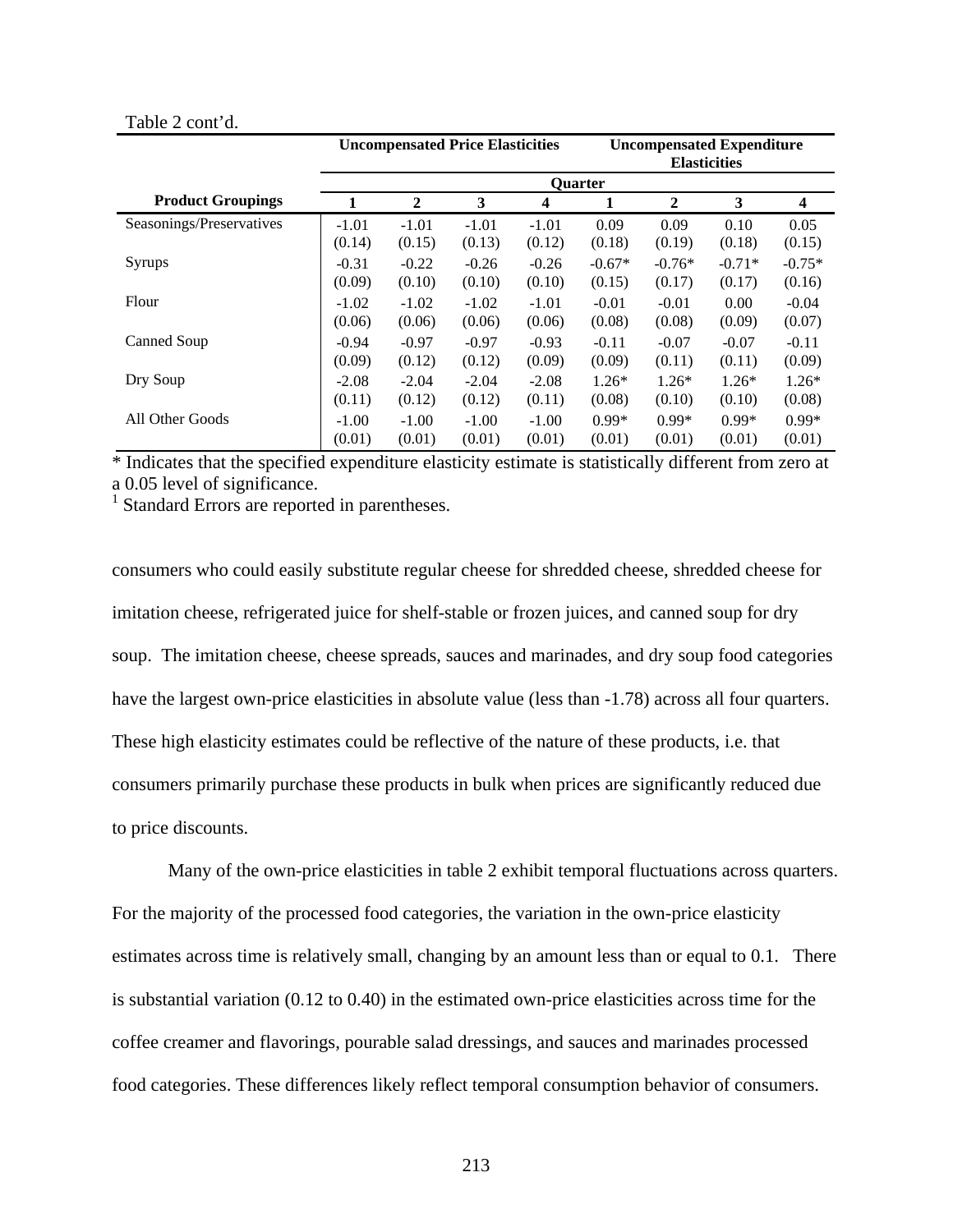For example, sales and the own-price elasticities for coffee creamer and flavorings are much larger during the colder months (first and fourth quarters). In contrast, consumption of ice cream and yogurt increases during the warmer months (second and third quarters), resulting in lower own-price elasticities. These different temporal patterns likely reflect the different characteristics of the product categories being examined. In addition, the temporal variations in the own-price elasticities could be attributed to the availability of compliments and substitutes. For example, the lower own-price elasticities in the first and fourth quarters for shelf-stable vegetables could be due in part to the decreased availability of substitutes, such as fresh vegetables and fruits during the winter season (Feng and Chern, 2000).

The expenditure elasticity estimates vary from -0.75 to 1.41 across products and quarters. Twenty-one of the processed food categories have statistically significant expenditure elasticities, with 17 of them with estimates less than or equal to 0. The remaining expenditure elasticities are not significantly different from 0. The relatively large number of non-significant expenditure elasticities may be due to consumers not changing their consumption of these processed food products as income increases and/or the introduction of measurement error in the allocation of median household income across quarters. Of the product categories with expenditure elasticities less than or equal to zero, certain product categories, such as imitation cheese, powdered/condensed milk, whole milk, peanut butter, bread, muffins and rolls, pasta, spaghetti sauce, shelf-stable fruit, frozen and shelf-stable vegetables, baked beans and syrups could be considered basic food categories. For example, as income increases, households substitute fresh vegetables for frozen or shelf-stable vegetables. For product categories such as coffee and coffee creamer and flavorings, the negative expenditure elasticities likely arise due to the perceived need for caffeine on a daily basis.

214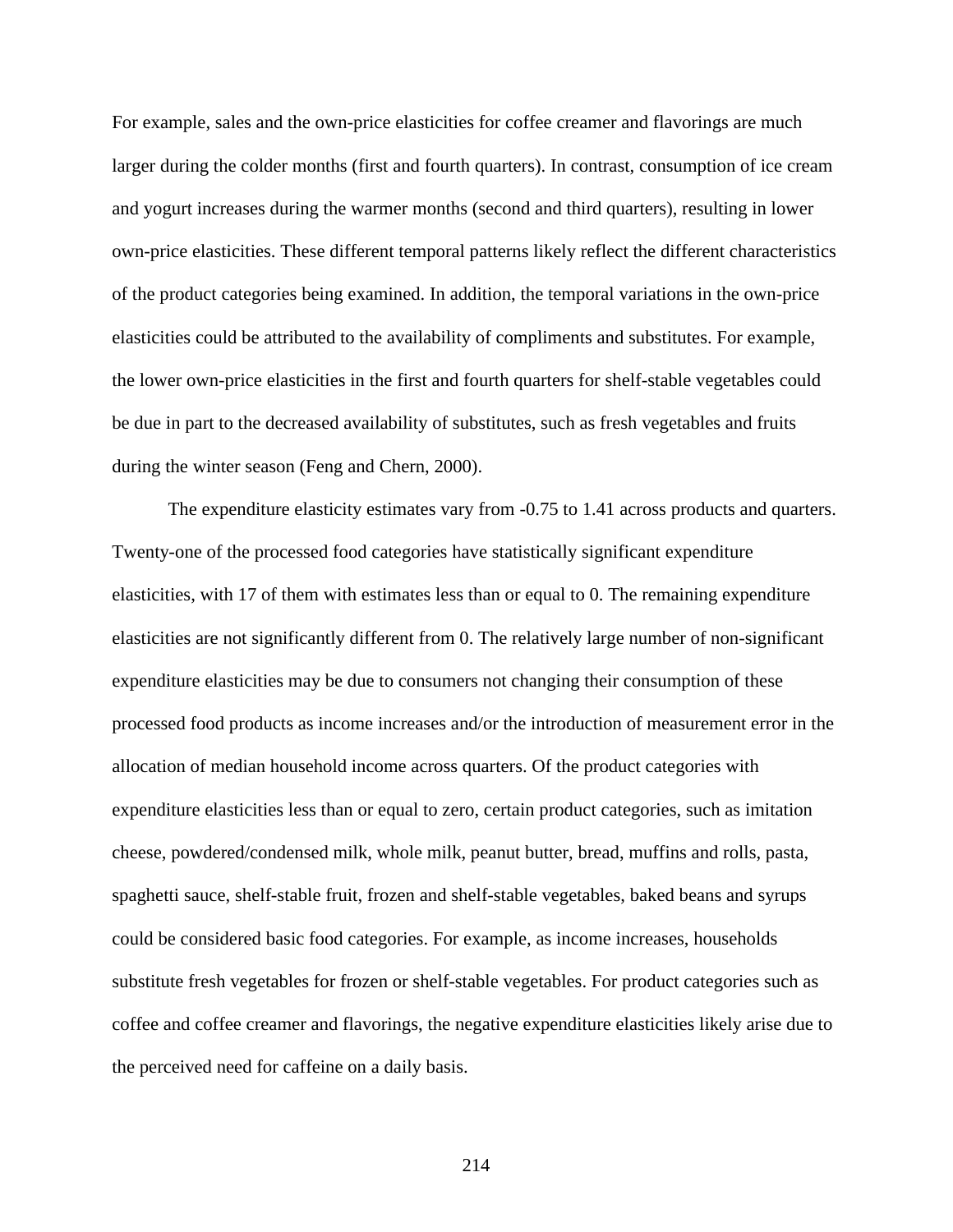The variability of the estimated expenditure elasticities is much less than for the estimated own-price elasticities. Variation across quarters by more than 0.06 occurs in only five of the fifty product categories in the study. These categories are: shredded cheese, refrigerated pickles and relish, muffins and rolls, baked beans and syrups. Again, these variations are likely due to changes in temporal consumption, but could have arisen due to the potential introduction of measurement error.

### **4.3 Comparison with Elasticity Estimates in Literature**

As mentioned earlier, on average the unconditional own-price elasticity estimates obtained in this study are higher than elasticity estimates reported in a number of studies found in the literature, whereas the expenditure elasticities tend to be lower. This result may reflect the three factors that differentiate this study from previous studies (e.g. Feng and Chern, 2000; Huang, 1993; Huan and Lin, 2000; Lamm, 1982). First, the product groupings examined in this study are much more disaggregated than groupings utilized in similar studies. Thus, we expect that the own-price elasticity estimates should be of larger magnitude then those obtained using more aggregated groupings. In addition, Maynard (2000) mentions that temporal disaggregation can also lead to higher estimates. The second difference is the use of different data sets, i.e. scanner data was used in this study compared to disappearance data or household data from the Nationwide Food Consumption Survey (NCFS). Scanner data provides a more accurate picture of consumer purchases because it measures actual quantity purchased and provides an exact correspondence between quantity and price levels. This higher level of accuracy will result in elasticity estimates being more reflective of actual purchasing behavior providing a potential explanation of the differing estimates obtained here (Maynard, 2000). The third difference has to do with the use of unconditional rather than conditional demand functions as the basis for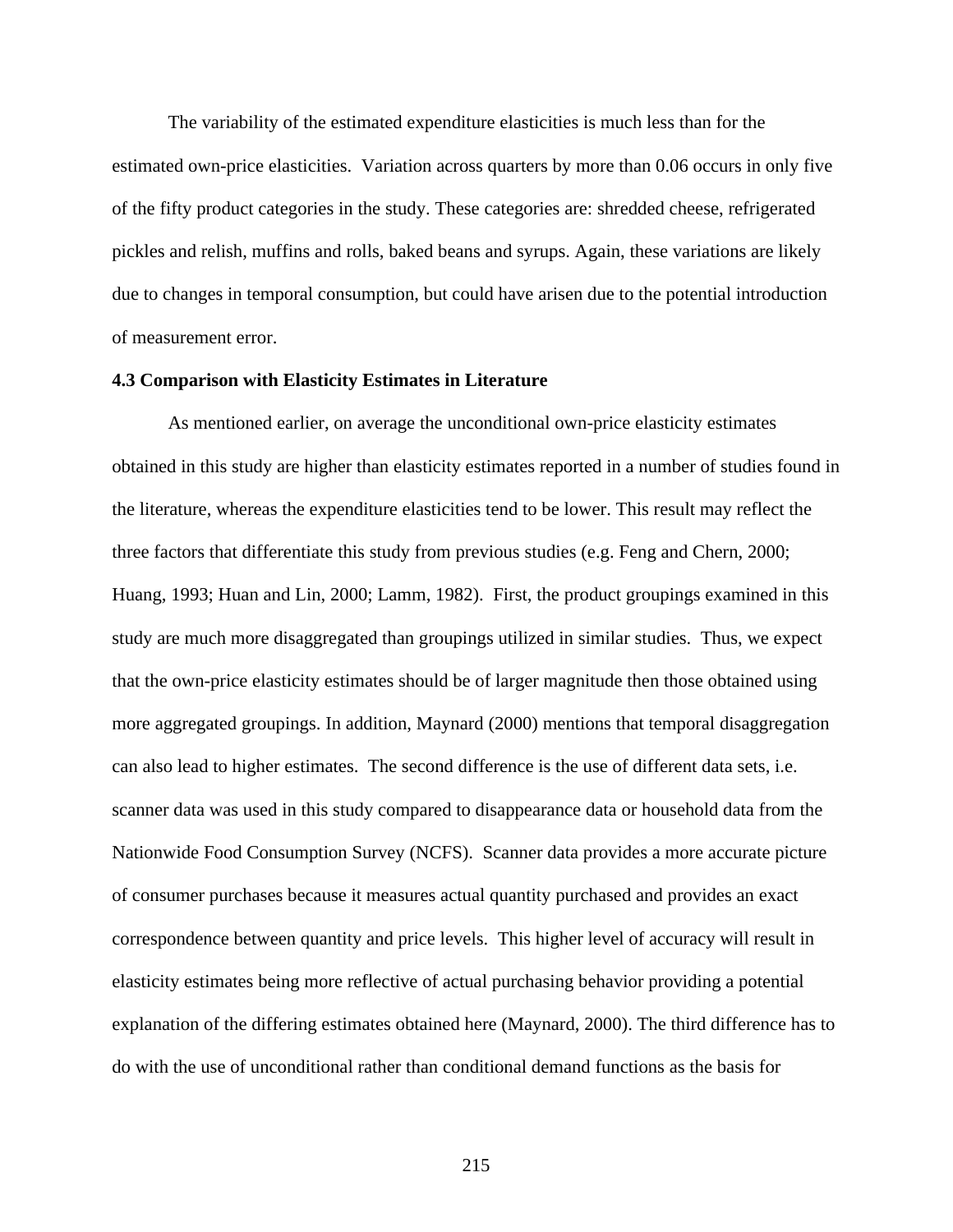deriving the own-price and expenditure elasticities. The unconditional elasticity estimates are based on total rather than on group expenditure. Thus, they allow for more interaction between separable groups as the consumer reallocates consumption in response to price and expenditure changes. Not surprisingly, the unconditional own-price elasticity estimates will tend to be higher, by taking account of the effect of price changes on the allocation of expenditures between groups. In contrast, because expenditure elasticities have to satisfy Engel aggregation, conditional (or within-group) expenditure elasticities will be larger than unconditional expenditure elasticities because they apply to a smaller set of products (i.e. on group expenditure).

The study by Huang (1993) is probably the most comprehensive disaggregate estimated demand system, in terms of number of goods, available in the literature. But the majority of goods included in the model were meats, fresh fruits and vegetables (20 of the 39 food product categories). The first two columns of table 3 provide a summary of Huang's elasticity estimates for a select set of comparable product groups. Our elasticity estimates for these same product groups are presented in the last two columns of table 3. Except for juices and coffee, our estimated own-price elasticities are greater in absolute value than those reported by Huang. For a number of the product categories these differences may reflect the use of more aggregate product categories by Huang. Our own-price elasticity estimates for frozen juices are fairly close to those reported in Huang's aggregate juice category. However, for the remaining product categories, the differences are substantial. For example, Huang's estimate of the own-price elasticity for fluid milk is -0.04, which is more than an order of magnitude smaller than our estimate. The same is true for the flour and rice categories. Furthermore, except for fruits and vegetables, our estimated expenditure elasticities are lower than those reported by Huang.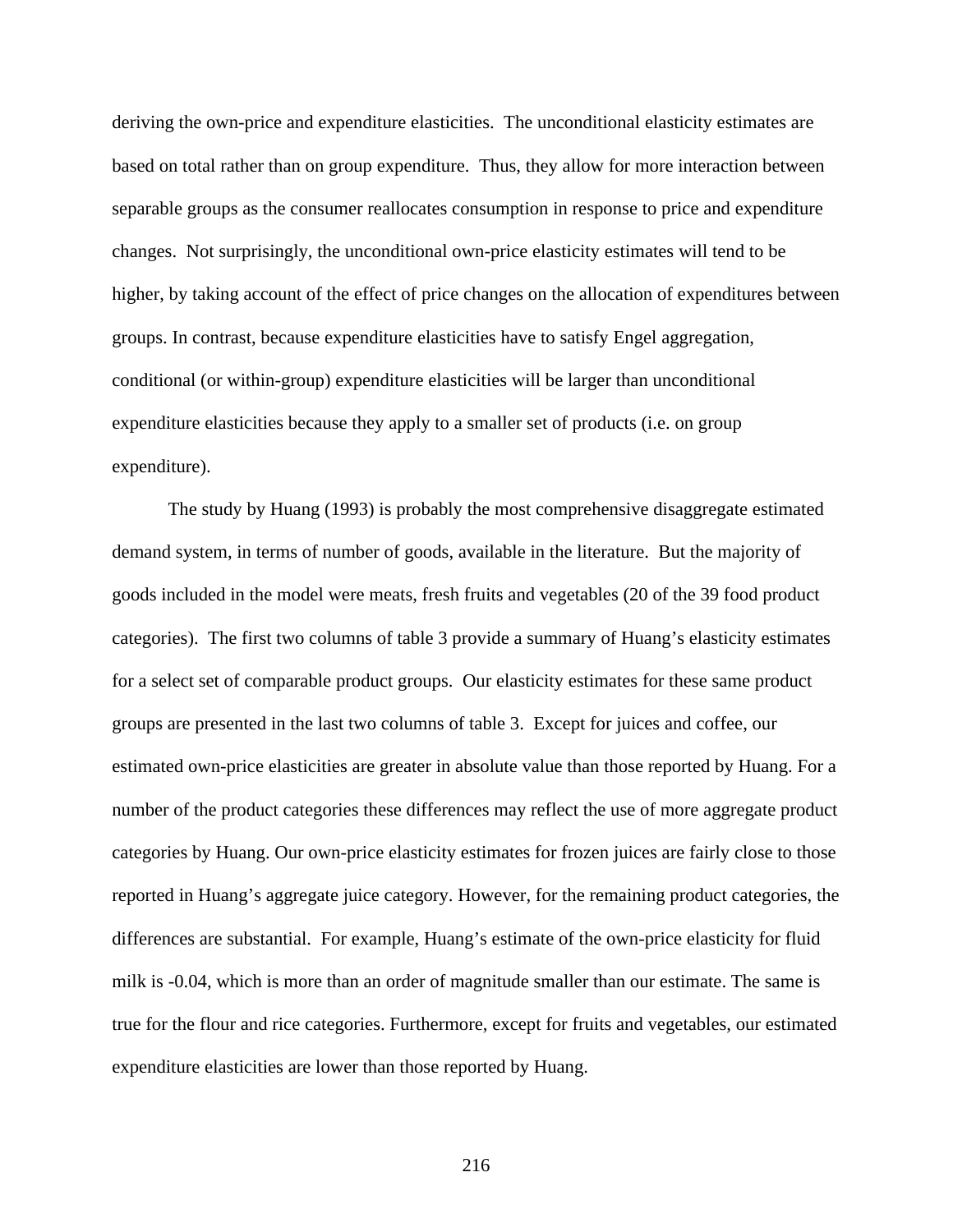| <b>Product Categories</b> | Huang (1993) <sup>a</sup> |            | Feng and Chern<br>(2000) |            | Huang and Lin<br>$(2000)^{b}$ |            | Lamm $(1982)^c$       |            | Park et<br>$aL(1996)^d$ |            | Our Estimates <sup>a</sup> |                     |
|---------------------------|---------------------------|------------|--------------------------|------------|-------------------------------|------------|-----------------------|------------|-------------------------|------------|----------------------------|---------------------|
|                           | $e_{ii}^{\quad e}$        | $\bm{h}_i$ | $\boldsymbol{e}_{ii}$    | $\bm{h}_i$ | $\boldsymbol{e}_{ii}$         | $\bm{h}_i$ | $\boldsymbol{e}_{ii}$ | $\bm{h}_i$ | $\boldsymbol{e}_{ii}$   | $\bm{h}_i$ | $\boldsymbol{e}_{ii}$      | $\bm{h}_i$          |
| Juices                    | $-0.56$                   | 0.37       |                          |            | $-1.01$                       | 1.04       | $-0.82$               | 2.37       |                         |            | $-0.52$ to<br>$-0.78$      | $-0.06$<br>to       |
|                           |                           |            |                          |            |                               |            |                       |            |                         |            |                            | $-0.14$             |
| Milk/Dairy                | $-0.04$ to                | 0.12       |                          |            | $-0.79$                       | 0.67       | $-0.17$               | $-0.19$    | $-0.47$                 | 0.60       | $-0.69$ to                 | $-0.28$             |
|                           | $-0.28$                   | to<br>0.51 |                          |            |                               |            | to 0.08               | to<br>0.47 | to<br>$-0.53$           |            | $-0.91$                    | to<br>0.01          |
| Cheese                    | $-0.25$                   | 0.42       |                          |            |                               |            | $-0.21$               | 0.57       | $-0.01$                 | 0.50       | $-0.70$ to                 | $-0.44$             |
|                           |                           |            |                          |            |                               |            |                       |            | to                      |            | $-1.96$                    | to                  |
|                           |                           |            |                          |            |                               |            |                       |            | $-0.24$                 |            |                            | 1.41                |
| <b>Bread</b>              |                           |            |                          |            | $-0.35$                       | 0.58       |                       |            | $-0.17$                 | 0.38       | $-0.77$ to                 | $-0.21$             |
|                           |                           |            |                          |            |                               |            |                       |            | to                      | to         | $-0.82$                    |                     |
|                           |                           |            |                          |            |                               |            |                       |            | $-0.21$                 | 0.52       |                            |                     |
| Flour                     | $-0.08$                   | 0.13       |                          |            |                               |            | $-0.06$               | 0.15       |                         |            | $-1.01$ to<br>$-1.02$      | $-0.04$<br>to $0.0$ |
| Rice                      | 0.07                      | 0.15       |                          |            |                               |            | 0.00                  | 0.00       |                         |            | $-0.83$                    | 0.10                |
|                           |                           |            |                          |            |                               |            |                       |            |                         |            |                            | to                  |
|                           |                           |            |                          |            |                               |            |                       |            |                         |            |                            | 0.12                |
| Processed Fruit           |                           |            | $-0.27$                  | 0.83       | $-0.72$                       | 1.16       | $-0.93$               | 2.68       |                         |            | $-1.03$ to                 | $-0.29$             |
|                           |                           |            |                          |            |                               |            |                       |            |                         |            | $-1.04$                    | to                  |
|                           |                           |            |                          |            |                               |            |                       |            |                         |            |                            | $-0.31$             |
| Processed                 | $-0.17$ to                | 0.68       | $-0.56$                  | 0.62       | $-0.72$                       | 0.98       | $-0.12$               | 0.27       |                         |            | $-1.07$ to                 | $-0.11$             |
| Vegetables                | $-0.53$                   | to         |                          |            |                               |            | $\mathbf{to}$ -       | to         |                         |            | $-1.85$                    | to                  |
|                           |                           | 0.87       |                          |            |                               |            | 0.09                  | 0.33       |                         |            |                            | $-0.39$             |
| Fruits and                | $-0.09$ to                | $-0.49$    |                          |            |                               |            |                       |            | $-0.32$                 | 0.56       |                            |                     |
| Vegetables                | $-1.18$                   | to         |                          |            |                               |            |                       |            | to                      | to         |                            |                     |
|                           |                           | 1.29       |                          |            |                               |            |                       |            | $-0.52$                 | 0.69       |                            |                     |

Table 3: Elasticity Estimate Comparisons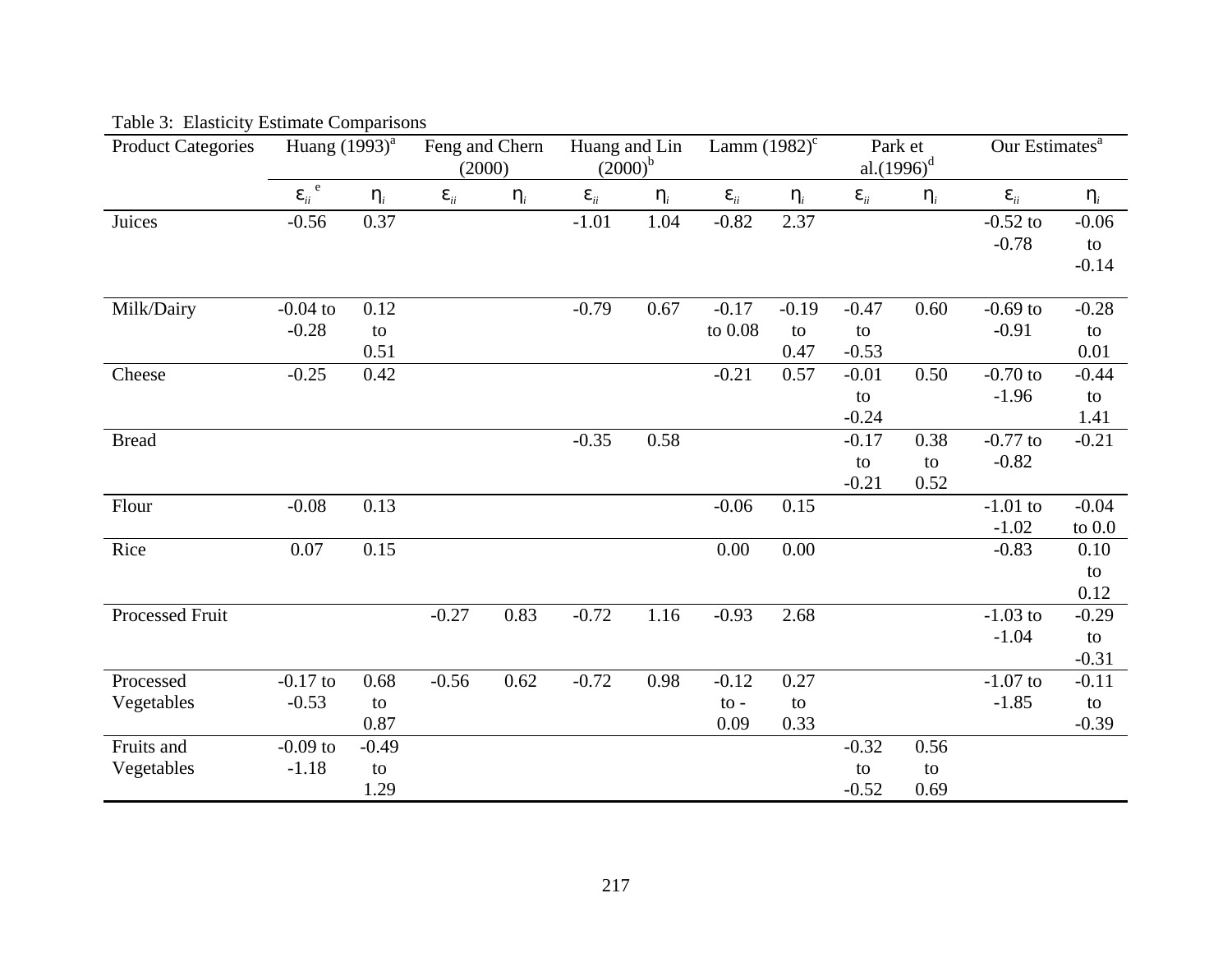# Table 3 cont'd.

e

| <b>Product Categories</b> | Huang $(1993)^{a}$    |          | Feng and Chern<br>(2000) |            | Huang and Lin<br>$(2000)^b$ |            | Lamm $(1982)^c$       |            | Park et al. | $(1996)^d$            | Our Estimates <sup>a</sup> |                          |  |
|---------------------------|-----------------------|----------|--------------------------|------------|-----------------------------|------------|-----------------------|------------|-------------|-----------------------|----------------------------|--------------------------|--|
|                           | $\boldsymbol{e}_{ii}$ | $\bm{n}$ | $\boldsymbol{e}_{ii}$    | $\bm{n}_i$ | $\boldsymbol{e}_{ii}$       | $\bm{n}_i$ | $\boldsymbol{e}_{ii}$ | $\bm{n}_i$ | $\mathbf n$ | $\boldsymbol{e}_{ii}$ | $\bm{n}$                   | $\bm{e}_{ii}$            |  |
| <b>Baking Goods</b>       |                       |          | $-0.48$                  | 0.64       | $-0.40$                     | 0.82       |                       |            |             |                       | $-0.22$ to<br>$-1.01$      | $-0.76$<br>to<br>0.10    |  |
| Coffee                    | $-0.18$               | 0.82     |                          |            |                             |            |                       |            |             |                       | $-0.05$ to<br>0.09         | $-0.36$<br>to<br>$-0.41$ |  |

a The elasticity ranges are across products within the product group.

b The expenditure elasticity estimates are those that have been adjusted for quality.

<sup>c</sup> All elasticities are from a dynamic linear expenditure system.

d The elasticity ranges are across income groups.

 $e_{ii}$  is the own-price elasticity estimate and  $h_i$  is the expenditure elasticity estimate.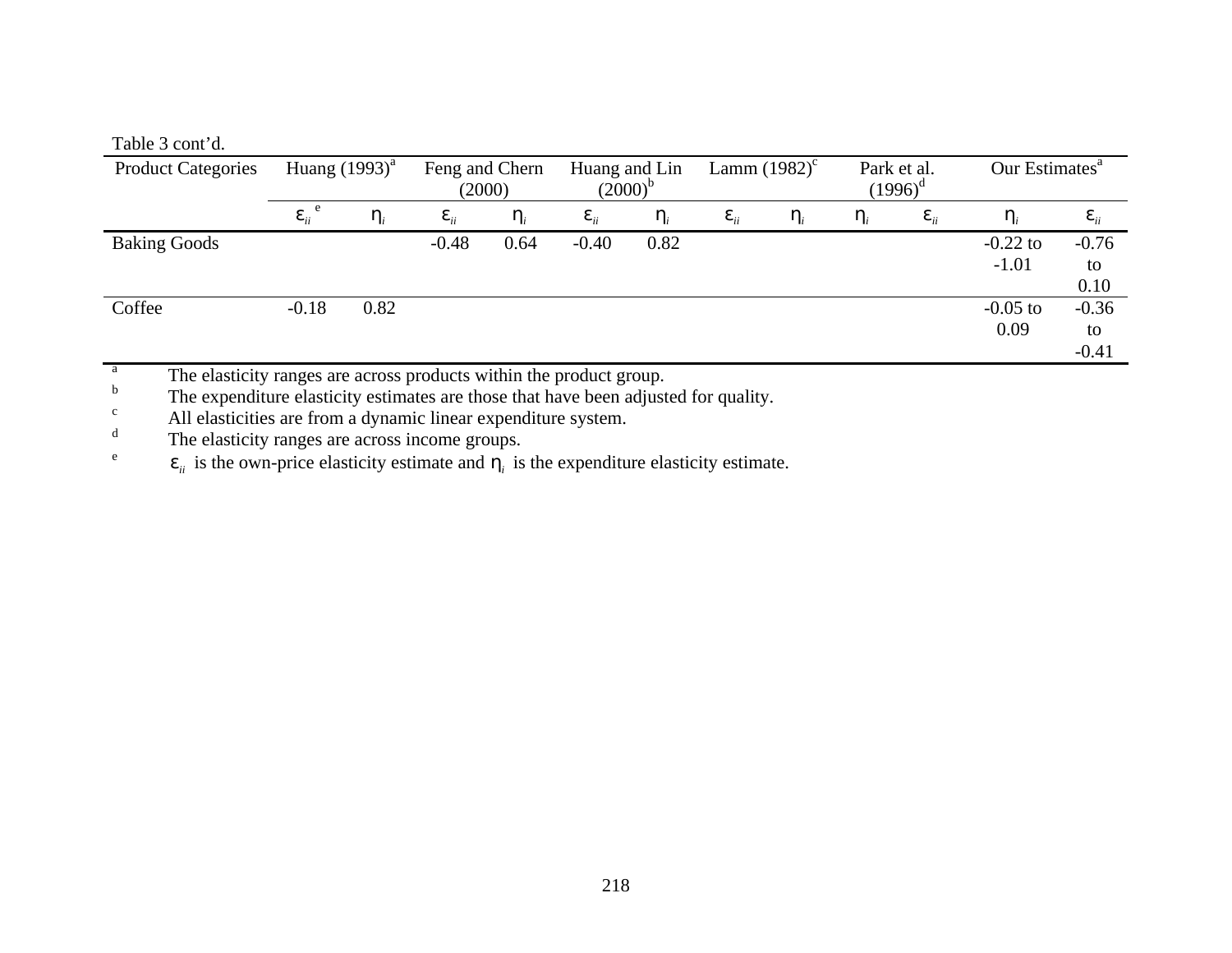Lamm (1982) estimated a dynamic demand model consisting of thirty-one disaggregated groups, in some cases more disaggregated then Huang (1993). As a result, Lamm's study tends to not fully characterize some food groups. For example, Lamm only examines fluid whole milk, but not fluid low-fat or skim milk. His estimated own-price and expenditure elasticities for the relevant processed food categories are provided in the seventh and eighth columns of table 3. Comparing these elasticities to our own, the difference in estimates is substantial for all the products compared in table 3, except rice. Comparing his estimates to other static studies, Lamm claims that his estimates are more price inelastic due to the inclusion of habit formation in his empirical model, resulting in a negative specification bias if lagged consumption is omitted. In view of the fact that Lamm examines a dataset that spans three decades, one could expect that habit formation would be a significant phenomenon, but might not be as significant for shorter time periods, as in this study. However, this phenomenon could partially explain the lower expenditure elasticities obtained here. In contrast to our results, Lamm's expenditure elasticity estimates for juices and processed fruits are significantly greater than ours. In both of these categories, only one specific commodity was examined: frozen orange juice concentrate and canned fruit cocktail respectively. Of further interest is the fact that Lamm obtained a negative expenditure elasticity for fluid whole milk (-0.19) close to ours (-0.28).

The other three sets of elasticity estimates given in table 3, also differ from the estimates obtained in this study. Again, our own-price elasticities tend to be substantially higher than those obtained by Feng and Chern (2000), Huang and Lin (2000), and Park et al. (1996), while our expenditure elasticities tend to be substantially lower.

Maynard (2000) estimates a double log model of seven demand equations for chunk, sliced, grated, shredded, snack food, cubed, and other cheese products using weekly scanner

219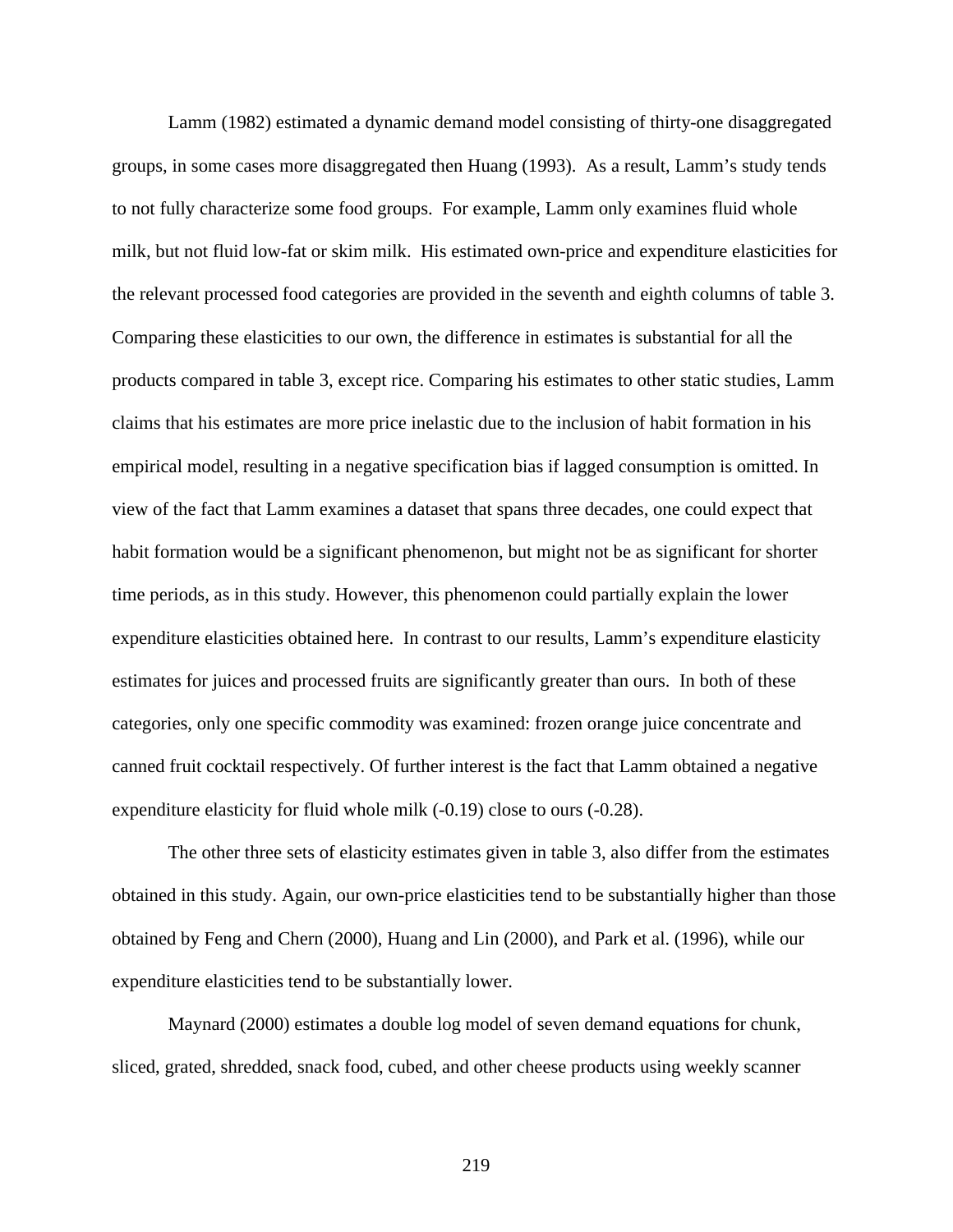data. The own-price and expenditure demand elasticities estimated are equal to or greater than the range of estimates found in this study. These higher estimates provide evidence that disaggregated scanner data, both temporally and by product, gives rise to elasticity estimates greater in absolute value when compared to elasticity estimates in studies using more aggregated groupings. Maynard's own-price and expenditure elasticities for cheese products ranged from -0.154 to -3.965 and from -0.747 to -0.782, respectively. Comparing the ranges of these estimates to those found in table 2, provides some evidence of the above discussion.

Other studies have found negative expenditure elasticities for similar product categories examined in this study, providing support for the estimates obtained in this paper. Edgerton (1997) obtained a negative expenditure elasticity for potatoes equal to -0.05, providing evidence for why the expenditure elasticity for the frozen potatoes and onions product group is negative. You, Epperson and Huang (1996) found negative expenditure elasticities for a number of fresh fruits, suggesting that the negative expenditure elasticities obtained for dry and shelf-stable fruits is plausible. Brown, Lee and Seale, Jr. (1994) obtained similar expenditure elasticity estimates (between -0.10 and 0.10) using the CBS model developed by the Netherlands Central Bureau of Statistics for the juice categories.<sup>59</sup>

#### **5. Summary and Conclusion**

 $\overline{a}$ 

This study estimated a set of unconditional own-price and expenditure elasticities for 49 processed food categories using scanner data and Moschini's FAST multistage demand system. Because of the richness of the scanner data and the availability of a consistent specification of the unconditional demand functions and conditional demand functions of a weakly separable preference structure, this study overcomes previous barriers to estimating large, disaggregate

 $59$  Even though these other studies provide support for the findings of this paper, the estimates obtained here are not invariant to the use of other functional forms like the AIDS or Rotterdam.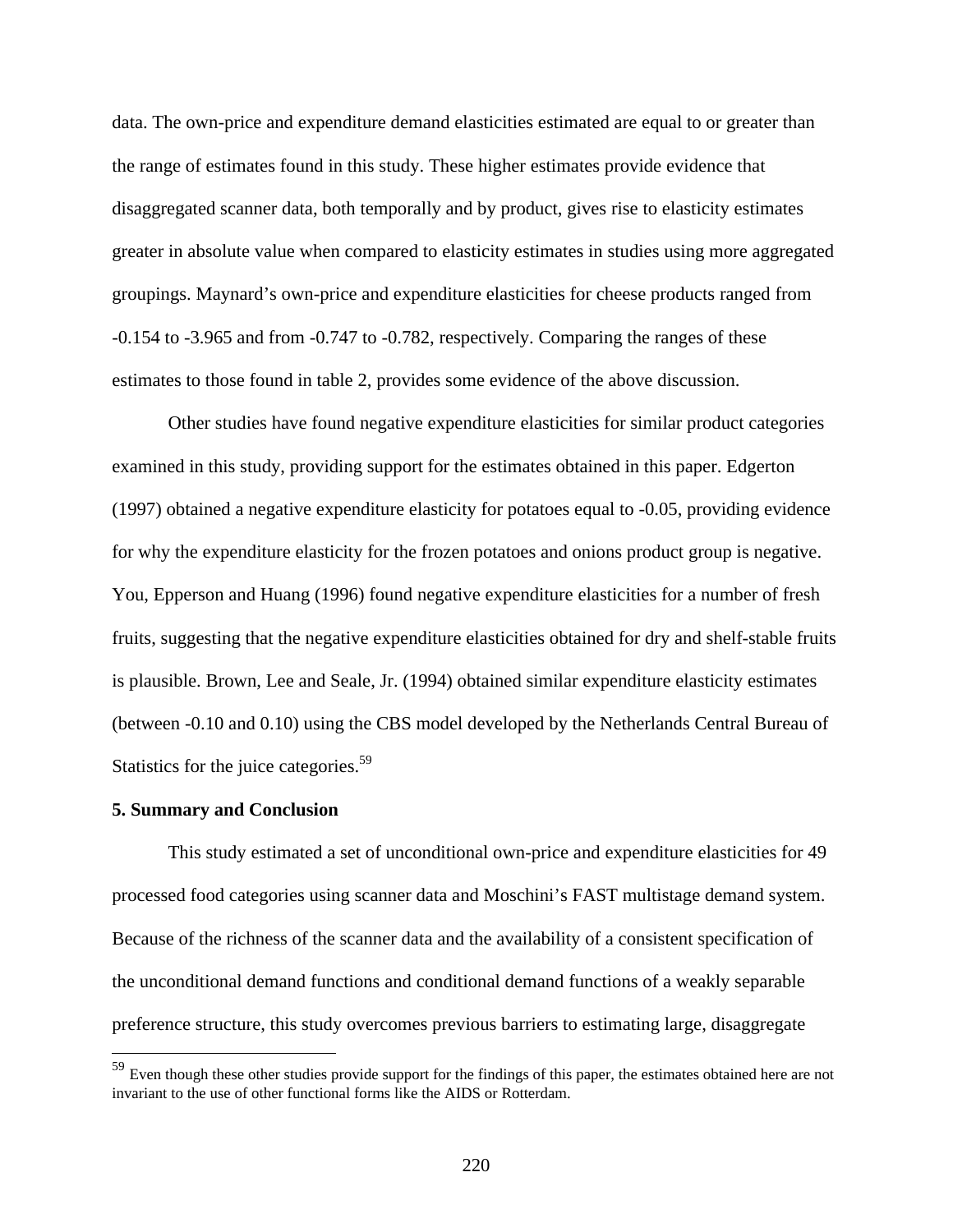demand systems. In addition, the FAST model formulation was expanded to incorporate fixed effects across time to take account of temporal heterogeneity present in the data and to provide more reliable elasticity estimates.

Overall, our estimated own-price elasticities are generally much larger, in absolute terms, than previous estimates, while our expenditure elasticities tend to be significantly lower than previous estimates. Over forty percent of the own-price elasticities where larger, on an absolute basis, than 1.0, which tended to be greater than the estimates obtained in the other studies examined. In contrast, sixty percent of the expenditure elasticities were less than or equal to zero across all four quarters examined, substantially lower than the expenditure elasticities in many of the studies examined. In part, this is due to estimating unconditional elasticities for a more disaggregate set of processed food products using scanner data. The implications for policy analysis of this result could be significant. First of all, having elasticity estimates available for more disaggregate products across time may help analysts select more appropriate elasticity values. This would aid in estimating more accurately the changes in consumer surplus from any proposed policy change; and allow policy analysts to take account of temporal fluctuations in the elasticity estimates when examining products that are subject to temporal consumption and pricing fluctuations. Second, the estimation of unconditional demand elasticities is of greater use to policy analysts for general market studies. Moschini (2001) states that: "It is clear that such conditional demand functions cannot provide the parameters (i.e. elasticities) that are typically of interest for policy questions. This is because the optimal allocation of expenditure to the goods in any one partition depends on the all prices and total expenditure (p.24)." In essence, if one wants to say something meaningful about a consumer's response to a change in the price of a particular

221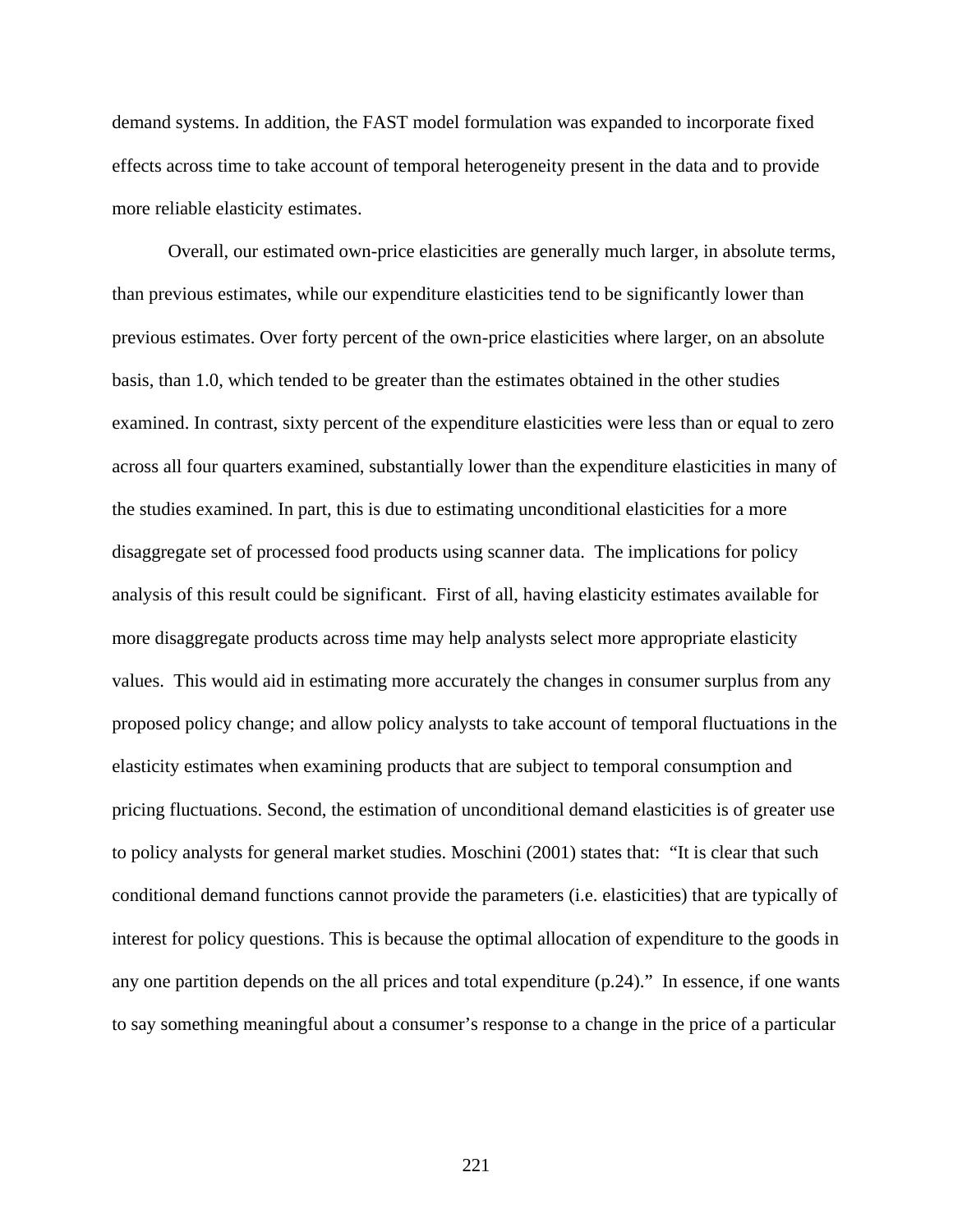good, then one needs to determine what the unconditional elasticities are (Moschini, 2001). The FAST multi-stage demand system allows one to accomplish this very task.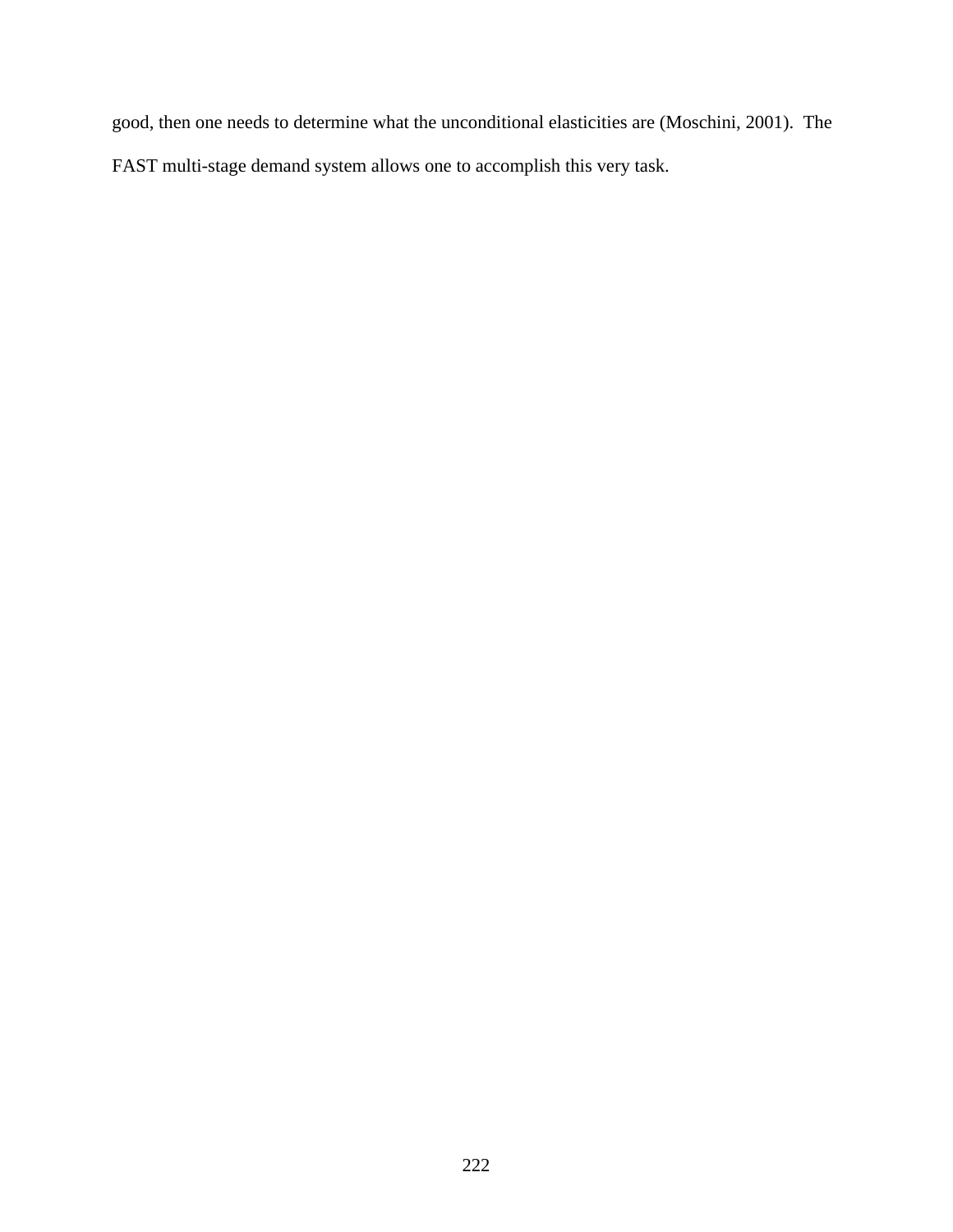### **References**

- 1. Brown, M.G., J. Lee and J.L. Seale Jr. "Demand Relationships Among Juice Beverages: A Differential Demand System Approach." *Journal of Agriculture and Applied Economics*. 26(December 1994): 417 – 429.
- 2. Bhuyan, S. and R.A. Lopez. "Oligopoly Power and Allocative Efficiency in US Food and Tobacco Industries." *Journal of Agricultural Economics* 49 No. 3 (September 1998): 434- 442.
- 3. Capps, O., Jr. "Utilizing Scanner Data to Estimate Retail Demand Functions for Meat Products." *American Journal of Agricultural Economics* 71(1989): 750-760.
- 4. Capps, O., Jr. and J. Lambregts. "Assessing Effects of Prices and Advertising on Purchases of Finfish and Shellfish in a Local Market in Texas." *Southern Journal of Agricultural Economics* 23 (1991): 191-194.
- 5. Christensen, L.R., D.W. Jorgenson and L.J. Lau. "Transcendental Logarithmic Utility Functions." *American Economic Review*. 65(1975): 367 – 383.
- 6. Cotterill, R.W. "Scanner Data: New Opportunities for Demand and Competitive Analysis." *Agricultural and Resource Economic Review* (October 1994): 125-139.
- 7. Cotterill, R.W., L.E. Haller. "Market Strategies in Branded Dairy Product Markets." In R.W. Cotterill (Ed.) *Competitive Strategy Analysis for Agricultural Marketing Cooperatives*, Boulder, CO: Westview Press, pp. 99-144, 1994.
- 8. Clarke, R. and S.W. Davies. "Market Structure and Price-Cost Margins." *Economica* 49(August 1982): 277-287.
- 9. D'Agostino, R.B. and Stephens, M.A. *Goodness of Fit Techniques*. New York: Marcel Dekker, Inc., 1986.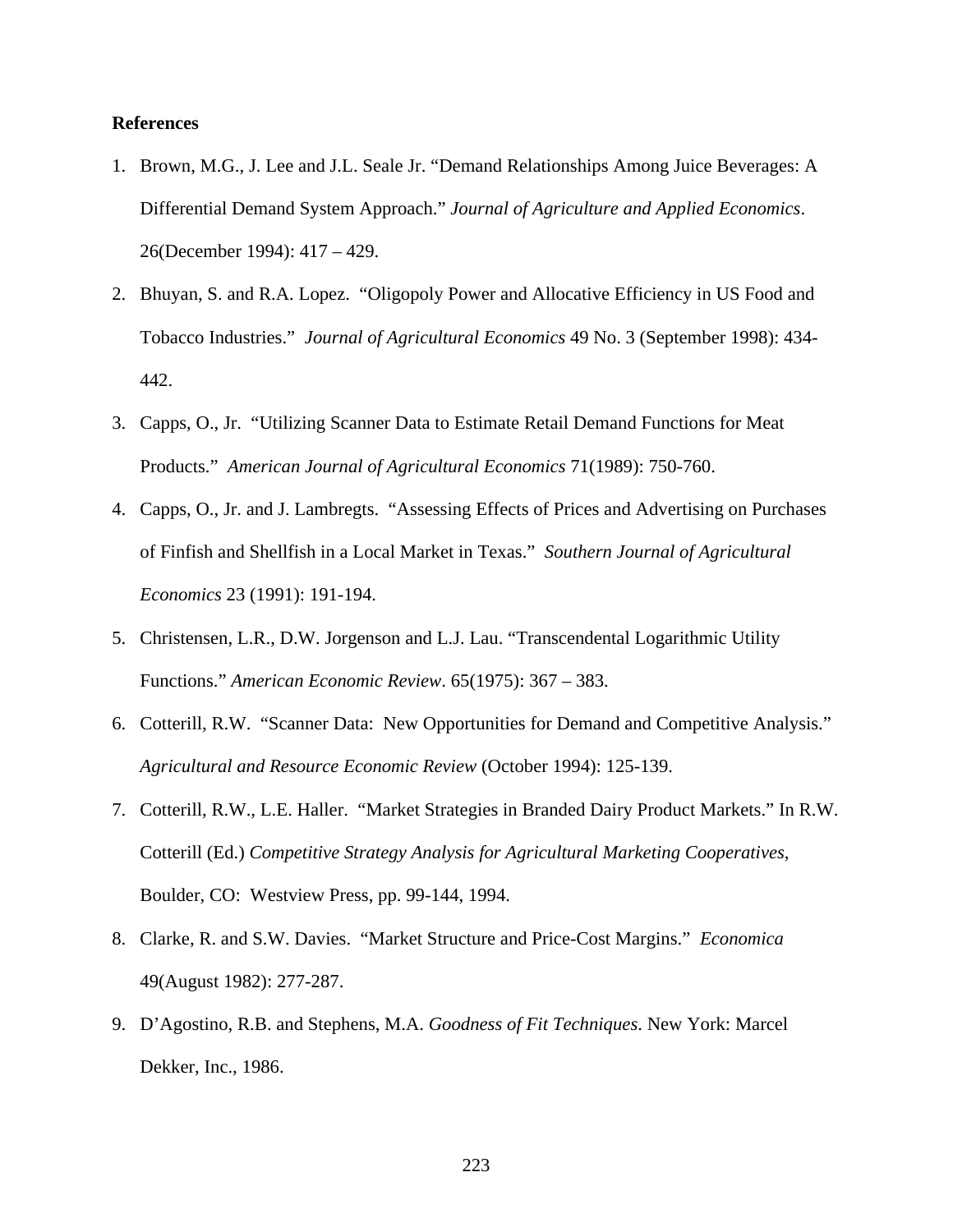- 10. Deaton, A. and J. Muellbauer. *Economics and Consumer Behavior*. Cambridge: Cambridge University Press, 1999.
- 11. Diaye, M., F. Gardes, and C. Starzec. "The World According to GARP: Non-parametric Tests of Demand Theory and Rational Behavior." Working Paper, Institut National De La Statistique Et Des Etudes Economiques. September 2001. Available at http://www.crest.fr/doctravail/documents.html. March 2002.
- 12. Edgerton, D.L. "Weak Separability and the Estimation of Elasticities in Multistage Demand Systems." *American Journal of Agricultural Economics.* 79(February 1997): 62-79.
- 13. Feng, X. and W.S. Chern. "Demand for Healthy Foods in the United States." Selected paper from annual meetings of the American Agricultural Economics Association, Tampa, FL. July 30 – August 2, 2000.
- 14. Gisser, M. "Price Leadership and Welfare Losses in U.S. Manufacturing." *American Economic Review* 76(September 1986): 756-767.
- 15. Green, G.M. and J.L. Park. "Retail Demand for Whole vs. Low-Fat Milk: New Perspectives on Loss Leader Pricing." Selected Paper from annual meetings of the American Agricultural Economics Association, Salt Lake City, UT. August 2 – 5, 1998.
- 16. Heckman, J. and T.E. MaCurdy. " A Life Cycle Model of Female Labour Supply." *Review of Economic Studies*. 47(1980): 47 – 74.
- 17. Huang, K.S. "A Complete System of U.S. Demand for Food." Washington D.C.: U.S. Department of Agriculture, ERS Technical Bulletin No. 1821, September, 1993.
- 18. Huang, K.S. and B.Lin. "Estimation of Food Demand and Nutrient Elasticities from Household Survey Data." Washington D.C.: US Department of Agriculture, Economic Research Service. Technical Bulletin. Number 1887. August 2000.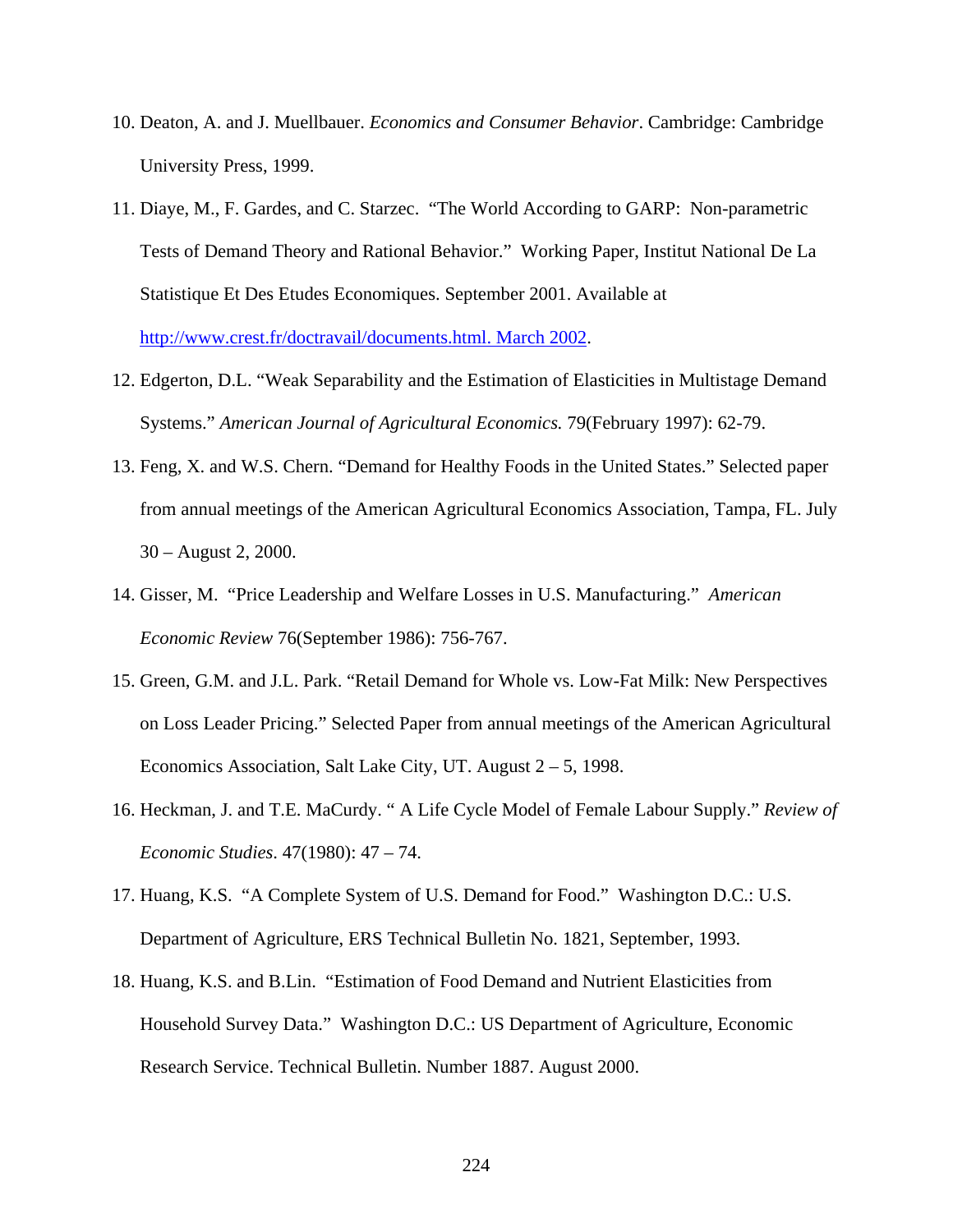- 19. Hsiao, C. *Analysis of Panel Data*. Cambridge, UK: Cambridge University Press, 1986.
- 20. Kinoshita, J., N. Suzuki, T. Kawamura, Y. Watanabe, H.M. Kaiser. "Estimating Own and Cross Brand Price Elasticities and Price-Cost Margin Ratios Using Store-Level Daily Scanner Data." *Agribusiness* 17 No. 4 (Autumn 2001): 515-525.
- 21. Lamm Jr., R.M. "A System of Dynamic Demand Functions For Food." *Applied Economics*. 14 (1982): 375 - 389.
- 22. Levy, D. and J. Reitzes. "Anticompetitive Effects of Mergers in Markets with Localized Competition.: *Journal of Law, Economics and Organization* 8(1992): 427-437.
- 23. Maynard, L.J. "Sources of Irreversible Consumer Demand in U.S. Dairy Products." Selected paper from the annual meetings of the American Agricultural Economics Association, Tampa, FL. July 30 – August 2, 2000.
- 24. McGuirk, A.M., P. Driscoll and J. Alwang. "Misspecification Testing: A Comprehensive Approach." *American Journal of Agricultural Eoconomics*. 75 (November 1993): 1044 – 1055.
- 25. McGuirk, A.M., P. Driscoll, J. Alwang and H. Huang. "System Misspecification Testing and Structural Change in the Demand for Meats." *Journal of Agricultural and Resource Economics*, 20 (1995):1-21.
- 26. Moschini, G. "A Flexible Multistage Demand System Based on Indirect Separability." *Southern Economic Journal* 68 No. 1 (2001): 22-41
- 27. Nayga, R. and O. Capps. "Tests of Weak Separability in Disaggregated Meat Products." *American Journal of Agricultural Economics* 76(November 1994): 800-808.
- 28. Park, J.L., R.B. Holcomb, K.C. Raper, and O. Capps, Jr. "A Demand System Analysis of Food Commodities by U.S. Households Segmented by Income." *American Journal of*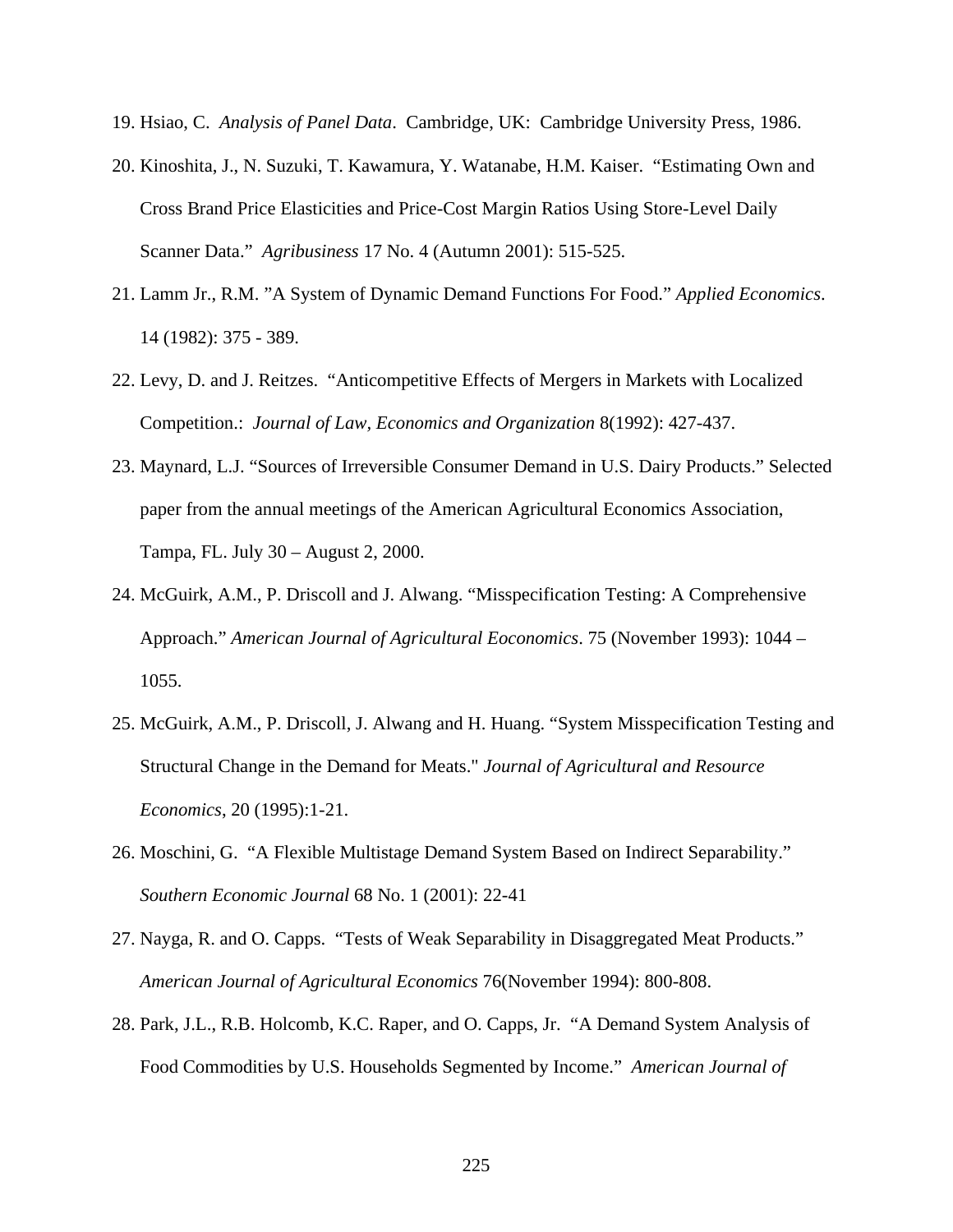*Agricultural Economics*. 78(2): 290-300. (1996)

- 29. Peterson, E.B. and J.M. Connor. "A Comparison of Oligopoly Welfare Loss Estimates for U.S. Food Manufacturing." *American Journal of Agricultural Economics* 77(May 1995): 300-308.
- 30. Peterson, E.B., T.W. Hertel, and J.V. Stout. "A Critical Assessment of Supply-Demand Models of Agricultural Trade." *American Journal of Agricultural Economics* 76(November 1994): 709-721.
- 31. Ramsey, J.H. "Tests for Specification Errors in Classical Linear Least-Squares Regression Analysis." *Journal of the Royal Statistical Society: Series B (Methodological)*. 31 (1969):  $350 - 371$ .
- 32. Schmit, T.M., C. Chung, D. Dong, H.M. Kaiser and B. Gould. "The Effects of Generic Dairy Advertising on the Household Demand for Milk and Cheese." Selected paper from annual meetings of the American Agricultural Economics Association, Tampa, FL. July 30 – August 2, 2000.
- 33. Spanos, A. *Statistical Foundations of Econometrics Modelling*. Cambridge: Cambridge University Press, 1986.
- 34. Spanos, A. *Probability Theory and Statistical Inference: Econometric Modeling with Observational Data*. Cambridge: Cambridge University Press, 1999.
- 35. Starek, R. and S. Stockum. "What Makes Mergers Anticompetitive? 'Unilateral Effects' Analysis Under the 1992 Merger Guidelines." *Antitrust Law Journal* 63(1995): 801-821.
- 36. Varian, H.R. "The Nonparametric Approach to Demand Analysis." *Econometrica* 50 No. 4 (July 1982): 945-974.
- 37. Wessells, C.R. and P. Wallström. "Modeling Demand Structure Using Scanner Data: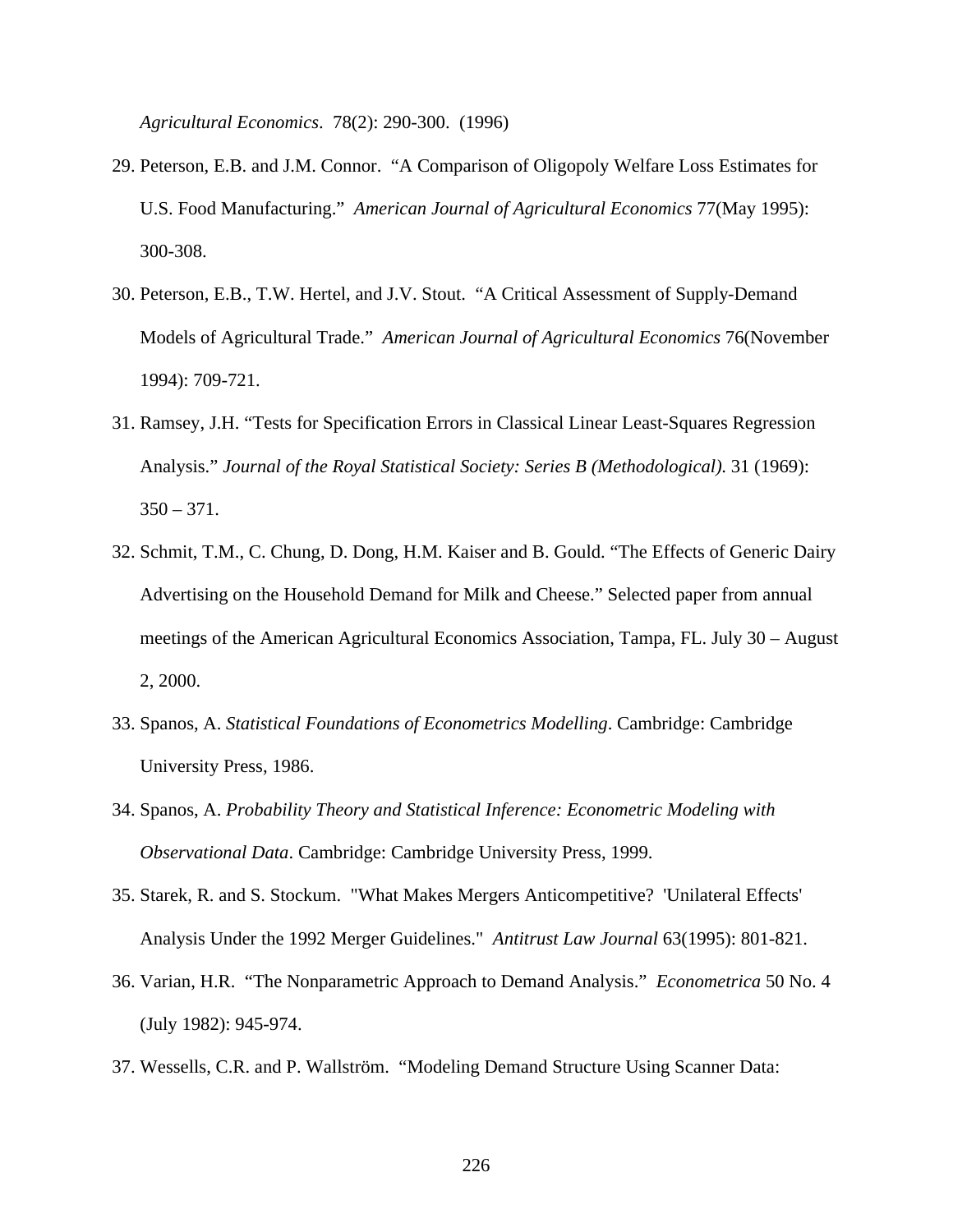Implications for Salmon Enhancement Policies." *Agribusiness* 15 No. 4 (Autumn 1999): 449-461.

- 38. Willner, J. "Price Leadership and Welfare Losses in U.S. Food Manufacturing: Comment." *American Economic Review* 79(June 1989): 604-609.
- 39. US Department of Commerce, Bureau of Economic Analysis. "NIPA Table 2.2. Personal Consumption Expenditures by Major Type of Product." April 2002.Available at http://www.bea.doc.gov/bea/dn/nipaweb/TableViewFixed.asp#Mid.
- 40. US Department of Labor, Bureau of Labor Statistics. "Consumer Price Index: All Urban Consumers." June 2002 Available at http://data.bls.gov/cgi-bin/dsrv.
- 41. You, Z., J.E. Epperson and C.L. Huang. "A Composite System Demand Analysis for Fresh Fruits and Vegetables in the United States." *Journal of Food Distribution Research*. (October 1996):  $11 - 2$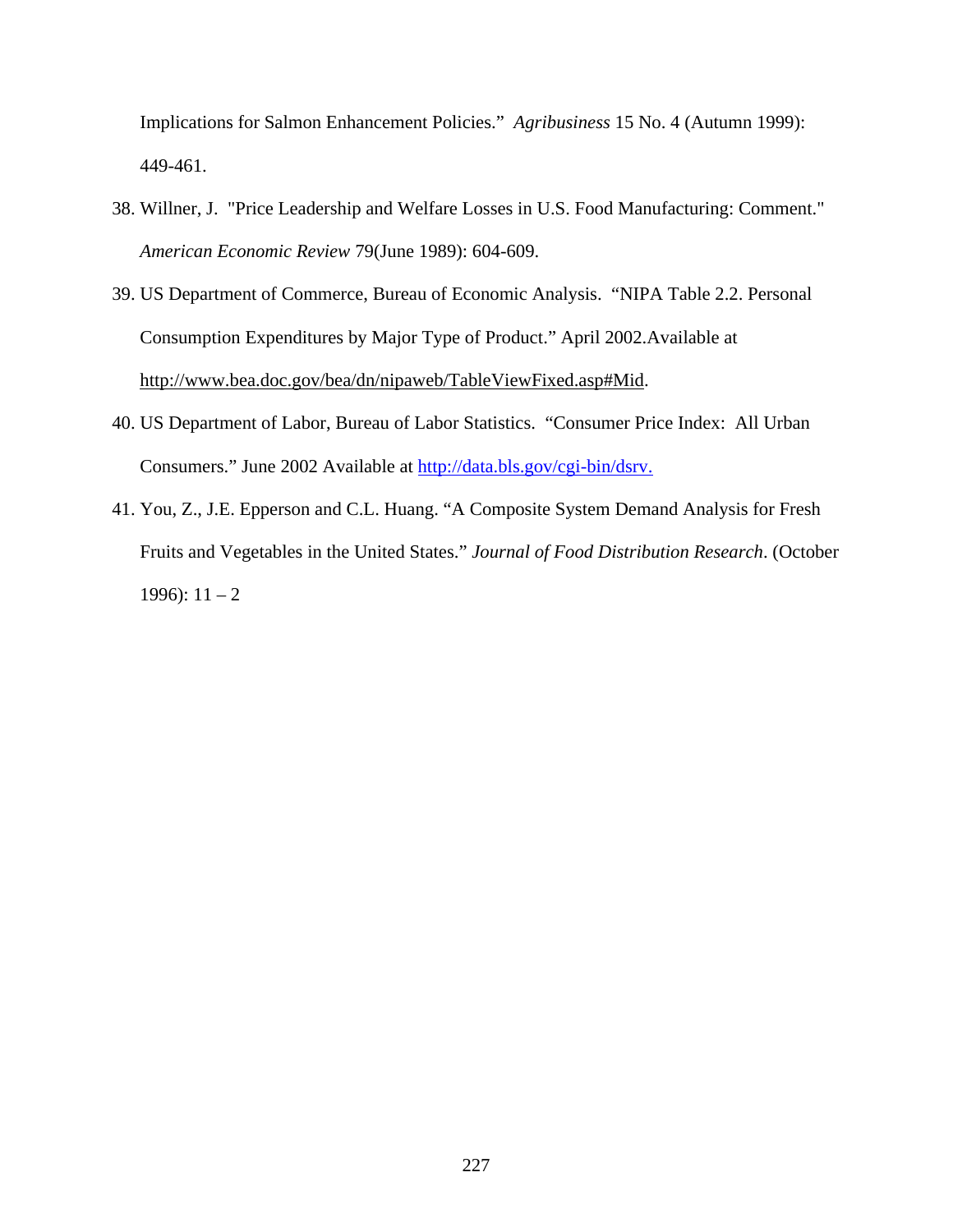### **Appendix C: Misspecification Tests**

Misspecification tests were conducted for each individual equation and system of equations at each stage of estimation of the model. System level, individual and joint misspecification tests are presented along with the results of the tests in tables C1 and C2. Due to the number of tests conducted, only the p-values obtained from each tests are provided in the tables. The test statistics are available from the authors upon request. For misspecification tests using auxiliary regressions, F-tests were used when testing individual equations and Likelihood Ratio tests (see Spanos, 1986, p. 592) were used when testing systems of equations.

### C.1 Normality Tests

For individual equations, the D'Agostino-Stephans (1986) Skewness and Kurtosis Tests were used to test for normality. To test if the residuals of a system of equations are distributed multivariate normal, Spanos (1986) suggests the following multivariate skewness and kurtosis tests:

$$
\frac{T}{6}\hat{\mathbf{a}}_{3,m}^{2} \stackrel{H_{0}}{\sim} \mathbf{c}^{2}(l), l = \frac{1}{6}m(m+1)(m+2) \text{ and } (C1)
$$

$$
\frac{T}{8m(m+2)}(\hat{a}_{4,m}-m(m+2))^2 \stackrel{H_0}{\sim} \mathbf{c}^2(1),
$$
 (C2)

where  $\hat{a}_{3,m} = \left[ 1/T^2 \sum_{t=1}^{m} \sum_{s=1}^{m} A_{s} \right]$ *T t T s*  $_{m} = [1/T^{2}] \sum \sum g_{ts}^{3}$  $1 \text{ } s=1$  $\hat{\bm{a}}_{3,m} = [1/T^2] \sum_{t=1}^{N} \sum_{s=1}^{N} g_{ts}^3$ ,  $\hat{\bm{a}}_{4,m} = \frac{1}{T} \sum_{t=1}^{N}$ *T*  $f_m = \frac{1}{T} \sum_{t=1}^{T} g_t^2$ 4,  $\hat{a}_{4,m} = \frac{1}{T} \sum_{i=1}^{T} g_{tt}^2$ ,  $g_{ts} = \hat{u}_t' \hat{\Omega}^{-1} \hat{u}_s$ , *T* is the total number of

observations, *m* is the number of equations estimated in the system,  $\hat{u}_t$  is the  $t^{th}$  row of the  $(T \times m)$  matrix of residuals from the estimated system of equations, and  $\Omega$  is the variance/covariance matrix of the residuals of the estimated system of equations. C.2 Functional Form Tests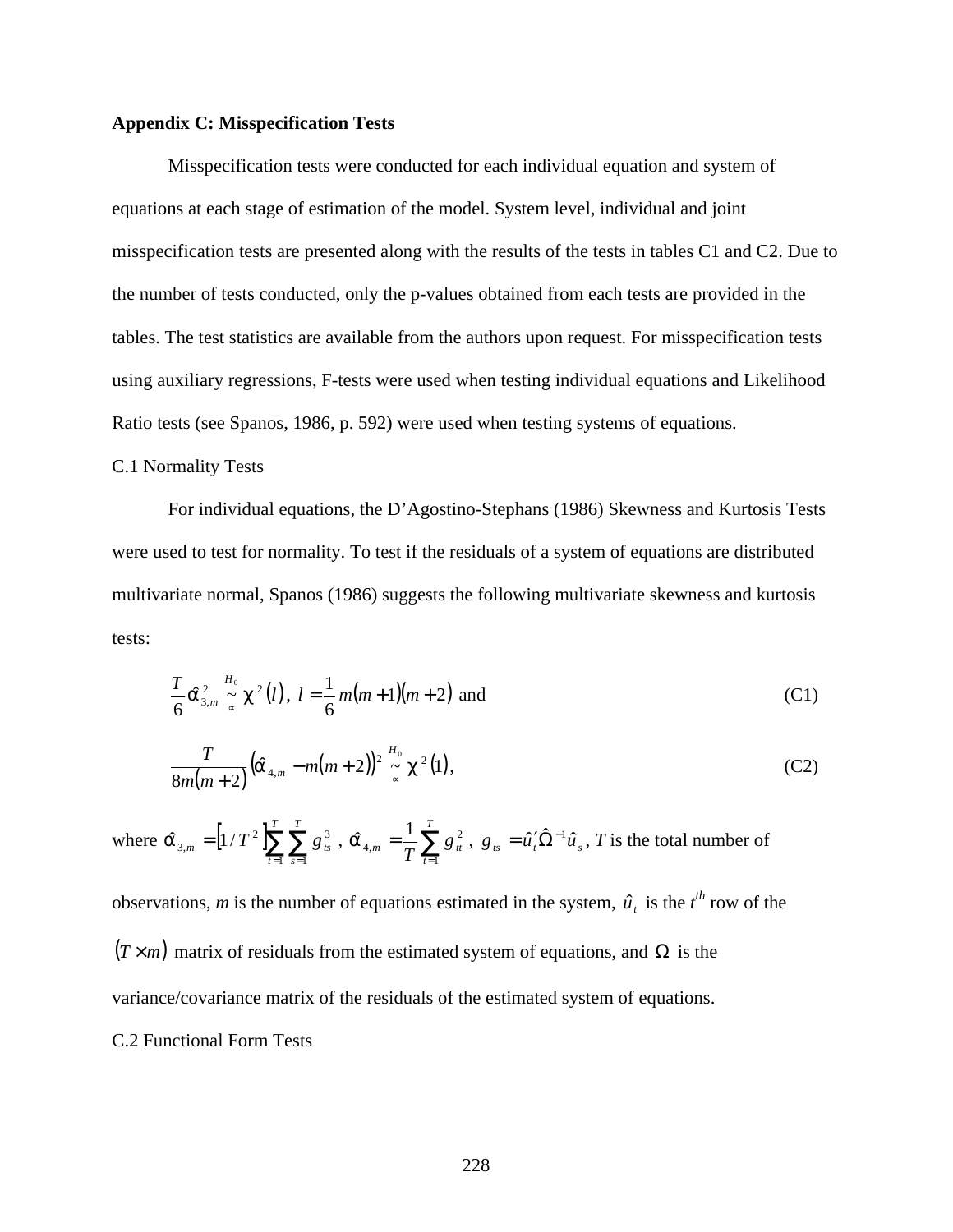A RESET type functional form test (see Ramsey, 1969; Spanos, 1986) was used to test each individual equation, and was based on the significance of *g* (the null hypothesis being  $H_0$ :  $g = 0$ ) in the following auxiliary regression:

$$
\hat{u}_{it,k} = \mathbf{d}_0 + \mathbf{d}_1 \hat{w}_{it,k} + \mathbf{g} \hat{w}_{it,k}^2 + v_{it,k}, i \in M, t \in T, k = 1,...,m,
$$
\n(C3)

where  $\hat{u}_{it,k}$  are the fitted residuals of the  $k^{th}$  equation of the system of equations being examined and  $\hat{w}_{it,k}$  is the estimated share for the processed food category associated with that  $k^{th}$  equation. The set *M* represents the set of markets examined and the set *T* represents the set of time periods examined in the panel data set.

The RESET type functional form test for each system of equations is based on the significance of  $\Gamma$  (the null hypothesis being  $H_0: \Gamma = 0$ ) in the following auxiliary regression:

$$
\hat{\mathbf{u}}_{it} = \Delta_0 + \Delta_1' \hat{\mathbf{w}}_{it} + \Gamma \Psi_{it} + \mathbf{v}_{it}, i \in M, t \in T,
$$
\n(C4)

where  $\Delta_0$  is a  $(m \times 1)$  vector of parameters,  $\Delta_1$  is a  $(m \times m)$  matrix of parameters,  $\Gamma$  is a  $((m(m+1)/2) \times m)$  matrix of parameters,  $v_i$  is a  $(m \times 1)$  vector of residuals from the auxiliary regression,  $\hat{\mathbf{u}}_{i} = (\hat{u}_{i},..., \hat{u}_{i},\hat{n})'$  is a  $(m \times 1)$  vector of fitted residuals from the estimated system of equations being examined,  $\hat{\mathbf{w}}_{it} = (\hat{w}_{it,1},...,\hat{w}_{it,m})'$  is a vector of estimated shares for the *m* processed food products represented in the system of equations, and

$$
\Psi_{i t}=\left(\hat{w}_{i t, 1}^2, \hat{w}_{i t, 1}\hat{w}_{i t, 2}, ..., \hat{w}_{i t, 1}\hat{w}_{i t, m}, \hat{w}_{i t, 2}^2, \hat{w}_{i t, 2}\hat{w}_{i t, 3}, ..., \hat{w}_{i t, m}^2\right).
$$

## C.3 Heterogeneity Tests

#### C.3.1 Market Heterogeneity

The test for market heterogeneity for each individual equation is based on the significance of  $\Gamma$  (the null hypothesis being  $H_0: \Gamma = 0$ ) in the following auxiliary regression: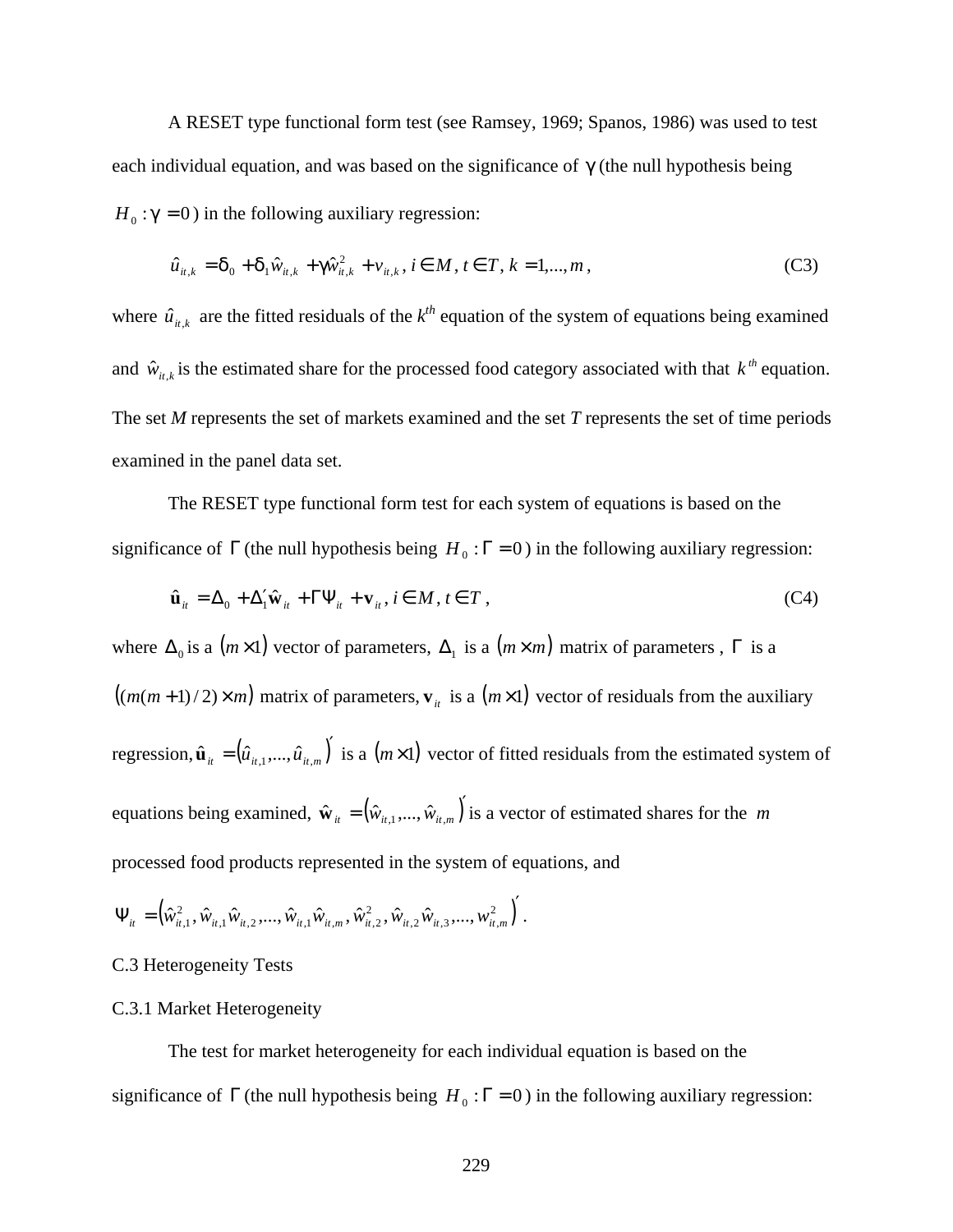$$
\hat{u}_{it,k} = \mathbf{d}_0 + \mathbf{d}_1 \hat{w}_{it,k} + \Gamma' D_{it} + v_{it,k}, i \in M, t \in T, k = 1,...,m,
$$
\n(C5)

where  $\Gamma$  is a (*z* ×1) vector of parameters and  $D_i$  is a (*z* ×1) vector of *z* market dummies. In this paper, *z* represents the cardinality of the set *M* (i.e.  $z = |M|$ ), the number of markets represented in the panel data set used in the paper, 39.

The test for market heterogeneity for each system of equations is based on the significance of  $\Gamma$  (the null hypothesis being  $H_0: \Gamma = 0$ ) in the following auxiliary regression:

$$
\hat{\mathbf{u}}_{it} = \Delta_0 + \Delta'_1 \hat{\mathbf{w}}_{it} + \Gamma' D_{it} + \mathbf{v}_{it}, i \in M, t \in T,
$$
\n(C6)

where  $\Gamma$  is a  $(z \times m)$  matrix of parameters.

# C.3.2 Trend Heterogeneity

The test for trend heterogeneity for each individual equation is based on the significance of  $g$  (the null hypothesis being  $H_0: g = 0$ ) in the following auxiliary regression:

$$
\hat{u}_{it,k} = \mathbf{d}_0 + \mathbf{d}_1 \hat{w}_{it,k} + \mathbf{g} \mathbf{t}_{it} + v_{it,k}, i \in M, t \in T, k = 1,...,m,
$$
\n(C7)

where  $\mathbf{t} = (t_1, t_2, ..., t_z)$ ,  $t_i$  is a separate time trend for market  $i \in M$  and  $z = |M|$ .

The test for trend heterogeneity for each system of equations is based on the significance of  $\Gamma$  (the null hypothesis being  $H_0: \Gamma = 0$ ) in the following auxiliary regression:

$$
\hat{\mathbf{u}}_{it} = \Delta_0 + \Delta'_1 \hat{\mathbf{w}}_{it} + \Gamma' \mathbf{t}_{it} + \mathbf{v}_{it}, i \in M, t \in T,
$$
\n(C8)

where  $\Gamma$  is a  $(1 \times m)$  vector of parameters.

## C.3.3 Variance Heterogeneity

The test for variance heterogeneity for each individual equation is based on the significance of  $\Gamma$  (the null hypothesis being  $H_0: \Gamma = 0$ ) in the following auxiliary regression:

$$
\hat{u}_{it,k}^2 = \mathbf{d}_0 + \Gamma' D_{it,k} + v_{it,k}, i \in M, t \in T, k = 1,...,m,
$$
\n(C9)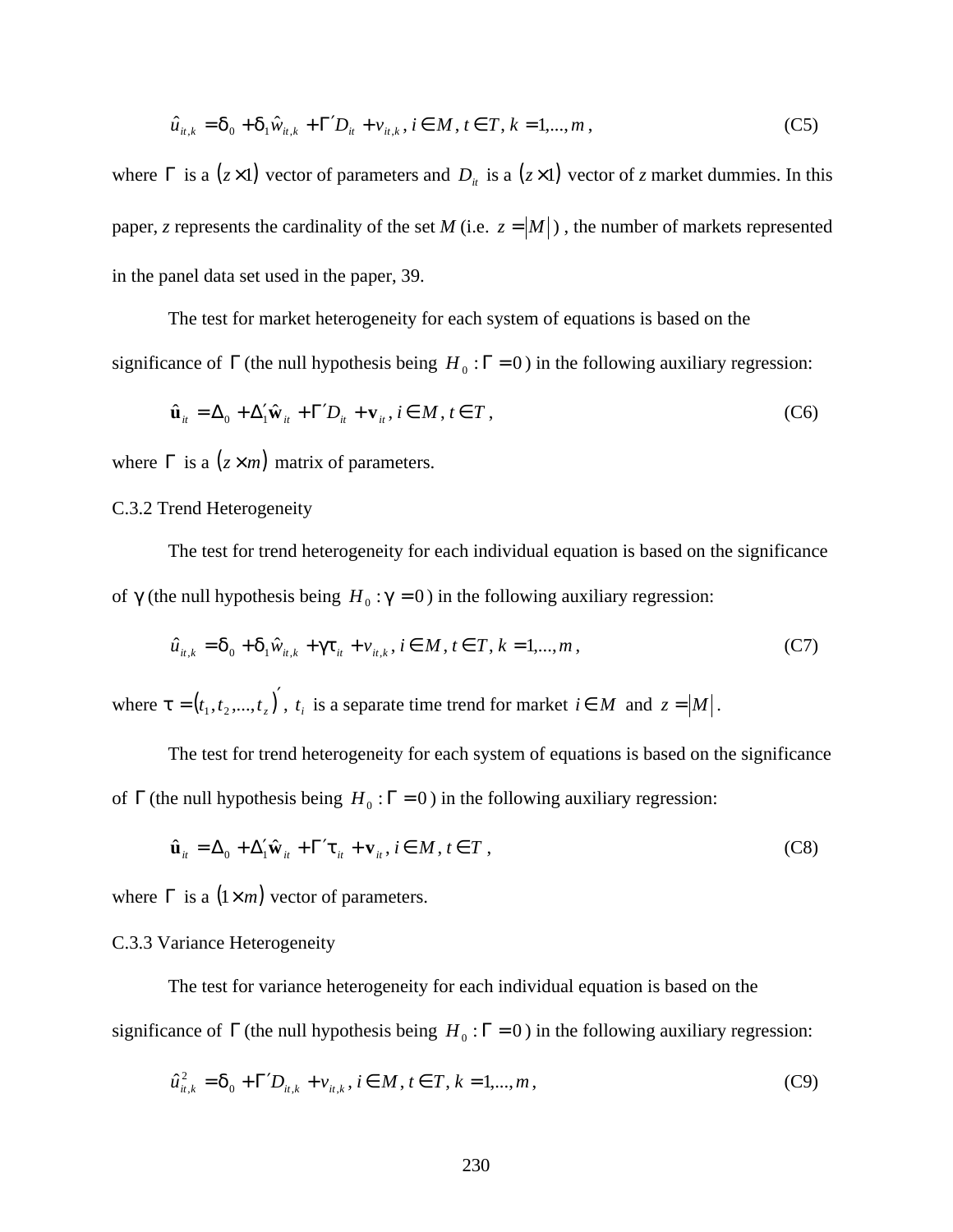where  $D_i$  is a ( $z + 4 \times 1$ ) vector of market and quarterly dummy variables and  $\Gamma$  is  $(z+4\times1)$  vector of parameters.

The test for variance heterogeneity for each system of equations is based on the significance of  $\Gamma$  (the null hypothesis being  $H_0: \Gamma = 0$ ) in the following auxiliary regression:

$$
\hat{\mathbf{u}}_{it}^2 = \Delta_0 + \Gamma' D_{it} + \mathbf{v}_{it}, i \in M, t \in T,
$$
\n(C10)

where  $\mathbf{u}^2_i$  are the squared elements of  $\mathbf{u}_i$ ,  $D_i$  is defined in equation (C7), and  $\Gamma$  is a ( $z + 4 \times m$ ) matrix of parameters.

### C.4 Temporal Dependence Tests

The test for temporal dependence (or autocorrelation of order *p*) for each individual equation is based on the significance of  $\Gamma$  (the null hypothesis being  $H_0: \Gamma = 0$ ) in the following auxiliary regression:

$$
\hat{u}_{it,k} = \mathbf{d}_0 + \mathbf{d}_1 \hat{w}_{it,k} + \Gamma' U_{it,p,k} + v_{it,k}, i \in M, t \in T, k = 1,...,m,
$$
\n(C11)

where  $\Gamma$  is a  $(p \times 1)$  vector of parameters and  $U_{i_1, j_2, k} = (\hat{u}_{i_1, i_2, k}, ..., \hat{u}_{i_i, i_p, k})'$  is a  $(p \times 1)$  vector of lagged fitted residuals (Spanos, 1986). In this paper, tests were conducted for  $p = 1$  and  $p = 2$ .

The test for temporal dependence for each system of equations is based on the significance of  $\Gamma$  (the null hypothesis being  $H_0$ :  $\Gamma = 0$ ) in the following auxiliary regression:

$$
\hat{\mathbf{u}}_{it} = \Delta_0 + \Delta'_1 \hat{\mathbf{w}}_{it} + \Gamma' \mathbf{U}_{it,p} + \mathbf{v}_{it}, i \in M, t \in T,
$$
\n(C12)

where  $\Gamma$  is a  $(pm \times m)$  matrix of parameters and  $\mathbf{U}_{i,t,p} = (U_{i,t,p,1},...,U_{i,t,p,m})$  (Spanos, 1986).

# C.5 Heteroskedasticity Tests

The test for heteroskedasticity for each individual equation is based on the significance of  $g$  (the null hypothesis being  $H_0: g = 0$ ) in the following auxiliary regression (Spanos, 1986):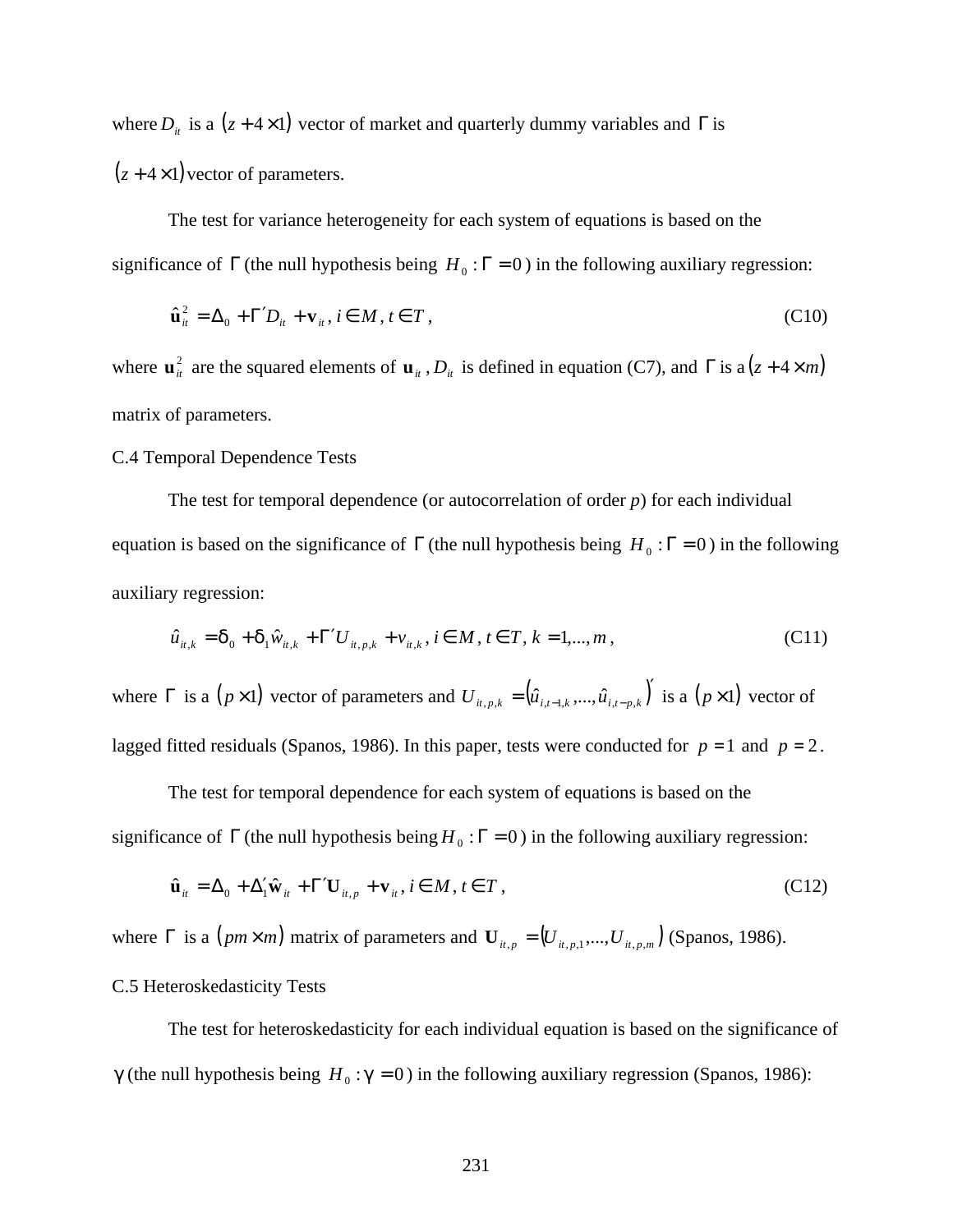$$
\hat{u}_{u,k}^2 = \mathbf{d}_0 + \mathbf{g}\hat{w}_{u,k}^2 + v_{u,k}, i \in M, t \in T, k = 1,...,m,
$$
\n(C13)

The test for heteroskedasticity for each system of equations is based on the significance of  $\Gamma$  (the null hypothesis being  $H_0: \Gamma = 0$ ) in the following auxiliary regression:

$$
\Pi_{it} = \Delta_0 + \Gamma' \Psi_{it} + \mathbf{v}_{it}, i \in M, t \in T,
$$
\n(C14)

where  $\Pi_{ii} = (\hat{u}_{i+1}^2, \hat{u}_{i+1} \hat{u}_{i+2}, ..., \hat{u}_{i+1} \hat{u}_{i+m}, \hat{u}_{i+2}, \hat{u}_{i+2} \hat{u}_{i+3}, ..., \hat{u}_{i+m}^2)$  $,1^{\mathcal{U}}$  it  $,2$  ,  $\cdots$  ,  ${\mathcal{U}}$  it  $,1^{\mathcal{U}}$  it  $,m$  ,  ${\mathcal{U}}$  it  $,2$  ,  ${\mathcal{U}}$  it  $,2^{\mathcal{U}}$  it  $,3$  ,  $\cdots$  ,  ${\mathcal{U}}$  it  $,m$ 2  $\Pi_{it} = (\hat{u}_{it,1}^2, \hat{u}_{it,1}\hat{u}_{it,2},...,\hat{u}_{it,1}\hat{u}_{it,m},\hat{u}_{it,2},\hat{u}_{it,2}\hat{u}_{it,3},...,\hat{u}_{it,m}^2), \Delta_0$  is a  $(m(m+1)/2\times1)$  vector of parameters,  $\Gamma$  is a  $((m(m+1)/2) \times m)$  matrix of parameters,  $\Psi_{it}$  is defined in equation (C4), and  $\mathbf{v}_i$  is  $(m(m+1)/2\times1)$  vector of residuals for the auxiliary regression (Spanos, 1986).

# C.6 Joint Conditional Mean Tests

The joint conditional mean tests conducted in this study are based upon the joint tests proposed by McGuirk, Driscoll and Alwang (1993), McGuirk *et al*. (1995), and Spanos (1999).

The joint conditional mean test for each individual equation is based on the significance of  $\Gamma$  (the null hypothesis being  $H_0: \Gamma = 0$ ) in the following auxiliary regression:

$$
\hat{u}_{it,k} = \mathbf{d}_0 + \mathbf{d}_1 \hat{w}_{it,k} + \Gamma' \Lambda_{it,k} + v_{it,k}, i \in M, t \in T, k = 1,...,m,
$$
\n(C15)

where  $\Gamma$  is a  $(p+z+2\times 1)$  vector of parameters,  $\Lambda_{n,k} = (U_{n,n,k}, D_n, t_n, \hat{w}_{n,k}^2)$  $\Lambda_{it,k} = (U_{it,p,k}, D_{it}, t_{it}, \hat{w}_{it,k}^2), U_{it,p,k}$  is defined in equation (C11) and  $D_i$  is defined in equation (C5). In addition, tests examining the significance of the parameters of Γ corresponding to the different elements of Λ using equation (C15) as the unrestricted model were performed.

The joint conditional mean test for each system of equations is based on the significance of  $\Gamma$  (the null hypothesis being  $H_0: \Gamma = 0$ ) in the following auxiliary regression:

$$
\hat{\mathbf{u}}_{it} = \Delta_0 + \Delta_1' \hat{\mathbf{w}}_{it} + \Gamma' \Lambda_{it} + \mathbf{v}_{it}, i \in M, t \in T,
$$
\n(C16)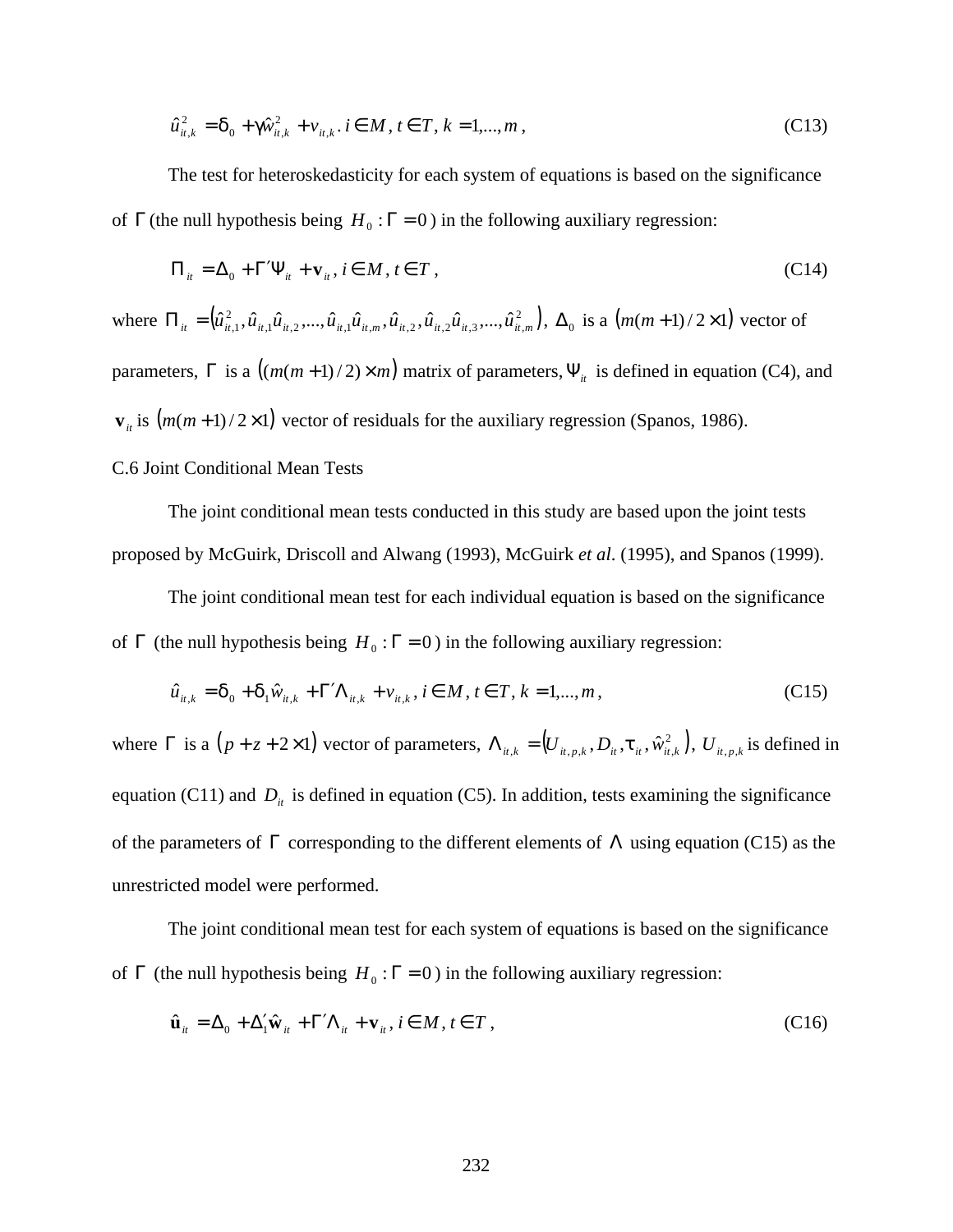where  $\Gamma$  is a  $(pm+z+m+1\times m)$  matrix of parameters,  $\Lambda_{ii} = (\mathbf{U}_{ii,n}, D_{ii}, \mathbf{t}_{ii}, \hat{\mathbf{w}}_{ii}^2)$  $\Lambda_{it} = (\mathbf{U}_{it,p}, D_{it}, \mathbf{t}_t, \hat{\mathbf{w}}_t^2), \mathbf{U}_{it,p}$  is defined in equation (C12), and  $D_i$  is defined in equation (C5). In addition, tests examining the significance of the parameters of  $\Gamma$  corresponding to the different elements of  $\Lambda$  using equation (C16) as the unrestricted model were performed.

### C.7 Spatial Dependence Tests

The tests for spatial dependence for each individual equation are based on the significance of  $\Gamma$  (the null hypothesis being  $H_0: \Gamma = 0$ ) in the following auxiliary regression:

$$
\hat{u}_{it,k} = \mathbf{d}_0 + \mathbf{d}_1 \hat{w}_{it,k} + \Gamma' \Phi_{it,k} + v_{it,k}, i \in M, t \in T, k = 1,...,m
$$
\n(C17)

where  $\Gamma$  is a  $(h \times 1)$  vector of parameters and  $\Phi_{it,k} = (\hat{u}_{pt,k}, \hat{u}_{qt,k}, \hat{u}_{rt,k}, \ldots)$  (with *h* elements) where the (market) indices *p*,*q*,*r*,… are chosen appropriately from the set *M*. In this paper, these indices were chosen to be other markets in geographical proximity to the market being

examined. Spatial dependence for eight sets of markets were examined. The sets are:

Set 1 – Cincinnati/Dayton, Cleveland, Detroit, Grand Rapids, Pittsburgh;

Set 2 – Chicago, Hartford/Springfield, Indianapolis, Milwaukee, Minneapolis/St. Paul;

Set 3 – Albany, Baltimore/Washington, Boston, Buffalo/Rochester, New York, Philadelphia;

- Set 4 Louisville, Memphis, Nashville, St. Louis;
- Set 5 Dallas/Ft. Worth, Houston, Oklahoma City, San Antonio;
- Set 6 Denver, Omaha, Phoenix/Tucson, Salt Lake City, Wichita;
- Set 7 Los Angeles, Sacramento, San Diego, San Francisco/Oakland, Seattle/Tacoma; and
- Set 8 Atlanta, Birmingham, Miami/Ft. Lauderdale, Raleigh/Greensboro, Tampa/St. Pete.

The tests for spatial dependence for each system of equations are based on the significance of  $\Gamma$  (the null hypothesis being  $H_0: \Gamma = 0$ ) in the following auxiliary regression: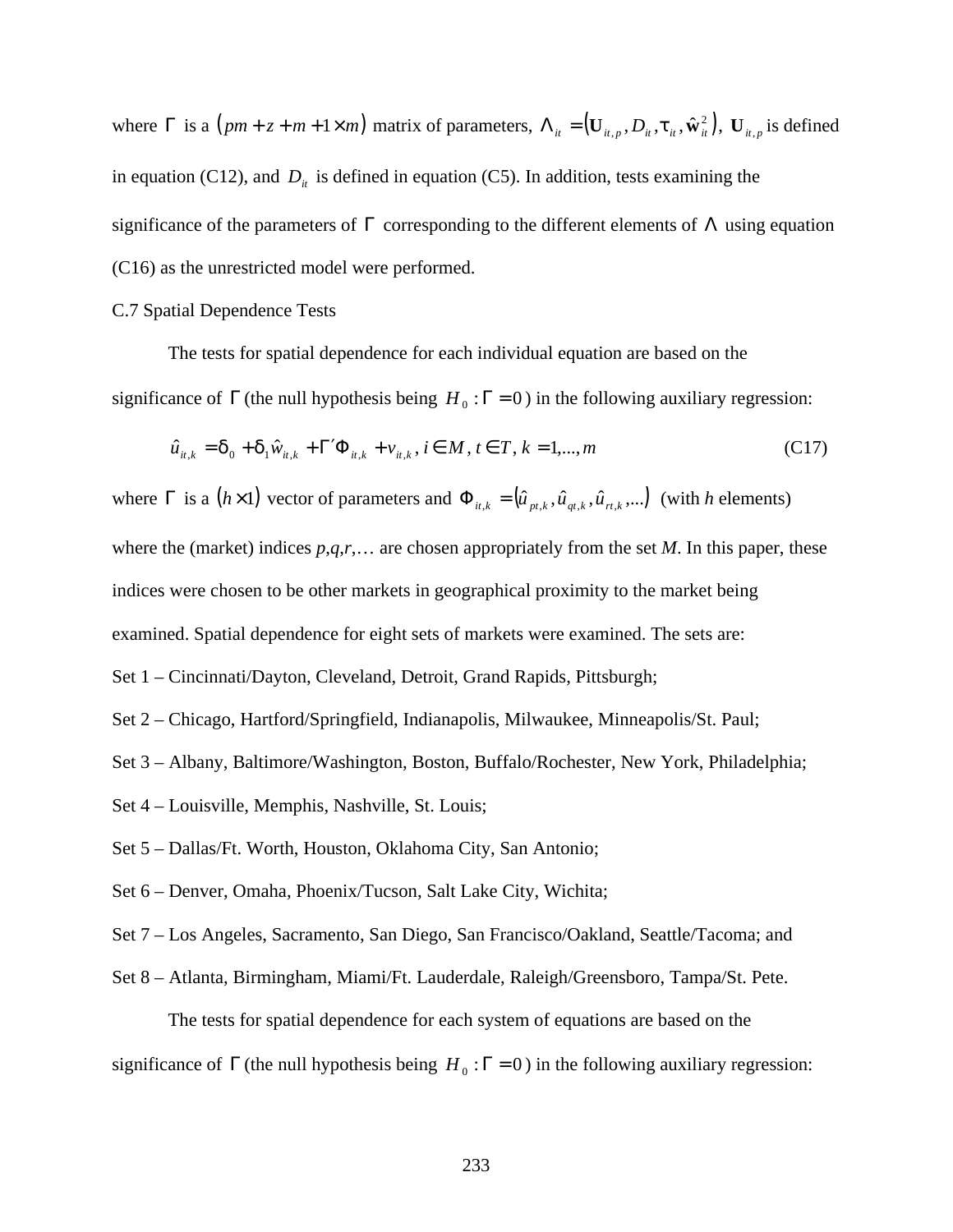$$
\hat{\mathbf{u}}_{it} = \Delta_0 + \Delta' \hat{\mathbf{w}}_{it} + \Gamma' \Phi_{it} + \mathbf{v}_{it}, i \in M, t \in T,
$$
\n(C18)

where  $\Gamma$  is a (*hm*×*m*) matrix of parameters and  $\Phi_{it} = (\hat{\mathbf{u}}_{pt}, \hat{\mathbf{u}}_{qt}, \hat{\mathbf{u}}_{rt}, \dots)$  (with *h* ⋅ *m* elements) where the (market) indices *p*,*q*,*r*,… are chosen appropriately from the set *M*. The indices were chosen using the same method described above.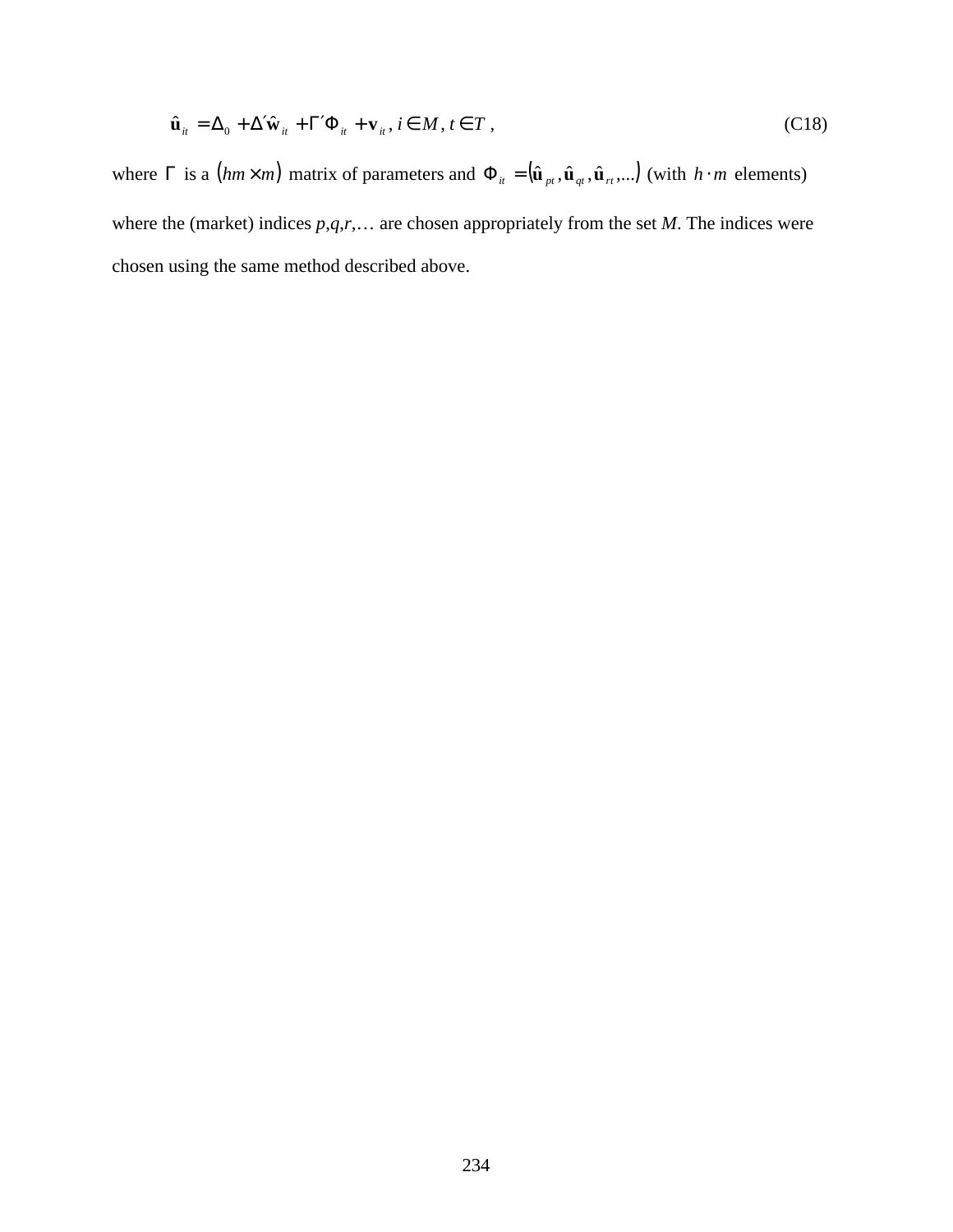|                                     | <b>Normality Tests</b> |                 | <b>Functional</b><br><b>Form Test</b> | <b>Heterogeneity Tests</b>         |                             |                 | <b>Temporal</b> | <b>Dependence Tests</b> | Heteroskedasticity<br><b>Test</b> |
|-------------------------------------|------------------------|-----------------|---------------------------------------|------------------------------------|-----------------------------|-----------------|-----------------|-------------------------|-----------------------------------|
| Equation <sup>1</sup>               | <b>Skewness</b>        | <b>Kurtosis</b> |                                       | <b>Market</b>                      | <b>Time</b><br><b>Trend</b> | <b>Variance</b> | $p=1$           | $p=2$                   |                                   |
|                                     |                        |                 |                                       | <b>Conditional Share Equations</b> |                             |                 |                 |                         |                                   |
| Beverages <sup>2</sup>              | 0.000                  | 0.000           | 0.000                                 | 0.000                              | 0.446                       | 0.000           | 0.000           | 0.000                   | 0.000                             |
| <b>Bottled Water</b>                | 0.000                  | 0.000           | 0.326                                 | 0.000                              | 0.995                       | 0.000           | 0.000           | 0.000                   | 0.047                             |
| Low-Calorie Soft                    | 0.000                  | 0.000           | 0.314                                 | 0.000                              | 0.919                       | 0.000           | 0.000           | 0.000                   | 0.227                             |
| <b>Drinks</b>                       |                        |                 |                                       |                                    |                             |                 |                 |                         |                                   |
| <b>Regular Soft Drinks</b>          | 0.719                  | 0.000           | 0.762                                 | 0.000                              | 0.920                       | 0.000           | 0.000           | 0.000                   | 0.336                             |
| Coffee                              | 0.000                  | 0.011           | 0.006                                 | 0.000                              | 0.932                       | 0.000           | 0.000           | 0.000                   | 0.005                             |
| Coffee Creamer and                  | 0.067                  | 0.442           | 0.597                                 | 0.000                              | 0.983                       | 0.000           | 0.000           | 0.000                   | 0.001                             |
| Flavorings                          |                        |                 |                                       |                                    |                             |                 |                 |                         |                                   |
| Tea                                 | 0.077                  | 0.001           | 0.119                                 | 0.000                              | 0.954                       | 0.000           | 0.000           | 0.000                   | 0.792                             |
| <b>Refrigerated Juices</b>          | 0.000                  | 0.022           | 0.298                                 | 0.000                              | 0.921                       | 0.000           | 0.000           | 0.000                   | 0.936                             |
| Shelf-Stable Juices                 | 0.007                  | 0.000           | 0.862                                 | 0.000                              | 0.868                       | 0.000           | 0.000           | 0.000                   | 0.332                             |
| Diary Products <sup>2</sup>         | 0.000                  | 0.000           | 0.000                                 | 0.000                              | 0.999                       | 0.000           | 0.000           | 0.000                   | 0.000                             |
| Cheese (not shredded)               | 0.137                  | 0.000           | 0.001                                 | 0.000                              | 0.728                       | 0.000           | 0.000           | 0.000                   | 0.419                             |
| <b>Shredded Cheese</b>              | 0.931                  | 0.000           | 0.005                                 | 0.000                              | 0.934                       | 0.000           | 0.000           | 0.000                   | 0.000                             |
| <b>Imitation Cheese</b>             | 0.000                  | 0.028           | 0.223                                 | 0.000                              | 0.921                       | 0.000           | 0.000           | 0.000                   | 0.001                             |
| Whole Milk                          | 0.376                  | 0.014           | 0.225                                 | 0.000                              | 0.437                       | 0.000           | 0.000           | 0.000                   | 0.013                             |
| Skim/Low-Fat Milk                   | 0.000                  | 0.054           | 0.011                                 | 0.000                              | 0.467                       | 0.000           | 0.000           | 0.000                   | 0.658                             |
| Powdered/Condensed                  | 0.000                  | 0.000           | 0.294                                 | 0.000                              | 0.952                       | 0.000           | 0.000           | 0.000                   | 0.247                             |
| Milk                                |                        |                 |                                       |                                    |                             |                 |                 |                         |                                   |
| Cocoa Mix/Flavored                  | 0.000                  | 0.000           | 0.324                                 | 0.000                              | 0.969                       | 0.000           | 0.000           | 0.000                   | 0.000                             |
| <b>Milks</b>                        |                        |                 |                                       |                                    |                             |                 |                 |                         |                                   |
| Ice Cream and Yogurt                | 0.003                  | 0.034           | 0.550                                 | 0.000                              | 0.947                       | 0.000           | 0.000           | 0.000                   | 0.073                             |
| Milled Grain and Pasta <sup>2</sup> | 0.000                  | 0.000           | 0.000                                 | 0.000                              | 0.840                       | 0.000           | 0.000           | 0.000                   | 0.000                             |
| <b>Peanut Butter</b>                | 0.698                  | 0.022           | 0.856                                 | 0.000                              | 0.860                       | 0.000           | 0.000           | 0.000                   | 0.010                             |
| Jams and Jellies                    | 0.001                  | 0.751           | 0.668                                 | 0.000                              | 0.704                       | 0.000           | 0.000           | 0.000                   | 0.720                             |
| <b>Bread</b>                        | 0.927                  | 0.000           | 0.891                                 | 0.000                              | 0.991                       | 0.000           | 0.000           | 0.000                   | 0.001                             |
| Muffins and Rolls                   | 0.839                  | 0.029           | 0.667                                 | 0.000                              | 0.998                       | 0.000           | 0.000           | 0.000                   | 0.001                             |
| Rice                                | 0.000                  | 0.000           | 0.077                                 | 0.000                              | 0.998                       | 0.000           | 0.000           | 0.000                   | 0.695                             |
| Pasta                               | 0.000                  | 0.003           | 0.425                                 | 0.000                              | 0.999                       | 0.000           | 0.000           | 0.000                   | 0.514                             |

# Table C1: P-Values for Individual Misspecification Tests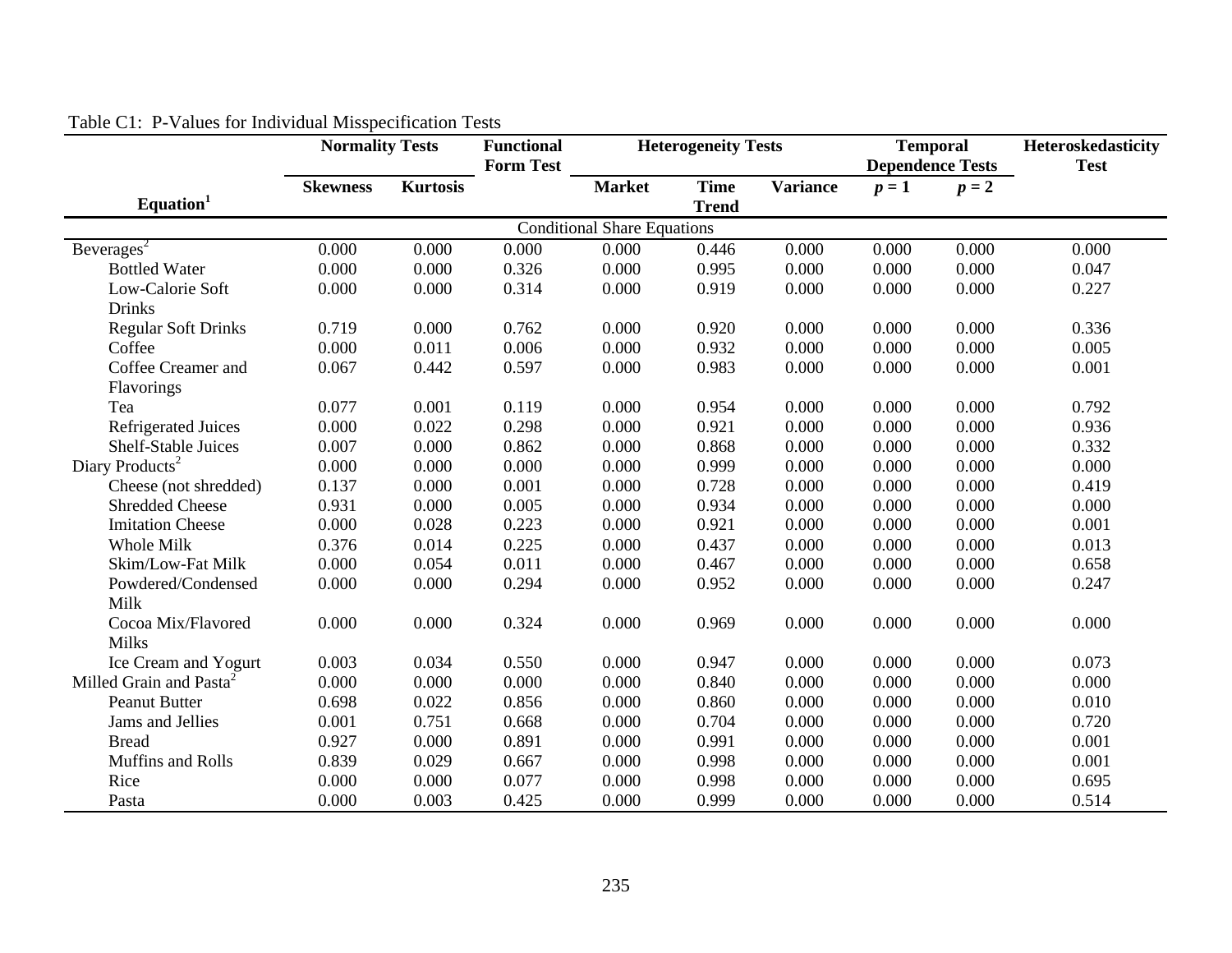| <b>LAVIC U. COIIU U.</b>           | <b>Normality Tests</b> |                 | <b>Functional</b><br><b>Form Test</b> |                              | <b>Heterogeneity Tests</b> |                 |       | <b>Temporal</b><br><b>Dependence Tests</b> | Heteroskedasticity<br><b>Test</b> |
|------------------------------------|------------------------|-----------------|---------------------------------------|------------------------------|----------------------------|-----------------|-------|--------------------------------------------|-----------------------------------|
|                                    | <b>Skewness</b>        | <b>Kurtosis</b> |                                       | <b>Market</b>                | <b>Time</b>                | <b>Variance</b> | $p=1$ | $p=2$                                      |                                   |
| Equation <sup>1</sup>              |                        |                 |                                       |                              | <b>Trend</b>               |                 |       |                                            |                                   |
| Spaghetti Sauce                    | 0.000                  | 0.654           | 0.079                                 | 0.000                        | 0.990                      | 0.000           | 0.000 | 0.000                                      | 0.003                             |
| <b>Canned Soup</b>                 | 0.632                  | 0.004           | 0.195                                 | 0.000                        | 0.984                      | 0.000           | 0.000 | 0.000                                      | 0.000                             |
| Fruits and Vegetables <sup>2</sup> | 0.000                  | 0.010           | 0.000                                 | 0.000                        | 0.836                      | 0.000           | 0.000 | 0.000                                      | 0.000                             |
| <b>Dried Fruits</b>                | 0.000                  | 0.010           | 0.037                                 | 0.000                        | 0.941                      | 0.000           | 0.000 | 0.000                                      | 0.080                             |
| Shelf-Stable Fruits                | 0.000                  | 0.839           | 0.918                                 | 0.000                        | 0.990                      | 0.000           | 0.000 | 0.000                                      | 0.047                             |
| <b>Baked Beans</b>                 | 0.007                  | 0.008           | 0.705                                 | 0.000                        | 0.999                      | 0.000           | 0.000 | 0.000                                      | 0.000                             |
| <b>Shelf-Stable Vegetables</b>     | 0.314                  | 0.000           | 0.001                                 | 0.000                        | 0.969                      | 0.000           | 0.000 | 0.000                                      | 0.002                             |
| <b>Frozen Vegetables</b>           | 0.000                  | 0.003           | 0.283                                 | 0.000                        | 0.885                      | 0.000           | 0.000 | 0.000                                      | 0.041                             |
| Baking, Condiments and             | 0.000                  | 0.031           | 0.000                                 | 0.000                        | 0.888                      | 0.000           | 0.000 | 0.000                                      | 0.000                             |
| Deserts <sup>2</sup>               |                        |                 |                                       |                              |                            |                 |       |                                            |                                   |
| Sour Cream                         | 0.000                  | 0.000           | 0.014                                 | 0.000                        | 0.428                      | 0.000           | 0.000 | 0.000                                      | 0.863                             |
| Refrigerated                       | 0.000                  | 0.062           | 0.118                                 | 0.000                        | 0.408                      | 0.000           | 0.000 | 0.000                                      | 0.159                             |
| Pickles/Relish                     |                        |                 |                                       |                              |                            |                 |       |                                            |                                   |
| Shelf-Stable                       | 0.002                  | 0.119           | 0.132                                 | 0.000                        | 0.970                      | 0.000           | 0.000 | 0.000                                      | 0.013                             |
| Pickles/Relish                     |                        |                 |                                       |                              |                            |                 |       |                                            |                                   |
| Pourable Salad                     | 0.014                  | 0.585           | 0.093                                 | 0.000                        | 0.973                      | 0.000           | 0.000 | 0.000                                      | 0.009                             |
| Dressings                          |                        |                 |                                       |                              |                            |                 |       |                                            |                                   |
| Dry Dressings/Toppings             | 0.038                  | 0.039           | 0.134                                 | 0.000                        | 0.975                      | 0.000           | 0.000 | 0.000                                      | 0.860                             |
| Mayonnaise                         | 0.700                  | 0.677           | 0.785                                 | 0.000                        | 0.941                      | 0.000           | 0.000 | 0.000                                      | 0.000                             |
| Ketchup                            | 0.591                  | 0.000           | 0.047                                 | 0.000                        | 0.833                      | 0.000           | 0.000 | 0.000                                      | 0.000                             |
| <b>Sauces and Marinades</b>        | 0.000                  | 0.000           | 0.128                                 | 0.000                        | 0.962                      | 0.000           | 0.000 | 0.000                                      | 0.000                             |
| Gelatin/Pudding Mix                | 0.000                  | 0.202           | 0.147                                 | 0.000                        | 0.402                      | 0.000           | 0.000 | 0.000                                      | 0.000                             |
| Popcorn                            | 0.005                  | 0.080           | 0.568                                 | 0.000                        | 0.786                      | 0.000           | 0.000 | 0.000                                      | 0.000                             |
| <b>Snack Nuts</b>                  | 0.000                  | 0.102           | 0.375                                 | 0.000                        | 0.785                      | 0.000           | 0.000 | 0.000                                      | 0.001                             |
| Candy and Mints                    | 0.000                  | 0.000           | 0.968                                 | 0.000                        | 0.905                      | 0.000           | 0.000 | 0.000                                      | 0.101                             |
| Mixes                              | 0.361                  | 0.087           | 0.008                                 | 0.000                        | 0.998                      | 0.000           | 0.000 | 0.000                                      | 0.432                             |
| Seasonings/Preservatives           | 0.000                  | 0.381           | 0.773                                 | 0.000                        | 0.879                      | 0.000           | 0.000 | 0.000                                      | 0.479                             |
| Syrups                             | 0.848                  | 0.011           | 0.719                                 | 0.000                        | 0.985                      | 0.000           | 0.000 | 0.000                                      | 0.011                             |
|                                    |                        |                 |                                       | <b>Group Share Equations</b> |                            |                 |       |                                            |                                   |

# Table C1 cont'd.

 $System<sup>2</sup>$ 

0.000 0.000 0.000 0.000 0.105 0.000 0.000 0.000 0.000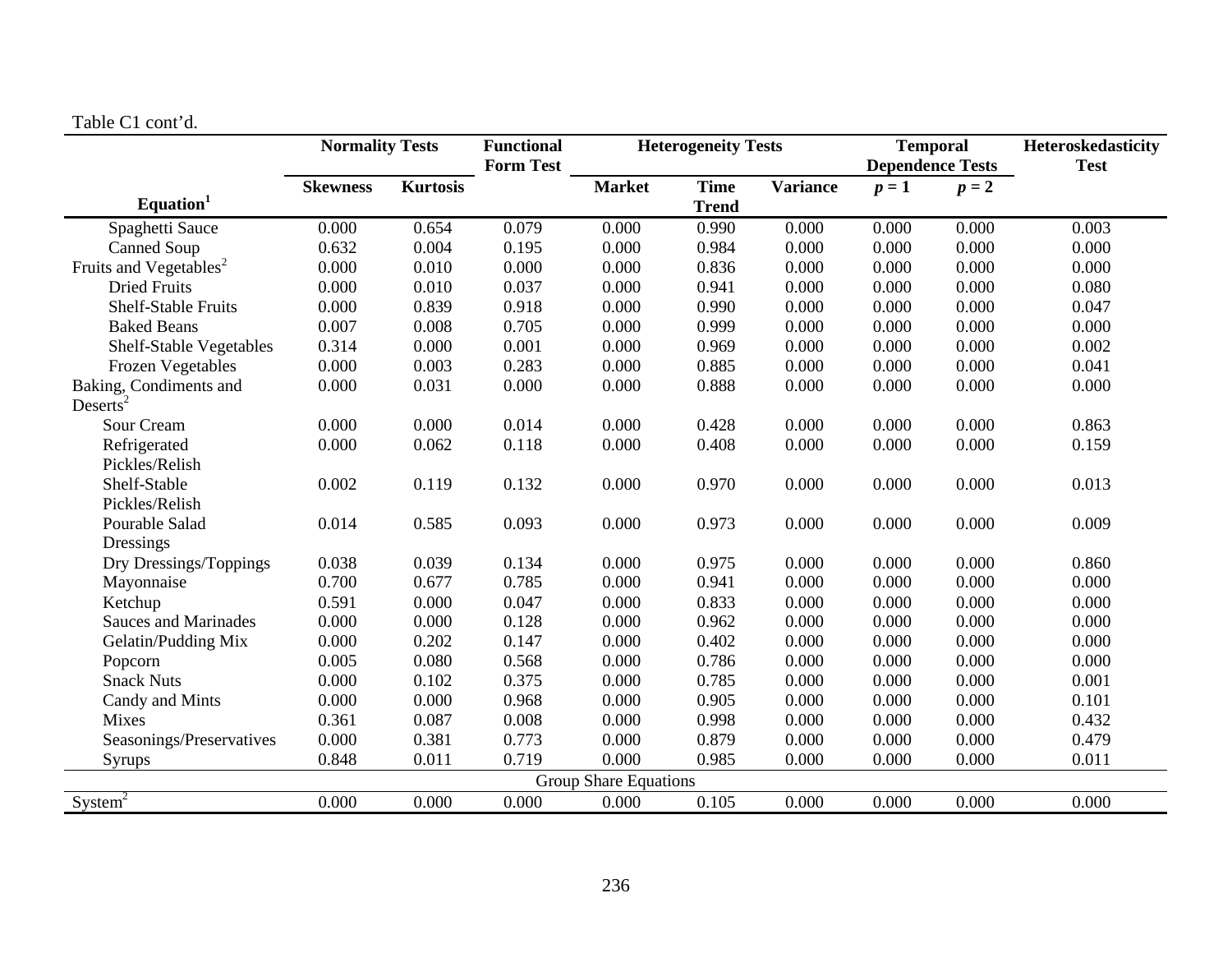# Table C1 cont'd.

|                              | <b>Normality Tests</b> |                 | <b>Functional</b><br><b>Form Test</b> |               | <b>Heterogeneity Tests</b>  |                 |       | <b>Temporal</b><br><b>Dependence Tests</b> | Heteroskedasticity<br><b>Test</b> |  |
|------------------------------|------------------------|-----------------|---------------------------------------|---------------|-----------------------------|-----------------|-------|--------------------------------------------|-----------------------------------|--|
| Equation <sup>1</sup>        | <b>Skewness</b>        | <b>Kurtosis</b> |                                       | <b>Market</b> | <b>Time</b><br><b>Trend</b> | <b>Variance</b> | $p=1$ | $p=2$                                      |                                   |  |
| <b>Beverages</b>             | 0.000                  | 0.000           | 0.841                                 | 0.000         | 0.885                       | 0.000           | 0.000 | 0.000                                      | 0.000                             |  |
| Dairy Products               | 0.000                  | 0.000           | 0.947                                 | 0.000         | 0.731                       | 0.000           | 0.000 | 0.000                                      | 0.002                             |  |
| Milled Grain and Pasta       | 0.000                  | 0.000           | 0.816                                 | 0.000         | 0.826                       | 0.000           | 0.000 | 0.000                                      | 0.000                             |  |
| <b>Fruits and Vegetables</b> | 0.000                  | 0.298           | 0.230                                 | 0.000         | 0.829                       | 0.000           | 0.000 | 0.000                                      | 0.000                             |  |
| Baking, Condiments and       | 0.000                  | 0.000           | 0.048                                 | 0.000         | 0.770                       | 0.000           | 0.000 | 0.000                                      | 0.000                             |  |
| Deserts                      |                        |                 |                                       |               |                             |                 |       |                                            |                                   |  |

<sup>1</sup> In order to estimate the five systems of conditional share equations in the model, the conditional share equations for frozen juices, cheese spreads, dry soup, frozen fries and onion rings, and flour are dropped during estimation. The group share equation for the "all other goods" composite good is dropped in order to estimate the system of group share equations.

<sup>2</sup> The results for these categories are the p-values for the system wide misspecification tests for the systems of conditional and group share equations.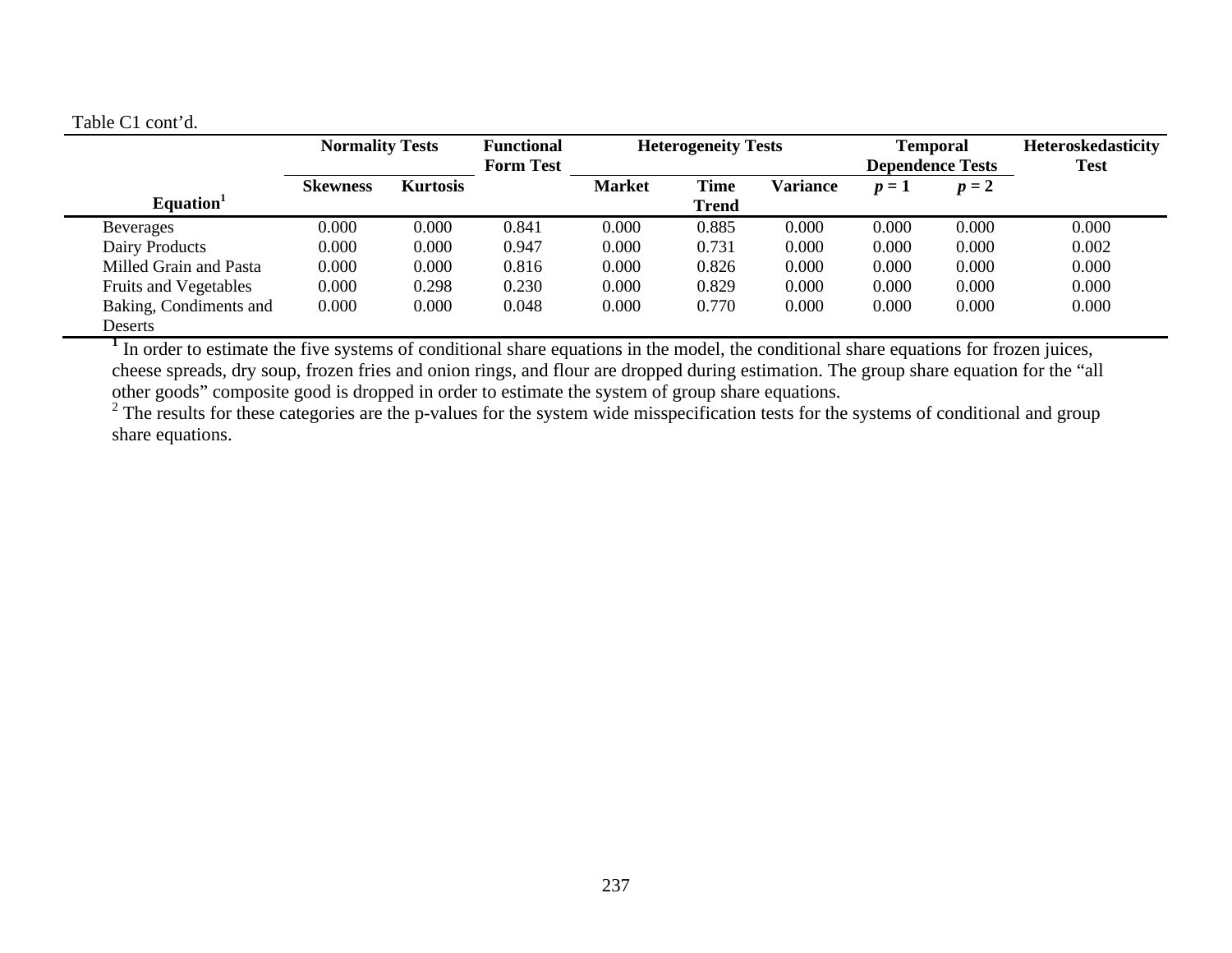|                                     | <b>Joint Conditional Mean Test</b> |       |                |              |                                    |       | <b>Spatial Dependence</b> |       |       |       |       |       |       |
|-------------------------------------|------------------------------------|-------|----------------|--------------|------------------------------------|-------|---------------------------|-------|-------|-------|-------|-------|-------|
|                                     | <b>Overall</b>                     | 1     | <b>Market</b>  | <b>Time</b>  | <b>RESET</b>                       | Set 1 | Set 2                     | Set 3 | Set 4 | Set 5 | Set 6 | Set 7 | Set 8 |
| Equation <sup>1</sup>               |                                    | Lag   | <b>Dummies</b> | <b>Trend</b> | (2)                                |       |                           |       |       |       |       |       |       |
|                                     |                                    |       |                |              | <b>Conditional Share Equations</b> |       |                           |       |       |       |       |       |       |
| Beverages <sup>2</sup>              | 0.000                              | 0.000 | 0.000          | 0.000        | 0.000                              | 0.000 | 0.000                     | 0.000 | 0.000 | 0.000 | 0.000 | 0.000 | 0.000 |
| <b>Bottled Water</b>                | 0.000                              | 0.000 | 0.000          | 0.230        | 0.018                              | 0.000 | 0.000                     | 0.000 | 0.000 | 0.001 | 0.000 | 0.000 | 0.000 |
| Low-Calorie Soft                    | 0.000                              | 0.000 | 0.000          | 0.573        | 0.054                              | 0.000 | 0.000                     | 0.000 | 0.959 | 0.000 | 0.000 | 0.000 | 0.000 |
| <b>Drinks</b>                       |                                    |       |                |              |                                    |       |                           |       |       |       |       |       |       |
| <b>Regular Soft Drinks</b>          | 0.000                              | 0.000 | 0.000          | 0.006        | 0.127                              | 0.000 | 0.000                     | 0.000 | 0.774 | 0.000 | 0.000 | 0.019 | 0.000 |
| Coffee                              | 0.000                              | 0.000 | 0.000          | 0.000        | 0.002                              | 0.000 | 0.317                     | 0.000 | 0.000 | 0.115 | 0.000 | 0.004 | 0.001 |
| Coffee Creamer and                  | 0.000                              | 0.000 | 0.000          | 0.221        | 0.054                              | 0.000 | 0.000                     | 0.000 | 0.000 | 0.000 | 0.000 | 0.011 | 0.000 |
| Flavorings                          |                                    |       |                |              |                                    |       |                           |       |       |       |       |       |       |
| Tea                                 | 0.000                              | 0.000 | 0.000          | 0.013        | 0.745                              | 0.000 | 0.000                     | 0.000 | 0.000 | 0.000 | 0.000 | 0.011 | 0.000 |
| <b>Refrigerated Juices</b>          | 0.000                              | 0.000 | 0.000          | 0.000        | 0.156                              | 0.000 | 0.000                     | 0.000 | 0.000 | 0.000 | 0.397 | 0.000 | 0.000 |
| Shelf-Stable Juices                 | 0.000                              | 0.000 | 0.000          | 0.000        | 0.116                              | 0.044 | 0.000                     | 0.000 | 0.000 | 0.007 | 0.000 | 0.000 | 0.000 |
| Diary Products <sup>2</sup>         | 0.000                              | 0.000 | 0.000          | 0.000        | 0.000                              | 0.000 | 0.000                     | 0.000 | 0.000 | 0.000 | 0.000 | 0.000 | 0.000 |
| Cheese (not shredded)               | 0.000                              | 0.000 | 0.000          | 0.000        | 0.319                              | 0.000 | 0.000                     | 0.000 | 0.000 | 0.000 | 0.000 | 0.000 | 0.025 |
| <b>Shredded Cheese</b>              | 0.000                              | 0.000 | 0.000          | 0.000        | 0.014                              | 0.000 | 0.038                     | 0.000 | 0.000 | 0.000 | 0.000 | 0.000 | 0.004 |
| <b>Imitation Cheese</b>             | 0.000                              | 0.000 | 0.013          | 0.054        | 0.000                              | 0.000 | 0.000                     | 0.000 | 0.000 | 0.397 | 0.000 | 0.000 | 0.053 |
| <b>Whole Milk</b>                   | 0.000                              | 0.000 | 0.000          | 0.000        | 0.000                              | 0.001 | 0.000                     | 0.000 | 0.001 | 0.000 | 0.000 | 0.000 | 0.010 |
| Skim/Low-Fat Milk                   | 0.000                              | 0.000 | 0.000          | 0.808        | 0.958                              | 0.000 | 0.000                     | 0.000 | 0.000 | 0.000 | 0.000 | 0.000 | 0.001 |
| Powdered/Condensed                  | 0.000                              | 0.006 | 0.000          | 0.000        | 0.018                              | 0.000 | 0.000                     | 0.000 | 0.000 | 0.000 | 0.000 | 0.000 | 0.000 |
| Milk                                |                                    |       |                |              |                                    |       |                           |       |       |       |       |       |       |
| Cocoa Mix/Flavored                  | 0.000                              | 0.959 | 0.000          | 0.000        | 0.000                              | 0.000 | 0.044                     | 0.001 | 0.000 | 0.090 | 0.000 | 0.035 | 0.000 |
| <b>Milks</b>                        |                                    |       |                |              |                                    |       |                           |       |       |       |       |       |       |
| Ice Cream and Yogurt                | 0.000                              | 0.000 | 0.000          | 0.000        | 0.096                              | 0.043 | 0.000                     | 0.000 | 0.021 | 0.000 | 0.000 | 0.000 | 0.442 |
| Milled Grain and Pasta <sup>2</sup> | 0.000                              | 0.000 | 0.000          | 0.000        | 0.000                              | 0.000 | 0.000                     | 0.000 | 0.000 | 0.000 | 0.000 | 0.000 | 0.000 |
| <b>Peanut Butter</b>                | 0.000                              | 0.000 | 0.000          | 0.001        | 0.844                              | 0.000 | 0.000                     | 0.004 | 0.000 | 0.000 | 0.000 | 0.000 | 0.000 |
| Jams and Jellies                    | 0.000                              | 0.000 | 0.000          | 0.235        | 0.365                              | 0.020 | 0.000                     | 0.057 | 0.000 | 0.144 | 0.000 | 0.000 | 0.000 |
| <b>Bread</b>                        | 0.000                              | 0.000 | 0.000          | 0.252        | 0.858                              | 0.000 | 0.000                     | 0.000 | 0.000 | 0.035 | 0.000 | 0.000 | 0.000 |
| Muffins and Rolls                   | 0.000                              | 0.000 | 0.000          | 0.035        | 0.812                              | 0.000 | 0.000                     | 0.013 | 0.000 | 0.000 | 0.000 | 0.000 | 0.000 |
| Rice                                | 0.000                              | 0.000 | 0.000          | 0.026        | 0.000                              | 0.076 | 0.000                     | 0.000 | 0.000 | 0.000 | 0.000 | 0.000 | 0.000 |
| Pasta                               | 0.000                              | 0.000 | 0.000          | 0.967        | 0.017                              | 0.000 | 0.000                     | 0.000 | 0.000 | 0.000 | 0.000 | 0.998 | 0.000 |
| Spaghetti Sauce                     | 0.000                              | 0.000 | 0.000          | 0.963        | 0.149                              | 0.003 | 0.000                     | 0.449 | 0.002 | 0.005 | 0.000 | 0.000 | 0.000 |

Table C2: P-Values for Joint Conditional Mean Misspecification Test and Spatial Dependence Tests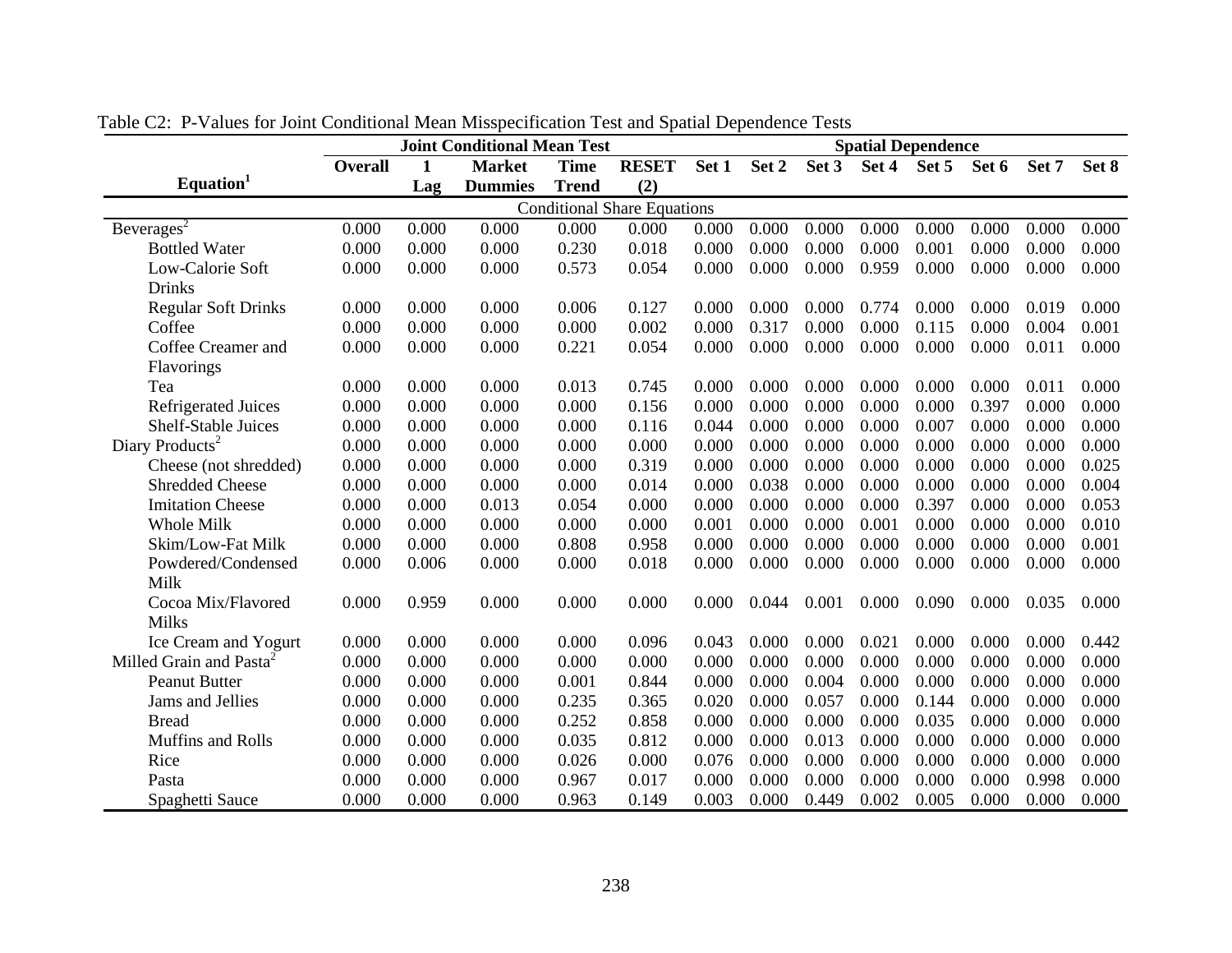| Table C2 cont'd.                   |                |       |                                    |              |                              |       |                           |       |       |       |       |       |       |
|------------------------------------|----------------|-------|------------------------------------|--------------|------------------------------|-------|---------------------------|-------|-------|-------|-------|-------|-------|
|                                    |                |       | <b>Joint Conditional Mean Test</b> |              |                              |       | <b>Spatial Dependence</b> |       |       |       |       |       |       |
|                                    | <b>Overall</b> | 1     | <b>Market</b>                      | <b>Time</b>  | <b>RESET</b>                 | Set 1 | Set 2                     | Set 3 | Set 4 | Set 5 | Set 6 | Set 7 | Set 8 |
| Equation <sup>1</sup>              |                | Lag   | <b>Dummies</b>                     | <b>Trend</b> | (2)                          |       |                           |       |       |       |       |       |       |
| Canned Soup                        | 0.000          | 0.024 | 0.000                              | 0.684        | 0.001                        | 0.000 | 0.000                     | 0.000 | 0.009 | 0.000 | 0.015 | 0.000 | 0.000 |
| Fruits and Vegetables <sup>2</sup> | 0.000          | 0.000 | 0.000                              | 0.000        | 0.000                        | 0.000 | 0.000                     | 0.000 | 0.000 | 0.000 | 0.000 | 0.000 | 0.000 |
| <b>Dried Fruits</b>                | 0.000          | 0.000 | 0.000                              | 0.000        | 0.000                        | 0.005 | 0.004                     | 0.000 | 0.000 | 0.153 | 0.001 | 0.000 | 0.000 |
| <b>Shelf-Stable Fruits</b>         | 0.000          | 0.000 | 0.000                              | 0.000        | 0.773                        | 0.000 | 0.000                     | 0.000 | 0.000 | 0.000 | 0.000 | 0.000 | 0.004 |
| <b>Baked Beans</b>                 | 0.000          | 0.000 | 0.000                              | 0.000        | 0.479                        | 0.000 | 0.000                     | 0.004 | 0.313 | 0.000 | 0.000 | 0.000 | 0.000 |
| Shelf-Stable Vegetables            | 0.000          | 0.000 | 0.000                              | 0.000        | 0.004                        | 0.000 | 0.000                     | 0.000 | 0.000 | 0.000 | 0.000 | 0.000 | 0.000 |
| <b>Frozen Vegetables</b>           | 0.000          | 0.000 | 0.000                              | 0.000        | 0.002                        | 0.031 | 0.000                     | 0.030 | 0.000 | 0.001 | 0.000 | 0.044 | 0.000 |
| Baking, Condiments and             | 0.000          | 0.000 | 0.000                              | 0.000        | 0.000                        | 0.000 | 0.000                     | 0.000 | 0.000 | 0.000 | 0.000 | 0.000 | 0.000 |
| Deserts <sup>2</sup>               |                |       |                                    |              |                              |       |                           |       |       |       |       |       |       |
| Sour Cream                         | 0.000          | 0.000 | 0.000                              | 0.175        | 0.003                        | 0.000 | 0.000                     | 0.000 | 0.000 | 0.000 | 0.000 | 0.000 | 0.000 |
| Refrigerated                       | 0.000          | 0.000 | 0.000                              | 0.841        | 0.013                        | 0.000 | 0.000                     | 0.102 | 0.000 | 0.000 | 0.000 | 0.000 | 0.000 |
| Pickles/Relish                     |                |       |                                    |              |                              |       |                           |       |       |       |       |       |       |
| Shelf-Stable                       | 0.000          | 0.378 | 0.000                              | 0.031        | 0.002                        | 0.001 | 0.000                     | 0.000 | 0.141 | 0.252 | 0.000 | 0.000 | 0.000 |
| Pickles/Relish                     |                |       |                                    |              |                              |       |                           |       |       |       |       |       |       |
| Pourable Salad                     | 0.000          | 0.004 | 0.000                              | 0.400        | 0.761                        | 0.000 | 0.090                     | 0.000 | 0.000 | 0.000 | 0.001 | 0.227 | 0.903 |
| Dressings                          |                |       |                                    |              |                              |       |                           |       |       |       |       |       |       |
| Dry Dressings/Toppings             | 0.000          | 0.000 | 0.000                              | 0.756        | 0.000                        | 0.001 | 0.000                     | 0.000 | 0.000 | 0.000 | 0.003 | 0.005 | 0.000 |
| Mayonnaise                         | 0.000          | 0.000 | 0.000                              | 0.000        | 0.572                        | 0.000 | 0.058                     | 0.000 | 0.000 | 0.000 | 0.000 | 0.607 | 0.207 |
| Ketchup                            | 0.000          | 0.000 | 0.000                              | 0.001        | 0.915                        | 0.000 | 0.000                     | 0.000 | 0.000 | 0.006 | 0.000 | 0.036 | 0.000 |
| <b>Sauces and Marinades</b>        | 0.000          | 0.003 | 0.000                              | 0.295        | 0.006                        | 0.000 | 0.000                     | 0.000 | 0.000 | 0.000 | 0.000 | 0.000 | 0.000 |
| Gelatin/Pudding Mix                | 0.000          | 0.000 | 0.000                              | 0.051        | 0.000                        | 0.000 | 0.000                     | 0.000 | 0.000 | 0.000 | 0.000 | 0.005 | 0.013 |
| Popcorn                            | 0.000          | 0.000 | 0.000                              | 0.001        | 0.001                        | 0.001 | 0.000                     | 0.000 | 0.528 | 0.396 | 0.000 | 0.000 | 0.000 |
| <b>Snack Nuts</b>                  | 0.000          | 0.000 | 0.000                              | 0.016        | 0.000                        | 0.001 | 0.000                     | 0.000 | 0.000 | 0.077 | 0.000 | 0.002 | 0.000 |
| Candy and Mints                    | 0.000          | 0.147 | 0.000                              | 0.000        | 0.900                        | 0.000 | 0.001                     | 0.000 | 0.000 | 0.000 | 0.000 | 0.000 | 0.000 |
| <b>Mixes</b>                       | 0.000          | 0.000 | 0.000                              | 0.100        | 0.440                        | 0.234 | 0.000                     | 0.000 | 0.006 | 0.000 | 0.000 | 0.038 | 0.000 |
| Seasonings/Preservatives           | 0.000          | 0.000 | 0.000                              | 0.089        | 0.598                        | 0.000 | 0.000                     | 0.000 | 0.000 | 0.000 | 0.002 | 0.000 | 0.000 |
| Syrups                             | 0.000          | 0.000 | 0.000                              | 0.872        | 0.867                        | 0.000 | 0.000                     | 0.000 | 0.000 | 0.977 | 0.035 | 0.012 | 0.000 |
|                                    |                |       |                                    |              | <b>Group Share Equations</b> |       |                           |       |       |       |       |       |       |
| System <sup>2</sup>                | 0.000          | 0.000 | 0.000                              | 0.001        | 0.000                        | 0.000 | 0.000                     | 0.000 | 0.000 | 0.000 | 0.000 | 0.000 | 0.000 |
| <b>Beverages</b>                   | 0.000          | 0.000 | 0.001                              | 0.380        | 0.008                        | 0.000 | 0.000                     | 0.000 | 0.000 | 0.000 | 0.000 | 0.000 | 0.193 |
| Dairy Products                     | 0.000          | 0.000 | 0.000                              | 0.100        | 0.000                        | 0.000 | 0.000                     | 0.000 | 0.009 | 0.000 | 0.000 | 0.048 | 0.000 |